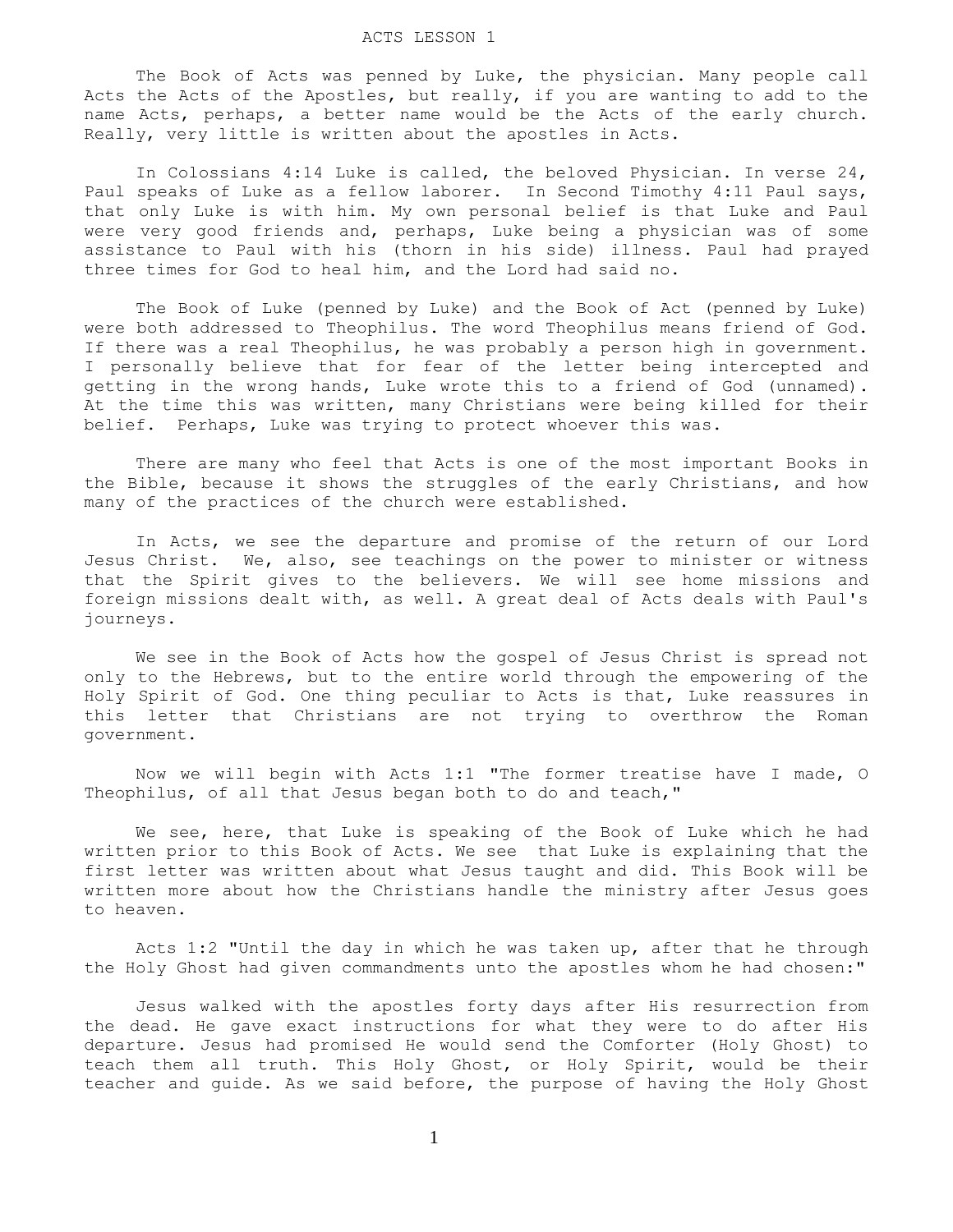was to give them power and courage to be effective witnesses to the gospel of Jesus Christ.

 Acts 1:3 "To whom also he shewed himself alive after his passion by many infallible proofs, being seen of them forty days, and speaking of the things pertaining to the kingdom of God:"

 In the Book of John we saw where Jesus even showed the disciples the nail prints in His hands and His side which was pierced after He had risen from the grave. St. John tells of three very dramatic appearances to the apostles of Jesus after His resurrection. Perhaps, the most vivid one is where Jesus is on the side of the Sea of Galilee and prepares a meal for His followers. In this particular incident, Peter an the others had fished all night and caught none. Jesus told them to cast their net on the right side of the boat and they caught one hundred and fifty-three large fish. During this forty days after the resurrection, Jesus prepared His followers for the trial they would face. It is nothing for God who breathed the breath of life in man in the first place to rise again. We will read just a few verses down, a very important appearance when some of the apostles see Jesus go to heaven on a cloud in front of their eyes. Our hope of resurrection is because He rose again.

 Acts 1:4 "And, being assembled together with [them], commanded them that they should not depart from Jerusalem, but wait for the promise of the Father, which, [saith he], ye have heard of me."

 This is saying that while Jesus was gathered with the disciples (followers of Jesus), not just the eleven but one hundred and twenty. He not only asked, but commanded them to stay in Jerusalem until the Comforter, the Holy Spirit of God, came to them. In St. John, Jesus had told them of this Comforter, John 14:15 "If ye love me, keep my commandments." John 14:16 "And I will pray the Father, and he shall give you another Comforter, that he may abide with you for ever;" John 14:17 "[Even] the Spirit of truth; whom the world cannot receive, because it seeth him not, neither knoweth him: but ye know him; for he dwelleth with you, and shall be in you."

 Acts 1:5 "For John truly baptized with water; but ye shall be baptized with the Holy Ghost not many days hence."

 John the Baptist's baptism was the baptism of repentance as we will see in chapter 19 of Acts verse 4. This baptism of the Holy Ghost, spoken of here, is the baptism of fire. It will set you on fire to work for Jesus. I Mark 1:8 John the Baptist tells us, "I indeed have Baptized you with water: but he shall baptize you with the Holy Ghost." In Matthew 3:11 John the Baptist goes into these two baptisms a little further. Matthew 3:11 "I indeed baptize you with water unto repentance: but he that cometh after me is mightier than I, whose shoes I am not worthy to bear: he shall baptize you with the Holy Ghost, and [with] fire:"

 Acts 1:6 "When they therefore were come together, they asked of him, saying, Lord, wilt thou at this time restore again the kingdom to Israel?"

 The disciples expected Jesus to set up His Kingdom immediately. They were like so many people today, who want to know the exact day and hour when Jesus will take over as King of kings and Lord of lords.

2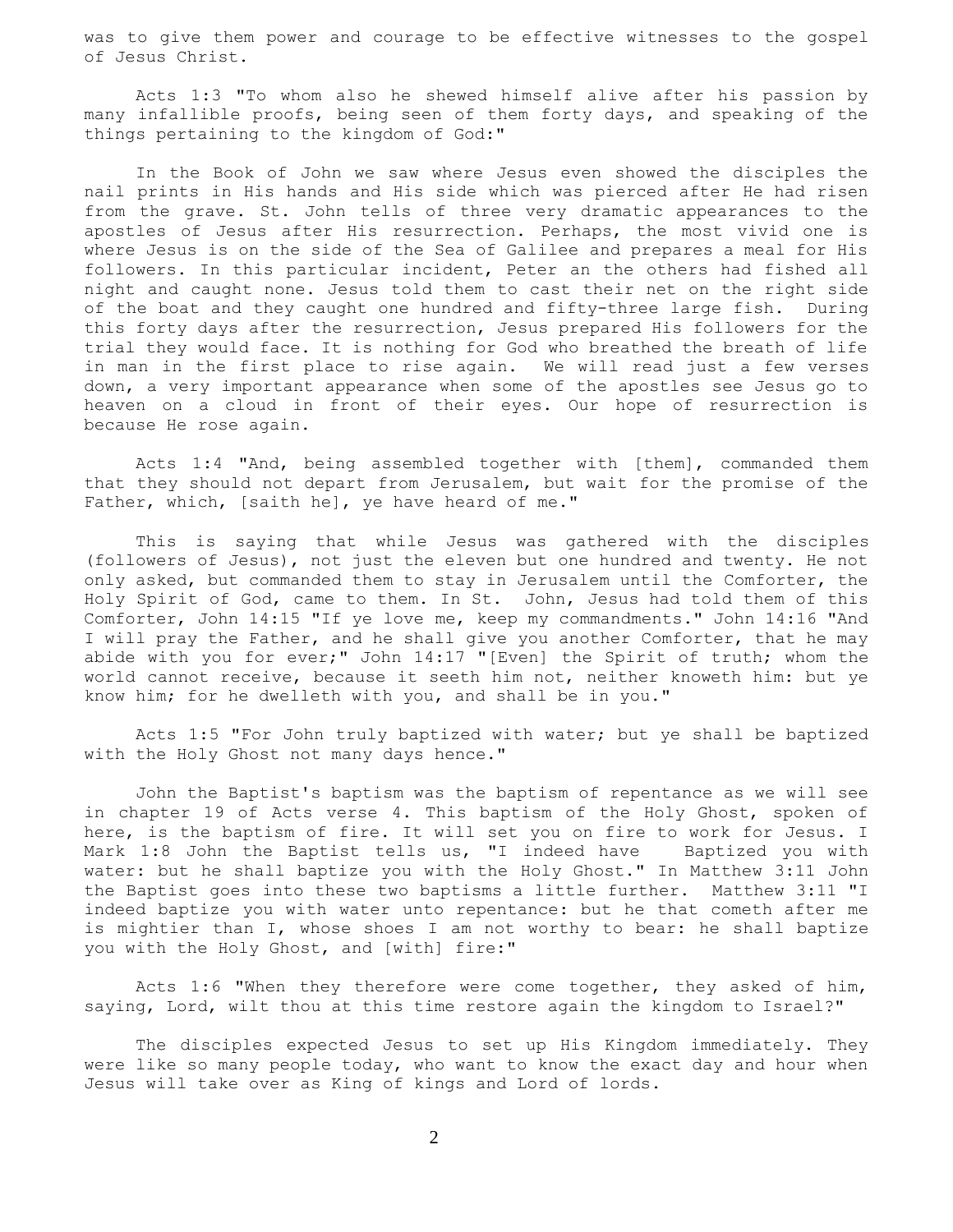Acts 1:7 "And he said unto them, It is not for you to know the times or the seasons, which the Father hath put in his own power."

We see here, that even though we are to remain ready at all times, no one, except the Father will know the exact time.

 Acts 1:8 "But ye shall receive power, after that the Holy Ghost is come upon you: and ye shall be witnesses unto me both in Jerusalem, and in all Judaea, and in Samaria, and unto the uttermost part of the earth."

We see, in verse 8 above, why we need to receive power from God. It is not for our own use so that we can brag to someone else, it is to make our witness of Jesus more powerful. We can see here, that the message of the gospel is not just for Israel, but to all nations. We read in Revelation how people of every nationality will be represented in heaven.

 Acts 1:9 "And when he had spoken these things, while they beheld, he was taken up; and a cloud received him out of their sight."

 If there had ever been any question as to who He was, this should answer it. They were looking at Jesus as He rose up into the cloud before their very eyes.

 Acts 1:10 "And while they looked stedfastly toward heaven as he went up, behold, two men stood by them in white apparel;" Acts 1:11 "Which also said, Ye men of Galilee, why stand ye gazing up into heaven? this same Jesus, which is taken up from you into heaven, shall so come in like manner as ye have seen him go into heaven."

 So many people who read the Bible try to rationalize how Jesus is going to be in our heart and therefore He has already come back. This is not what this Scripture above says. It says that while we are gazing into heaven, someday we will see the clouds open up and we will see Jesus coming in the clouds. These two men in white apparel were angels. They could possibly even be departed saints. They are wearing white, which is the garment of the redeemed. The robes we Christians shall wear in heaven will be white linen washed in the blood of the Lamb to make them whiter than snow. Steadfastly means that they did not look around, but kept their eyes on Jesus as long as they could see Him. In I Thessalonians 4:13-17 we read of Jesus when He comes I Thessalonians 4:13 "But I would not have you to be ignorant, brethren, concerning them which are asleep, that ye sorrow not, even as others which have no hope." I Thessalonians 4:14 "For if we believe that Jesus died and rose again, even so them also which sleep in Jesus will God bring with him." I Thessalonians 4:15 "For this we say unto you by the word of the Lord, that we which are alive [and] remain unto the coming of the Lord shall not prevent them which are asleep." I Thessalonians 4:16 "For the Lord himself shall descend from heaven with a shout, with the voice of the archangel, and with the trump of God: and the dead in Christ shall rise first:" I Thessalonians 4:17 "Then we which are alive [and] remain shall be caught up together with them in the clouds, to meet the Lord in the air: and so shall we ever be with the Lord."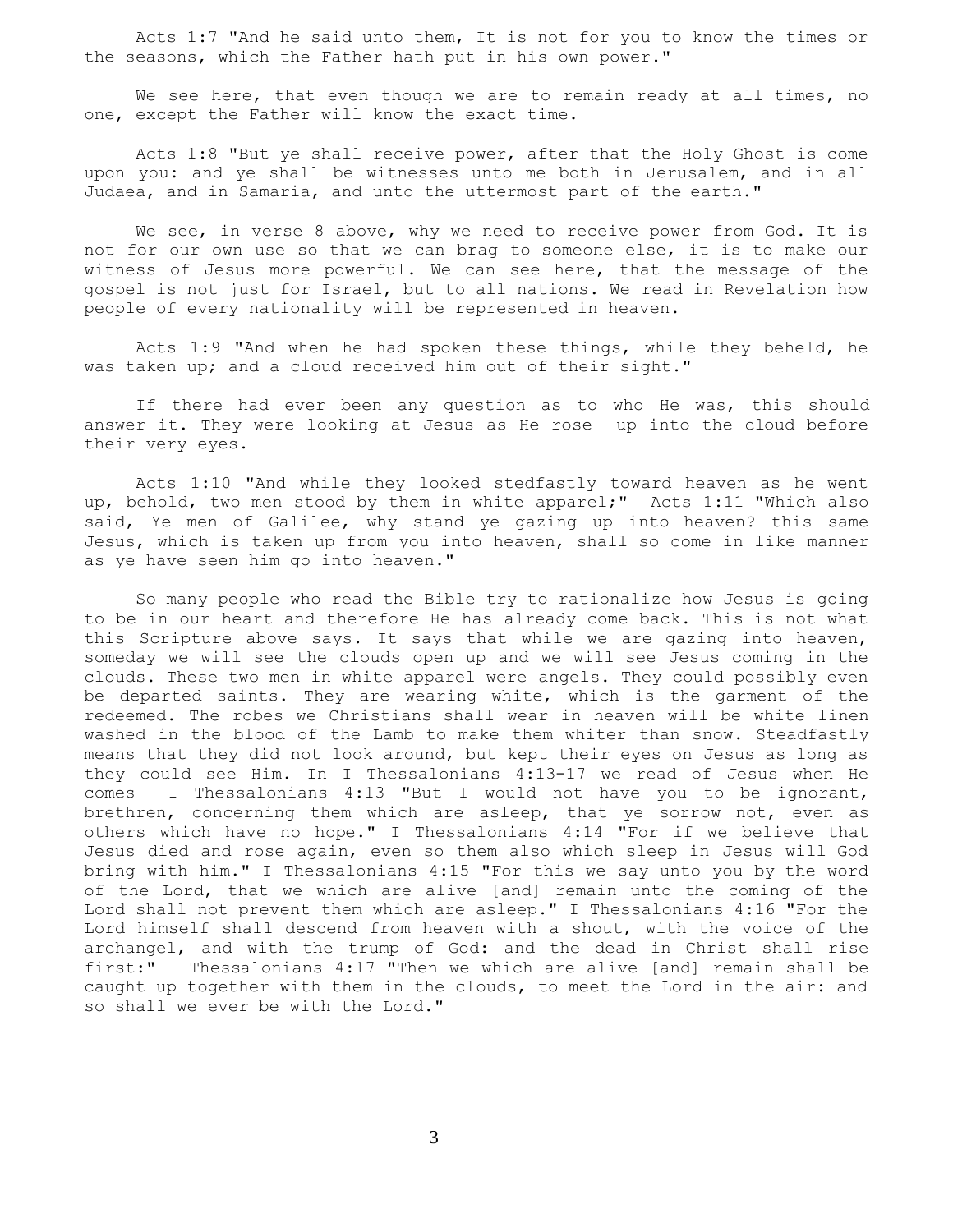Acts 1 Questions

1. Who wrote the Book of Acts? 2. What earthly occupation did he have? 3. What extended name do most call Acts? 4. What would be a better extension to the name? 5. What is Luke called in Colossians 4:14? 6. In Philemon, what does Paul call Luke? 7. What other Book of the Bible was written by Luke? 8. What does the Book of Acts show about the Christians? 9. Name several things the Book of Acts show us? 10. Who is the Book of Acts addressed to? 11. Jesus taught the disciples until when? 12. How many days did Jesus walk with the apostles after His resurrection? 13. What was possibly the most vivid time Jesus showed Himself to the disciples? 14. What did Jesus command the disciples to do in verse 4? 15. What do we read in John 14 about the Comforter? 16. What is another name for the Comforter? 17. In verse 5, we read that John baptized with what? 18. Give a more vivid explanation from the Scriptures on the baptism of the Holy Ghost? 19. In Matthew 3:11, we find that John baptized with what? 20. What did the disciples ask Jesus if He would now do ? 21. What was His reply to them and us? 22. What is the Power of the Holy Ghost for? 23. Where were they to witness? 24. When Jesus had spoken these things, what happened? 25. What received Jesus out of their sight? 26. Who appeared to the disciples as they looked up? 27. What did they tell the disciples? 28. Where can we find a very descriptive explanation of Jesus' return?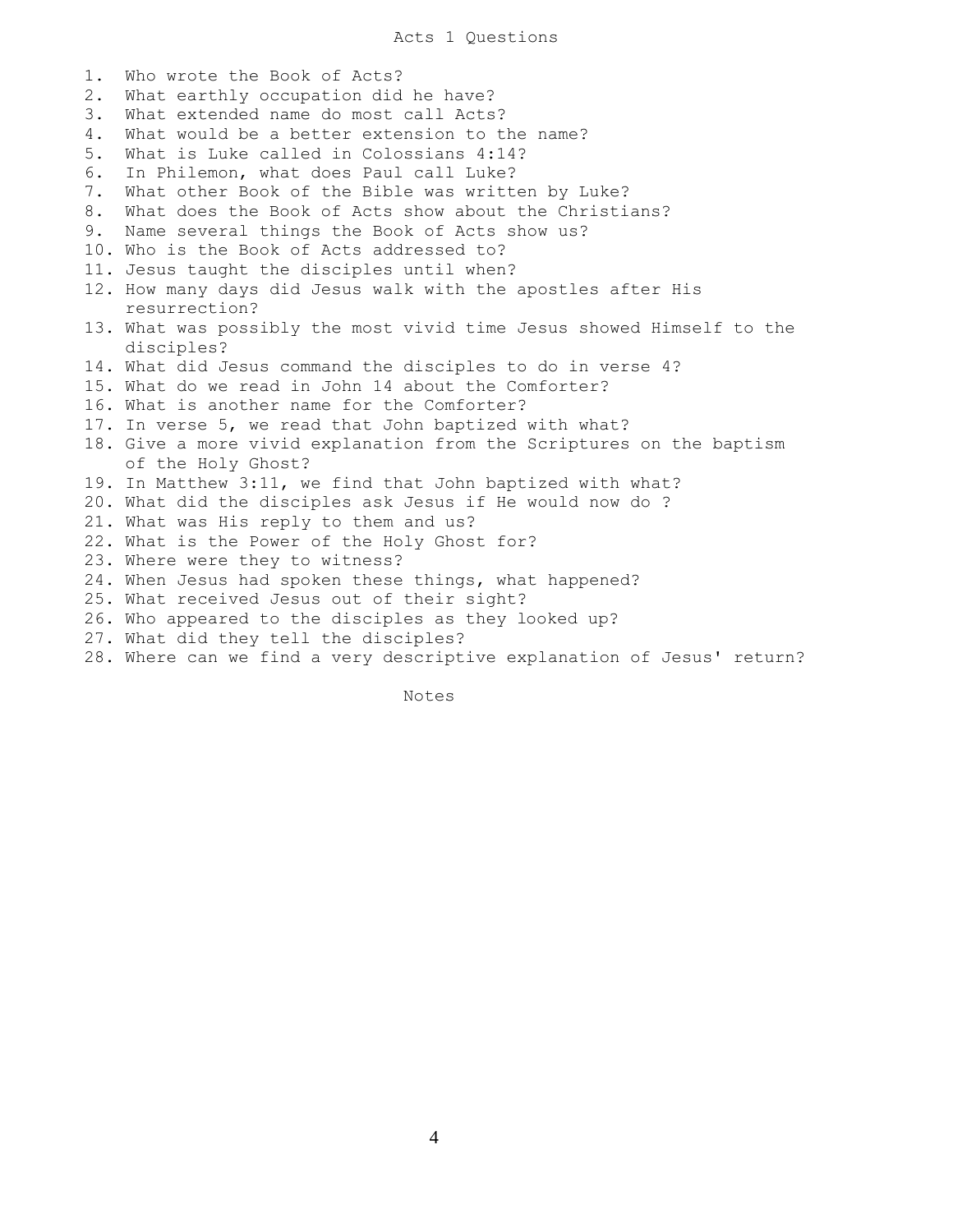We will begin this lesson in Acts 1:12 "Then returned they unto Jerusalem from the mount called Olivet, which is from Jerusalem a sabbath day's journey."

 A sabbath day's journey was about 3,000 feet. This mount here was the mount of Olives, and Jesus had told them to go to Jerusalem and wait until they would be empowered of the Holy Spirit. This would actually happen ten days later, fifty days after Jesus rose from the grave.

 Acts 1:13 "And when they were come in, they went up into an upper room, where abode both Peter, and James, and John, and Andrew, Philip, and Thomas, Bartholomew, and Matthew, James [the son] of Alphaeus, and Simon Zelotes, and Judas [the brother] of James."

 When this speaks of them abiding, it means that they went to the upper room where they had the last supper with Jesus. Whether they slept here or not is uncertain, but surely their waking hours were spent here waiting on the Holy Spirit to come upon them. We will see in the next few verses, that they tarried ten days. The fiftieth day after the resurrection of Jesus, the Holy Spirit will come on them. Fifty means Jubilee and sets the captives free. We will see here that on the fiftieth day these disciples (about 120) men and women, will be set free to live and work for the Lord. These disciples, up until this point, had been very weak in their flesh. This will give them power from the Spirit of God to be bold in doing the will of the Lord. At this point, they will no longer deny the Christ, regardless of the consequence. This Spirit will teach them the will of God, and the ways of God, and set them free to minister with power. Notice in the next verse that, this is not just for the eleven, but for all 120 disciples present. This 120 includes the women, as well.

 Acts 1:14 "These all continued with one accord in prayer and supplication, with the women, and Mary the mother of Jesus, and with his brethren."

 These brethren which included James, Joses, Simon, and Judas from Matthew 13:55. It seems that Jesus' brothers did not join the original disciples ( Psalms 69:8), but after the resurrection of Jesus, were very active followers of Jesus. These were actually half-brothers of Jesus, because they had the same mother, but Jesus' Father was God. Notice, also, here that Jesus' mother, Mary, was praying with all the others. She was not the object of worship, but was worshipping God herself.

 Acts 1:15 "And in those days Peter stood up in the midst of the disciples, and said, (the number of names together were about an hundred and twenty,)"

Names, here, means people. Peter was the leader of the group.

 Acts 1:16 "Men [and] brethren, this scripture must needs have been fulfilled, which the Holy Ghost by the mouth of David spake before concerning Judas, which was guide to them that took Jesus."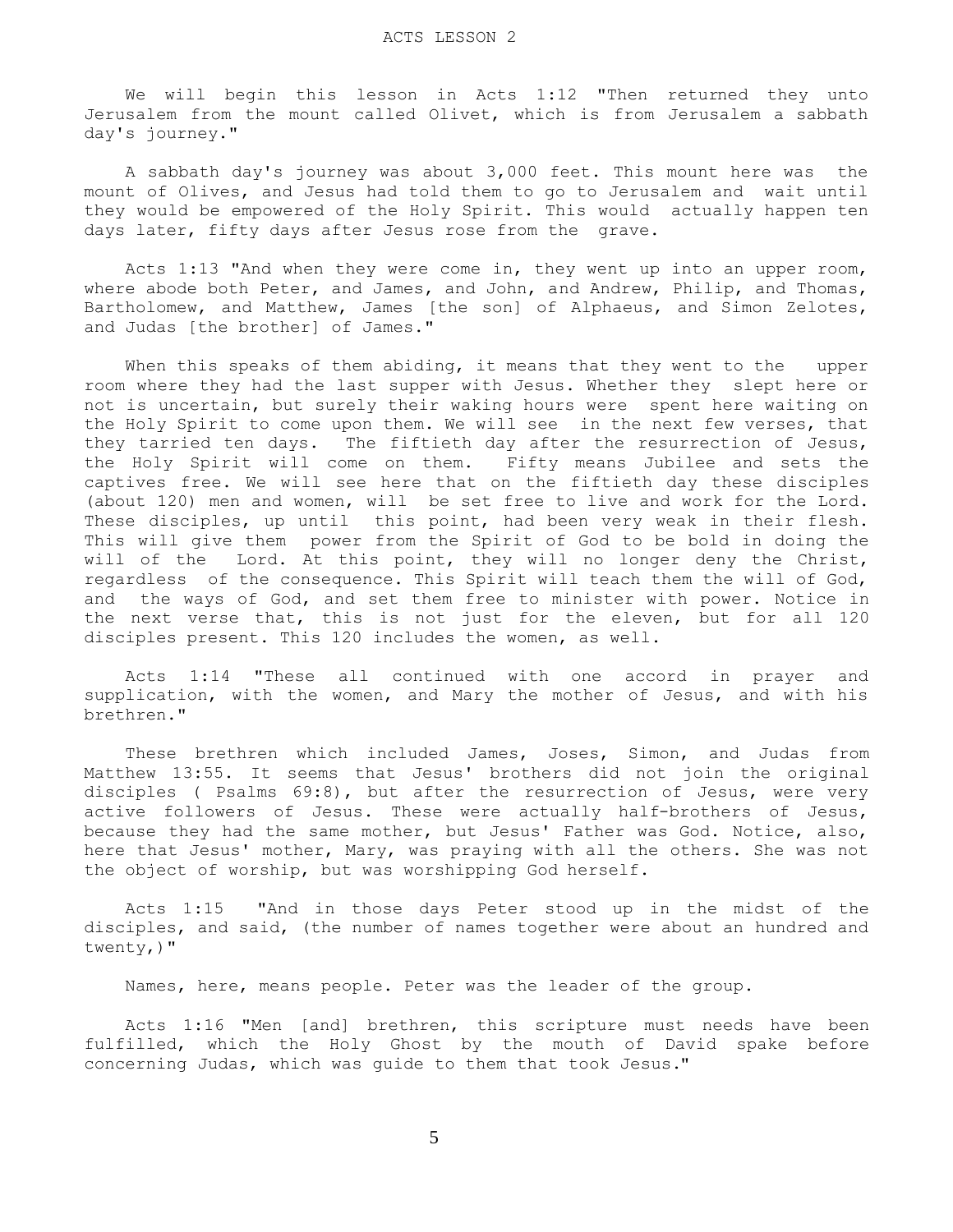We know that the Word of God cannot lie. If it is prophesied, it will happen. God foreknew that Judas Iscariot would betray Jesus and then hang himself. This treachery of Judas' is spoken of, again here, by Peter, because, perhaps, some of this 120 had not been told of Judas' betrayal of Jesus.

 Acts 1:17 "For he was numbered with us, and had obtained part of this ministry."

 Judas Iscariot had been part of the twelve apostles who worked closest with Jesus. Judas, in fact, had been the one who carried the money for them.

 Acts 1:18 "Now this man purchased a field with the reward of iniquity; and falling headlong, he burst asunder in the midst, and all his bowels gushed out." Acts 1:19 "And it was known unto all the dwellers at Jerusalem; insomuch as that field is called in their proper tongue, Aceldama, that is to say, The field of blood."

 The man Peter is speaking of here is Judas Iscariot. When Judas Iscariot realized the terrible thing that he had done, he threw the thirty pieces of silver (the betrayal money) down, and went and hanged himself. This gruesome description that Peter gives, here, is just more detailed about what happened to Judas. The money was used to buy a burial place for the poor. The priests could not use it for anything else, because it was blood money. Aceldama means field of blood. You may read more about this in Matthew 27:3- 8. Another name for the field of blood was the potter's field, (a place to bury the poor).

 Acts 1:20 "For it is written in the book of Psalms, Let his habitation be desolate, and let no man dwell therein: and his bishoprick let another take."

 You can find this in Psalms 69:25 and Psalms 109:8. Peter is explaining to this group that the select apostles are now just eleven, and in Psalms it tells them to elect another to make up the twelve. He is to be chosen of the 120. The number twelve is a representative number, and we will see it over and over again throughout the Bible, and especially in Revelation. The twelve apostles are mentioned several times. The twelve would include the original eleven and the one chosen to take Judas Iscariot's place.

 Acts 1:21 "Wherefore of these men which have companied with us all the time that the Lord Jesus went in and out among us,"

 Acts 1:22 "Beginning from the baptism of John, unto that same day that he was taken up from us, must one be ordained to be a witness with us of his resurrection."

 We see from this, that the person chosen to take the bishopric of Judas Iscariot must be chosen from one of the disciples who had been in the group since the day John the Baptist baptized Jesus. He must, also, be one who stayed steadfast with the followers of Jesus until the day Jesus was caught up into heaven. In other words, he must be able (when he is witnessing) to give first hand information. He had to be an eye witness.

 Acts 1:23 "And they appointed two, Joseph called Barsabas, who was surnamed Justus, and Matthias."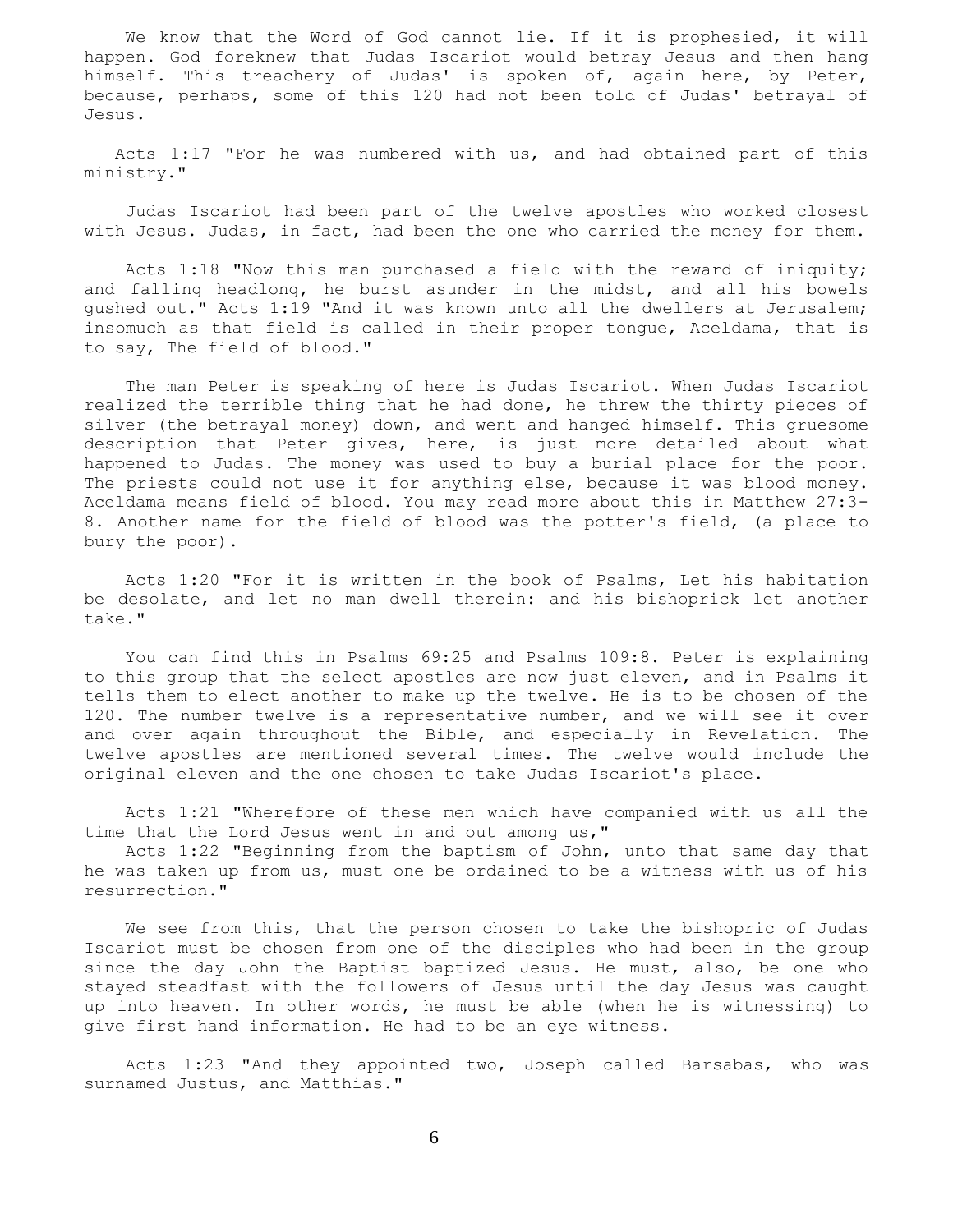From the above qualifications, Peter and the other ten decided that these two men fit those qualifications.

 Acts 1:24 "And they prayed, and said, Thou, Lord, which knowest the hearts of all [men], shew whether of these two thou hast chosen,"

 The final decision would be the Lord's. Many times we humans have a tendency to judge a person by their outward appearance, but the Lord always looks on the heart. Peter is aware of this and prays that the Lord will make the final decision.

 Acts 1:25 "That he may take part of this ministry and apostleship, from which Judas by transgression fell, that he might go to his own place."

 Judas Iscariot was of his father the devil. His place would be in hell with his father. We all have a will of our own, and Judas was no different. Notice, he fell. Judas Iscariot could have been in heaven with all the rest of the apostles, but he fell to his lust for money. His place with the apostles will be filled by a more noble man.

 Acts 1:26 "And they gave forth their lots; and the lot fell upon Matthias; and he was numbered with the eleven apostles."

 Many decisions of this nature in the church were decided by casting lots. Their belief was that God would cause the lot to fall to the more worthy one. Now with Matthias added to the eleven, the twelve apostles were complete again.

Notes Notes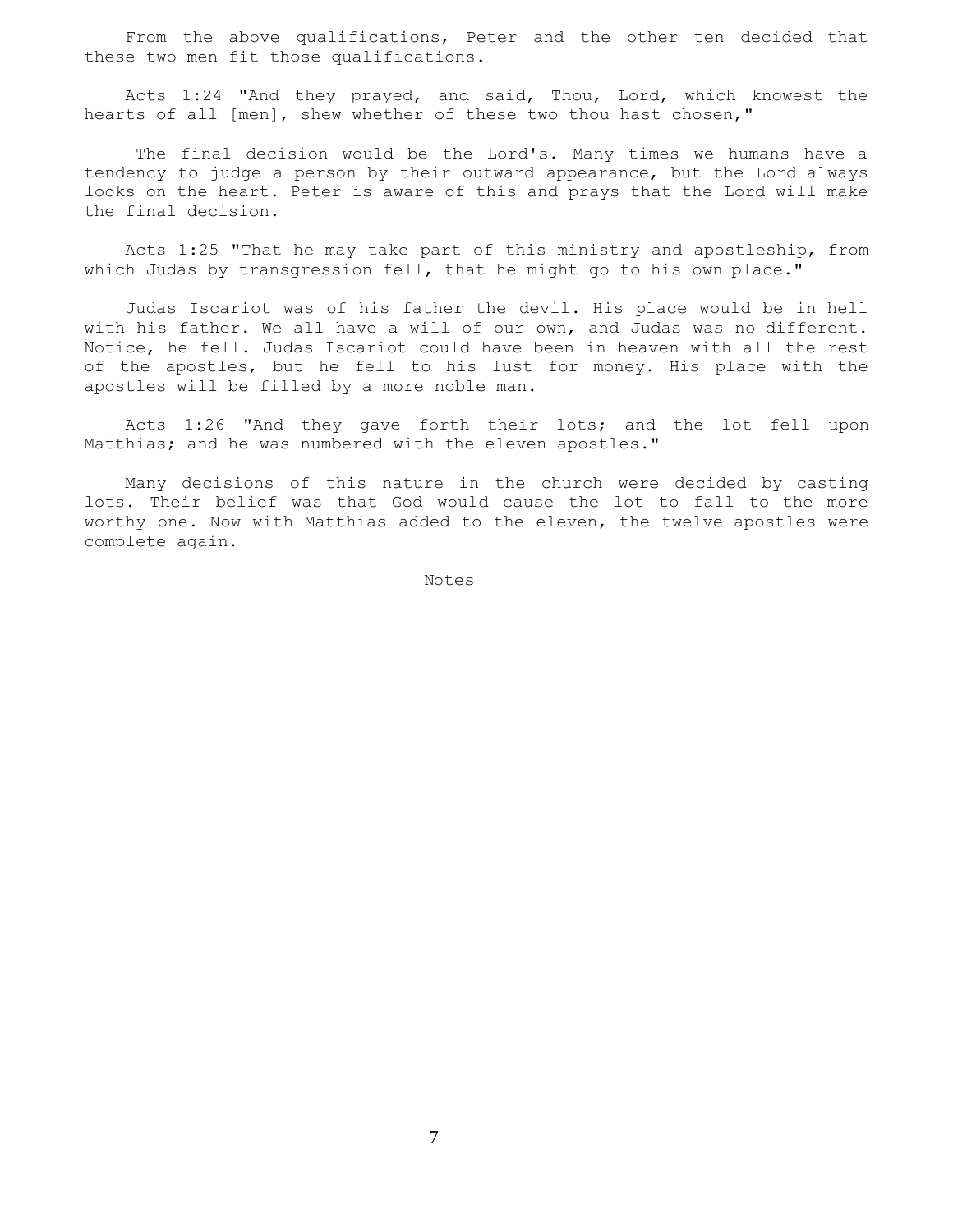## Acts 2 Questions

1. How far is the mount of olives from Jerusalem? 2. How far is a sabbath day's journey? 3. When would the Holy Spirit come upon them? 4. Where did these disciples go to wait? 5. Who went? 6. What does abiding mean? 7. How long did they wait? 8. Why do they need the Holy Spirit? 9. What does verse 14 tell us they did while they waited? 10. Who are explicitly mentioned in verse 11, besides the eleven apostles? 11. Name Jesus' four half-brothers. 12. What must we note about Mary in verse 14? 13. Who was the eleven's leader? 14. How many disciples were actually there? 15. Who had prophesied in the Old Testament about Judas Iscariot? 16. What happened to Judas Iscariot after the betrayal? 17. What was the proper name of the potter's field? 18. What did it mean? 19. How much was the betrayal money? 20. What Book in the Old Testament tells of this? 21. What must the qualifications be of the man to replace Judas Iscariot? 22. Who were the two appointed? 23. When they cast lots, who won the office? 24. Who made the final decision? 25. Who was Judas Iscariot's father? 26. Did Judas have a choice? 27. What caused Judas to fall?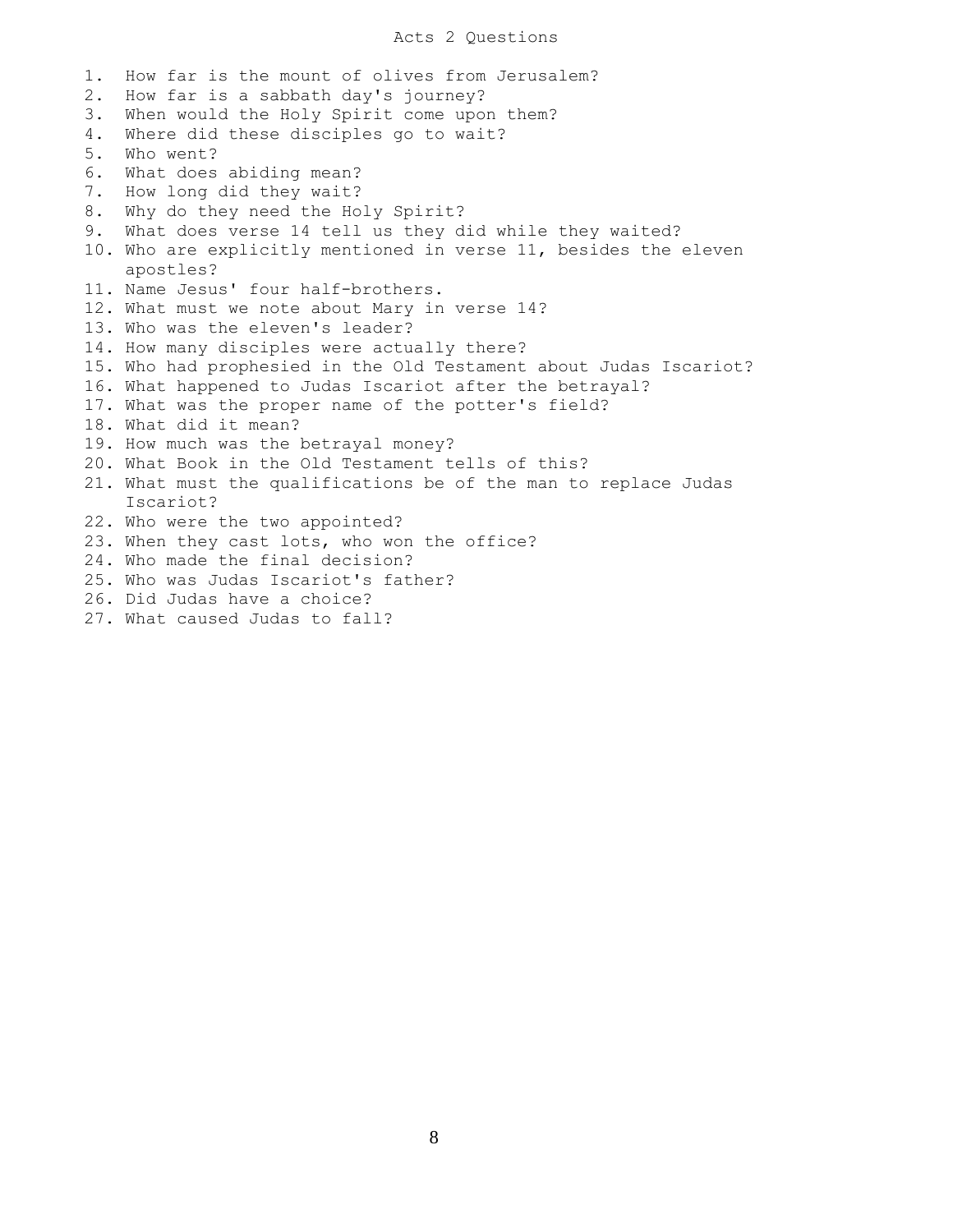We will begin this lesson in Acts 2:1 "And when the day of Pentecost was fully come, they were all with one accord in one place."

 Pentecost means fifty. In Exodus 23:16 we find that this time is one of the three most important feasts or festivals of the Hebrews The other two are Passover and Tabernacles. This festival (Pentecost) is, also, called the Feast of Weeks. It is called this, because it is celebrated seven weeks after Passover, actually fifty days. It was, also, called the Feast of Harvest and the day of First Fruits. The first loaves of the new grain are offered on the altar on this day. The time this feast is to be celebrated is the fiftieth day after the resurrection of Jesus. Of course, with the Hebrews, it was the fiftieth day after the Sunday of Passover. We will find that God is exact. Notice the harmony of the 120 here (they were in one accord). Pentecost can, also, be thought of as Jubilee. On Jubilee, the fiftieth year, the captives were to be set free. All of these things are symbolized in the day of Pentecost. These disciples would be set free to minister for God. As we said in a previous lesson, their old fears and doubts would all be gone. This would be an assurance of their standing with God.

 Acts 2:2 "And suddenly there came a sound from heaven as of a rushing mighty wind, and it filled all the house where they were sitting."

 The disciples were probably gathered in this home for prayer. This was probably in the upper room, where Jesus had eaten the Last Supper with the disciples. It was probably near the time for the morning prayer. Perhaps, around 9 a.m. in the morning. This mighty wind filled the house (not the temple). This is probably the way the churches got started, with these home meetings. The wind is symbolic of the Spirit.

 Acts 2:3 "And there appeared unto them cloven tongues like as of fire, and it sat upon each of them."

 These cloven tongues were like a fire. When each of the 120 people in attendance, men and women, were touched by a tongue of fire, the Spirit of God came upon them. Notice here, that it sat on each of them. This is not a collective happening. It happened to each of them individually.

 Acts 2:4 "And they were all filled with the Holy Ghost, and began to speak with other tongues, as the Spirit gave them utterance."

 There is a lot of confusion today about the Holy Ghost baptism. May I say right here, that you cannot be taught to receive the Holy Ghost. The Holy Ghost is received by the Spirit of God coming on an individual. This is a gift from God to an individual. The purpose of this is so the individual receiving this gift can be a more effective witness for God. This is the baptism that John the Baptist was speaking of, when he said that Jesus would baptize with the Holy Ghost and fire. Not all tongue speaking is of God. Satan is a counterfeiter, and we must be sure the tongue we receive is of God. The Holy Spirit or Holy Ghost will not enter into an unclean vessel. Notice that these 120 people were praying, and had been praying, and in one accord, for ten days when this happened. I say again, this not something you learn, it is a gift from God to those who God has called to minister.

9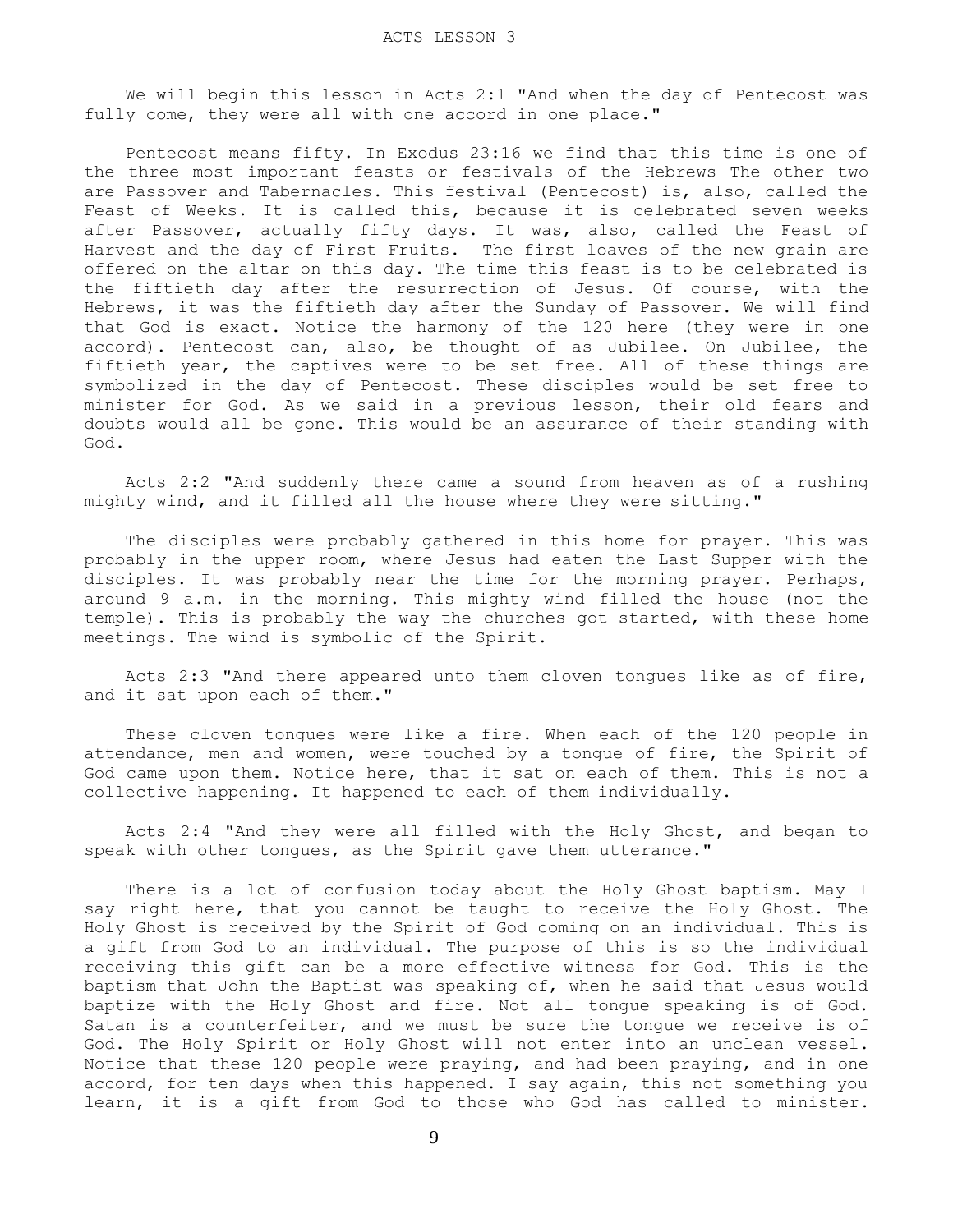Another thing that is greatly misunderstood, it is not an unknown tongue, as you will see in the next few verses. It is a language the person receiving has never learned to speak. You will notice that the tongue they were speaking in was a language of another country. Perhaps, unknown to the person receiving it, but easily understood by someone who knew the language. Notice where the utterance came from (the Holy Spirit). Spirit is capitalized, meaning the Holy Spirit. When you repeat a language after someone else, you have learned a language. You must not learn to speak in tongues. You must receive the gift of the Holy Spirit from God alone. The things of the Spirit cannot be learned. They must be received.

 Acts 2:5 "And there were dwelling at Jerusalem Jews, devout men, out of every nation under heaven."

 Notice that these devout Jews were from many nations. They had different native languages.

 Acts 2:6 "Now when this was noised abroad, the multitude came together, and were confounded, because that every man heard them speak in his own language."

This verse 6 seems to be at a later time, because this says when it was noised abroad. Now here, you can easily see that this is not an unknown language at all. This was individuals speaking in a language not their own language. The noise was not from the wind probably, but the noise of the people speaking in tongues. Whoever the baptized person witnessed to, they heard it in their own language.

 Acts 2:7 "And they were all amazed and marvelled, saying one to another, Behold, are not all these which speak Galilaeans?"

 The strange thing to these people was that Galilaeans were speaking in languages not native to their own tongue, but to the tongue of the people who were listening. This amazed them, because they expected to hear the Galilaeans speak in their own tongue. These 120 received their gift of the Holy Ghost in the upper room, but, I believe, those hearing them speak were on the streets. I believe, if God calls you to minister in Mexico, then the foreign language you would get would be Spanish. The purpose, as I have said before, of the Holy Spirit baptism is to equip you to better minister God's word to the people He has called you to minister to.

 Acts 2:8 "And how hear we every man in our own tongue, wherein we were born?" Acts 2:9 "Parthians, and Medes, and Elamites, and the dwellers in Mesopotamia, and in Judaea, and Cappadocia, in Pontus, and Asia," Acts 2:10 "Phrygia, and Pamphylia, in Egypt, and in the parts of Libya about Cyrene, and strangers of Rome, Jews and proselytes,"

Acts 2:11 "Cretes and Arabians, we do hear them speak in our tongues the wonderful works of God."

 This is just an extended explanation of all of the different languages these Galilaeans spoke on that day. This message of the wonderful works of God is not just for one nation, but for all. These who spoke in languages foreign to their own, were not really speaking to these people, but were rather letting God speak to these people through them. Even a minister speaking in English to an English-speaking congregation will have a much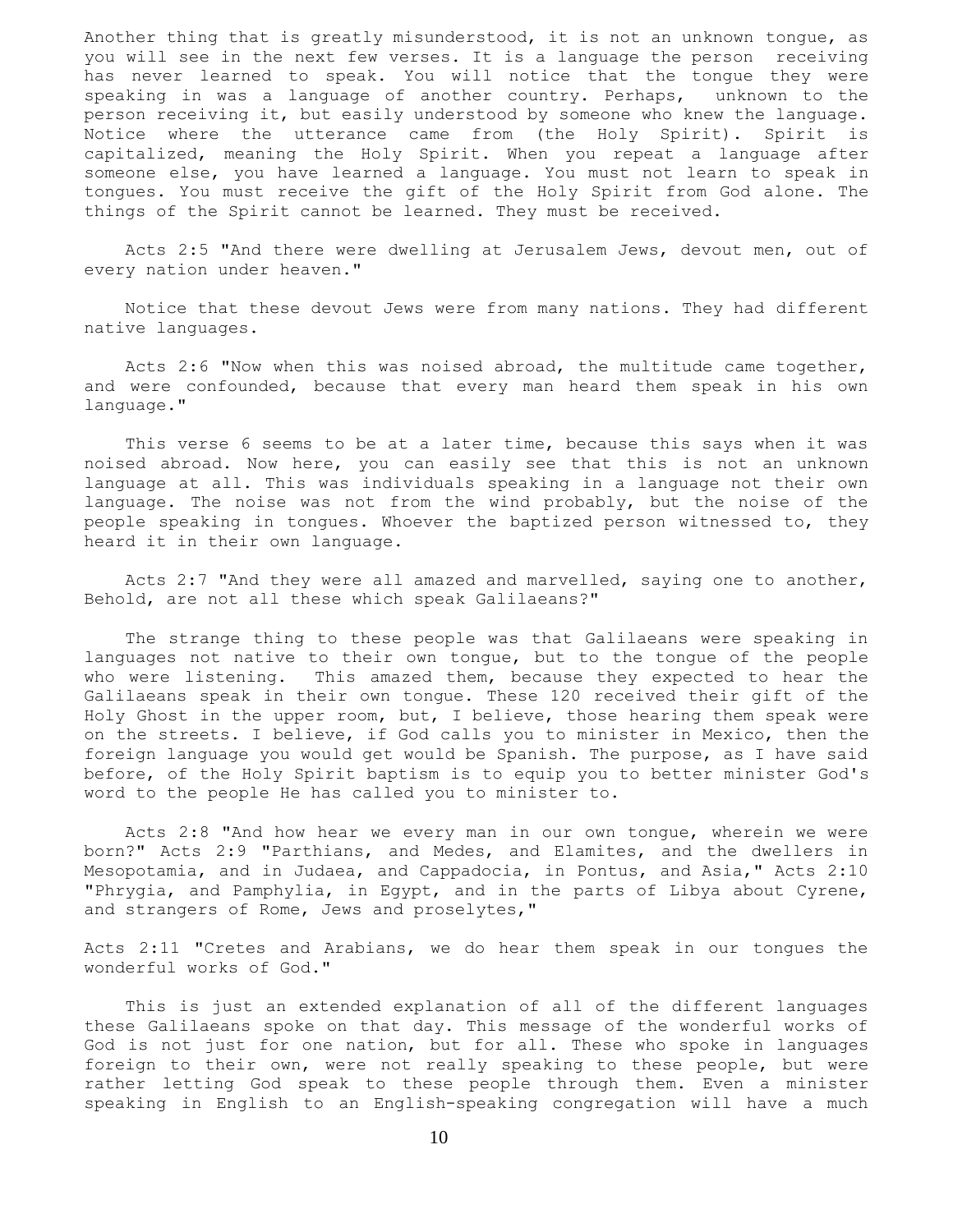more effective message, if God speaks through him as the Spirit gives him utterance.

 Acts 2:12 "And they were all amazed, and were in doubt, saying one to another, What meaneth this?"

 It is amazing every time that God speaks. Can you believe that they would doubt? They should have known for sure that this was a miracle of God.

Acts 2:13 "Others mocking said, These men are full of new wine."

 These who doubted are like many today, who will not believe anything that they have not experienced. They want to believe only things that they have seen with their own eyes. If you have seen something with your natural eye, it takes no faith to believe it. Fact is not faith. Hebrews 11:1, "Now faith is the substance of things hoped for, the evidence of things not seen." New wine would make you so drunk that you would not be able to even speak in your own native tongue, much less speak in a foreign language.

 Acts 2:14 "But Peter, standing up with the eleven, lifted up his voice, and said unto them, Ye men of Judaea, and all [ye] that dwell at Jerusalem, be this known unto you, and hearken to my words:"

 Acts 2:15 "For these are not drunken, as ye suppose, seeing it is [but] the third hour of the day."

 Peter was the authority of this body of believers. Peter stood, and in a grave voice told them, how ridiculous it was to make such a rash statement about this gift of God. The third hour of the day was a time of prayer. It was about 9 a.m. in the morning. Peter was possibly speaking this in the court of the Gentiles where all were allowed to come.

 Acts 2:16 "But this is that which was spoken by the prophet Joel;" Acts 2:17 "And it shall come to pass in the last days, saith God, I will pour out of my Spirit upon all flesh: and your sons and your daughters shall prophesy, and your young men shall see visions, and your old men shall dream dreams:"

 Acts 2:18 "And on my servants and on my handmaidens I will pour out in those days of my Spirit; and they shall prophesy:"

 This leaves no doubt that this is a fulfillment of Joel's prophecy in Joel 2:28-29. We are certainly living in the last days, so we know this is for now, as well as the day of Pentecost. This word prophesy can be translated so many ways, one of which means to preach. In the Spirit there is no difference between a male and female. The flesh is the only difference. God really is not the one who makes a difference between men and women. God is not interested in the flesh. Galatians 3:28 "There is neither Jew nor Greek, there is neither bond nor free, there is neither male nor female: for ye are all one in Christ Jesus." This Holy Spirit of God fell on all of the 120, male and female, and empowered them to be ministers of God. God's purpose is to get as many people as will into the kingdom of God. If the old men won't do it, then He will send a young man. God also sends women, old and young, to bring in the harvest.

11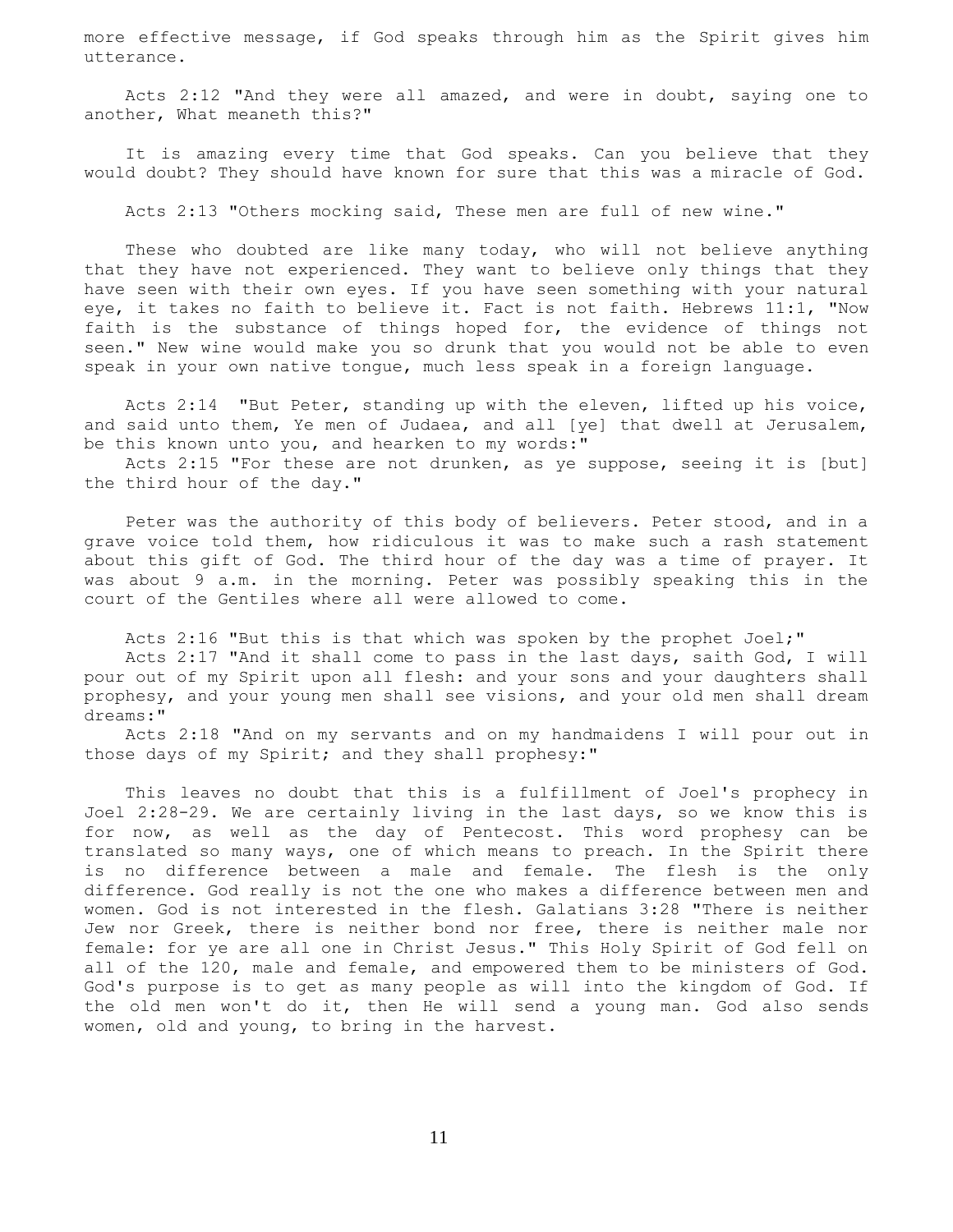#### Acts 3 Questions

 1. What was the state of the 120 on the day of Pentecost? 2. What does Pentecost mean? 3. In Exodus 23:16, we find that there are how many important feast's of the Hebrews? 4. Name them. 5. What are two other names for Pentecost? 6. What day after Jesus' resurrection was Pentecost? 7. What was Jubilee? 8. What would this do for the believers? 9. What did it sound like? 10. Where were the 120 when this happened? 11. What generally happened at 9 a.m.? 12. What did these believers see? 13. How many of them were filled with the Holy Ghost? 14. What outward expression came with the Holy Ghost? 15. How is the Holy Ghost received? 16. What is the purpose of the Holy Ghost? 17. Who had spoken of this baptism of the Holy Ghost earlier? 18. Have all who speak in tongues been baptized of God? Explain. 19. It is not really an unknown tongue, but what? 20. Why were the people confounded about this? 21. What were all who spoke? 22. Name some of the countries these listeners were from. 23. What did they speak in tongues? 24. What did some mockers say? 25. What is faith? 26. What was so ridiculous about them saying they were full of new wine? 27. Who spoke out for the disciples? 28. What time of day was it? 29. What did the disciples usually do at this time? 30. What did Peter tell them this was? 31. In what days was this prophesied to happen? 32. What were the young men prophesied to do? 33. What were the old men prophesied to do? 34. Who will God pour out His Spirit on? 35. Is it wrong for a woman to preach? 36. In Galatians 3:28, we read what about male and female? 37. Who will preach and bring people into the kingdom?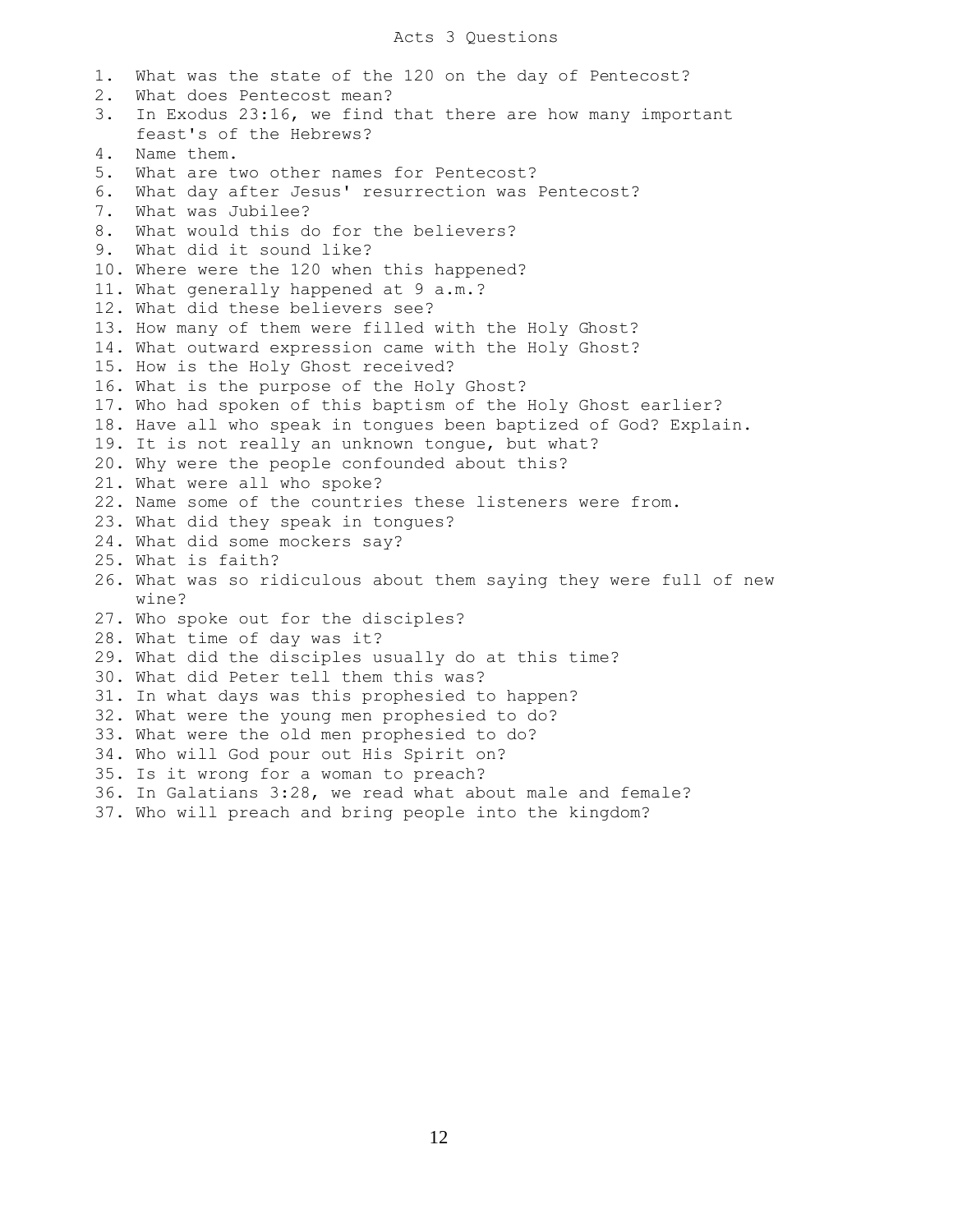We will begin this lesson in Acts 2:19 "And I will shew wonders in heaven above, and signs in the earth beneath; blood, and fire, and vapour of smoke:"

 This verse 19 here, speaks of the end of the Gentile age. Verse 17 and 18, in the previous lesson, has two fulfillments, one on the day of Pentecost, and the other at the end of the age. You can read more about this time in Matthew chapter 24.

 Acts 2:20 "The sun shall be turned into darkness, and the moon into blood, before that great and notable day of the Lord come:"

 Acts 2:21 "And it shall come to pass, [that] whosoever shall call on the name of the Lord shall be saved."

 This is a tremendous promise. This promise is offered to whosoever will. This is just saying, if we receive Jesus as Saviour and Lord, we will be saved. Terror will grip those who see the moon and sun turn like this. Even at that late date, if they call on Jesus as Saviour and Lord, He will save them.

 Acts 2:22 "Ye men of Israel, hear these words; Jesus of Nazareth, a man approved of God among you by miracles and wonders and signs, which God did by him in the midst of you, as ye yourselves also know:"

 Acts 2:23 "Him, being delivered by the determinate counsel and foreknowledge of God, ye have taken, and by wicked hands have crucified and slain:"

 This is a very bold speech that Peter is making to these people. The boldness of Peter speaking out now, is a total contrast from the three times he denied Christ. Peter has now been baptized in the Holy Ghost and knows no fear. Peter is saying that Jesus proved who He was by the signs, and wonders, and miracles that He did. Peter reminds them that these things were not done in secret, but right before their very eyes. They were without excuse, because they knew, and still refused to believe Jesus was the Christ. Peter is giving no slack at all. He is telling them that they had a great part in the crucifixion of Jesus. Even though God foreknew that this would happen, it still does not leave them innocent.

 Acts 2:24 "Whom God hath raised up, having loosed the pains of death: because it was not possible that he should be holden of it."

 The main enemy that Jesus defeated on the cross was death itself. Those who believe on His name will inherit eternal life, not death. The Spirit of Jesus never died. Only His body died. Jesus was victorious on the cross and defeated sin and death for all who believe on His name. The third day Jesus arose from the grave. Psalms 16:10 explains that Jesus would not remain in hell. Jesus went to hell and took the keys away from Satan. He preached in hell and brought those captives out with Him. Read it in, I Peter 3:19 and Ephesians 4:8-10.

 Acts 2:25 "For David speaketh concerning him, I foresaw the Lord always before my face, for he is on my right hand, that I should not be moved:"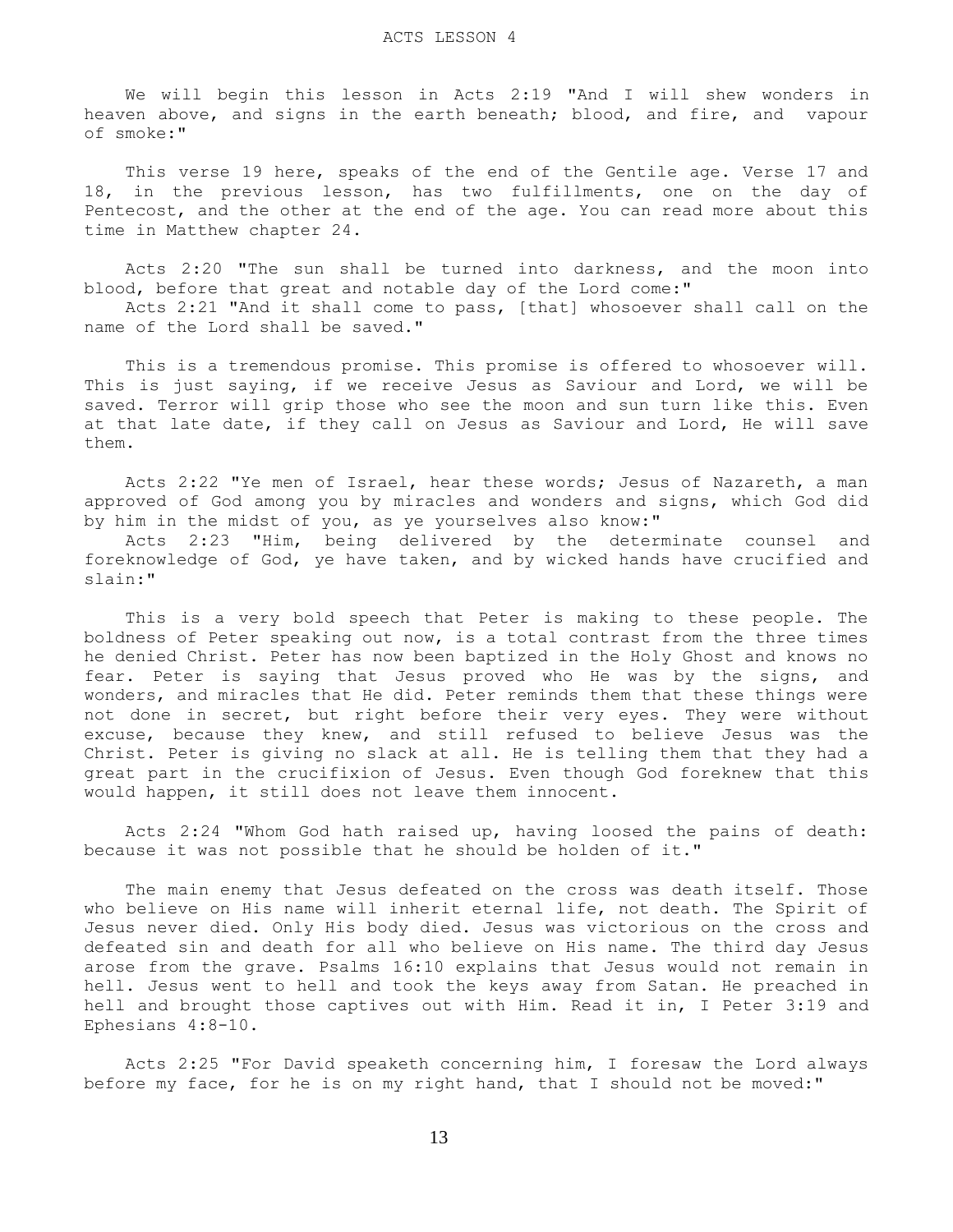Jesus is seated, even now, at the right hand of the Father. Jesus (God the Word) is omnipresent, which means that He can be in more than one place at a time. Jesus not only sits at the right hand of the Father, but is actually the right hand of the Father. Jesus has never lost His position in heaven. Jesus can be in my heart and at the right hand of the Father all at the same time.

 Acts 2:26 "Therefore did my heart rejoice, and my tongue was glad; moreover also my flesh shall rest in hope:"

 Jesus' flesh was entombed, but it did not stay in the tomb long enough to begin to decay. The body begins to deteriorate on the fourth day. Jesus rose on the third day. In I Thessalonians chapter 4, we read that we Christians have hope of the resurrection, because Jesus rose again.

 Acts 2:27 "Because thou wilt not leave my soul in hell, neither wilt thou suffer thine Holy One to see corruption."

 As we said above , Jesus' body rose from the tomb before the fourth day when corruption usually sets in.

 Acts 2:28 "Thou hast made known to me the ways of life; thou shalt make me full of joy with thy countenance."

 Jesus' body was transformed in to a spiritual body. This same Jesus reentered His body and rose from the tomb. We can look to Jesus for our hope. He is the life. We can have joy forevermore knowing that because He lives we will live also. It was buried a natural body and raised a spiritual body. {1 Corinthians chapter 15}

 Acts 2:29 "Men [and] brethren, let me freely speak unto you of the patriarch David, that he is both dead and buried, and his sepulchre is with us unto this day."

 Peter makes it very clear that this could not have been David speaking, since he was dead and his tomb still held his body.

 Acts 2:30 "Therefore being a prophet, and knowing that God had sworn with an oath to him, that of the fruit of his loins, according to the flesh, he would raise up Christ to sit on his throne;"

 God had promised David that through his ancestors in the flesh, the Messiah (Christ) would sit on his throne in Jerusalem. God does not lie. Jesus Christ the Messiah was descended in the flesh from David. David had prophesied this after God had sworn to him.

 Acts 2:31 "He seeing this before spake of the resurrection of Christ, that his soul was not left in hell, neither his flesh did see corruption."

 David had prophesied in Psalms 16:10 that Jesus' body would not decay. That He would rise again.

Acts 2:32 "This Jesus hath God raised up, whereof we all are witnesses."

 Here, Peter says that this Scripture in Psalms was fulfilled when Jesus rose from the grave. Peter tells these people that He was an eyewitness to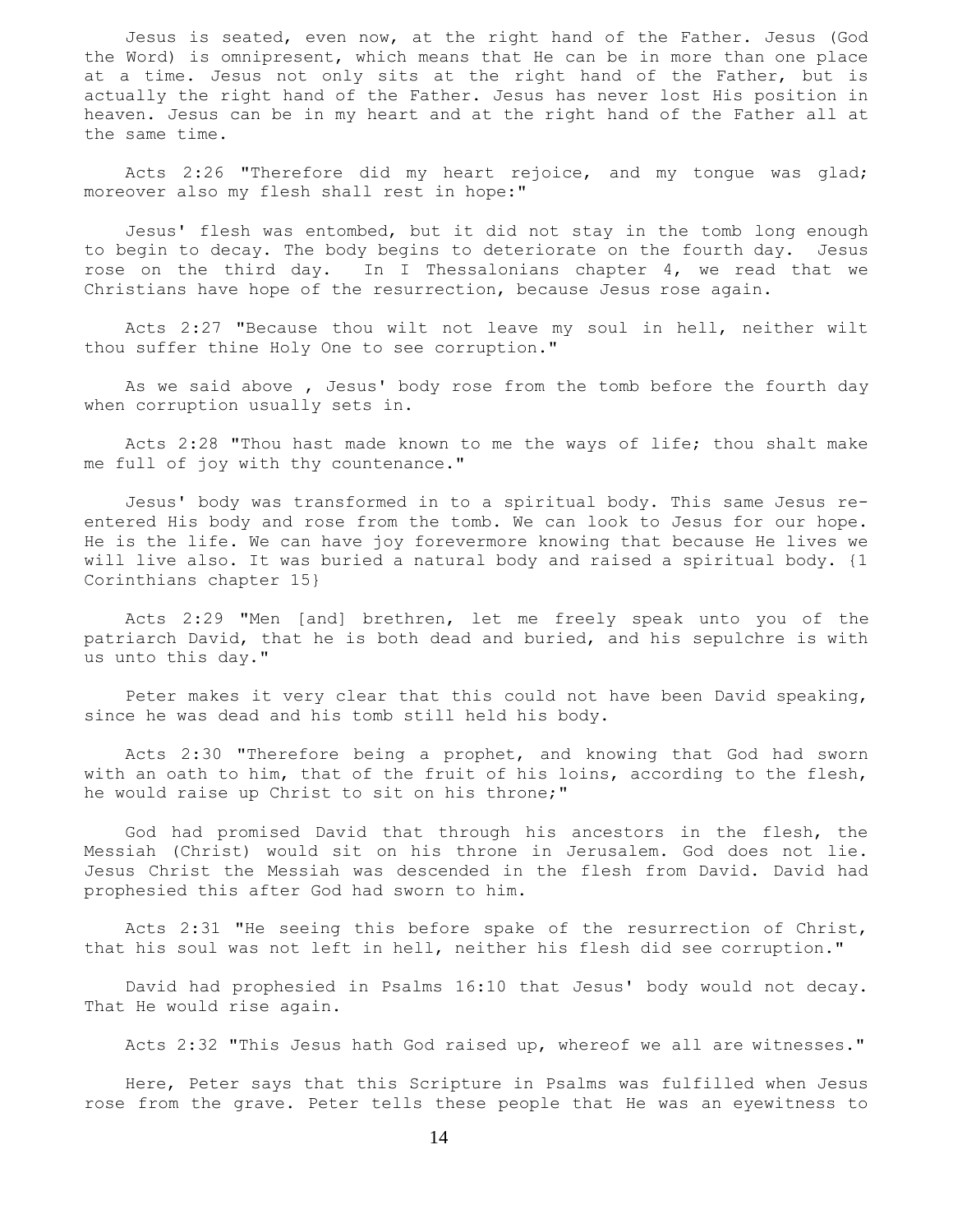the resurrection of Jesus. He tells them they had witnessed it, also. Jesus was seen of over 500 people after He rose from the grave. I Corinthians 15:6 "After that, he was seen of above five hundred brethren at once; of whom the greater part remain unto this present, but some are fallen asleep."

 Acts 2:33 "Therefore being by the right hand of God exalted, and having received of the Father the promise of the Holy Ghost, he hath shed forth this, which ye now see and hear."

 In our study in John, we learned that Jesus said He would send the Comforter (Holy Ghost), John 14:15-16. Now, Peter is telling them that this which they have seen is the Holy Ghost sent by Jesus to help Jesus' followers.

 Acts 2:34 "For David is not ascended into the heavens: but he saith himself, The Lord said unto my Lord, Sit thou on my right hand," Acts 2:35 "Until I make thy foes thy footstool."

 This, again, was prophecy of King David. David calls his descendent in the flesh Jesus, Lord. It is difficult to understand that the flesh of Jesus descended from David, but at the same time the Spirit of Jesus was David's Lord. This just means that Jesus is sitting at the right hand of God, until God the Father says the struggle on earth is over. We find that all power in heaven and earth has been given to Jesus by the Father. Jesus defeated Satan in every way at the cross. Jesus is sitting on the right hand of God waiting, because Jesus' work on earth is done. The end of the age is near. This will all finish when the bride of Christ is brought to heaven and the wrath of God falls on those who would not accept Jesus as Lord.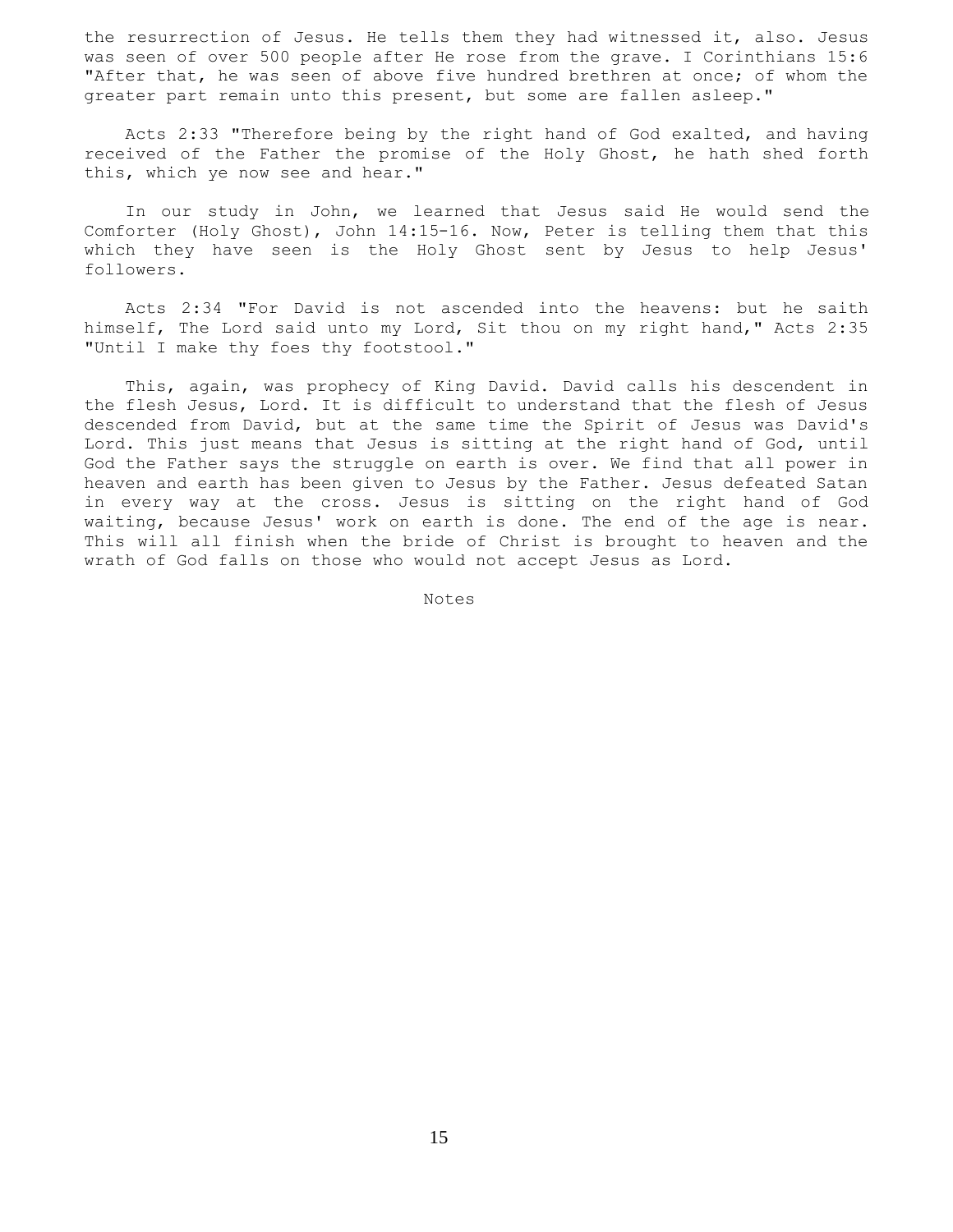# Acts 4 Questions

1. What are some of the signs mentioned in verse 19? 2. What time is this speaking of? 3. What will happen to the sun at this time? 4. Who will be saved? 5. Who does Peter call Jesus in verse 21? 6. Why should they have known who Jesus was? 7. What is different with Peter's preaching here, from when he denied Christ? 8. Who raised Jesus up? 9. What message is in Psalms 16:10? 10. Where can we read about Jesus preaching in hell and bringing the captives out? 11. Who was David speaking of in verse 25? 12. When does the body begin to deteriorate after death? 13. What does I Thessalonians chapter 4 bring promise of? 14. How was Jesus' body changed from the one that went into the tomb? 15. Who was Jesus' ancestor in the flesh? 16. In what was Jesus David's God? 17. What is David called in verse 30? 18. What chapter in Psalms tells that Jesus' body would not decay? 19. In verse 32, Peter says who were witnesses of Jesus' resurrection? 20. Where is Jesus exalted now? 21. Who sent the comforter (Holy Ghost)? 22. What other Book of the Bible tells that Jesus would send the Comforter? 23. How long will Jesus sit at the right hand of God? 24. Who is all power in heaven and earth given to? 25. What is left for Jesus to do, to be finished with His work?

Notes Notes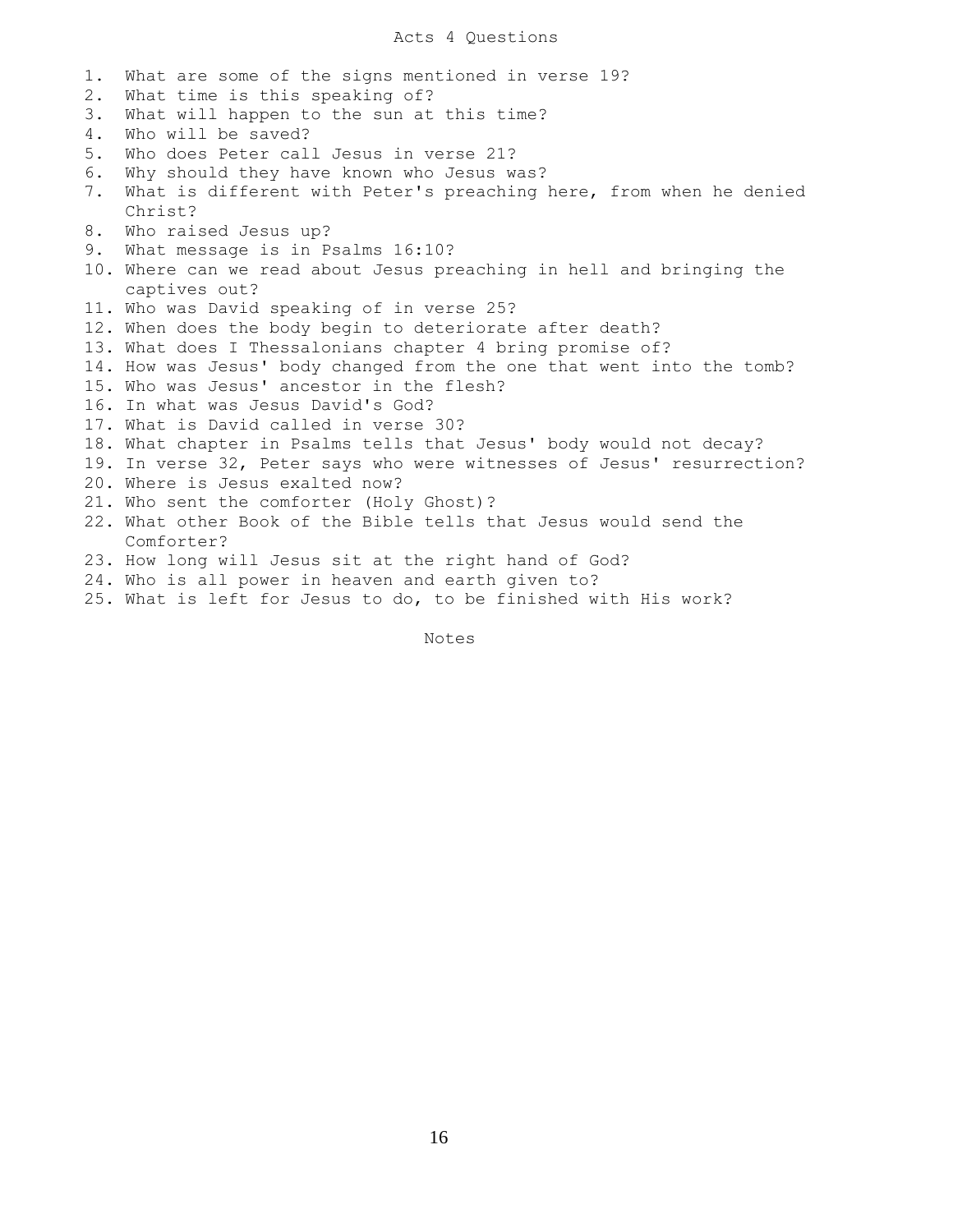We will begin this lesson in Acts 2:36 "Therefore let all the house of Israel know assuredly, that God hath made that same Jesus, whom ye have crucified, both Lord and Christ."

 Peter has boldly told these Israelites that they crucified their Messiah (Christ). He says you crucified Messiah, and God has exalted Him to be not only your Saviour, but your Lord.

 Acts 2:37 "Now when they heard [this], they were pricked in their heart, and said unto Peter and to the rest of the apostles, Men [and] brethren, what shall we do?"

 We must remember that Peter had been entrusted with the keys. He was the leader of the church for both Jew and Gentile. Peter has brought them a message that they know is true. Their hearts are turned, and they seek instruction from Peter about what they must do to be saved. They realize they have made a grave mistake and, now, they want to get into good graces with God.

 Acts 2:38 "Then Peter said unto them, Repent, and be baptized every one of you in the name of Jesus Christ for the remission of sins, and ye shall receive the gift of the Holy Ghost."

 These men Peter was speaking to here were the house of Israel. They had rejected Jesus as their Messiah. They must repent of this rejection of Jesus as the substitute for their sin. The one they had rejected is the very one they are to be baptized in the name of. These are all Jews here. They must repent of rejecting Jesus. They had the law, the Gentiles did not have the law to go by. Notice the gift of the Holy Ghost would come after they had repented and been baptized. The part of those who want to be saved is to repent of their sin, and then believe on the name of Jesus Christ. Just as Abraham was justified (just as if he had never sinned) by faith they will be justified by faith in Jesus Christ. We read earlier how God will save all who call on His name.

 Acts 2:39 "For the promise is unto you, and to your children, and to all that are afar off, [even] as many as the Lord our God shall call."

The promise is made to whosoever will. These who are afar off, are to Gentiles of all generations, since the Jews are thought of as those who are nigh. The Lord Jesus died for all, but our obligation is to accept the gift of salvation. God calls all of us, but few accept that call.

 Acts 2:40 "And with many other words did he testify and exhort, saying, Save yourselves from this untoward generation."

 We see that this group that Peter is speaking to is the very group who turned Jesus down. This says that Peter kept on speaking to them to make them understand their need for Jesus as Saviour.

 Acts 2:41 "Then they that gladly received his word were baptized: and the same day there were added [unto them] about three thousand souls."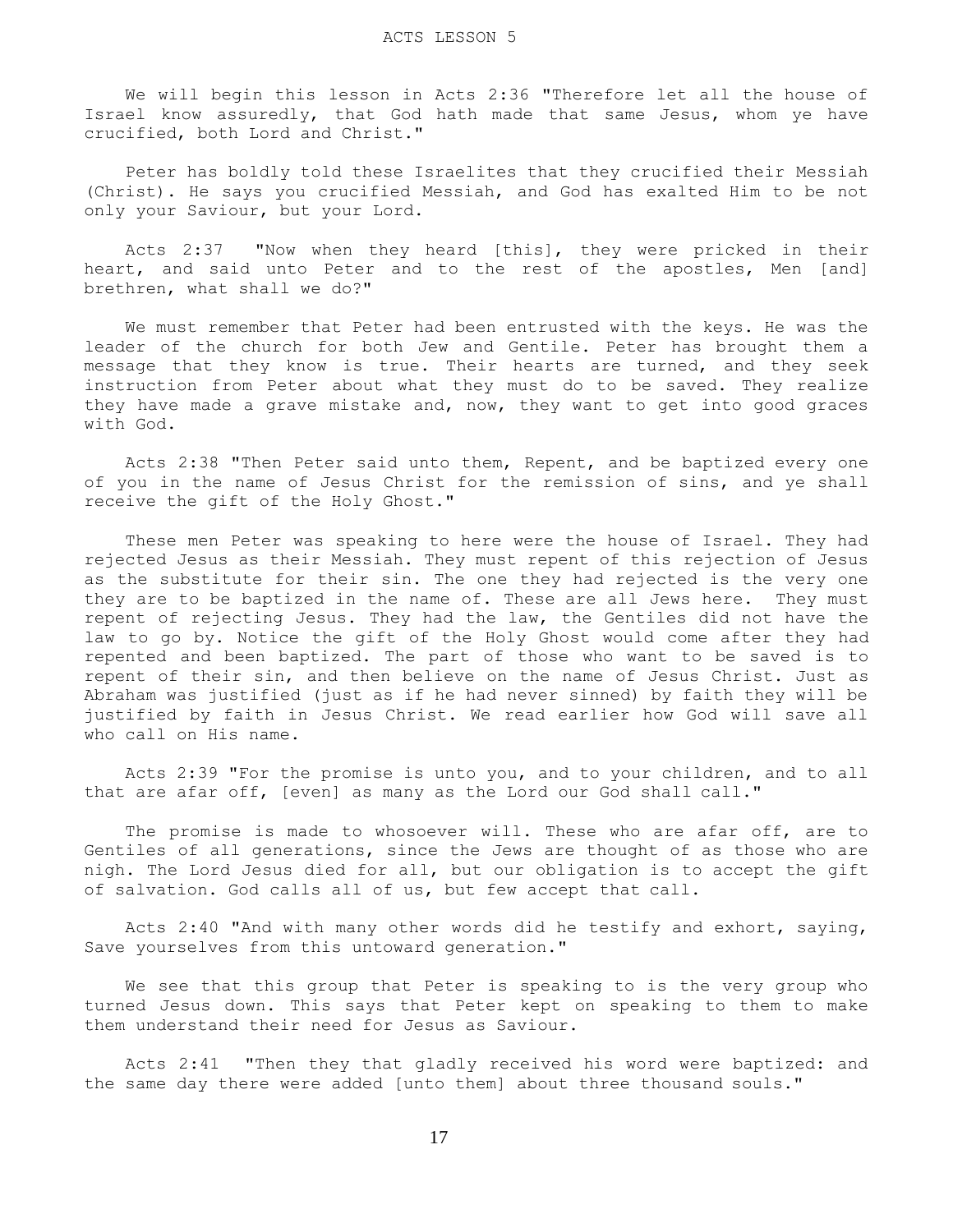I Corinthians 1:21 we read, "For after that in the wisdom of God the world by wisdom knew not God, it pleased God by the foolishness of preaching to save them that believe." We see from this, that this is God's plan to save people. They received the sermon Peter preached and were saved and baptized. This was a very effective sermon because 3,000 souls were saved.

 Acts 2:42 "And they continued stedfastly in the apostles' doctrine and fellowship, and in breaking of bread, and in prayers."

 It seems that the apostles were establishing a doctrine. The Lord really did not set up a doctrine for the church. Jesus' commandments were to love God above everything and everyone else, and love your neighbor as yourself. This breaking of bread could have been the taking of communion in remembrance of Jesus, or it could just mean that they ate together. We do know that it had something to do with worship, because they continued in prayer.

 Acts 2:43 "And fear came upon every soul: and many wonders and signs were done by the apostles."

 This fear has to do with reverence. This fear brings them to the point of making a decision about the Lord. In the 14th chapter of John beginning with the 12th verse, we see that Jesus gave His followers the power to do the same miracles that He had done while He was on the earth if they prayed in Jesus' name. This would be astonishing to these Jews who had not seen this type of miracles going on in the temple.

 Acts 2:44 "And all that believed were together, and had all things common;"

 It seems as if these believers stayed together, because they needed the strength of the apostles. Soon after this large group joined the disciples, the authorities became very upset and jailed many of them. Some of them were even martyred. This sharing of all that they had kept the poor who came to Jesus from starving.

 Acts 2:45 "And sold their possessions and goods, and parted them to all [men], as every man had need."

 At this particular time, these Christians thought that Jesus would be back very soon and set up His kingdom. They had made the mistake of rejecting Jesus once, they did not want to take any chance that Jesus would return and them not know it. They all stayed with the twelve apostles.

 Acts 2:46 "And they, continuing daily with one accord in the temple, and breaking bread from house to house, did eat their meat with gladness and singleness of heart,"

 Notice that they worshipped daily. They were so thankful that God would even have them after their rejection of the Lord. Nothing was too much. They were satisfied with what they had. It was very similar to what Paul would say later, that whatever state he found himself in, he was content. They ate together and had all things common. They were of one accord as they were at Pentecost.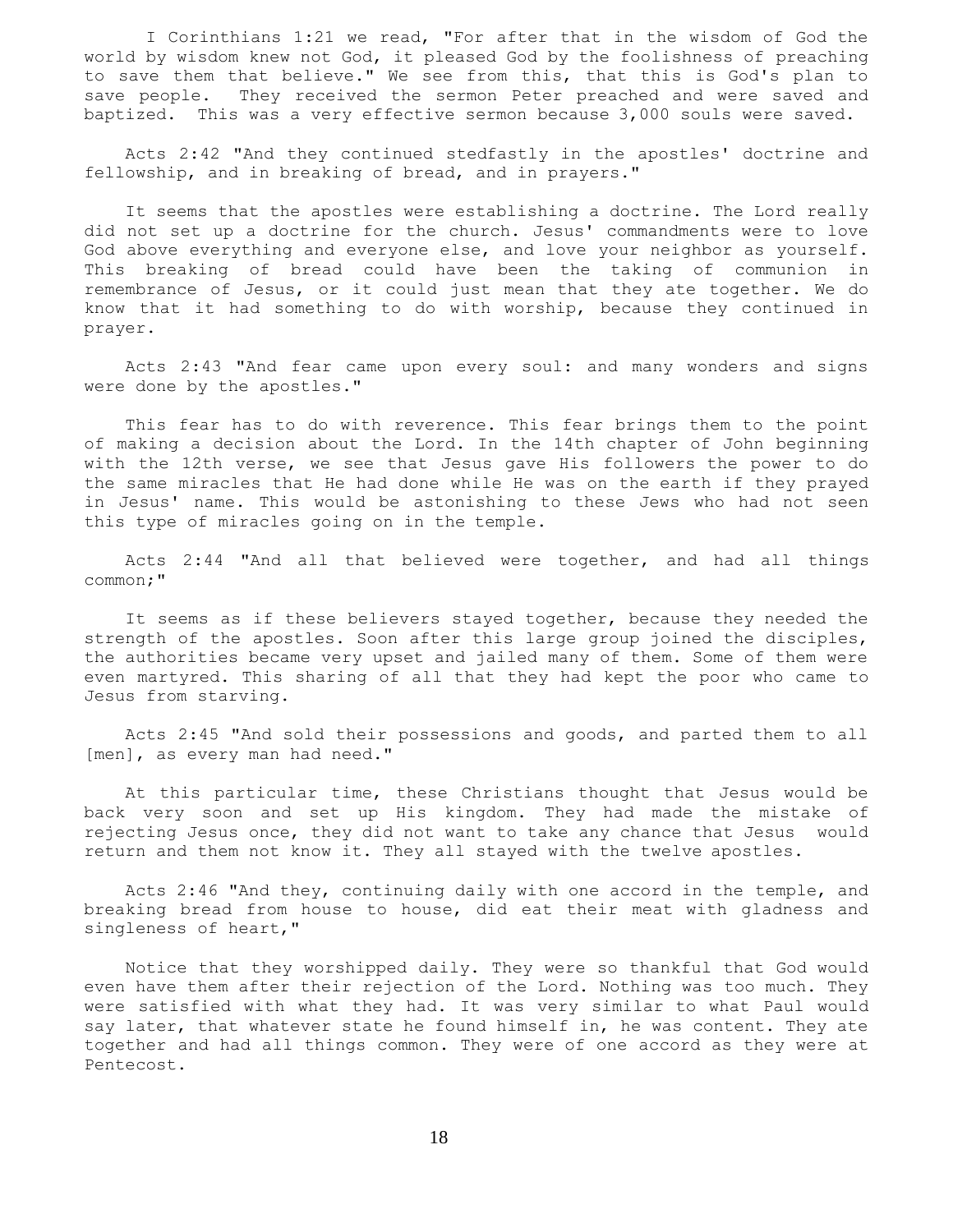Acts 2:47 "Praising God, and having favour with all the people. And the Lord added to the church daily such as should be saved."

 These followers of Jesus were so thankful to be saved that praises were on their lips continually. This period of time was not the time of opposition. Everyone was still in somewhat a state of shock since the resurrection of Jesus. Almost everyone who heard the good news of the gospel wanted to be saved. We read here, that the Lord added to the number of the believers (church) every day. The apostles preached (planted the seed), and God got the harvest.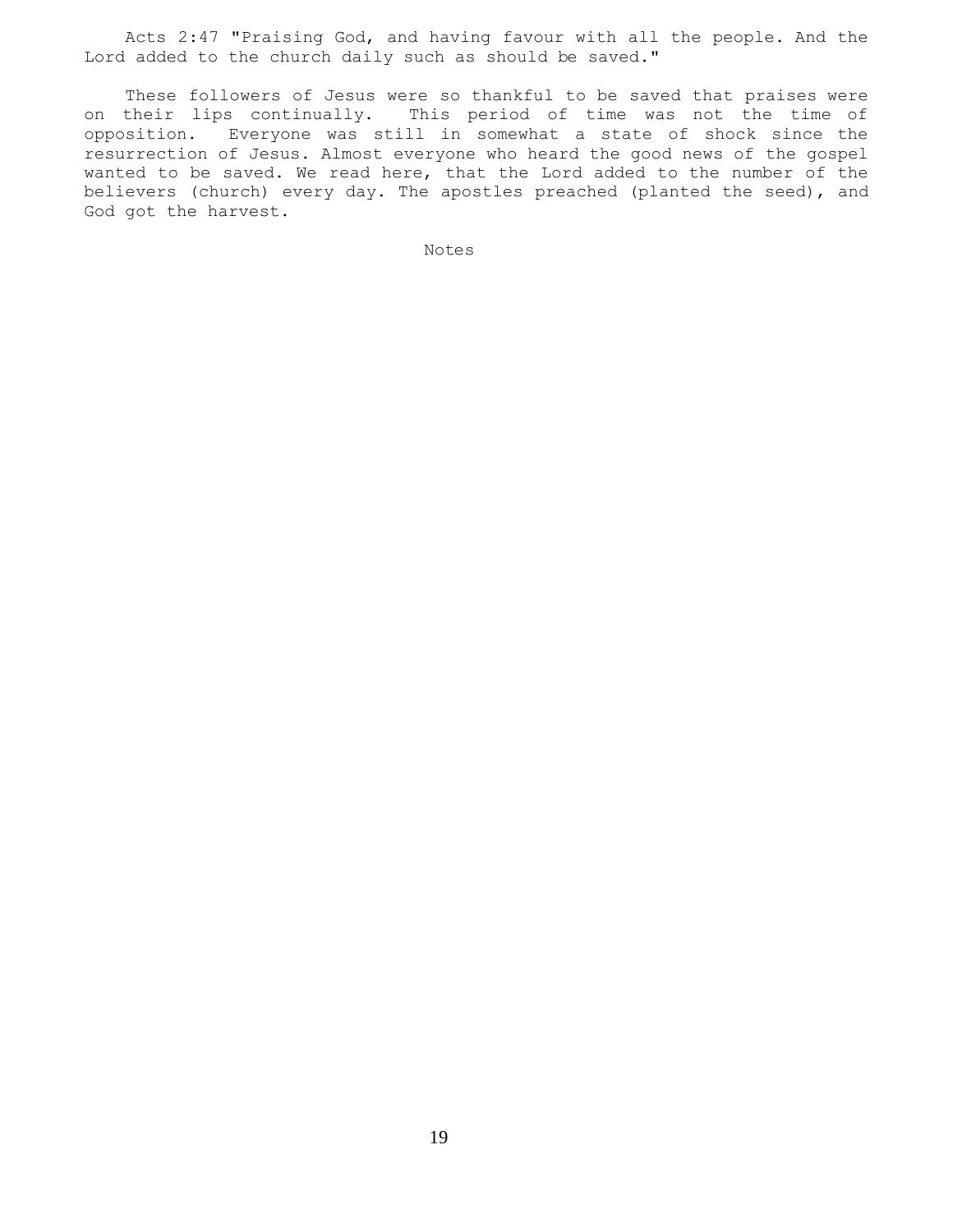## Acts 5 Questions

1. What did Peter say the house of Israel should know assuredly? 2. Who had they crucified? 3. After Peter preached, what effect did it have on the Israelites? 4. What question did they ask Peter and the other apostles? 5. Who had the Lord entrusted with the keys? 6. What did Peter tell them they must do to be saved? 7. What gift would they receive after they were baptized? 8. What was the main thing they were to repent of? 9. Who must they believe on? 10. Who was the promise made to? 11. Who are the ones who are spoken of as being afar off? 12. What did Peter tell them to save themselves from? 13. How many souls were added that day? 14. In I Corinthians, we learn that by the foolishness of God would save those who believe. 15. In verse 42, we find the converts continued stedfastly in what? 16. Did Jesus set up a doctrine for the church? 17. What commandments did Jesus tell us to observe? 18. Fear came on every soul; and many and were done by the apostles. 19. What kind of fear is spoken of in verse 43? 20. What does verse 44 tell us they did? 21. They sold their possessions and did what? 22. What was the main reason that they were not conscious of worldly goods? 23. What did they do daily? 24. How often were people added to the church? 25. Why were they praising continually? 26. The apostles \_\_\_\_\_\_\_\_\_\_\_\_\_and \_\_\_\_\_\_\_\_\_\_\_\_got the harvest.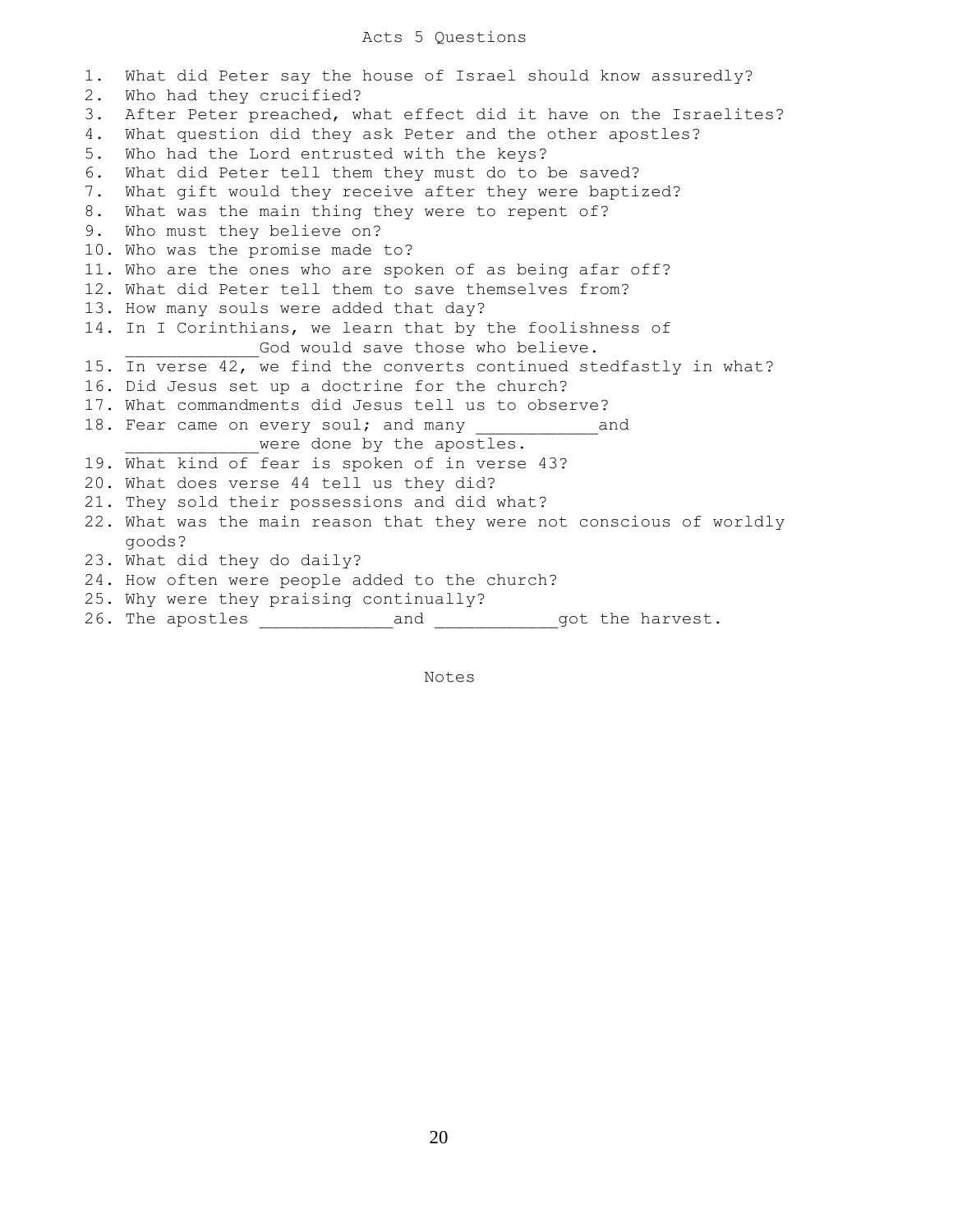We will begin this lesson in Acts 3:1 "Now Peter and John went up together into the temple at the hour of prayer, [being] the ninth hour]."

 It seems there were two times during the day when they went to pray. One time was at 9 a.m. in the morning, and the other was at 3 p.m. in the afternoon. Notice here, also , the closeness of Peter and John. When Jesus was with them, many times He would send Peter, James, and John to do something for Him. It appears that after Jesus returned to heaven, Peter and John were still very close.

 Acts 3:2 "And a certain man lame from his mother's womb was carried, whom they laid daily at the gate of the temple which is called Beautiful, to ask alms of them that entered into the temple;"

 This Beautiful gate many believe is the same as the Eastern Gate. Some believe this gate to be the entrance to the woman's court. This man was born lame. Whether this was a deformity, or not, the Word does not say. The people it would be easier to get an offering from would be the people who loved God. This place would be even more lucrative, since women many times have a softer heart for giving. This was this man's livelihood, since he could not walk. The court of the Gentiles and the women's court was the same.

 Acts 3:3 "Who seeing Peter and John about to go into the temple asked an alms."

 If we look carefully in the spiritual realm at this lame man lying outside the church door, we can see a society that is crippled by all the sin. Our society seems to have gone mad. Our children are the most confused and crippled of all. They are taught in school that the world revolves around them, and yet they know that they cannot make these giant decisions themselves. They realize these decisions are too much and they hide in drugs, alcohol, and rock music. They want somebody, somewhere to make these decisions for them. They search for someone who has answers to life's problems. They are spiritually crippled. Looking for solutions, they many times are led off into cults. As I have said so many times, drugs, alcohol and all these other methods of escape are not the root problem. Mankind is crippled, because we are out of fellowship with God. When I see this lame man above, I see all those struggling people who are crippled by our society. Jesus Christ is what they are all looking for. We ministers must do as Paul and Peter did here. We must focus in on them and get them to look at what we have to offer them. We must show them Jesus in us, so that they can reach out and receive the wonderful healing of not only their body, but spirit as well.

 Acts 3:4 "And Peter, fastening his eyes upon him with John, said, Look on us." Acts 3:5 "And he gave heed unto them, expecting to receive something of them."

 Again, here in this lame man we see the crippled world. This man is looking for help wherever he can get it. This searching describes our society so well. Ever searching for answers, but many times looking in the wrong places. The only true solution to any problem is in Jesus. I hear so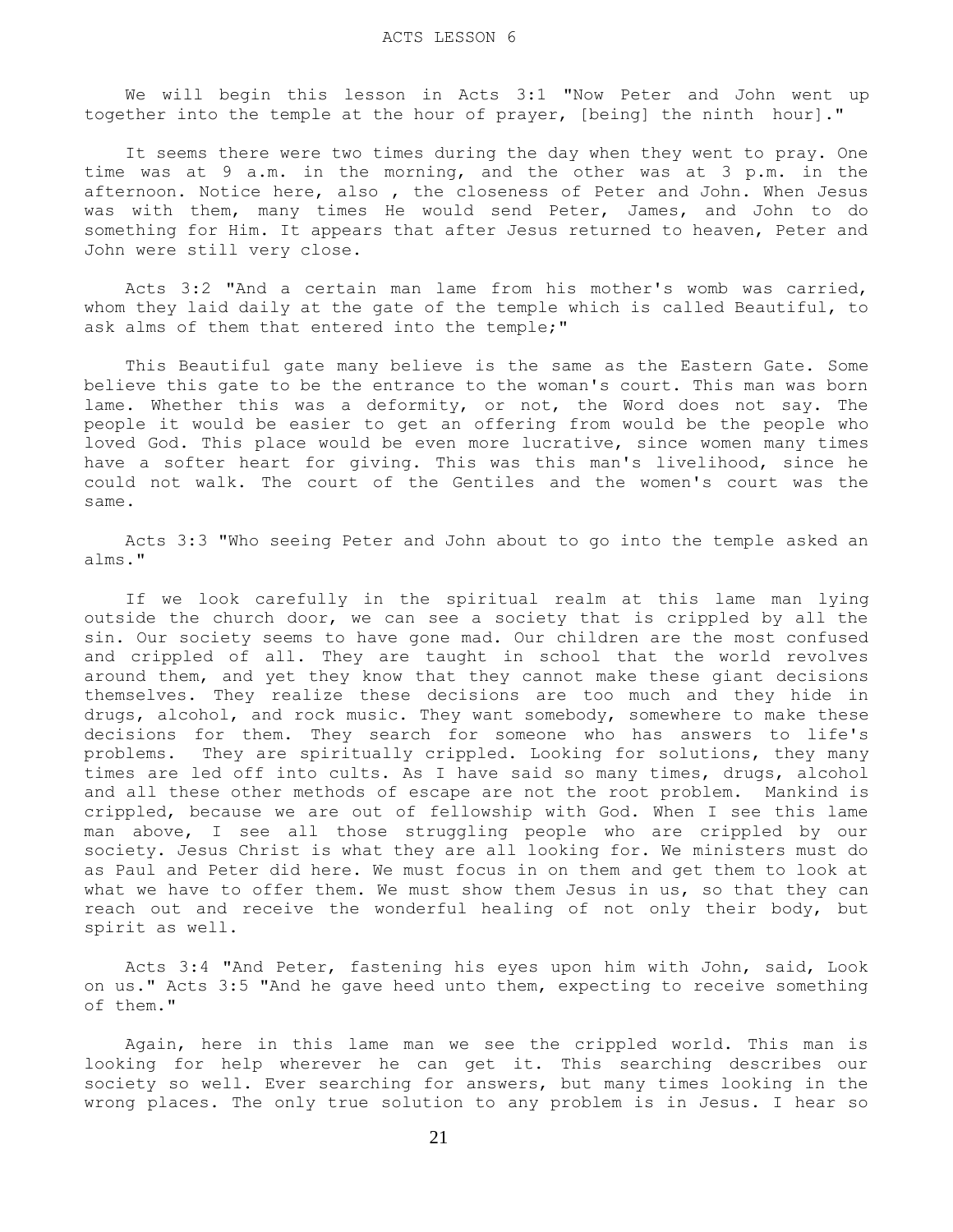many people on Television and Radio today trying to figure out what can be done to heal our problems. There is only one answer. All of these illnesses will go away when they receive Jesus as Lord and Saviour. The Bible is our handbook for living. All of the instructions for a healthy happy life are explained in its pages. It is the only thing that will work. Jesus is our Life. All of the other things we do to stop drugs and all other sin is like trying to stop a giant river from flowing with a bandaid.

 Acts 3:6 "Then Peter said, Silver and gold have I none; but such as I have give I thee: In the name of Jesus Christ of Nazareth rise up and walk."

 Here, we see Peter giving the lame what he really needs, not what he is asking for. This Scripture has really been misunderstood by so many. Peter is not saying that there is anything wrong in silver and gold He is apologizing to the man that he has none to give him. Then he says, I have a much better gift for you. He says, In Jesus Christ of Nazereth's name you are healed. This says to me that our crippled children in our society are crying for someone to help them. Many want to put them in centers to dry them out, but what they really need is the Lord Jesus Christ to heal them. Give them a brand new life, not centered on self, but centered on Jesus. Then they can walk uprightly.

 Acts 3:7 "And he took him by the right hand, and lifted [him] up: and immediately his feet and ankle bones received strength."

We see, here, the power of the name of Jesus Christ. When the apostle took this lame man by the hand, he was touching the man as an agent of the Lord Jesus Christ. We see that the apostle reaches out to this lame man. We are an extension of the Lord when we reach out to help those around us who cannot help themselves. This was just the touch this man needed, and strength came, into his feet and ankles, as Peter helped him up by his right hand.

 Acts 3:8 "And he leaping up stood, and walked, and entered with them into the temple, walking, and leaping, and praising God."

We must remember that this is the very first time he had ever walked, because he was born lame. Can you imagine his joy as he discovered he could walk? He directed his praise to the correct one, as well. He praised God, not Peter. Now he could go into the temple himself. This reminds me of the overwhelming joy a person has when they are freed from sin and are made alive to follow Jesus.

Acts 3:9 "And all the people saw him walking and praising God:"

 Think of all the friends and family who would be overjoyed with him at his miracle. This should stir up their faith in God, as well. He has been made new in the name of Jesus Christ.

 Acts 3:10 "And they knew that it was he which sat for alms at the Beautiful gate of the temple: and they were filled with wonder and amazement at that which had happened unto him."

 Here was a manifestation of Christianity. This miracle was done in the name of the very one, which had been crucified here just a short time before. Perhaps, they had heard of some of the miracles Jesus had done when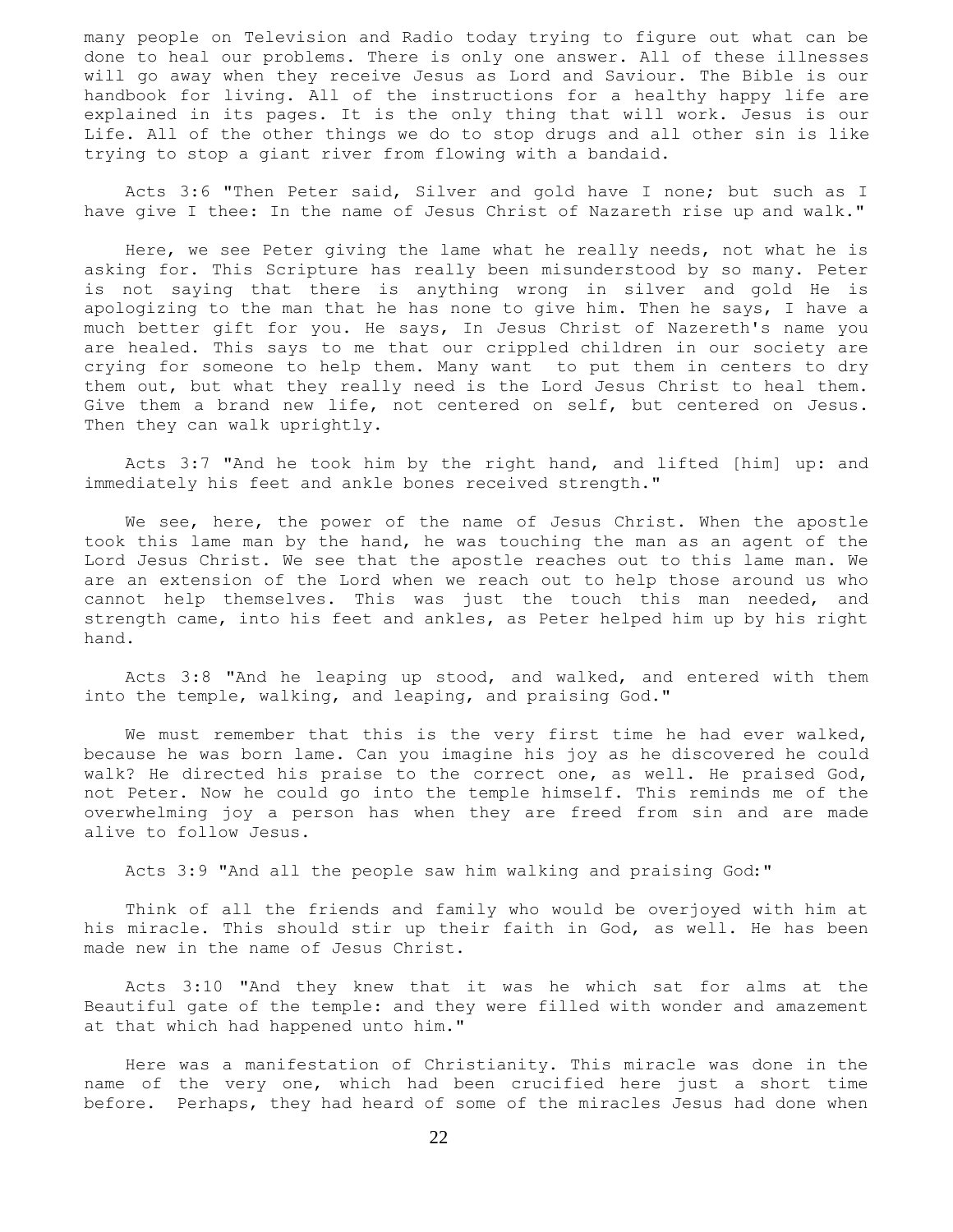He was here before, but to have this kind of power in just the mention of His name overwhelmed them. This miracle would start these people to thinking about the power invested in even the followers of Jesus.

 Acts 3:11 "And as the lame man which was healed held Peter and John, all the people ran together unto them in the porch that is called Solomon's, greatly wondering."

 This lame man felt that, if somehow, he could hold on to Peter and John his strength would remain. This great number of people ran to marvel at these men. They were confusing this power as if it was in Peter and John, not through the power in the name of Jesus Christ. This is even a thing to consider today. We must not be too overwhelmed by miracles. We must look beyond the miracle to Jesus.

 Acts 3:12 "And when Peter saw [it], he answered unto the people, Ye men of Israel, why marvel ye at this? or why look ye so earnestly on us, as though by our own power or holiness we had made this man to walk?"

We see, here, that Peter quickly denies that any power within himself is responsible for this miracle. Peter wants the praise directed to the true source of power, the name of Jesus Christ of Nazareth. Peter tells these Israelites that he and John are just men like them. The only real difference is that they have made a decision to follow Jesus. They have made Jesus their Lord, and in so doing they have allowed His power to operate through them.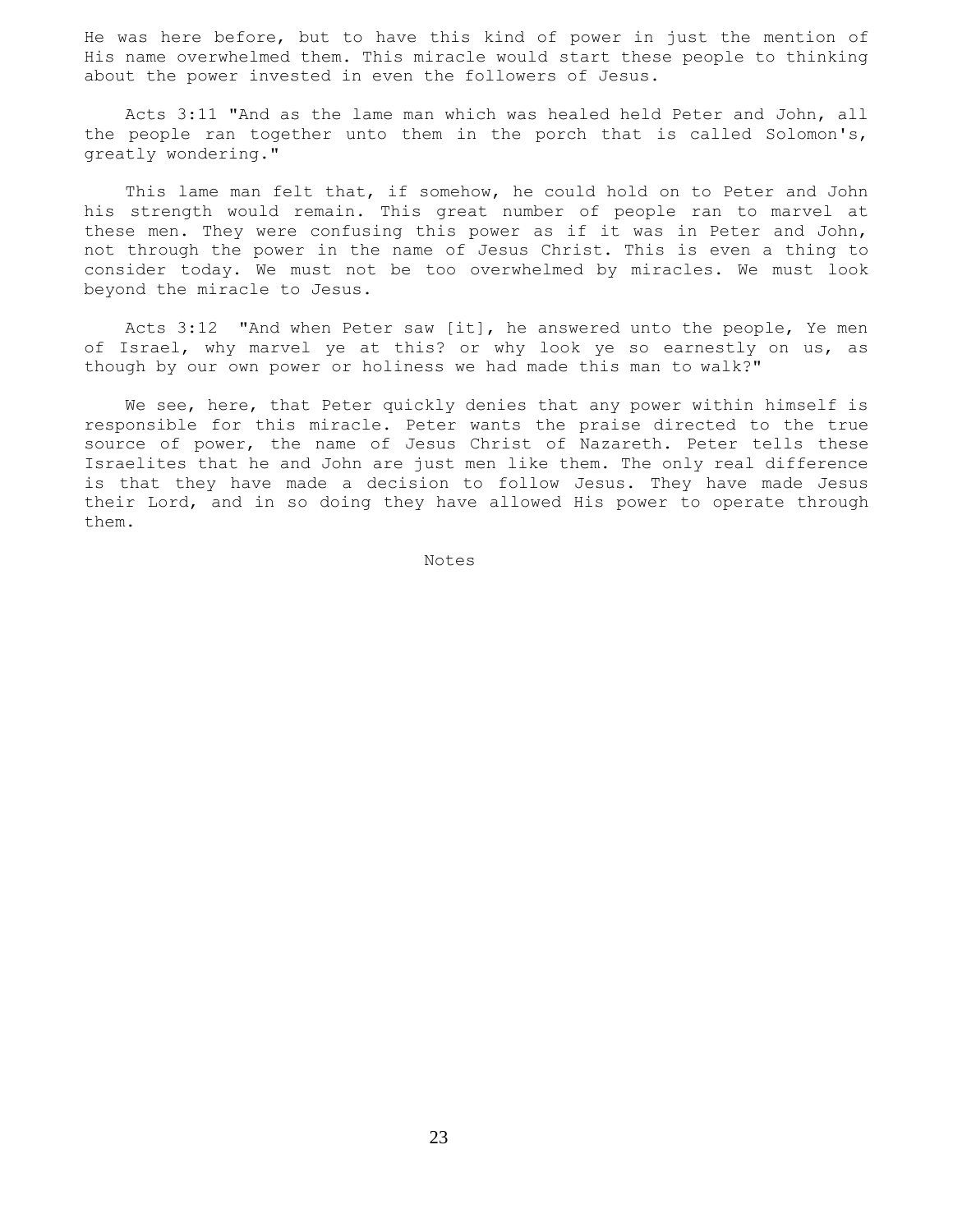1. When did Peter and John go to the temple in verse 1? 2. Why were they going to the temple? 3. How often did they go to the temple? 4. Which two disciples were really friendly after Jesus went back to heaven? 5. How long had the man in verse 2 been lame? 6. How did he get to town? 7. Where did he stay every day? 8. Why did he stay there? 9. What is another name for the Beautiful gate? 10. What was this the entrance to? 11. The court of the Gentiles was the same as what? 12. What did Peter and John tell him to do when they looked at him? 13. What is the spiritual meaning of all of this? 14. He gave heed unto them, expecting what? 15. What two things did Peter tell him he did not have to give him? 16. What name did Peter use when he told him to rise and walk? 17. How did Peter help him up? 18. What happened to the man to let him know he was healed? 19. Where did he go when he walked? 20. What did he do besides leap and walk? 21. What did the people see? 23. When the man held Peter and John, what did the people do? 24. What did Peter ask the people?

Notes Notes

24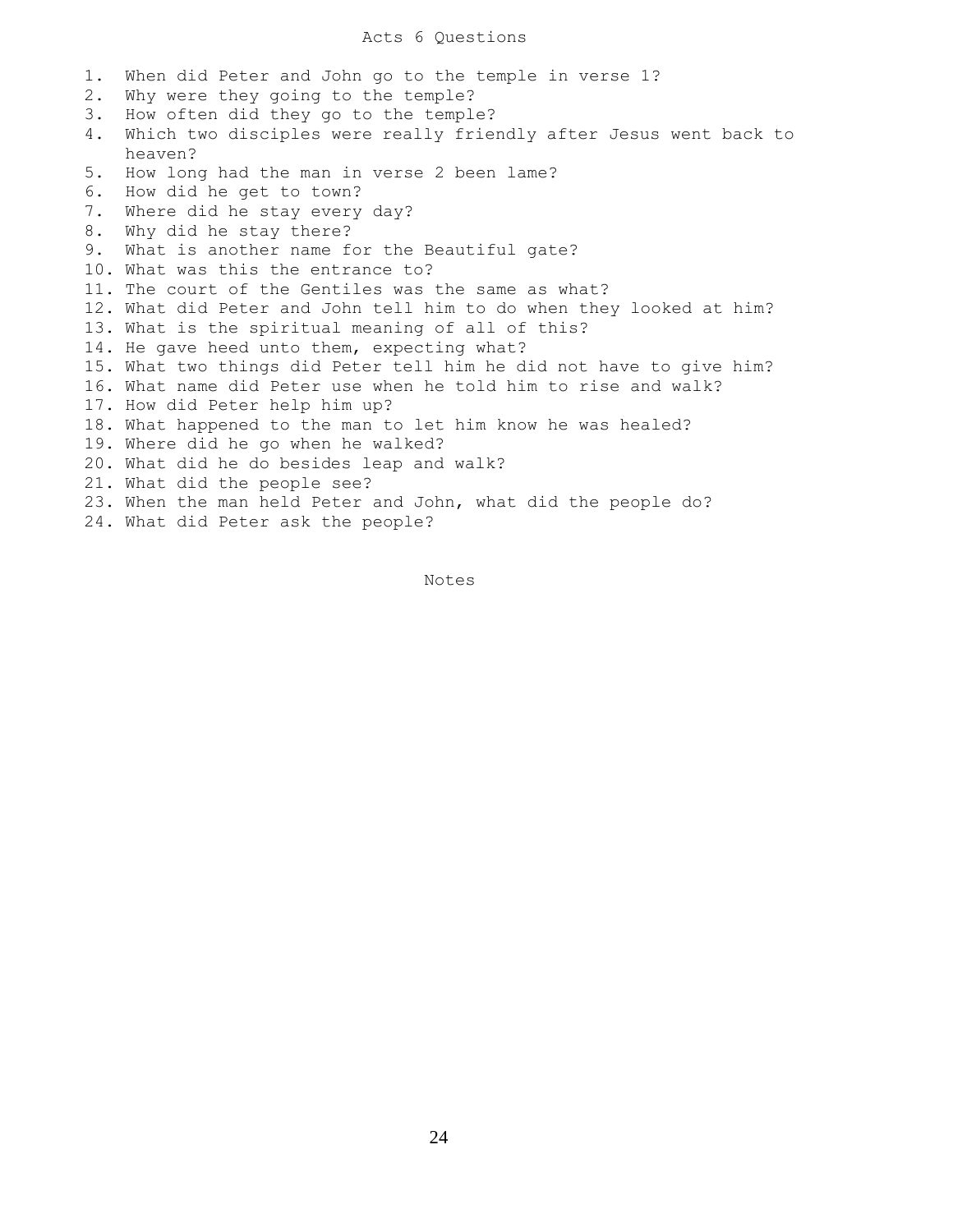We will begin this lesson in Acts 3:13 "The God of Abraham, and of Isaac, and of Jacob, the God of our fathers, hath glorified his Son Jesus; whom ye delivered up, and denied him in the presence of Pilate, when he was determined to let [him] go."

 In the lesson just before this one, Peter and John had prayed and healed the lame man in the name of Jesus Christ of Nazareth. The mob ran to them, as if they had done this miraculous healing. Peter quickly told them that it was not his power, but God's power. Now in this verse above, Peter is specifically saying what God this is. He says, you say you worship the God of Abraham, Isaac, and Jacob, and yet you rejected His Son (the Messiah), and you even insisted on Pilate crucifying Him, when Pilate wanted to release Him. This healing of the man lame from birth glorifies the name of Jesus Christ of Nazareth.

 Acts 3:14 "But ye denied the Holy One and the Just, and desired a murderer to be granted unto you;"

 Peter is giving them the terrible details of their total rejection of the Saviour of the world, and insisting that Pilate let the murderer Barabas go instead.

 Acts 3:15 "And killed the Prince of life, whom God hath raised from the dead; whereof we are witnesses."

 Peter is telling them here, that without Jesus there is no life. Jesus said in John 14:6 "Jesus saith unto him, I am the way, the truth, and the life: no man cometh unto the Father, but by me." Jesus is the Life. In Him we live, and breathe, and have our being. Peter, John, and about 500 other people were eyewitnesses that Jesus rose again.

 Acts 3:16 "And his name through faith in his name hath made this man strong, whom ye see and know: yea, the faith which is by him hath given him this perfect soundness in the presence of you all."

 Again in St. John 14:13 Jesus says, "And whatsoever ye shall ask in my name, that will I do, that the Father may be glorified in the Son." Peter explains that this great miracle done to the man lame from birth is because Peter and John activated the faith they had in the name of Jesus Christ, and that power healed this man. These onlookers here could not deny the miracle of the man walking who had been lame from birth. This is Christianity in action.

 Acts 3:17 "And now, brethren, I wot that through ignorance ye did [it], as [did] also your rulers."

 Wot means I know. Here, we see some compassion on Peter's part, because he had denied Jesus himself. He says, I know you did not realize who Jesus Christ was the same as the rulers in the church did not realize, or you would not have killed the King of all glory.

 Acts 3:18 "But those things, which God before had shewed by the mouth of all his prophets, that Christ should suffer, he hath so fulfilled."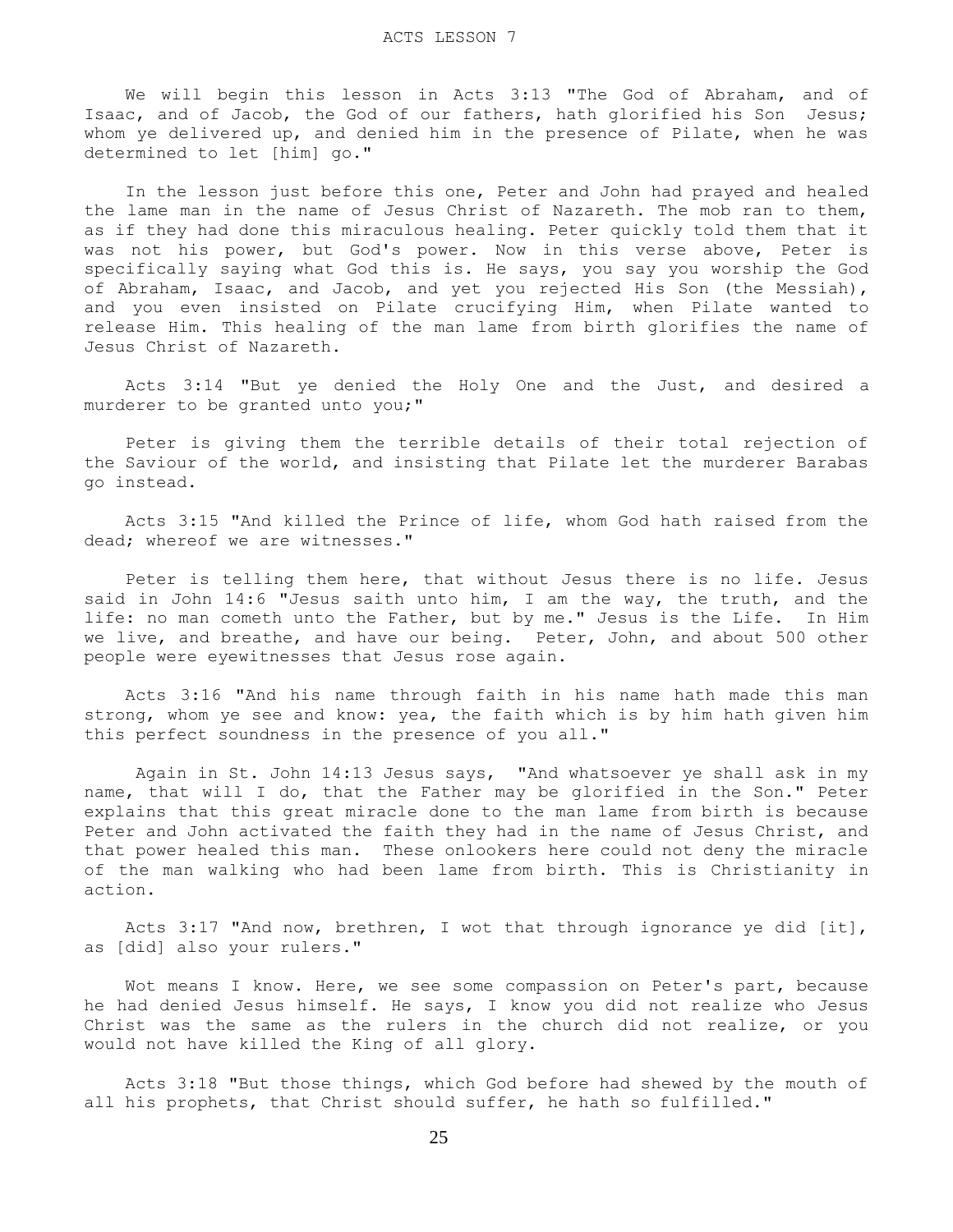We see, here, a little remorse even from Peter. He says, the prophets had told us in the Scriptures, we just didn't see it. Even Christ had told them He would suffer, but they did not grasp what He was saying. Jesus fulfilled all the prophecies.

 Acts 3:19 "Repent ye therefore, and be converted, that your sins may be blotted out, when the times of refreshing shall come from the presence of the Lord;"

 This is the first good news that they have heard. There is hope for them. They must repent of rejecting Jesus as their Saviour. The most wonderful thing of all is that not only will their sins be covered over, but that they will be completely done away with (blotted out). All they have to do is repent and change from not believing in the name of Jesus to believing. To repent is to change ones mind completely. To be converted is to be saved. Without repentance and believing in the name of Jesus Christ, one can not be saved. This change that takes place that makes a person a new creature in Christ is not a physical change, but a spiritual change. A person who was born of the flesh, after conversion is born of the spirit. This refreshing will come at the presence of the Lord.

 Acts 3:20 "And he shall send Jesus Christ, which before was preached unto you:" Acts 3:21 "Whom the heaven must receive until the times of restitution of all things, which God hath spoken by the mouth of all his holy prophets since the world began."

 Peter, here, is telling them of the second coming of Christ. Jesus Christ will come in great power and glory. Hebrews 7:25 "Wherefore he is able also to save them to the uttermost that come unto God by him, seeing he ever liveth to make intercession for them." You see, Jesus did not stop working to help His followers when He went to sit at the right hand of the Father. He speaks on our behalf to the Father continuously. Jesus promised His followers in Hebrews 13:5 (the last part), "I will never leave thee, nor forsake thee." You may read of His coming with power and great glory in Luke 21:27 "And then shall they see the Son of man coming in a cloud with power and great glory."

 Acts 3:22 "For Moses truly said unto the fathers, A prophet shall the Lord your God raise up unto you of your brethren, like unto me; him shall ye hear in all things whatsoever he shall say unto you."

We see, here, Peter explaining exactly which of the prophets (Moses) has spoken in their Bible that their Messiah would be of their brethren. You see, even John the Baptist sent word to Jesus and asked if He were that Prophet that Moses had prophesied would come. That Prophet was Jesus Christ their Messiah. This prophecy included the fact that they must hear and believe Messiah.

 Acts 3:23 "And it shall come to pass, [that] every soul, which will not hear that prophet, shall be destroyed from among the people."

 Peter is giving them the bottom line of salvation here. There is only one way to heaven and it is Jesus Christ. Those who reject Jesus as their Saviour are lost. As far as God is concerned, there are only two kinds of people in the world: those who believe in Jesus as their Saviour and those who don't. Those who do not believe in Jesus will spend an eternity in hell.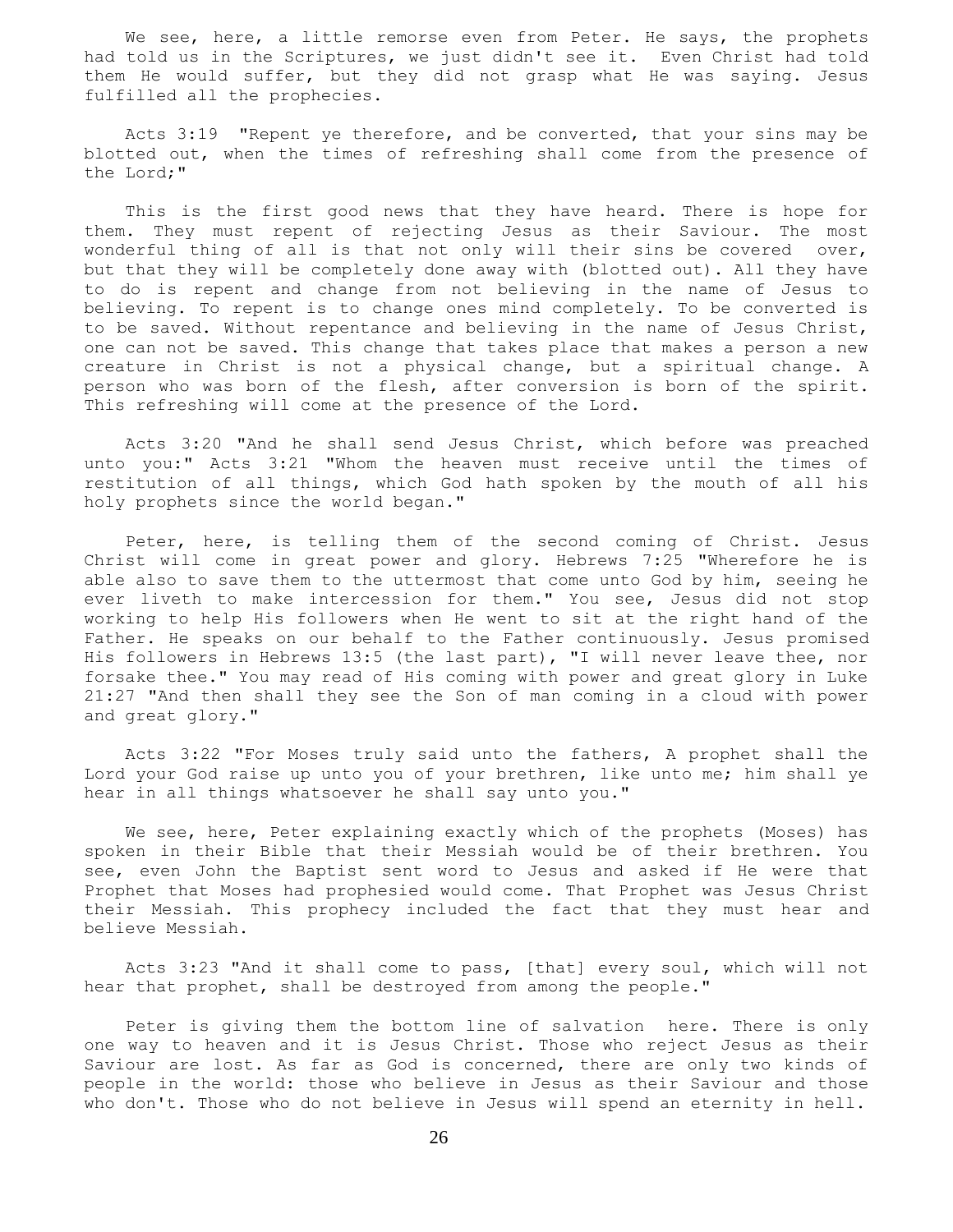Acts 3:24 "Yea, and all the prophets from Samuel and those that follow after, as many as have spoken, have likewise foretold of these days."

 Just about every Old Testament Book tells of the coming of the Lord to die on the cross and save His people. The Old Testament is full of not only the coming of Jesus as Saviour, but also of His return to earth as King of kings and Lord of lords.

 Acts 3:25 "Ye are the children of the prophets, and of the covenant which God made with our fathers, saying unto Abraham, And in thy seed shall all the kindreds of the earth be blessed."

 All believers in the Lord Jesus Christ are the spiritual seed of Abraham who was found worthy of God, because he believed. Galatians 3:29 says, "And if ye [be] Christ's, then are ye Abraham's seed, and heirs according to the promise." These people, Peter was speaking to here, were the physical descendents of Abraham. If they accept Jesus as their Saviour, they will be the spiritual descendents.

 Acts 3:26 "Unto you first God, having raised up his Son Jesus, sent him to bless you, in turning away every one of you from his iniquities."

 Peter reminds them, here, that Jesus offered salvation to the Jew first and then to the Gentiles. The Lord only turned to the Gentiles, after the Jews refused to believe in Him. In Romans 11:11, "I say then, Have they stumbled that they should fall God forbid: but rather through their fall salvation is come unto the Gentiles, for to provoke them to jealousy."

 This is speaking of the Jews stumbling, so that the Gentiles might receive the Lord, also.

Notes Notes

27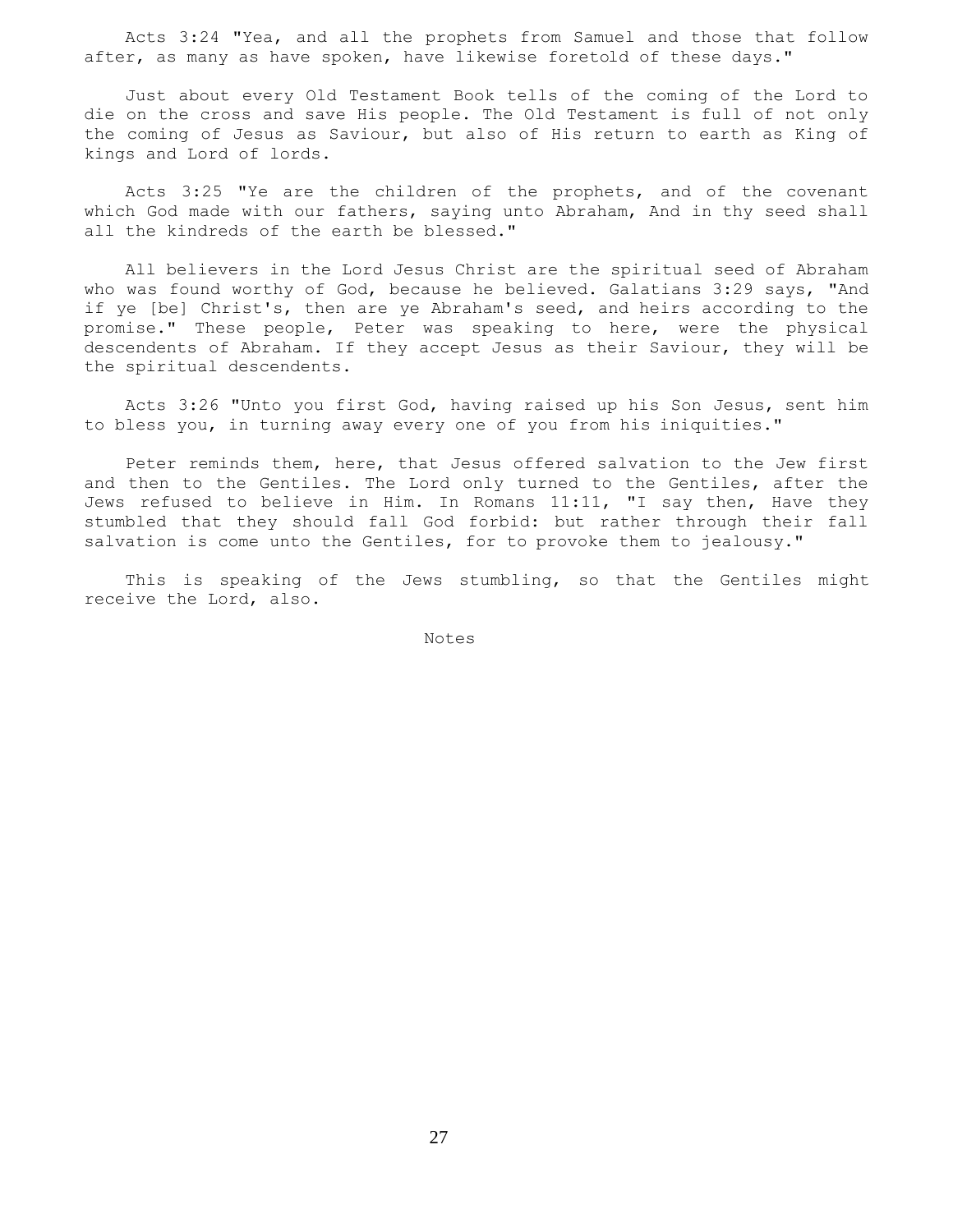### Acts 7 Questions

1. In verse 13, whose God did Peter tell them was Jesus' Father? 2. Who believed Jesus and did not want to crucify Him? 3. By what two names is Jesus called in verse 14? 4. Who had these Jews preferred over Jesus? 5. In verse 15, Jesus is called whom? 6. What had Peter and John been witness of? 7. In chapter 14 verse 6, what does Jesus call Himself? 8. Approximately, how many people had seen Jesus alive after the resurrection? 9. What does Peter say was the power in the healing of the lame man? 10. What is Christianity in action? 11. What does wot mean? 12. Through their \_\_\_\_\_\_\_\_\_\_, they had doubted. 13. By whom had God told of Jesus' suffering? 14. What is the wonderful promise made that will happen when you repent and are converted? 15. What must these Jews repent of? 16. Without \_\_\_\_\_\_\_\_\_\_\_\_\_\_and \_\_\_\_\_\_\_\_\_\_\_\_\_\_\_in the name of Jesus Christ, one can not be saved. 17, Becoming a new creature in Christ is what kind of change? 18. When will Jesus return to the earth? 19. When Jesus returns, it will be in great Theorem and  $\mathcal{L}=\mathcal{L}=\mathcal{L}=\mathcal{L}=\mathcal{L}=\mathcal{L}=\mathcal{L}$ 20. What promise did Jesus make to all of His followers in Hebrews 13:5? 21. In Luke 21:27, how will Jesus come? 22. Which Old Testament prophet said there would be a Prophet raised up from the people? 23. Who asked if Jesus was that Prophet? 24. What will happen to those who do not believe this Prophet? 25. Which Old Testament prophet was mentioned in verse 24? 26. Through whose seed would all the kindreds of the earth be blessed? 27. What does Galatians 3:29 tell us of the spiritual descendents of this man? 28. Who was Jesus sent to first? 29. In Romans 11:11, what is said about the Jew and Gentile?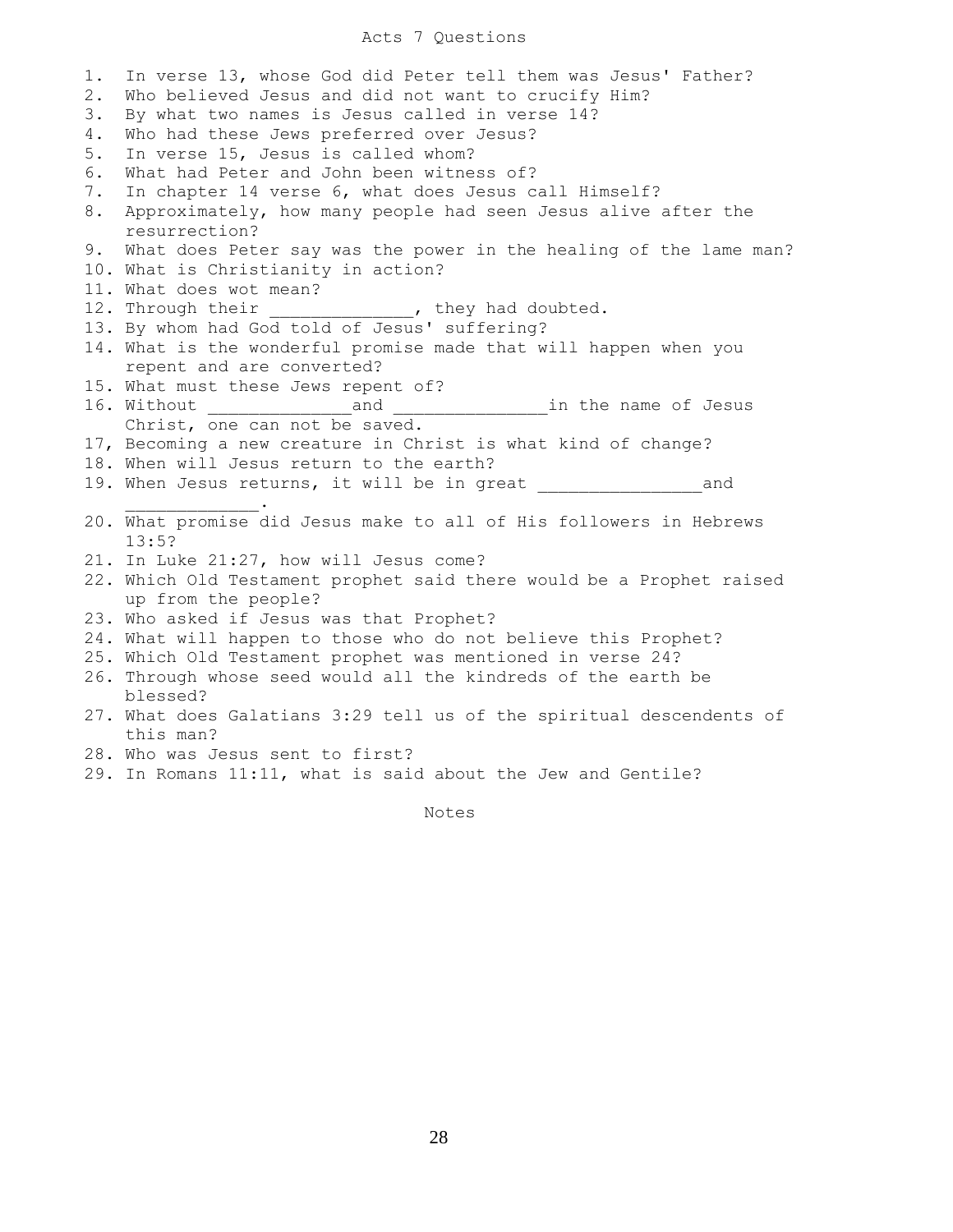We will begin this lesson in Acts 4:1 "And as they spake unto the people, the priests, and the captain of the temple, and the Sadducees, came upon them," Acts 4:2 "Being grieved that they taught the people, and preached through Jesus the resurrection from the dead."

 We see here, a quick response to the Sermon Peter had preached. The priests, and the captain which guarded the temple, and the Sadducee (aristocrats) who did not believe in the resurrection came, because Peter and John had been preaching that Jesus rose again. This teaching of Peter and John is in direct opposition with what the Sadducee believe. This preaching of Peter and John angered these men from the temple.

 Acts 4:3 "And they laid hands on them, and put [them] in hold unto the next day: for it was now eventide."

 This is the beginning of the persecution of the followers of Jesus. We see that they held them overnight.

 Acts 4:4 "Howbeit many of them which heard the word believed; and the number of the men was about five thousand."

 This believing the word which Peter and John had preached is an extension of chapter 3 in the last lesson. We read earlier how about 3,000 believed, now the group of believers has grown to 5,000 men. At this time there were many women who believed, so the number of believers is expanding greatly.

 Acts 4:5 "And it came to pass on the morrow, that their rulers, and elders, and scribes," Acts 4:6 "And Annas the high priest, and Caiaphas, and John, and Alexander, and as many as were of the kindred of the high priest, were gathered together at Jerusalem."

 This shows that the higher-ups in the temple were all gathered together to see if they couldn't trap Peter and John.

 Acts 4:7 "And when they had set them in the midst, they asked, By what power, or by what name, have ye done this?"

 This is an interrogation of Peter and John. The question, itself, lets you know that these in power here did not have respect for the name of Jesus Christ. Instead of being pleased that a man crippled from birth can now walk, they were ready to criticize what they had done.

 Acts 4:8 "Then Peter, filled with the Holy Ghost, said unto them, Ye rulers of the people, and elders of Israel," Acts 4:9 "If we this day be examined of the good deed done to the impotent man, by what means he is made whole;" Acts 4:10 "Be it known unto you all, and to all the people of Israel, that by the name of Jesus Christ of Nazareth, whom ye crucified, whom God raised from the dead, [even] by him doth this man stand here before you whole."

 It is so important to notice the difference in Peter, here, and the Peter who had been afraid and denied Jesus three times. This Peter is filled with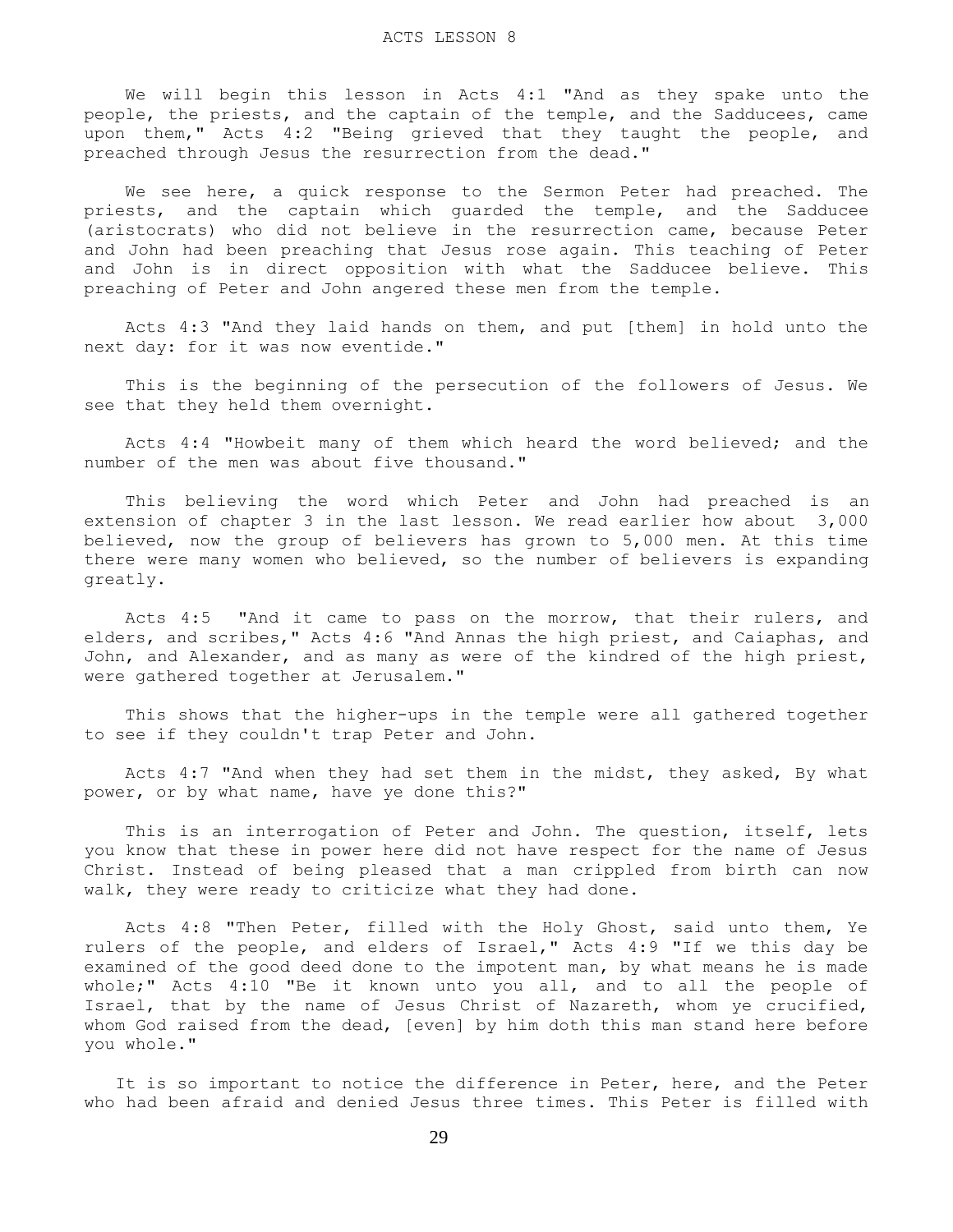the power of the Holy Ghost. He is looking These accusers in the face and telling them that they killed Jesus. He is, also, telling these powerful (worldly) men who do not believe in the dead rising again, that Jesus whom they killed, rose again. In fact, he is telling them that this power to do miracles, that no one in their group was able to do, came just by mentioning the name of this Jesus they had crucified. Peter has no fear of what these worldly men can do to him. He also reminds them that they are trying to punish him for a good deed, not a bad.

 Acts 4:11 "This is the stone which was set at nought of you builders, which is become the head of the corner."

 Peter gets even bolder and tells them that Jesus was the cornerstone upon which all the church fits together with, and these supposedly godly men rejected the most important part of the church. Jesus, the cornerstone, brought physical Israel and spiritual Israel into the family of God.

 Acts 4:12 "Neither is there salvation in any other: for there is none other name under heaven given among men, whereby we must be saved."

 The Lord Jesus Christ shed His blood on Calvary to save us from sin and death. Christianity is really the only religion which promises eternal life after death, and hell after death, if we reject so great salvation. The religions of the world (other than Christianity) center around man's life on the earth. The difference in most religions and Christianity is that Christians worship the Creator of all the earth. Most other religions worship the created things of the earth and heavens. Jesus is the Judge of all the world, and we will stand or fall by whether we are His or not. He is our great Shepherd and on judgment day, if we are His sheep, we will live eternally in heaven with Him. If we are not His sheep, we will go the way of the goats to eternal damnation. You may read about this in Matthew chapter 25 from verse 32 on.

 Acts 4:13 "Now when they saw the boldness of Peter and John, and perceived that they were unlearned and ignorant men, they marvelled; and they took knowledge of them, that they had been with Jesus."

 These men had not been taught in the rabbinical schools as the Levitical tribe was. This boldness, when speaking out for the good news of the gospel, is very important: not only to the apostles then, but also to the preachers today. All who receive this baptism whether preachers or laymen receive power to minister more boldly. One of the beauties of the effective preacher is in his or her boldness to speak in common every day English, so that all can understand what you are saying. The Lord does not choose ordinarily the highly educated to carry the simple message of the gospel. People with a great deal of education, sometimes, want everything proven in black and white. The Bible and its teachings are accepted by faith. Faith and proven facts are the opposite. The Lord generally chooses those with am humble heart who He can teach His ways. These apostles, Jesus had taught one on one. It was easier for them to believe, because they did not have preconceived ideas.

 Acts 4:14 "And beholding the man which was healed standing with them, they could say nothing against it."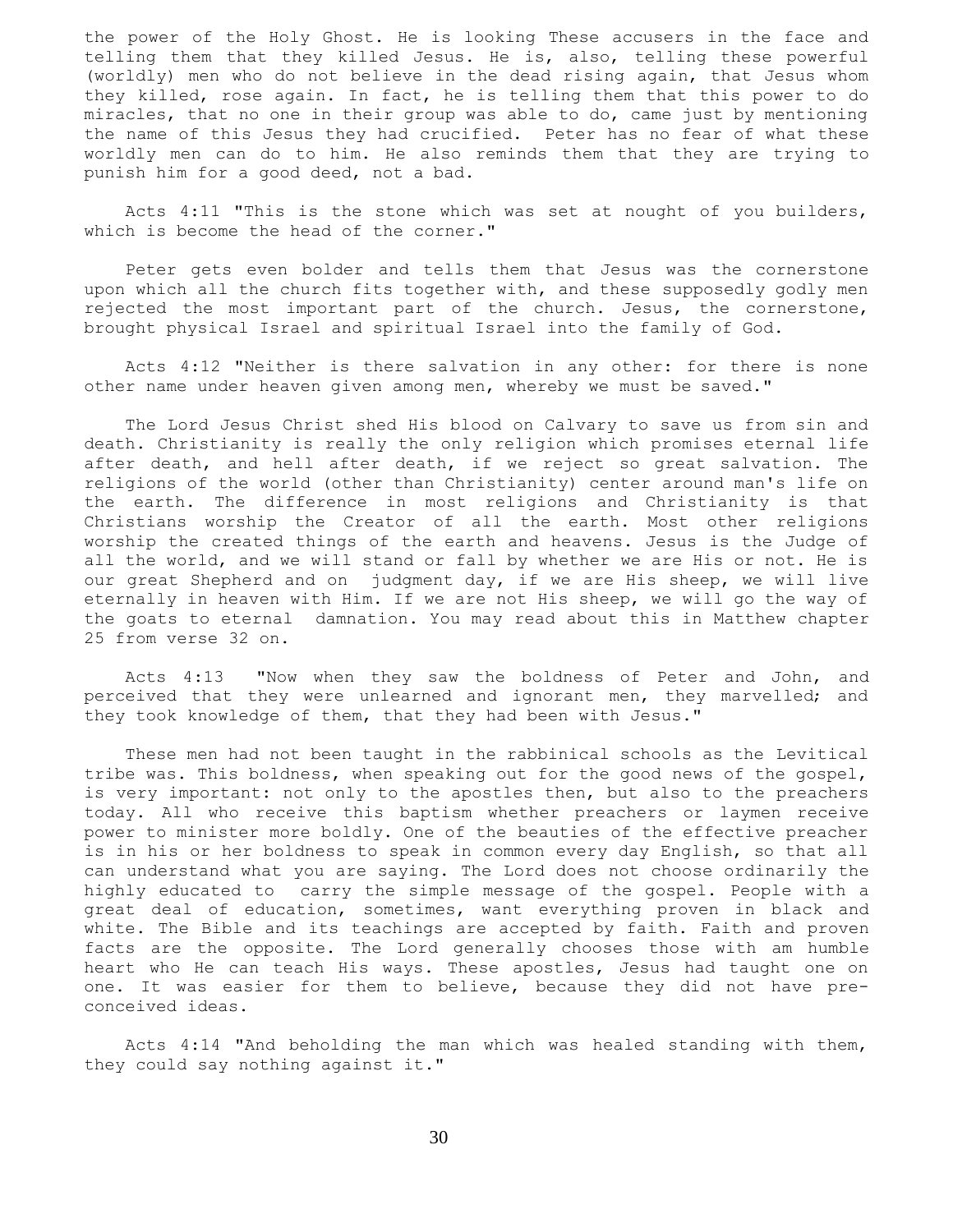We can quickly see, that the evidence was stacked in favor of Peter and John. The man who had been lame from birth was standing in front of them. These priests, Sadducees, captains and high ranking people from the temple could not deny the man could now walk. They would have to let them go.

 Acts 4:15 "But when they had commanded them to go aside out of the council, they conferred among themselves,"

 This, had these high officials of the temple confused as to what to do. They had no idea how they would be able to discredit the name of Jesus Christ of Nazareth, and still not deny this miracle. Either way, the council would look bad.

 Acts 4:16 "Saying, What shall we do to these men? for that indeed a notable miracle hath been done by them [is] manifest to all them that dwell in Jerusalem; and we cannot deny [it]."

 These religious men should be repenting for refusing to accept Jesus as Messiah. They have been shown, again, by this tremendous miracle in His name, who He is and was. They really should be asking help of Peter and John, instead they are trying to figure out a way to save face with their temple people.

Notes Notes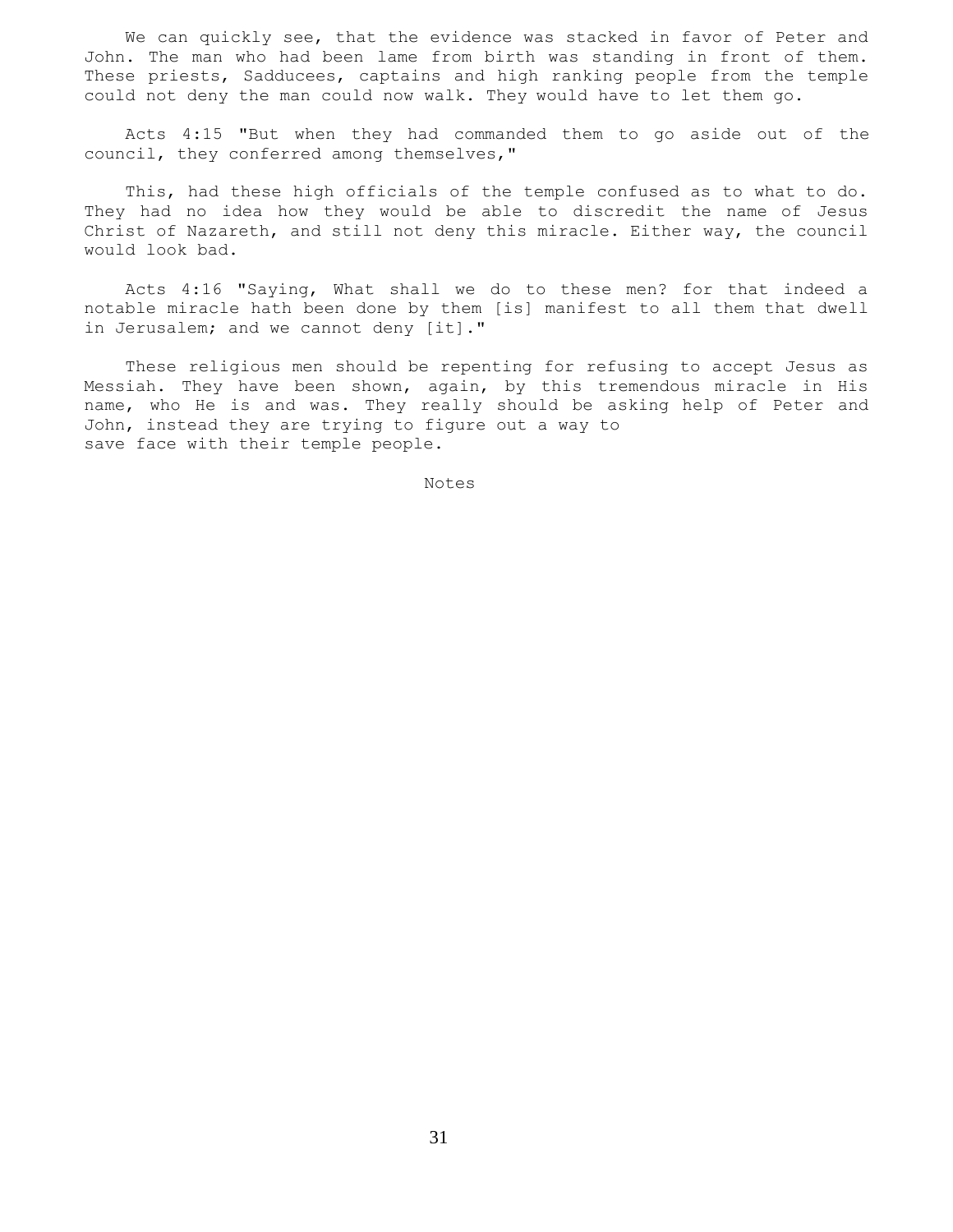# Acts 8 Questions

- 1. As Peter and John spoke to the people, who came up?
- 2. What were these men grieved about?
- 3. What did they do to Peter and John?
- 4. In verse 4, we find that the number of the believing men had grown to what number?
- 5. Who gathered together at Jerusalem as a council against Peter and John in verse 5 and 6?
- 6. What question did they ask Peter and John?
- 7. What caused Peter to speak so boldly?
- 8. How did Peter answer their question?
- 9. Who did Peter say crucified Jesus?
- 10. What is the difference in Peter now, and the Peter who denied Jesus?
- 11. What is Jesus called in verse 11?
- 12. Who is salvation in?
- 13. Which is the only religion that promises eternal life just by believing?
- 14. Who is the great Shepherd?
- 15. When they saw the boldness of Peter and John, they perceived that they were \_\_\_\_\_\_\_\_\_\_\_\_\_\_\_\_\_and \_\_\_\_\_\_\_\_\_\_\_\_\_\_\_\_\_\_men.
- 16. These men knew that Peter and John had been with whom?
- 17. What is one of the most important assets a preacher needs?
- 18. Who does the Lord choose to work for Him?
- 19. What and proven facts are opposites?
- 20. Why could they not say anything against Peter and John healing the man?
- 21. In verse 15, where did they command Peter and John to go?
- 22. When the council met, what had them confused?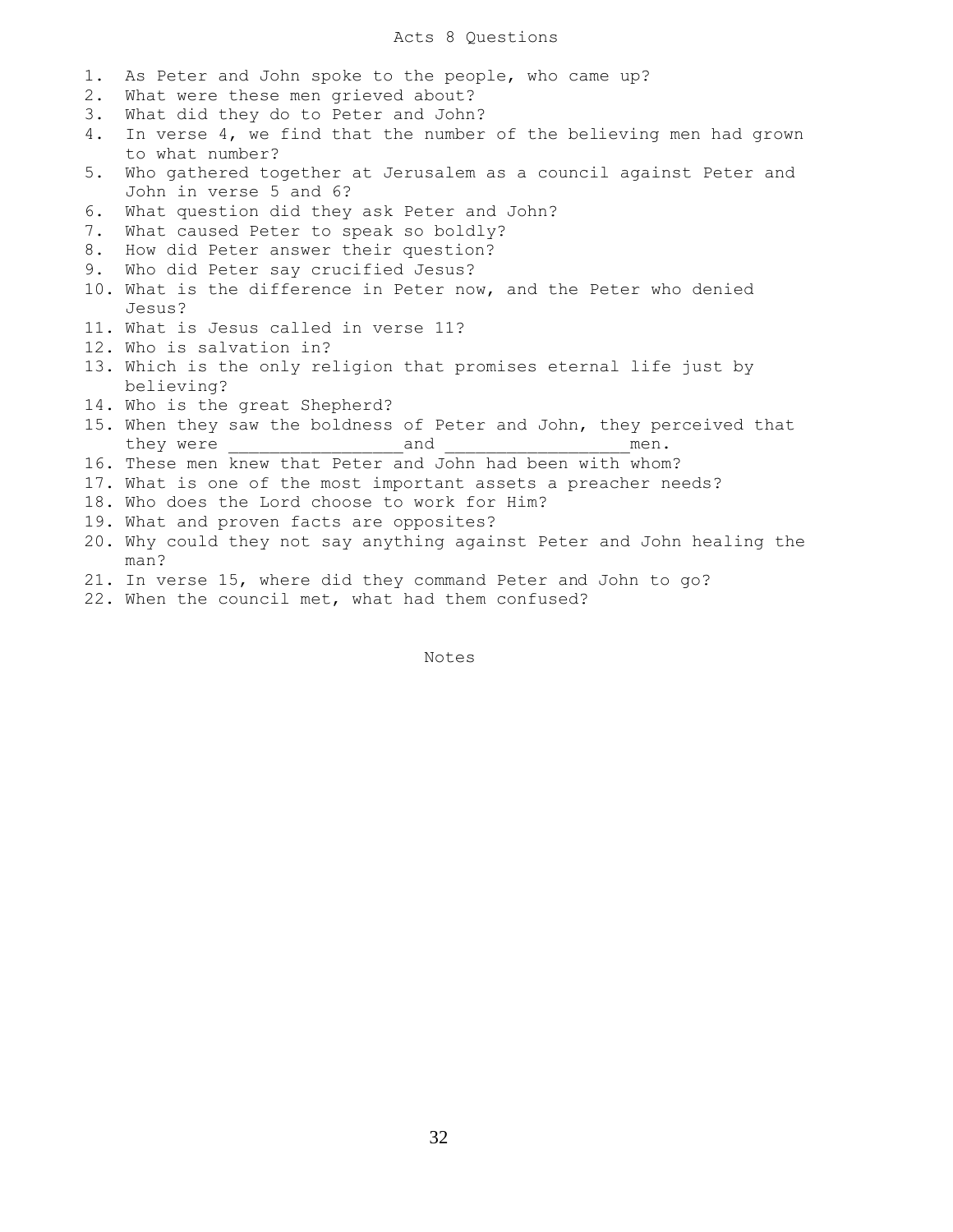We will begin this lesson in Acts 4:17 "But that it spread no further among the people, let us straitly threaten them, that they speak henceforth to no man in this name."

 In the previous lesson, we saw the leaders of the temple confining Peter and John for over night. They could not hold them, because they had no charges against them that were believable. They could plainly see that the lame man could now walk, and they could not deny it was a miracle. Somehow they were going to have to get the People's minds off Jesus Christ of Nazareth, or they felt it would jeopardize worship in the temple. The people who regularly came to the temple to worship might begin to believe in Jesus as the Christ, and if they did they would lose the rule over them. At this point, these officials had to know that Jesus was indeed the Messiah (Christ). Rather than lose their position in the church, they would not openly admit to believing in Him.

 Acts 4:18 "And they called them, and commanded them not to speak at all nor teach in the name of Jesus."

 Here, we see a spiritual truth about whether we should obey the government when it conflicts with the teachings in the Bible. The answer is, we should at all times do what we are taught to do in the Bible. We are directed to obey those that rule over us, but not when it opposes God and His teaching.

 Acts 4:19 "But Peter and John answered and said unto them, Whether it be right in the sight of God to hearken unto you more than unto God, judge ye."

 We see, here, a boldness in Christ. These disciples are speaking of the righteousness of Christ. They are not concerned with what the world will do to them. They want to be in the perfect will of God. The same God that saved Daniel in the Lions' den could save them in whatever trials come. These religious people of the day knew the law, but were not acquainted with the Lawgiver. I like the way these apostles tell them that they will have to follow God, rather than earthly leaders. They make the rulers of the temple decide. If these rulers say to do as they say, they would be saying don't listen to God.

 Acts 4:20 "For we cannot but speak the things which we have seen and heard."

 Here, we see the apostles explaining that they are compelled to speak the things that have been shown them. Many ministers in our day should be like these apostles. They should speak what they have seen and heard of God regardless of whose toes they step on.

 Acts 4:21 "So when they had further threatened them, they let them go, finding nothing how they might punish them, because of the people: for all [men] glorified God for that which was done."

The people would have come against these rulers of the church, if they had tried to punish Peter and John here. This leaves it unsaid, but it appears above that these rulers would have punished Peter and John to get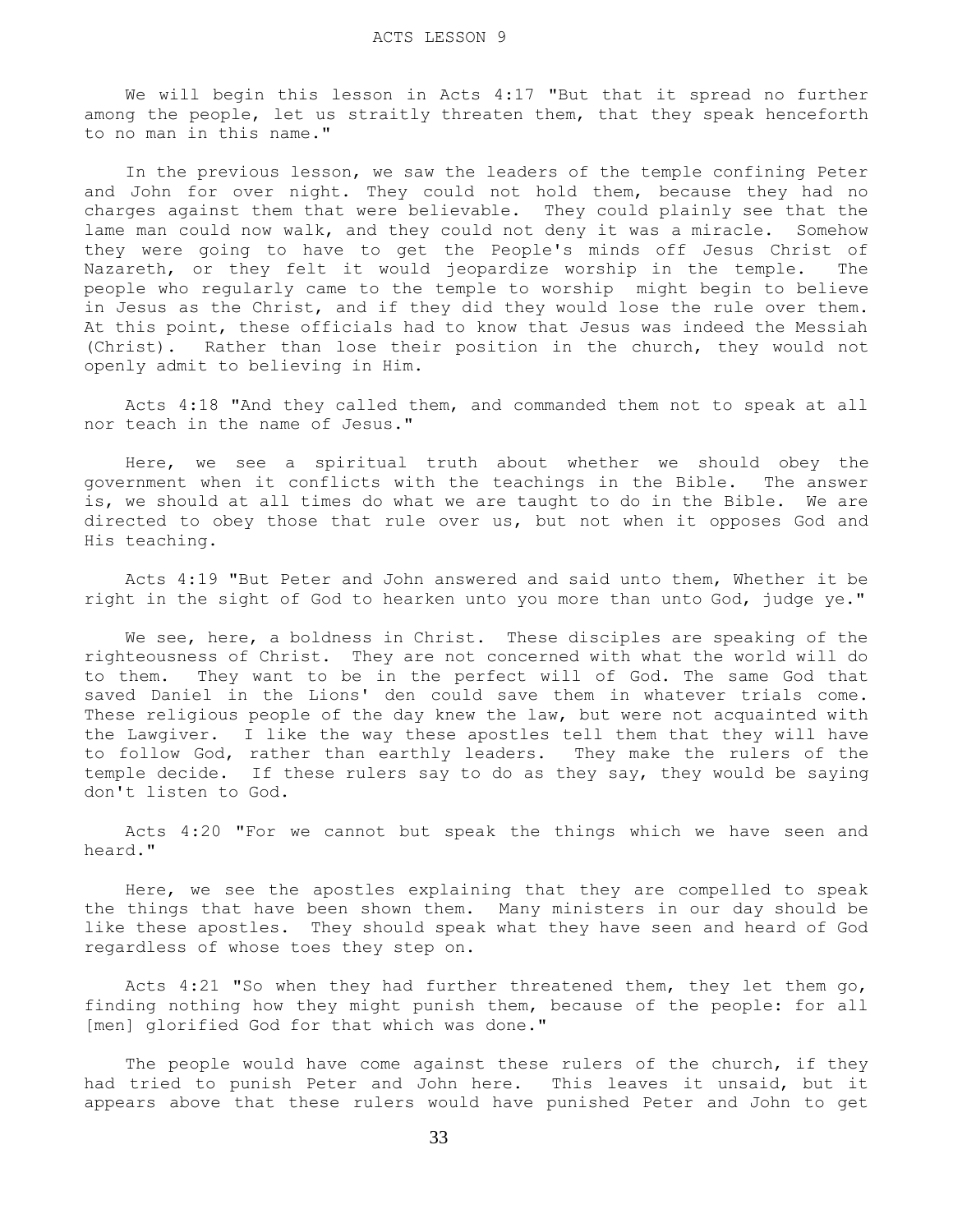them hushed up (in spite of this great miracle. I see over and over in these rulers a fear of losing their position in the temple and with the people. It was evident there was a miracle, (but they were able to overlook that) just to save face and stay as the leaders of the church.

 Acts 4:22 "For the man was above forty years old, on whom this miracle of healing was shewed."

 The temple leaders had forty years to help this man, and they did not. Now, that he is walking after so long a time, this not only gives power to the ministry of Peter and John, but discredits these religious leaders in the temple.

 Acts 4:23 "And being let go, they went to their own company, and reported all that the chief priests and elders had said unto them."

 Now, we see Peter and John returning to the other disciples to draw strength from each other and, also, to report to the others what opposition is out there. This really is the beginning of the followers of Jesus being persecuted. This looks, to me , as if the people who are supposed to be the spiritual leaders in the temple are turning down these new workings of God. They fear it might do away with temple worship, and in turn, cause there to be no need for them. These temple leaders, up until this time, have enjoyed being put up on a pedestal by the temple worshippers. They do not want to lose their position of importance regardless of whether these miracles are of God, or not. These apostles have gone back to their fellow servants to pray to God for strength and guidance.

 Acts 4:24 "And when they heard that, they lifted up their voice to God with one accord, and said, Lord, thou [art] God, which hast made heaven, and earth, and the sea, and all that in them is:"

 This prayer to God was from an inspired powerful group (filled with the Holy Spirit). These people are still in agreement, only God can cause this one accord. These disciples have not only accepted Jesus as their Saviour, but have, also, made Him their Lord. He gives the orders, they just carry His orders out. Notice, how, at the very beginning of this prayer, they glorify God. You can easily see, also, that the Scriptures have been quickened to them, as well. They are recalling Scriptures that David spoke of the non-believers around them in the next verse.

 Acts 4:25 "Who by the mouth of thy servant David hast said, Why did the heathen rage, and the people imagine vain things?"

We see that people who are already set in their ways and have already made up their mind that God is a certain way, are not eager to hear the good news of the gospel. They have studied for years the bad news of the law. The law was threatening and this grace was promising. They were not ready for this, and they became very angry. These people, spoken of in this prophecy of David's, were self-centered, full of vanity, and had no intention of listening, even if it was good news.

 Acts 4:26 "The kings of the earth stood up, and the rulers were gathered together against the Lord, and against his Christ."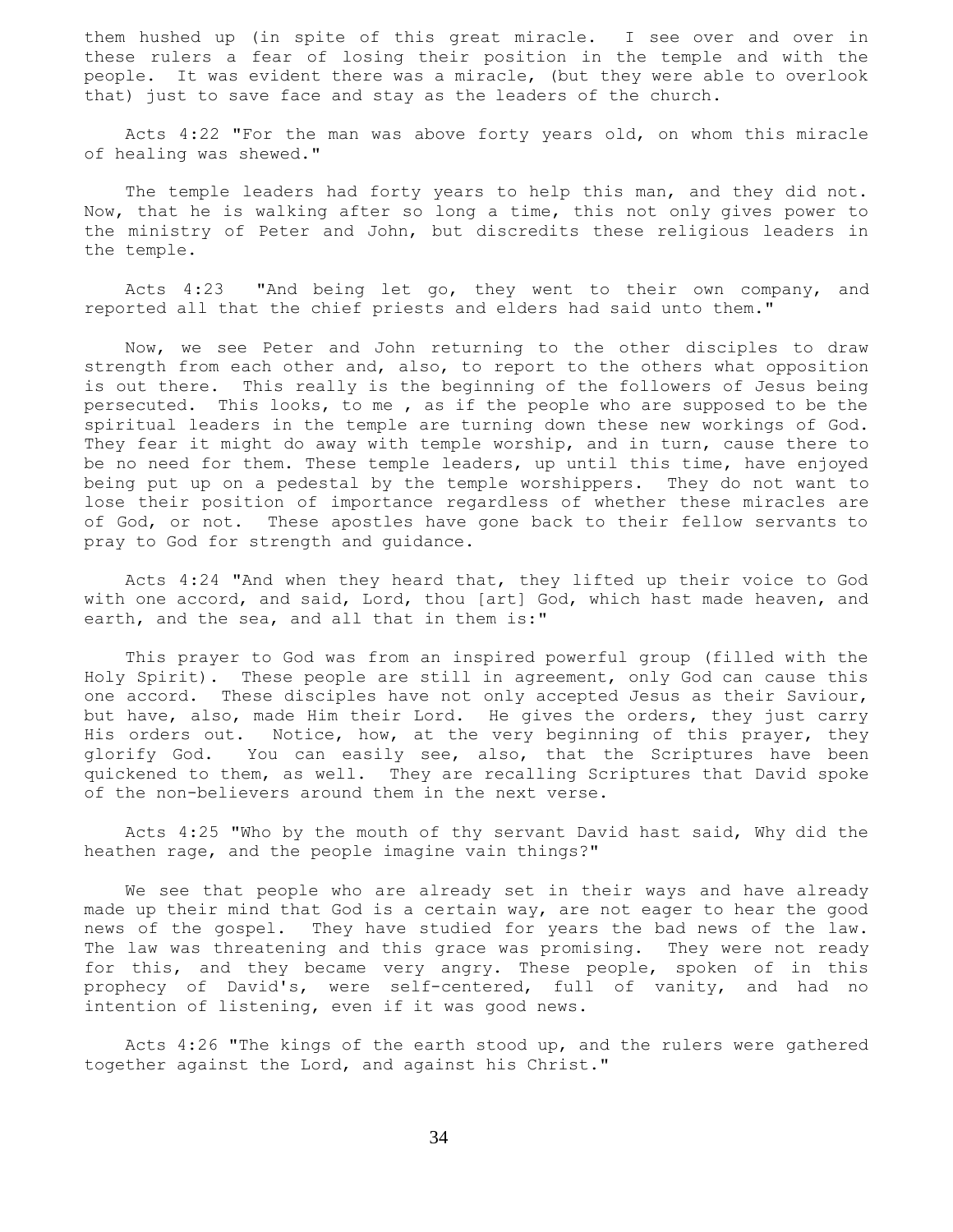This is speaking of people of all degrees of authority who oppose Christianity. Possibly this meant civil and religious leaders. Probably the same crowd which had crucified Him. They have no intention of admitting they made a mistake.

 Acts 4:27 "For of a truth against thy holy child Jesus, whom thou hast anointed, both Herod, and Pontius Pilate, with the Gentiles, and the people of Israel, were gathered together," Acts 4:28 "For to do whatsoever thy hand and thy counsel determined before to be done."

We see, here, that the heathen mentioned in verse 25 includes, Herod, Pontius Pilate, Gentiles, and people of Israel who rejected Jesus. All of these people had a hand in destroying Jesus. Even now, many of the same people are still rejecting Jesus as the Christ risen from the dead. This prayer is addressed to the Father as all prayers should be and that is why Jesus is spoken of as His Holy Child.

 Acts 4:29 "And now, Lord, behold their threatenings: and grant unto thy servants, that with all boldness they may speak thy word,"

 This is a cry for help. Of course, the Father is already aware of the threatenings. They have never stopped all through the years. If you are living for Jesus, the world hates you. This prayer is not so much to get God to stop the threats, as it is a request of Jesus' followers to be able to speak the uncompromising word with great boldness in the face of the threats.

 Acts 4:30 "By stretching forth thine hand to heal; and that signs and wonders may be done by the name of thy holy child Jesus."

 The gifts of the Spirit of God to the believers are given severally as you will. We read in I Corinthians 12:11 "But all these worketh that one and the selfsame Spirit, dividing to every man severally as he will." Read all of chapter 12, beginning with the first verse through 11, and it will explain the gifts of the Spirit of God that believers in Christ Jesus can have operating in their lives. Each gift must be received by the person desiring it. Notice, these disciples in verse 30 want these gifts to be operating in the power of the name of Jesus Christ of Nazareth. The signs and wonders are to cause people to believe.

 Acts 4:31 "And when they had prayed, the place was shaken where they were assembled together; and they were all filled with the Holy Ghost, and they spake the word of God with boldness."

When the Spirit of God is present, old structures are shaken, lives are changed, people are strengthened anew to speak of the things of God. My own personal belief is that, there is one baptism in the Holy Ghost, but many fillings. Sometimes we get weak in the Spirit and we need God to breathe life into us afresh. When Peter had said earlier in his ministry that Jesus was the Christ the Son of the Living God, Jesus told Peter that the Holy Spirit had revealed this to him. No one can speak powerful messages for God except the Holy Spirit reveals it to them. The boldness comes from God.

 Acts 4:32 "And the multitude of them that believed were of one heart and of one soul: neither said any [of them] that ought of the things which he possessed was his own; but they had all things common."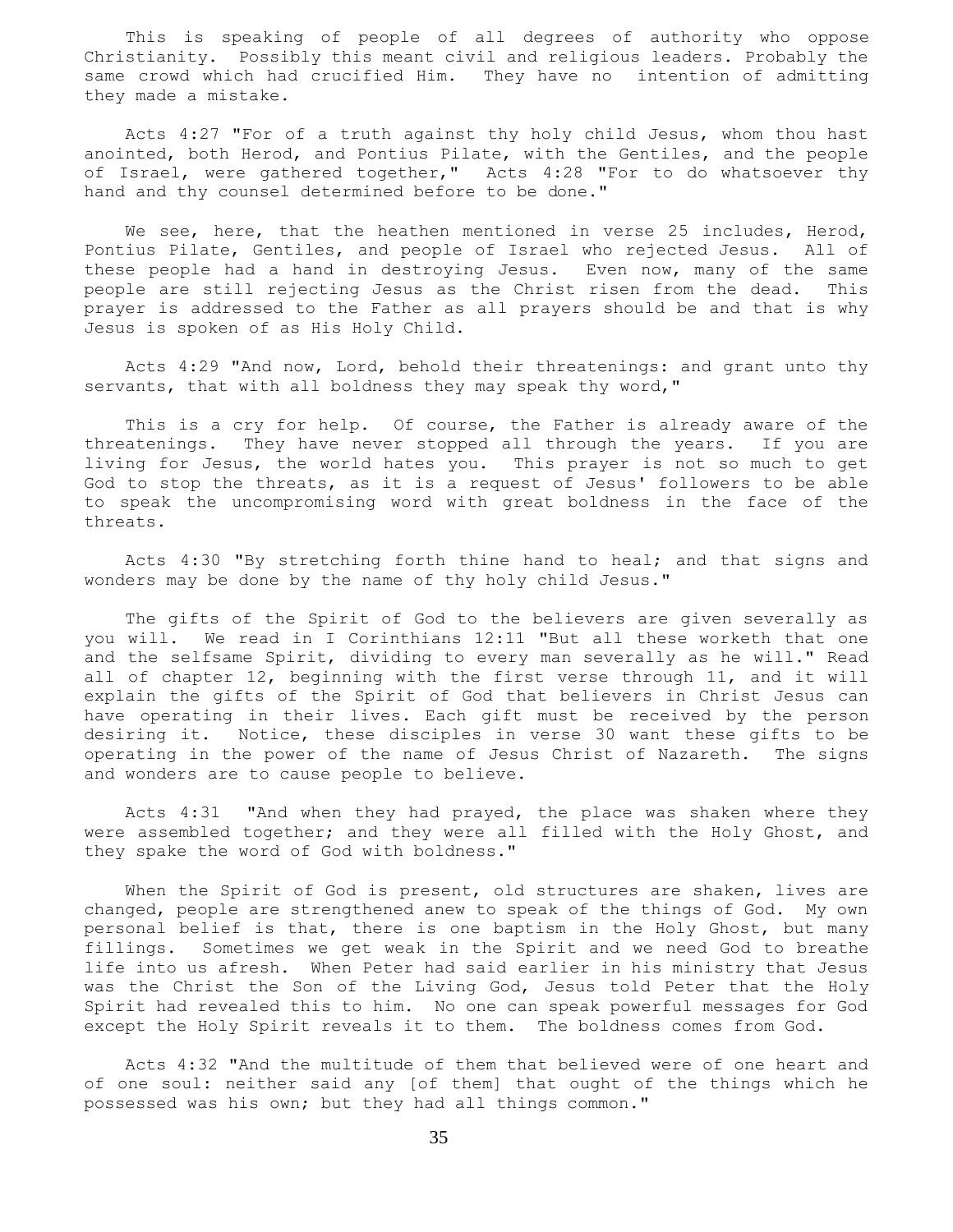We see, here, that all of these disciples became as one big family. They shared their worldly goods that God had entrusted them with. In the first part of verse 32, it says one soul, I believe this means that they were all walking in the will of God. They had made Jesus Lord and had given their will over to His will.

 Acts 4:33 "And with great power gave the apostles witness of the resurrection of the Lord Jesus: and great grace was upon them all."

We see, here, that the boldness they prayed for came. The resurrection was a high point of argument with many of the Jews who did not believe in life after death. This grace was not only God toward them, but them toward others, as you see in the next verse.

 Acts 4:34 "Neither was there any among them that lacked: for as many as were possessors of lands or houses sold them, and brought the prices of the things that were sold," Acts 4:35 "And laid [them] down at the apostles' feet: and distribution was made unto every man according as he had need."

This is concern for each other to the utmost. You must remember, they were expecting Jesus back just any minute, and they did not want to be caught up in worldly things when that happened. This way no one suffered, everyone who gave up jobs to work for God, at least had their necessities met.

 Acts 4:36 "And Joses, who by the apostles was surnamed Barnabas, (which is, being interpreted, The son of consolation,) a Levite, [and] of the country of Cyprus," Acts 4:37 "Having land, sold [it], and brought the money, and laid [it] at the apostles' feet."

 Notice in all of this, that they were not required to do this. These were freewill offerings of what they had. This is not necessarily the pattern our churches should take today. This is just what these people were led to do at that time. It was possibly the only way the church could begin, because those who work for God, have no time to make a living for themselves. This unselfishness on their part gave Christianity a real foothold. Without their unselfish generosity, the church would have taken longer to put together. This was not commanded of them to do by the Lord. This was from their loving hearts. Even today, the good news of the gospel could not go forth, if it were not for people who are willing to give much more than is expected of them to win a lost world. The followers of Jesus Christ have always paid, so that the unbelieving world might be saved. This Barnabas (seldom mentioned) was truly a man of God who gave all to the work. This son of consolation means, to me, that he preached or exhorted the Word of God. He was certainly one of the unsung Heroes of the Bible. This was the same Barnabas who travelled with Paul later.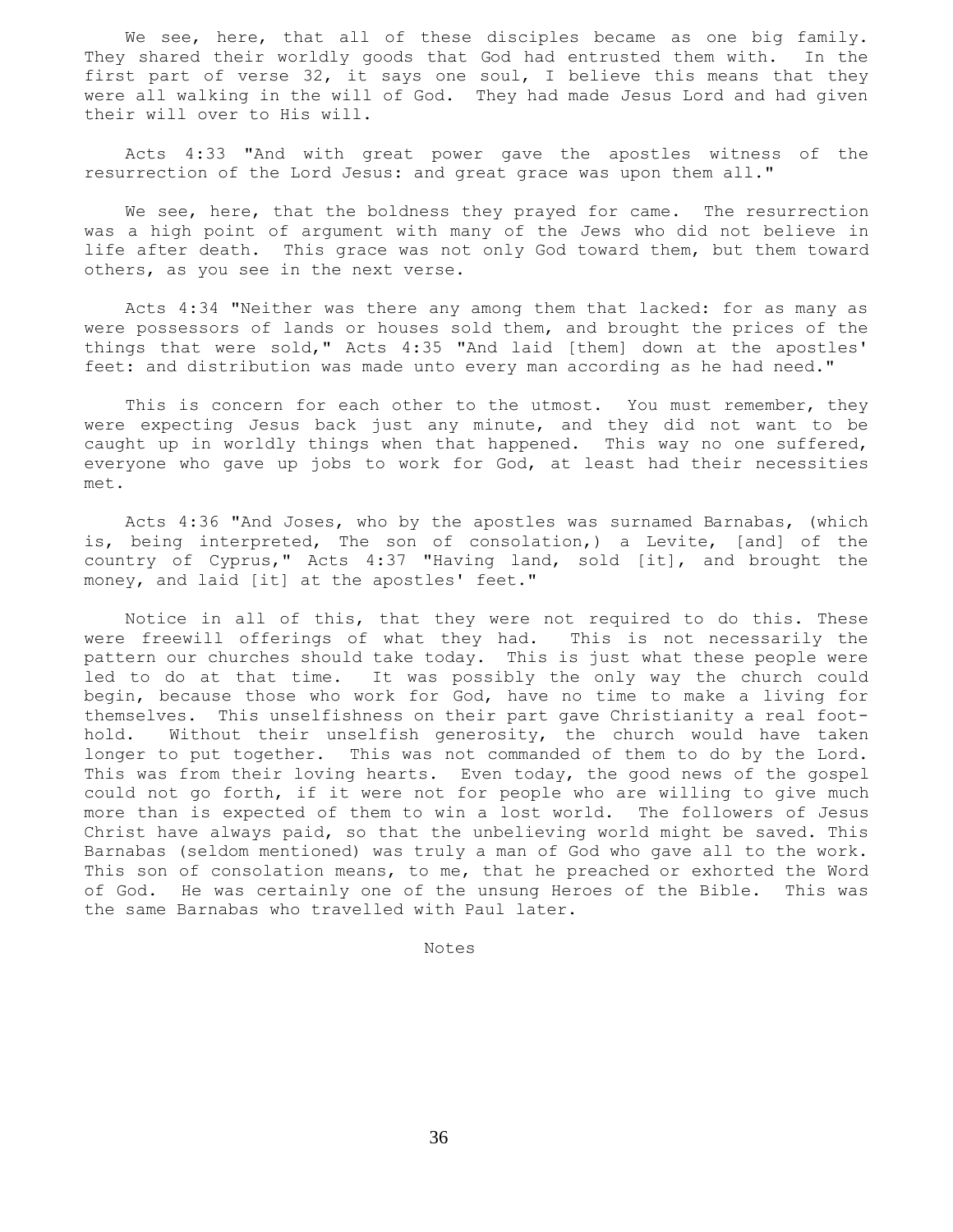- 1. Who threatened Peter and John not to preach about Jesus Christ and His resurrection?
- 2. Should we always obey government rules?
- 3. Who did Peter and John tell them they would obey?
- 4. What two things must Peter and John speak?
- 5. After they had threatened Peter and John again, what did they do to them?
- 6. Why did they not punish them?
- 7. How old was the man who was made whole?
- 8. Where did Peter and John go when they were released?
- 9. Why do you suppose these temple rulers would not admit this healing was of God and that they had made a mistake about Jesus?
- 10. What did they do as soon as they were with the other disciples?
- 11. What is the first thing they do in this prayer?
- 12. What has the Spirit helped them recall?
- 13. What had David said?
- 14. In verse 26, who was gathered against the Lord?
- 15. Who are the heathen spoken of here?
- 16. Who should all prayers be addressed to?
- 17. Whose name should you pray in?
- 18. In verse 29, they ask God to grant them what?
- 19. The signs and wonders are to be done in whose name?
- 20. What are the signs and wonders for?
- 21. Quote I Corinthians 12:11.
- 22. When they had prayed, what happened?
- 23. What are some of the things that happen when the Spirit of God is present?
- 24. Why would they be filled with the Holy Ghost again?
- 25. What does being of one soul mean?
- 26. What happened to their personal belongings?
- 27. With great power gave the apostles witness of the
- 28. When they sold their houses and land, what did they do with the money?
- 29. What did the apostles surname Joses?
- 30. What does his name mean?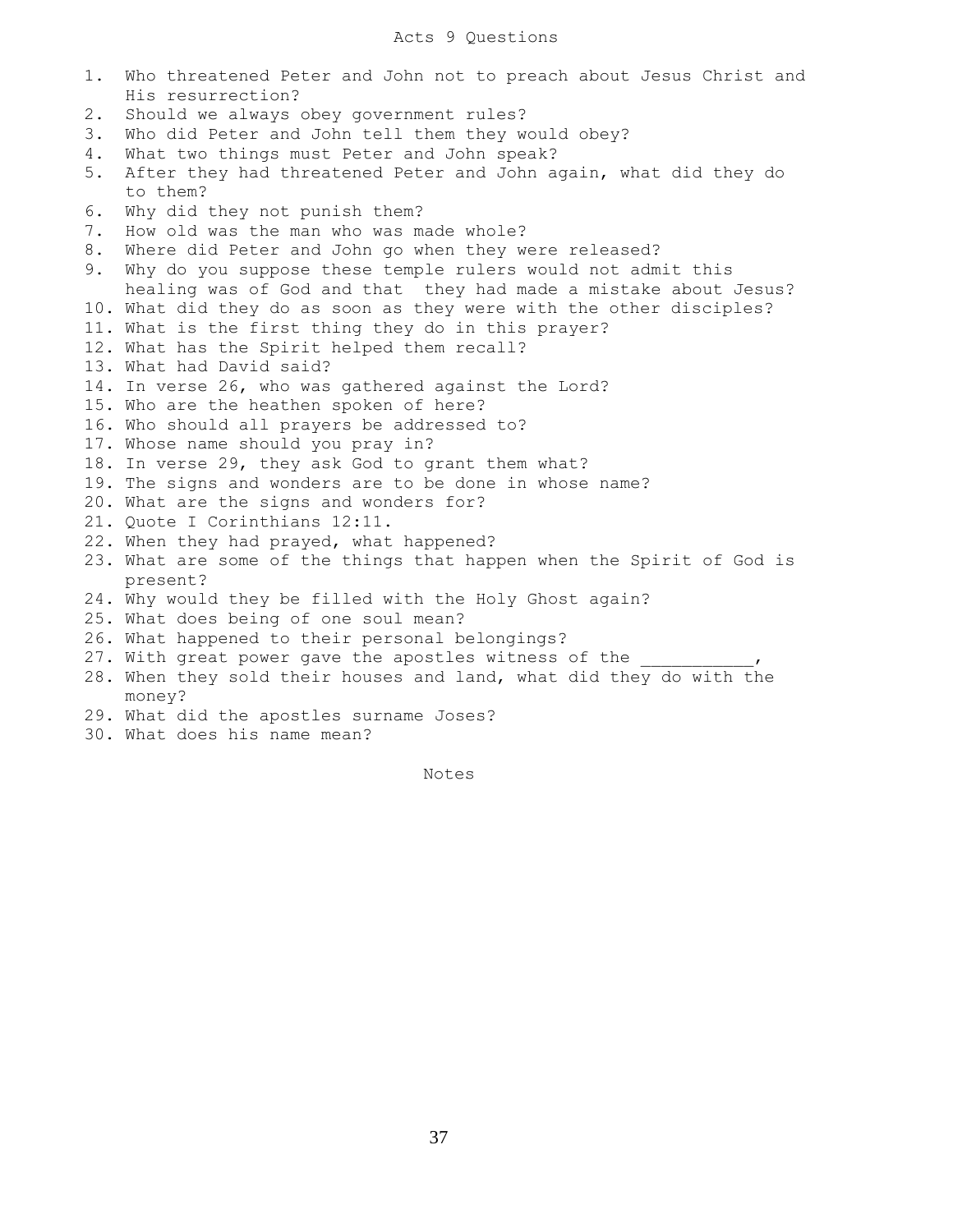We will begin this lesson in:

 Acts 5:1 "But a certain man named Ananias, with Sapphira his wife, sold a possession,"

 Acts 5:2 "And kept back [part] of the price, his wife also being privy [to it], and brought a certain part, and laid [it] at the apostles' feet."

 Ananias and Sapphira were not required of God to give their possessions. They decided between themselves to sell the land and lie to the apostles (representing the work of the Holy Ghost on earth) and hold back part of the money.

 Acts 5:3 "But Peter said, Ananias, why hath Satan filled thine heart to lie to the Holy Ghost, and to keep back [part] of the price of the land?" Acts 5:4 "Whiles it remained, was it not thine own? And after it was sold, was it not in thine own power? why hast thou conceived this thing in thine heart? thou hast not lied unto men, but unto God."

The sin here is not in Ananias not bringing all the money for the land, but in the fact that he brought part of the money and told the apostles that he had brought all. To lie to man is one thing, but to lie to God is an entirely different thing. The sin here is lying.

 Acts 5:5 "And Ananias hearing these words fell down, and gave up the ghost: and great fear came on all them that heard these things."

 God is a loving God, but He is also a just God. The judgment came swiftly here, so that all could see that lying to God is a very bad sin. Notice, Sapphira did not die when Ananias lied. You can imagine the fear that gripped the camp. Somehow Sapphira did not hear of this.

 Acts 5:6 "And the young men arose, wound him up, and carried [him] out, and buried [him]."

 In a case of this nature there would not have been mourning in the camp. The sooner this was taken care of, the better. This dishonest man was quickly removed from the camp.

 Acts 5:7 "And it was about the space of three hours after, when his wife, not knowing what was done, came in."

 Acts 5:8 "And Peter answered unto her, Tell me whether ye sold the land for so much? And she said, Yea, for so much."

 There is one really important lesson to be learned here, besides the lesson of not to lie to God. Notice, she was not condemned for the sin of her husband. She will be judged on her own merit. Had she told the truth at this point, she would have lived. She is guilty of her own sin, not the sin of her husband. Wives, you are responsible for your own sins. You need to listen to your husband, until it involves things of the spirit. Then you are an independent agent. Husbands rule over their wives' flesh, not their spirit. There is an order in the home that God has set up and we wives need to heed it. Husbands are the head of the home (in the flesh). Ladies, God will not accept the excuse for you not coming to church, because your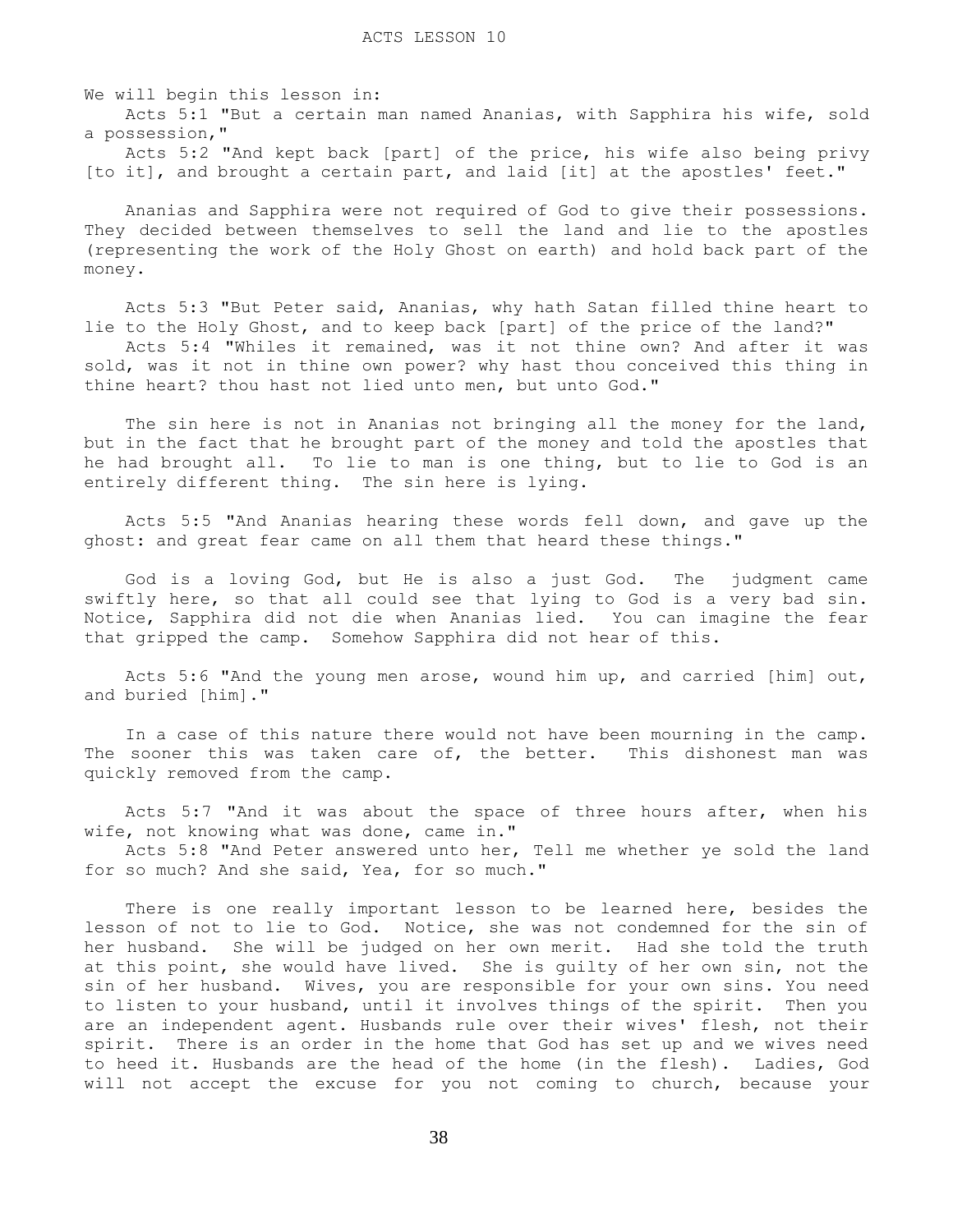husband won't come. In things of the spirit, you are responsible yourself for your own decisions. As we see in the next verse.

 Acts 5:9 "Then Peter said unto her, How is it that ye have agreed together to tempt the Spirit of the Lord? behold, the feet of them which have buried thy husband [are] at the door, and shall carry thee out." Acts 5:10 "Then fell she down straightway at his feet, and yielded up the ghost: and the young men came in, and found her dead, and, carrying [her] forth, buried [her] by her husband."

 We see that this turning away from the beautiful workings of the early church and lying to the Holy Ghost brought sudden destruction. Ananias and Sapphira conceived this crime together, they both sinned, they met with a common fate and were buried together. This whole message is not saying, to be a Christian you have to sell everything and give it to the church. It is saying that it is a great sin to lie to the Holy Spirit of God. Their sin was lying.

 Acts 5:11 "And great fear came upon all the church, and upon as many as heard these things."

This fear here, is fear of God. These people suddenly become very aware that God is indeed not only a discerner of our deeds, but of the intents of our hearts, as well. The power of God manifested here would cause great respect for God and His prophets.

 Acts 5:12 "And by the hands of the apostles were many signs and wonders wrought among the people; (and they were all with one accord in Solomon's porch."

 These signs and wonders were from God to let the world know that these disciples were agents of Almighty God. They were not acting on their own merits, but were obedient servants of God. These miracles were evidence that could not be denied by the rulers of the temple. Notice also that the followers of Jesus were not bickering among themselves, but were all in one accord. To me, this means their minds and hearts were stayed upon God.

 Acts 5:13 "And of the rest durst no man join himself to them: but the people magnified them."

We see here that, great astonishment gripped all the people. No more people joined the group possibly for fear of their weaknesses causing them trouble like Ananias and Sapphira. The people magnified them. This included the Jewish rulers. This unity and, also, this happening with the two that lied to the Holy spirit put fear and great respect for these disciples in all of them."

 Acts 5:14 "And believers were the more added to the Lord, multitudes both of men and women.)"

 These believers, here, who were added were not added to these apostles who had all things common. These were ordinary people who started believing that Jesus was their Saviour and Lord. Men and women in great numbers accepted Jesus as Saviour and Lord.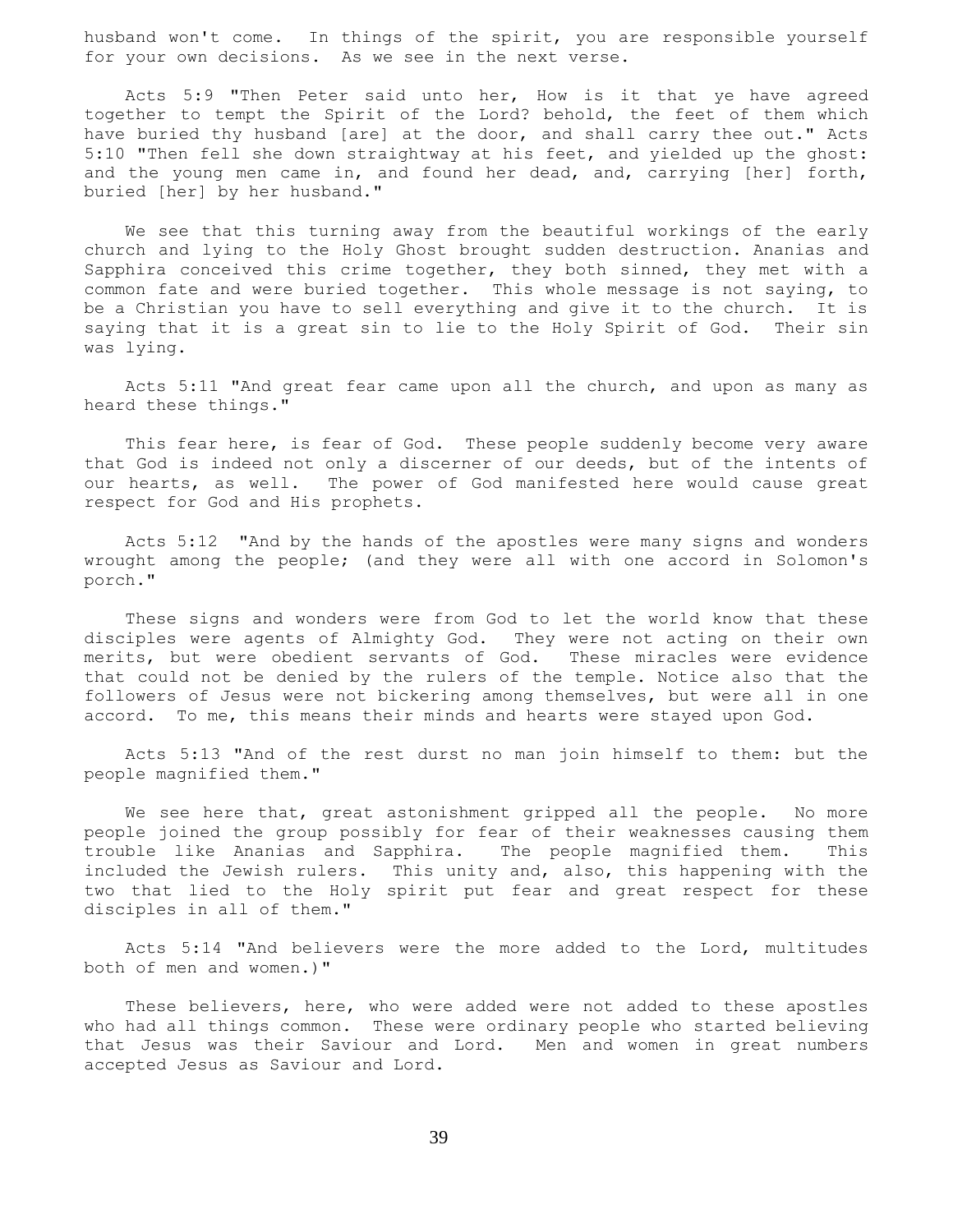Acts 5:15 "Insomuch that they brought forth the sick into the streets, and laid [them] on beds and couches, that at the least the shadow of Peter passing by might overshadow some of them."

 We see the power of the Lord Jesus Christ working mightily through Peter here. We saw, when Peter and John prayed for the lame man to walk and he miraculously was healed a small portion of this power in action. We, also, saw how the power of the Spirit refilled the disciples. After this second filling of the power from on high to minister, it seemed that even the shadow of Peter brought such healing power from the Spirit of God that many were healed. This was not Peter's power, but the power of the Spirit in Peter that was doing this healing.

 Acts 5:16 "There came also a multitude [out] of the cities round about unto Jerusalem, bringing sick folks, and them which were vexed with unclean spirits: and they were healed every one."

 In John 14:12-14 we read, John 14:12 "Verily, verily, I say unto you, He that believeth on me, the works that I do shall he do also; and greater [works] than these shall he do; because I go unto my Father." John 14:13 "And whatsoever ye shall ask in my name, that will I do, that the Father may be glorified in the Son." John 14:14 "If ye shall ask any thing in my name, I will do [it]." Notice, who does the healing (it is the power of the Risen Christ). Peter is just using the power of the Risen Christ to heal. It is the name of Jesus the Christ that heals. Jesus had said, if His followers believed, they could do greater miracles than He did when He was on earth by just the use of His name.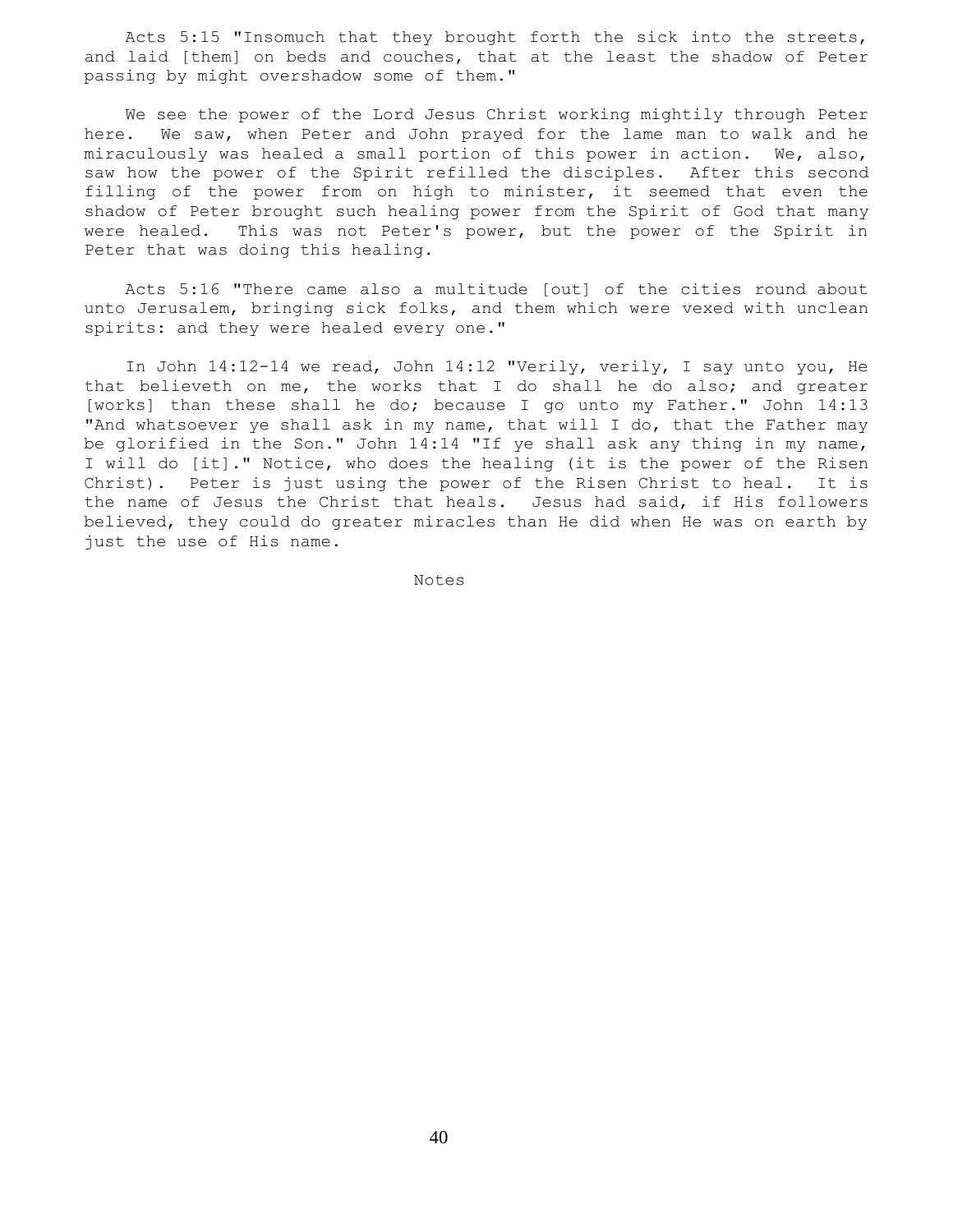| 1. | What were the names of the husband and wife who sold the property      |
|----|------------------------------------------------------------------------|
|    | in verse 1?                                                            |
| 2. | What did they do with the money?                                       |
| 3. | What did they lie about?                                               |
| 4. | Which disciple had they lied to?                                       |
| 5. | Who did that disciple represent?                                       |
| 6. | Who had filled their hearts with the desire to lie?                    |
| 7. | Were they required to give all their money?                            |
| 8. | What was the sin?                                                      |
| 9. | What happened to Ananias as punishment?                                |
|    | 10. Who carried him out?                                               |
|    | 11. How much later was it before the wife came to Peter?               |
|    | 12. Was she punished for her husband's lie, or her own lie?            |
|    | 13. What happened to her?                                              |
|    | 14. How did this happening affect the church?                          |
|    | 15. Who were many signs and wonders shown by?                          |
|    | 16. In verse 13, we find what effect to the disciples all of this had, |
|    | what was it?                                                           |
|    | 17. In verse 14, who were added to the Lord?                           |
|    | 18. In verse 15, they brought their sick and demon possessed and put   |
|    | them where what could happen?                                          |
|    | 19. How many were healed?                                              |
|    | 20. Who will be glorified in this?                                     |
|    | 21. When we pray, whose name must we pray in?                          |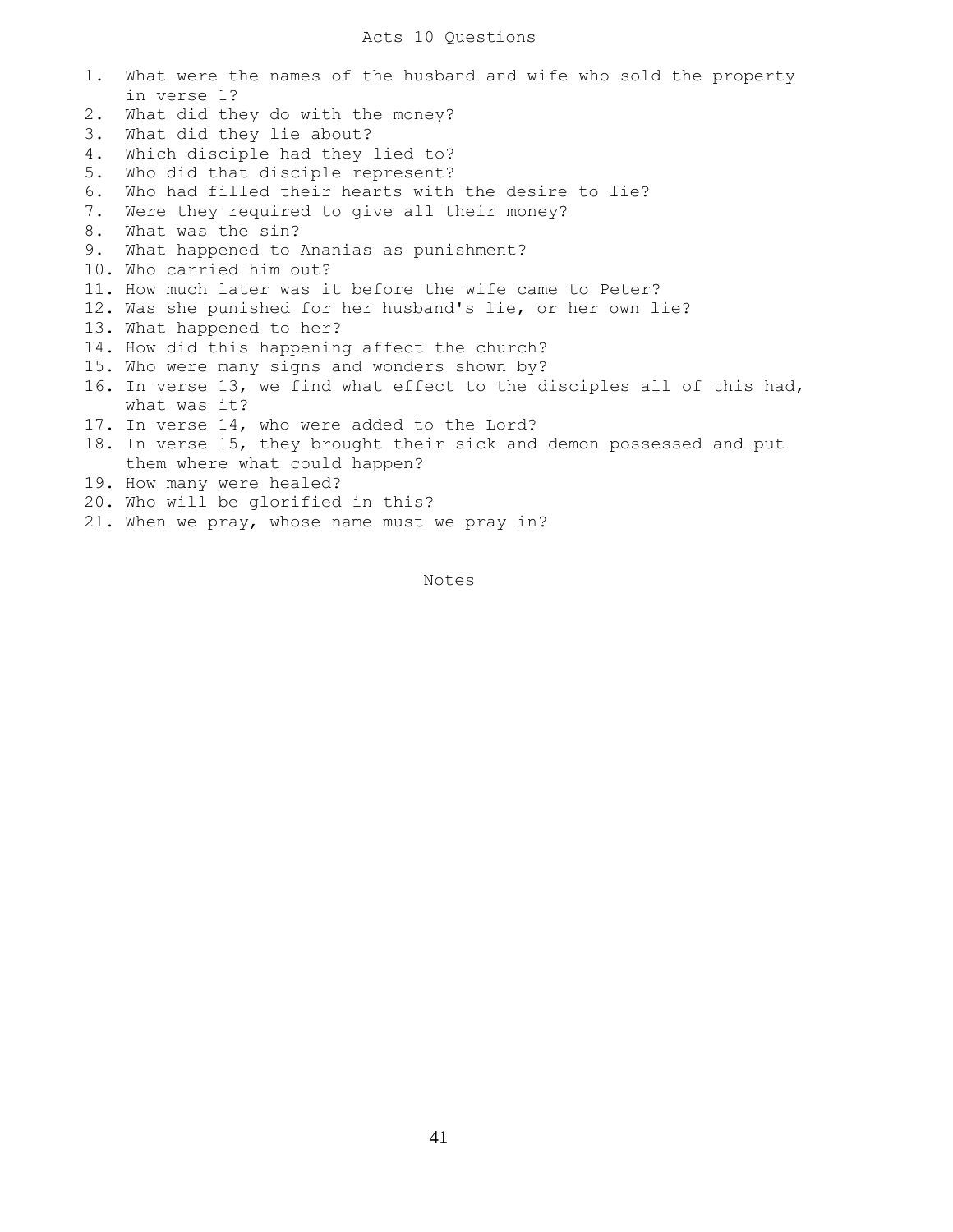We will begin this lesson in Acts 5:17 "Then the high priest rose up, and all they that were with him, (which is the sect of the Sadducees,) and were filled with indignation,"

 We see jealousy coming forth here. This high priest and these Sadducees could not deny that the miracles were done. They knew that they did not have the power to heal people, and they felt that people would stop coming to the temple and would follow these apostles instead. This is a little like churches now that get upset when some other church starts having converts. Jealousy has no place in the kingdom of God.

 Acts 5:18 "And laid their hands on the apostles, and put them in the common prison."

 These leaders of the temple felt to protect their position in the temple and to keep worship in the temple the only worship services going on, they would lock these men of God up. This common prison just means that they were put in with the thieves and other really dangerous criminals.

 Acts 5:19 "But the angel of the Lord by night opened the prison doors, and brought them forth, and said,"

 Acts 5:20 "Go, stand and speak in the temple to the people all the words of this life."

 This angel of the Lord was a ministering spirit sent by the Lord to release them from prison. They were not released so that they might run and hide, but that they might carry the message of life to all. They were to go back to the temple where they were taken before and preach the good news of the gospel. They were to teach that all should repent of their sins, and be baptized. Those who believe in their heart and confess with their mouth the Lord Jesus shall inherit eternal life.

 Acts 5:21 "And when they heard [that], they entered into the temple early in the morning, and taught. But the high priest came, and they that were with him, and called the council together, and all the senate of the children of Israel, and sent to the prison to have them brought."

 It seems as though these people did not know that God had sent an angel to release them. These priests and council had planned to punish them. They were going to bring them before the council to be sentenced. Little did this council know that these apostles were right that minute preaching and teaching.

 Acts 5:22 "But when the officers came, and found them not in the prison, they returned, and told,"

 Acts 5:23 "Saying, The prison truly found we shut with all safety, and the keepers standing without before the doors: but when we had opened, we found no man within."

 These officers have an amazing tale to tell these rulers. The door was still locked, the guards were still on duty, and yet the imprisoned apostles had disappeared.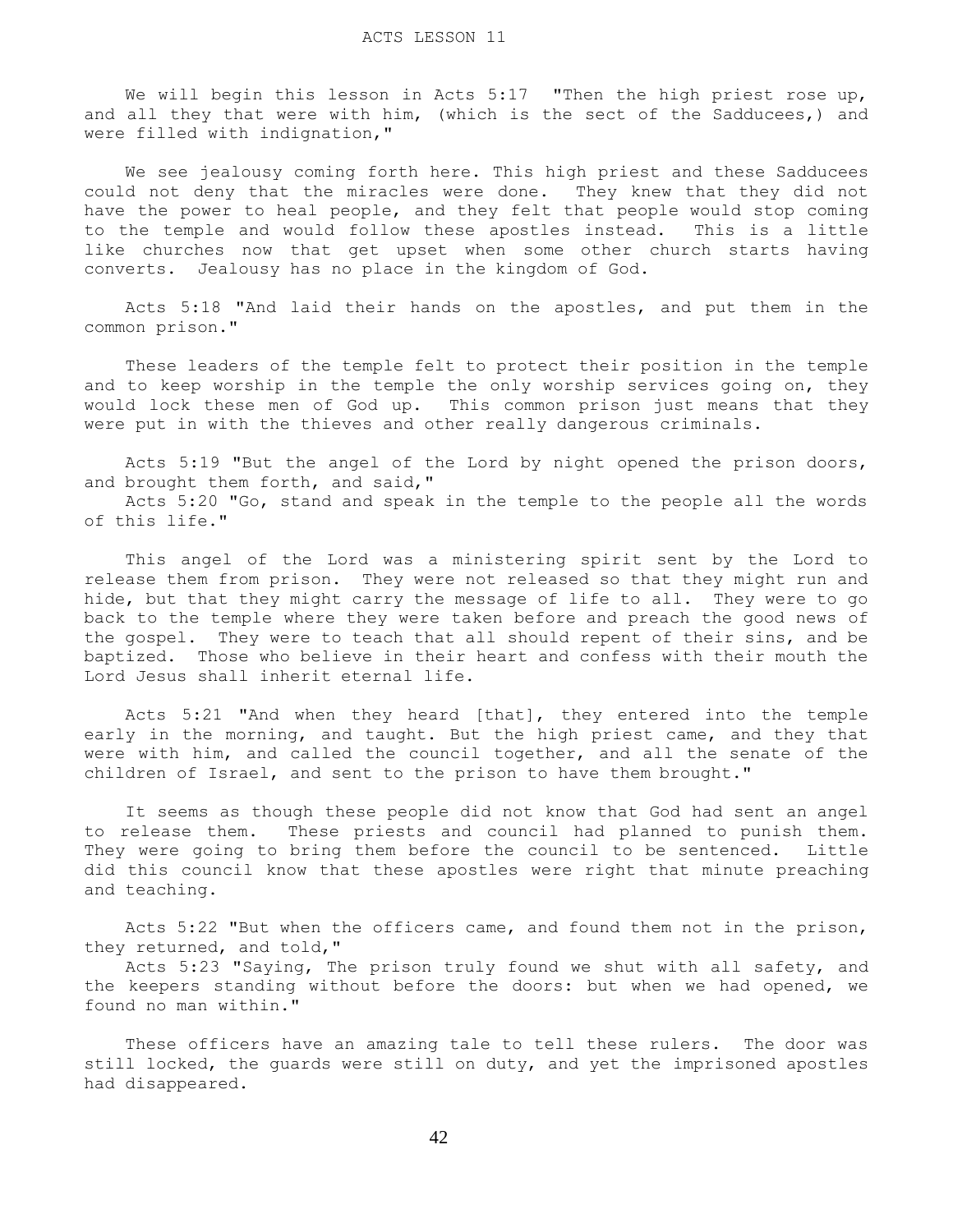Acts 5:24 "Now when the high priest and the captain of the temple and the chief priests heard these things, they doubted of them whereunto this would grow."

 These rulers were really concerned about this spreading to the people and making them more certain that these apostles were of the true God.

 Acts 5:25 "Then came one and told them, saying, Behold, the men whom ye put in prison are standing in the temple, and teaching the people."

 The very last place these rulers of the temple thought they would find these apostles would be in the temple teaching. They would have expected them to run to safety, not to come into the temple.

 Acts 5:26 Then went the captain with the officers, and brought them without violence: for they feared the people, lest they should have been stoned."

We see, here, that, the captain and his officers are actually afraid of what these followers of Jesus might do, if they take Peter and the other apostles. Remember, that many of these followers had been healed by the shadow of Peter falling on them. These people had tasted of the power of the true God, they were not about to let this handful of officers destroy Peter and the other apostles.

 Acts 5:27 "And when they had brought them, they set [them] before the council: and the high priest asked them," Acts 5:28 "Saying, Did not we straitly command you that ye should not teach in this name? and, behold, ye have filled Jerusalem with your doctrine, and intend to bring this man's blood upon us."

We see, here, the fear that has gripped these rulers in the temple. They know they are guilty of having crucified Jesus. They remind Peter, and the others, that they had been commanded of them not to preach and teach in this name. It appears they are afraid to even utter the name of Jesus. Their guilty conscience has really overwhelmed them, but they still will not admit that they asked for their Messiah's death. They are afraid, not only of the hereafter, but of losing their position in the church now.

 Acts 5:29 "Then Peter and the [other] apostles answered and said, We ought to obey God rather than men."

 This was a very bold statement to make to the leaders of the temple. Up until Jesus' arrival, the high priest was thought to be God's agent here on the earth. We discussed in an earlier lesson that, we should obey those in authority over us. The only time it is okay not to obey authority on earth is when it would hinder doing God's will. That is what is being said here. I will obey God and not man.

 Acts 5:30 The God of our fathers raised up Jesus, whom ye slew and hanged on a tree."

 These apostles are filled with the power of God and are bold in their response to the high priest and the rulers of the temple. He reminds them, also, that his ancestry went back to Abraham, as well as theirs and that the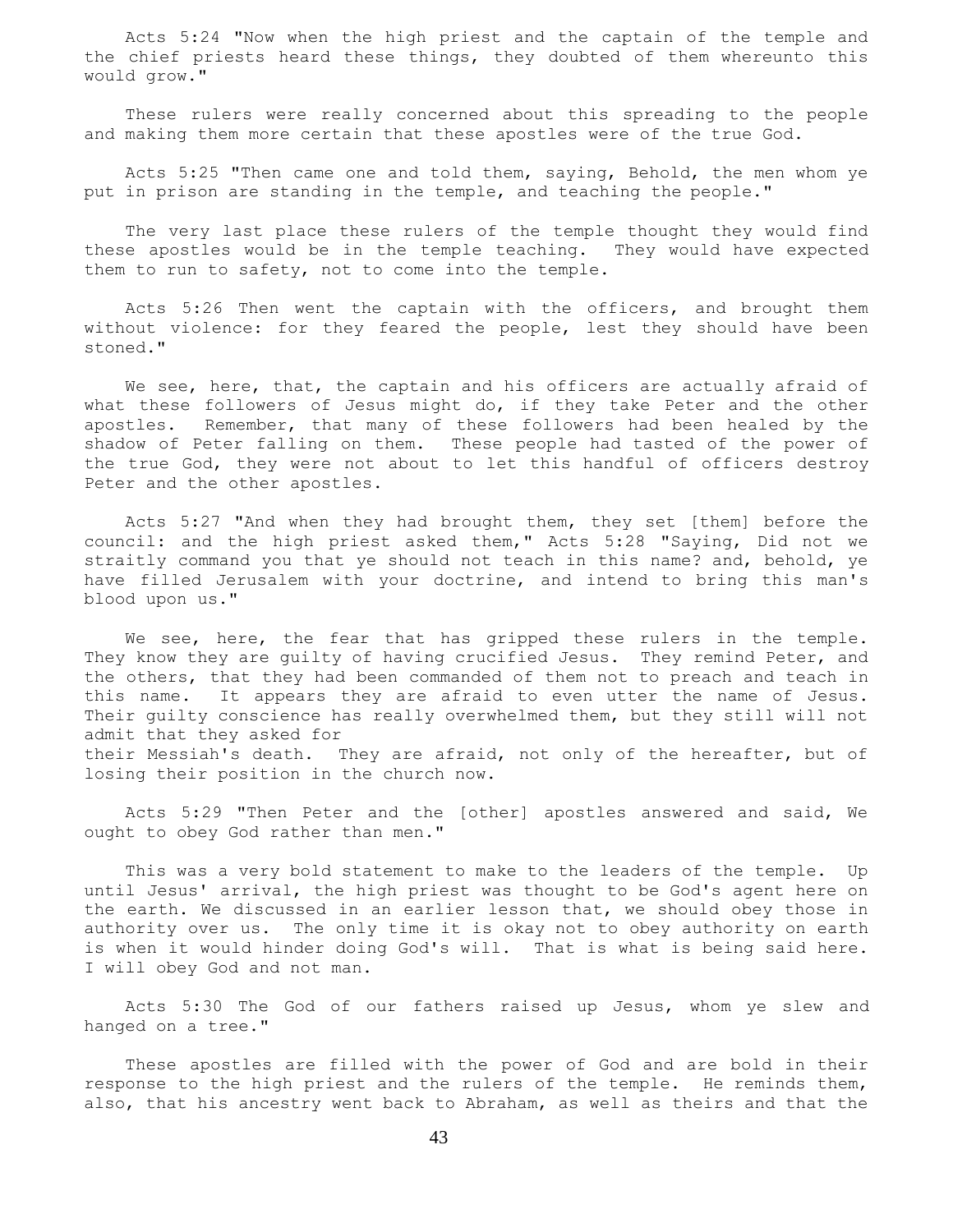God of all of them was the one who raised Jesus from the tomb. He in essence is saying, you killed your own Messiah (Christ).

 Acts 5:31 "Him hath God exalted with his right hand [to be] a Prince and a Saviour, for to give repentance to Israel, and forgiveness of sins."

 These apostles are boldly telling these leaders of the temple: You killed the only one who can save you from your sins. You were cautioned to repent, and accept forgiveness of your sins, and accept Jesus Christ as Prince (the Son of God). Jesus was your Saviour, as well as all of ours, and you rejected him.

 Acts 5:32 "And we are his witnesses of these things; and [so is] also the Holy Ghost, whom God hath given to them that obey him."

 We are told that Jesus was seen of over 500 people after His resurrection. They were all witnesses that what Peter said here is true. Just the fact of the power of the Holy Ghost which had been manifested in these miracle healings they had done in Jesus' name, was a large enough witness that He was risen, and was, indeed, the Messiah, the Saviour of the world. We will pick up in the next lesson with the attitude of the priest when he heard all of this and his officers' reactions, as well.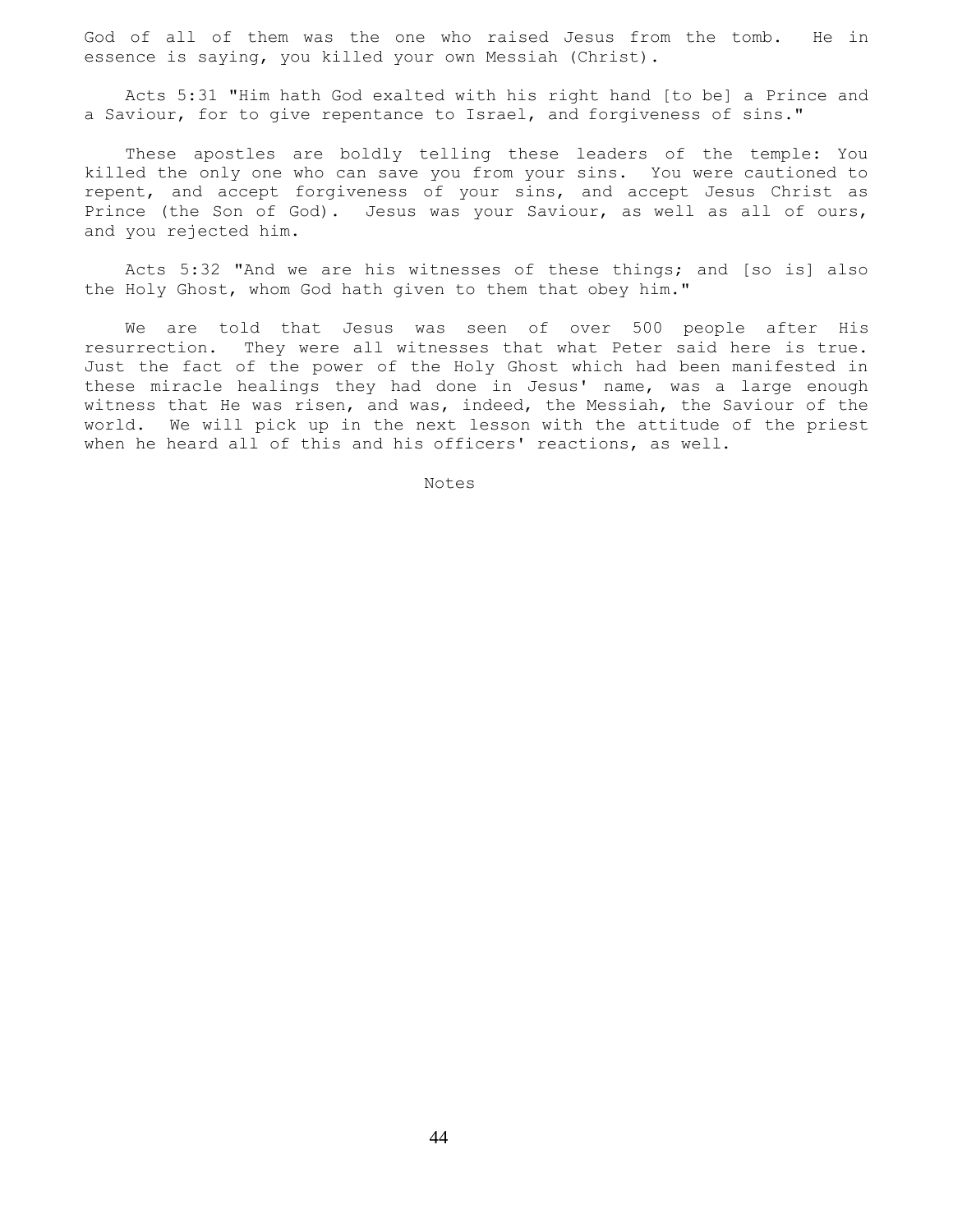## Acts 11 Questions

| $1$ . | In verse 17, the men with the high priest were of what sect?         |
|-------|----------------------------------------------------------------------|
| 2.    | What did these temple officials do to these apostles?                |
| 3.    | What one word covers the feelings of these temple officials?         |
| 4.    | Compare this to churches of our day.                                 |
| 5.    | What did they do with the apostles?                                  |
| 6.    | What is intended by common in verse 18?                              |
| 7.    | Who opened the prison doors?                                         |
| 8.    | What message was given the apostles?                                 |
| 9.    | Who shall inherit eternal life?                                      |
|       | 10. When did the apostles preach again and where?                    |
|       | 11. Who met with the high priest to determine what to do with these  |
|       | apostles?                                                            |
|       | 12. When the officers came to the jail, what did they find?          |
|       | 13. In verse 24, who was worried about the news of this escape       |
|       | spreading?                                                           |
|       | 14. Someone came and told the rulers what about these apostles?      |
|       | 15. Why were the captain and officers careful not to use violence to |
|       | bring the apostles?                                                  |
|       | 16. What did the high priest say that he had already commanded them  |
|       | not to do?                                                           |
|       | with<br>17. The high priest said, they had filled all                |
|       | their doctrine.                                                      |
|       | 18. Who did the apostles tell them they should obey?                 |
|       | 19. When is the only time it is okay to not obey the authority       |
|       | directly over you?                                                   |
|       | 20. Who did the apostles say raised up Jesus?                        |
|       | 21. Who did the apostles say slew Jesus?                             |
|       | 22. In verse 31, God exalted Jesus to be what two things?            |
|       | 23. What does prince in verse 31 indicate?                           |
|       | 24. Who was a witness to the resurrection of Jesus?                  |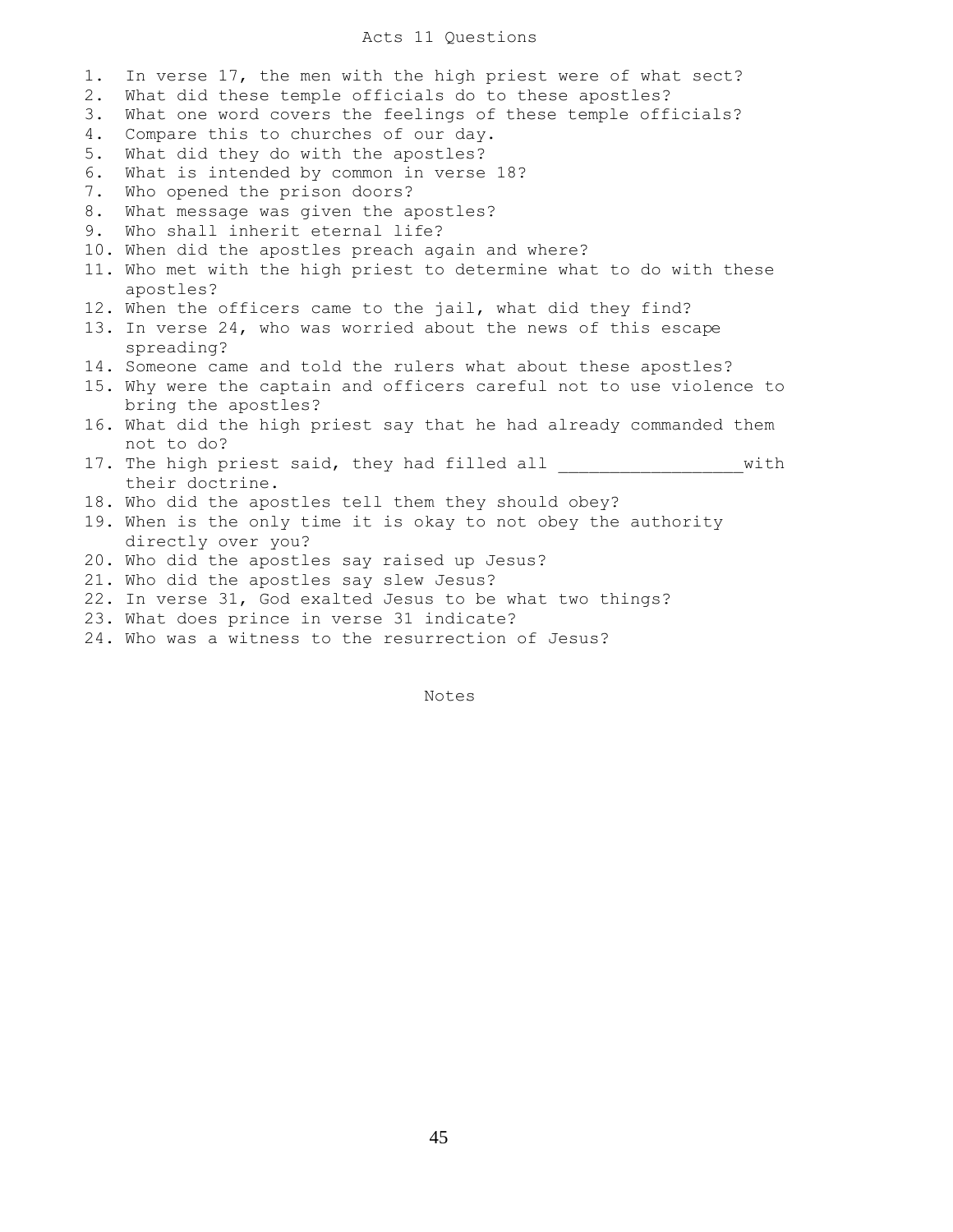We will pick up this lesson in Acts 5:33. In the last lesson we learned that the apostles of Jesus, led by Peter had escaped from jail and were back in the temple preaching. They had been commanded of the high priest not to speak any more in Jesus' name. The apostles told these religious leaders that they in fact caused the death of Jesus. They, also, told them that they had need to repent. The Jewish law said that you needed two witnesses to establish a fact. The disciples reminded them that they were all witnesses of Jesus' resurrection and that the operation of the Holy Ghost in the miracle healings was actually a witness, also. We will now pick up this lesson in verse 33.

 Acts 5:33 "When they heard [that], they were cut [to the heart], and took counsel to slay them."

 They would have to get Peter and these other apostles quieted down, or they would be thrown out of their high position in the temple. This deeply grieved them that they might lose their high esteem among the people, and they started figuring out a way to kill these apostles to get them quieted down. You would have thought they would have had a guilty conscience and repented, but they did not. Their only fear was of losing their power over the people.

 Acts 5:34 "Then stood there up one in the council, a Pharisee, named Gamaliel, a doctor of the law, had in reputation among all the people, and commanded to put the apostles forth a little space;"

 Gamaliel means reward of God. This man was a very educated man in the law and seems to have wisdom in the decisions he makes. First of all, he is very careful to put the apostles back out of hearing range, so they cannot hear him plead their case. Had they been in close range, the rulers would not have listened, because they would not want to lose face before these Hebrews. This man is of the same group as Paul (Pharisees). Paul would later remind the Hebrews that he was a Pharisee. This Gamaliel was highly thought of among not only his people, but these rulers as well; Perhaps, because of the wise decisions he made. He was head of the school in Jerusalem.

 Acts 5:35 "And said unto them, Ye men of Israel, take heed to yourselves what ye intend to do as touching these men."

 We see, here, a solemn warning to be careful in dealing with these men. Gamaliel is saying, you must be sure of what you are accusing them of and, also, careful not to cause their followers to come in force against you. They could cause a really big problem for the leaders of the temple, if they do not handle it just right. This man is not only an educated man in the law, but uses very good judgment, as well.

 Acts 5:36 "For before these days rose up Theudas, boasting himself to be somebody; to whom a number of men, about four hundred, joined themselves: who was slain; and all, as many as obeyed him, were scattered, and brought to nought."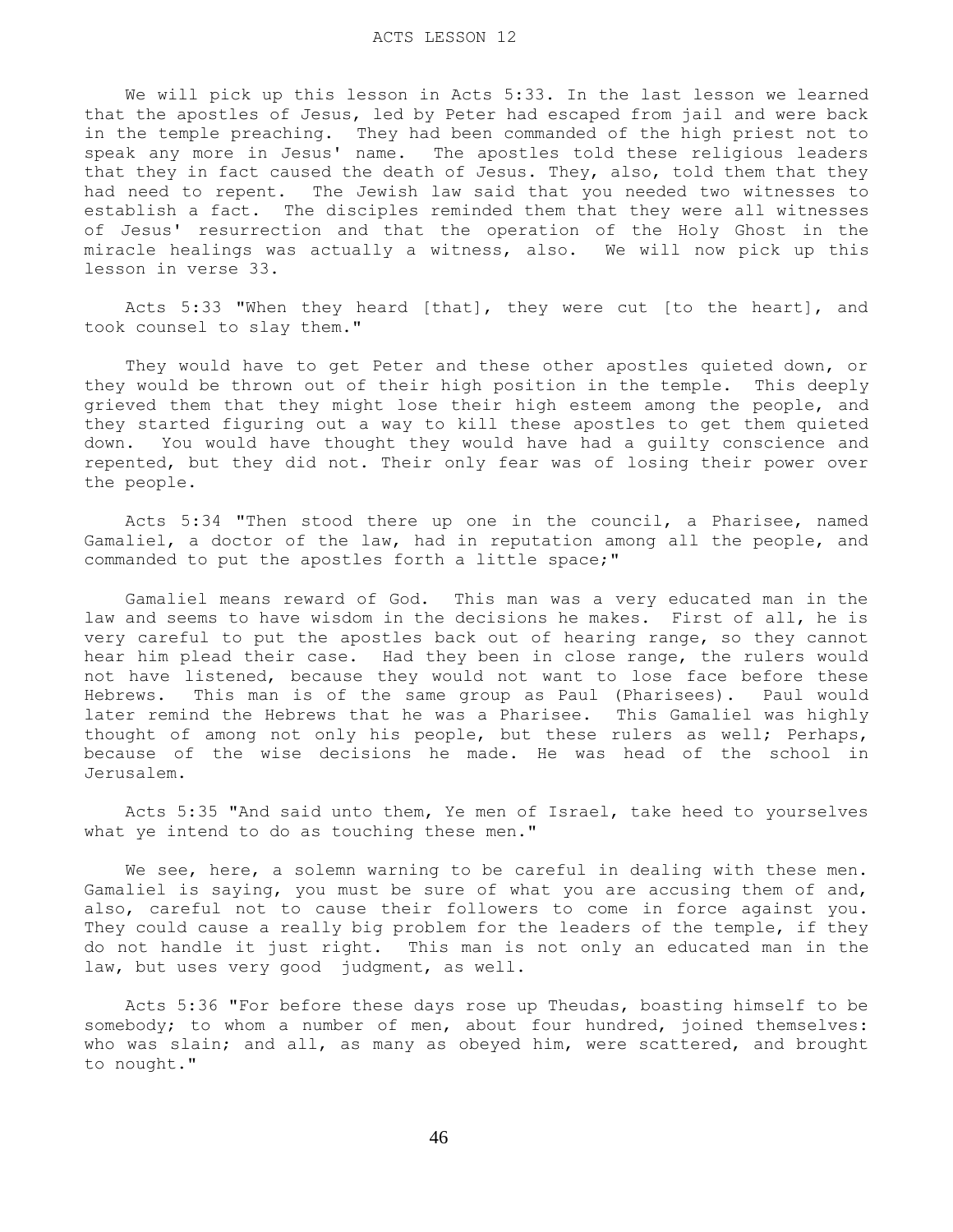It is uncertain to me who Theudas was. The only thing we know for sure is that he claimed to be a great prophet and convinced about 400 to follow him. This Theudas did not pass the test of time. Theudas was killed and his followers scattered. The difference being made here is that Jesus Christ had more followers after His death than in His life. One giant difference is that Jesus rose from the grave.

 Acts 5:37 "After this man rose up Judas of Galilee in the days of the taxing, and drew away much people after him: he also perished; and all, [even] as many as obeyed him, were dispersed."

 This Judas of Galilee was not really from Galilee, but Gamala. Galilee was the place he led his rebellion from. He was opposing the census, so tradition says. In the Bible, the only mention of him is here. He was killed just like Theudas and his followers scattered. You see, these both were worldly men and the men who followed them were of the flesh. They were not spiritual men. There really is no comparison at all to the Lord Jesus Christ.

 Acts 5:38 "And now I say unto you, Refrain from these men, and let them alone: for if this counsel or this work be of men, it will come to nought:"

 This Gamaliel is advising the temple leaders to just let the apostles of Jesus alone and let them run their course. If they are not of God, this that they teach will die out and the followers of this Jesus will be scattered.

 Acts 5:39 "But if it be of God, ye cannot overthrow it; lest haply ye be found even to fight against God."

This is the wisest suggestion he has made yet. He tells them, just in case this is of God, then you are fighting against God and there is no way for you to win. One of the statements Jesus said to the disciples, when they tried to stop someone from ministering in Jesus' name is don't do it. In Mark 9:39 we read, "But Jesus said, Forbid him not: for there is no man which shall do a miracle in my name, that can lightly speak evil of me." Mark 9:40 "For he that is not against us is on our part." It would be well for all followers of Christ to remember this Scripture. We should all be working together, not fighting each other.

 Acts 5:40 "And to him they agreed: and when they had called the apostles, and beaten [them], they commanded that they should not speak in the name of Jesus, and let them go."

 If they truly agreed that these men might be of God, why did they beat them? They still commanded them not to speak in Jesus' name. It seems to me that, they were still against them, even knowing that they might be of God. Somehow, I feel that their religious leaders knew all along that these apostles were of God. They were just jealous and were not willing to admit they were wrong.

 Acts 5:41 "And they departed from the presence of the council, rejoicing that they were counted worthy to suffer shame for his name."

 This is such a far cry from what the Christians of today do. Christians, now, want everything to go perfectly for them. They are really not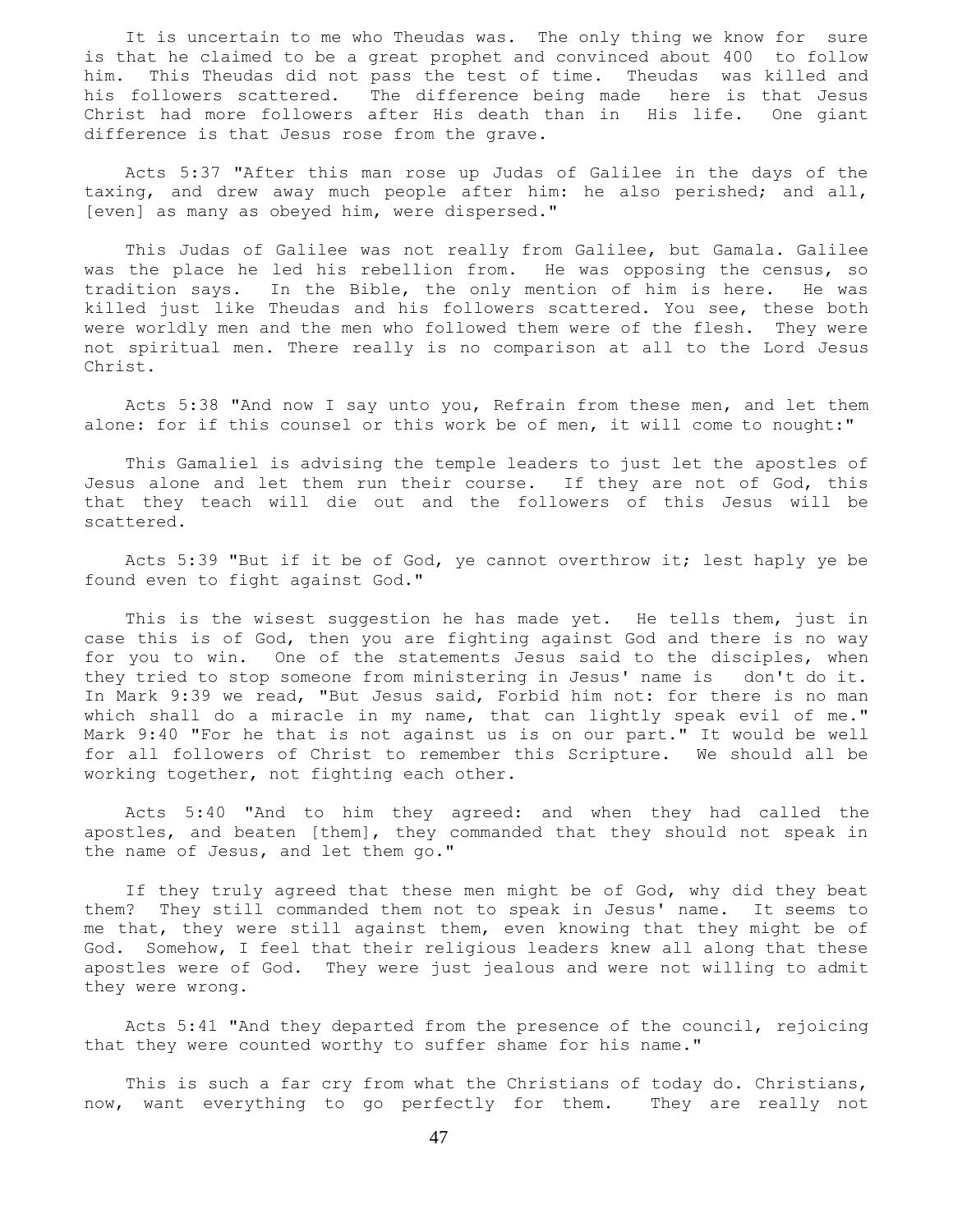interested in suffering for Christ at all. These early Christians wanted to be as near like Jesus as they could. They were pleased to suffer for Him, He suffered first that they might be saved. They felt to suffer for Christ was an honor, not shame.

 Acts 5:42 "And daily in the temple, and in every house, they ceased not to teach and preach Jesus Christ."

 You can easily see that these apostles did not heed the command of the rulers of the temple. They obeyed God and not man. The church seems to always grow the most in times of persecution.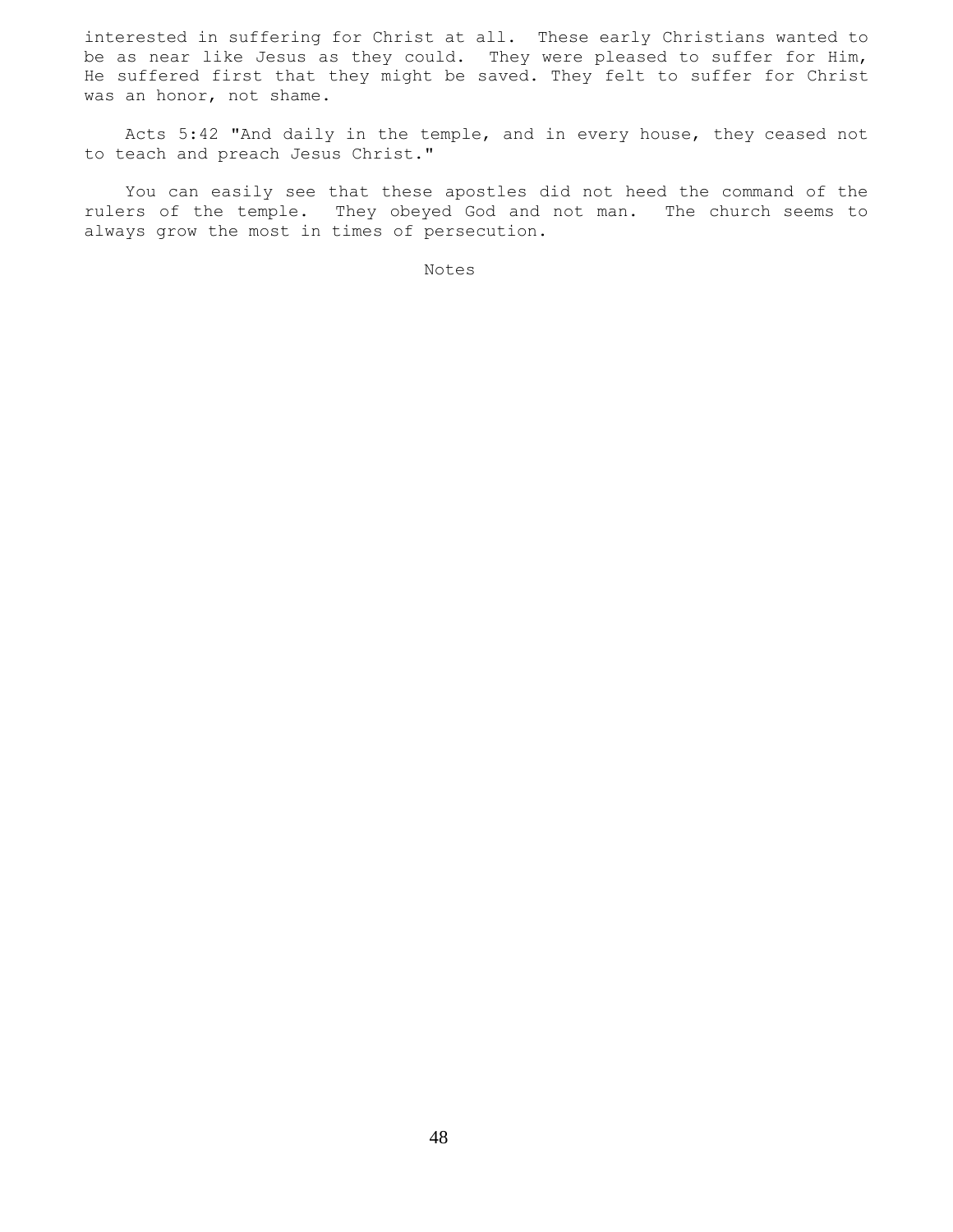## Acts 12 Questions

1. What did these rulers want to do to the apostles? 2. What did cut to the heart mean? 3. Who stood up in the council to advise them? 4. What was he a doctor of? 5. What did he suggest to do with the apostles? 6. Why did they have respect for Gamaliel? 7. What warning did Gamaliel give in verse 35? 8. What was the name of the false leader mentioned in verse 36? 9. How many followers did he have? 10. What happened to his followers? 11. Who was Judas of Galilee? 12. What happened to his followers? 13. What kind of men were both of these men? 14. If these apostles are not of God, what will happen to their followers? 15. If it is God, what are these rulers actually doing? 16. Why did Jesus say not to stop someone ministering in His name? 17. What lesson should all denominations of Jesus' followers learn from this? 18. After they agreed with Gamaliel what did they do to the apostles? 19. What did they command them not to do? 20. What did the apostles rejoice about? 21. Where did the apostles preach daily?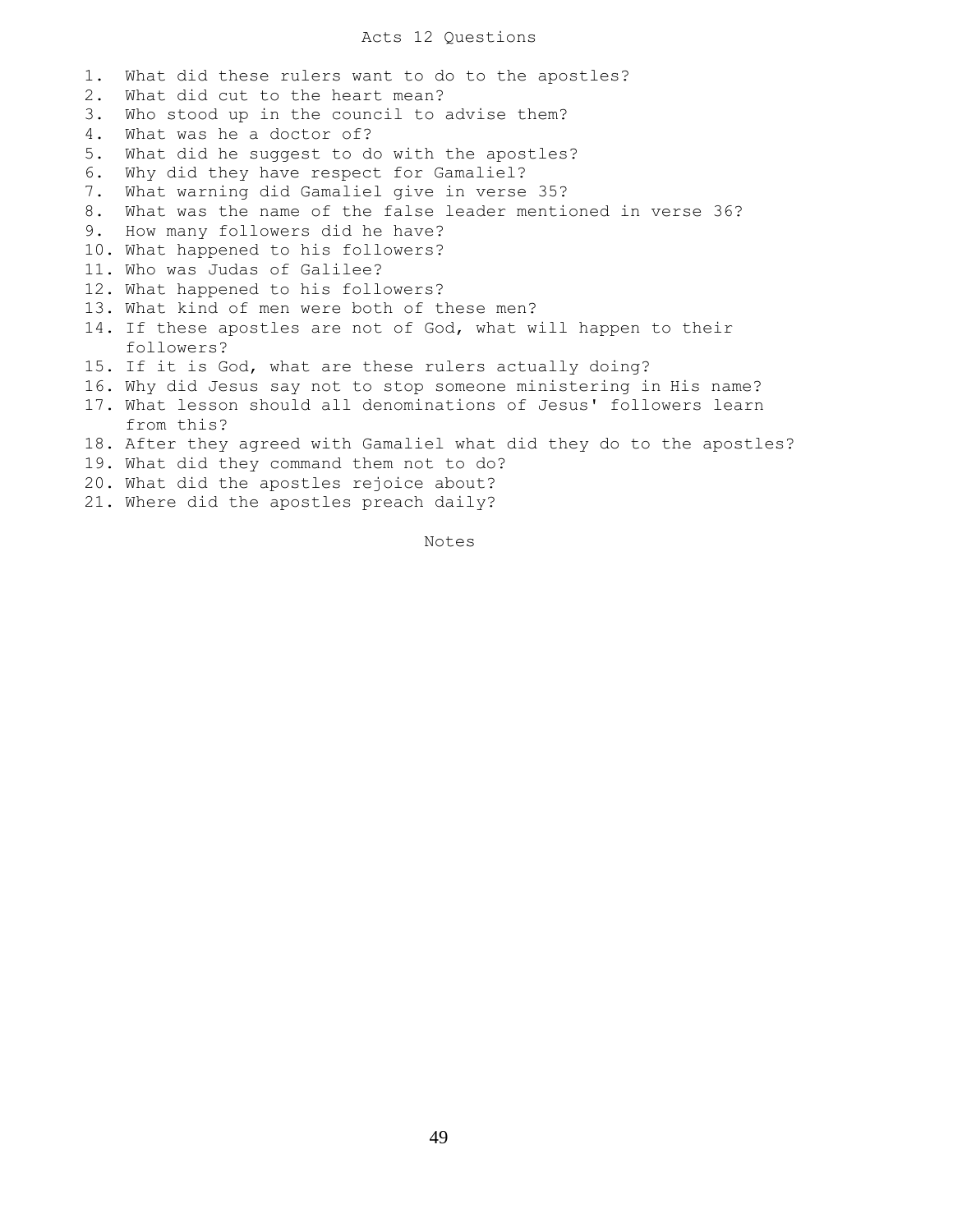We will begin this lesson in Acts 6:1 "And in those days, when the number of the disciples was multiplied, there arose a murmuring of the Grecians against the Hebrews, because their widows were neglected in the daily ministration."

We see, here, the church growing to a large number. As long as the church was small and they each were greatly needed, they were all pulling in one direction. They were working for a common cause. Now that the number has gotten so large, there is murmuring. Some of the Greeks think the Hebrew widows are being cared for better than the Greeks. It seems that the early church was very concerned about the needs of widows. Many times widows lived in the church and prayed for the church. In I Timothy 5:9, Paul tells them to not take a widow under 60 years.

 Acts 6:2 "Then the twelve called the multitude of the disciples [unto them], and said, It is not reason that we should leave the word of God, and serve tables."

 These twelve disciples who seemed to be the leaders of all the rest are explaining that they should not be encumbered by trying to see to the needs of all of these widows. The man or woman of God ministering has enough to do staying in the Word of God and bringing spiritual guidance to the people. Some one else should see to the financial responsibilities of the church. If they have to stop and see to the physical needs of the people, they will not be able to care for their spiritual needs.

 Acts 6:3 "Wherefore, brethren, look ye out among you seven men of honest report, full of the Holy Ghost and wisdom, whom we may appoint over this business."

 Seven, as we have said before, means spiritually complete. We see that these seven were to be men who were very close to God. They must be wise men to take care of the finances of the body of Christ. They must be honest and of good report. This is one of the Scriptures used when churches choose seven deacons to raise the finances of the church. Many people want to be a deacon of the church until they learn that the deacons are really responsible for the financial needs of the church.

 Acts 6:4 "But we will give ourselves continually to prayer, and to the ministry of the word."

 The twelve apostles were not to be bothered with anything, except the spiritual needs of the people. Perhaps, that is one of the problems in churches today. We have made business men out of our ministers. They learn as much about the way to raise money, to have a bus ministry, and to satisfy the I.R.S. as they do about the Word of God. They really should not be burdened with all of these administration duties. It takes too much of their time away from prayer and study of the Word.

 Acts 6:5 "And the saying pleased the whole multitude: and they chose Stephen, a man full of faith and of the Holy Ghost, and Philip, and Prochorus, and Nicanor, and Timon, and Parmenas, and Nicolas a proselyte of Antioch:"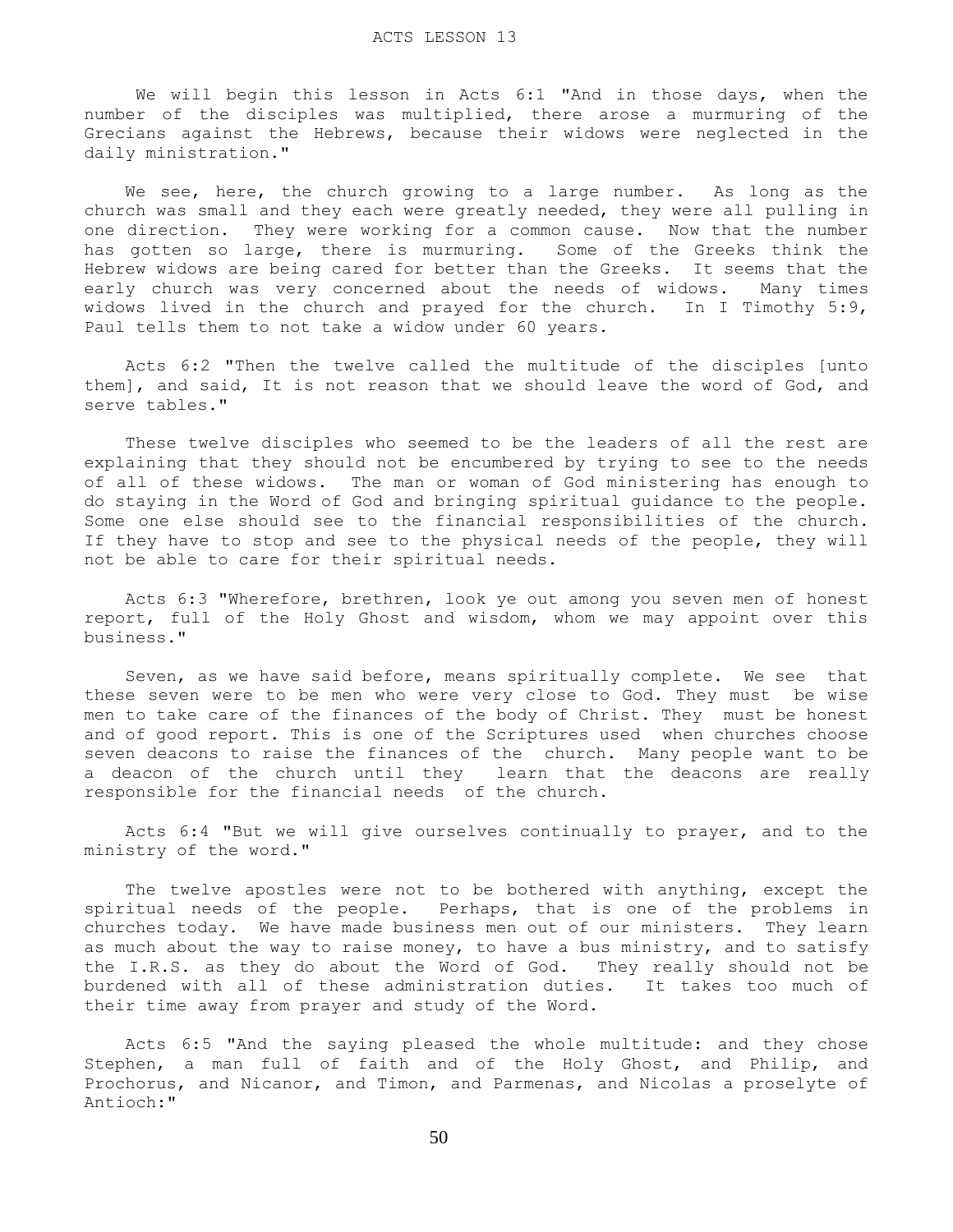Of these seven, of course, Stephen was the most known to us. These men were above reproach. They were men of high character. These men would be fair in all their dealings. Some believe that many of these were Hellenist (Greek Jews), but I believe they were a cross section of men of God, so that each one would be representing their own group. Proselyte means a new comer. In Hebrew, it meant stranger. Philip and Stephen are really the only two out of the list that the Bible tells us anything else about. These are like many deeply sincere people in the church today who really work in the background and do not feel the need to be recognized by others.

 Acts 6:6 "Whom they set before the apostles: and when they had prayed, they laid [their] hands on them."

 This is just a ceremony to anoint these men to the job they are to do. They were installed formerly when the apostles laid hands on them.

 Acts 6:7 "And the word of God increased; and the number of the disciples multiplied in Jerusalem greatly; and a great company of the priests were obedient to the faith."

We see, here, that, these apostles having their priorities straight caused the Word of God to increase greatly. A church is only as powerful as the prayers that go up for it. These apostles spent much time in prayer and their ministry was powerful because of it. Disciples, here, is the same as followers of Christ. This strong message of God's Word even convinced many of the priests and they believed, also.

 Acts 6:8 "And Stephen, full of faith and power, did great wonders and miracles among the people."

 Notice, that Stephen was full of faith and power. This is saying that the power of the Holy Spirit was so great in Stephen, that the great wonders and miracles were a by-product of the power of God in him.

 Acts 6:9 "Then there arose certain of the synagogue, which is called [the synagogue] of the Libertines, and Cyrenians, and Alexandrians, and of them of Cilicia and of Asia, disputing with Stephen."

 It seems that there was a large number of synagogues at this time. These different nationalities of people had their own synagogue, and that is why there are so many different names. These Libertines were Jews from Rome. The Cyrenians were from North Africa. Alexandrians were Jewish people from Alexandria and were very large in number. Then there were, also, some from Asia. Whether they did not hear, or whether they did not receive what they heard, is not explained. They just came against Stephen.

 Acts 6:10 "And they were not able to resist the wisdom and the spirit by which he spake."

 His (Stephen's) message was with power of the Holy Spirit. Stephen's message was so powerful that they could not overcome it.

 Acts 6:11 "Then they suborned men, which said, We have heard him speak blasphemous words against Moses, and [against] God."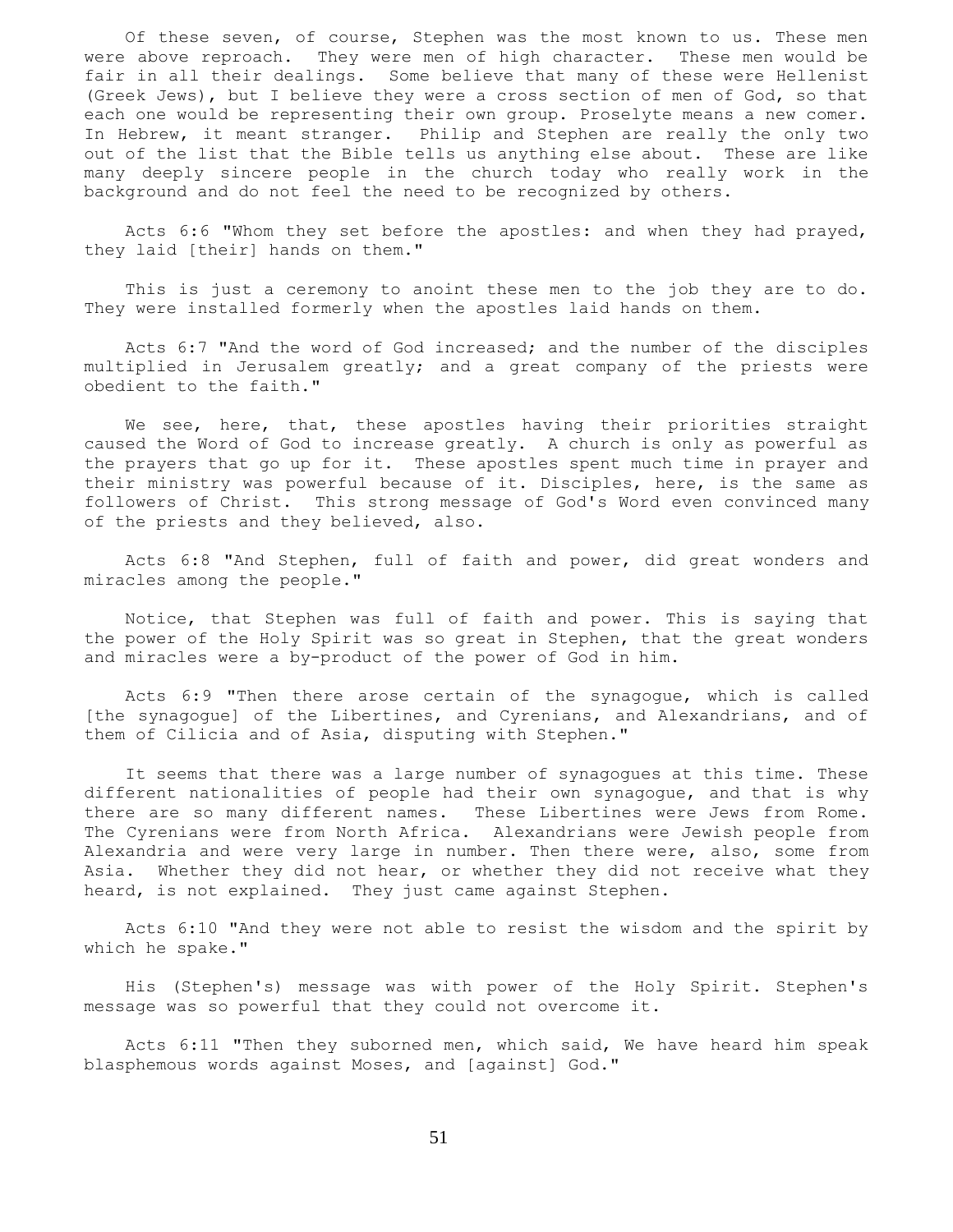Suborn means to throw in stealthily or introduce by collusion. They really had not heard Stephen blaspheme Moses or God, but said that to get Stephen in trouble.

 Acts 6:12 "And they stirred up the people, and the elders, and the scribes, and came upon [him], and caught him, and brought [him] to the council,"

 They really had lied about Stephen. Their accusations were untrue. He gave no resistance, so they caught Stephen and brought him before the religious rulers.

 Acts 6:13 "And set up false witnesses, which said, This man ceaseth not to speak blasphemous words against this holy place, and the law:"

 This is much like the accusers of Jesus. They have no reason to accuse Stephen of anything. The whole accusation was a lie.

 Acts 6:14 "For we have heard him say, that this Jesus of Nazareth shall destroy this place, and shall change the customs which Moses delivered us."

 The law of Moses was the basis of worship in the temple and the synagogues. They, themselves, had twisted the law until it was hardly recognizable. They had taken Stephen's message and twisted it into something ugly, instead of the beautiful message of promise that it was.

 Acts 6:15 "And all that sat in the council, looking stedfastly on him, saw his face as it had been the face of an angel."

 One of the laws of Moses said not to be a false witness. They really were not concerned with Moses' law. They were just jealous. As they all looked at Stephen, they saw an inward light that made his face as the face of an angel. This should have told them who he was, but they ignored this. This light within him was the presence of the risen Christ.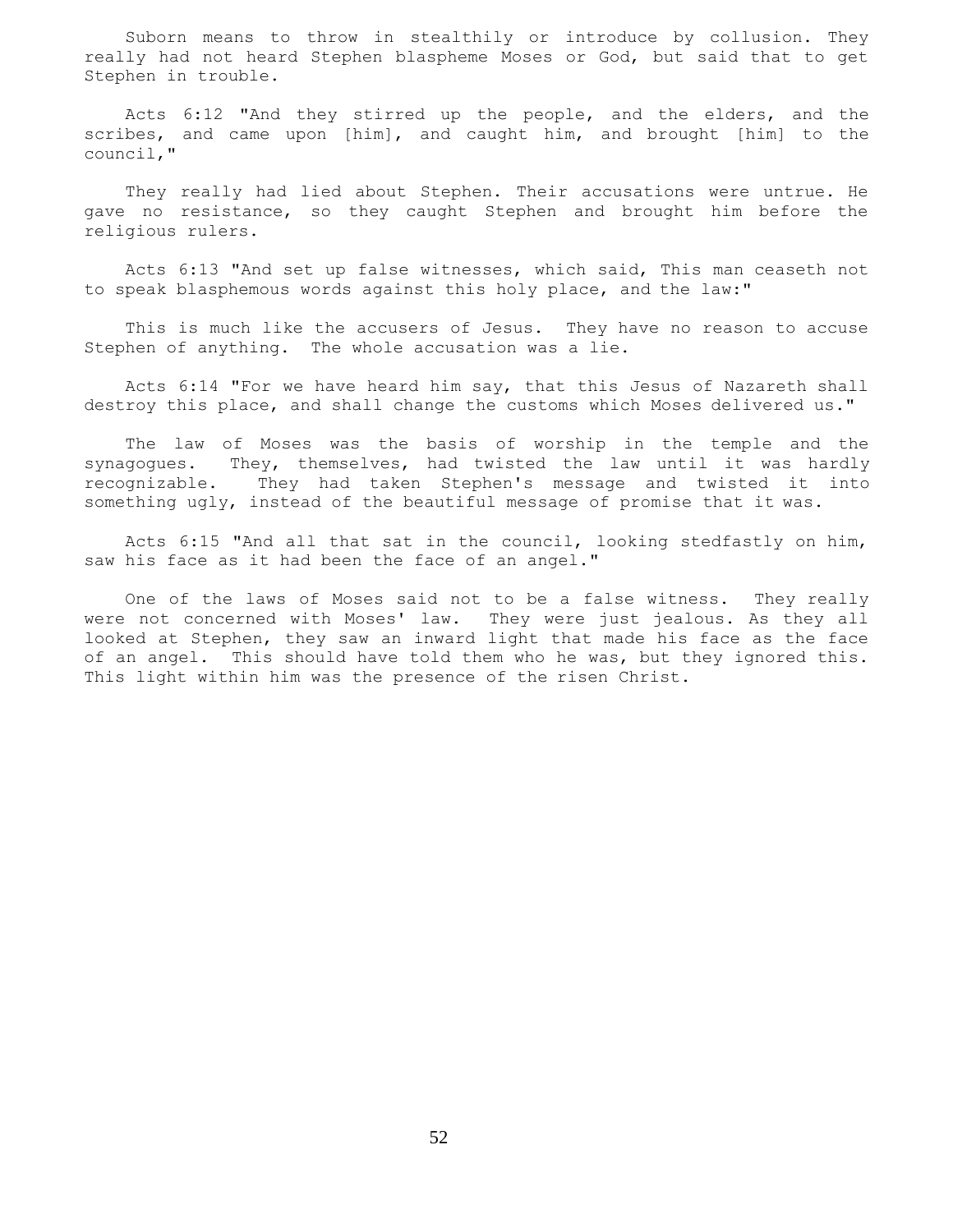## Acts 13 Questions

| 1. | When the number of disciples increased, what problem arose?          |
|----|----------------------------------------------------------------------|
| 2. | Who was the murmuring about?                                         |
| 3. | What was the complaint?                                              |
| 4. | Who did the twelve apostles call to discuss the problem with?        |
| 5. | These twelve apostles' job was what?                                 |
| 6. | How many men were chosen to take care of these needs?                |
| 7. | What attributes did they have to have?                               |
| 8. | What two things did these 12 give themselves to continually?         |
| 9. | What is one of the problems in churches today pertaining to the      |
|    | ministers?                                                           |
|    | 10. What was Stephen full of?                                        |
|    | 11. What was the name of the only other man well known in the Bible? |
|    | 12. What is a Hellenist?                                             |
|    | 13. What does proselyte mean?                                        |
|    | 14. When they set these seven before the apostles, what did the      |
|    | apostles do?                                                         |
|    | 15. In verse 7, we learn that a great many of the ______ were        |
|    | obedient to the faith.                                               |
|    | 16. A church is only as powerful as what?                            |
|    | 17. Disciples in verse 7 meant whom?                                 |
|    |                                                                      |
|    | great wonders.                                                       |
|    | 19. What did these different names of synagogues mean?               |
|    | 20. What did they do with Stephen?                                   |
|    | 21. They were not able to resist what about Stephen?                 |
|    | 22. What does suborn mean?                                           |
|    | 23. What did they say Stephen said about Moses?                      |
|    | 24. Who did they stir up with these accusations?                     |
|    | 25. What did the false witnesses say?                                |
|    | 26. What lie did they tell in verse 14?                              |
|    | 27. All that sat in the council saw Stephen's face as what?          |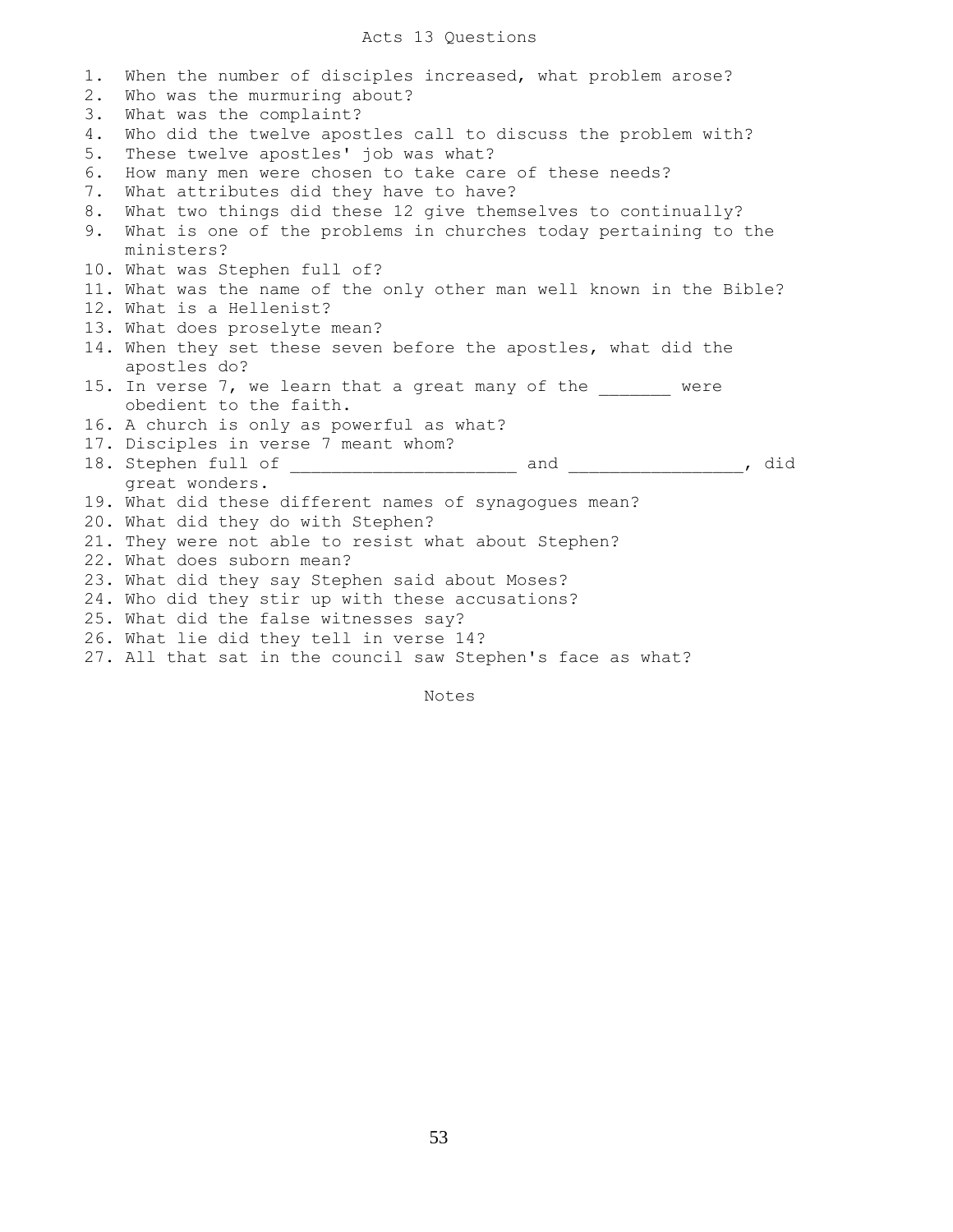We will pick up this lesson in Acts 7:1 "Then said the high priest, Are these things so?"

We see, here, that this high priest began to question Stephen, and he was not expecting the answer he gave. He preaches to the high priest and rulers.

 Acts 7:2 "And he said, Men, brethren, and fathers, hearken; The God of glory appeared unto our father Abraham, when he was in Mesopotamia, before he dwelt in Charran," Acts 7:3 "And said unto him, Get thee out of thy country, and from thy kindred, and come into the land which I shall shew thee."

We see, here, that Stephen goes back to the call of Abraham, which all Israelites believe in. They and the rulers know that every word he (Stephen) is saying about God appearing to Abraham and telling him to leave his homeland is true.

 Acts 7:4 "Then came he out of the land of the Chaldaeans, and dwelt in Charran: and from thence, when his father was dead, he removed him into this land, wherein ye now dwell."

 We see in 4th verse, that Abraham was obedient to God and left his homeland. He stayed in Haran until his father died and then left there and came to the land that Jerusalem was now part of. Abraham had left a life of luxury and a big home and dwelt in tents. He was looking for a city whose maker was God.

 Acts 7:5 "And he gave him none inheritance in it, no, not [so much as] to set his foot on: yet he promised that he would give it to him for a possession, and to his seed after him, when [as yet] he had no child."

 This message given by Stephen could not, and would not, be questioned to this point, because they knew it was absolute truth. Abraham had faith that all God said was truth and never questioned about his seed, even though at that moment he had none. He knew God would not lie and that it would come about just as God had said.

 Acts 7:6 "And God spake on this wise, That his seed should sojourn in a strange land; and that they should bring them into bondage, and entreat [them] evil four hundred years."

 Of course, they knew Stephen was speaking of the Hebrews being in Egypt 400 years and being slaves to this people.

 Acts 7:7 "And the nation to whom they shall be in bondage will I judge, said God: and after that shall they come forth, and serve me in this place."

 This judgment, spoken of here, was the ten plagues that came on Egypt to make Pharaoh let the people go. They did come to the promised land after 40 years of wandering in the wilderness. They built the temple in Jerusalem and did worship God.

54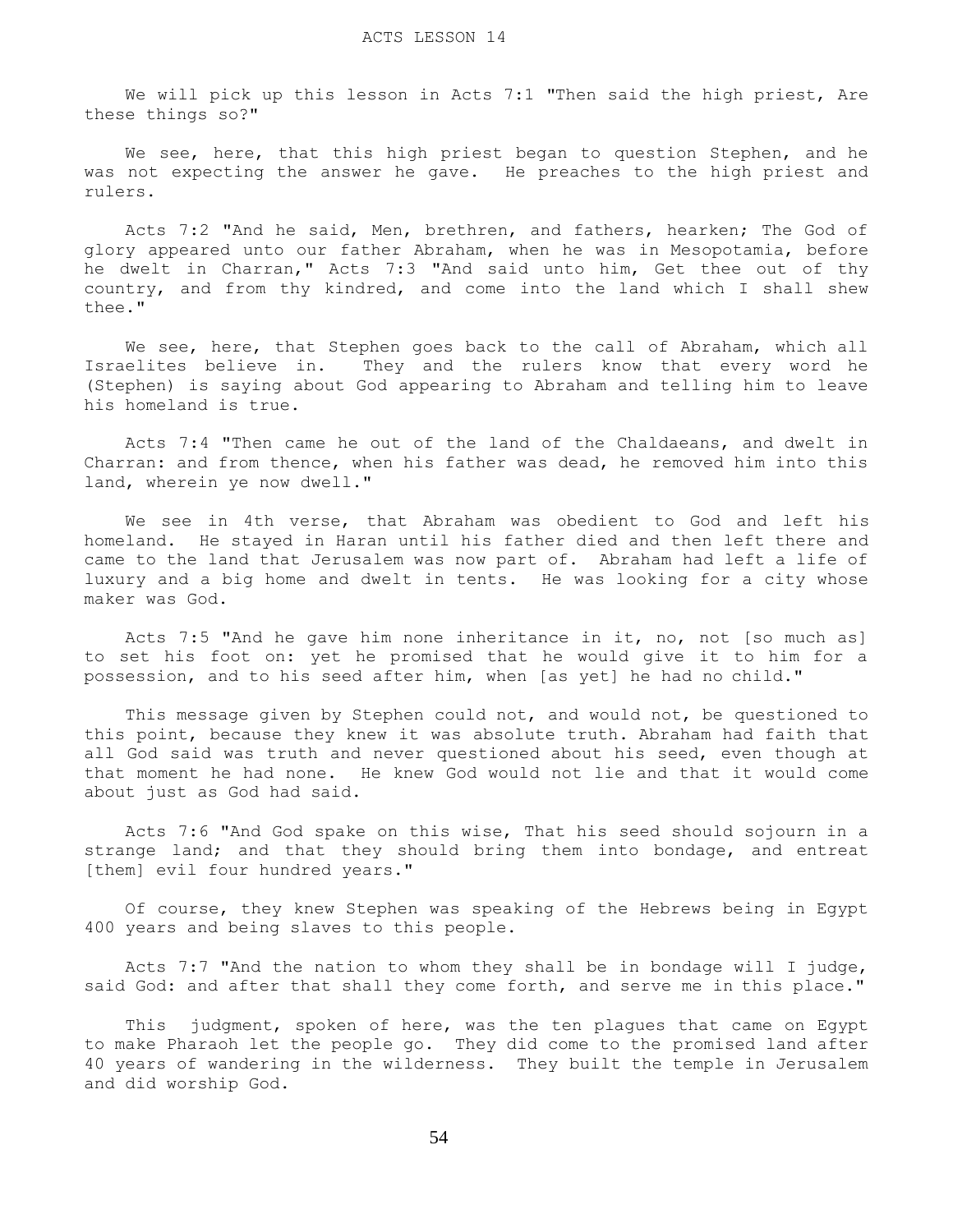Acts 7:8 "And he gave him the covenant of circumcision: and so [Abraham] begat Isaac, and circumcised him the eighth day; and Isaac [begat] Jacob; and Jacob [begat] the twelve patriarchs."

 Acts 7:9 "And the patriarchs, moved with envy, sold Joseph into Egypt: but God was with him,"

We see here, also, that Stephen has not said one thing so far that they had not been taught from their youth. They believed every word. They were proud to be of the twelve tribes of Israel.

 Acts 7:10 "And delivered him out of all his afflictions, and gave him favour and wisdom in the sight of Pharaoh king of Egypt; and he made him governor over Egypt and all his house."

They know that Joseph was truly made second in command in Egypt.

 Acts 7:11 "Now there came a dearth over all the land of Egypt and Chanaan, and great affliction: and our fathers found no sustenance."

 This, of course, was speaking of the seven years of famine called dearth here.

 Acts 7:12 "But when Jacob heard that there was corn in Egypt, he sent out our fathers first."

 Acts 7:13 "And at the second [time] Joseph was made known to his brethren; and Joseph's kindred was made known unto Pharaoh."

 Acts 7:14 "Then sent Joseph, and called his father Jacob to [him], and all his kindred, threescore and fifteen souls."

We see here, the revealing to these leaders of the temple that Stephen knew the history of the Hebrew people from the training he had gotten in his Hebrew home. This story had been told over and over in Hebrew homes, how Joseph had saved his people when the famine came. He is relating how they first went and bought food not knowing that Joseph was their long gone brother. Finally the famine became so bad, that all of Jacob's family had to go to Egypt to survive the famine. Seventy-five souls belonging to Jacob went into Egypt, (including Joseph and his family) and approximately three million came out.

 Acts 7:15 "So Jacob went down into Egypt, and died, he, and our fathers,"

 Acts 7:16 "And were carried over into Sychem, and laid in the sepulchre that Abraham bought for a sum of money of the sons of Emmor [the father] of Sychem."

 Here are some more important details that only a Hebrew would know. Jacob was not buried in Egypt, but near Jerusalem. To read more about all of this in detail, read the Genesis lessons.

 Acts 7:17 "But when the time of the promise drew nigh, which God had sworn to Abraham, the people grew and multiplied in Egypt,"

 God had promised Abraham that his seed would be so many they would be a multitude; in fact, so many that they would be as the sand of the sea.

Acts 7:18 "Till another king arose, which knew not Joseph."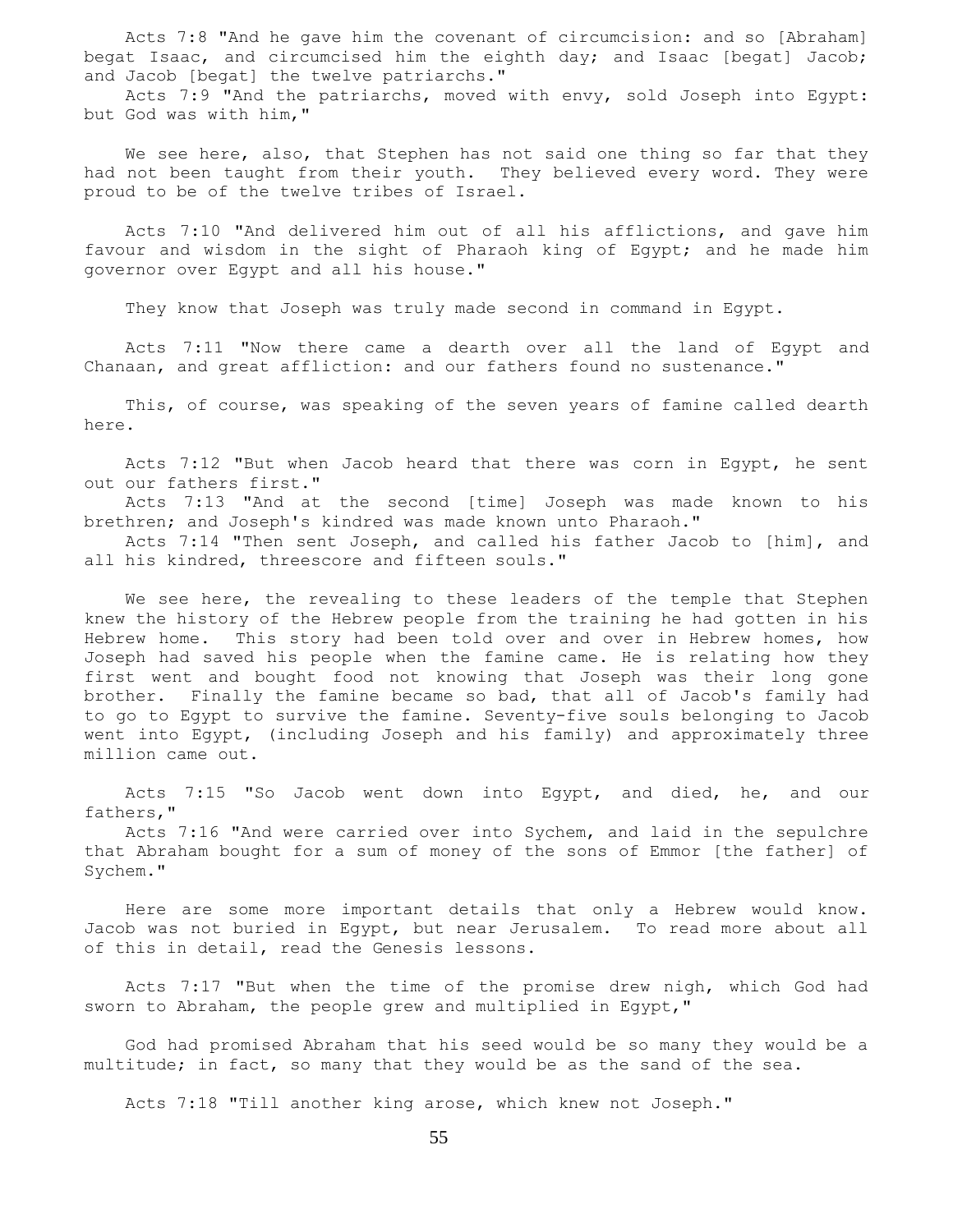Acts 7:19 "The same dealt subtilly with our kindred, and evil entreated our fathers, so that they cast out their young children, to the end they might not live."

 This is when the Hebrew boy babies were to be killed at birth and thrown into the Nile river. This evil King took the Hebrews into bondage and used them for slave labor. They became afraid of the Hebrews, because they were multipling so fast. In this time of upheaval, Moses was born.

 Acts 7:20 "In which time Moses was born, and was exceeding fair, and nourished up in his father's house three months:"

 Acts 7:21 "And when he was cast out, Pharaoh's daughter took him up, and nourished him for her own son."

 Acts 7:22 "And Moses was learned in all the wisdom of the Egyptians, and was mighty in words and in deeds."

 We see that God spared Moses for the purpose of delivering His people out of Egypt. His mother raised him for Pharaoh's daughter until he was weaned, then Moses was trained in the Egyptian schools as an Egyptian prince.

 Acts 7:23 "And when he was full forty years old, it came into his heart to visit his brethren the children of Israel."

 Acts 7:24 "And seeing one [of them] suffer wrong, he defended [him], and avenged him that was oppressed, and smote the Egyptian:"

 Acts 7:25 "For he supposed his brethren would have understood how that God by his hand would deliver them: but they understood not."

 Acts 7:26 "And the next day he shewed himself unto them as they strove, and would have set them at one again, saying, Sirs, ye are brethren; why do ye wrong one to another?"

 Acts 7:27 "But he that did his neighbour wrong thrust him away, saying, Who made thee a ruler and a judge over us?"

Acts 7:28 "Wilt thou kill me, as thou diddest the Egyptian yesterday?

 We see here that, Moses (trying to help the Hebrews) has really caused problems for himself. Notice, that it wasn't an Egyptian who was telling on Moses, but his fellow Hebrews. Even though Moses is an Egyptian prince, his nationality is Hebrew and the Pharaoh would not be pleased that a Hebrew (regardless of who he was) killed an Egyptian. We will see in the next verse that Moses fled to the desert where he met God. We will pick up with this in the next lesson. Notice, again, the accuracy with which Stephen is relating this to these Hebrew temple leaders.

56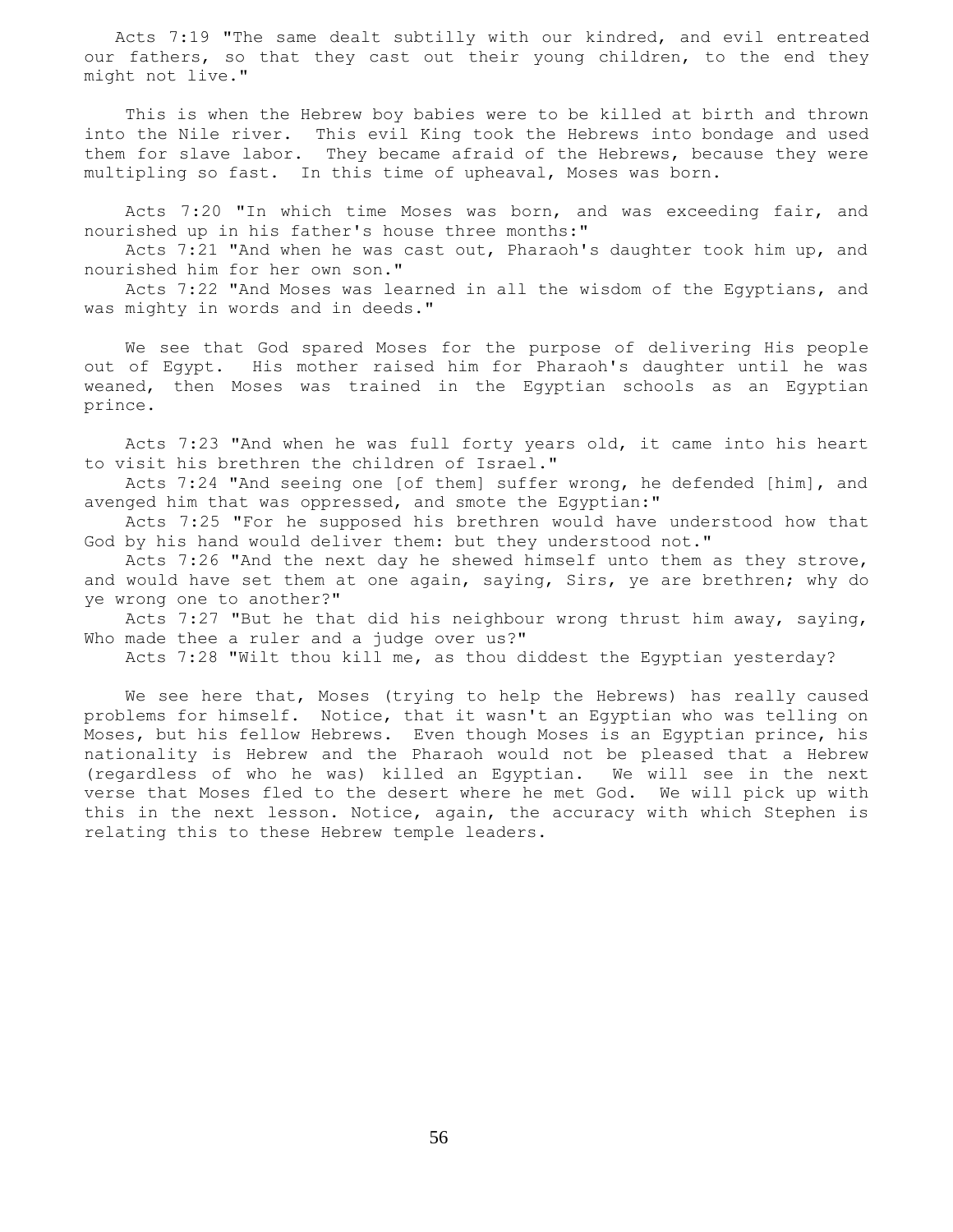- 1. What surprising answer did Stephen give the priest?
- 2. Who appeared to Abraham?
- 3. What did He tell Abraham to do?
- 4. When did Abraham leave Haran?
- 5. What had Abraham left to wander with God?
- 6. How many children did Abraham have when God promised to leave the land to his seed?
- 7. What did these Hebrew temple leaders know about Stephen's message?
- 8. How long would the Hebrew children sojourn in a strange land?
- 9. What was the strange land?
- 10. What covenant did God make with Abraham?
- 11. Who was the father of the twelve patriarchs?
- 12. What position did Joseph hold in Egypt?
- 13. What does dearth in verse 11 mean?
- 14. In verse 14, how many of Jacob's people, including Joseph and his family, went into Egypt?
- 15. Where was Jacob buried?
- 16. What had God promised Abraham?
- 17. When the new King of Egypt took over, what did he have the Hebrews to do with their boy babies?
- 18. Who raised Moses for her own son?
- 19. How old was Moses when he killed the Egyptian?
- 20. Who accused Moses of killing the Egyptian?
- 21. What did Moses do to keep Pharaoh from finding out?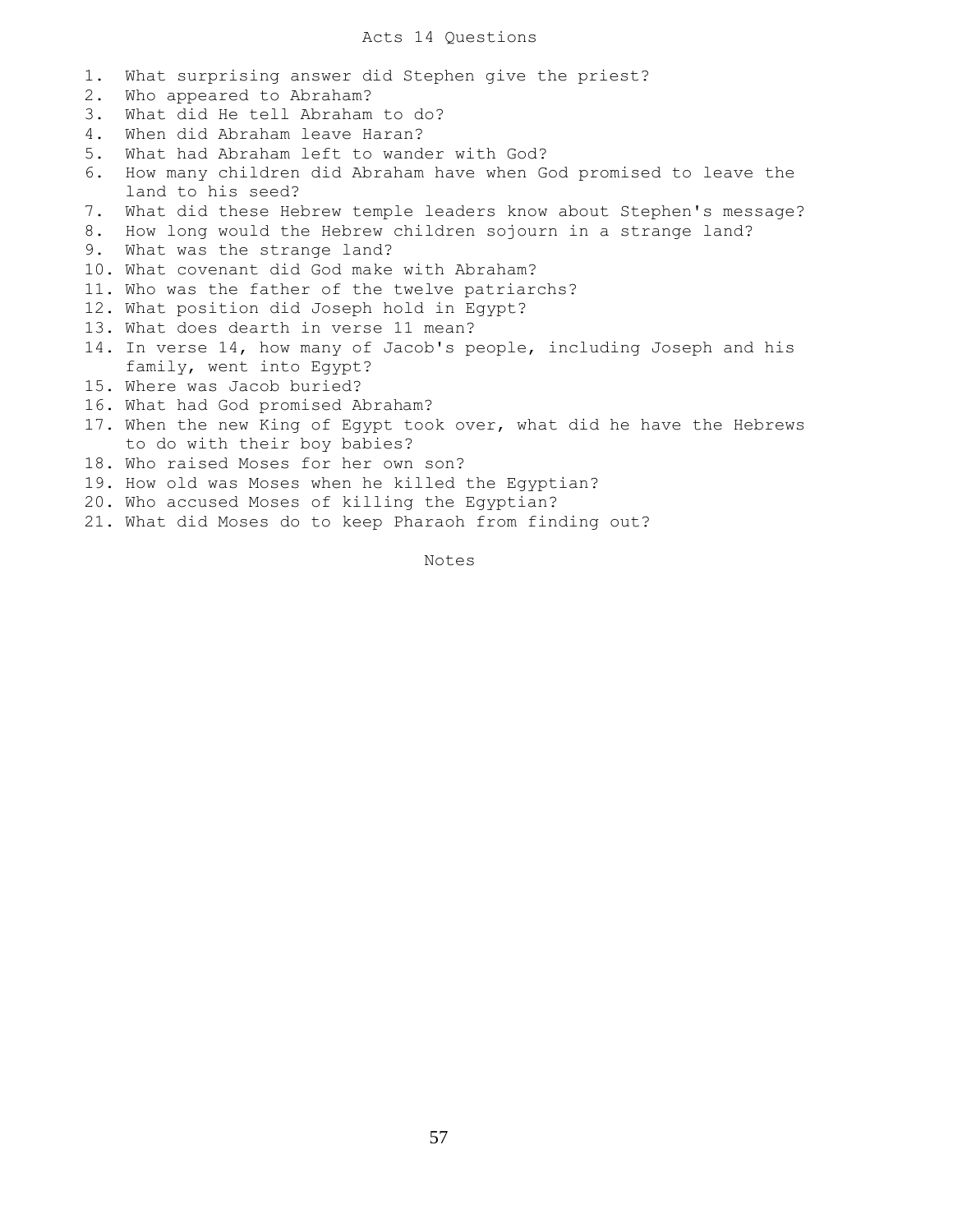We will begin this lesson in Acts 7:29 "Then fled Moses at this saying, and was a stranger in the land of Madian, where he begat two sons."

 In the last lesson, the leaders of the temple were questioning Stephen, and in answer, Stephen started relating the history of the Hebrew family as far back as Abraham. We closed out the last lesson where Moses had killed the Egyptian and had been found out. In this lesson, Stephen relates how Moses went to the desert, and walked across it. He met Zipporah, Jethro's daughter. Soon after, they were married. Moses spent forty years in Midian near Mt. Sinai. During his stay, he and Zipporah had two sons.

 Acts 7:30 "And when forty years were expired, there appeared to him in the wilderness of mount Sina an angel of the Lord in a flame of fire in a bush."

 This occurred when Moses was eighty years old. This is the burning bush that did not burn up.

 Acts 7:31 "When Moses saw [it], he wondered at the sight: and as he drew near to behold [it], the voice of the Lord came unto him," Acts 7:32 "[Saying], I [am] the God of thy fathers, the God of Abraham, and the God of Isaac, and the God of Jacob. Then Moses trembled, and durst not behold."

 Stephen is giving to these Jewish leaders an even better detailed happening than, perhaps, even they could have given. He explained to Moses that He was the God of Abraham, Isaac, and Jacob. Stephen, explains, here that Moses was frightened at the sight of God.

 Acts 7:33 "Then said the Lord to him, Put off thy shoes from thy feet: for the place where thou standest is holy ground."

 This, to me, is one of the most important things for us to remember in our churches today. We take God far too casually. If we want the Lord to be with us in our services, we must keep it a holy place. Wherever God is, is holy ground.

 Acts 7:34 "I have seen, I have seen the affliction of my people which is in Egypt, and I have heard their groaning, and am come down to deliver them. And now come, I will send thee into Egypt."

 Here, Stephen is reminding these Hebrews that once before God had heard their cries and sent them a deliverer to take them out of Egypt (type of the world). Jesus was a deliverer, also. Jesus delivers all who will follow Him from a life of sin unto their own promised land (eternal life with Him).

 Acts 7:35 "This Moses whom they refused, saying, Who made thee a ruler and a judge? the same did God send [to be] a ruler and a deliverer by the hand of the angel which appeared to him in the bush."

 We see that Moses was not only to deliver the Hebrews, but was also to rule over them, as well. Moses' power was not his own. He was a very meek man. His power was that of God in him. God empowered Moses to do the things necessary to deliver the Hebrews.

58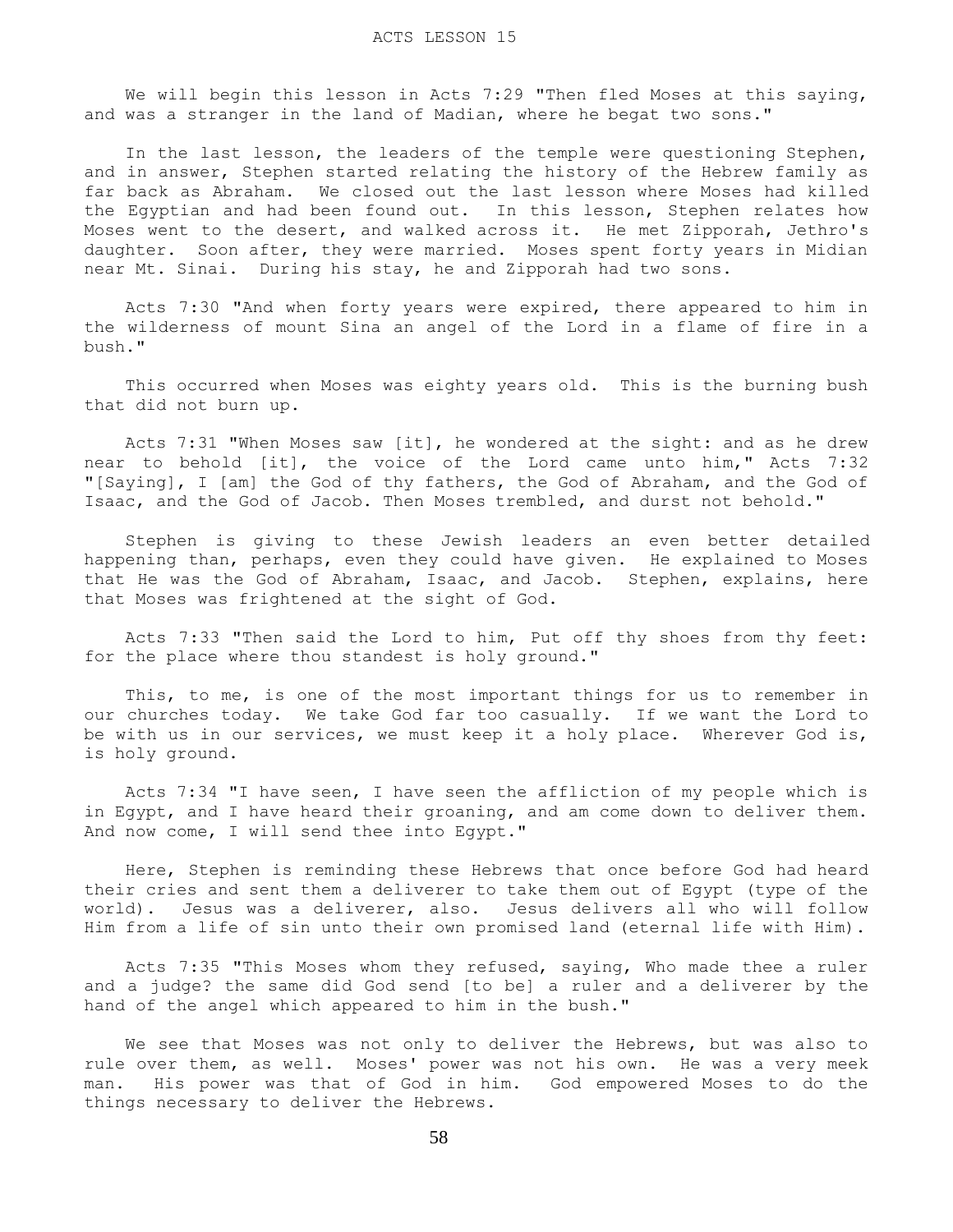Acts 7:36 "He brought them out, after that he had shewed wonders and signs in the land of Egypt, and in the Red sea, and in the wilderness forty years."

 We remember from our Exodus teaching that God brought them out with a mighty hand. God brought ten plagues on the Egyptians (demoting their worldly gods). Each plague showed the helplessness of an Egyptian god when facing the true God. Three million (approximately) Hebrews walked through the Red sea on dry ground and all of the Egyptians chasing them were drowned. The miracle of the forty years was that God miraculously provided for them. Their shoes did not wear out in forty years. To learn more about this, read the study on Exodus.

 Acts 7:37 "This is that Moses, which said unto the children of Israel, A prophet shall the Lord your God raise up unto you of your brethren, like unto me; him shall ye hear."

 Up until now, these leaders in the temple could not find anything wrong with what Stephen had said, because this is what they had been taught from their youth. Everything Stephen had said so far, was leading up to the next few verses. This, they will not accept. This one, spoken of that would come from their brethren that they were to hear, is Jesus Christ the Messiah who they have rejected.

 Acts 7:38 "This is he, that was in the church in the wilderness with the angel which spake to him in the mount Sina, and [with] our fathers: who received the lively oracles to give unto us:

 You see, Jesus Christ the Lord was actually the doer part of the Godhead. I use the Scripture in St. John so much, but it tells it just like it is. John 1:3, "All things were made by him; and without him was not any thing made that was made." In the verse above, we see that it was actually Jesus Christ (Word) who put the ten commandments on the stone. JESUS IS THE WORD. He is the written Word and the spoken Word.

 Acts 7:39 "To whom our fathers would not obey, but thrust [him] from them, and in their hearts turned back again into Egypt,"

 Acts 7:40 "Saying unto Aaron, Make us gods to go before us: for [as for] this Moses, which brought us out of the land of Egypt, we wot not what is become of him."

 They soon forgot the mighty works of God in bringing them out of Egypt. As we have said so many times, Egypt is a type of the world. Stephen said here that they had turned back to the world (Egypt) in their hearts. Jesus says your heart will be judged. They are guilty of turning from the true God back to a sinful world life style. So many people are like this today. They walk with God, but when He delays His coming, many go back into a worldly life.

 Acts 7:41 "And they made a calf in those days, and offered sacrifice unto the idol, and rejoiced in the works of their own hands." Acts 7:42 "Then God turned, and gave them up to worship the host of heaven; as it is written in the book of the prophets, O ye house of Israel, have ye offered to me slain beasts and sacrifices [by the space of] forty years in the wilderness?"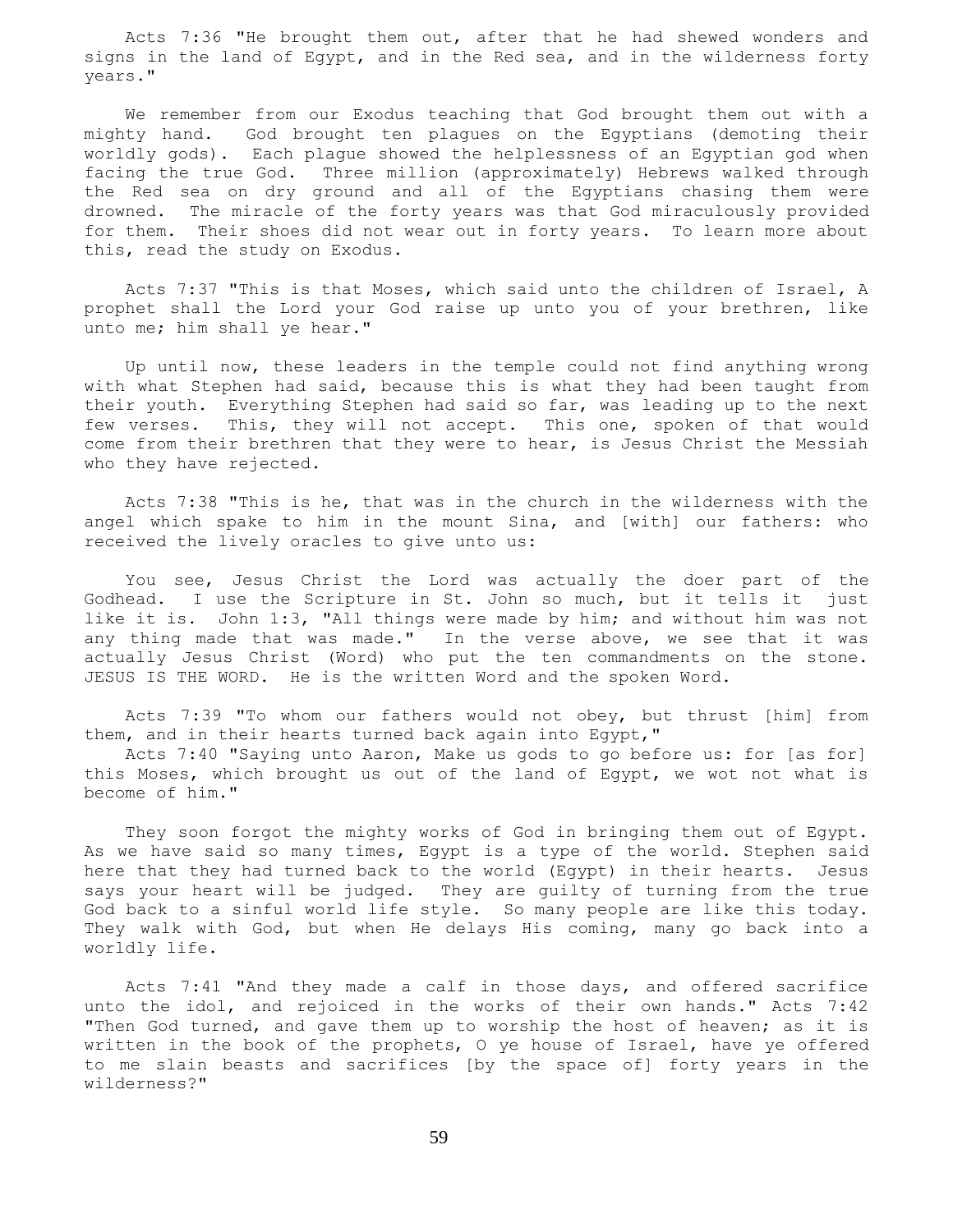This has to do with the Scriptures in Amos, which say, because of their unfaithfulness to God while Moses was on the mountain, God would not accept their burnt offerings to Him. Read chapter 5 of Amos, particularly verses 25, 26, & 27. This star, in Amos mentioned, is perhaps, Saturn. This speaks of God's great displeasure with the Israelites worshipping false gods. It, also, teaches against astrology. God allowed them to wander forty years in the wilderness, until the old ones died off and a new generation came on.

 Acts 7:43 "Yea, ye took up the tabernacle of Moloch, and the star of your god Remphan, figures which ye made to worship them: and I will carry you away beyond Babylon."

 The children of Israel would not get out of one mess until they were worshipping some other god. Moloch was just one of the false gods they worshipped. This Moloch, here, is the same as Molech in the Old Testament. In Leviticus 18:21, we read a direct quote where God told them not to worship Molech, "And thou shalt not let any of thy seed pass through the fire to Molech, neither shalt thou profane the name of thy God: I am the Lord." You see, God is a jealous God. He will not allow His people to worship other gods. We see in verse 43, that the very reason they were captured and sent to Babylon was because they worshipped other gods. All that we can find about Remphan is that it was an idol. We may not call our false gods by these names, but there are plenty of them around today, as well. God is still jealous and will not allow us to hold anything or anyone (even ourselves) ahead of Him.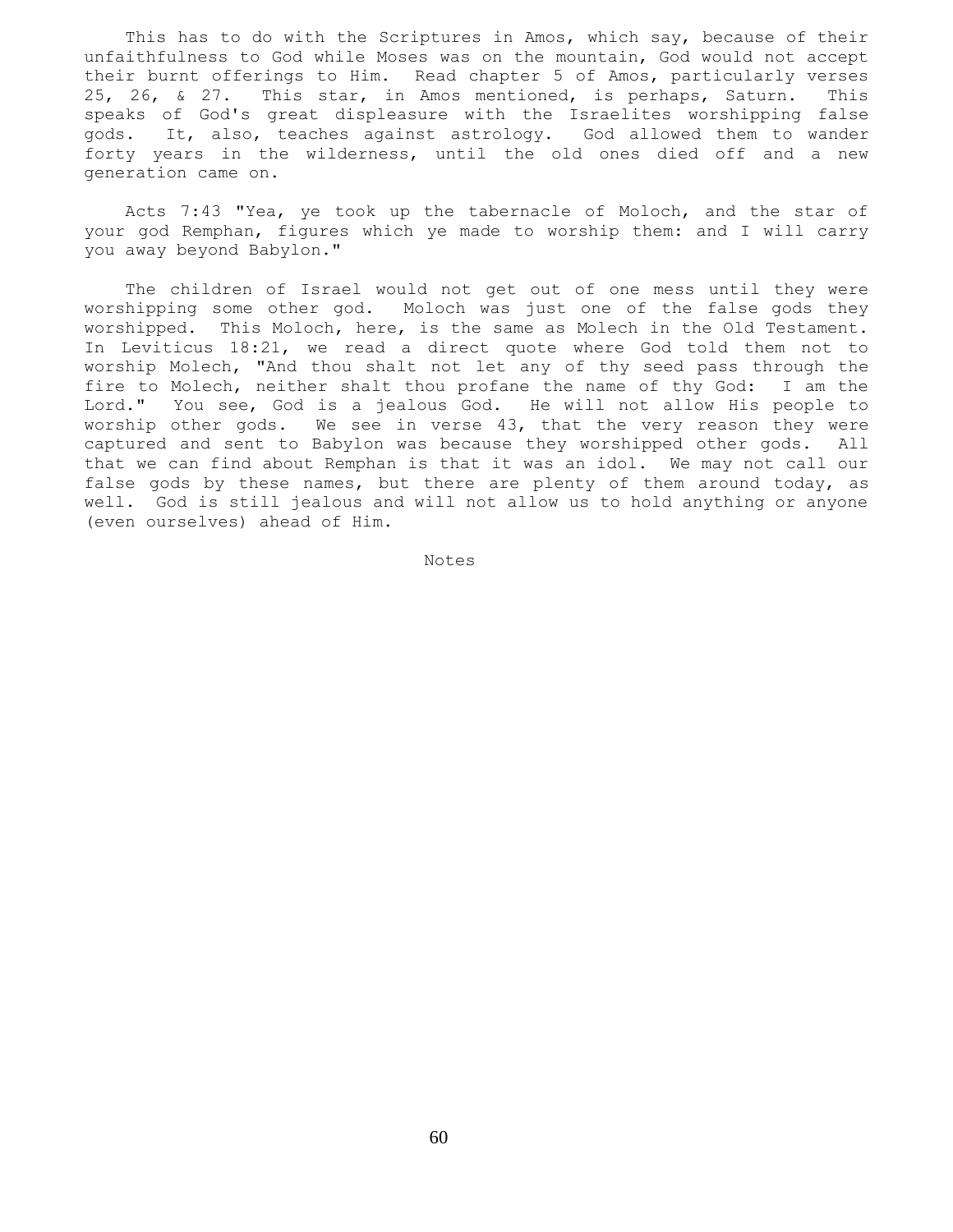1. What land did Moses flee to? 2. How many sons were born to him there? 3. What was the name of Moses' wife? 4. Who was her father? 5. What mount was near by? 6. How many years did Moses live here? 7. Who appeared to Moses in the burning bush? 8. Who did the voice in the bush say He was? 9. Who were the three Old Testament Patriarchs named? 10. Why was Moses to take off his shoes? 11. What had God heard that caused Him to send a deliverer to His people? 12. What is Egypt symbolic of? 13. In what way was Moses like Jesus? 14. Where did Moses' strength come from? 15. How did Moses bring them out? 16. What did the ten plagues do, besides free the Israelites? 17. What miraculous thing happened at the Red sea? 18. What miraculous thing occurred with what they were wearing the forty years?? 19. Who had prophesied and called Jesus a Prophet? 20. Who received the lively oracles? 21. Who put the ten commandments on the stone? 22. Jesus is the  $V$  Word and  $V$  Word. 23. What evil thing did the people talk Aaron into doing? 24. In what Old Testament prophetic Book do we find that God refuses to accept their sacrifices because of their false gods? 25. Which does God teach against; astronomy or astrology? 26. Who was the false god in verse 43? 27. Remphan was what? 28. God is a \_\_\_\_\_\_\_\_\_\_ God.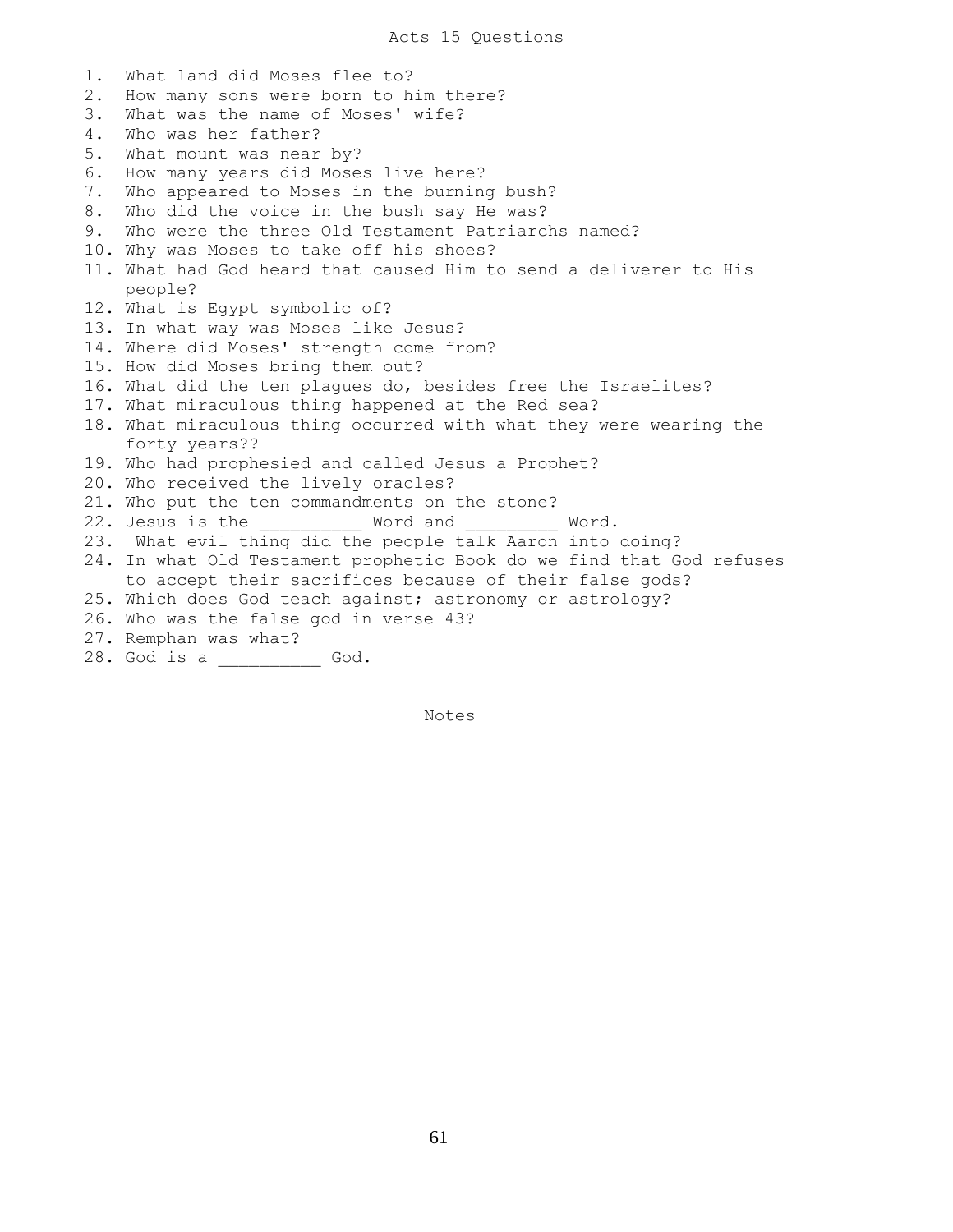We will begin this lesson in Acts 7:44 "Our fathers had the tabernacle of witness in the wilderness, as he had appointed, speaking unto Moses, that he should make it according to the fashion that he had seen."

 We see in this an explanation that Moses did not build the tabernacle to suit himself, but actually got exact instructions from God while he was on the mount just how to build it. God really gave Moses a look (vision) of the tabernacle in heaven, which this was to be patterned by.

 Acts 7:45 "Which also our fathers that came after brought in with Jesus into the possession of the Gentiles, whom God drave out before the face of our fathers, unto the days of David;"

 Acts 7:46 "Who found favour before God, and desired to find a tabernacle for the God of Jacob."

 We see that God was with the Hebrews. When the Ark of the covenant was with them, the enemy fled before it. God was fighting their battles for them. This moveable ark was brought into the promised land and King David desired to build a permanent temple for the Ark and a Place to worship. David was a warrior and God would not let him build it. His son Solomon (a man of peace) built the permanent structure of the place to worship and meet God.

Acts 7:47 "But Solomon built him an house."

 Acts 7:48 "Howbeit the most High dwelleth not in temples made with hands; as saith the prophet,"

 Acts 7:49 "Heaven [is] my throne, and earth [is] my footstool: what house will ye build me? saith the Lord: or what [is] the place of my rest?"

 This is speaking of the omnipresence of God. He can be everywhere all at the same time. In fact, the entire earth could not hold Him. No mere building can hold all of God. We learn in the Revelation teaching that the Spirit of God is in all churches who bear His name.

Acts 7:50 "Hath not my hand made all these things?"

We see, again here, that God created everything. In Genesis, we know that God spoke the whole universe into existence. We learn in John chapter 1, that the Word (Creator God) was the very same one that came to earth and dwelt among us. Notice in verse 50 above, "my hand" Jesus (the Word) (Creator God) is the Right hand of God. He not only sits at the right hand of the Father, He is in fact the Right Hand.

 Acts 7:51 "Ye stiffnecked and uncircumcised in heart and ears, ye do always resist the Holy Ghost: as your fathers [did], so [do] ye."

 You see, Stephen was speaking to men who were circumcised in the flesh. These were men who had been circumcised in the flesh on the eighth day in keeping with the Abrahamic covenant. The problem was that they knew God in formality and had never received Him into their heart. They had ears, but could not hear, and they had eyes, but they could not see. Stephen tells them that they were like their fathers. They were very technical about the law, but they closed themselves off and did not know the Lawgiver. They had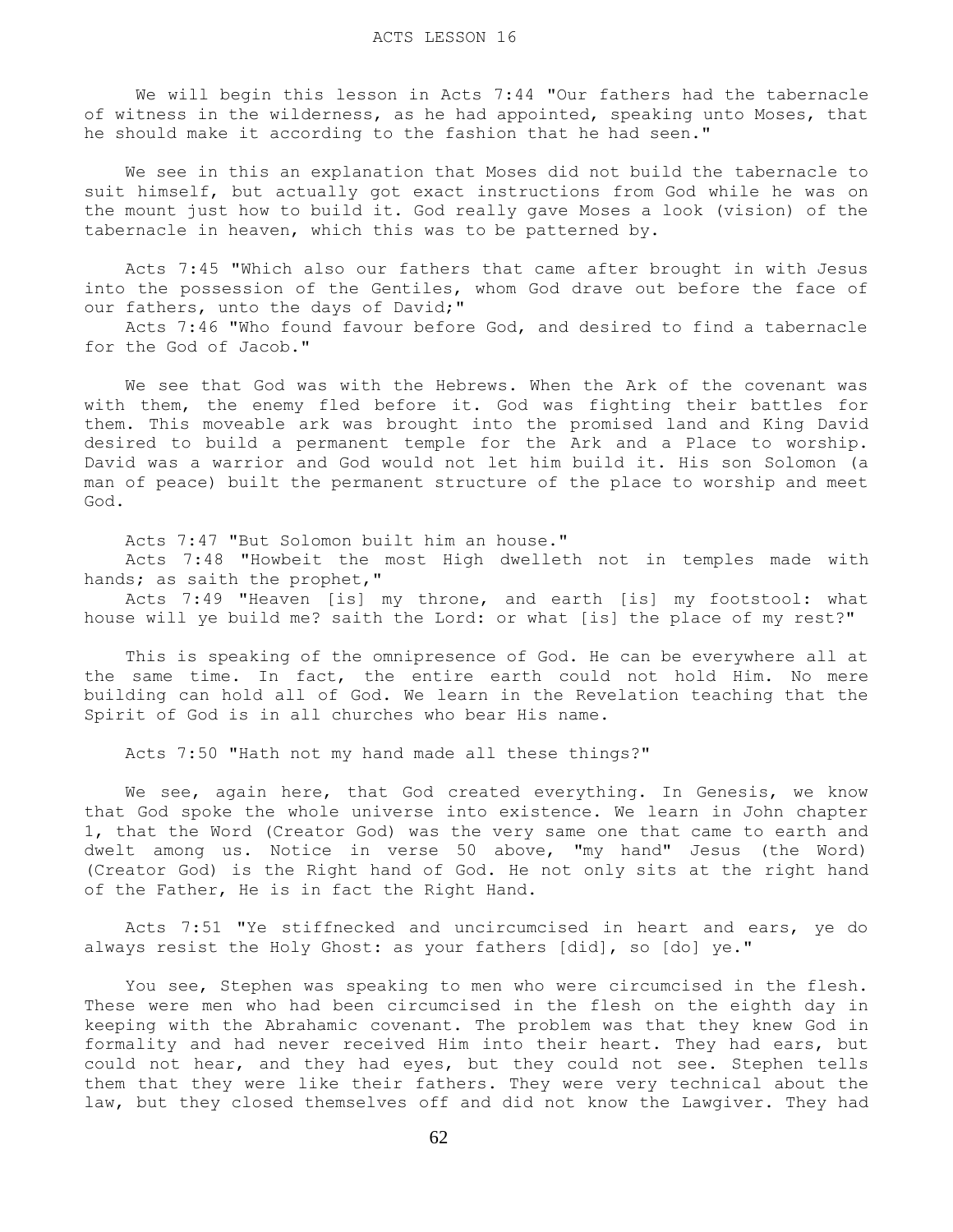a religion of the flesh and not the spirit. We see the extreme boldness of Stephen in the next verse.

 Acts 7:52 "Which of the prophets have not your fathers persecuted? and they have slain them which shewed before of the coming of the Just One; of whom ye have been now the betrayers and murderers:"

 Acts 7:53 "Who have received the law by the disposition of angels, and have not kept [it]."

 To these religious rulers, this was about the worst accusation that Stephen could make. They prided themselves in keeping the law. We know that many of the prophets had been killed for the truth in the Bible. Isaiah, we are told by historians, was sawed in half, Daniel faced the lions in the den, Elijah fought the prophets of Baal. These great prophets got very little help from the rulers in the temple. Many times the prophets even spoke out against the religious rulers and were persecuted by the rulers of the temple. Stephen tells them, you never did truly understand the law and You have certainly not kept it.

 Acts 7:54 "When they heard these things, they were cut to the heart, and they gnashed on him with [their] teeth."

 This just simply means that they bit him. They were so angry with him, that instead of flogging him, they bit him. Down deep in their heart, they knew that what Stephen had said was true.

 Acts 7:55 "But he, being full of the Holy Ghost, looked up stedfastly into heaven, and saw the glory of God, and Jesus standing on the right hand of God,"

We see here, that Stephen not only felt the Presence of the Holy Ghost, but was empowered from on high and completely filled with the Holy Ghost. Stephen was so filled that all scales were removed from his eyes, and he looked into heaven, and saw the throne of God, and the glory of God on that throne. There is much controversy about Stephen seeing Jesus standing at the right hand of God. Jesus ordinarily is seated at the right hand of God, because His work is finished, but I believe He was standing to greet Stephen and welcome him to heaven. Stephen had no fear of what they could do to him here on the earth. He knew his home was in heaven.

 Acts 7:56 "And said, Behold, I see the heavens opened, and the Son of man standing on the right hand of God."

 This proclamation of Stephen would have been impossible to hold back. To see inside heaven and all the glory there would be almost beyond comprehension. The thrill would be so great, that any kind of death would be welcomed to be able to go there.

 Acts 7:57 "Then they cried out with a loud voice, and stopped their ears, and ran upon him with one accord,"

 To them, this was blasphemy, and they ran toward him to capture and kill him. I really believe, however, that they stopped their ears, because they were not ready to hear that they had killed the Lord. You see, if Stephen is telling them the truth, they know they are doomed to hell. They have to know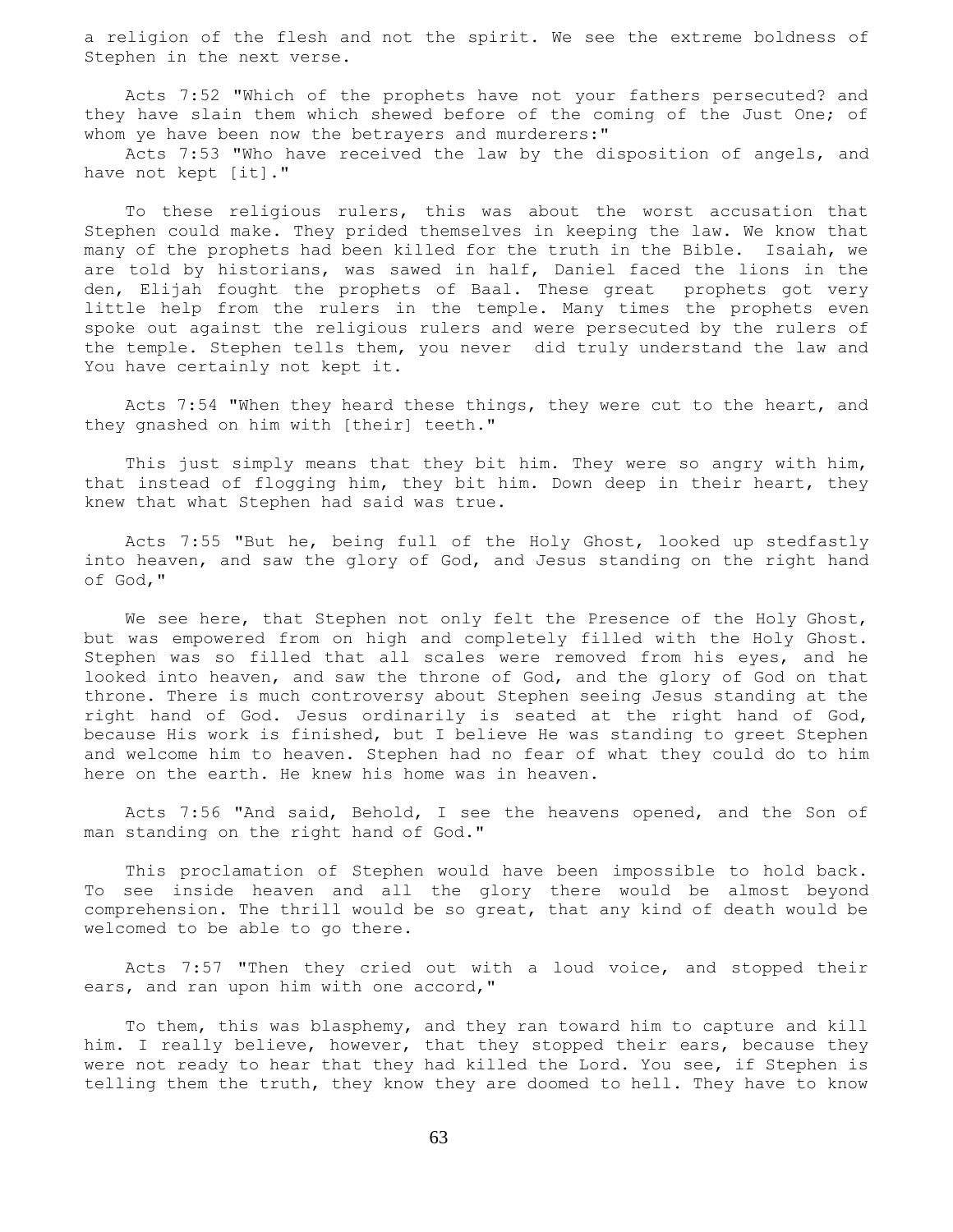that it is the truth, because Stephen's countenance was so bright as we read earlier.

 Acts 7:58 "And cast [him] out of the city, and stoned [him]: and the witnesses laid down their clothes at a young man's feet, whose name was Saul."

 This Saul is the Pharisee who was ordering the persecution of the Christians. This is also the Saul who Jews would rename Paul. You see Saul really was one of these religious leaders who ordered the stoning to death of Stephen. Notice they took him out of the city wall before they killed him. It was not lawful (their laws) to kill a man within the city wall.

 Acts 7:59 "And they stoned Stephen, calling upon [God], and saying, Lord Jesus, receive my spirit."

 This is further proof that a Christian's spirit leaves his body and goes to heaven when he dies. Stephen's spirit went to heaven immediately.

 Acts 7:60 "And he kneeled down, and cried with a loud voice, Lord,lay not this sin to their charge. And when he had said this, he fell asleep."

We see here, an humble servant of God. Stephen had become Christlike, because he asked forgiveness for these men who did this horrible thing to him. Jesus said, "Father forgive them for they know not what they do", Luke 23:34 Then said Jesus, Father, forgive them; for they know not what they do. And they parted his raiment, and cast lots. Stephen said, "Lay not this sin to their charge." There was no question that Stephen was a follower of the Lord Jesus Christ. Immediately Stephen died to this world.

 As we said, this Saul will soon be called Paul and would, also, become a servant of God, a follower of Jesus Christ. Saul thought he was doing God a favour, when, in fact, he was killing one of God's anointed.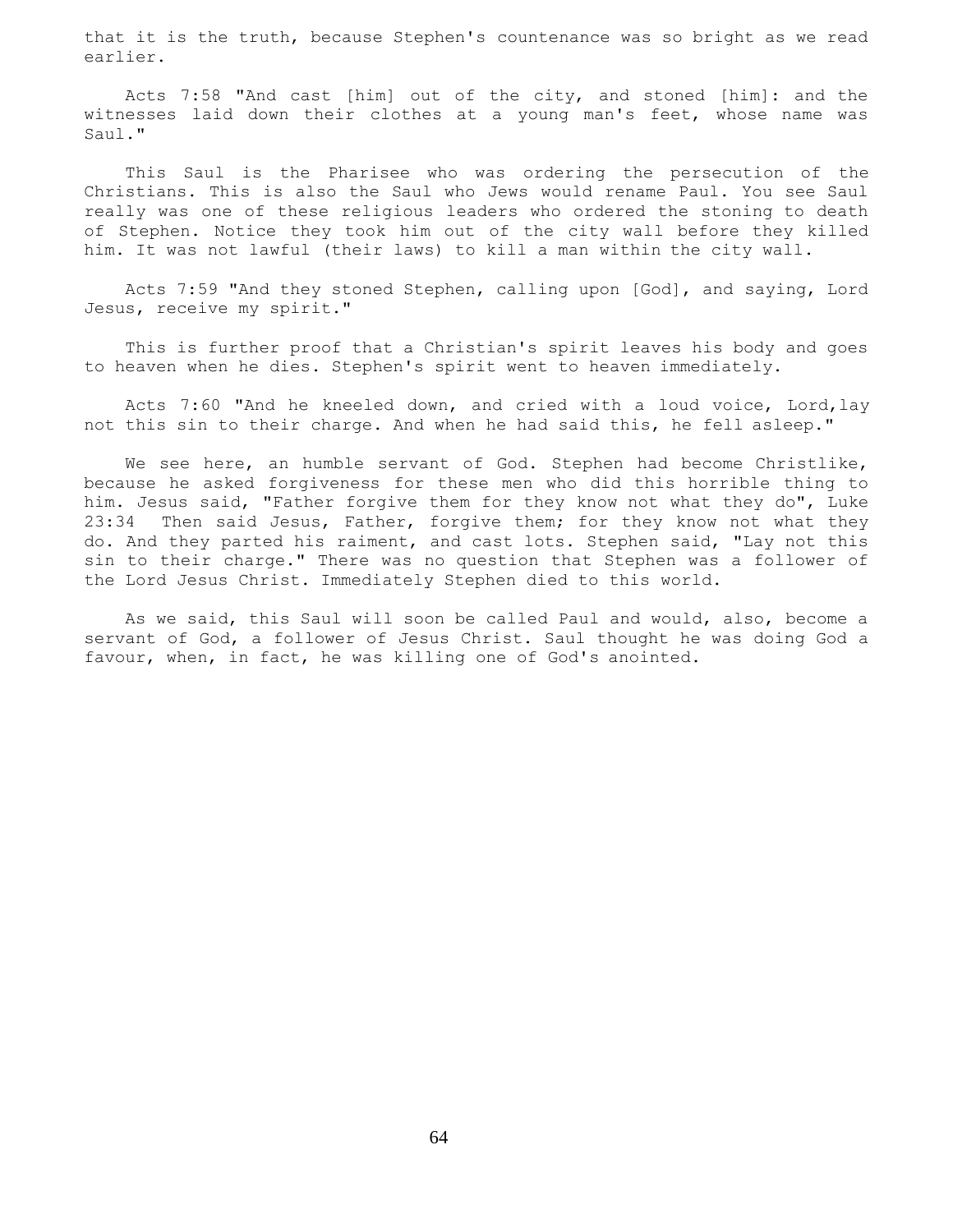## Acts 16 Questions

1. What directions had Moses been given to build the tabernacle? 2. Who led the Israelites into the land of the Gentiles? 3. Who was the king who wanted to build a permanent house of worship? 4. Why did God not allow him to build the temple? 5. Who built the temple? 6. What name is God called by in verse 48? 7. Where is His throne? 8. What is His footstool? 9. What does omnipresence mean? 10. What did we learn in Revelation about the Spirit of God? 11. In verse 50, who made all things? 12. Who is the Right Hand of God? 13. What two terrible names did Stephen call these religious men? 14. What had they resisted? 15. What was wrong with their worship? 16. What name is Jesus called in verse 52? 17. Even though they had been given the law, they had 18. In verse 54, they were cut to the heart and did what to Stephen? 19. What two things did Stephen see in verse 55? 20. What was Jesus doing? Why? 21. Why did they stop their ears? 22. Where did they take Stephen? Why? 23. How did they kill Him? 24. Where did they put Stephen's clothes? 25. What was Stephen doing and saying as he died? 26. What statement did he make that was similar to Jesus' statement? 27. What does verse 61 tell us?

Notes

65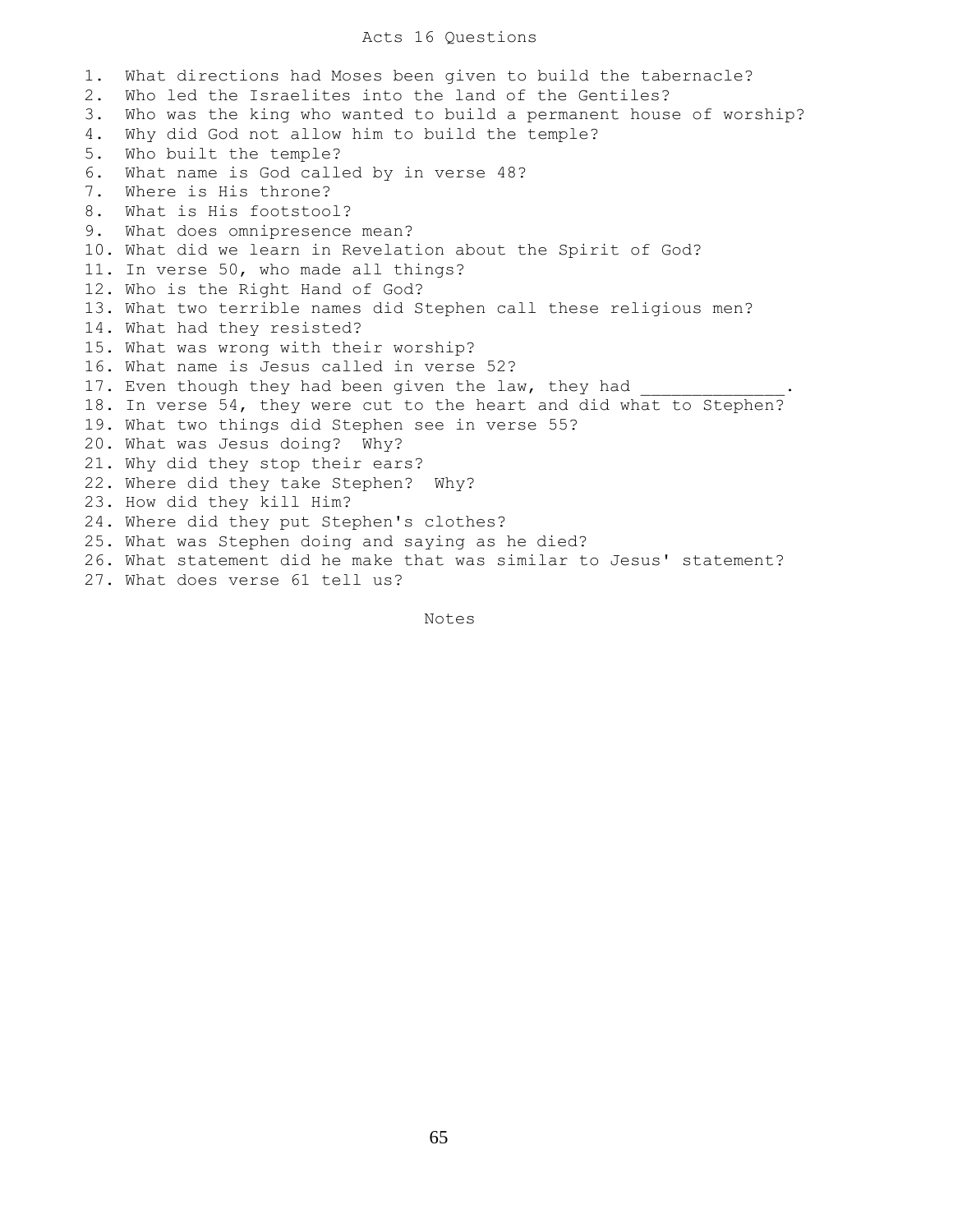We will begin this lesson in Acts 8:1 "And Saul was consenting unto his death. And at that time there was a great persecution against the church which was at Jerusalem; and they were all scattered abroad throughout the regions of Judaea and Samaria, except the apostles."

 This persecution seemed to be vented against the followers of Jesus at Jerusalem. The thousands who had joined the church were a threat to the rulers of the temple. So many, even devout Hebrews, had joined this great Christian movement. These leaders of the temple thought they must stamp out this Christian movement, before it overthrew the worship in the temple. One thing they feared so much, was the great miracles that were done by the apostles in the name of Jesus. This persecution served its purpose in scattering the people for fear they would lose their lives.

 Acts 8:2 "And devout men carried Stephen [to his burial], and made great lamentation over him."

When a cruel, selfish man dies hardly anyone notices. Stephen was the opposite, he was a faithful, just, hard working man. He loved others more than himself. He even asked God to forgive the men who killed him. He was a true follower of the Lord Jesus Christ with signs and wonders following. Stephen would be sorely missed. This is the reason for the lamentation.

 Acts 8:3 "As for Saul, he made havock of the church, entering into every house, and haling men and women committed [them] to prison."

 Saul was a Pharisee. He felt that he was doing God a favor by rounding up all these Christians and punishing them. He had no regard for their lives at all, whether they were men or women. He even went into their homes, and drug them out, and imprisoned them.

 Acts 8:4 "Therefore they that were scattered abroad went every where preaching the word."

 No one understands why, but the greatest move of Christianity is always during the greatest persecution. The fact that Saul was hunting them down and arresting them, just made them more determined to spread the good news of the gospel.

 Acts 8:5 "Then Philip went down to the city of Samaria, and preached Christ unto them."

 We see that Philip took the message of Christ to what had been thought of by the Jews as a heathen nation. If he couldn't preach Christ one place, then he would just go to another place and preach. Perhaps, had it not been for the great persecution , the gospel would not have been spread so widely.

 Acts 8:6 "And the people with one accord gave heed unto those things which Philip spake, hearing and seeing the miracles which he did."

 Just as many followed Jesus because of the miracles He did, we see here, that many believed because of the miracles which God did through Philip. We read in John 14:11 what Jesus said about this very thing, "Believe me that I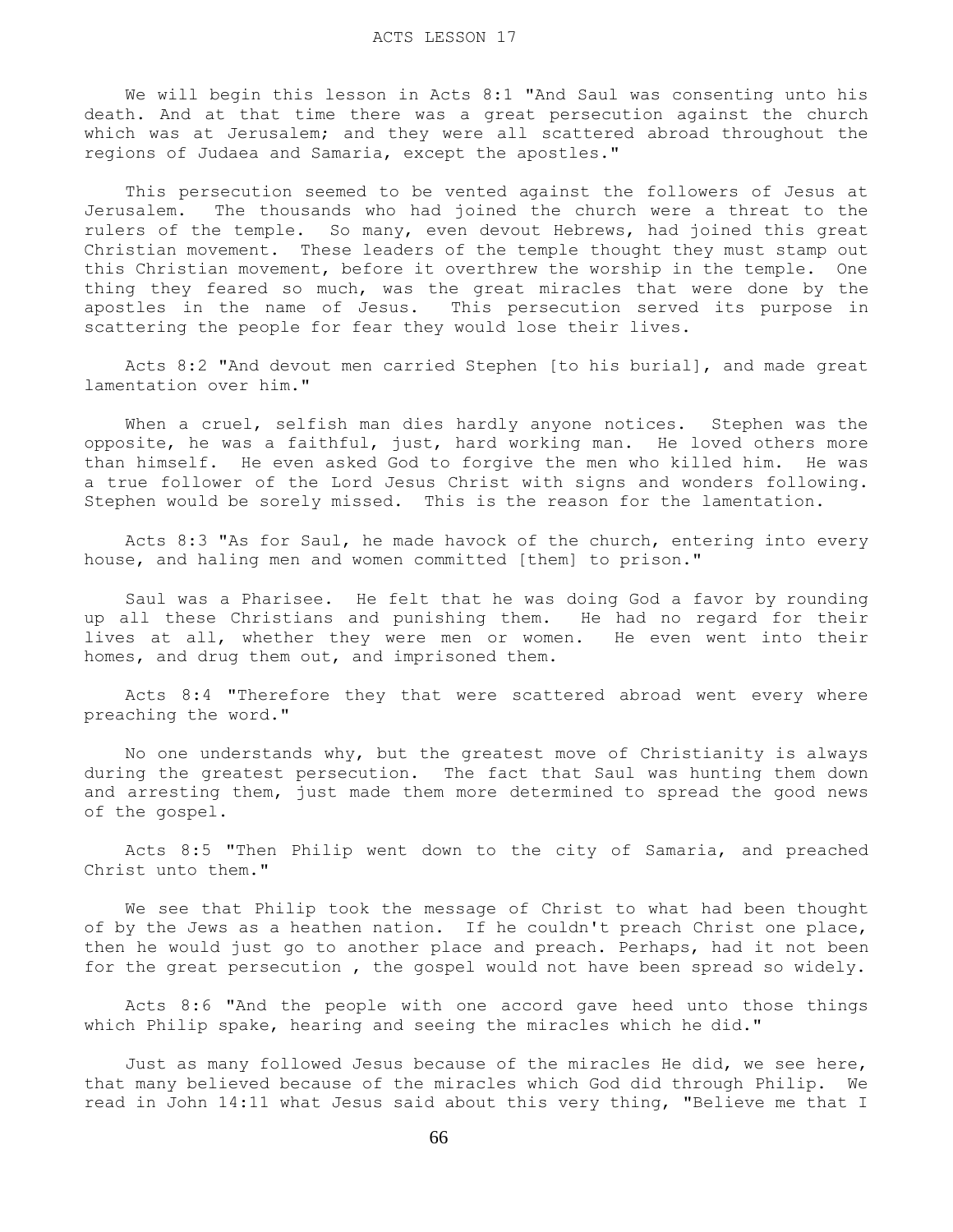am in the Father, and the Father in me: or else believe me for the very works' sake." You see, it takes a miracle for some to believe.

 Acts 8:7 "For unclean spirits, crying with loud voice, came out of many that were possessed [with them]: and many taken with palsies, and that were lame, were healed."

 The spirit of Satan or demon spirits cannot stay where the Spirit of God is, because the Light (Spirit of God) does away with darkness. The way to get rid of darkness is just apply the Light. These miraculous healings were for a sign to these unbelievers.

Acts 8:8 "And there was great joy in that city."

 You can certainly understand the joy. The lame could walk, the sick of palsy were healed, and people were set free to worship the Lord Jesus Christ. The whole city was touched by this revival.

 Acts 8:9 "But there was a certain man, called Simon, which beforetime in the same city used sorcery, and bewitched the people of Samaria, giving out that himself was some great one:"

 Simon was a magician who practiced controlling other people's minds. He had a great number of these people believing he was Messiah, because he hypnotized them and told them this. Once he had them under his spell, he could tell them anything and they would believe it.

Acts 8:10 "To whom they all gave heed, from the least to the greatest, saying, This man is the great power of God."

 Acts 8:11 "And to him they had regard, because that of long time he had bewitched them with sorceries."

 Their great regard for him was because he had control of their mind and will. Many young people today all over the world have been tricked by Satan's crowd and are blindly following, because they have turned over their mind and will to these evil people. They brainwash them and they believe they are doing the right thing. When they are found, they must be deprogrammed to be able to use their own will and function as a normal human being.

 Acts 8:12 "But when they believed Philip preaching the things concerning the kingdom of God, and the name of Jesus Christ, they were baptized, both men and women."

 As we said earlier, the way to do away with darkness is to apply the Light of Jesus. When Philip presented Jesus Christ (the Light of the World), they were freed from this darkness in their life and received the Light freely. Men and women were baptized. There was no difference then and there is no difference now in God's sight. Women, as well as men, must repent of their sins and receive Jesus as their personal Saviour and Lord. Each individual must do this for himself.

 Acts 8:13 "Then Simon himself believed also: and when he was baptized, he continued with Philip, and wondered, beholding the miracles and signs which were done."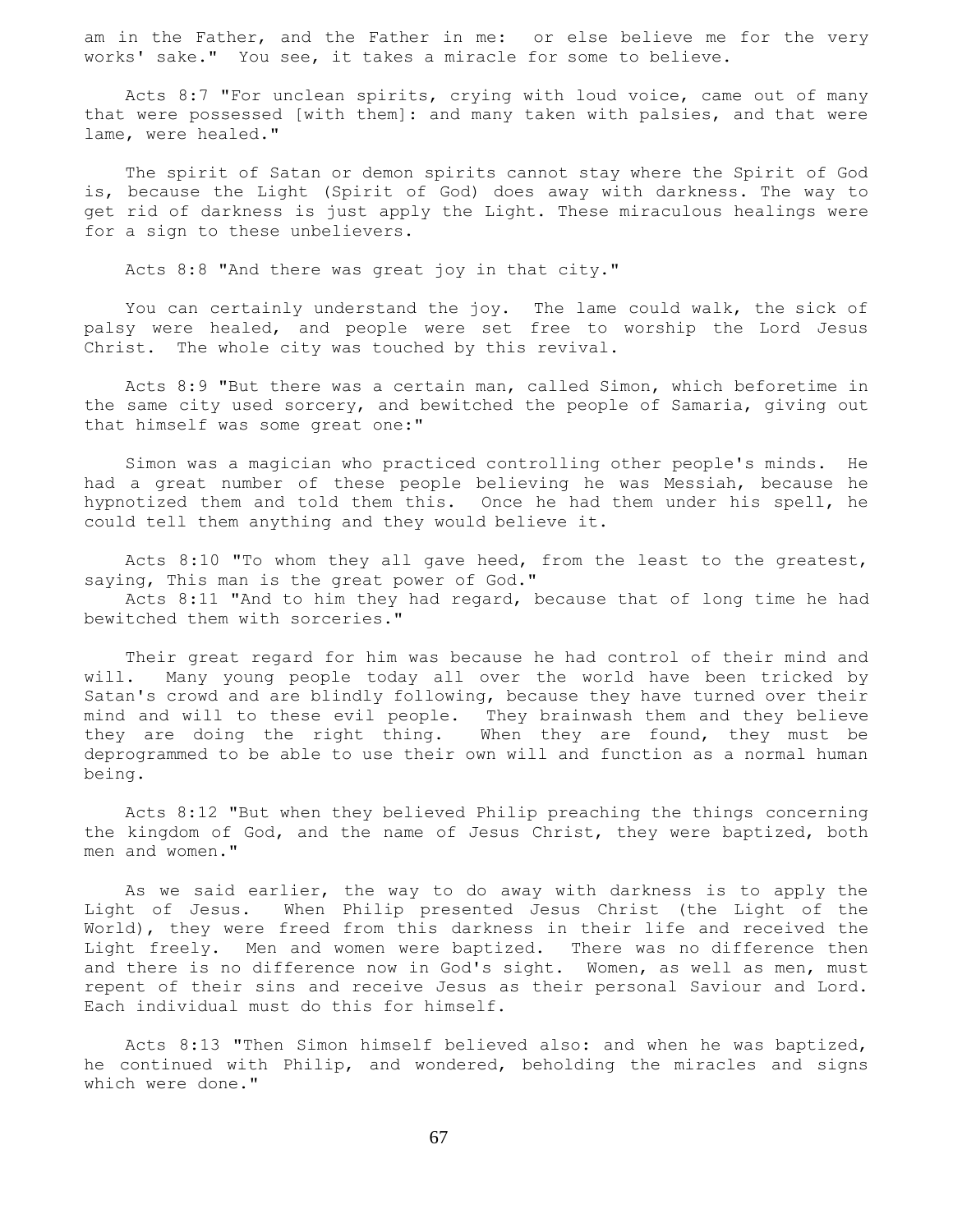This Simon, the sorcerer, could not deny the miracles. He was wise enough to know that there was nothing fake about these miracles. The Light always does away with darkness, and it was no different with Simon. Simon could not resist and he was baptized, as well.

 Acts 8:14 "Now when the apostles which were at Jerusalem heard that Samaria had received the word of God, they sent unto them Peter and John:"

 It seemed as though Peter and John were constant companions now. Peter seemed to be the last word in the church. He had been given the keys by Jesus, you remember.

Acts 8:15 "Who, when they were come down, prayed for them, that they might receive the Holy Ghost:"

 Acts 8:16 "(For as yet he was fallen upon none of them: only they were baptized in the name of the Lord Jesus.)"

 It seems as though Philip had stopped with water baptism. None of these people had been baptized with the baptism of fire, the Holy Ghost.

 Acts 8:17 "Then laid they [their] hands on them, and they received the Holy Ghost."

 You see, the baptism of the Holy Ghost is received most of the time by laying on of hands.

 Acts 8:18 "And when Simon saw that through laying on of the apostles' hands the Holy Ghost was given, he offered them money,"

 Acts 8:19 "Saying, Give me also this power, that on whomsoever I lay hands, he may receive the Holy Ghost."

We see, here, a real fallacy in many people in the church. So much emphasis is put on money now in the church that it really concerns me. The things of God, cannot be bought or sold. This power of the Holy Ghost is a free gift from God. No one can teach you how to receive it or can get it for you. You must receive it from God. Any Christian can lay hands on you and ask God to fill you, but it is God who fills you, not the person praying for you. This is a terrible mistake that Simon has made.

 Acts 8:20 "But Peter said unto him, Thy money perish with thee, because thou hast thought that the gift of God may be purchased with money."

 Peter sees right through Simon the sorcerer. He knows that Simon is not truly a Christian, but one in name only.

 Acts 8:21 "Thou hast neither part nor lot in this matter: for thy heart is not right in the sight of God."

 You see, what we are is in our heart. Our heart is either right with God or desperately wicked. Simon's heart is wicked. Simon went through the formality of baptism, but was not truly saved, because his heart was not cleansed and pure. Salvation occurs first in the heart.

 Acts 8:22 "Repent therefore of this thy wickedness, and pray God, if perhaps the thought of thine heart may be forgiven thee."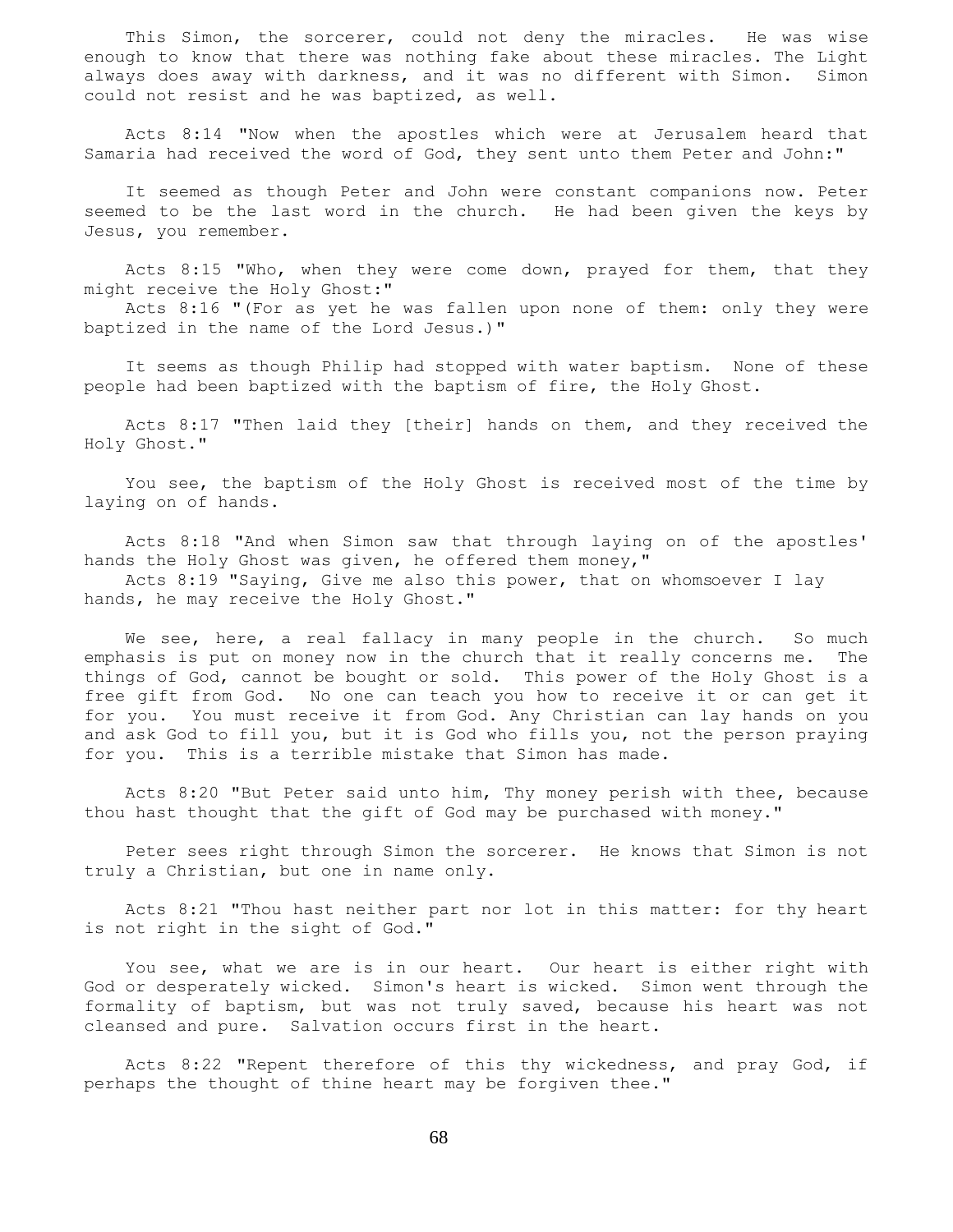Peter cut no corners for Simon (who had been the sorcerer). Peter told him that he must start all over again and truly repent in his heart. Sins are born in the heart. Peter is saying to Simon, let God cleanse your heart and, perhaps, God will for give you.

 Acts 8:23 "For I perceive that thou art in the gall of bitterness, and [in] the bond of iniquity."

 Peter tells him that he is a slave to sin. Simon's jealousy of Peter's abilities to bestow the Holy Ghost has made him bitter. All of this is sin. We must never be jealous of the gifts God has given someone else. Rejoice with them to the glory of God.

Acts 8:24 "Then answered Simon, and said, Pray ye to the Lord for me, that none of these things which ye have spoken come upon me."

 There is no explanation of what happened to Simon. It does appear from verse 24 that he repented. He even asks Peter to pray for him. It appears to me that it is really a little more fear of what might happen to him, than true repentance. We are not his judge, however, God is. Leave his fate to God.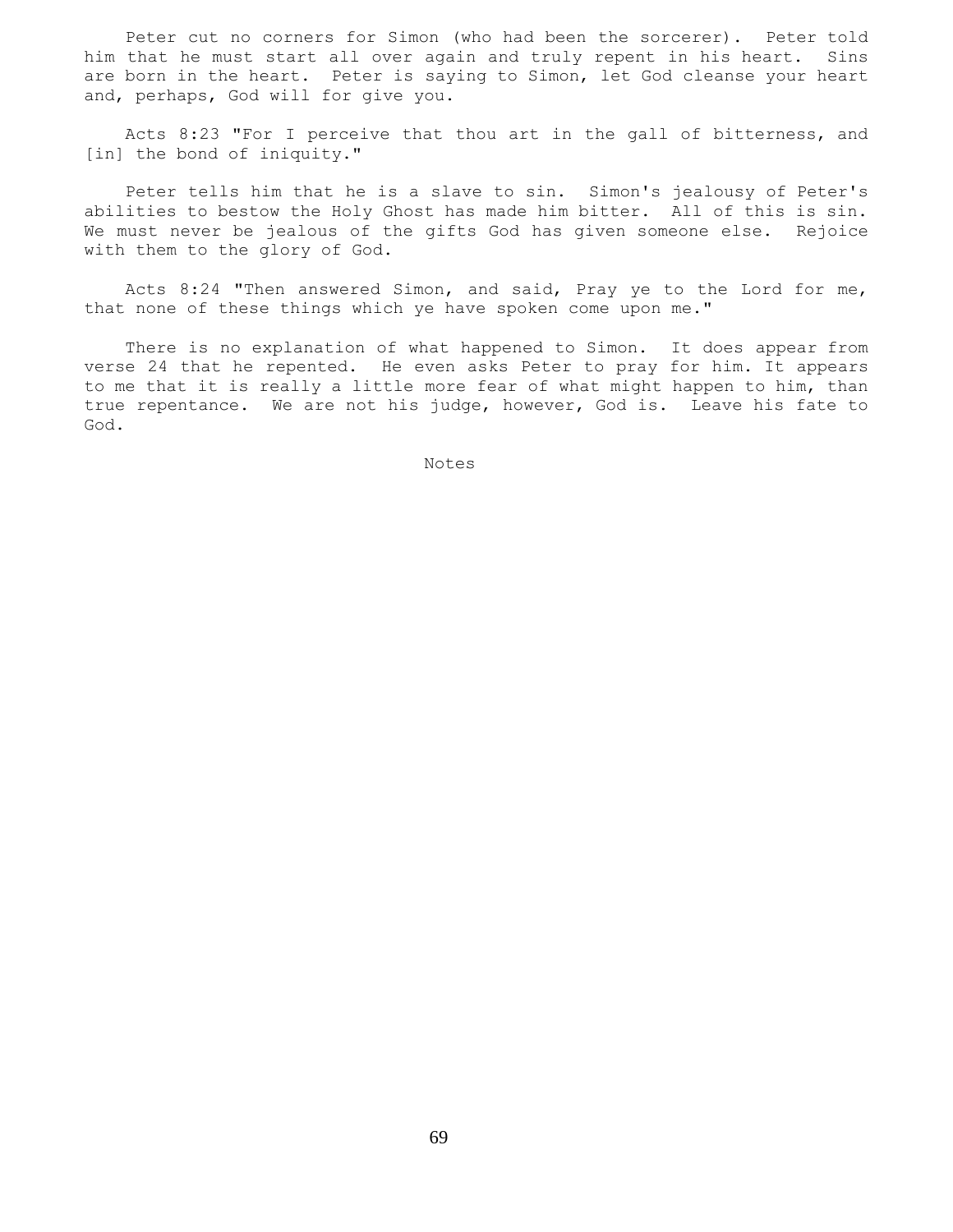| 1. | When great persecution came to the church at Jerusalem, what     |
|----|------------------------------------------------------------------|
|    | happened?                                                        |
| 2. | Who was the exception?                                           |
| 3. | Who buried Stephen?                                              |
| 4. | Why was their great lamentation over Stephen?                    |
| 5. | Who was the one man responsible for much of the persecution?     |
| 6. | Were just the men persecuted?                                    |
| 7. | Those that were scattered abroad went everywhere doing what?     |
| 8. | Who went down to the city of Samaria and preached?               |
| 9. | What two things caused the people to believe?                    |
|    | 10. In verse 7 it gives specific miracles, what were they?       |
|    | 11. What effect did it have on the city?                         |
|    | 12. Who was the man who had before bewitched the city?           |
|    | 13. What kind of control had he used on the people?              |
|    | 14. Who did the people think Simon the sorcerer was?             |
|    | 15. What happened when they believed Philip's preaching?         |
|    | 16. How do you do away with darkness?                            |
|    | 17. When Simon believed and was baptized, what did he do?        |
|    | 18. When the apostles at Jerusalem heard about the happenings at |
|    | Samaria, which two came?                                         |
|    | 19. What did they do that Philip had not done?                   |
|    | 20. What did Simon the sorcerer try to buy?                      |
|    | 21. How did they receive the Holy Ghost?                         |
|    | 22. Why did Peter say thy money perish with thee?                |
|    | 23. What was not right about Simon?                              |
|    | 24. What did Peter tell Simon to do?                             |
|    | 25. What is Simon slave to?                                      |
|    | 26. In verse 24, what moves Simon to ask Peter for help?         |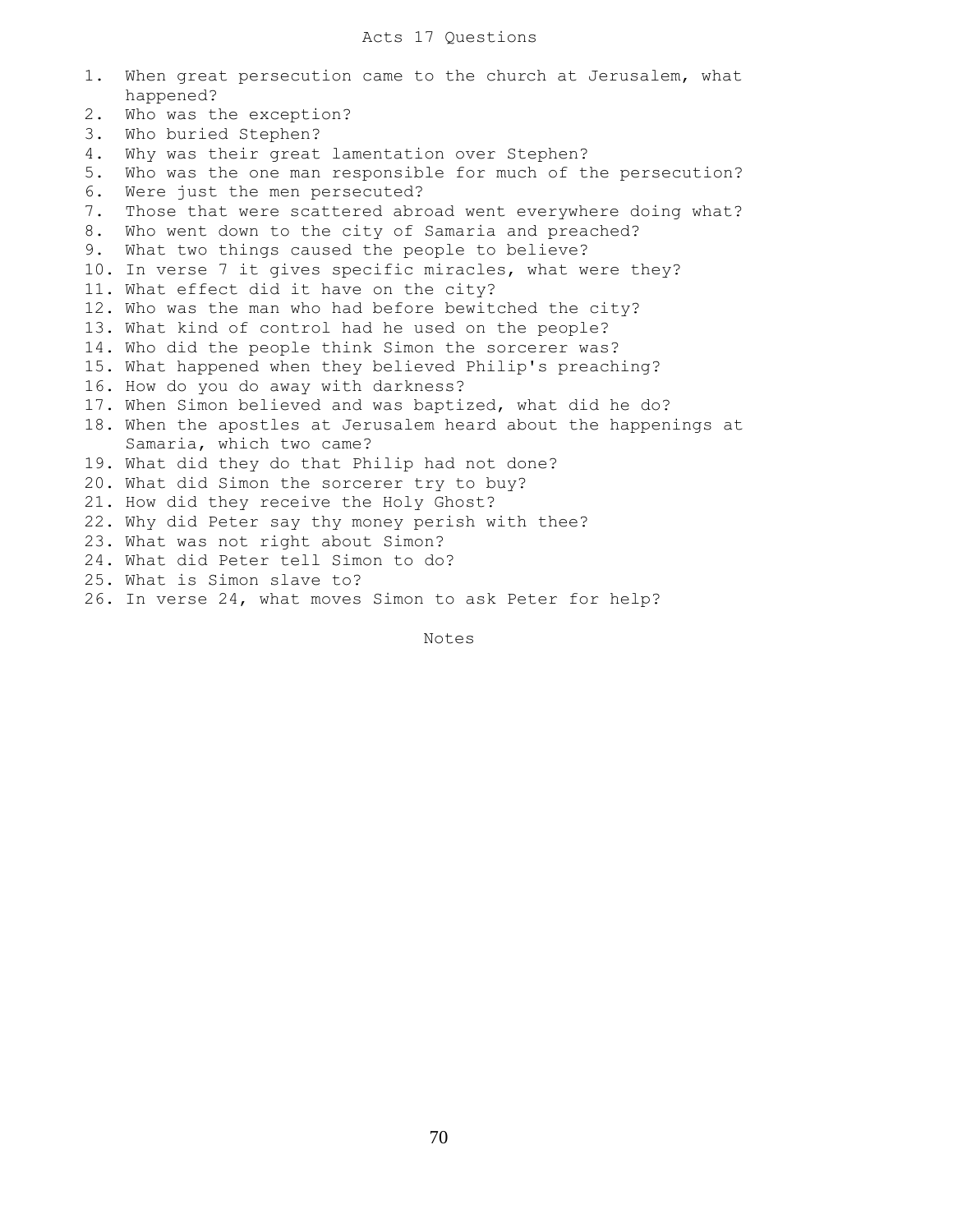We will begin this lesson in Acts 8:25 "And they, when they had testified and preached the word of the Lord, returned to Jerusalem, and preached the gospel in many villages of the Samaritans."

 In the last lesson, we had seen Peter and John come to Samaria to help Philip. They had laid hands on the believers and they had received the Holy Ghost. Now that the church is established here in the city of Samaria, Peter and John go back to Jerusalem. It appears from the Scripture above, that on the way back they preached in many of the Samaritan cities.

 Acts 8:26 "And the angel of the Lord spake unto Philip, saying, Arise, and go toward the south unto the way that goeth down from Jerusalem unto Gaza, which is desert."

 It is so strange today, if you tell someone the Lord has spoken to you, they look at you as if there is something wrong with you. All through the Bible the Lord spoke to people. He spoke to Noah to build an ark, He spoke to Jonah to go to Nineveh, He spoke to Moses to deliver His people, He spoke to Abraham to leave Ur of the Chaldees, and many more too numerous to mention. The problem today is, the Lord still speaks, but few are listening. We see, here, that Philip is told to go toward the south. He was not told why, just to go.

Acts 8:27 "And he arose and went: and, behold, a man of Ethiopia, an eunuch of great authority under Candace queen of the Ethiopians, who had the charge of all her treasure, and had come to Jerusalem for to worship," Acts 8:28 "Was returning, and sitting in his chariot read Esaias the prophet."

 This man was interested in knowing the truth about God. While no one was looking out in the desert, he was studying God's Word in Isaiah.

 Acts 8:29 "Then the Spirit said unto Philip, Go near, and join thyself to this chariot."

 Notice in this that God is interested in individuals. God has sent Philip a long way to just this one man. My own opinion is that God is doing this type of work today. The people who are truly interested in studying God's Word and knowing God's will are just a few. Our theme song at Church In The Wildwood is "LITTLE IS MUCH WHEN GOD IS IN IT". God is interested in individuals who truly love Him and want to follow Him. That is the case in the verse above. God has sent Philip to save this one man. Notice that in this verse, the Holy Spirit told Philip to go to this chariot.

 Acts 8:30 "And Philip ran thither to [him], and heard him read the prophet Esaias, and said, Understandest thou what thou readest?"

 Notice, the eunuch was trying to understand. He was still reading, hoping the meaning would be opened to him. This man is not only one seeking God, but a truthful man, as well. He is not puffed up with pride, but admits he does not understand.

 Acts 8:31 "And he said, How can I, except some man should guide me? And he desired Philip that he would come up and sit with him."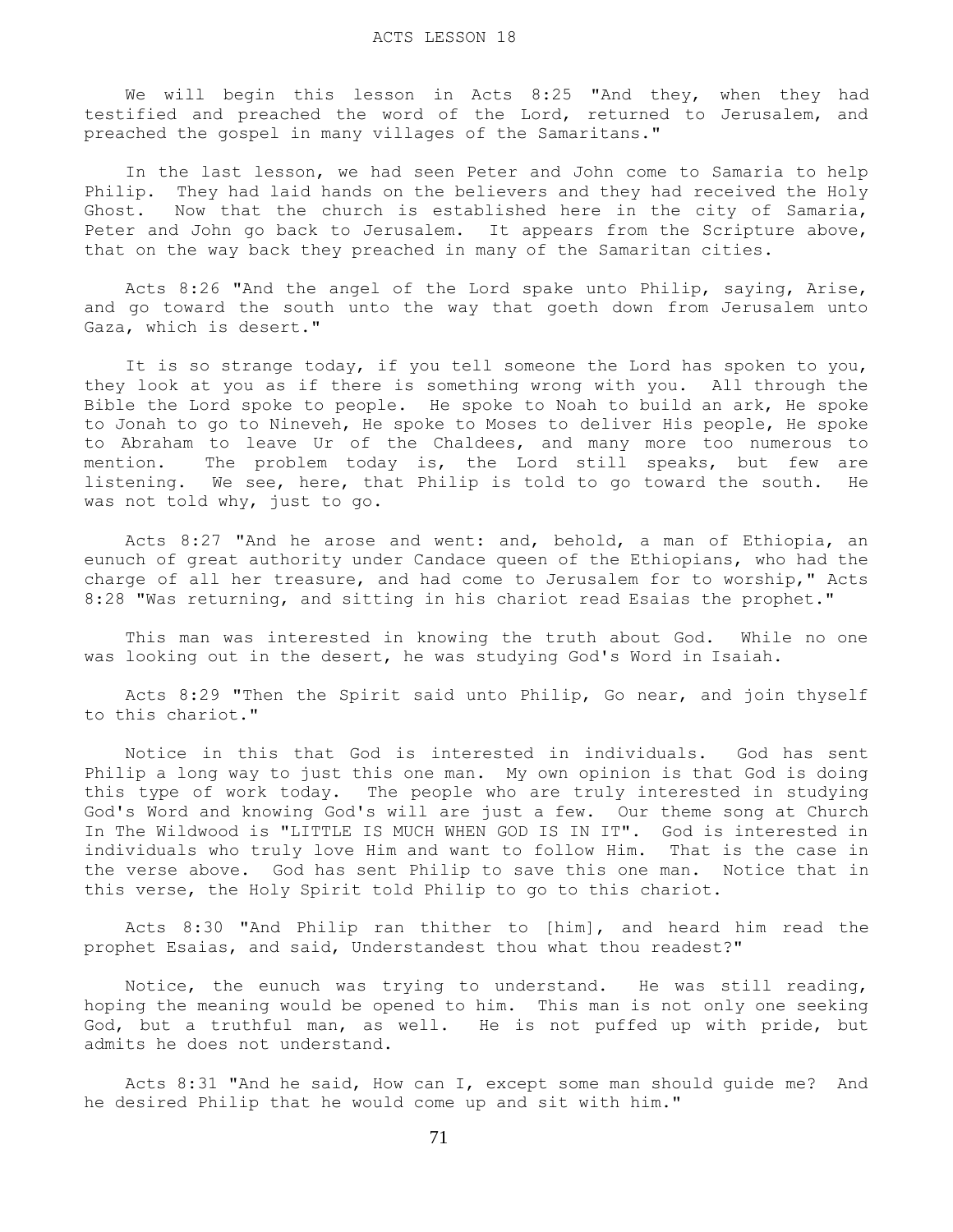Help is here! This help was sent from God to one who earnestly desired to know the truth.

 Acts 8:32 "The place of the scripture which he read was this, He was led as a sheep to the slaughter; and like a lamb dumb before his shearer, so opened he not his mouth:" Acts 8:33 "In his humiliation his judgment was taken away: and who shall declare his generation? For his life is taken from the earth."

 We know that the leaders in the temple in Jerusalem did not even know themselves what this meant, so how could they teach someone else? You see, this was a prophetic Scripture about how Jesus (the Lamb of God) would be brought before the council, and how He would stand in silence as they accused Him. It tells of His humiliation of the cross, and then being taken up from the earth.

 Acts 8:34 "And the eunuch answered Philip, and said, I pray thee, of whom speaketh the prophet this? of himself, or of some other man?"

 This eunuch had no one to turn to for the truth. God has sent him help in Philip. Notice one more time, that this valuable disciple of God was sent to the desert to minister to one man.

 Acts 8:35 "Then Philip opened his mouth, and began at the same scripture, and preached unto him Jesus."

There are several important things to notice in this. One thing is, that Philip took up the man's Bible and taught from Isaiah. This is a New Testament man preaching from the Old Testament. Another very important thing to note, is that Philip showed him Jesus in the Old Testament. Jesus is from Genesis to Revelation. The whole Bible revolves around Jesus. Notice the most important thing: Philip, without hesitation, preached to this total stranger. Be instant in and out of season, where the Word of God is concerned.

 Acts 8:36 "And as they went on [their] way, they came unto a certain water: and the eunuch said, See, [here is] water; what doth hinder me to be baptized?"

 This eunuch knew the Scriptures (written Word) and readily accepted the spoken Word. We see here, that it is not necessary to be baptized in any particular place, or even on any day. Notice in the next verse, how Philip answers him. It is great to be baptized, but we must have something happen in our heart first.

 Acts 8:37 "And Philip said, If thou believest with all thine heart, thou mayest. And he answered and said, I believe that Jesus Christ is the Son of God."

 You see, new birth really occurs first in our heart. We must truly love God more than we love the world around us. We must destroy the desires of the flesh and live to the Spirit. In Romans 10:9-10, we read the qualifications for being saved, Romans 10:9 "That if thou shalt confess with thy mouth the Lord Jesus, and shalt believe in thine heart that God hath raised him from the dead, thou shalt be saved." Romans 10:10 "For with the heart man believeth unto righteousness; and with the mouth confession is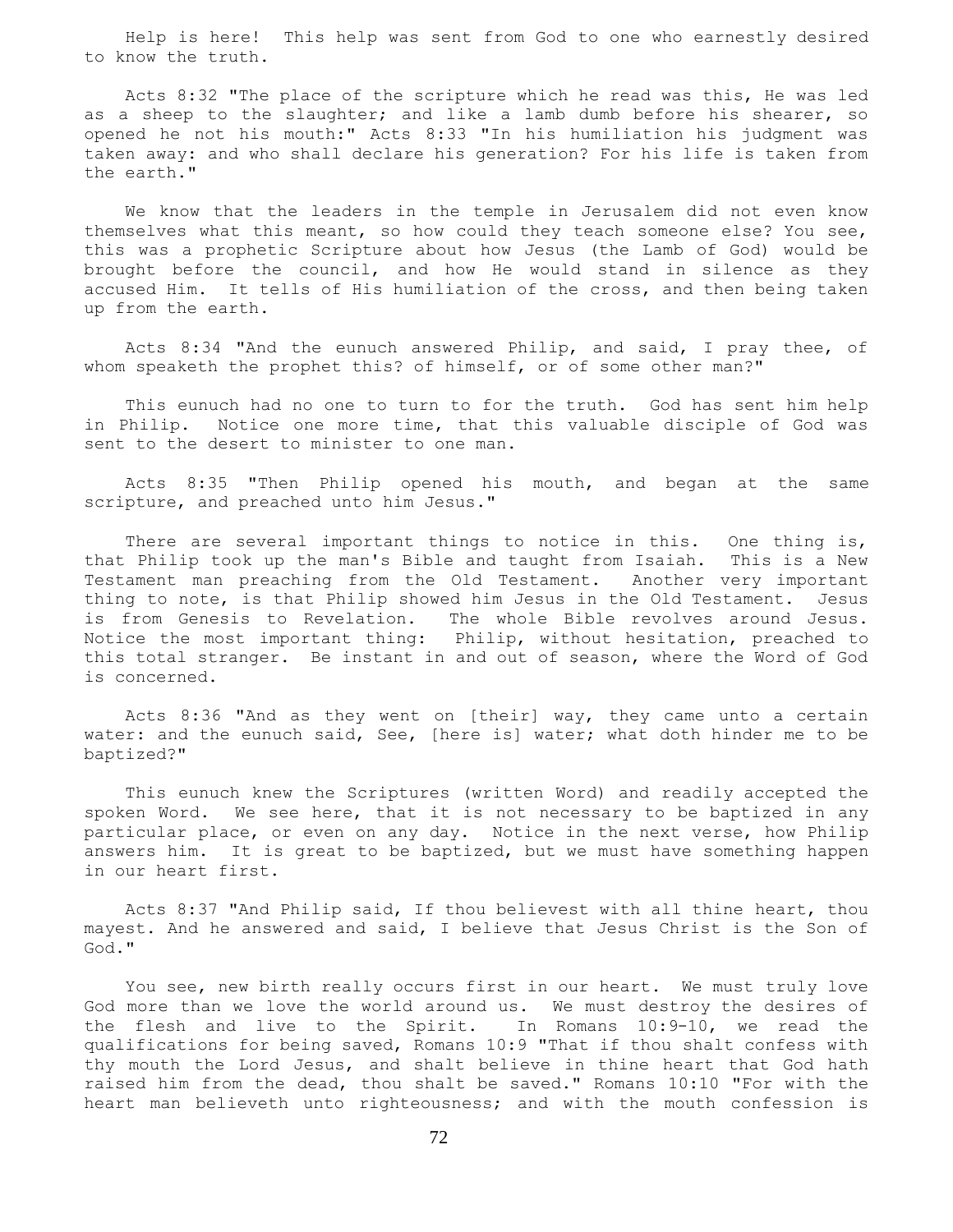made unto salvation." We see the eunuch has done just this, and now he is ready to be baptized.

 Acts 8:38 "And he commanded the chariot to stand still: and they went down both into the water, both Philip and the eunuch; and he baptized him."

We see here, that they went into the water. This baptism was to the death of self and burial (water) and being raised to new life in Christ. Now this eunuch is a brand new spirit man in the Lord Jesus Christ. He will no longer live for the flesh, but will walk in the spirit.

 Acts 8:39 "And when they were come up out of the water, the Spirit of the Lord caught away Philip, that the eunuch saw him no more: and he went on his way rejoicing."

 Mission accomplished. Philip was no longer needed here, so the Spirit carried him away. He did not have to walk back.

 Acts 8:40 "But Philip was found at Azotus: and passing through he preached in all the cities, till he came to Caesarea."

 This was a miraculous transportation of Philip. God's power is unlimited. How Philip got to Azotus, I will allow you to guess. We see, here, that Philip knew no fear, he preached everywhere he went. I believe the transportation Philip used to get from the desert to Azotus was similar to the trip Elijah took in the whirlwind, and the trip the Lord Jesus took to heaven on a cloud. All I can say is, it was a miracle ride.

Notes Notes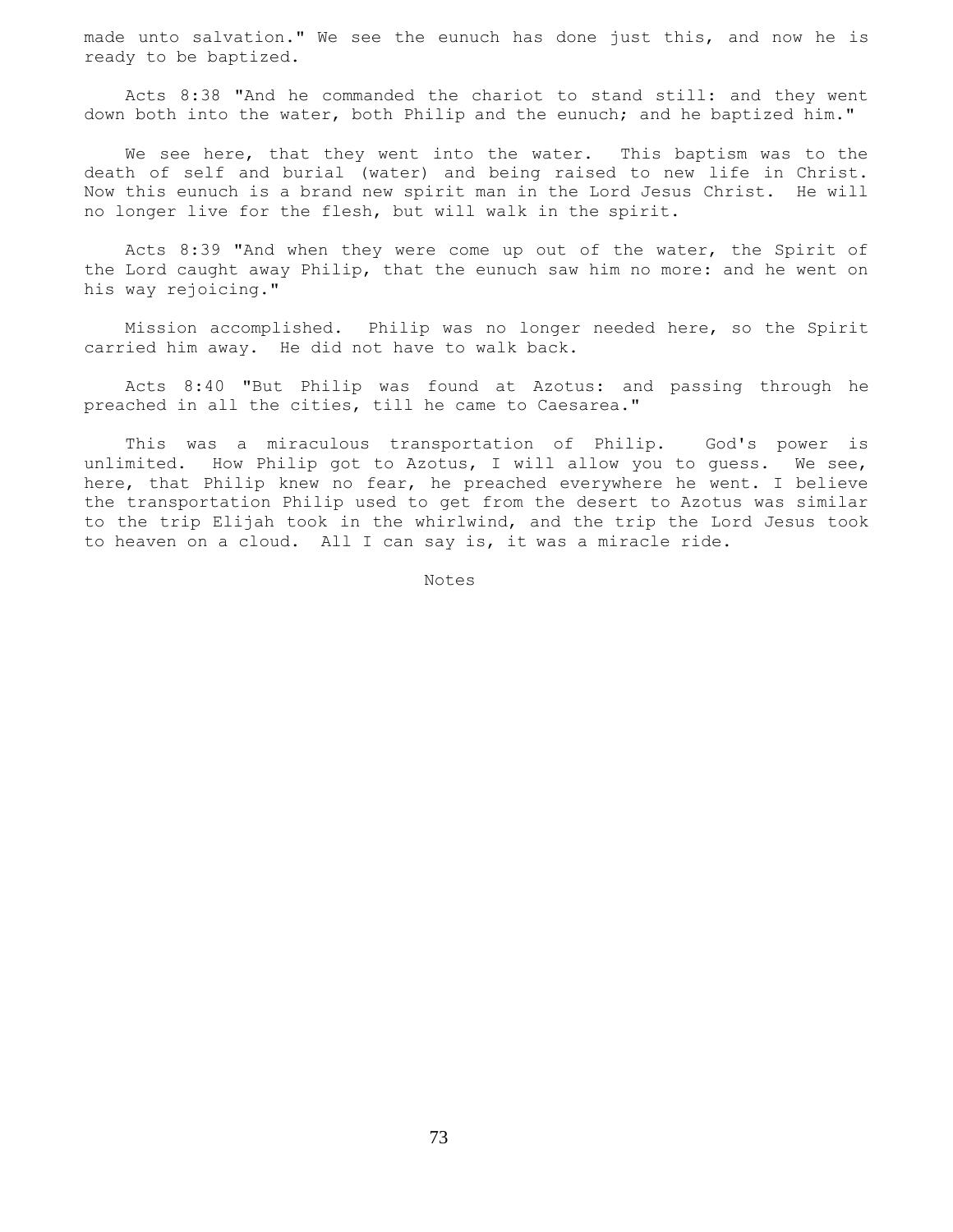1. In verse 25, we find that they preached in many of the  $\mathcal{L}=\mathcal{L}^{\mathcal{L}}$ 2. After what was completed in the city of Samaria, Peter and John went to Jerusalem? 3. Where did the angel of the Lord tell Philip to go? 4. Name several specific people God spoke to in the Bible. 5. Do you believe God speaks to people now? 6. What is wrong with our not receiving more from God? 7. When God spoke to Philip, what did Philip do (in one word)? 8. The eunuch, Philip was sent to, was from what country? 9. What does eunuch mean? 10. Who did he work for? 11. What book of the Old Testament was he reading? 12. In verse 29, who told Philip what to do? 13. What question did Philip ask the eunuch? 14. In verse 31, what good character trait do we see in the eunuch? 15. What was he reading about in Isaiah? 16. Why had not the temple rulers told him what this Scripture meant? 17. What question did the eunuch ask Philip in verse 34? 18. What did Philip preach to him? 19. Which books in the Bible are about Jesus? 20. What did the eunuch ask Philip in verse 36? 21. What must we do before we are baptized? 22. Quote Romans 10:9. 23. What type of baptism did Philip do to the eunuch? 24. What happened to Philip immediately after the baptism? 25. Where did Philip preach after he was found at Azotus?

Notes

74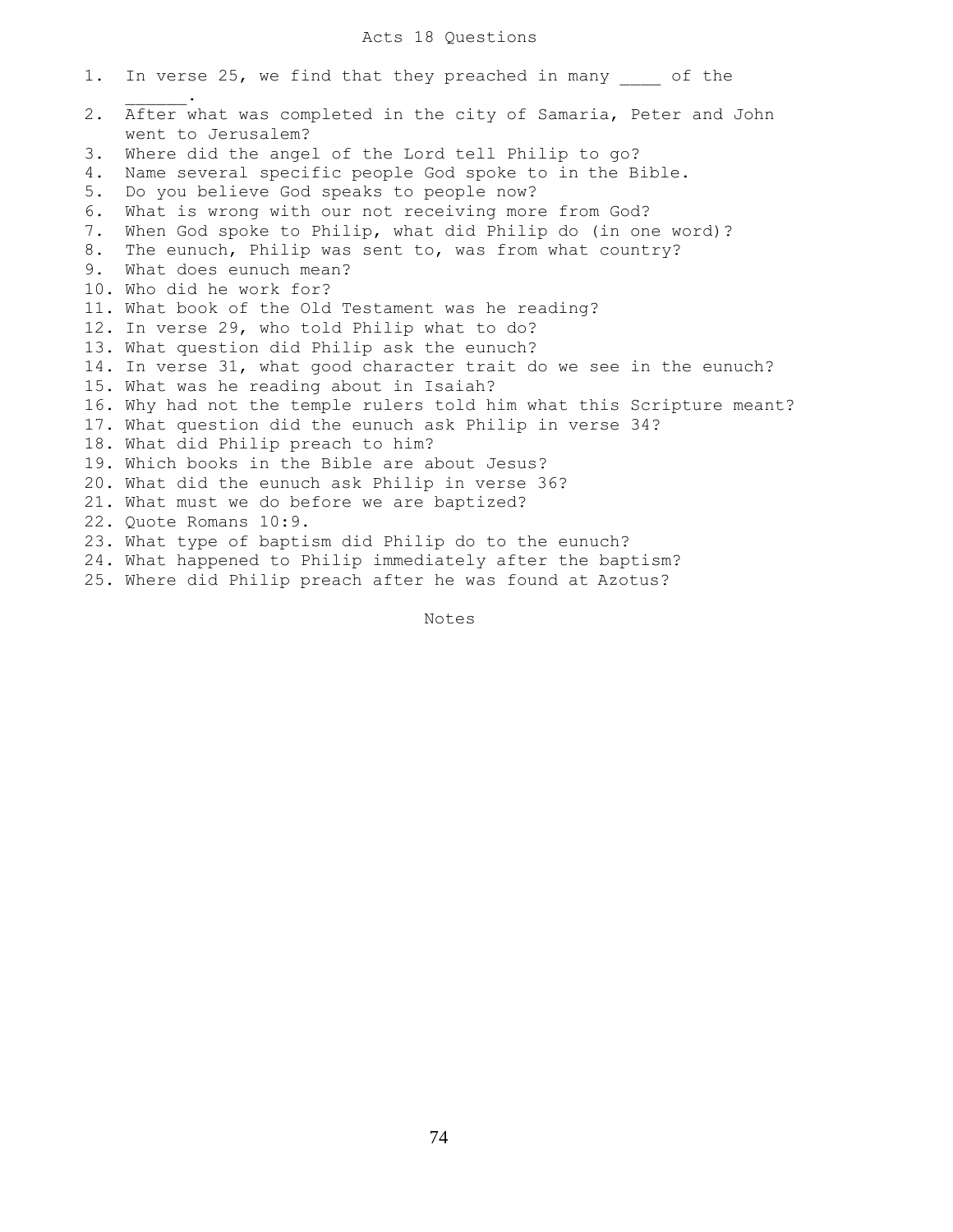We will begin this lesson in Acts 9:1 "And Saul, yet breathing out threatenings and slaughter against the disciples of the Lord, went unto the high priest," Acts 9:2 "And desired of him letters to Damascus to the synagogues, that if he found any of this way, whether they were men or women, he might bring them bound unto Jerusalem."

 You see, Saul (Paul) at this time felt that he was doing God a favor by persecuting the Christians. He was a Pharisee, and he believed Jesus to be an imposter. Saul was not only going out and rounding up men and women followers of Jesus and putting them in jail, but he was doing it joyfully. In fact, he would even go and get papers on his own to arrest these Christians. He was eager to arrest them and punish them. This breathing out above just meant that Sauls' spirit was in doing this punishment.

 Acts 9:3 "And as he journeyed, he came near Damascus: and suddenly there shined round about him a light from heaven:"

 This Light from heaven is the Light of the world (the Lord Jesus). He was so eager in his persecutions that only the Lord Jesus could stop him.

 Acts 9:4 "And he fell to the earth, and heard a voice saying unto him, Saul, Saul, why persecutest thou me?"

 Remember that Saul was a Pharisee and he was a proud man. To fall before the Lord would be humiliating, but to fall on his face before this Light is a very humbling experience. This voice leaves no doubt who it is when a person hears it. This voice coming from deity is actually saying that Saul is persecuting Him. Remember Saul is a religious man who thinks he is doing right, so this will come as a great shock to him.

 Acts 9:5 "And he said, Who art thou, Lord? And the Lord said, I am Jesus whom thou persecutest: [it is] hard for thee to kick against the pricks."

We see here, that Saul has been just like so many sinners before they come to the saving knowledge of Jesus Christ. They, and he, were going headlong to destruction. We see Saul was even putting himself in great hardship to do this deed, thinking it was right in his own sight. He really hadn't stopped to consult with God and make sure he was on the right course. Self indulgence gets many on the wrong path. Jesus, at some point in time, comes in nearness to each of us with His glorious Light. It stops us dead in our tracks and creates a point at which we can follow Jesus to eternal life, or follow the way of the world to destruction and hell. Notice that Saul calls Jesus Lord. He recognizes that this is the Lord of the universe. Saul is wise in that he asks his name, so that he, too, might worship Him. We see that this encounter of Saul with the Light of the world will change him forever. Saul has been wanting to please God all along, he just didn't know the will of God. You cannot do the will of God, until you know the will of God. This dramatic encounter happens to very few people. I believe the Lord did this, because of His foreknowledge of what Saul would do. The Lord pricks our heart and some times we do not accept it. The Lord tells Saul, he has been pulling against Him.

75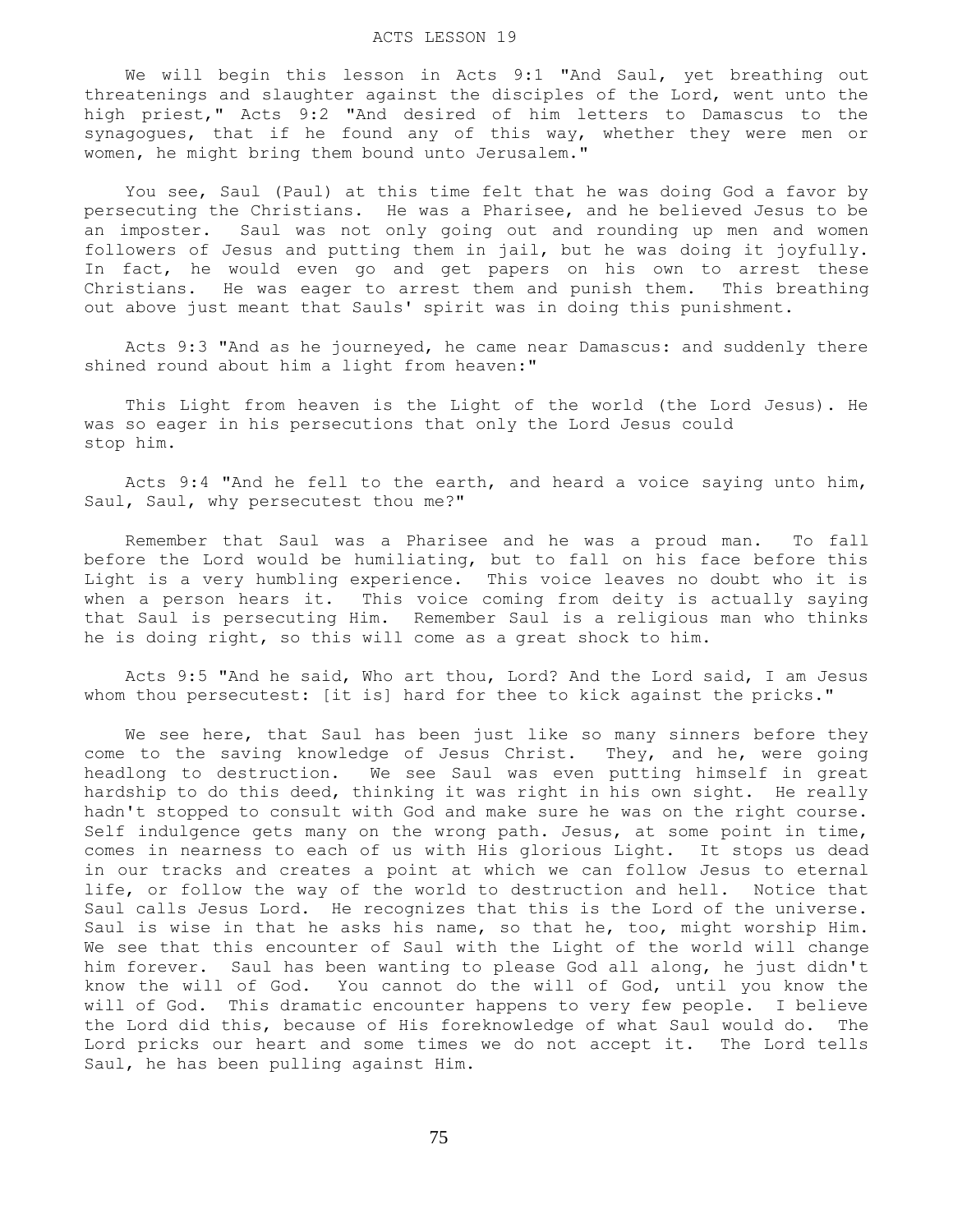Acts 9:6 "And he trembling and astonished said, Lord, what wilt thou have me to do? And the Lord [said] unto him, Arise, and go into the city, and it shall be told thee what thou must do."

 So many times, the people who have been the most outspoken against the workings of the Lord are the very ones who do the greatest work for the Lord, once they receive Him as their Saviour and Lord. This encounter has left Saul trembling before God. Saul had been a powerful man and was a proud man, as well. This was quite a come-down for him. The cry of every one who has decided to follow Jesus is "Lord, what would you have me to do?" Very few get a direct answer like Saul did here. Now Saul's part in this is to obey the Lord.

 Acts 9:7 "And the men which journeyed with him stood speechless, hearing a voice, but seeing no man."

 This does not say whether they heard what the Lord had said to Saul or not. They did hear a voice though, and knew that something very unusual had happened. I personally do not believe that they saw the Light that Saul saw, or else they would have been blinded. We do know that the companions of Saul are aware that something extremely unusual has happened and that the Lord did it.

 Acts 9:8 "And Saul arose from the earth; and when his eyes were opened, he saw no man: but they led him by the hand, and brought [him] into Damascus."

 This great Light had blinded Saul to everything of this world. The they, here, are Saul's companions. Saul had to be led as a blind man. It appears Damascus was very close and they continued there.

 Acts 9:9 "And he was three days without sight, and neither did eat nor drink."

 This could have been a three day fast of Saul's. It was time to do some serious praying. Saul probably thought he might never see again. He was probably still in wonderment about what had happened to him, as well. He had to be confused about just exactly what this was all about. It was certainly time for serious prayer. We all should pray, "Lord open mine eyes that I might see."

 Acts 9:10 "And there was a certain disciple at Damascus, named Ananias; and to him said the Lord in a vision, Ananias. And he said, Behold, I [am here], Lord."

 Here, again, is another way that the Lord speaks to His people. To Ananias, it was in a vision. (This is not the Ananias who was the husband of Saphira). This was a common name and this is an entirely different person. Notice Ananias answers as each of us should: "Here am I Lord".

 Acts 9:11 "And the Lord [said] unto him, Arise, and go into the street which is called Straight, and inquire in the house of Judas for [one] called Saul, of Tarsus: for, behold, he prayeth,"

 Acts 9:12 "And hath seen in a vision a man named Ananias coming in, and putting [his] hand on him, that he might receive his sight."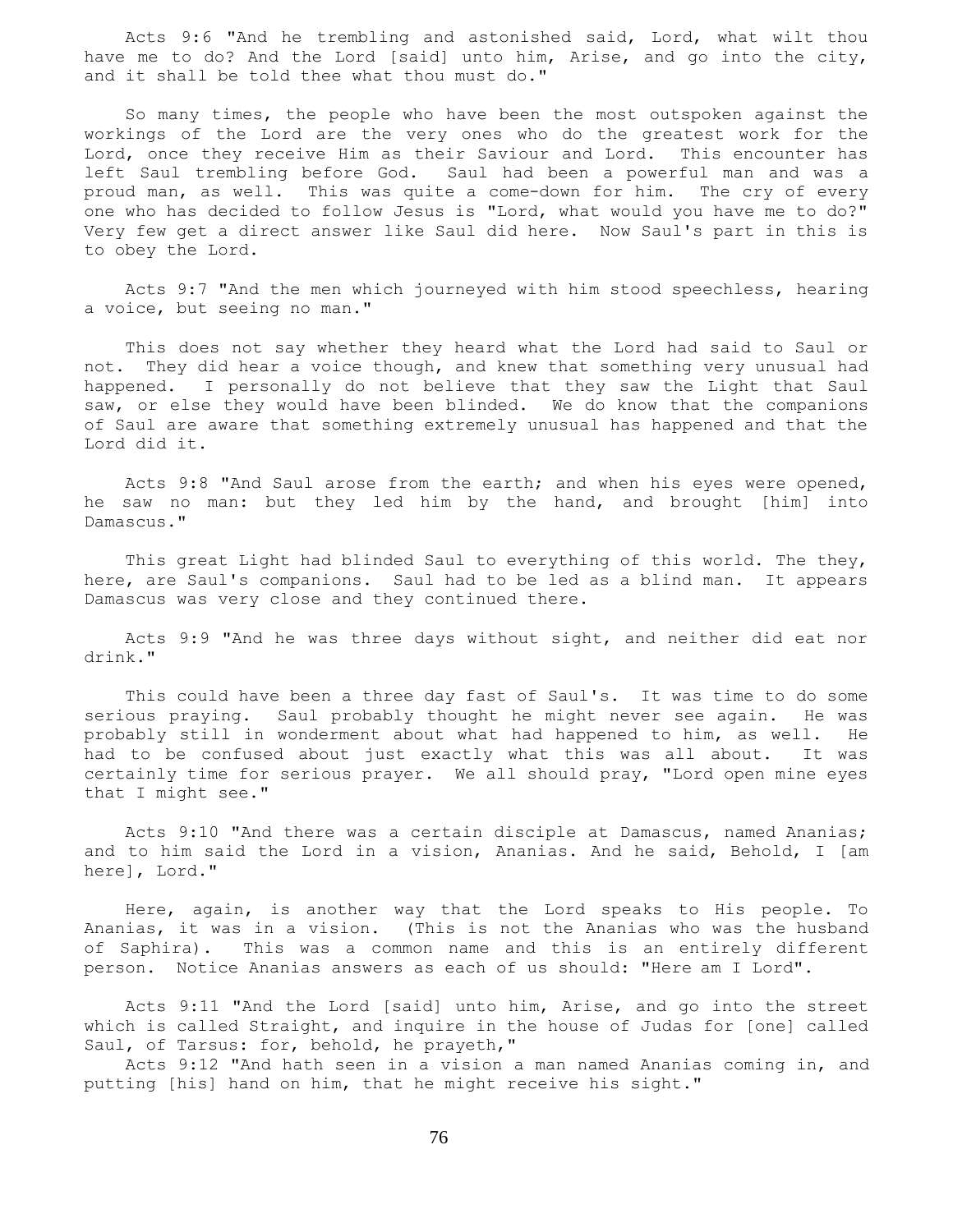Sometimes the places the Lord sends us, look hopeless in the flesh. In fact, sometimes we feel that it is dangerous to go where the Lord sends us. It is really none of our business though. The Lord can send us wherever He wishes. Our only part in all of it is to do exactly as we are instructed of God to do. Whether we are successful, or not, is not our concern. We just do what God tells us to do, and God does the rest. Success or failure is up to Him. This would be a frightening thing for Ananias to do, but he must do it anyway, because that is what God wants. When he lays his hand on Saul, God will restore Saul's sight. God has gone ahead and prepared Saul to receive Ananias. God tells Ananias exactly where to find him.

 Acts 9:13 "Then Ananias answered, Lord, I have heard by many of this man, how much evil he hath done to thy saints at Jerusalem:" Acts 9:14 "And here he hath authority from the chief priests to bind all that call on thy name."

 Ananias acts like the Lord does not already know all of this. His fear of this Saul, who has been capturing the Christians and throwing them in jail, is showing. Saul was most assuredly a dangerous man. What Ananias does not realize is that Saul has had an encounter with God.

 Acts 9:15 "But the Lord said unto him, Go thy way: for he is a chosen vessel unto me, to bear my name before the Gentiles, and kings, and the children of Israel:"

 Acts 9:16 "For I will shew him how great things he must suffer for my name's sake."

 You see, God, realizes that Saul wishes to please God. That really was why he was capturing the Christians (he did not realize he was working against God). God knows Saul's heart. Saul has a great calling on his life. He is to bring his message to the Gentile world. He, as many others, tried to carry it to his Hebrew brothers first though. The greatest call a Christian can have is to suffer for Christ. Only the truly strong, such as Job, can suffer for Christ and still remain true. Saul's calling is great. I think it is important to note, here, that the first king of the Hebrews in the Old Testament was named Saul, and now we see Saul called to service here to actually lead the people that he had been persecuting.

 Acts 9:17 "And Ananias went his way, and entered into the house; and putting his hands on him said, Brother Saul, the Lord, [even] Jesus, that appeared unto thee in the way as thou camest, hath sent me, that thou mightest receive thy sight, and be filled with the Holy Ghost."

 Now, we see an obedient servant in Ananias. Ananias (even though he was afraid of Saul) went right on over and told Saul exactly what God had told him to say and do. This had to be an humbling experience for Saul, as well. The very people he had wanted to destroy was where his help came from. Not only will Saul's physical sight be restored, but his spiritual sight, as well. Notice, also, that God, the Holy Ghost, will empower Saul to witness the good news of the gospel of Jesus Christ.

 Acts 9:18 "And immediately there fell from his eyes as it had been scales: and he received sight forthwith, and arose, and was baptized." Acts 9:19 " And when he had received meat, he was strengthened. Then was Saul certain days with the disciples which were at Damascus."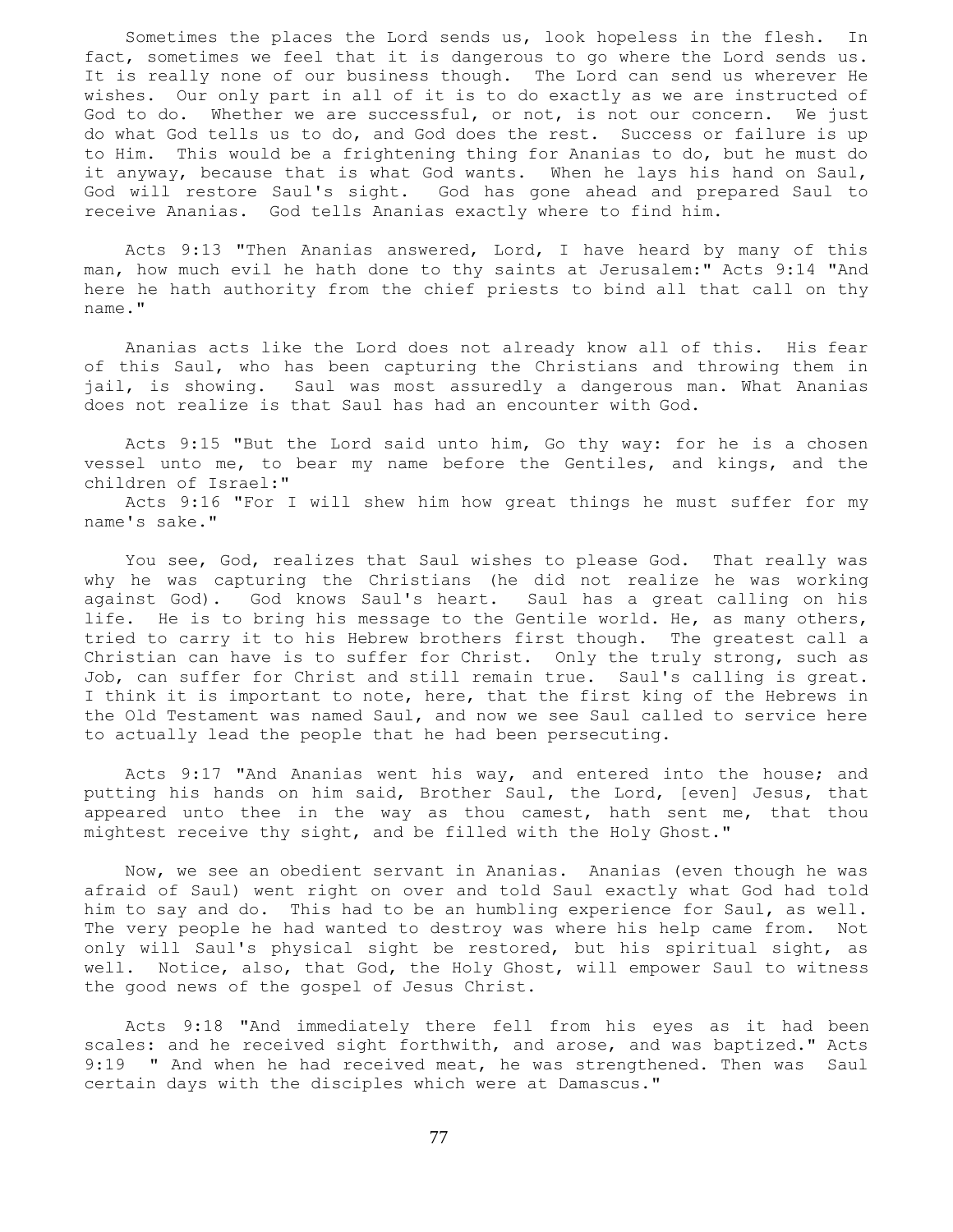As I said in the verses above, the scales fell from his spiritual eyes, as well as his physical eyes. His sight was two fold: physical and spiritual. Now having eyes, he could see. The Light of Jesus had entered into his inner most being and drove out all of the darkness. He was baptized to show that he had been born again not of the flesh, but of the spirit. He would rise from that watery grave (baptism) to a new life in Jesus Christ.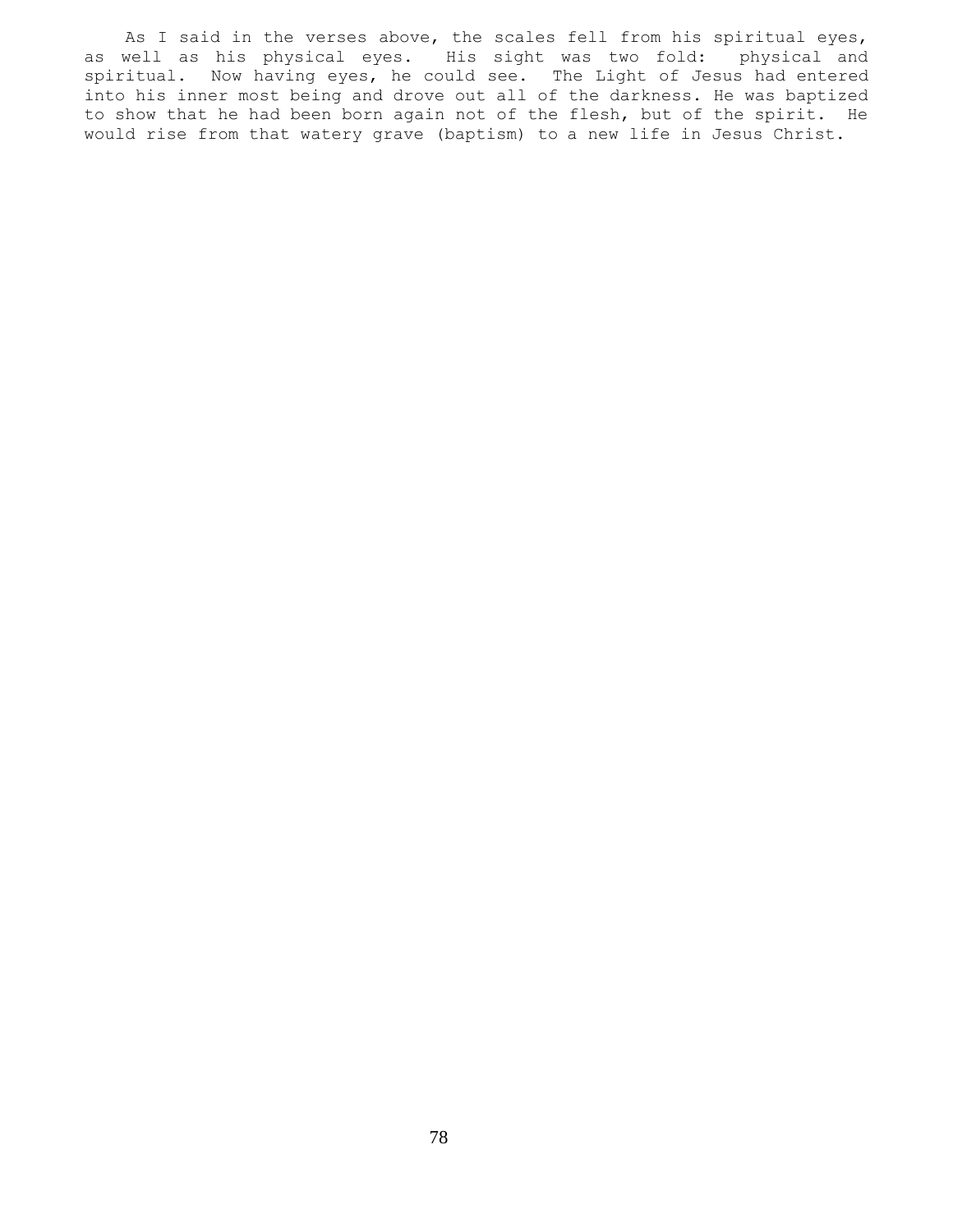1. Who did Saul go to, to get orders to capture and imprison the Christians? 2. What town did Saul go toward? 3. Was there any difference shown between men and women, if he caught them? 4. Of what religious group was Saul? 5. Did he realize he was offending God? 6. What happened to Saul as he neared Damascus? 7. What did this voice say to Saul? 8. How did Saul answer? 9. What had this Light done to Saul physically? 10. What does Saul call Jesus the first time in verse 5? 11. In verse 5, who did Jesus tell Saul He was? 12. What does everyone have in common with Saul before we are saved? 13. What effect does this encounter with the Lord have on Saul? 14. What effect did the encounter have on the men with Saul? 15. Why did they have to lead Saul into Damascus? 16. This period of time Saul was not eating and drinking could have been a \_\_\_\_. 17. How long was Saul without sight? 18. What should be everyone's prayer? 19. What was the name of the disciple at Damascus that had a vision of the Lord about Saul? 20. How does Ananias answer the Lord? 21. Where did the Lord tell Ananias to go? 22. What was he to do when he got there? 23. Why did Ananias not want to go? 24. What did Ananias remind the Lord of? 25. What did the Lord call Saul in verse 15? 26. Who would Saul be sent to actually? 27. In verse 16, what will the Lord show Saul? 28. What did Ananias do? 29. Besides his sight what would Saul receive? 30. What fell from Saul's eyes? 31. What did Saul do immediately after he received his sight?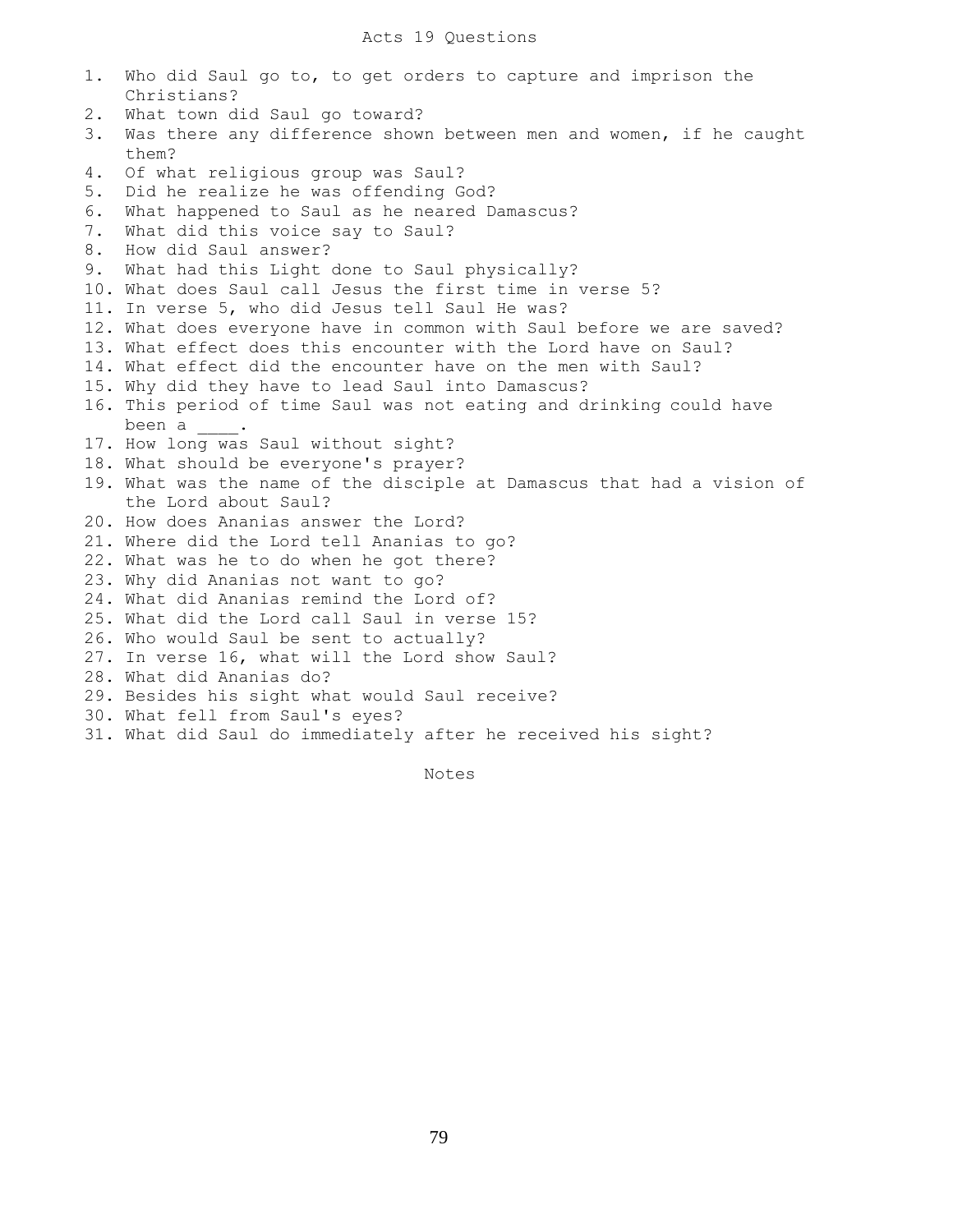In the last lesson, we saw Saul (the persecutor of the Christians) receive both his physical and spiritual sight, and we saw him baptized in the Holy Ghost, so that he could be an effective witness. We will pick up in Acts 9:20.

 Acts 9:20 "And straightway he preached Christ in the synagogues, that he is the Son of God."

 You can easily see that this transformation in Saul was immediate. Now he is just as strong for the Lord Jesus Christ, as he had been against Him. The difference is, now that his understanding has changed. Now he knows who Jesus is. Saul will be bold in his preaching Jesus, because of this dramatic thing that has happened to him. Straightway means that just as soon as he received his sight, he went directly to the temple and preached. He had ready access to the temple. He was a Pharisee .

 Acts 9:21 "But all that heard [him] were amazed, and said; Is not this he that destroyed them which called on this name in Jerusalem, and came hither for that intent, that he might bring them bound unto the chief priests?"

 The amazing thing to those who heard Saul was that just a few days before, he had been capturing and punishing the followers of this Jesus that he now proclaimed so openly. People who had never believed before would believe now, because of where this came from.

 Acts 9:22 "But Saul increased the more in strength, and confounded the Jews which dwelt at Damascus, proving that this is very Christ."

 Who would be better to confound the Jews than one of their very own? Even more than that, He had been so strongly against Jesus as the Christ (Messiah). Now that this strong Pharisee of the Pharisees believes Jesus was the Christ (Messiah) perhaps, they had better take another look, too. Saul knew the law, he had been trained in their schools. Saul could prove to them from their own Scriptures who Jesus was because He fulfilled every prophecy about Messiah from Genesis all the way through Malachi.

 Acts 9:23 "And after that many days were fulfilled, the Jews took counsel to kill him:"

 They could not disprove what he was saying through the Scriptures, and suddenly the rulers in the temple become afraid that he will convert everyone, so they decide the only way to stop him is to kill him.

 Acts 9:24 "But their laying await was known of Saul. And they watched the gates day and night to kill him."

 They felt at sometime he would leave this town, and they would capture him as he left through one of the city gates. Saul knew of their plot to kill him.

 Acts 9:25 "Then the disciples took him by night, and let [him] down by the wall in a basket."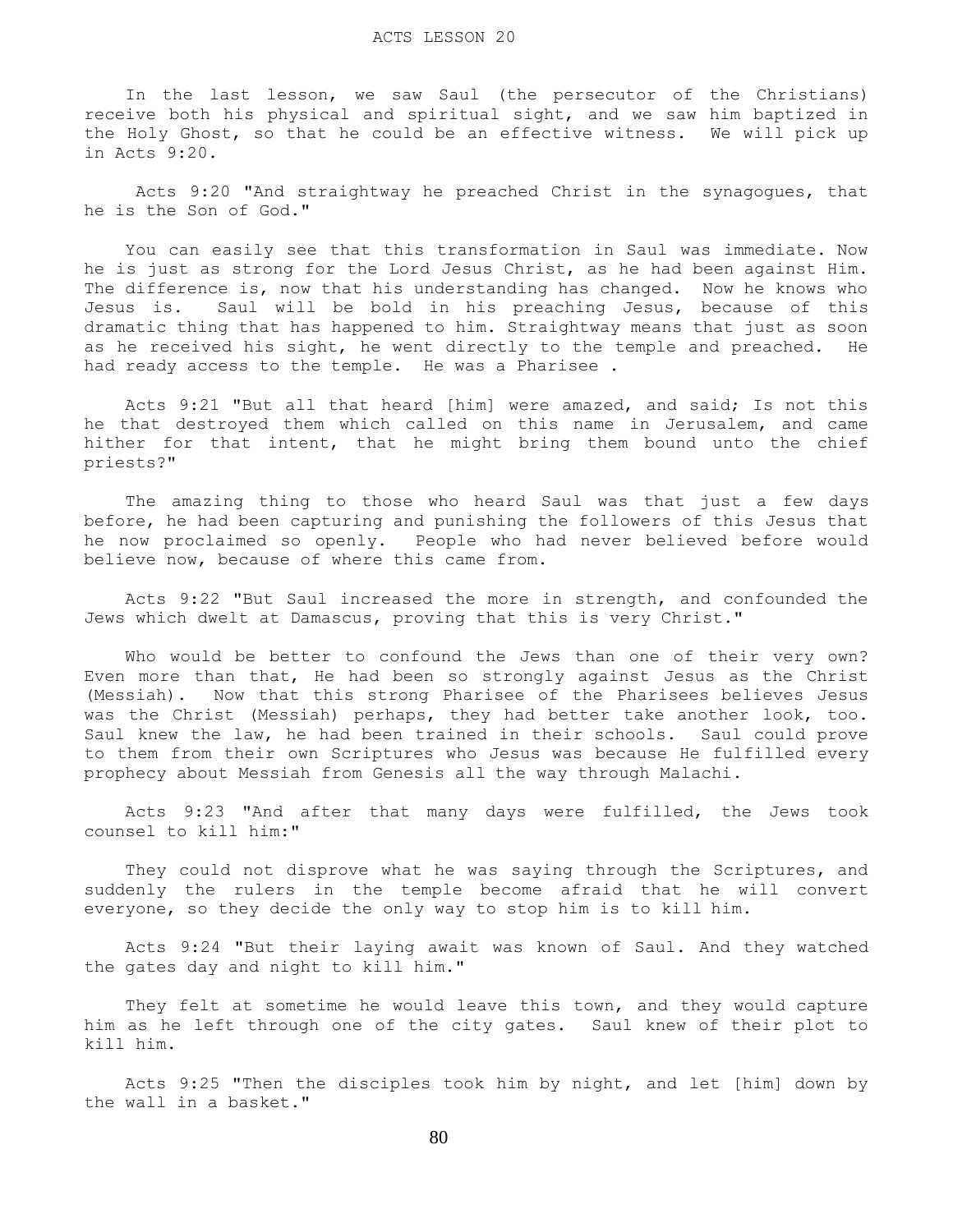The hunter had become the hunted, now that he was boldly proclaiming Jesus Christ is Messiah. The very people, that he had hunted and persecuted before, are the ones who let him down the side of the wall in a basket to safety. He was numbered among the disciples himself now.

 Acts 9:26 "And when Saul was come to Jerusalem, he assayed to join himself to the disciples: but they were all afraid of him, and believed not that he was a disciple."

 Assayed means he attempted to join the other disciples. He had been such a cruel pursuer of the disciples before, that his name had been passed among the disciples as someone to avoid at all cost. His conversion to Jesus was so recent, that word had not reached Jerusalem yet, and the disciples did not believe him when he told them he was a disciple, too.

 Acts 9:27 "But Barnabas took him, and brought [him] to the apostles, and declared unto them how he had seen the Lord in the way, and that he had spoken to him, and how he had preached boldly at Damascus in the name of Jesus."

 Many believe that the happenings spoken of in Galations 1:17-19, indicate that Saul had been a Christian hidden in the Abrabian desert three years before this visit to Jerusalem occurs. We do know that Paul, in Galatians, says that he did not go to Jerusalem until after the three years. For our study here, it doesn't matter when it happened, only that it did happen before the disciples believed Saul to be one of them. Barnabus believed Saul and took him to the apostles.

 Acts 9:28 "And he was with them coming in and going out at Jerusalem." Acts 9:29 "And he spake boldly in the name of the Lord Jesus, and disputed against the Grecians: but they went about to slay him."

The apostles, after hearing his testimony, believed him. In fact, he stayed with them and went in and out of the city of Jerusalem with them. Saul was an aggressive man and he spoke boldly. These Grecians were Jews and were caught up in the law. They had not accepted Jesus as the Christ. The boldness of Saul frightened them, and they tried to kill him to get him quieted down.

 Acts 9:30 "[Which] when the brethren knew, they brought him down to Caesarea, and sent him forth to Tarsus."

 Saul was known as Saul of Tarsus, so this had to be his home town. Caesarea was on the sea coast, and perhaps they sent him by ship. Tarsus was in Cilicia. Cilicia was in the south east province of Asia Minor. He would be safe in Tarsus.

 Acts 9:31 "Then had the churches rest throughout all Judaea and Galilee and Samaria, and were edified; and walking in the fear of the Lord, and in the comfort of the Holy Ghost, were multiplied."

When Saul left for his home in Tarsus, it seems the Jewish rulers let up for a while on persecuting the Christians. It seemed they were just let alone, and they became strong in numbers and in the Holy Ghost. The beginning of wisdom, is to fear the Lord. They became almost a country within a country. They went about their worship as usual, but without as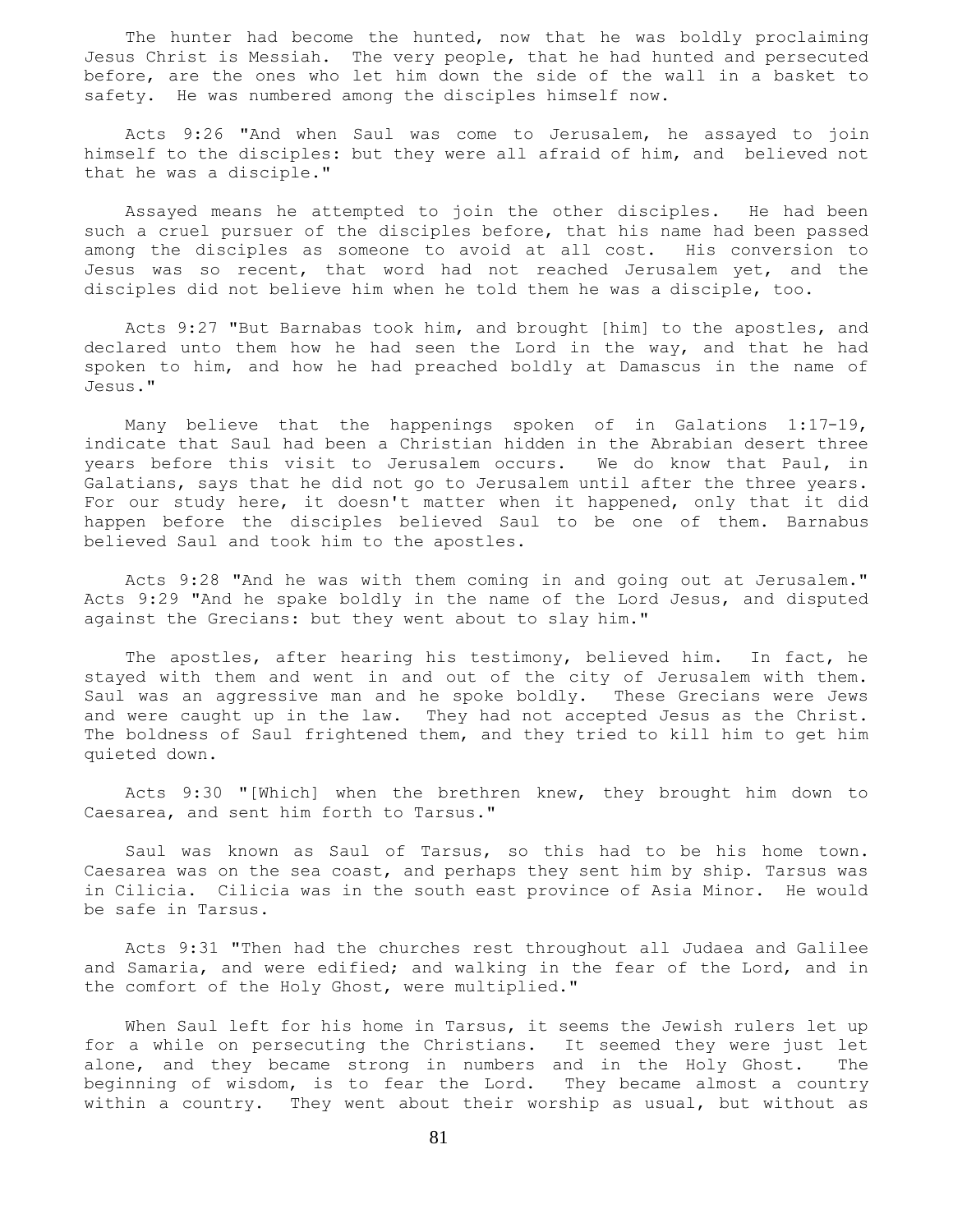much fanfare as before, and the temple rulers almost forgot about their existence. It was a time of peace and rest for the church.

 Acts 9:32 "And it came to pass, as Peter passed throughout all [quarters], he came down also to the saints which dwelt at Lydda."

 It seems as though Peter was travelling through the countryside proclaiming Jesus Christ the Messiah to all who would listen. The reason for the peace was possibly because most of this ministering at this time was outside Jerusalem. Lydda was a town about 11 miles out of Joppa. Two other names Lydda was called by was Lod or Lud. These saints were those converted to Christianity. Lydda was an area of working people. This had been a pagan city before.

 Acts 9:33 "And there he found a certain man named AENEAS, which had kept his bed eight years, and was sick of the palsy."

 Acts 9:34 "And Peter said unto him, AENEAS, Jesus Christ maketh thee whole: arise, and make thy bed. And he arose immediately."

 Peter was so full of the power of God, that he just spoke the name of Jesus Christ to this man who had been sick of the palsy eight years, and the man was immediately healed. Palsy is a disease of the central nervous system that gets worse as time passes. We see the power in the name of Jesus Christ. He was immediately healed.

 Acts 9:35 "And all that dwelt at Lydda and Saron saw him, and turned to the Lord."

 We see here the results of such a miracle. It caused all who knew to believe. Jesus said, if you didn't believe for any other reason, then believe because of the miracles.

 Acts 9:36 "Now there was at Joppa a certain disciple named Tabitha, which by interpretation is called Dorcas: this woman was full of good works and almsdeeds which she did."

 Remember, Joppa is eleven miles from Lydda. Notice here, that a disciple can be a woman, as well as a man. This Dorcas was not just a Christian in word only, but was a doer of the Word, as well. Verse 36 says she was full of good works. Her belief was her life. Her Jewish name was Tabitha and her Greek name was Dorcas. The Dorcas means gazelle.

 Acts 9:37 "And it came to pass in those days, that she was sick, and died: whom when they had washed, they laid [her] in an upper chamber." Acts 9:38 And forasmuch as Lydda was nigh to Joppa, and the disciples had heard that Peter was there, they sent unto him two men, desiring [him] that he would not delay to come to them."

 Notice that she was not embalmed. She was Jewish and they do not embalm their dead. She was washed. These disciples, here, did not have enough confidence in their own prayers. They knew that Peter was close by, and that Peter could call on God to raise Dorcas from the dead in the name of Jesus Christ. They sent two men to get Peter.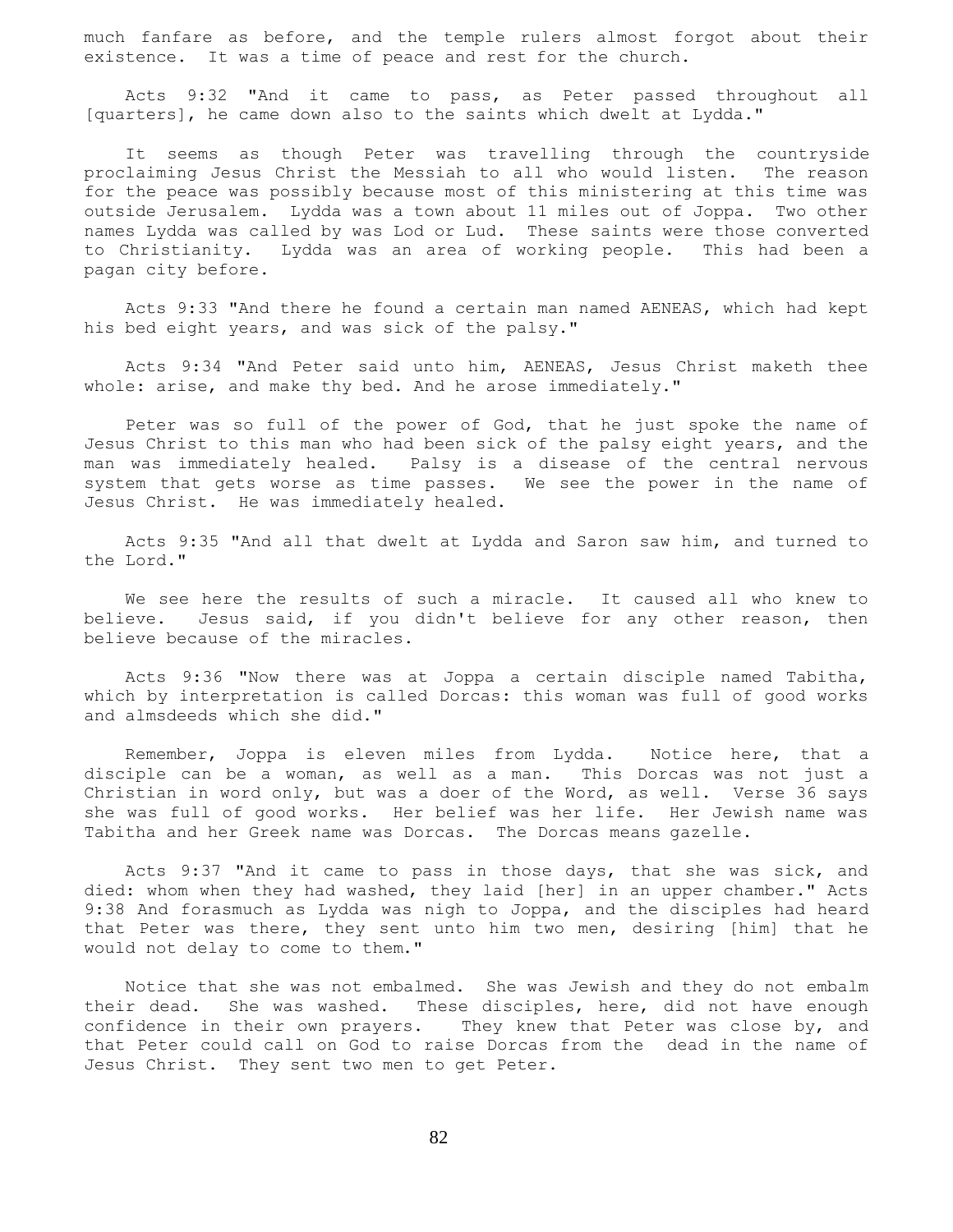Acts 9:39 "Then Peter arose and went with them. When he was come, they brought him into the upper chamber: and all the widows stood by him weeping, and shewing the coats and garments which Dorcas made, while she was with them."

 She would be greatly missed, because she had made beautiful clothing for all of them. She was a very unselfish woman. She had ministered to all of them.

 Acts 9:40 "But Peter put them all forth, and kneeled down, and prayed; and turning [him] to the body said, Tabitha, arise. And she opened her eyes: and when she saw Peter, she sat up."

 Notice the humbleness of Peter, he kneeled. His prayer was to the Father in the name of Jesus. He spoke to her in Jewish since she was Jewish and he was Jewish, also. Peter did not do this for show. He sent the women out. The effectual fervent prayer of a righteous man availeth much, James 5:16. Tabitha arose and sat up.

 Acts 9:41 "And he gave her [his] hand, and lifted her up, and when he had called the saints and widows, presented her alive."

 What a time of rejoicing. This wonderful unselfish child of God is now alive. The revival was overwhelming.

 Acts 9:42 "And it was known throughout all Joppa; and many believed in the Lord."

 If anything would cause someone to believe, this should be it. Revival broke forth in Joppa.

 Acts 9:43 "And it came to pass, that he tarried many days in Joppa with one Simon a tanner."

 Simon, the tanner, opened his home to Peter, and Peter stayed with him while he ministered in Joppa.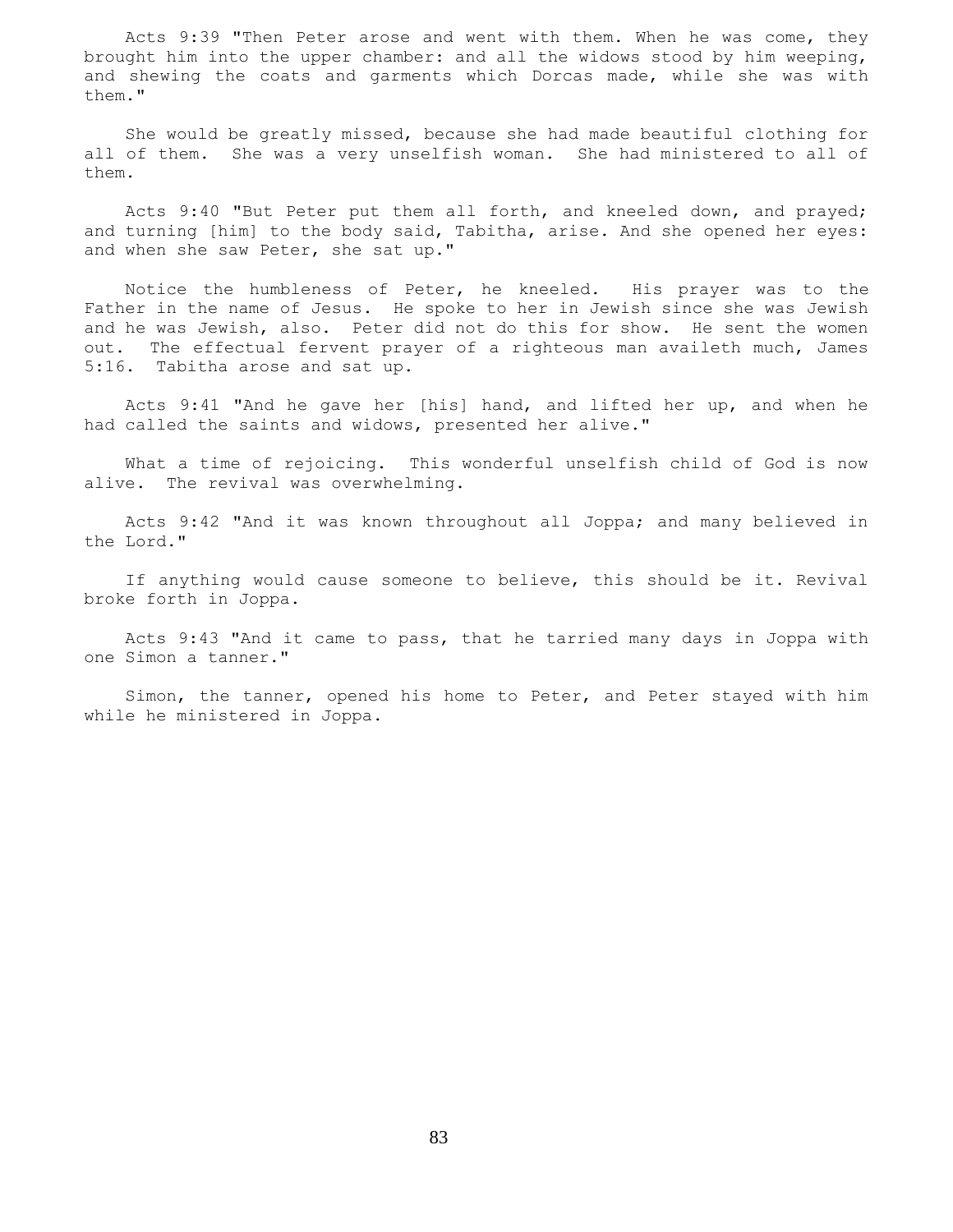## Acts 20 Questions

1. What message did Saul preach in the Synagogue? 2. What were the people in the temple amazed about? 3. In verse 22, we find that Saul increased in 4. What did he prove to the Jews at Damascus? 5. After many days, the Jews took counsel to \_\_\_\_\_\_\_\_\_\_\_\_\_\_ him. 6. Where had they planned to capture Saul? 7. How did the disciples help Saul to escape? 8. What does the word assayed mean? 9. Why did they not want to join Saul? 10. Who was the one who believed Saul and took him to the apostles? 11. What did he tell the apostles about Saul? 12. What does Galatians 1:17-19 indicate? 13. Saul spoke boldly in what name? 14. Who did he dispute against? 15. What did the local authorities want to do with Saul? 16. Where did the brethren take Saul to help him escape? 17. What was the name of Saul's hometown? 18. Where was Cilicia located? 19. Verse 31 tells us the church had rest where? 20. They walked in the \_\_\_\_ of the Lord and the \_\_\_\_ of the Holy Ghost. 21. Peter came to what city? 22. How long had AENEAS been sick? 23. What disease did AENEAS have? 24. Who did Peter tell AENEAS made him whole? 25. What effect did this miracle have on the people of Lydda and Sharon? 26. What was the Jewish name of the lady disciple in verse 36? 27. What was her Greek name? 28. What had happened to her? 29. Why was everyone so grieved over her? 30. How do we know she was not embalmed? 31. What did Peter do besides pray for Dorcas? 32. When she was raised from the dead, what effect did it have on the people? 33. Who did Peter stay with in Joppa?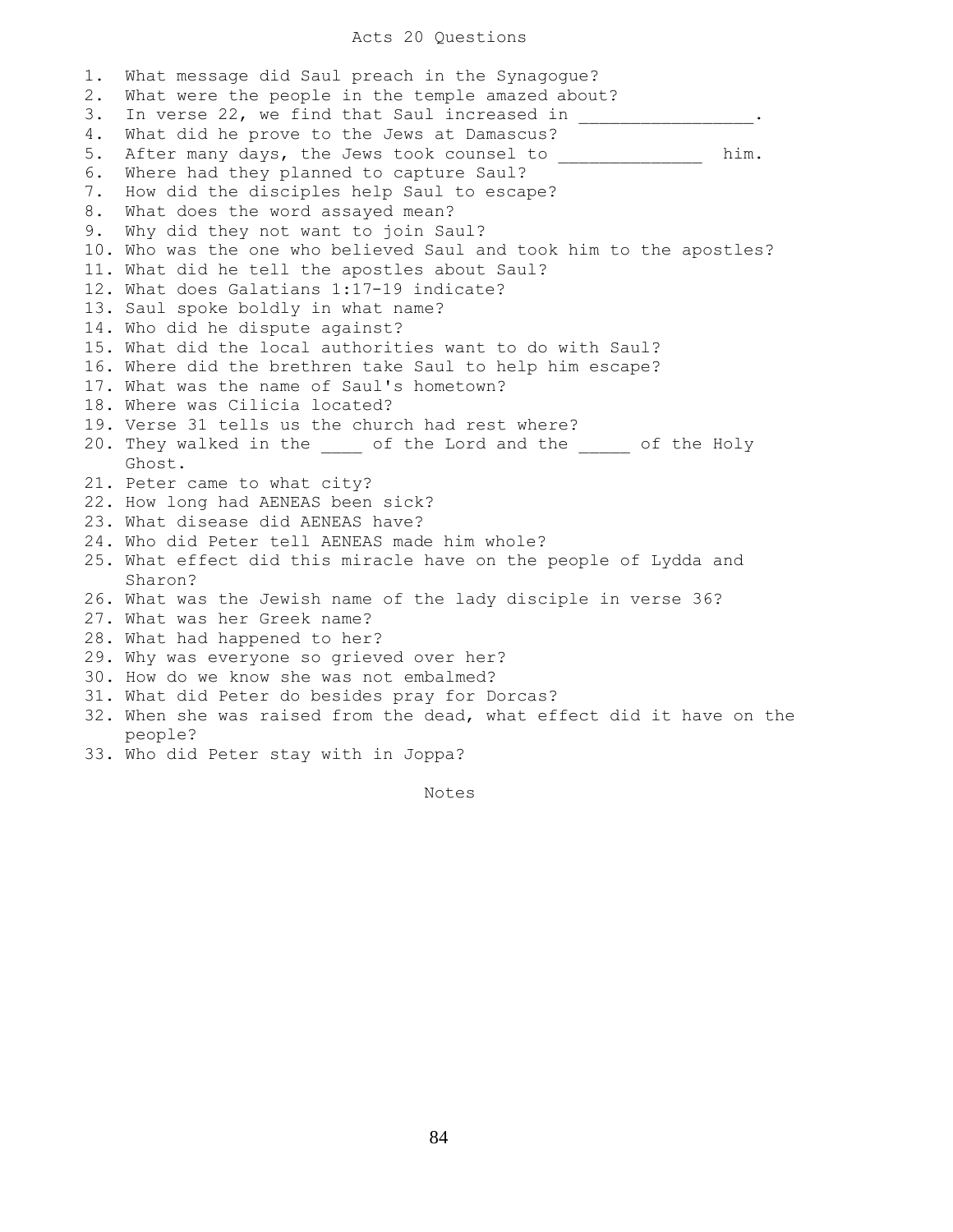We will begin this lesson in Acts 10:1 "There was a certain man in Caesarea called Cornelius, a centurion of the band called the Italian [band],"

 Acts 10:2 "[A] devout [man], and one that feared God with all his house, which gave much alms to the people, and prayed to God alway."

 Cornelius is a Roman. He is a Gentile who loves God and prays. This Roman Gentile, not only loved God and prayed, but was like Dorcas in the last lesson. He was full of good deeds. He feared and loved God. God does not let that kind of loyalty to Him go unnoticed. Cornelius is to be the first convert of a Gentile to Christianity. You see, Saul was a Jew as well as being a Roman citizen.

 Acts 10:3 "He saw in a vision evidently about the ninth hour of the day an angel of God coming in to him, and saying unto him, Cornelius."

 People who God speaks to in visions are those who keep their mind and spirit stayed upon God. Cornelius was such a man. Cornelius was a military man which many believe would keep him from knowing God. God does not look at the outside of man, but at the heart. Cornelius had a pure heart. This visit was from God. God sent this angel (ministering spirit) to Cornelius. This angel knew Cornelius' name, because God had given it to him.

 Acts 10:4 "And when he looked on him, he was afraid, and said, What is it, Lord? And he said unto him, Thy prayers and thine alms are come up for a memorial before God."

 God has been aware of the good deeds and prayers of Cornelius. Fear gripped Cornelius. You remember he feared God, and he associated this Angel messenger with God.

 Acts 10:5 "And now send men to Joppa, and call for [one] Simon, whose surname is Peter:"

 Acts 10:6 He lodgeth with one Simon a tanner, whose house is by the sea side: he shall tell thee what thou oughtest to do."

 We see specific instructions for Cornelius to do. Just as Cornelius had said above, "What is it, Lord?", that is every person's question: What must I do to be saved, Lord? We see, here, that the Lord leaves no question where they are to go and who to see. Many times we have a tendency to get ahead of God, but we must wait for our instructions from God.

 Acts 10:7 "And when the angel which spake unto Cornelius was departed, he called two of his household servants, and a devout soldier of them that waited on him continually;" Acts 10:8 "And when he had declared all [these] things unto them, he sent them to Joppa."

 Notice, Cornelius did not delay. He chose his most trusted servants to do the job. He sent them exactly where the Lord had told him to.

85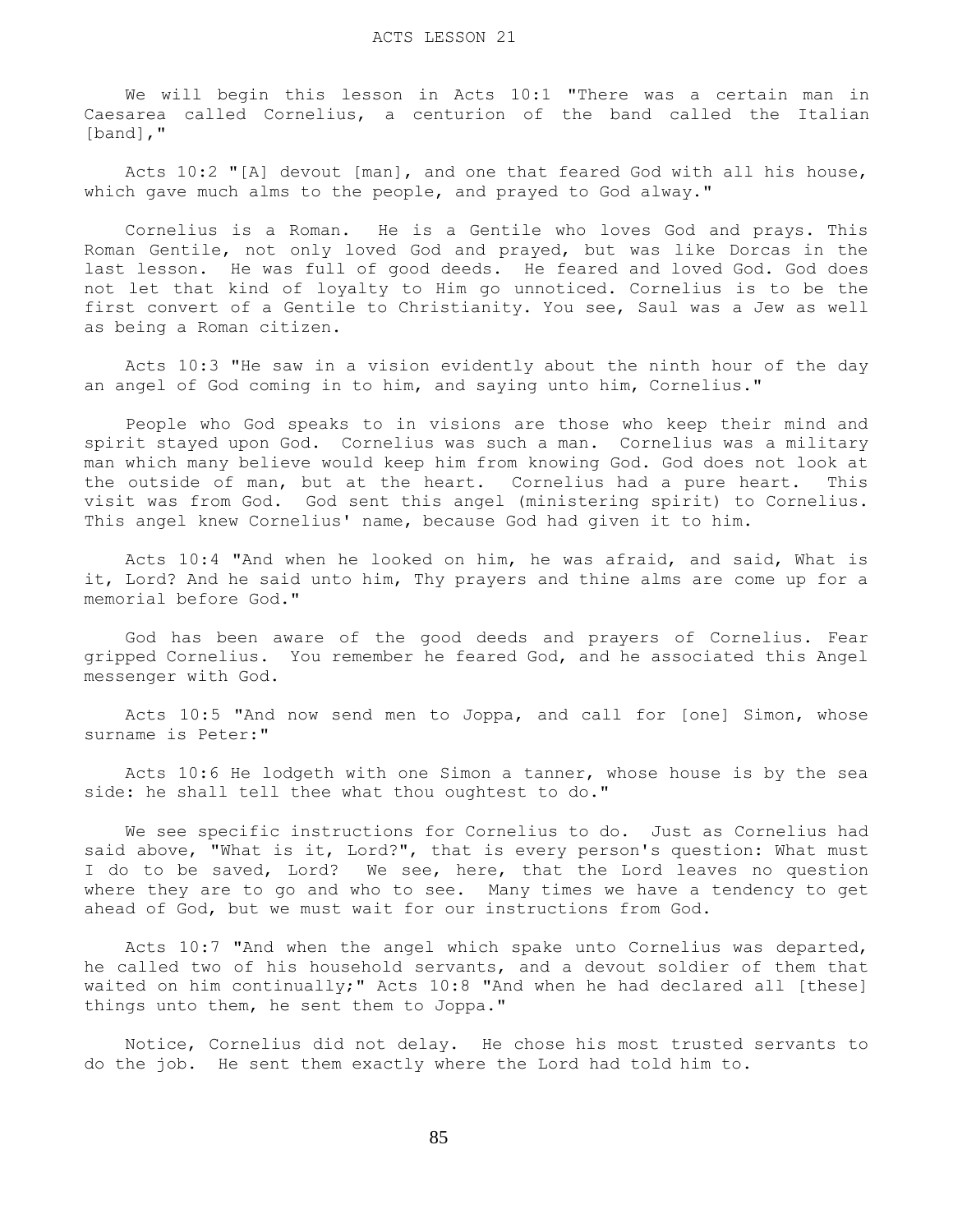Acts 10:9 "On the morrow, as they went on their journey, and drew nigh unto the city, Peter went up upon the housetop to pray about the sixth hour:"

 Cornelius had sent his men to Joppa to find Peter. About noon, Peter went up on the house top to pray.

 Acts 10:10 "And he became very hungry, and would have eaten: but while they made ready, he fell into a trance,"

 Acts 10:11 "And saw heaven opened, and a certain vessel descending unto him, as it had been a great sheet knit at the four corners, and let down to the earth:"

This was a supernatural hunger. It was the time of day to eat, but this hunger was brought on by the Spirit of God, not by the flesh. This trance just meant that the things of the real world around him were not in his mind. He saw a vision of a vessel descending from heaven. The sheet knit at the four corners means the four corners of the earth and indicates that this is a universal message. Four means universe, spiritually, or all of the people. This message was from God to the people of the earth. Heaven (its origin) and earth (its destination) show it is a message from God.

 Acts 10:12 "Wherein were all manner of fourfooted beasts of the earth, and wild beasts, and creeping things, and fowls of the air."

 These represented all life, except human life on the earth. There were clean and unclean life.

Acts 10:13 "And there came a voice to him, Rise, Peter; kill, and eat."

 This message came to Peter, because at this time he was the last word on Christian matters here on the earth. Jesus had placed him as the ruling authority of His church on earth.

 Acts 10:14 "But Peter said, Not so, Lord; for I have never eaten any thing that is common or unclean."

 What Peter is saying, is that he had kept the Levitical law about clean and unclean food to eat. Certain animals, certain fish, and certain fowl were forbidden for the Jew to eat. Peter had kept this ordinance. Here, though, he is disobeying God.

 Acts 10:15 "And the voice [spake] unto him again the second time, What God hath cleansed, [that] call not thou common."

 Acts 10:16 "This was done thrice: and the vessel was received up again into heaven."

 This voice spoke with authority and repeated it three times. Then the vessel was taken up into heaven. There is no question that this message is from God to mankind. God made everything and everyone in the beginning, and He said it was good. This message is twofold. Not only is it speaking to Peter about not calling any man common, but it is also speaking of eating food. Food is made pure by prayer. In I Timothy 4:4-5 it says, I Timothy 4:4 "For every creature of God [is] good, and nothing to be refused, if it be received with thanksgiving:" I Timothy 4:5 "For it is sanctified by the word of God and prayer." We see from this that, God is saying that praying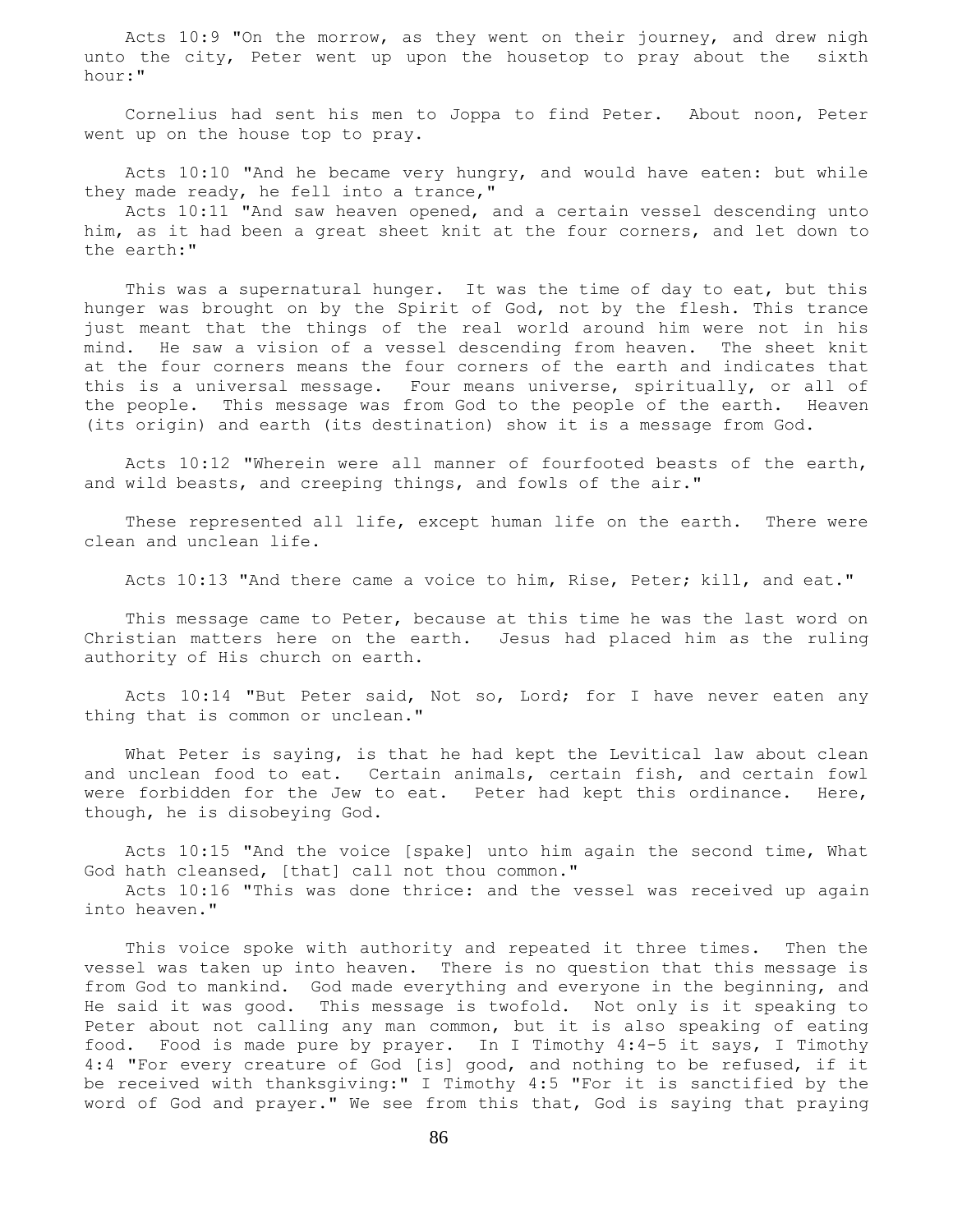over food before we eat it and thanking God for it cleanses it for us. We cannot call anyone common because except for the grace of God, we would be unclean ourselves.

 Acts 10:17 "Now while Peter doubted in himself what this vision which he had seen should mean, behold, the men which were sent from Cornelius had made inquiry for Simon's house, and stood before the gate,"

 Acts 10:18 "And called, and asked whether Simon, which was surnamed Peter, were lodged there."

 These men had been sent by Cornelius to Peter, to bring him to their master Cornelius. God's timing is perfect.

 Acts 10:19 "While Peter thought on the vision, the Spirit said unto him, Behold, three men seek thee."

 This Spirit is the Holy Spirit of God because it is capitalized. The Spirit reveals to Peter that the men are there.

 Acts 10:20 "Arise therefore, and get thee down, and go with them, doubting nothing: for I have sent them."

 This still is the Spirit giving Peter instructions. Peter is not to doubt, but go with them. These three have actually been sent by the Spirit of God. Cornelius gave the orders, but his orders came from the angel of the Lord.

 Acts 10:21 "Then Peter went down to the men which were sent unto him from Cornelius; and said, Behold, I am he whom ye seek: what [is] the cause wherefore ye are come?"

 Peter already knows why they are here, but goes through the formality anyhow.

 Acts 10:22 "And they said, Cornelius the centurion, a just man, and one that feareth God, and of good report among all the nation of the Jews, was warned from God by an holy angel to send for thee into his house, and to hear words of thee."

We see here, that Cornelius is well thought of not only by God, but by his own men and even all of the Jews who live around him. These men of Cornelius tell Peter that Cornelius was told of God to send for Peter to come. Peter is to bring a message from God to Cornelius.

 Acts 10:23 "Then called he them in, and lodged [them]. And on the morrow Peter went away with them, and certain brethren from Joppa accompanied him."

 A true Jew would never have invited these non-Jewish people to spend the night. They were thought of as unclean people. Christians were not that particular, but had been taught to be a friend to man. Jesus had even done miracles for those who were not Hebrews. These brethren of Peter's were not physical brothers, but they were brothers in Christ. They were disciples of Jews. It was not unusual for an apostle to be accompanied by other disciples. Peter was not going, because of the request of Cornelius' men, but because the Holy Spirit told him to go.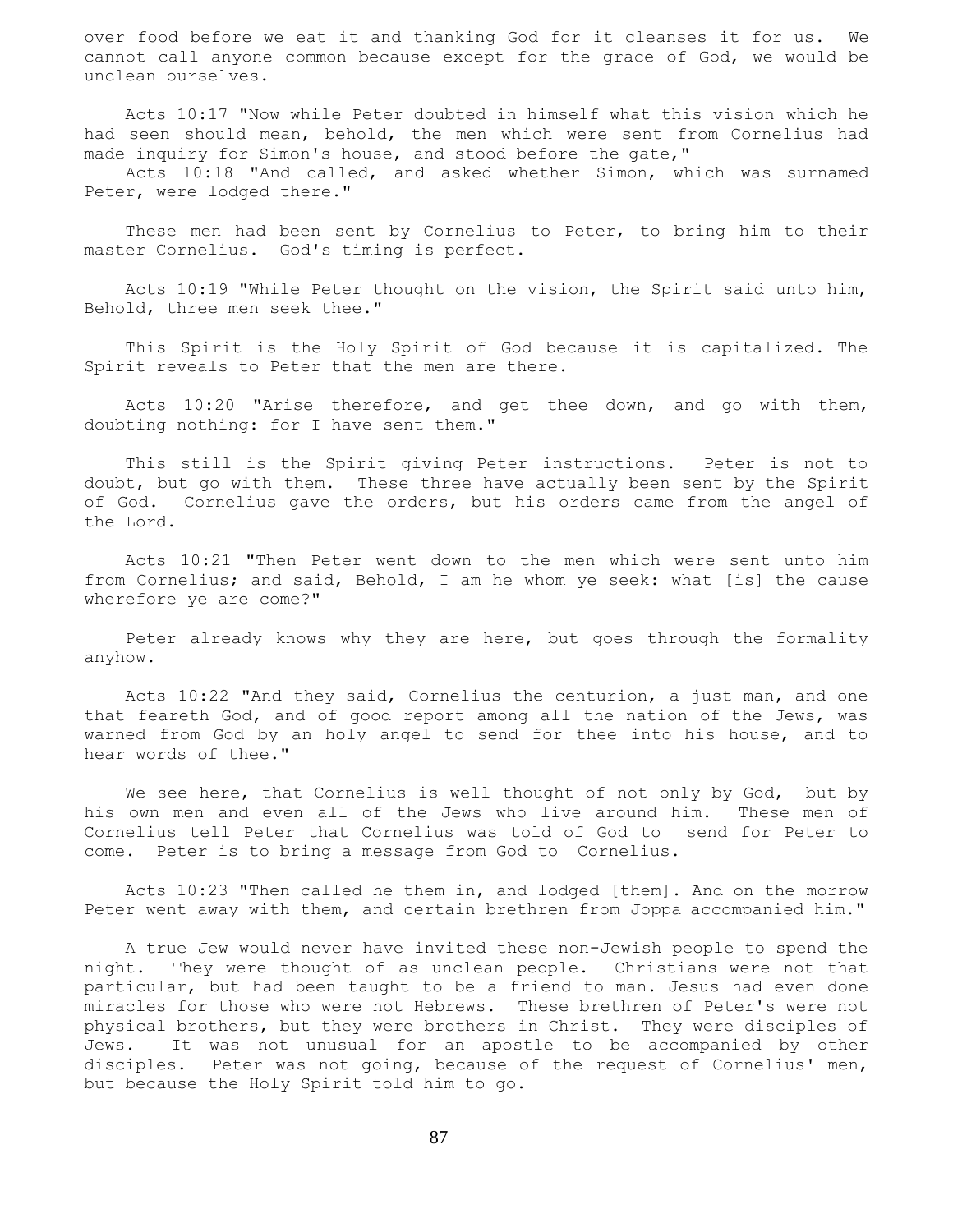Acts 10:24 "And the morrow after they entered into Caesarea. And Cornelius waited for them, and had called together his kinsmen and near friends."

 We see that Cornelius was waiting for Peter. This unselfish man had invited others so that they might receive, as well.

 Acts 10:25 "And as Peter was coming in, Cornelius met him, and fell down at his feet, and worshipped [him]."

 Remember, Cornelius was an humble man. He did not know who Peter was, only that God told him to send for Peter. He, perhaps, thought Peter to be deity so he fell down and worshipped Peter.

 Acts 10:26 "But Peter took him up, saying, Stand up; I myself also am a man."

 Peter was quick to tell Cornelius that he, too, was a servant of God. We will pick up here in the next lesson.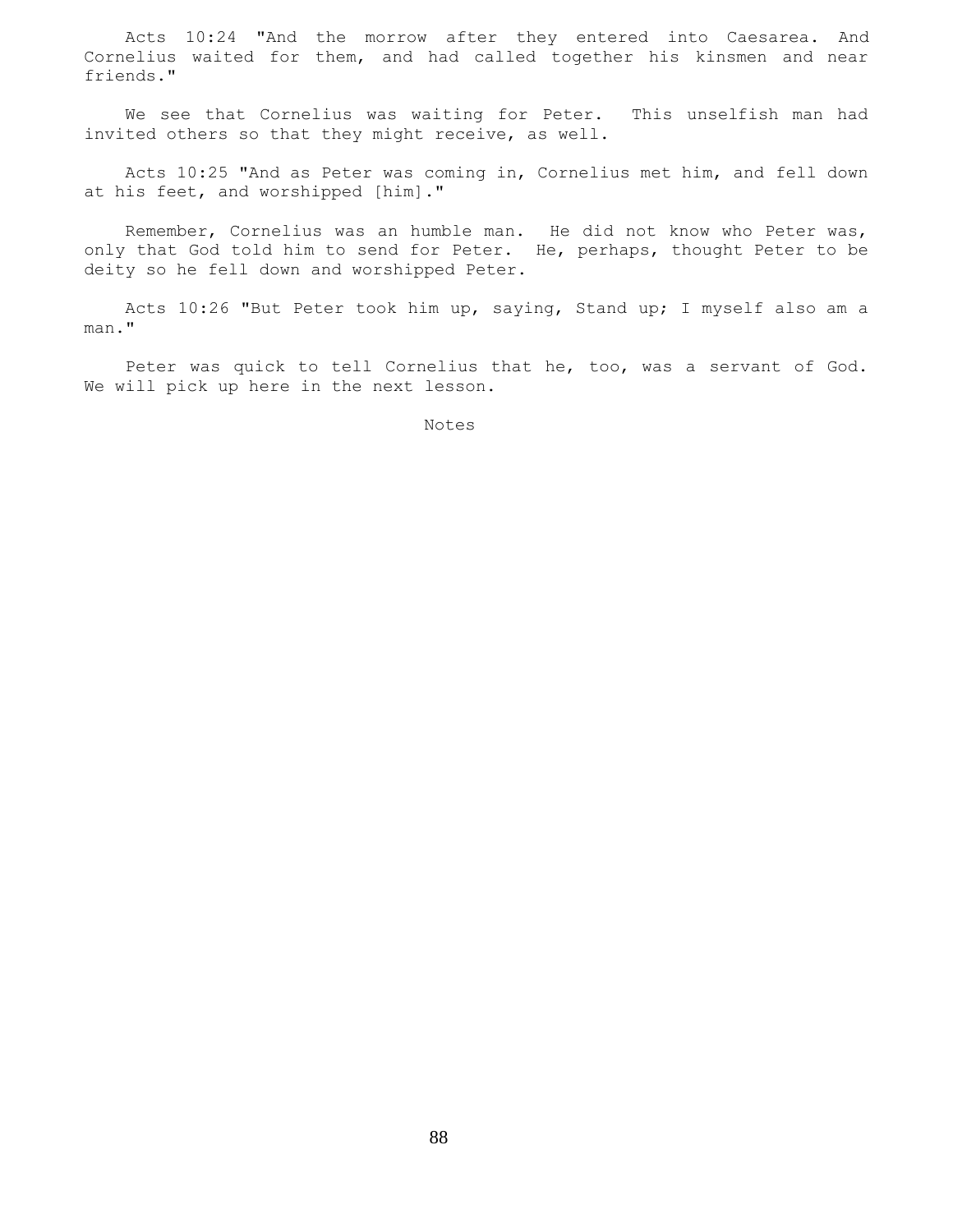1. Who was Cornelius? 2. Where did he live? 3. Describe Cornelius' character? 4. How was he like Dorcas? 5. Who did Cornelius see in a vision? 6. How did Cornelius feel when he saw him? 7. Who did Cornelius call him? 8. What had come up as a memorial before God? 9. Where was Cornelius to send his men? 10. Who were they to go for? 11. Where was he staying? 12. Who did Cornelius send to Joppa? 13. Where did Peter go to pray at the sixth hour? 14. Why did he not eat? 15. What did Peter see in a vision? 16. What is the number four symbolic of? 17. How did we know this message was from God to man? 18. What was in the sheet? 19. What did the voice tell Peter to do? 20. What reply did Peter give? 21. The voice told Peter what about common things? 22. How many times did Peter see this? 23. What causes food to be clean? 24. What Scripture tells us that? 25. How did Peter feel about the vision? 26. What inquiry did Cornelians' men make? 27. Who told Peter to go with them? 28. Who really sent them? 29. What question did Peter ask the men? 30. Verse 22 tells us who, besides God, had great respect for Cornelius? 31. In verse 23, what did Peter do that a true Jew would not have done? 32. Who had Cornelius invited to meet Peter? 33. When Cornelius saw Peter, what did he do? 34. How did Peter correct him?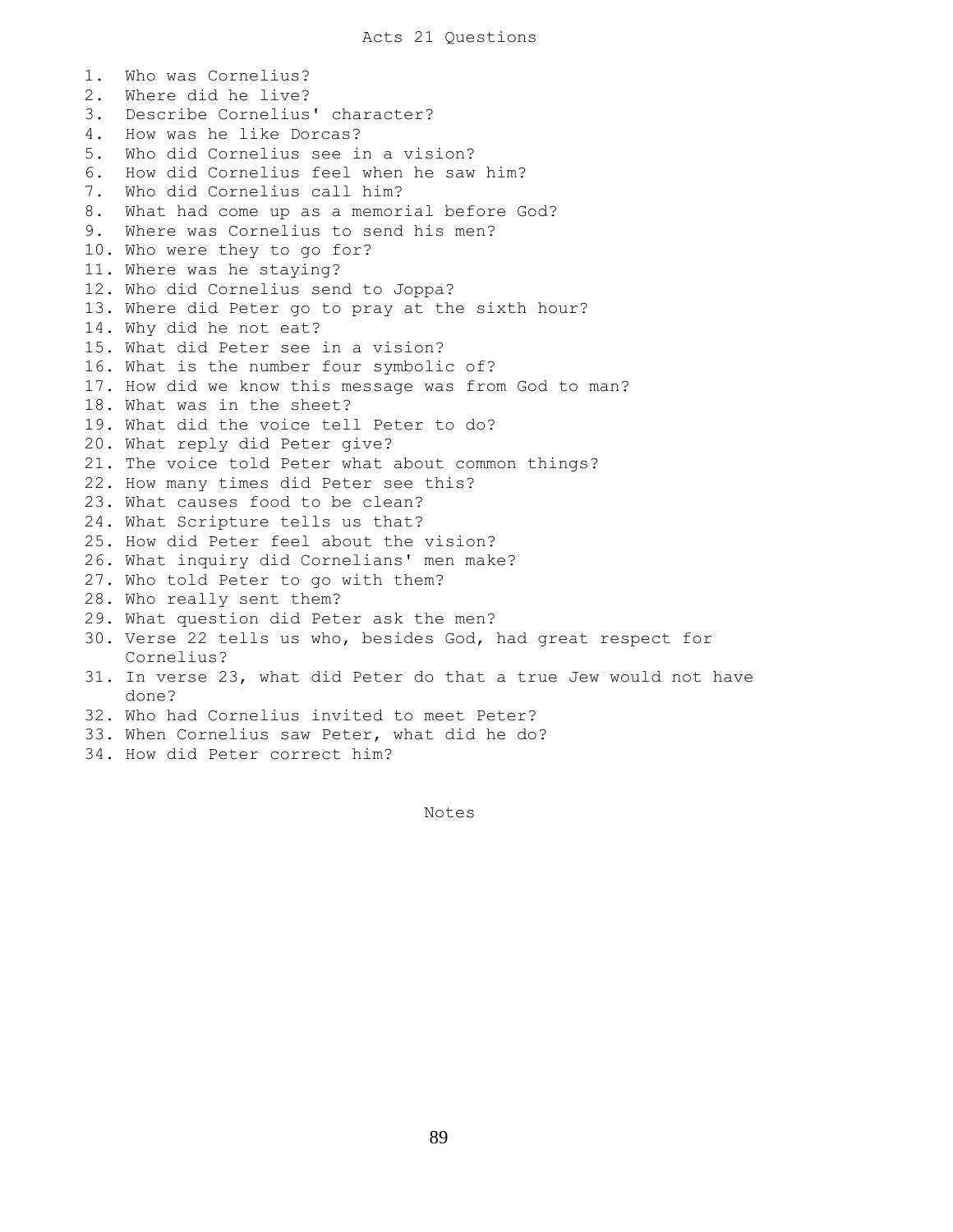We will resume this lesson in Acts 10:27.

 Peter has just arrived at Cornelius' home and Peter told Cornelius not to worship him, that he was a man. Now we will begin in verse 27.

 Acts 10:27 "And as he talked with him, he went in, and found many that were come together."

 This many here, were the people Corenlius had invited. These were all Gentiles.

 Acts 10:28 "And he said unto them, Ye know how that it is an unlawful thing for a man that is a Jew to keep company, or come unto one of another nation; but God hath shewed me that I should not call any man common or unclean."

 This encounter, with the sheet let down from heaven, has shown Peter that he was wrong in calling any man common. We are all made in the image of God, not just one nationality. The Jews thought themselves to be better than anyone else. They thought all other people to be less than they were. Jesus disproved this when He ate with the publicans and sinners. Prejudice is not right. God does not make different classes of people. People make classes.

 Acts 10:29 "Therefore came I [unto you] without gainsaying, as soon as I was sent for: I ask therefore for what intent ye have sent for me?"

 Peter is saying, I learned my lesson well that God was showing me about calling things common. I came without hesitation, even though I knew you were not Jewish because I felt that was what God would have me to do. Now, what did you send for me for? Gainsaying means promptly. He was not prompted, he just came.

 Acts 10:30 "And Cornelius said, Four days ago I was fasting until this hour; and at the ninth hour I prayed in my house, and, behold, a man stood before me in bright clothing,"

 Acts 10:31 "And said, Cornelius, thy prayer is heard, and thine alms are had in remembrance in the sight of God."

 Acts 10:32 "Send therefore to Joppa, and call hither Simon, whose surname is Peter; he is lodged in the house of [one] Simon a tanner by the sea side: who, when he cometh, shall speak unto thee."

 This is a repetition of the very thing that had happened to Cornelius. The man in bright clothing was the angel of the Lord. We mentioned before that regardless of who it is, God respects a person who fasts and prays from their heart. This Cornelius truly loved God and wanted to please Him. God answered Cornelius' prayer by telling him where to get help. God even prepared Peter to accept Cornelius, before the servants got there, and asked him to come.

 Acts 10:33 "Immediately therefore I sent to thee; and thou hast well done that thou art come. Now therefore are we all here present before God, to hear all things that are commanded thee of God."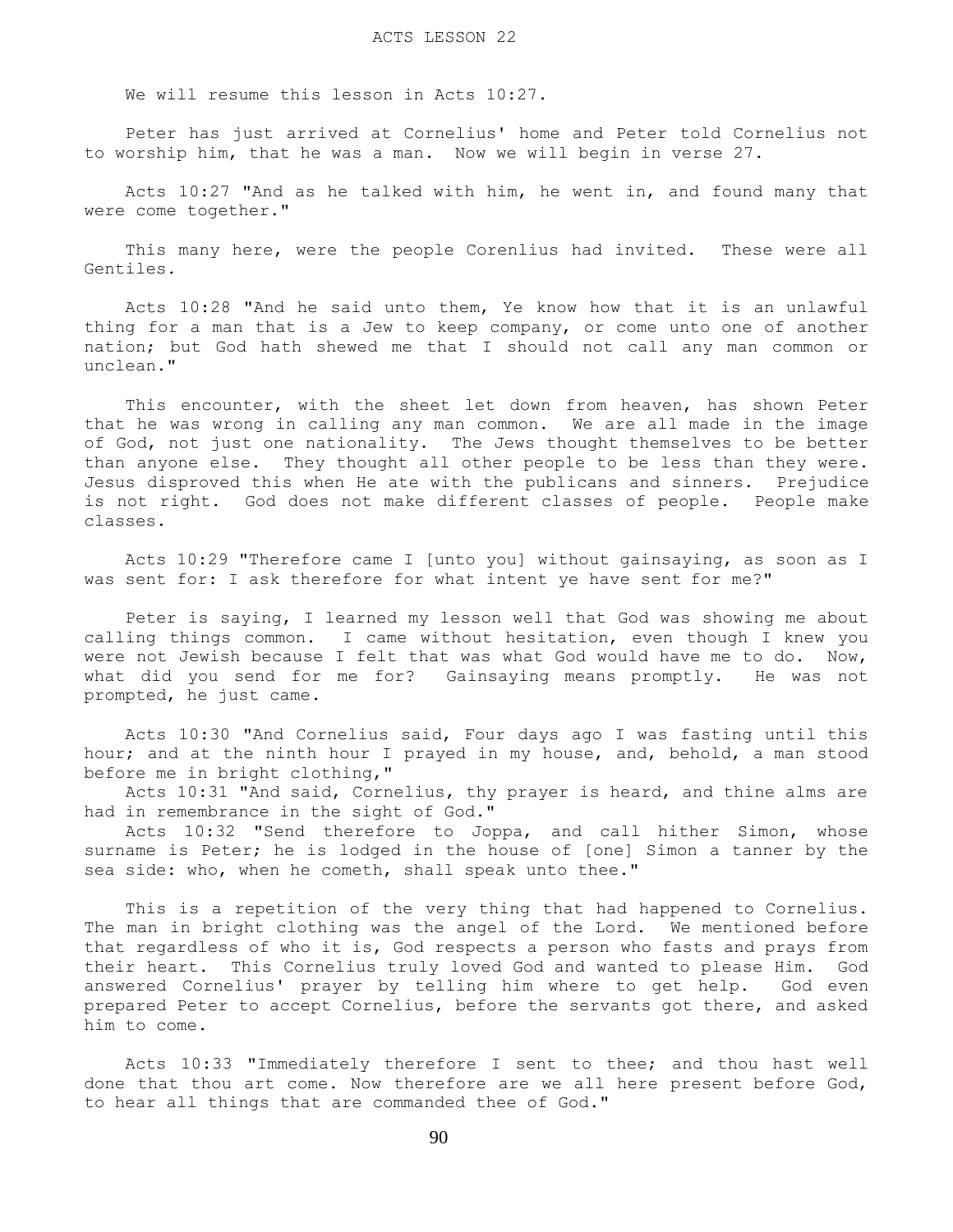Cornelius obeyed God immediately. Now he tells Peter that he is pleased that he came, and that he knows God will speak to him through Peter. He is expecting instructions from God.

 Acts 10:34 "Then Peter opened [his] mouth, and said, Of a truth I perceive that God is no respecter of persons:"

 This actually is the Holy Spirit speaking through Peter. All Peter had to do was open his mouth. The rest came from God. Perceive, here, means to comprehend or understand. God had made Peter understand that God is no respecter of persons. God loves all of His creation.

 Acts 10:35 "But in every nation he that feareth him, and worketh righteousness, is accepted with him."

This means that if you love God and keep His commandments, it doesn't matter if you are Caucasian, Asiatic, or Negroid: you are God's children and he accepts you. All believers in Christ whether white, black, yellow, or brown are all spiritual Israel and heirs according to the promise. God wants us to fear Him enough to obey Him. He is our heavenly Father.

 Acts 10:36 "The word which [God] sent unto the children of Israel, preaching peace by Jesus Christ: (He is Lord of all:)"

 God sent the Scriptures to the physical house of Israel by Moses and the prophets. These Scriptures from Genesis to Malachi told of Jesus Christ (the Lord of all). Jesus Christ is the King of Peace.

 Acts 10:37 "That word, [I say], ye know, which was published throughout all Judaea, and began from Galilee, after the baptism which John preached;"

 The Word is Jesus. Jesus is Saviour of the world. This is the good news preached. Jesus was from Galilee. John the Baptist preached to repent and be baptized that the Saviour of the world, the Messiah was coming. Here, we see Peter telling these Gentiles that Jesus Christ is their Saviour too.

 Acts 10:38 "How God anointed Jesus of Nazareth with the Holy Ghost and with power: who went about doing good, and healing all that were oppressed of the devil; for God was with him."

When Jesus was baptized, the Holy Ghost in the likeness of a dove came and sat upon Him. Jesus was not only filled with power, but was, in fact, power itself. His power was not limited as ours is. He was the fullness of the Godhead bodily. He healed all, not some as we do, in His name. He healed in His own name, we must use His name. Jesus has all power in heaven and earth.

 Acts 10:39 "And we are witnesses of all things which he did both in the land of the Jews, and in Jerusalem; whom they slew and hanged on a tree:"

 Peter, here, relates that even though Jesus did only good, the rulers of the temple had him crucified on a wooden cross. Peter tells them that he saw it with his own eyes.

91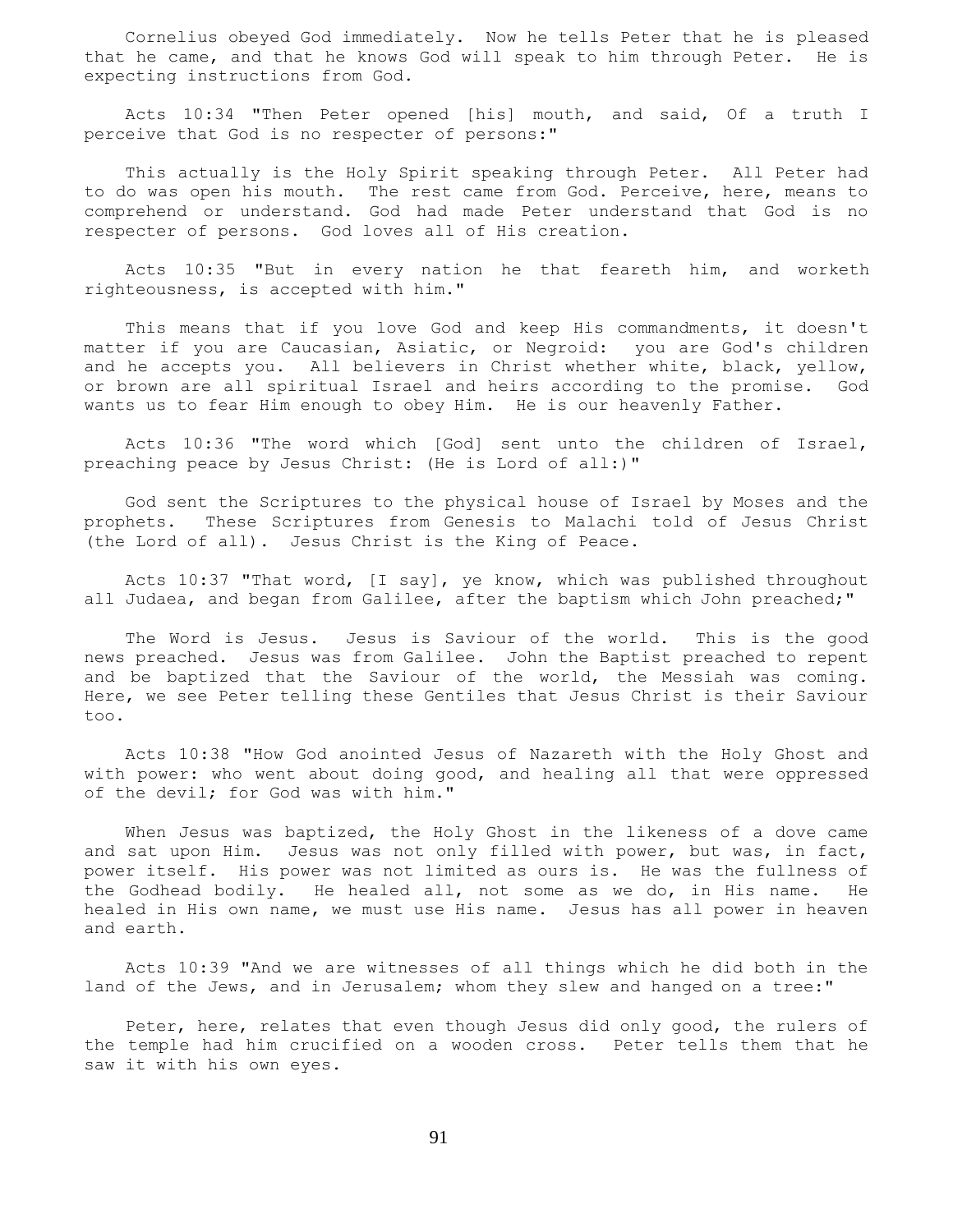Acts 10:40 "Him God raised up the third day, and shewed him openly;" Acts 10:41 "Not to all the people, but unto witnesses chosen before of God, [even] to us, who did eat and drink with him after he rose from the dead."

 Peter is explaining here that, as no mere man could do, Jesus rose from the grave on the third day after His crucifixion. He was seen of over five hundred, but He was with His apostles the most time during the forty days that He walked on the earth, after He arose from the grave, and before He was carried into heaven. He lets them know that it wasn't just a vision of Jesus that they saw, because he ate and drank with them. It was really Him and they were eyewitnesses.

 Acts 10:42 "And he commanded us to preach unto the people, and to testify that it is he which was ordained of God [to be] the Judge of quick and dead."

 Jesus is the Judge of all the earth. When we die, we stand before Jesus to be judged. He is the one who decides whether we go to heaven or to hell. He is the great Shepherd. If we are His sheep we will go to heaven, if we are not His followers we will go to hell. All who preach are to preach the good news of Jesus Christ the Saviour of the world. It pleased God that by the foolishness of preaching man can be saved.

 Acts 10:43 "To him give all the prophets witness, that through his name whosoever believeth in him shall receive remission of sins."

 All of the prophets, prophesied of Jesus. The gift of salvation is so simple that many cannot believe. Romans 10:9-10 explains it the best. God wants all of us. That is why we must believe in our heart. He does not want us to be ashamed of Him, and that is why we must confess Him with our mouth. He gave His body on the cross that we can have our sins washed away in His precious blood. If we believe in the name of Jesus Christ, we are truly Christians who are saved.

 Acts 10:44 "While Peter yet spake these words, the Holy Ghost fell on all them which heard the word."

 These people loved God and freely accepted the message Peter brought. This hearing the word here has to do with their inner man hearing and believing. They received the Holy Ghost as the 120 had at Pentecost.

 Acts 10:45 "And they of the circumcision which believed were astonished, as many as came with Peter, because that on the Gentiles also was poured out the gift of the Holy Ghost."

 The word that gives the whole thing away is gift You cannot earn the Holy Ghost. It is a gift of God. This is God's way of showing these pious Jews that He loves the Gentiles, too. These Jews with Peter had thought you had to be a natural Jew to receive God. God taught them a lesson here. All who love God can receive God.

 Acts 10:46 "For they heard them speak with tongues, and magnify God. Then answered Peter,"

 Acts 10:47 "Can any man forbid water, that these should not be baptized, which have received the Holy Ghost as well as we?"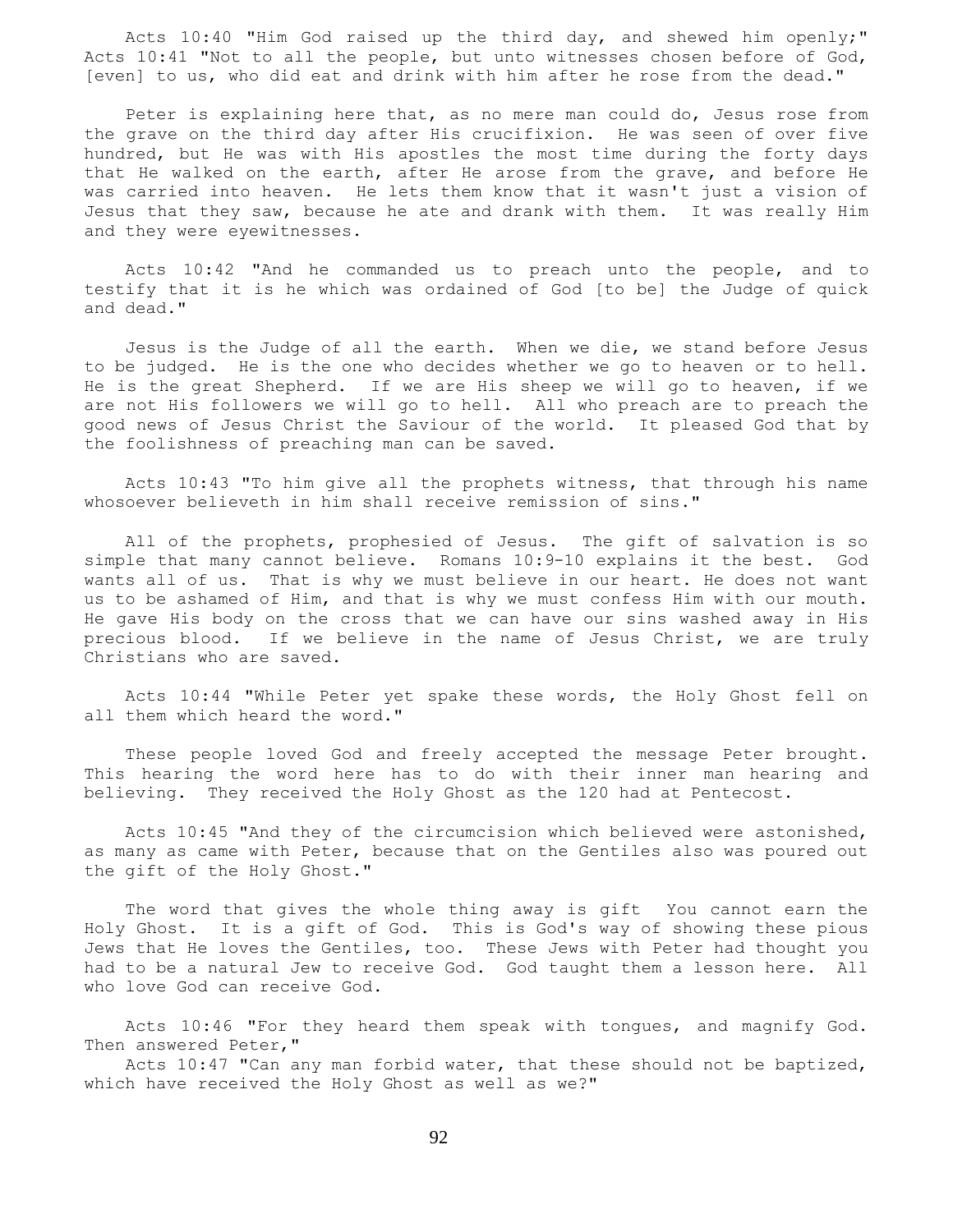God had not only baptized them in the Holy Ghost, but gave the evidence, as well (they spoke with tongues). Peter, in a word, is saying, If God found them worthy of baptism, who are we to deny them? You see, if they refused them water baptism after God had baptized them in the Holy Ghost, they would be siding against God. They would, in fact, be questioning God's wisdom. Peter says, if they are alright with God, they better be alright with us.

 Acts 10:48 "And he commanded them to be baptized in the name of the Lord. Then prayed they him to tarry certain days."

 Peter did not ask any more. He told them to baptize them in water in the name of the Lord. They asked Peter to stay a few days. I would guess that this was so they could be taught more about Jesus Christ the Saviour of the world.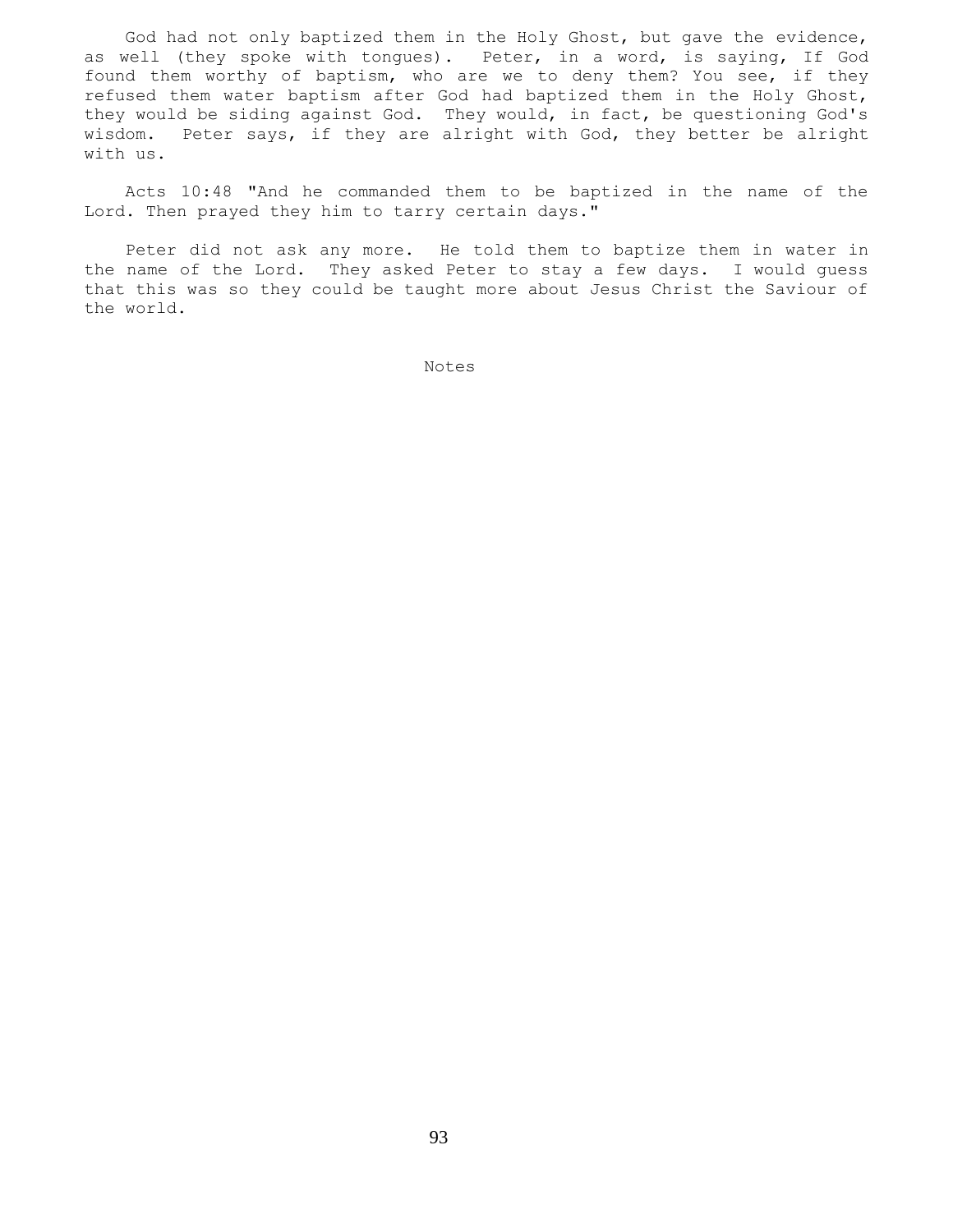#### Acts 22 Questions

1. Why did Peter tell Cornelius not to worship him? 2. When Peter came inside, was Cornelius alone? 3. Peter told Cornelius that what was against Jewish law? 4. Why did Peter come then? 5. Peter had come without 6. What did Peter ask Cornelius? 7. How many days before had Cornelius been fasting? 8. When Cornelius prayed, what had he seen? 9. What message had God sent Cornelius? 10. In verse 32, Peter was called by what other name? 11. Where was Peter staying? 12. What did Cornelius mean by, "...thou hast well done that thou art come..."? 13. What had they all come to hear of Peter? 14. In verse 34, "...Peter opened his mouth..." means what? 15. What had Peter perceived of God? 16. Who is accepted of God? 17. What had God sent to the children of Israel? 18. Who is Lord of all? 19. Who preached baptism? 20. Who is the Word? 21. What is the good news that is preached? 22. What did Jesus do on earth? 23. Who slew Jesus? 24. What day did Jesus rise? 25. Who witnessed Jesus after His resurrection? 26. Who is the Judge of the "...quick and dead.."? 27. What gives you remission of your sins? 28. What happened while Peter spoke? 29. Who were astonished at this happening? 30. What did they hear them do? 31. What did Peter say they could not forbid? 32. What did Peter command them to do?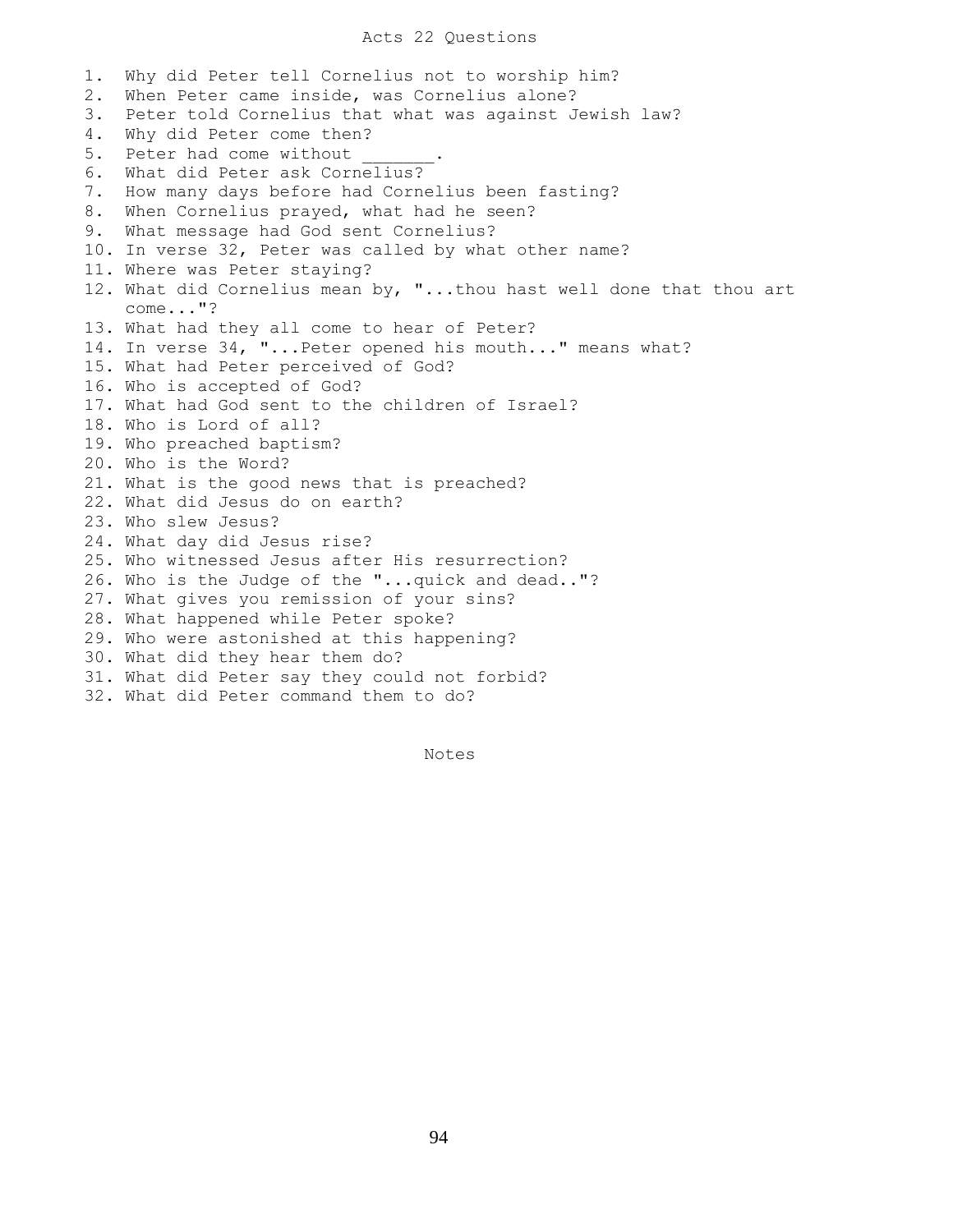We will begin this lesson in Acts 11:1 "And the apostles and brethren that were in Judaea heard that the Gentiles had also received the word of God."

 Up until this time, they had not even tried to bring the gospel message to the Gentile nations. The Israelites felt that they were a set aside nation to whom God had given this message. They felt that it was for them alone.

 Acts 11:2 "And when Peter was come up to Jerusalem, they that were of the circumcision contended with him,"

 We see in this Gentile conversion, the beginning of the Gentile church. The Jews were so self-centered that they believed they were the only ones God offered salvation to. They had not had the vision that Peter had from God showing them that all people were acceptable to God. The fact that Peter had baptized these Gentiles was causing problems. They had already forgotten that Jesus ministered to publicans and sinners.

 Acts 11:3 "Saying, Thou wentest in to men uncircumcised, and didst eat with them."

 We must realize that the beginning of the early church was made up of Jewish men and women.

 Acts 11:4 "But Peter rehearsed [the matter] from the beginning, and expounded [it] by order unto them, saying,"

 Acts 11:5 "I was in the city of Joppa praying: and in a trance I saw a vision, A certain vessel descend, as it had been a great sheet, let down from heaven by four corners; and it came even to me:"

 Acts 11:6 "Upon the which when I had fastened mine eyes, I considered, and saw fourfooted beasts of the earth, and wild beasts, and creeping things, and fowls of the air."

 You see, Peter now is relating to them the vision God had given him in Joppa, which convinced him that he was not to call any man common or unclean anymore.

 Acts 11:7 "And I heard a voice saying unto me, Arise, Peter; slay and eat."

 Acts 11:8 "But I said, Not so, Lord: for nothing common or unclean hath at any time entered into my mouth."

 Acts 11:9 "But the voice answered me again from heaven, What God hath cleansed, [that] call not thou common."

 Acts 11:10 "And this was done three times: and all were drawn up again into heaven."

If this does not convince these Jews, then they are not convinceable. Peter was, perhaps, the most set in Jewish tradition of any of them, until he had this vision. God has a way of doing away with our preconceived ideas.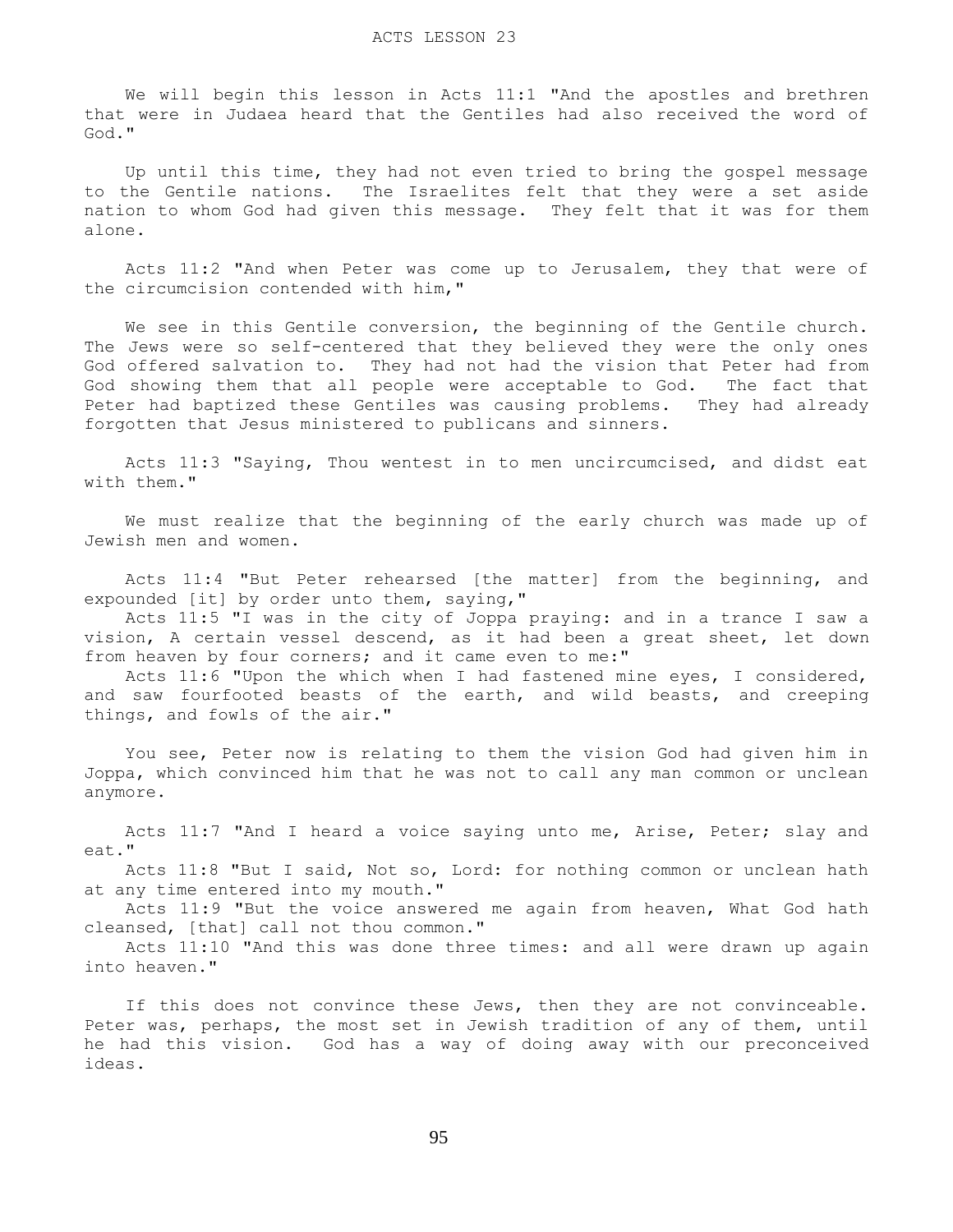Acts 11:11 "And, behold, immediately there were three men already come unto the house where I was, sent from Caesarea unto me."

 Acts 11:12 "And the Spirit bade me go with them, nothing doubting. Moreover these six brethren accompanied me, and we entered into the man's house:"

Acts  $11:13$  "And he shewed us how he had seen an angel in his house, which stood and said unto him, Send men to Joppa, and call for Simon, whose surname is Peter;"

 Acts 11:14 "Who shall tell thee words, whereby thou and all thy house shall be saved."

 You see, Peter, at the time this happened, was the one that all the others looked to for instruction and doctrine. Jesus had turned the keys over to Peter. Peter was the foundation rock. If Peter okays the Gentiles, then they know it is correct. He is explaining in detail what influenced him to believe in allowing Gentiles to join their ranks.

 Acts 11:15 "And as I began to speak, the Holy Ghost fell on them, as on us at the beginning."

 This they cannot criticize, because they know that the Holy Ghost is a gift from God. They would be questioning God, if they said anything about the Holy Ghost falling on them.

 Acts 11:16 "Then remembered I the word of the Lord, how that he said, John indeed baptized with water; but ye shall be baptized with the Holy Ghost."

 Peter reminds them, here, that it may be alright to criticize him in this matter, but be sure and remember that it is Jesus Christ their Lord who baptizes in the Holy Ghost.

 Acts 11:17 "Forasmuch then as God gave them the like gift as [he did] unto us, who believed on the Lord Jesus Christ; what was I, that I could withstand God?"

 Peter tells them, here, that he has no intention of going against God on this matter. Peter knows that he, too, is a servant of God carrying out the will of God, and not his own will. The Holy Ghost is not only a gift from God, but is also an empowerment to minister the Word of God to the lost. This gift has a purpose. This makes our witness filled with power from on high. There is so much hidden in the name Lord Jesus Christ. Many believe in Christ the anointed one. Many believe in Jesus the Saviour. It is a totally different thing to believe that the Christ (the anointed one) and Jesus (your Saviour) is also your Lord. When we make Jesus Christ our Lord we are saying, not my will but thine be done in my life.

Acts 11:18 "When they heard these things, they held their peace, and glorified God, saying, Then hath God also to the Gentiles granted repentance unto life."

 How can they fight against God? This just shows them, again, the greatness of God. This leaves no doubt. God is interested in the Gentiles, as well. Salvation is to whosoever will. One thing they have overlooked in all of this, is those Jesus ministered to. One of the most vivid to me, is where the mother comes to Jesus for help for her demoniac daughter. This is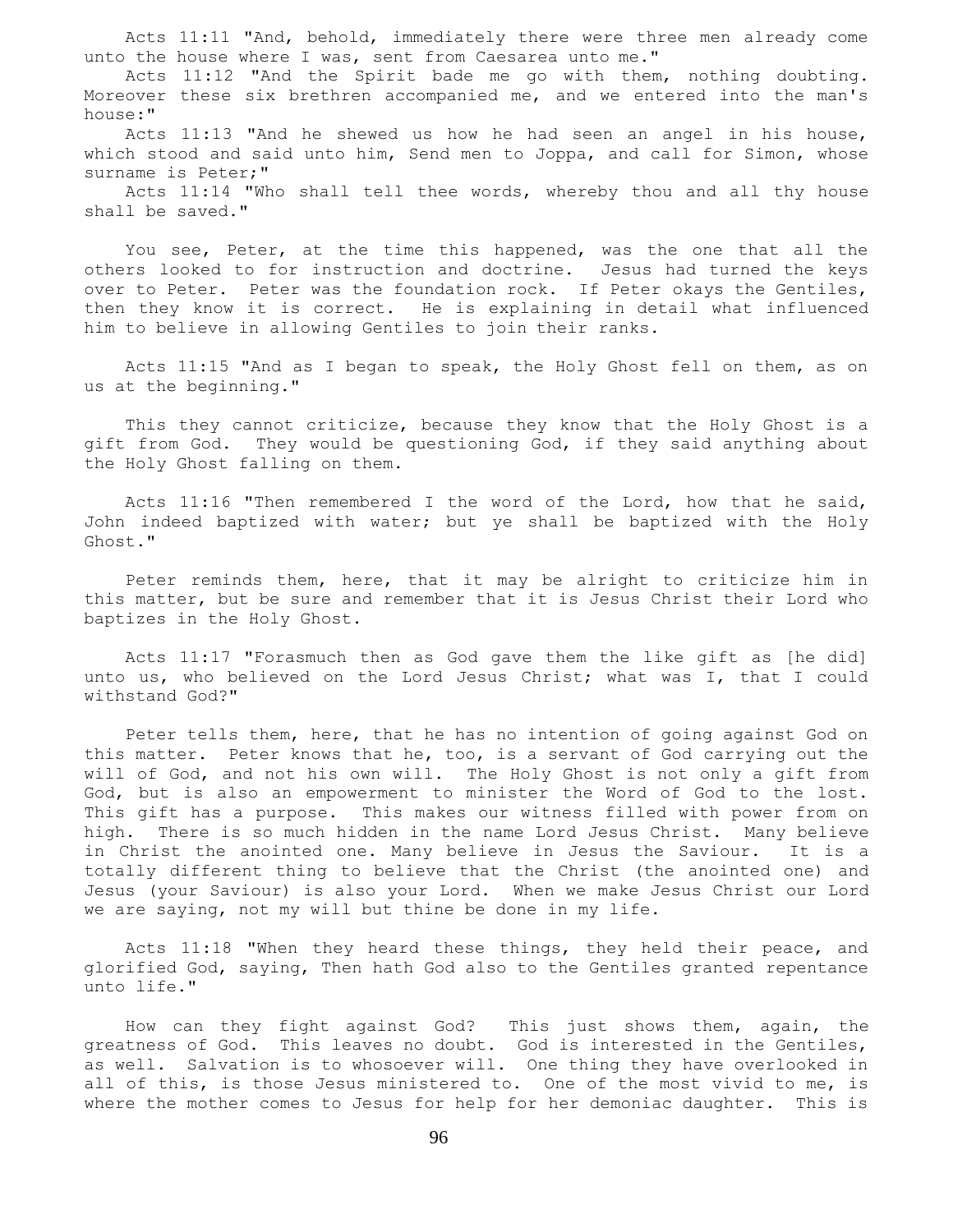found in Matthew 15:21-28, Matthew 15:21 "Then Jesus went thence, and departed into the coasts of Tyre and Sidon." Matthew 15:22 "And, behold, a woman of Canaan came out of the same coasts, and cried unto him, saying, Have mercy on me, O Lord, [thou] son of David; my daughter is grievously vexed with a devil." Matthew 15:23 "But he answered her not a word. And his disciples came and besought him, saying, Send her away; for she crieth after us." Matthew 15:24 "But he answered and said, I am not sent but unto the lost sheep of the house of Israel." Matthew 15:25 "Then came she and worshipped him, saying, Lord, help me." Matthew 15:26 "But he answered and said, It is not meet to take the children's bread, and to cast [it] to dogs." Matthew 15:27 "And she said, Truth, Lord: yet the dogs eat of the crumbs which fall from their masters' table." Matthew 15:28 "Then Jesus answered and said unto her, O woman, great [is] thy faith: be it unto thee even as thou wilt. And her daughter was made whole from that very hour."

 You see, God respects faith wherever it is. Jesus set the example here and in many other places. Peter has done the correct thing. He has been obedient to God and not man.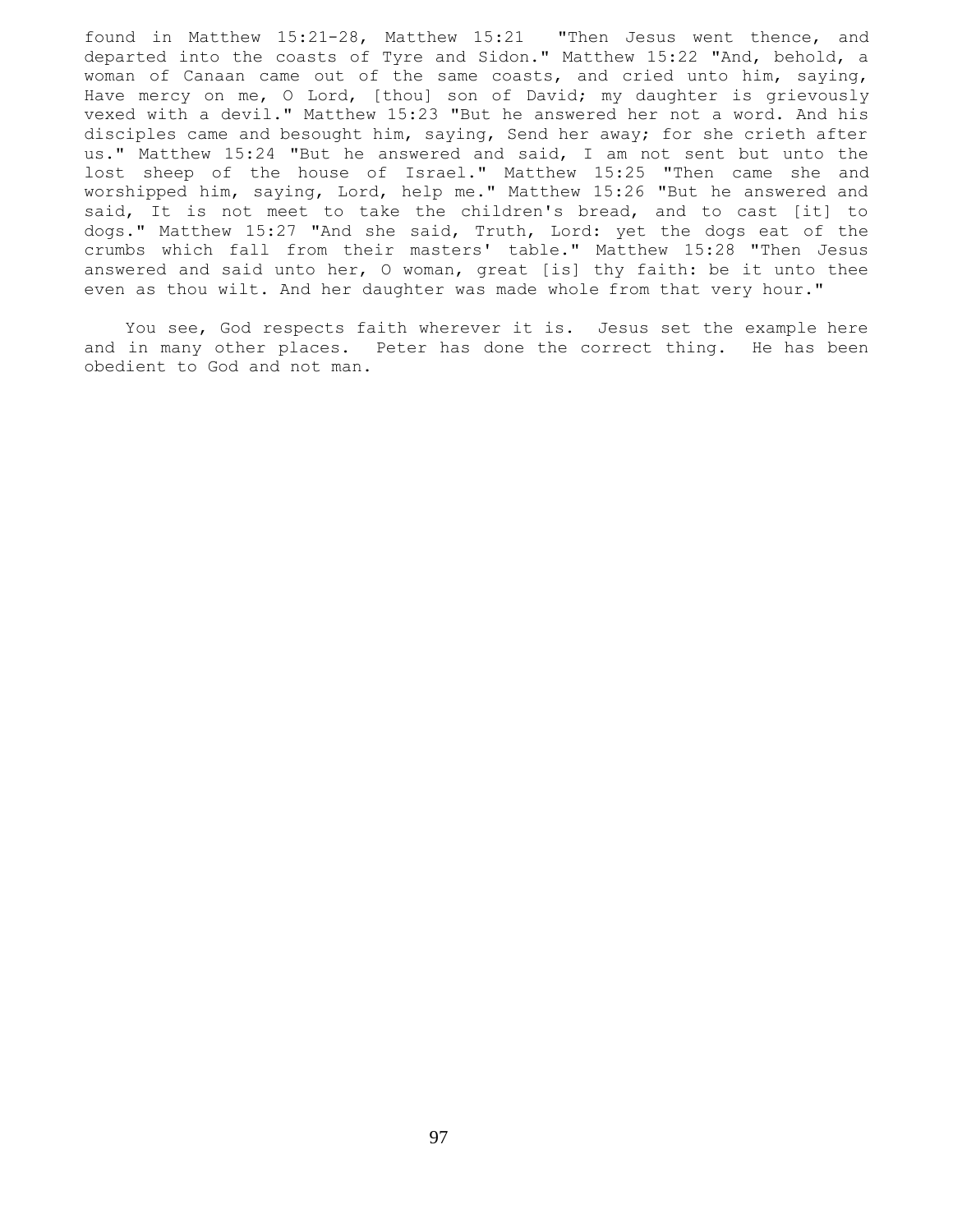## Acts 23 Questions

1. What did the apostles in Judaea hear that disturbed them? 2. Who contended with Peter? 3. What was this the beginning of? 4. In verse 3, what complaint did they make to Peter? 5. What did Peter rehearse to them? 6. What city was Peter in when he had the vision? 7. What had the Lord told Peter to do that Peter said, not so to? 8. How many times did the Lord give Peter the vision? 9. Where were the three men sent from to get Peter? 10. How many of Peter's brethren went with him? 11. Who had appeared to Cornelius? 12. In verse 14, what had Cornelius been told Peter would tell him? 13. In verse 15, Peter tells them something that they cannot argue with, what is it? 14. What did John baptize with? 15. Who baptized with the Holy Ghost? 16. In verse 17, Peter said he would be trying to withstand whom, if he had not accepted them? 17. What, besides a gift from God, is the Holy Spirit? 18. In verse 18, what did these apostles do after hearing Peter's statement? 19. Who is offered salvation? 20. In Matthew chapter 15, who does Jesus minister to?

- 21. Who did Jesus tell her he was sent to?
- 22. Why did Jesus answer her prayer?

Notes Notes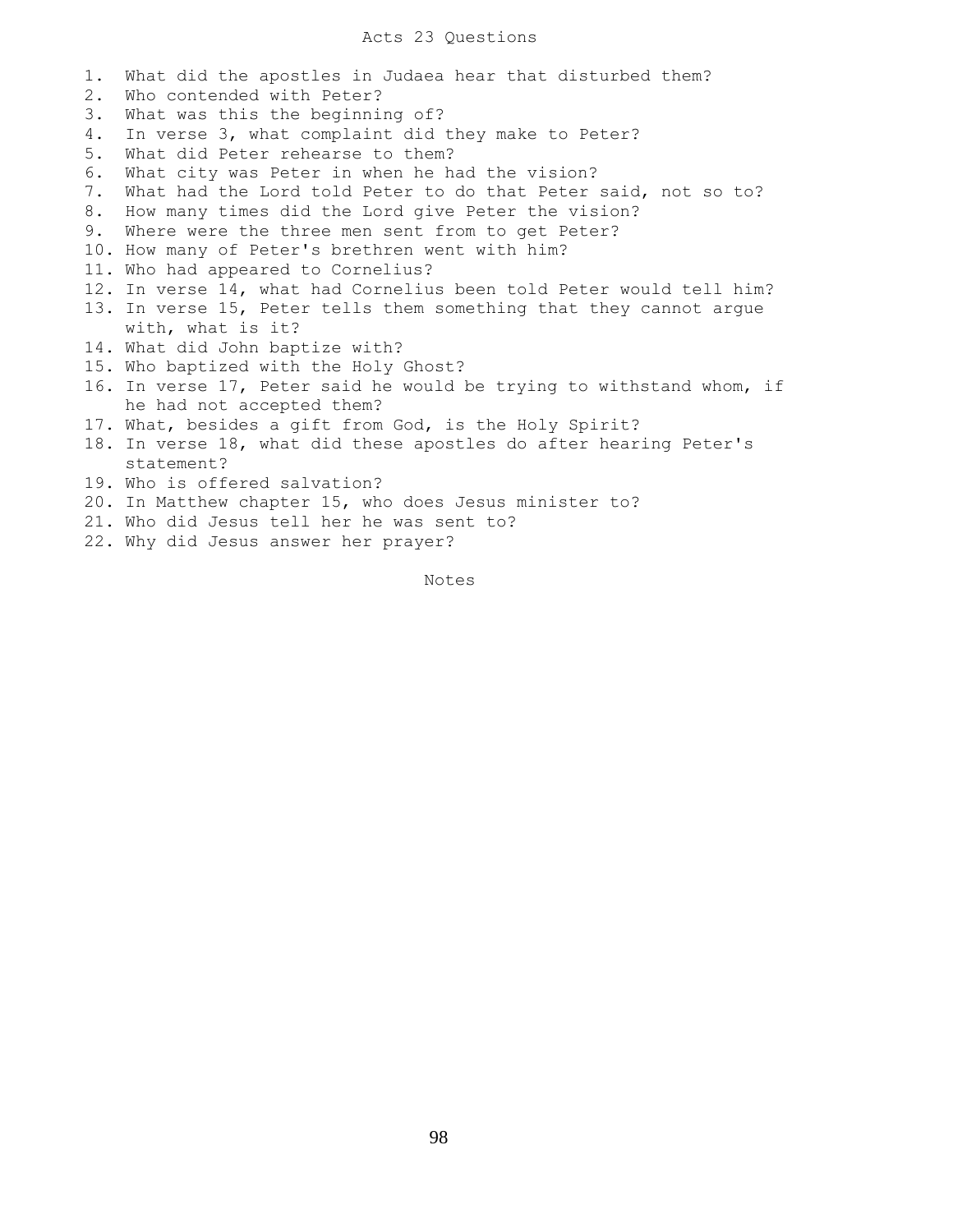We will begin this lesson in Acts 11:19 "Now they which were scattered abroad upon the persecution that arose about Stephen travelled as far as Phenice, and Cyprus, and Antioch, preaching the word to none but unto the Jews only."

 It appears that this area they were scattered to, were mostly Gentile people, but these apostles preached to the Jews in this area only. When Stephen was stoned to death, the apostles and other disciples scattered and went to these various areas.

 Acts 11:20 "And some of them were men of Cyprus and Cyrene, which, when they were come to Antioch, spake unto the Grecians, preaching the Lord Jesus."

 This Phenice (Phoenix) was a haven of Crete. It is easy access by water. Cyprus is a large island in the Mediterranean off the coast of Syria. You can see that fear had driven these disciples to a far away place. This Cyprus was the native home of Barnabas. This area was Paul's first missionary field. Antioch was the place Jesus' followers were first called Christians. This area, I guess you could say, was the cradle of the first Christian missionary ministry.

 Acts 11:21 "And the hand of the Lord was with them: and a great number believed, and turned unto the Lord."

 All of the eloquent preaching in the world will not bring one sinner to salvation, if God is not the author of the sermon. What makes a sermon cause people to be saved is the power of the Holy Spirit in the message. The Holy Spirit woos the person and prepares his heart to receive before the message even begins. In I Corinthians 1:21 we read, "For after that in the wisdom of God the world by wisdom knew not God, it pleased God by the foolishness of preaching to save them that believe." You see, what is foolish to man is wise to God.

 Acts 11:22 "Then tidings of these things came unto the ears of the church which was in Jerusalem: and they sent forth Barnabas, that he should go as far as Antioch."

 The good news of how people were readily accepting the Lord spread fast and was soon all the way back to Jerusalem. Barnabas, as we had said before, was from this area and he would know the people. He was sent, because he knew all the ins and outs of this area and the people.

 Acts 11:23 "Who, when he came, and had seen the grace of God, was glad, and exhorted them all, that with purpose of heart they would cleave unto the Lord."

 Barnabas was glad that the people of his home area had received the Lord. It appears that he preached (exhorted). He warns them to walk in their salvation and not fall back into the ways of the world. This leaves no doubt that Barnabas has been added to the preachers of the Word. Since he is familiar with these people, he will be able to minister in the area of their needs better, because he knows their needs.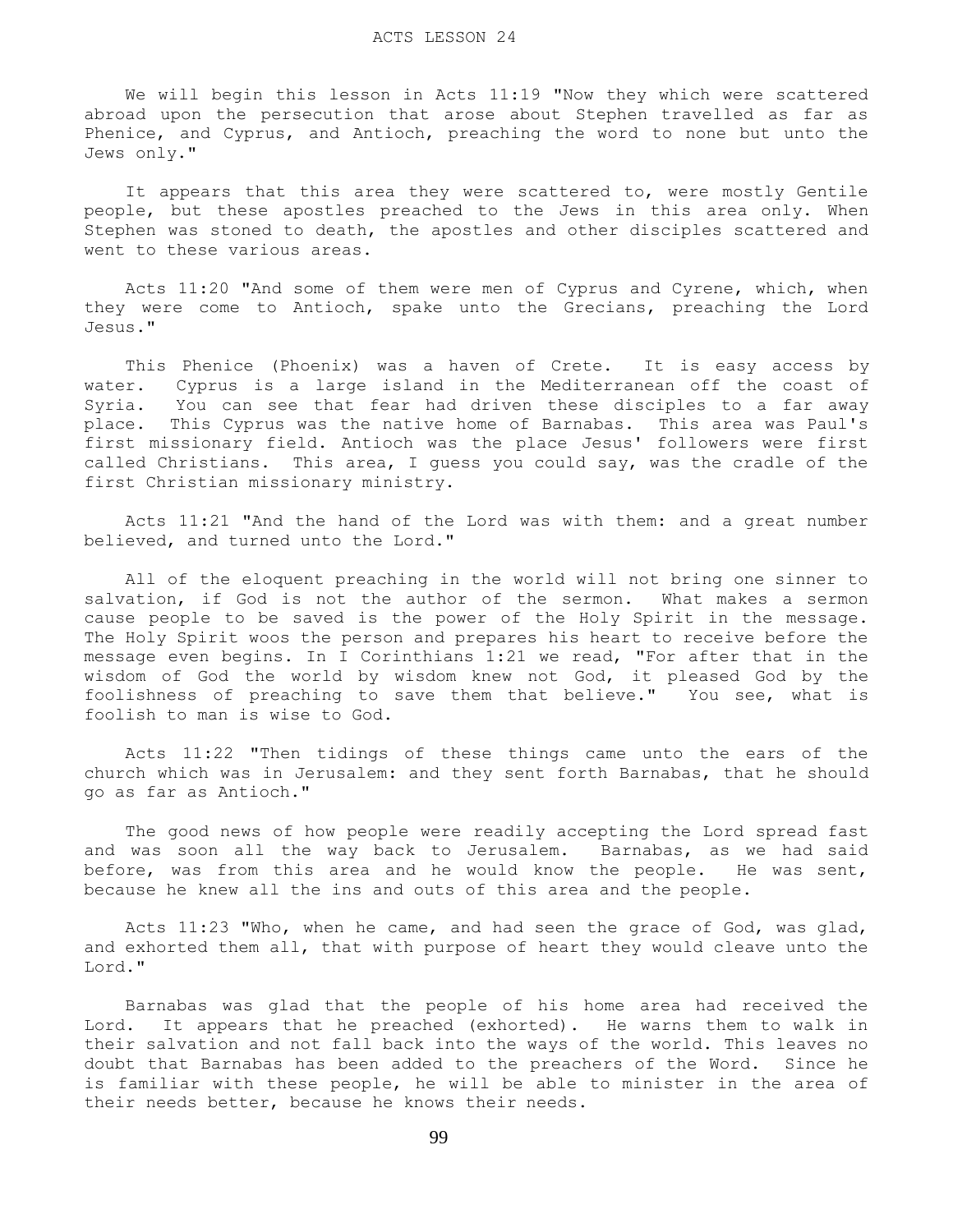Acts 11:24 "For he was a good man, and full of the Holy Ghost and of faith: and much people was added unto the Lord."

 This means that Barnabas was a man seeking to do God's will. He was in right standing with God. There was the power of the Holy Ghost in his ministry. People who knew him would listen to him, because they had great respect for him. These people were added unto the Lord, because Barnabas preached to them and they listened and received the Lord Jesus Christ as their Saviour.

Acts 11:25 "Then departed Barnabas to Tarsus, for to seek Saul:"

 We will find that Saul (Paul) and Barnabas will minister together in many cities. Barnabas has already led many to Christ at home, now he goes out as a missionary. Tarsus is the capital of Cilicia and the birthplace of Saul.

 Acts 11:26 "And when he had found him, he brought him unto Antioch. And it came to pass, that a whole year they assembled themselves with the church, and taught much people. And the disciples were called Christians first in Antioch."

 It seems that the power of the Holy Ghost operating through Saul and Barnabas caused the church to grow mightily for a whole year in Antioch. A Christian is a follower of and a believer in Jesus Christ, so it would be correct to call them Christians (Christ like). It seemed Christianity could grow freely here and the disciples came here after Stephen was martyred. The most resistance to Christianity seemed to be in Jerusalem.

 Acts 11:27 "And in these days came prophets from Jerusalem unto Antioch."

 Prophet here means someone who foretells the future under the anointing of the Spirit of God.

 Acts 11:28 "And there stood up one of them named Agabus, and signified by the Spirit that there should be great dearth throughout all the world: which came to pass in the days of Claudius Caesar."

 This Agabus was believed to be one of the 90 disciples of Christ. His prediction came true in just one year from his prophecy. The world meant here was probably the land of Judaea. Dearth means scarcity of food, famine, hunger. Claudius Caesar was the Roman emperor in Power when this famine came. Famines are many times, a way of getting people on their knees seeking God.

 Acts 11:29 "Then the disciples, every man according to his ability, determined to send relief unto the brethren which dwelt in Judaea:"

 We see here, Christians in Antioch sending help to their Christian brethren in Judaea. This is the first time recorded that this type of charitable acts were done by Christians. We see by this that, they had begun to believe that all Christians are sisters and brothers in Christ. We are a family and this is the first time these Christians seemed to be aware of this.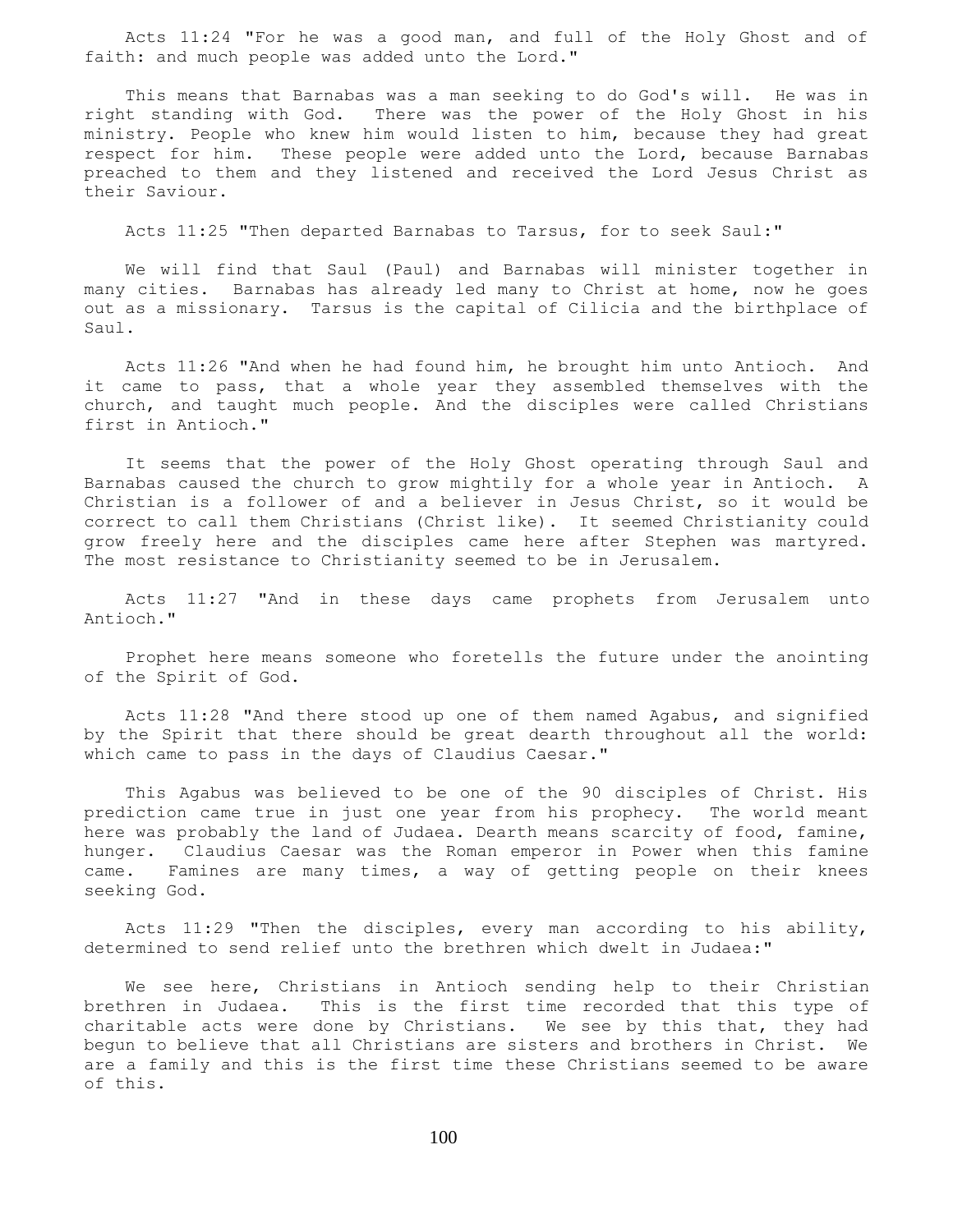Acts 11:30 "Which also they did, and sent it to the elders by the hands of Barnabas and Saul."

 This practice of sending ministers to carry out our missions of good will was started here when Saul and Barnabas were entrusted with the funds to help those in need in Judaea. Saul and Barnabas were the first example of co-pastoring a church, also. Jesus had sent them out 2 by 2 to minister, but Saul and Barnabas actually pastored together.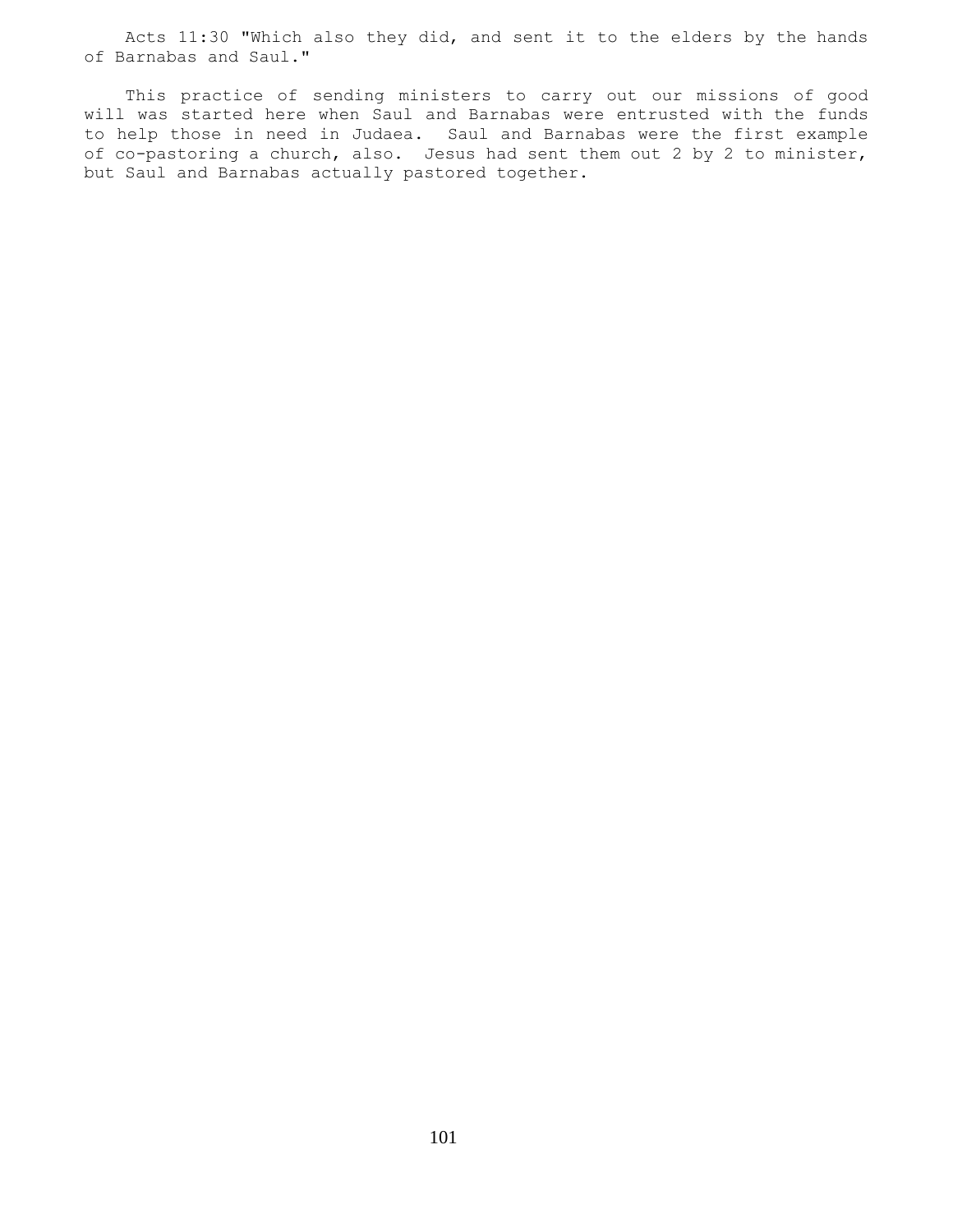## Acts 24 Questions

1. Where did the disciples go after Stephen was stoned to death? 2. Who did they preach to? 3. Who were most of the population here? 4. What did they preach? 5. What was another name for Phenice? 6. Where is Cyprus located? 7. Who was Cyprus home to? 8. In verse 21, "And the the same was with them: and a great number believed, and turned unto the Lord." 9. Who must be the author of a sermon to win people to Christ? 10. Quote I Corinthians 1:21. 11. Who sent Barnabas to Antioch? 12. What does exhorted mean? 13. What did Barnabas warn them not to do? 14. How was Barnabas described? 15. What two things was he full of? 16. Where did Barnabas go when he left? 17. Who did he go to meet? 18. What is the capital of Cilicia? 19. When Barnabas found him, where did they go? 20. How long did they stay here and preach? 21. Where were the disciples first called Christians? 22. What is a Christian? 23. Where was the most resistance to Christianity? 24. Where did the prophets come from to Antioch? 25. What does prophet mean in verse 27? 26. What was the name of the prophet who predicted famine in Judaea? 27. What does dearth mean? 28. Who was the Roman emperor in power when the dearth came? 29. Verse 29 is the first example of what? 30. Who took the offering to Judea?

Notes Notes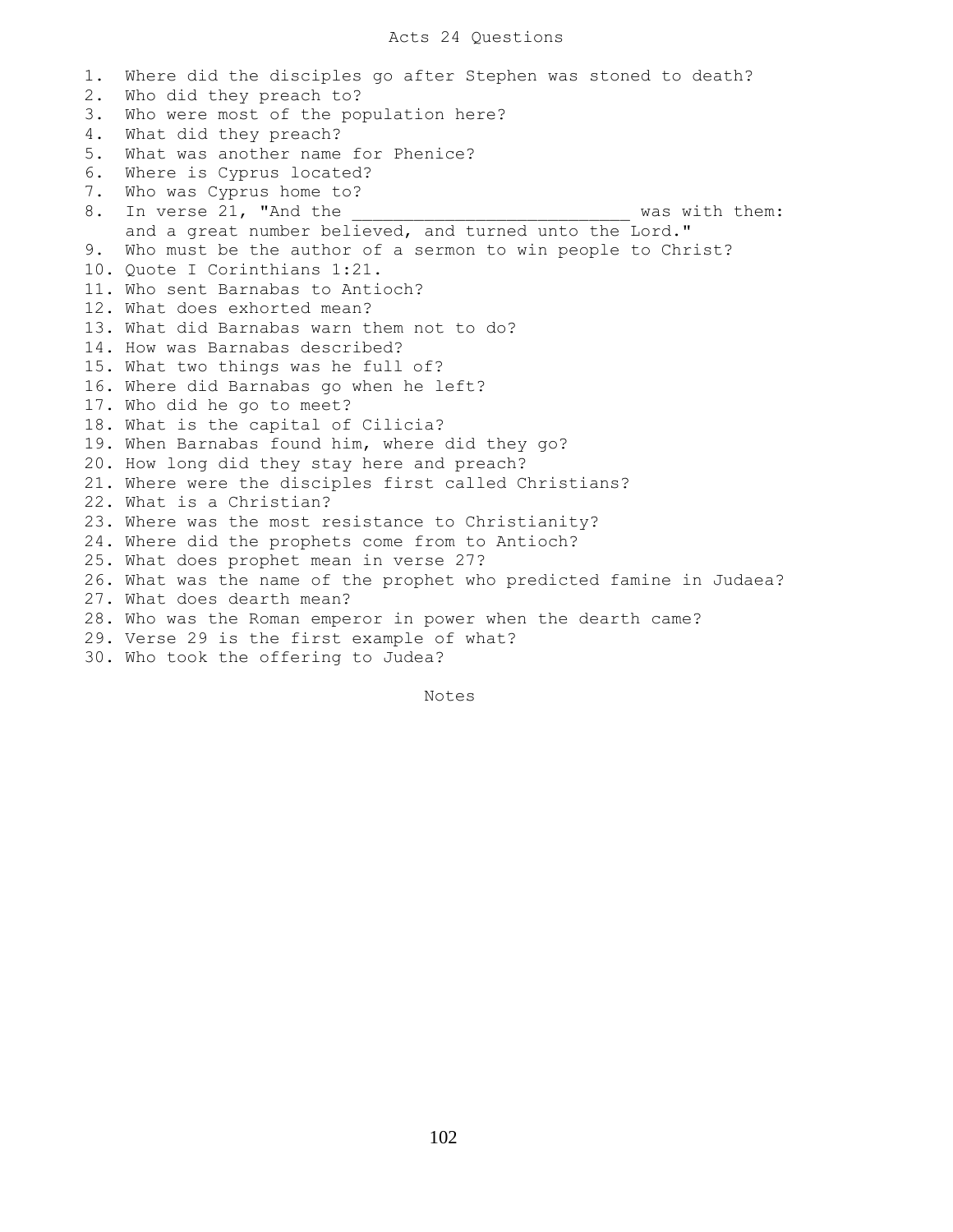We will begin this lesson in Acts 12:1 "Now about that time Herod the king stretched forth [his] hands to vex certain of the church." Acts 12:2 "And he killed James the brother of John with the sword."

We see, here, that the opposition to the church has gone violent. About that time means about the time Saul and Barnabas were preaching together, and about the time the followers of Jesus became to be called Christians. This Herod is Herod Agrippa, probably. He ruled over Judaea and Samaria at the time this happened. This James, brother of John, was a son of Zebedee and was known along with his brother as sons of thunder. He is not to be confused with the James (half brother of Jesus) who wrote the Book of James. Jesus had predicted that James would die a violent death for the gospel. History (not Bible) says that James and his accuser were beheaded together.

 Acts 12:3 "And because he saw it pleased the Jews, he proceeded further to take Peter also. (Then were the days of unleavened bread.)"

This Herod really liked the Jews. He wanted very much to please them. Their greatest ambition at this time was to stamp out Christianity any way they could. Peter, James, and John had been very close to the Lord and were doing a lot to further Christianity. The Jews felt, if they could get rid of them, they could possibly stamp out this movement. This happened very close to Passover, because Passover and Unleavened Bread are just about the same time. In fact they overlap. Unleavened Bread Feast lasted from the 14th of Nisan, or Abib, through the 21st. Passover was on the 14th. Abib or Nisan is approximately our April. It fluctuates on our calendar (which is different to the Jewish calendar), because they count a month on the change of the moon.

 Acts 12:4 "And when he had apprehended him, he put [him] in prison, and delivered [him] to four quaternions of soldiers to keep him; intending after Easter to bring him forth to the people."

 Apprehended means seize or officially arrest. A quaternion is four soldiers, or a squad. This just means that they had 16 soldiers constantly watching Peter to keep him from escaping. Herod did not want another happening like Jesus' crucifixion and resurrection to happen, so he purposely does nothing about Peter until after Easter. The Strong's Concordance gives Easter as meaning Passover.

 Acts 12:5 "Peter therefore was kept in prison: but prayer was made without ceasing of the church unto God for him."

 This means that twenty-four hours a day someone in the group of disciples was praying for the release of Peter unharmed. Herod did not want to bring this to a head during Passover, so he just kept Peter in jail under heavy guard until this time passed.

 Acts 12:6 "And when Herod would have brought him forth, the same night Peter was sleeping between two soldiers, bound with two chains: and the keepers before the door kept the prison."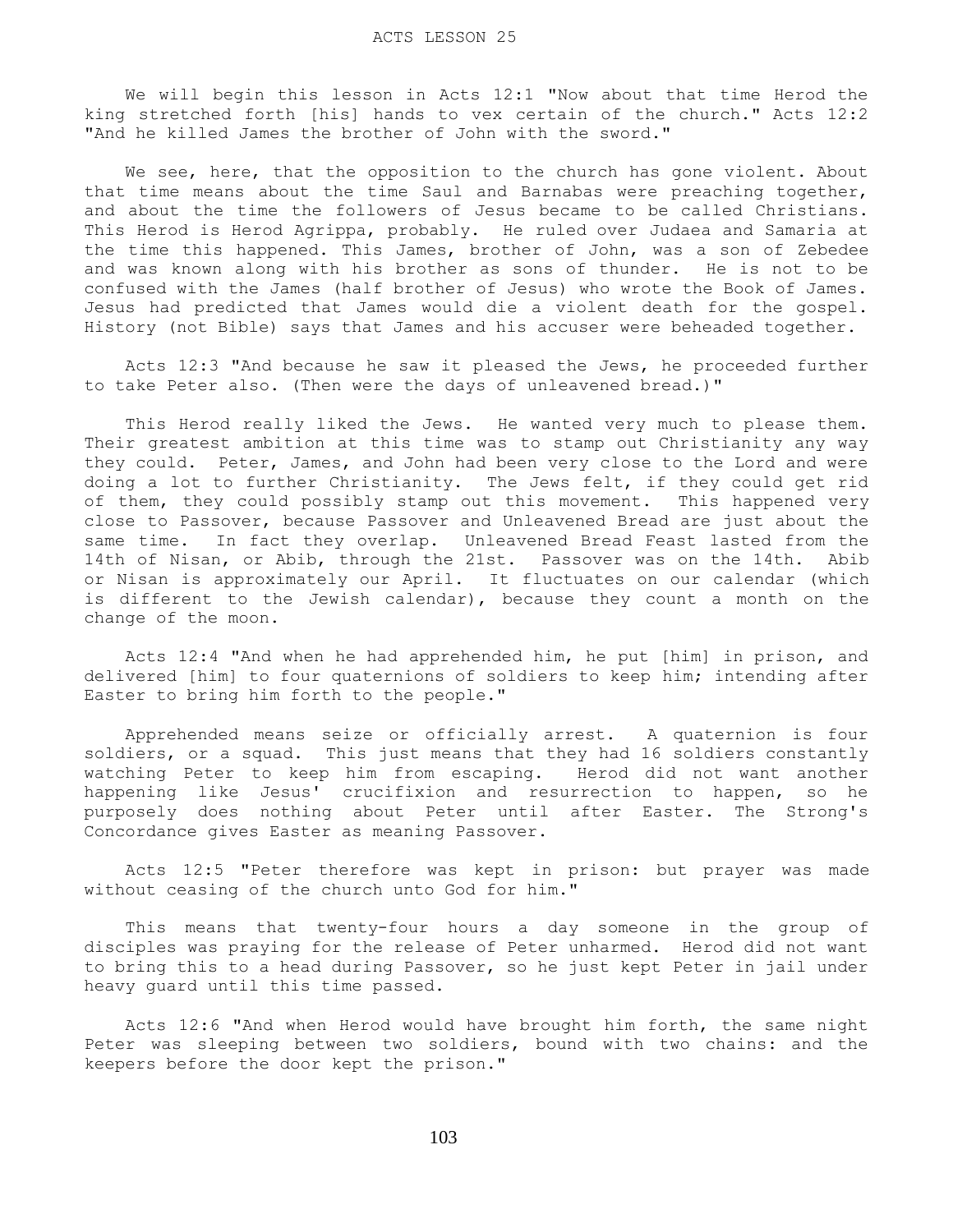They were treating Peter as if he were a hardened criminal. They not only had his hands in chains, but had two soldiers, one on each side to even sleep next to him to keep him from escaping. These two soldiers were probably chained to Peter, but the Scripture does not say. This was not even enough restraints, so they positioned soldiers at the door to watch, as well. It is just like the Lord to wait until just before Peter was to be brought before Herod for sentencing to save him.

 Acts 12:7 "And, behold, the angel of the Lord came upon [him], and a light shined in the prison: and he smote Peter on the side, and raised him up, saying, Arise up quickly. And his chains fell off from [his] hands."

 This angel of the Lord had been close to the Lord Jesus, because of the light that shined around him and in the prison. Jesus is the Light. This was a light, so this was probably an angel whom Jesus had given this power to, to help Peter. The chains fell from Peter's hands, but did not awaken the soldiers, because they probably still had chains attached to their hands. This smote Peter on the side just means that he quietly awakened Peter and gave him these instructions. Peter would know that this angel was sent of God and not Herod, because of the light and the miracle of the chains falling off.

 Acts 12:8 "And the angel said unto him, Gird thyself, and bind on thy sandals. And so he did. And he saith unto him, Cast thy garment about thee, and follow me."

 This angel is telling Peter that he has time to put on his sandals and outer coat and get ready to leave this prison. The guards are as if they are in a deep sleep. The angel will lead the way and open any and all closed doors. Any opposition to Peter leaving the prison would be taken care of by this angel.

 Acts 12:9 "And he went out, and followed him; and wist not that it was true which was done by the angel; but thought he saw a vision."

 Peter really believed that he was dreaming, or had a vision, and had no idea that this angel was really releasing him from this prison. God cares for his own. When there seems no way out of a problem, God makes a way for us.

 Acts 12:10 "When they were past the first and the second ward, they came unto the iron gate that leadeth unto the city; which opened to them of his own accord: and they went out, and passed on through one street; and forthwith the angel departed from him."

 This ward here is the prison guard. It is as if everyone in this prison is in a state of deep sleep. These guards do not even notice as they pass by. This angel has the power of God operating in him so strongly that the door opens automatically and lets them pass. We see in this, that where God sends us, God opens the way for us. After Peter is safely out of prison and away from the prison, the angel leaves him to make his own way. Always, when we work for Jesus, He walks with us and leads us until we are established to walk on our own. We ourselves must not start on a road that the Lord has not opened to us. The Lord heads us out in the direction we should go. Our job is to continue on that path to our destination.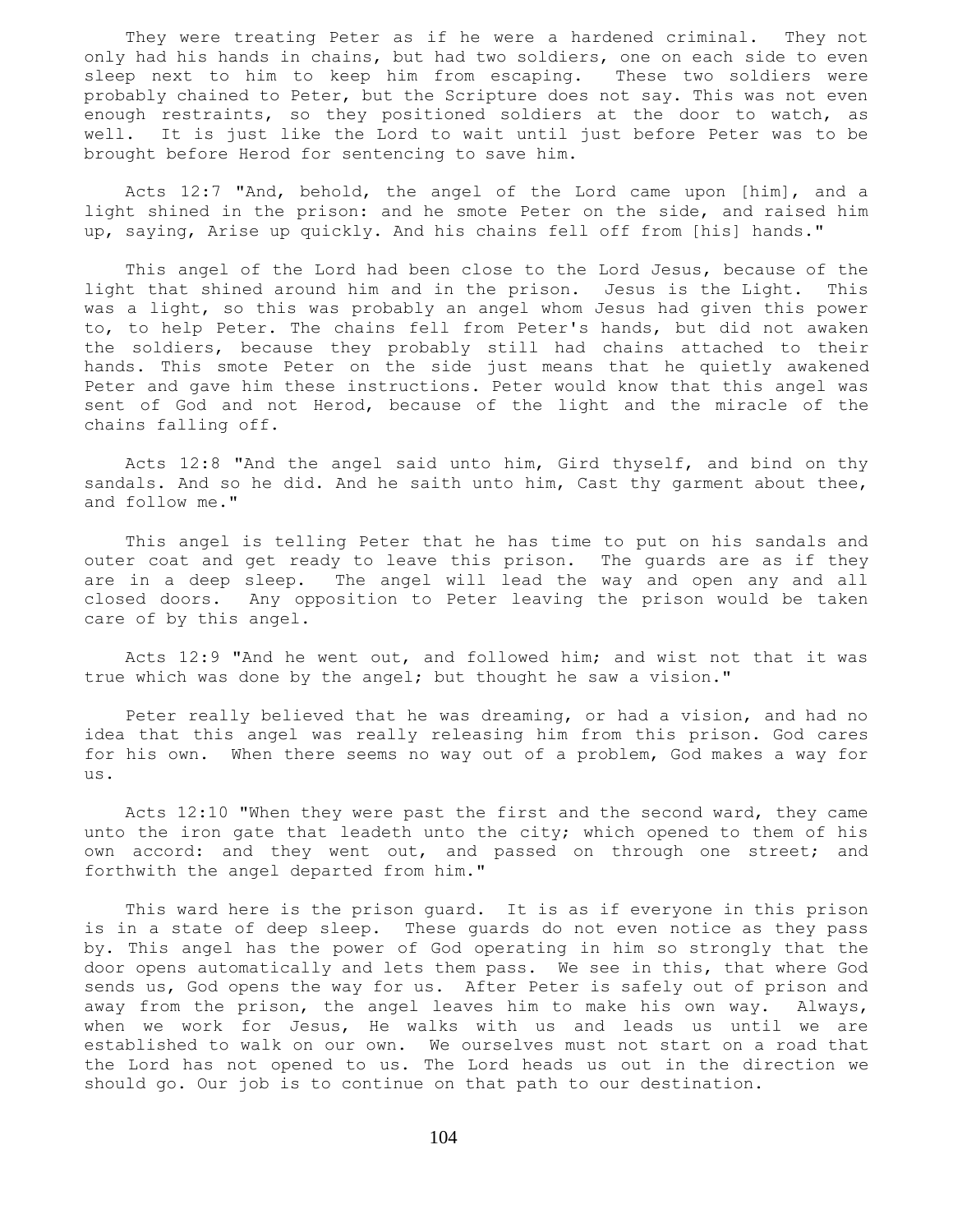Acts 12:11 "And when Peter was come to himself, he said, Now I know of a surety, that the Lord hath sent his angel, and hath delivered me out of the hand of Herod, and [from] all the expectation of the people of the Jews."

 Herod had done this terrible thing just to please these Jews. You see, Peter had not committed a crime. We see here the ruling power not judging justly, but to please some of his people. A ruler should always be above this sort of thing. He should judge justly. Peter realizes suddenly, that this is not a dream at all, but that the Lord has sent His angel and freed him from prison. We see in this, that those whom the Lord send's cannot be stopped by government officials, nor can they be stopped just because they are imprisoned. God's truth will go forth. No force on earth can stop it.

 We must remember in this, that the other apostles and followers of Jesus have been praying for the release of Peter. The prayers of the Saints do not go unnoticed. The Lord knew when Peter was imprisoned and, also, knew how his release would build up the faith of all the followers of Jesus.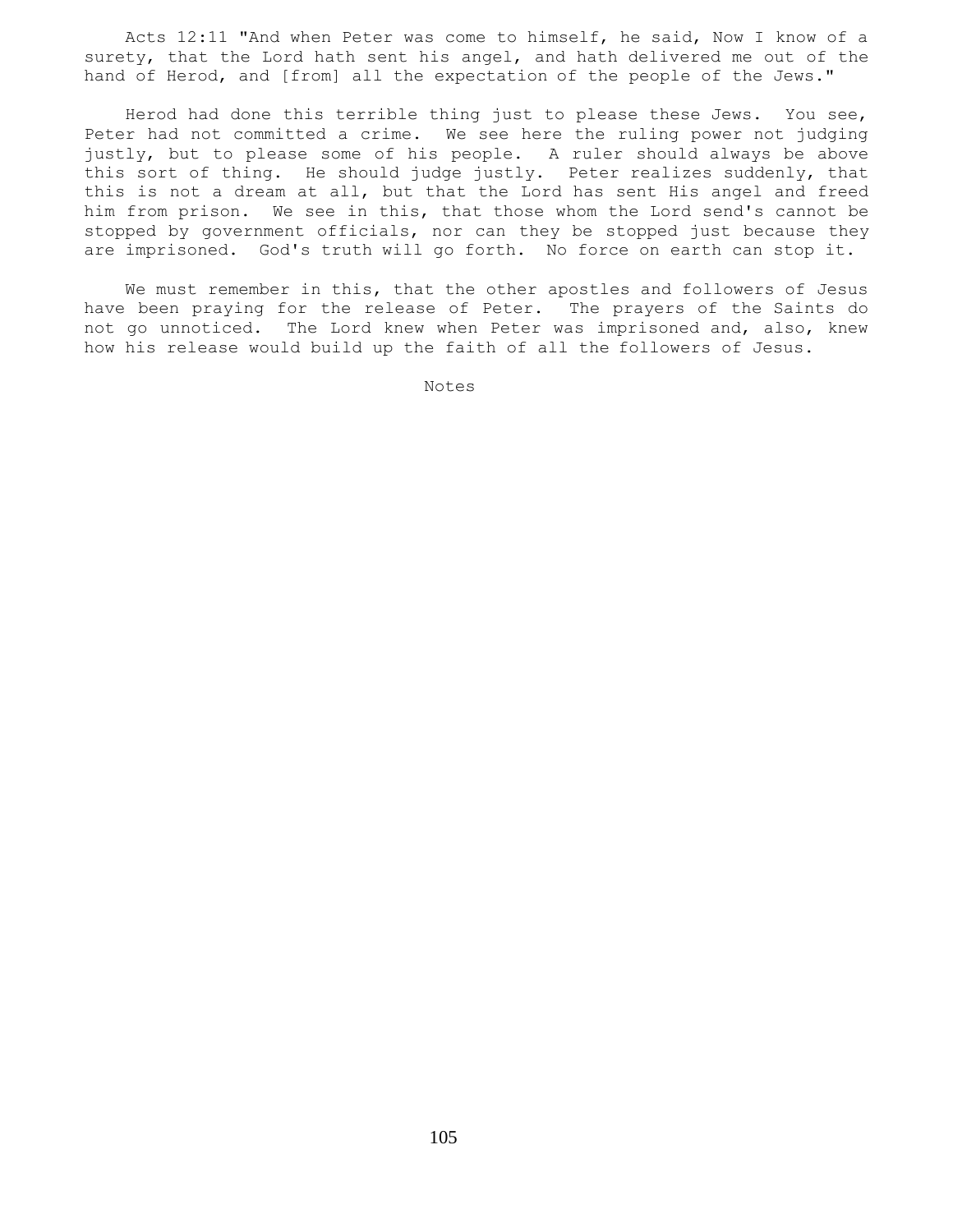# Acts 25 Questions

1. What king stretched forth his hand to vex the Christians? 2. What did he do to James the brother of John? 3. Which Herod is this? 4. Where did he rule? 5. What does history teach about James' death? 6. Why did Herod seize Peter? 7. What Jewish feast was going on at this time? 8. What was the Jews' greatest ambition at this time? 9. What month did Feast of Passover occur? 10. What month did Feast of Unleavened Bread occur? 11. How do the Jews note a passing month? 12. How many soldiers were to guard Peter? 13. What is a quarternion? 14. When did Herod plan to bring Peter before the people? 15. Who prayed for Peter? 16. How fervent was the prayer? 17. In verse 6, how did they secure Peter so he would not escape? 18. How were the soldiers treating Peter? 19. What two things happened to Peter in the prison that were definitely of God? 20. When the angel smote Peter, what happened? 21. Why would Peter know this angel was from God? 22. In verse 8, what did the angel tell Peter to do? 23. What did Peter think was happening? 24. What happened to the gate? 25. What did the angel do as soon as Peter was safe? 26. When Peter came to himself, what did he realize? 27. What did the Lord know from the beginning that the release of Peter would do?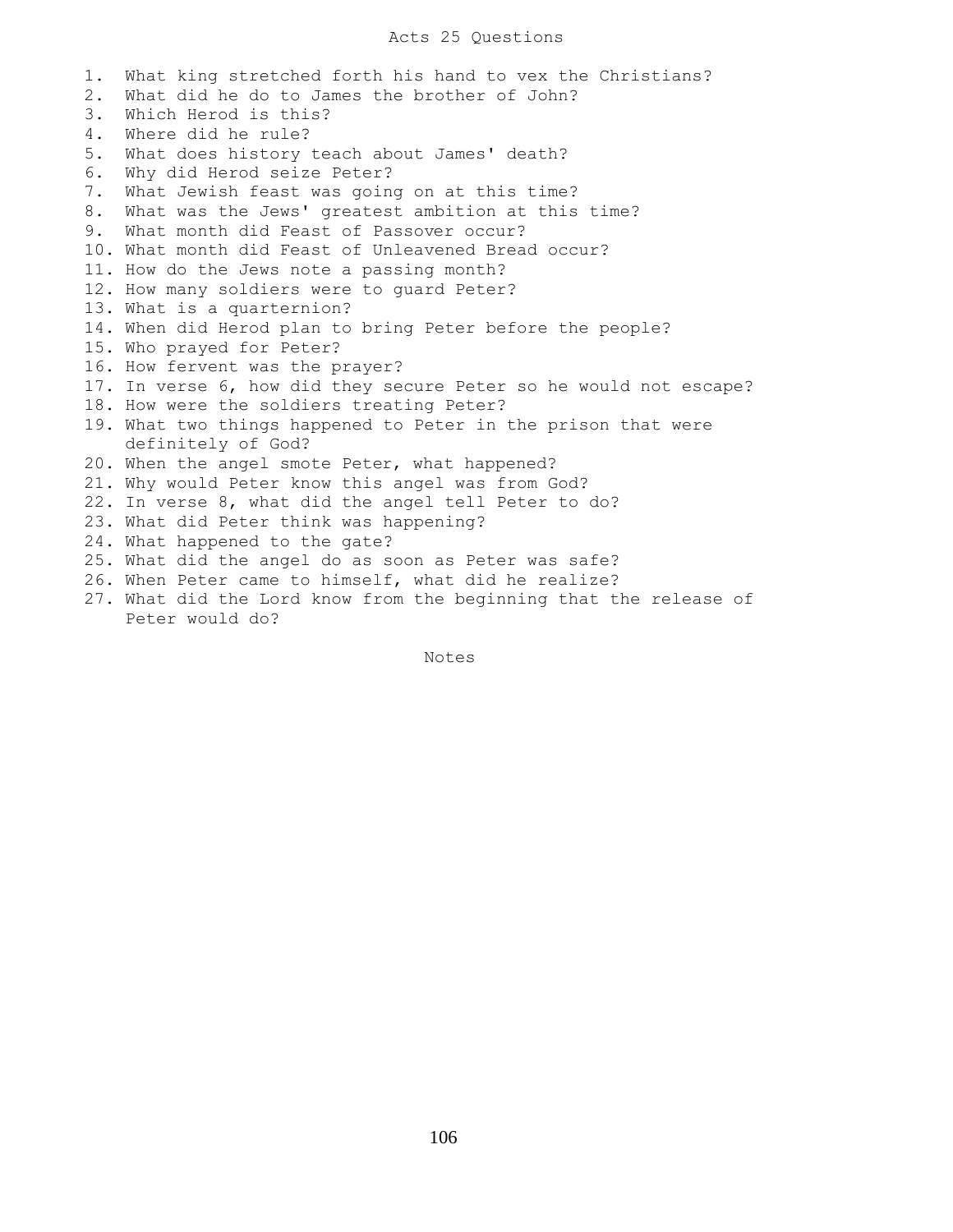We will begin this lesson in Acts 12:12 "And when he had considered [the thing], he came to the house of Mary the mother of John, whose surname was Mark; where many were gathered together praying."

 In the last lesson, we saw Peter imprisoned for no reason at all, except Herod wanting to please the Jews. We saw, also, that the Lord intervened on Peter's behalf and sent an angel to release him. Peter, at first thought he was dreaming, but quickly discovered that the Lord had, indeed, released him. Now we pick up when Peter goes to the home where the Christians had been praying for him. This prayer meeting was at John Mark's mother Mary's house.

 Acts 12:13 "And as Peter knocked at the door of the gate, a damsel came to hearken, named Rhoda."

 We see that Rhoda had been assigned to watch and listen at the door. This was a very dangerous time for the Christians, and they were very cautious. This was in the middle of the night, and she was afraid.

 Acts 12:14 "And when she knew Peter's voice, she opened not the gate for gladness, but ran in, and told how Peter stood before the gate."

 She was so excited that she ran to tell the others, even before she opened the gate. She was really excited, and we do unusual things many times when we get that excited. Peter was well known by this family, and Rhoda was probably a member of it. He had stayed with them many times before. It would be a natural thing for her to recognize Peter's voice.

 Acts 12:15 "And they said unto her, Thou art mad. But she constantly affirmed that it was even so. Then said they, It is his angel."

We see that even though they had been praying for his safe release, they did not believe it. This was probably because they knew Herod to be an evil ruler. They, also, remembered that he had James killed with the sword. Even though she kept telling them that Peter was at the door, they believed the worst. They thought Herod had him killed and this was his angel at the door. This is just like today. We pray for a miracle and when it comes, we just can't believe it. Possibly the prayers of these people have doubt and unbelief in them.

 Acts 12:16 "But Peter continued knocking: and when they had opened [the door], and saw him, they were astonished."

 Peter had been standing at the door knocking all this time. They were amazed when they saw him, because they were expecting him to die. Even though they were praying for a miracle, they did not expect it to happen.

 Acts 12:17 "But he, beckoning unto them with the hand to hold their peace, declared unto them how the Lord had brought him out of the prison. And he said, Go shew these things unto James, and to the brethren. And he departed, and went into another place."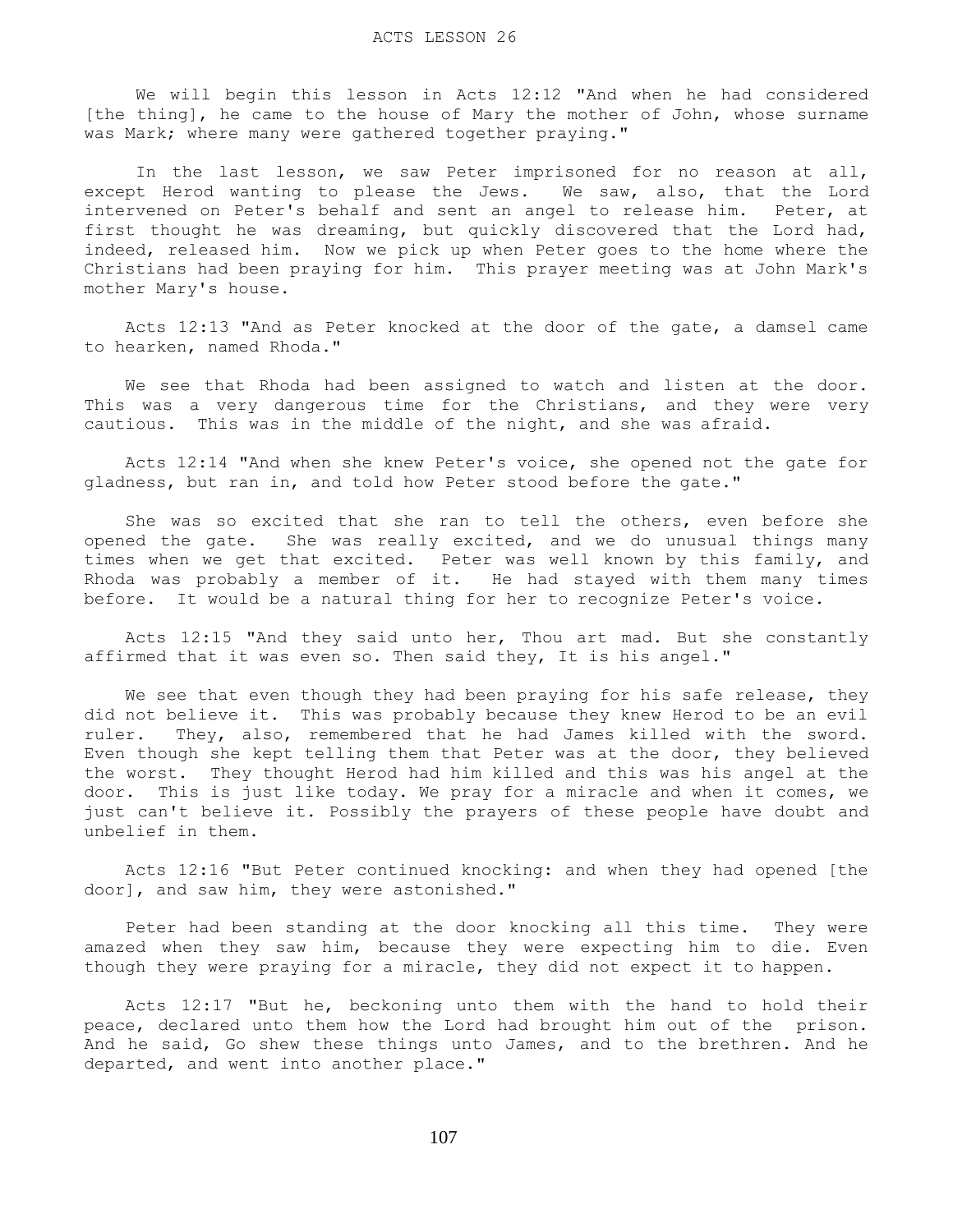Peter was trying to keep quiet, so that the authorities would not find out where he had gone to hide. He relates the story to them, how the Lord had released his chains and opened the gate to let him out. This James, here that Peter is speaking to, is the half brother of Jesus. This James and Peter were leaders of the church at this time. The reason it was so important to tell the brethren of this miracle was to encourage them that God would be with them if the authorities arrested them. They were, perhaps, frightened by James the son of Zebedee's being killed for the Word of God.

 Acts 12:18 "Now as soon as it was day, there was no small stir among the soldiers, what was become of Peter."

 You remember, that these soldiers who had been chained to Peter were not even awakened when Peter's chains fell off. They were in a deep sleep and did not wake until the next morning. They could not explain what happened, because they slept through the whole thing.

 Acts 12:19 "And when Herod had sought for him, and found him not, he examined the keepers, and commanded that [they] should be put to death. And he went down from Judaea to Caesarea, and [there] abode."

We see, here, the intolerance of Herod. He did not accept the excuses of the soldiers. He just had them killed. Herod's fear is showing in that he moved. He felt these Christians had more power than he had realized, so he moved to Caesarea by the sea.

 Acts 12:20 "And Herod was highly displeased with them of Tyre and Sidon: but they came with one accord to him, and, having made Blastus the king's chamberlain their friend, desired peace; because their country was nourished by the king's [country]."

 There was commerce going on between Tyre, Sidon, and Herod's country in those days. Herod's country sent food stuff to them in exchange for other goods needed. It seems that there was a limited peace with them, similar to the cold war we have known in our generation. This Blastus was a personal servant to Herod. He was inside Herod's home, even taking care of Herod's clothing etc. This friendship Blastus had with these people, at the least, strained the relationship he had with Herod.

 Acts 12:21 "And upon a set day Herod, arrayed in royal apparel, sat upon his throne, and made an oration unto them."

 Herod was dressed in the finest he had. He was speaking to the people. His dress was so superior to the people around him, that they thought of Herod as someone very special.

 Acts 12:22 "And the people gave a shout, [saying, It is] the voice of a god, and not of a man."

 Many rulers, then and now, have been treated as if they were a god, because of the control they have over the people and the extravagant way they live. The people have elevated Herod far above what he should be.

 Acts 12:23 "And immediately the angel of the Lord smote him, because he gave not God the glory: and he was eaten of worms, and gave up the ghost."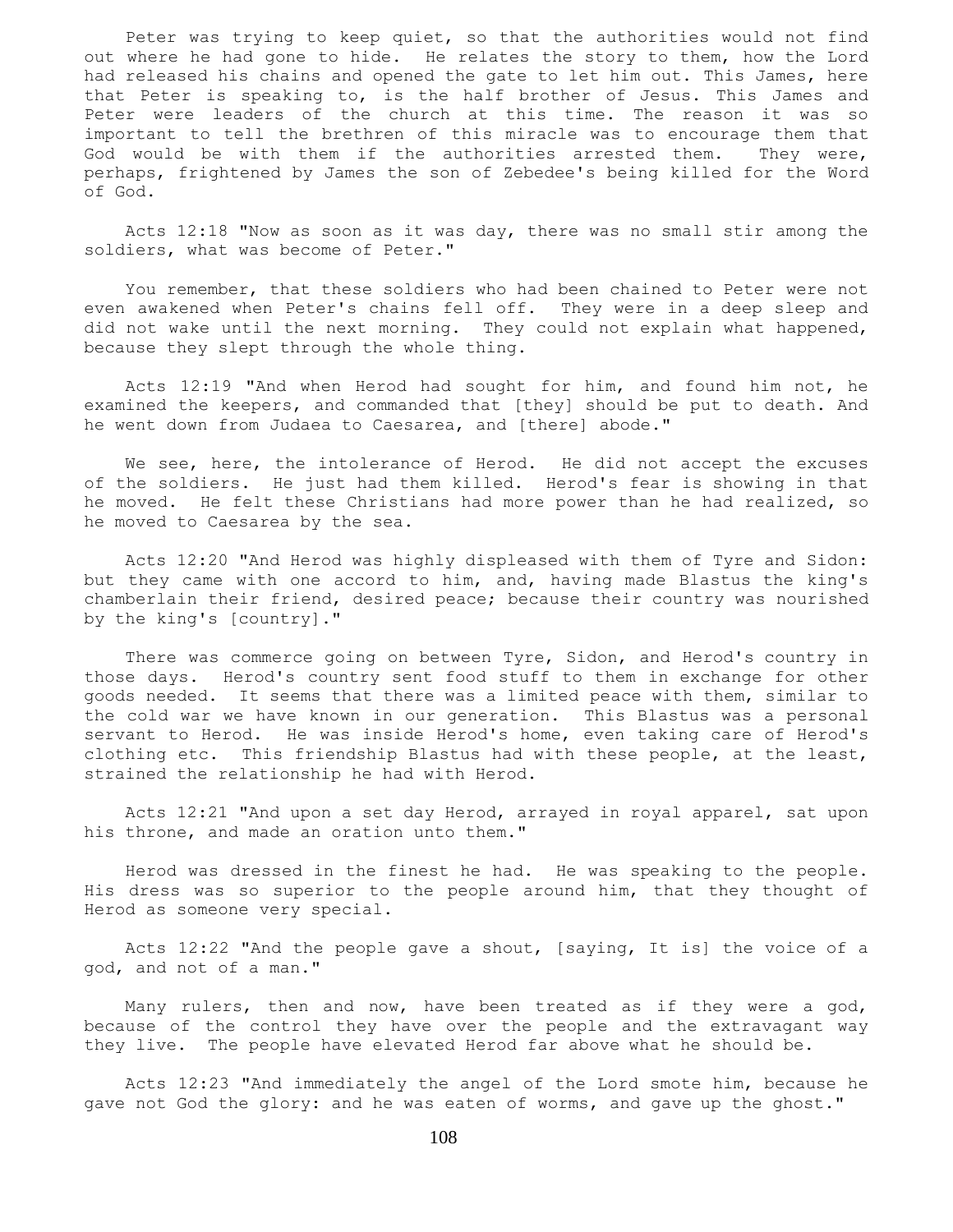Many ministers today need to take heed of this Scripture. We must all remember that the power that works in us is not our own, but His. Kings are kings because God made them kings. Great orators are good speakers, because God gave them ability. We see, here, the danger of thinking that the great and wonderful things in our life are by our own ability. God will not tolerate this type of arrogance, whether it be from one of His ministers or whether from a king. Notice the process of Herod's death. He was eaten of worms and then he died. All praise and honor goes to God. We are only the container for His power and glory. It is not our power or glory, it is His.

Acts 12:24 "But the word of God grew and multiplied."

We find that in the very worst of times, the gospel seems to grow the most. Persecution seems to drive us on to bigger and better things.

 Acts 12:25 "And Barnabas and Saul returned from Jerusalem, when they had fulfilled [their] ministry, and took with them John, whose surname was Mark."

 We see, here, that Saul and Barnabas had returned, and were probably here when they were praying for Peter to be released. This John Mark is not the same, probably, as John the beloved. He was son of this Mary whose home was used when they prayed for Peter's release. I believe what happened to Herod, is just reward for him killing James, the brother of John of Zebedee. This John was probably a young disciple and could learn from these seasoned ministers, so they took him with them.

Notes Notes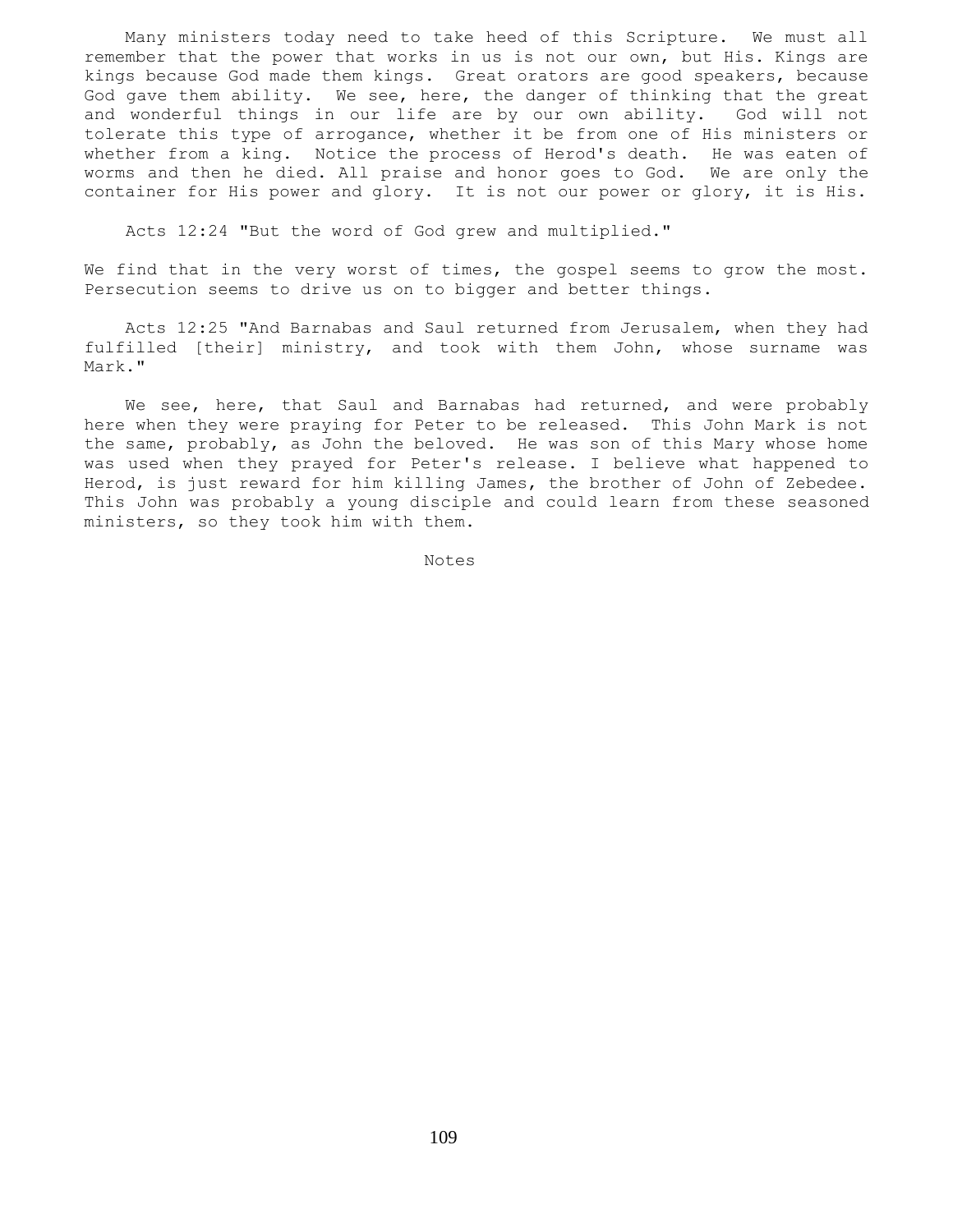## Acts 26 Questions

1. When Peter escaped from prison, where did he go? 2. Who heard him knocking? 3. What was her reaction? 4. Why was it necessary to assign someone to watch the door? 5. What time of day was this? 6. Why does verse 14 say, "...she opened not the gate..."? 7. What did she do instead? 8. In verse 15, the disciples said what to her when she told them Peter was at the door? 9. What explanation did they give that this was not actually Peter? 10. Did Peter go away? Explain. 11. When they did open the door, what did Peter caution them to do? 12. Who did Peter say had brought him out of prison? 13. Who did Peter tell them to go and tell? 14. Who were the two leaders of the church at this time? 15. When did the soldiers realize Peter was gone? 16. What did Herod do to the soldiers who guarded Peter? 17. Where did Herod move to? 18. What two was Herod highly displeased with? 19. What was the name of the king's chamberlain? 20. What was his duty toward Herod? 21. What did Herod do on a set day? 22. Who did the people say Herod was? 23. What did the angel of the Lord do to Herod? 24. Why did the angel of the Lord do this? 25. Was he eaten of worms before he died or after? 26. In spite of all this, what happened to the Word of God? 27. When Saul and Barnabas went out to minister, who did they take with them?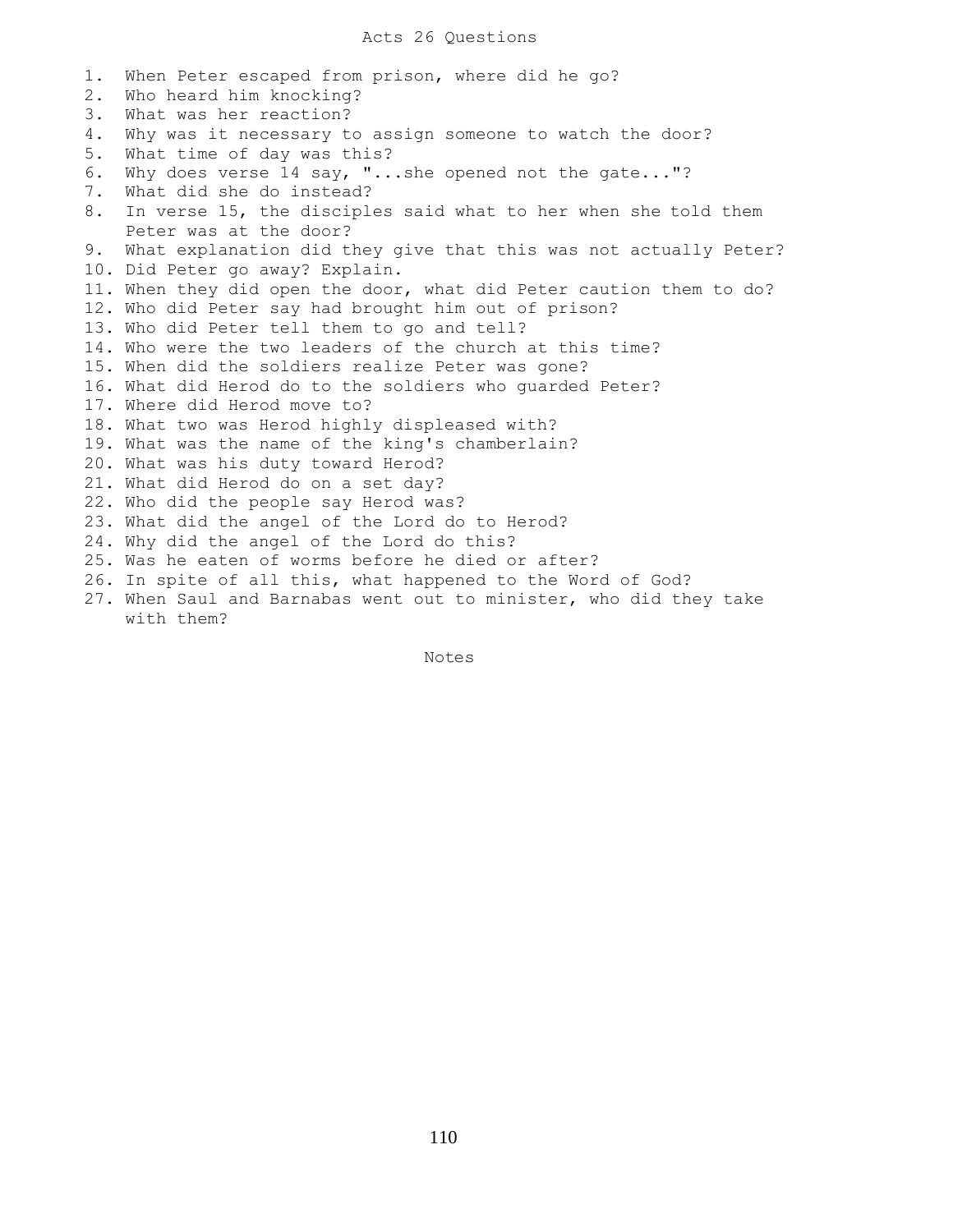We will begin this lesson in Acts 13:1 "Now there were in the church that was at Antioch certain prophets and teachers; as Barnabas, and Simeon that was called Niger, and Lucius of Cyrene, and Manaen, which had been brought up with Herod the tetrarch, and Saul."

It seems at this time that, there was a very active church in Antioch. Prophets and teachers differ, in that the prophets foretell of future events, and teachers are speaking of things that need to be learned that have already happened. This church at Antioch seems to be operating in the fullness of the five fold ministry. The name Barnabas means son of prophecy. Barnabas was a Levite. He was also a native of Cyprus. He was an early convert to Christianity. He seems to be closely associated with Saul. About all we know of Simeon, that was called Niger, is right here. His name indicates that he was a Jew. The other two here, we know nothing about, except that they grew up with Herod and Saul.

 Acts 13:2 "As they ministered to the Lord, and fasted, the Holy Ghost said, Separate me Barnabas and Saul for the work whereunto I have called them."

 Here, we see a special call on Saul and Barnabas to go out as missionaries. I have found, in my own ministry, that the Lord speaks to us the most when we have set ourselves aside from all the earthly things for a few days and just pray. God will not interrupt your favorite television program to speak to you. I have found that the Lord is still speaking to his people. We are just not listening. God has not changed, we have. Too many people give God too little of their time. Those whom God calls to work for Him, must make time for God to speak to them.

 Acts 13:3 "And when they had fasted and prayed, and laid [their] hands on them, they sent [them] away."

 We see from this that even Saul and Barnabas needed extra power from God to undertake this missionary journey. Those who were earnestly praying and fasting were acting as agents of God when they laid hands on Saul and Barnabas. Their strength came from God and not man.

 Acts 13:4 "So they, being sent forth by the Holy Ghost, departed unto Seleucia; and from thence they sailed to Cyprus."

 Seleucia was actually the seaport of Antioch. It was like a suburb. This is truly a missionary journey, because they are sent forth by the Holy Ghost. Cyprus was an island. It was off the coast of Syria in the Mediterranean Sea. It, also, was the native home of Barnabas, as we studied before.

 Acts 13:5 "And when they were at Salamis, they preached the word of God in the synagogues of the Jews: and they had also John to [their] minister."

 Salamis seemed to be a Jewish city, since the synagogues were mentioned. Saul would have been allowed to speak, since he was a Pharisee. It seems that the early Christians here were Jewish believers.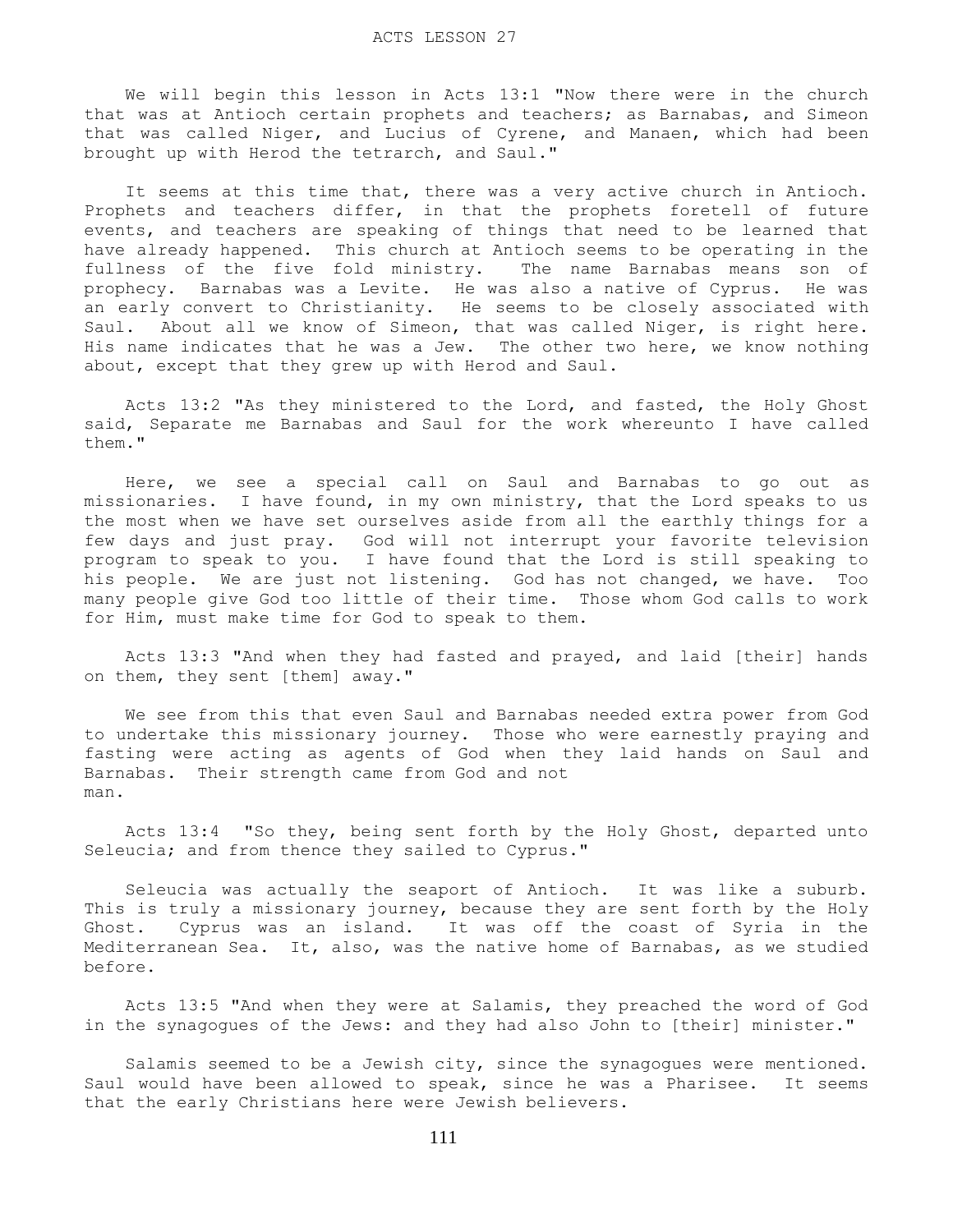Acts 13:6 "And when they had gone through the isle unto Paphos, they found a certain sorcerer, a false prophet, a Jew, whose name [was] Barjesus:"

This sorcerer had great power, the only problem was that this great power came from an evil source. Sorcerers of this day used astrology, and magic, and dark arts to convince the people. This has never changed. People are still consulting their horoscope, going to palm readers and practicing all sorts of sorcery. Sorcery is not of God, but is of Satan. Satan has some limited power on this earth, but is not like Jesus Christ who is the source of all power. It seems this sorcerer had many deceived. Many thought him to be a prophet, because of the miracles he did. Bar-jesus was a Hebrew by birth, but a son of Satan in the spirit. He was a false prophet.

 Acts 13:7 "Which was with the deputy of the country, Sergius Paulus, a prudent man; who called for Barnabas and Saul, and desired to hear the word of God."

 Sergius Paulus (a Roman) was seeking the truth. Notice that God will accept the wealthy and famous the same as He will the poor. The requirement is the same. They must repent and earnestly seek the Truth. Those who seek the Truth, find it, and Sergius Paulus is no different.

 Acts 13:8 "But Elymas the sorcerer (for so is his name by interpretation) withstood them, seeking to turn away the deputy from the faith."

 Bar-jesus and Elymas are the same person. This sorcerer had probably been living off of Sergius Paulus, and he didn't want anyone coming in and tearing his little con game up. To work against God is a very dangerous thing to do, as this sorcerer will find out.

 Acts 13:9 "Then Saul, (who also [is called] Paul,) filled with the Holy Ghost, set his eyes on him," Acts 13:10 "And said, O full of all subtilty and all mischief, [thou] child of the devil, [thou] enemy of all righteousness, wilt thou not cease to pervert the right ways of the Lord?"

 This filled with the Holy Ghost is more than what he ordinarily had. This was an extra portion of the Spirit. This gave Saul great boldness in the Lord. The words which came from Saul were really not his own, but words the Holy Ghost spoke through him. This is the Holy Ghost coming against this Elymas. He called him who he is, the son of the devil. Elymas' power was devil power. Saul is saying to him, you have now come against Almighty God. Elymas was not opposing Saul, but God.

 Acts 13:11 "And now, behold, the hand of the Lord [is] upon thee, and thou shalt be blind, not seeing the sun for a season. And immediately there fell on him a mist and a darkness; and he went about seeking some to lead him by the hand."

 The judgment of God is swift when it does come. Those who oppose the Lord in our day can expect a like fate. Notice that this blindness is not a permanent situation, but is for a season. The blindness was so drastic that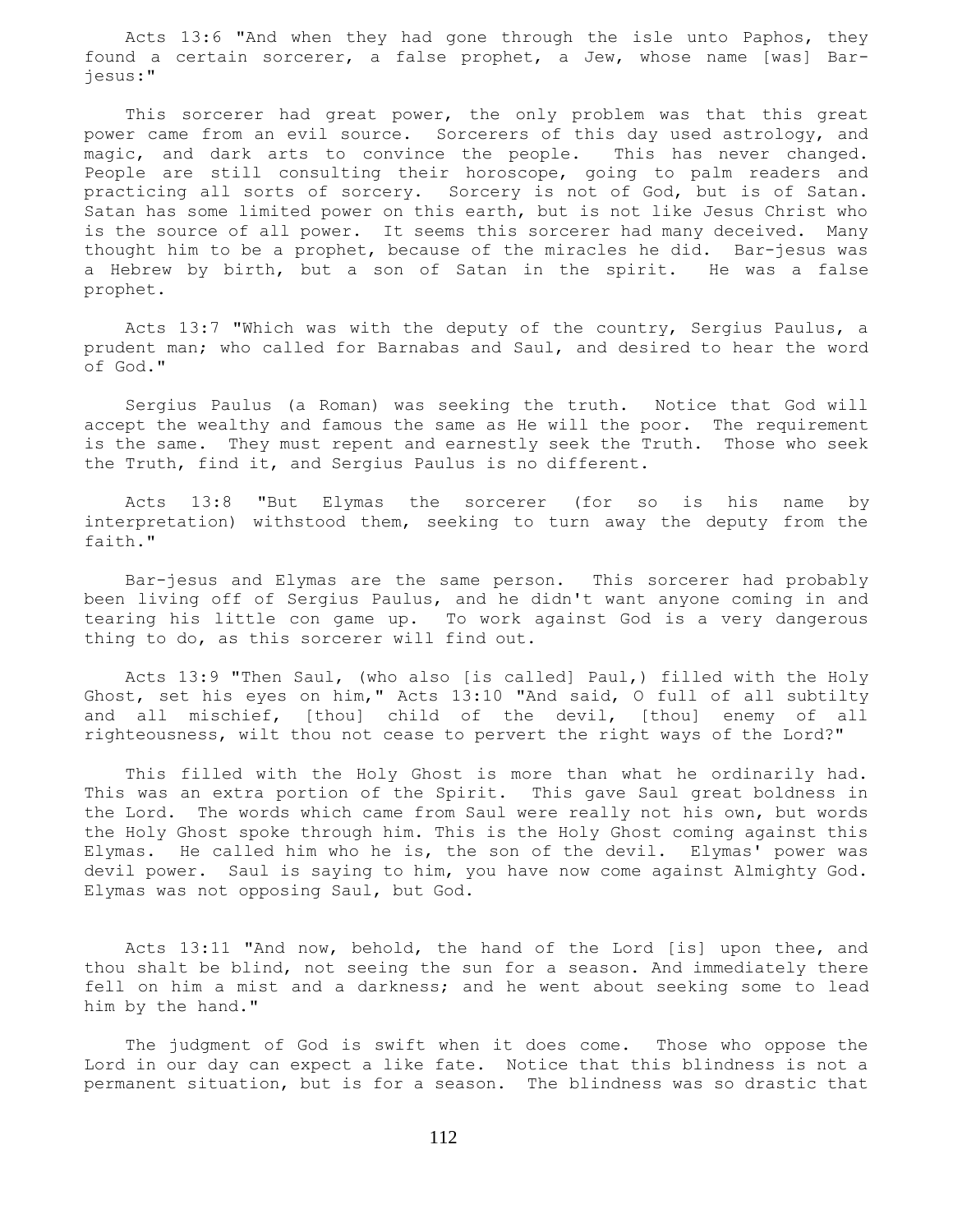he could not even see to walk. This man had already been blind to the Spirit and now he is physically blind, as well.

 Acts 13:12 "Then the deputy, when he saw what was done, believed, being astonished at the doctrine of the Lord."

 This deputy, really, was already believing what Saul and Barnabas had been saying. The sorcerer had tried to cause him not to believe. When the great power of God was manifest (made real) against this sorcerer, this deputy knew beyond a shadow of a doubt who was God. The doctrine of the Lord was so different from all that he had ever been taught, but this miracle with the sorcerer erased any doubt he might have had. In Romans 10:9-10, we see that the most necessary thing to salvation is to believe. We are not told whether he was baptized or not, but true believers want to be baptized as a show to the world that they have truly believed.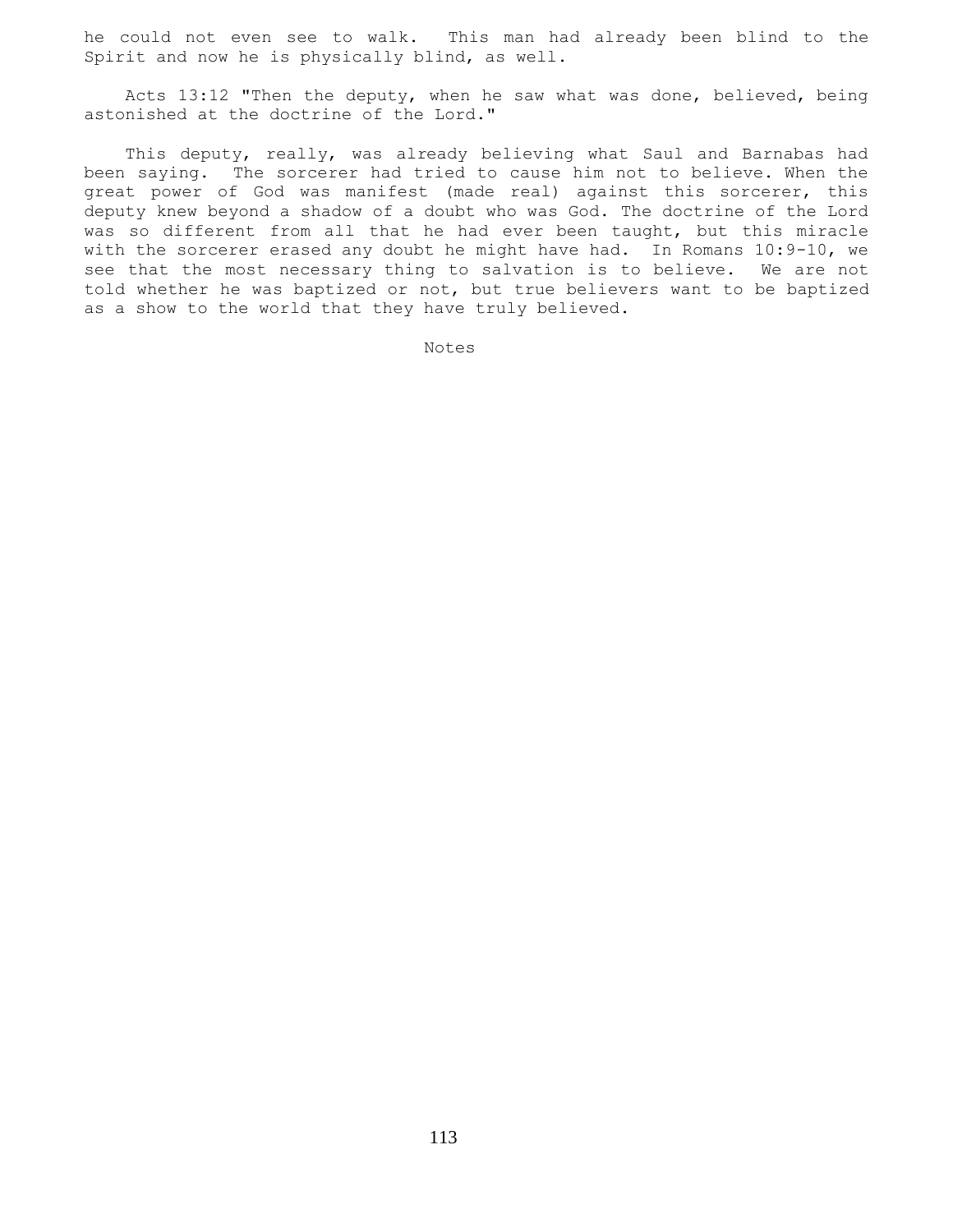# Acts 27 Questions

1. What ministries were going on in the church at Antioch? 2. How does a prophet and teacher differ? 3. Name four people involved in ministry at Antioch. 4. In verse 2, what do we read they were doing when the Holy Ghost spoke to them? 5. What did He tell them to do? 6. When will God speak to us the most? 7. The Lord is still speaking, we are just not 8. What did the group do before they sent them out? 9. In verse 4, it tells us just who really sent Saul and Barnabas forth, who was it? 10. Where did they go? 11. Where was Cyprus? 12. In verse 5, we find that they preached in what building? 13. What were most of the people of Salamis? 14. What was the sorcerer's name? 15. What was he? 16. Who was the deputy of the country? 17. What are some of the things sorcerers do? 18. Who was the deputy? 19. What did this deputy desire to hear? 20. What are the requirements for a rich man to come to God? 21. What was another name for Bar-jesus? 22. What did he try to do to the deputy? 23. How could Saul have such boldness? 24. Under heavy anointing of God, what did Saul say to Bar-jesus? 25. Whose ways were the sorcerer trying to pervert? 26. What punishment came instantly to Bar-jesus? 27. What effect did this have on the deputy? 28. What was the deputy astonished at?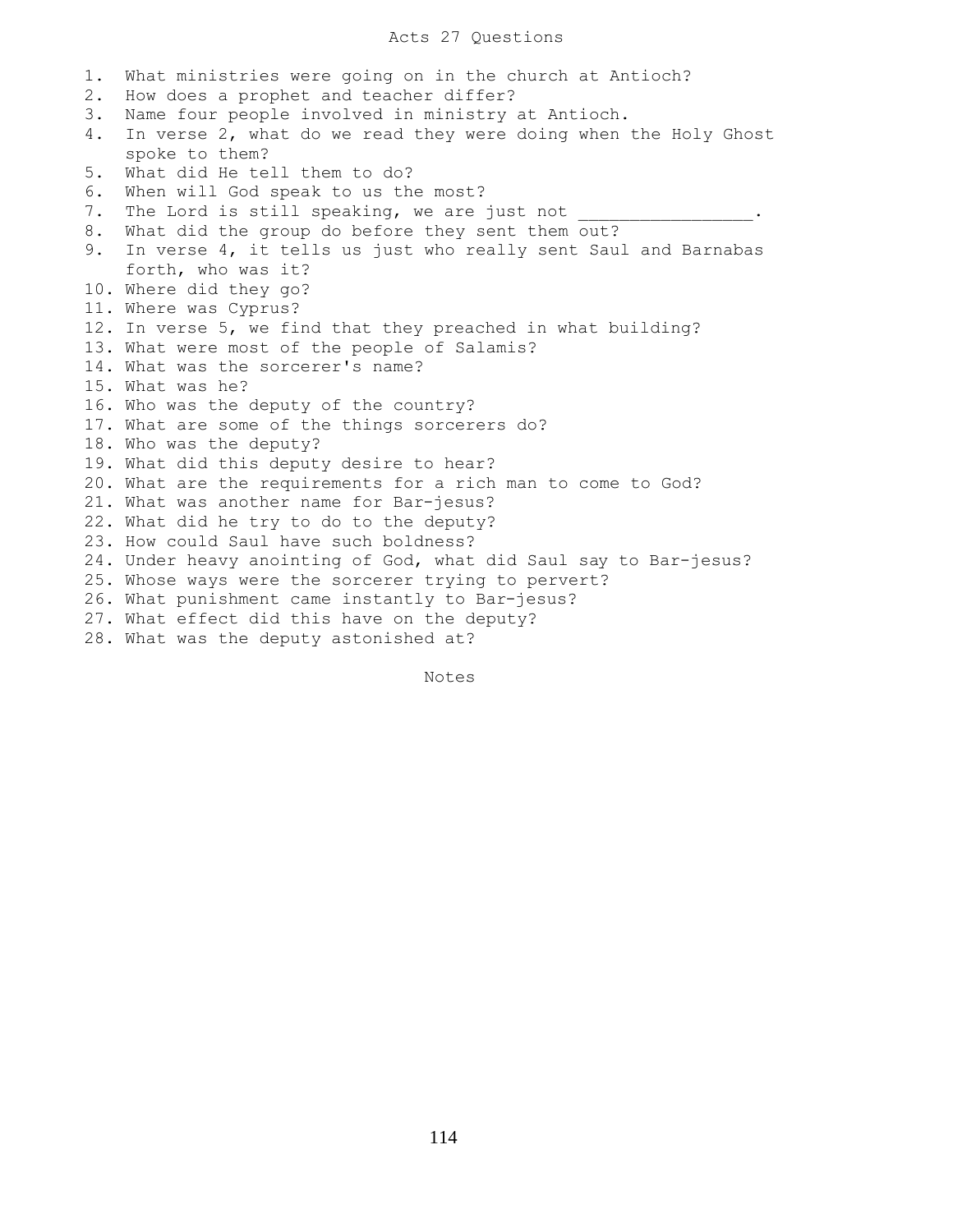We will pick up this lesson in Acts 13:13 "Now when Paul and his company loosed from Paphos, they came to Perga in Pamphylia: and John departing from them returned to Jerusalem."

 We find that Saul (Paul) left and went for the first time to Asia Minor. Perga was the capitol of Pamphylia. This area was inhabited by the Jewish people. The worship of the false goddess Diana had been prevalent here. There was even a temple built right out of town in Perga to this false goddess. John went back to Jerusalem, instead of coming with them to Perga.

 Acts 13:14 "But when they departed from Perga, they came to Antioch in Pisidia, and went into the synagogue on the sabbath day, and sat down."

 This is not the Antioch in Syria where the followers of Jesus were first called Christians. This was an area where desperate criminals roamed and robbed everyone that came through. II Corinthians 11:26 is probably speaking of this trip when Saul was in danger of robbers. They were not completely bad, because there was a synagogue there.

 Acts 13:15 "And after the reading of the law and the prophets the rulers of the synagogue sent unto them, saying, [Ye] men [and] brethren, if ye have any word of exhortation for the people, say on."

Whether they had heard rumors from other countries about Saul or not, it does not say. It, perhaps, was a little unusual for strangers to come here, and even more strange for them to come to the synagogue. Perhaps, these in authority in the synagogue thought they were probably prophets whom God had sent to them. For whatever the reason, they opened the way for Saul and the others to speak freely.

 Acts 13:16 "Then Paul stood up, and beckoning with [his] hand said, Men of Israel, and ye that fear God, give audience."

 This should cover everyone who was there worshipping in the temple. A person would not be in the temple unless they feared God. His beckoning with his hand was so that they would come close enough to hear what he said. To put it simply he was saying, gather around, I have something to tell you.

 Acts 13:17 "The God of this people of Israel chose our fathers, and exalted the people when they dwelt as strangers in the land of Egypt, and with an high arm brought he them out of it."

 Saul starts with something that all Jews were familiar with. This was something they remembered each year at Passover. If you were a descendent of Israel, you were very familiar with this.

 Acts 13:18 "And about the time of forty years suffered he their manners in the wilderness."

 Also, the forty years in the wilderness was well known to these people. Their unbelief had turned a journey of a few days into forty years. Not only was this familiar to them, but to Saul, too, since he was a Pharisee.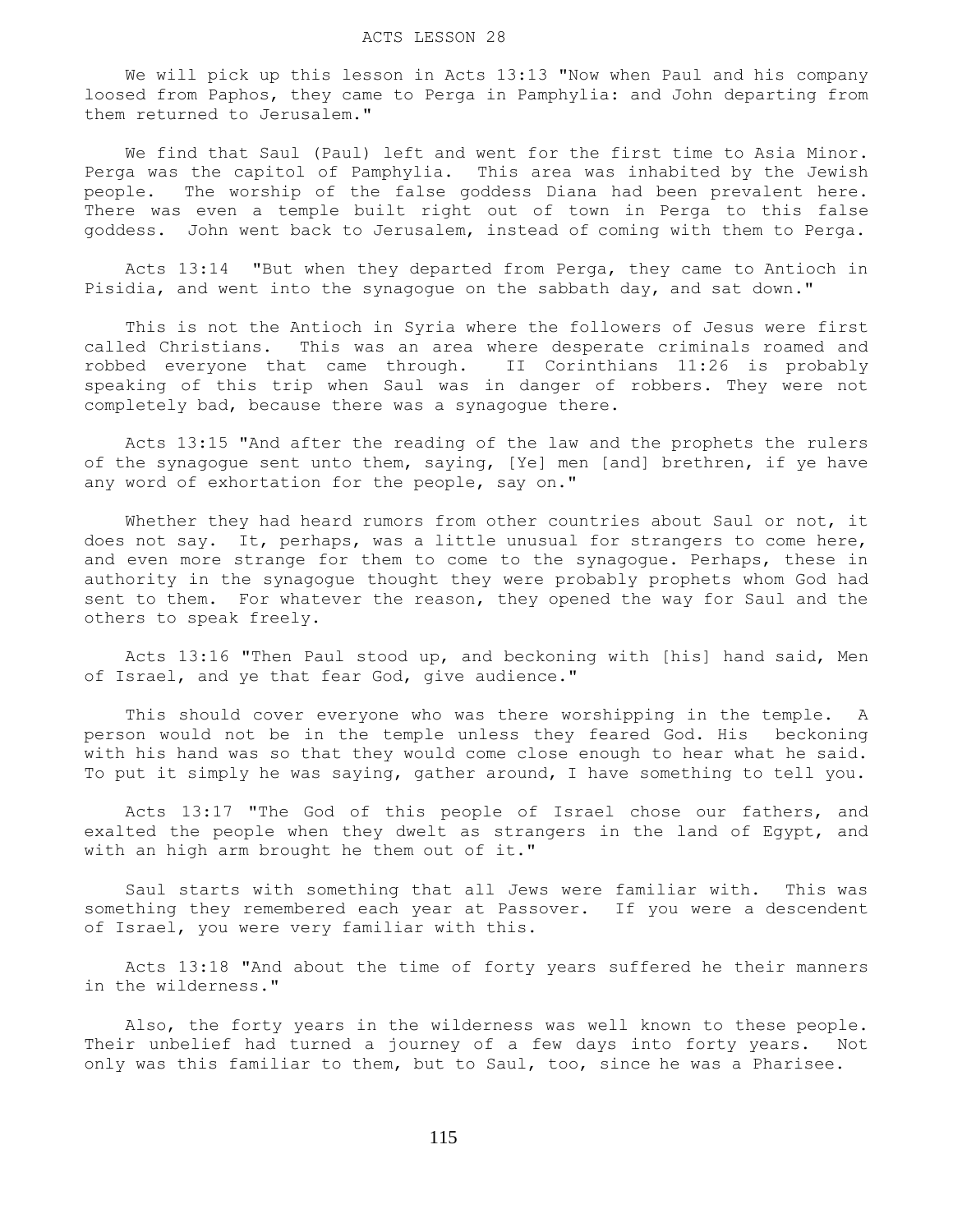Acts 13:19 "And when he had destroyed seven nations in the land of Chanaan, he divided their land to them by lot."

 All of these statements, Saul is making, is to reassure these Israelites that he was very familiar with what they believed.

 Acts 13:20 "And after that he gave [unto them] judges about the space of four hundred and fifty years, until Samuel the prophet."

 I do not know exactly how this 450 years fit in here. I tried to begin the stay in Egypt 400 years instead of 430, and add forty years for the wilderness wanderings, which would leave just ten years in Canaan before the beginning of the judges. Whatever I came up with was just pure speculation, so I would rather say, I do not know than to try to squeeze it around to fit. I do not know is my answer.

 Acts 13:21 "And afterward they desired a king: and God gave unto them Saul the son of Cis, a man of the tribe of Benjamin, by the space of forty years."

 We remember that God did not want them to have an earthly king. He was their King. They insisted, and God gave them Saul to rule over them as an earthly king. Saul reigned for forty years.

 Acts 13:22 "And when he had removed him, he raised up unto them David to be their king; to whom also he gave testimony, and said, I have found David the [son] of Jesse, a man after mine own heart, which shall fulfil all my will."

 David also reigned forty years as king of Israel. David was the beloved of God. Jesus in the flesh was a descendent of David. In Psalms 110:1 we see David speaking of his descendent Jesus.

 Acts 13:23 "Of this man's seed hath God according to [his] promise raised unto Israel a Saviour, Jesus:"

 Now Saul is making the connection here between David and his descendent Jesus Christ (the Saviour of the world). God had promised a Saviour to the Israelites. They called him Messiah, but they did not accept Jesus as this promised one.

 Acts 13:24 "When John had first preached before his coming the baptism of repentance to all the people of Israel."

 This is speaking of John the Baptist who went through the country crying, repent for the Lord is coming. This message was preached to the house of Israel.

 Acts 13:25 "And as John fulfilled his course, he said, Whom think ye that I am? I am not [he]. But, behold, there cometh one after me, whose shoes of [his] feet I am not worthy to loose."

 John the Baptist, who all of the Israelites had great respect for, told them that he was not the Messiah, but was proclaiming the coming of the Messiah. It is strange to me, that they thought so much of John the Baptist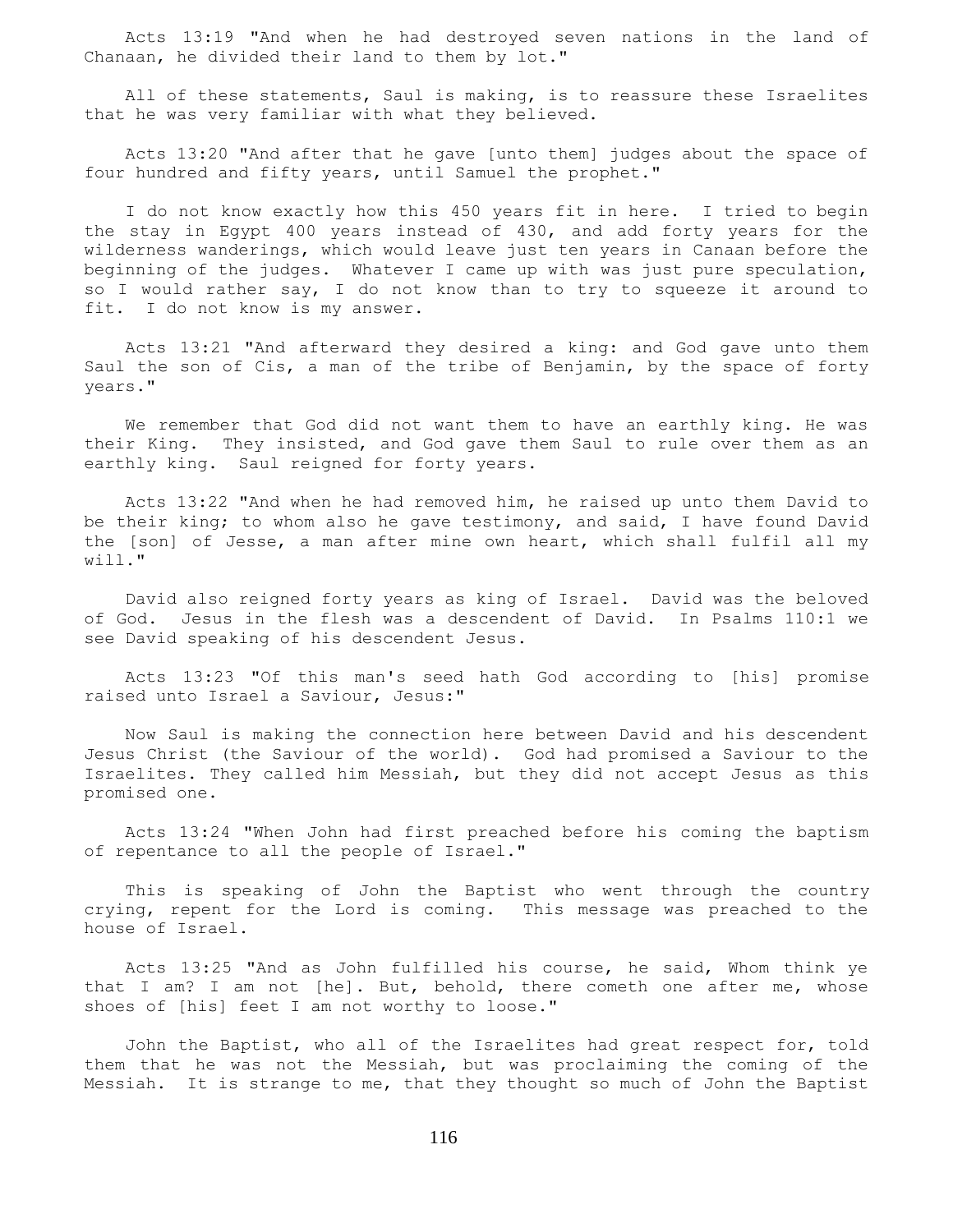(flocking to him to be baptized) and did not believe what he had told them about Jesus being the Christ (the Messiah).

 Acts 13:26 "Men [and] brethren, children of the stock of Abraham, and whosoever among you feareth God, to you is the word of this salvation sent."

 This includes everyone who believes in God. God sent His Son to be the Saviour of them all. Paul reminds them, here, that the message of salvation through Jesus Christ was sent to the physical house of Israel first. Stock of Abraham means physical house of Israel.

 Acts 13:27 "For they that dwell at Jerusalem, and their rulers, because they knew him not, nor yet the voices of the prophets which are read every sabbath day, they have fulfilled [them] in condemning [him]."

 Paul is reminding them, here, of the prophets who prophesied that Jesus would be rejected by his own. This was so true, because His own received Him not. The prophets read the Scriptures every Saturday which told of this very thing.

 Acts 13:28 "And though they found no cause of death [in him], yet desired they Pilate that he should be slain."

 We went into this in great detail in Matthew, Mark, Luke, and John. Just to touch on it here, Pilate was against crucifying Jesus. He washed his hands of the whole matter. The temple rulers and most of the other Israelites wanted Him crucified. They even told Pilate that they and their children would bear the blame. Jesus fulfilled all the prophecies, but they had scales over their eyes and would not accept the Truth.

 Acts 13:29 "And when they had fulfilled all that was written of him, they took [him] down from the tree, and laid [him] in a sepulchre." Acts 13:30 "But God raised him from the dead:"

 Paul tells them, here, that even though they thought they were rid of Jesus (by killing Him and putting Him in a tomb), He rose from the grave.

 Acts 13:31 "And he was seen many days of them which came up with him from Galilee to Jerusalem, who are his witnesses unto the people."

 Paul says, here, that it was not just the eleven disciples that saw Jesus after He arose. In another Scripture, we are told that Jesus was seen of over 500 people after his resurrection. Paul is telling them that there were many eyewitnesses that they can check with. These eyewitnesses are telling this everywhere. It will not be difficult to find someone who saw Him.

 Acts 13:32 "And we declare unto you glad tidings, how that the promise which was made unto the fathers,"

 Acts 13:33 "God hath fulfilled the same unto us their children, in that he hath raised up Jesus again; as it is also written in the second psalm, Thou art my Son, this day have I begotten thee."

 This particular thing Paul mentioned here is in Psalms 2:7 but all the chapter is really about Jesus. I love the 12th verse the most, it says, Psalms 2:12, "Kiss the Son, lest he be angry, and ye perish from the way,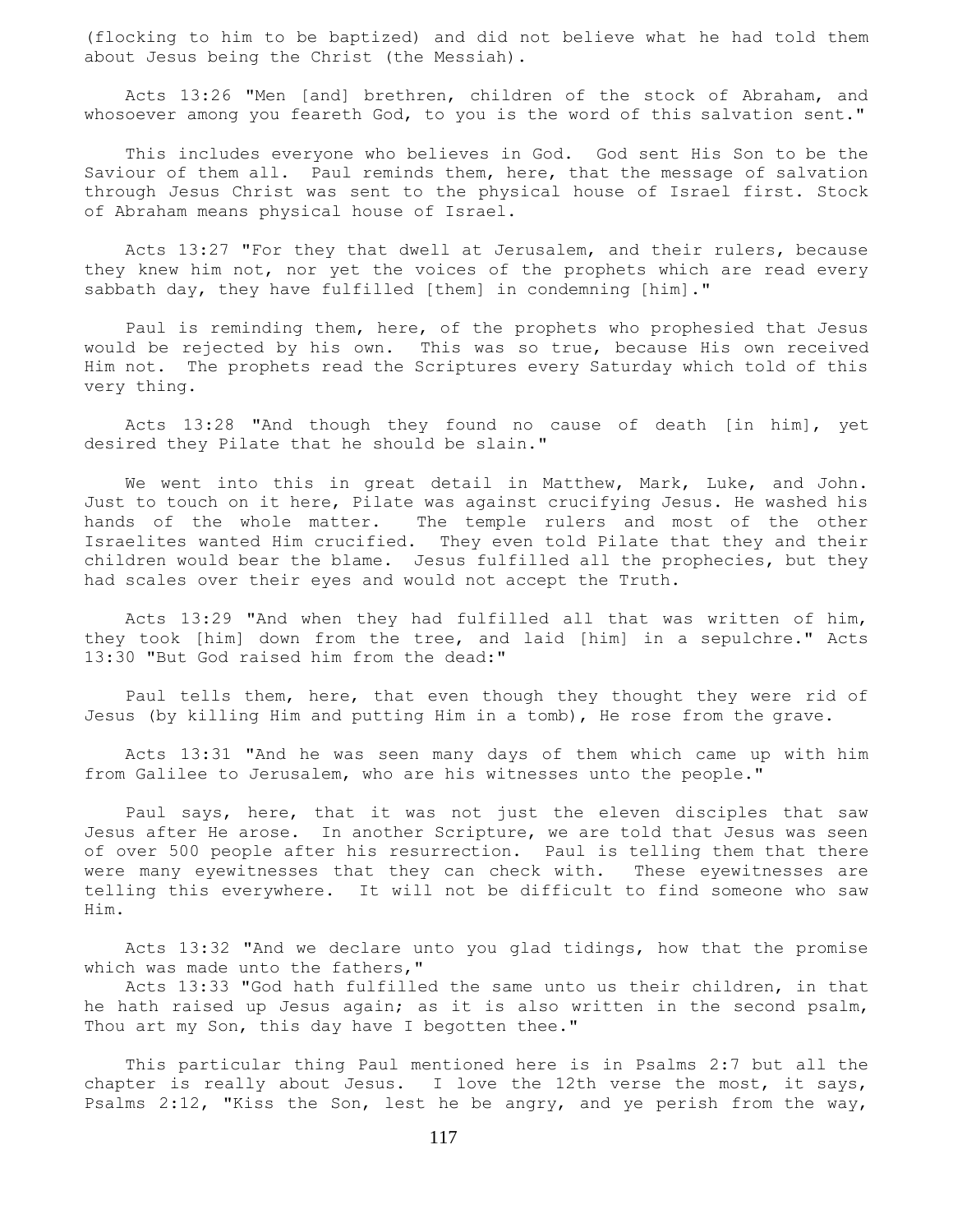when his wrath is kindled but a little. Blessed are all they that put their trust in him." You see, if we put our trust in Jesus, we are blessed. Paul reminds them, again above, that it was prophesied that Jesus would rise from the grave.

 Acts 13:34 "And as concerning that he raised him up from the dead, [now] no more to return to corruption, he said on this wise, I will give you the sure mercies of David."

 Acts 13:35 "Wherefore he saith also in another [psalm], Thou shalt not suffer thine Holy One to see corruption."

 Psalms 16:10 is the Scripture Paul is speaking of here. Jesus Christ (the Messiah) (the Word) is an eternal being. Death could not contain Him for He is Life. St. John chapter 1 tells of the eternity of His being. The body begins to decay on the fourth day. Jesus rose from the grave on the third day, so even His body did not experience corruption.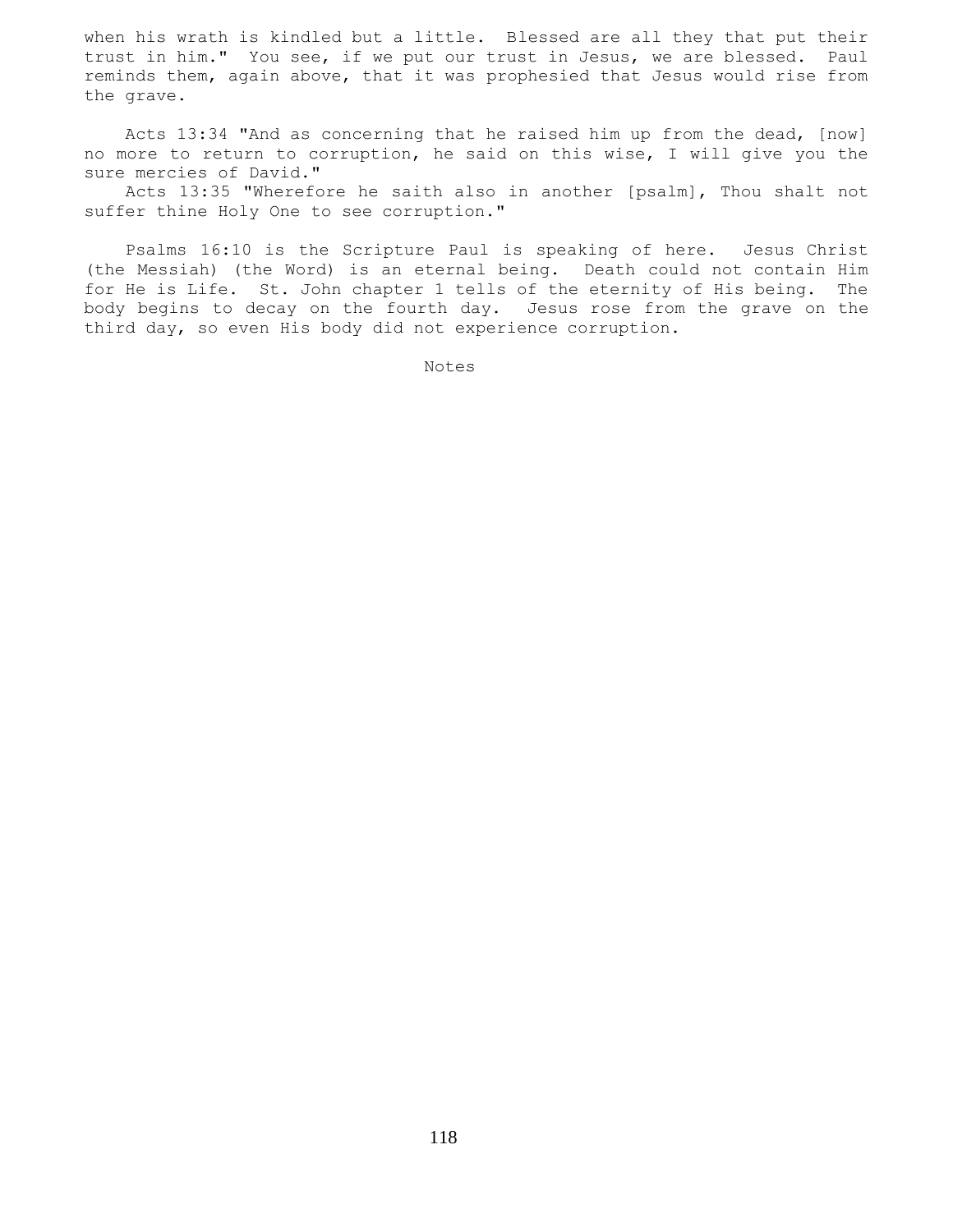1. At what time did John leave Paul? 2. This was the first time Paul had come to 3. The worship of what false goddess was prevalent here? 4. When they left Perga, where did they go? 5. Was this the same place the followers of Jesus were first called Christians? 6. After the reading of the law and prophets, what did the rulers say to them? 7. Who did Paul tell to give audience? 8. Paul reminded them that God brought their people out of Egypt, how? 9. How long were they in the wilderness? 10. How many nations in Canaan did God run out to make room for Israel? 11. How many years after, did Paul say God gave the judges until Samuel? 12. Who was the first king of Israel? 13. What tribe was he from? 14. How long did he reign? 15. Who took the place of Saul to rule? 16. Who was the father of David? 17. Of whose seed did God promise Jesus the Saviour to be? 18. Who preached the baptism of repentance? 19. How had John compared himself to Jesus? 20. What does stock of Abraham mean? 21. Who all is included in verse 26 to hear the gospel? 22. What was read every sabbath? 23. Who did the Israelites choose to carry out their evil wishes toward Jesus? 24. How was Jesus killed? 25. After they killed Him, what did they do? 26. What happened on the third day? 27. Who are Jesus' witnesses to the people? 28. What is written in second Psalms? 29. "...Thou shalt not suffer thine Holy One to see \_\_\_\_\_\_\_\_\_\_\_\_." 30. In Psalms 2:12 who are blessed?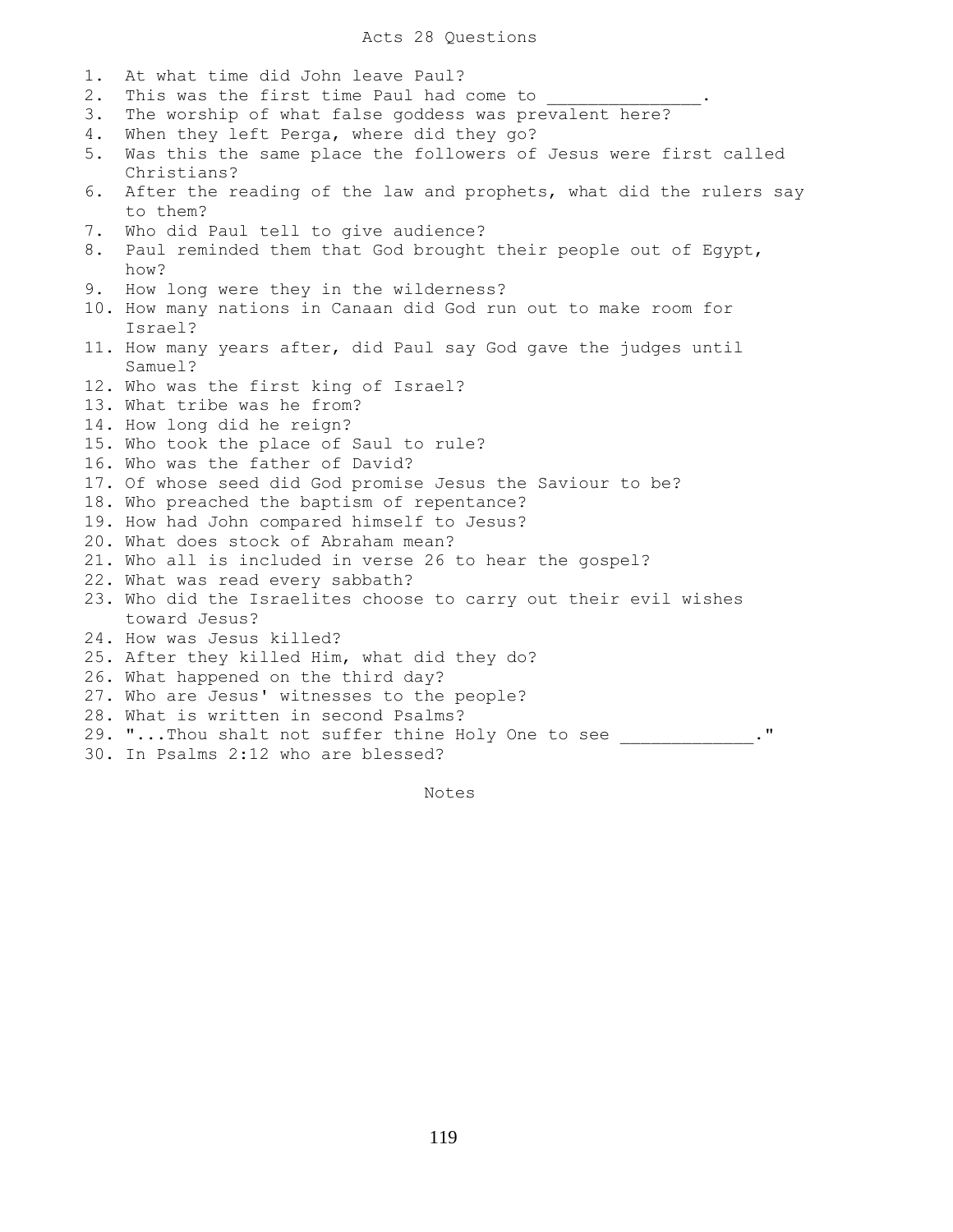We will continue this in Acts 13:36 "For David, after he had served his own generation by the will of God, fell on sleep, and was laid unto his fathers, and saw corruption:"

We discussed in the last lesson, how Jesus saw no corruption, because his body rose from the tomb on the third day. The decaying process begins on the fourth day. The prophecy in Psalms 16 had meant that Jesus' body would not decay; it did not mean David's body. David's body had lain in the grave many years, when Paul spoke these words. His body had decayed.

Acts 13:37 "But he, whom God raised again, saw no corruption."

Jesus Christ's body did not decay. It was raised on the third day.

 Acts 13:38 "Be it known unto you therefore, men [and] brethren, that through this man is preached unto you the forgiveness of sins:"

 Paul speaks of Jesus as man here, because this is what the people saw. They could not comprehend at this time that Jesus was, in fact, (God the Word) in the flesh of a man. Paul gets to the most important part here. Through Jesus is the only way to get forgiveness for your sins.

 Acts 13:39 "And by him all that believe are justified from all things, from which ye could not be justified by the law of Moses."

 Justified means just as if I had never sinned. Every person who believes is just as if they had never sinned. What a promise! The law of Moses was our schoolmaster (Gal. 3) to make us see our need for a Saviour. All of the washings and the animal sacrifices could only cover sin, not do away with sin. The blood of Jesus does away with our sin, if we are a Christian.

 Acts 13:40 "Beware therefore, lest that come upon you, which is spoken of in the prophets;"

 Here, again, we see a warning to hold fast to what you have. The authorities will not like it, and will come against God's people just as the prophets have predicted.

 Acts 13:41 "Behold, ye despisers, and wonder, and perish: for I work a work in your days, a work which ye shall in no wise believe, though a man declare it unto you."

 Paul is warning them, that if they sit around and just wonder without receiving this message that he has brought them of salvation through Jesus Christ, they will perish. These Jews, Paul knows, will not believe. Even though Paul was one of them (Pharisee), he has changed and is trying to get them to change. They won't change and accept Jesus as Messiah.

 Acts 13:42 "And when the Jews were gone out of the synagogue, the Gentiles besought that these words might be preached to them the next sabbath."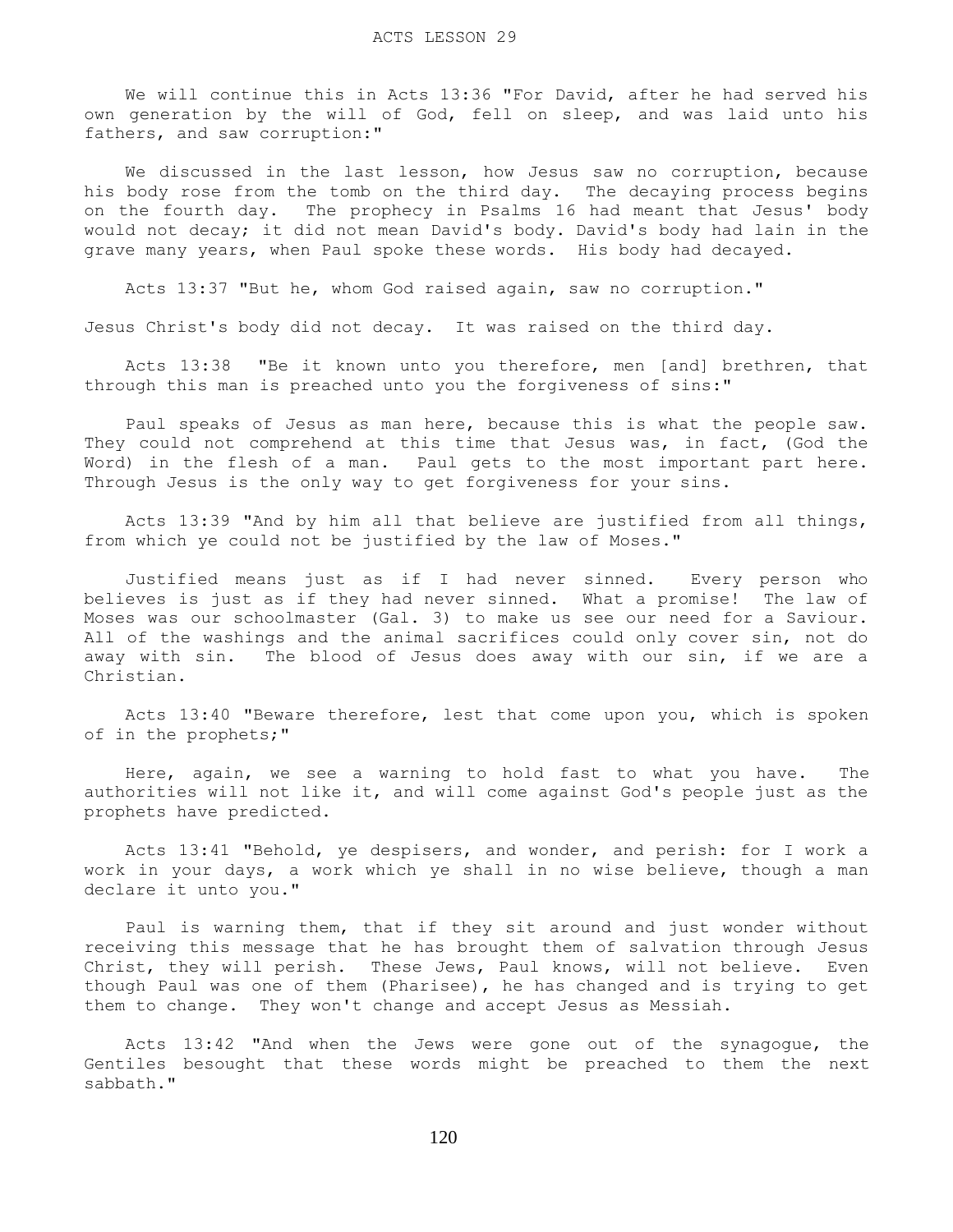These Jews are like so many Christians today in different denominations. They are head strong (they can't be bothered with the facts). They have already made up their minds. They do not intend to change. Most of this type of dogmatic belief is based on some denomination's doctrine, rather than on the Word of God. Gentiles, in this case above, have no preconceived ideas and are willing to listen to the Word of God. They not only want to listen, they ask Paul to preach to them.

 Acts 13:43 "Now when the congregation was broken up, many of the Jews and religious proselytes followed Paul and Barnabas: who, speaking to them, persuaded them to continue in the grace of God."

 We see that Paul and Barnabas' teachings were not in vain. Many of the Jews believed and accepted the gift of grace through Jesus Christ. We see that the Jews and proselytes (newcomers) wanted to hear more and followed Paul and Barnabas to the place they were staying and heard even more. At any rate, they believed and accepted Jesus as Saviour.

 Acts 13:44 "And the next sabbath day came almost the whole city together to hear the word of God."

 The word has spread by the people who heard before, and now they have come in great numbers to hear the Word of God.

 Acts 13:45 "But when the Jews saw the multitudes, they were filled with envy, and spake against those things which were spoken by Paul, contradicting and blaspheming."

 This is nothing more than religious jealousy. These leaders of the Jews suddenly realize they are losing their following. They come out against Paul and Barnabas and what they are teaching. These Jews had worshipped a certain way all of their lives, and they were not about to go to this new way.

 Acts 13:46 "Then Paul and Barnabas waxed bold, and said, It was necessary that the word of God should first have been spoken to you: but seeing ye put it from you, and judge yourselves unworthy of everlasting life, lo, we turn to the Gentiles."

 You see, every person on earth is a free agent. We either choose the Lord Jesus Christ and everlasting life, or we refuse the Lord and death reigns. We judge ourselves, as the Scripture above says. There really is no need wasting God's time on those who will not listen and accept the good news of the gospel. Paul has done the only thing he could do, and that is to turn to someone interested in receiving eternal life. The Gentiles are not only wanting Jesus as Saviour, but they are eager to receive Life in Him.

 Acts 13:47 "For so hath the Lord commanded us, [saying], I have set thee to be a light of the Gentiles, that thou shouldest be for salvation unto the ends of the earth."

 Paul is now no longer limited to carry the message to just the few Jewish villages, but is told of the Lord to spread it everywhere to whosoever will. Paul's journeys really begin now. Paul and Barnabas will be set free to minister wherever they go, regardless of the nationality of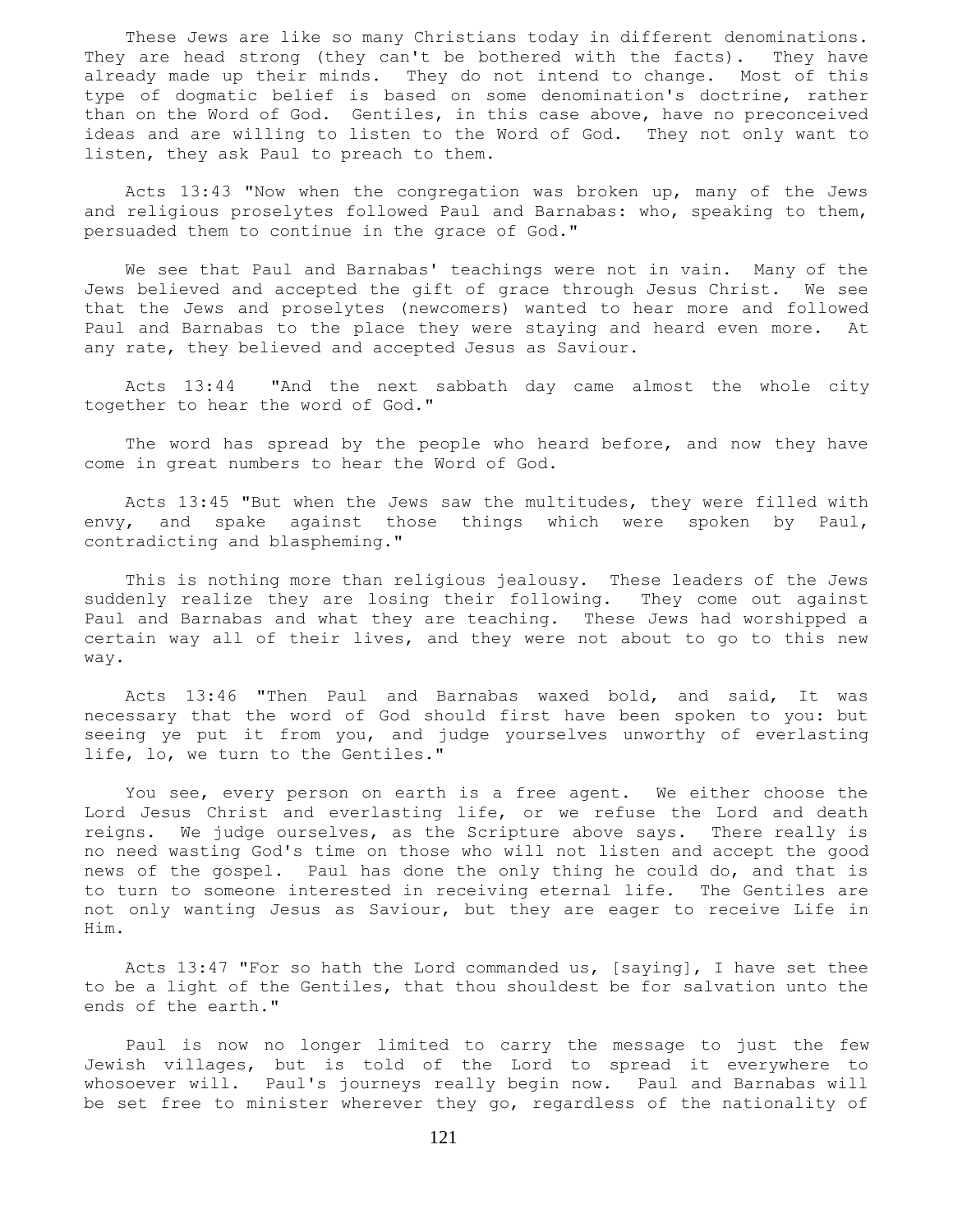the people. Paul's missionary endeavors are to the Gentile nations everywhere. Paul was a Pharisee and this was hard for him, but he will do what God sends him to do.

 Acts 13:48 "And when the Gentiles heard this, they were glad, and glorified the word of the Lord: and as many as were ordained to eternal life believed."

 God had foreknowledge of all who would believe. The Gentiles received Jesus as Saviour gladly. They had been thought of as heathen before, not even being offered the God of the universe.

 Acts 13:49 "And the word of the Lord was published throughout all the region."

 Have you ever seen a new Christian talking about their Lord? There is no way you can hush them up. Verse 49 is, perhaps, the most understated Scripture. I am sure it went like wildfire and soon everyone knew of Jesus.

 Acts 13:50 "But the Jews stirred up the devout and honourable women, and the chief men of the city, and raised persecution against Paul and Barnabas, and expelled them out of their coasts."

We see, here, that jealousy of this great move of God has caused a stir among the religious people of the day. These Jews wanted to be rid of Paul and Barnabas and ran them out of town.

 Acts 13:51 "But they shook off the dust of their feet against them, and came unto Iconium."

 To shake the dust of the feet off is like speaking a terrible punishment on them from God. In other words Paul and Barnabas are saying, I won't have any more to do with these Jewish people here, they are evil, let God take care of them. This Iconium was Asia. Many believe Paul visited here three or more times.

 Acts 13:52 "And the disciples were filled with joy, and with the Holy Ghost."

 It seems whenever the disciples had a bad time somewhere, God poured out the Holy Ghost on them all over again and they were filled with joy.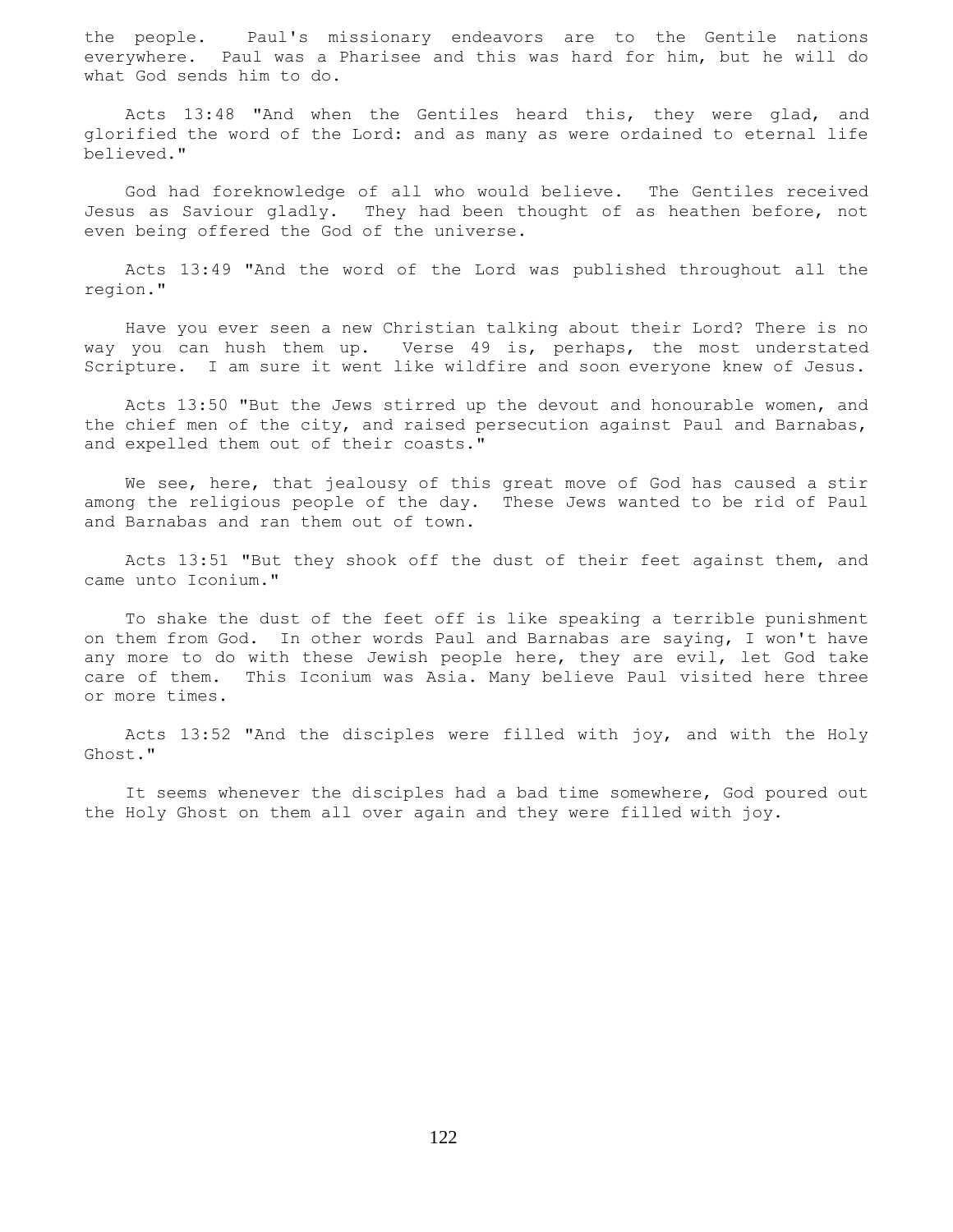1. What is meant by David seeing corruption? 2. On what day does the body begin to decay after burial? 3. Verse 37 says, who raised Jesus? 4. Who was Paul speaking to in verse 38? 5. Through whom was salvation preached? 6. Who are justified in Jesus? 7. Could the law of Moses justify you? 8. What does justified mean? 9. What was the law to us, really? 10. What was the difference in what the shed blood of Jesus Christ could do for us and the shed blood of the sacrificial animals? 11. Verse 41 says, that those who wonder and yet do not believe, 12. What religious connection did Saul (Paul) have before becoming a Christian? 13. What did the Gentiles ask Paul after the Jews left? 14. When the congregation broke up, many \_\_\_\_\_\_\_\_\_\_\_\_ and \_\_\_\_ followed Paul and Barnabas. 15. What did Paul persuade them to do? 16. Verse 44 says next sabbath nearly the whole city came together. Why did they come? 17. When the Jews saw the multitude, they were filled with what? 18. When Paul and Barnabas were filled with boldness, what did they say? 19. Who had judged these Jews? 20. Who had the Lord sent Paul to? 21. Where was he to preach? 22. When the Gentiles heard this, what did they do? 23. How does the author think the Word got published throughout the area? 24. Who did the Jews stir up to persecute Paul and Barnabas? 25. What did they do that showed they were through with these Jews? 26. Where did Paul go?

27. What happened to the disciples?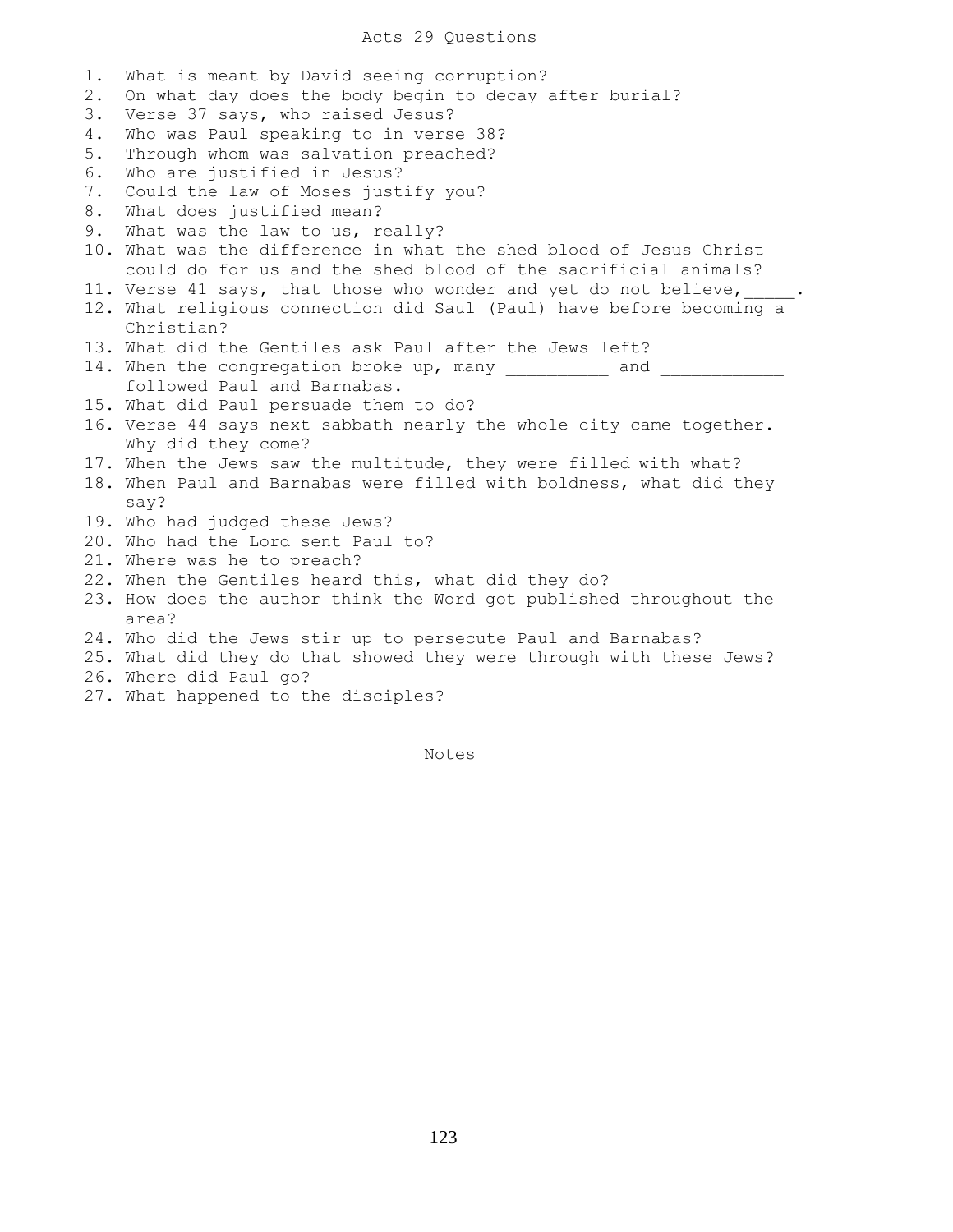We will begin this lesson in Acts 14:1 "And it came to pass in Iconium, that they went both together into the synagogue of the Jews, and so spake, that a great multitude both of the Jews and also of the Greeks believed."

We see here the synagogue being opened to the Greeks, as well as the Jews. It seemed that Paul was under great anointing of God at this time and many were brought into the numbers of the Christians. Paul is preaching the Word. Many who are receiving this Word are saved. Remember, these disciples had been filled again with the Spirit and with joy about the time they came to Iconium. In Romans 10:14 we read, "How then shall they call on him in whom they have not believed? And how shall they believe in him of whom they have not heard? and how shall they hear without a preacher?" It is necessary to have a preacher. By the foolishness of preaching, men are won to God.

 Acts 14:2 "But the unbelieving Jews stirred up the Gentiles, and made their minds evil affected against the brethren."

 These Jews were jealous, because the body of believers in Christ was growing far more rapidly than the synagogue. These Jews put a question into the minds of the Gentiles who were not familiar with the Scriptures. This is still going on today. Satan never changes. He planted a question in Eve's mind, and that has been his plan from the beginning. Faith and doubt are opposites. If you have doubt, you do not have faith. You can see how it would be easy to sway the thinking of a new convert, and that is just what this is saying above.

 Acts 14:3 "Long time therefore abode they speaking boldly in the Lord, which gave testimony unto the word of his grace, and granted signs and wonders to be done by their hands."

 Paul did not quickly leave this area, but stayed and kept proclaiming the pure word of God. God allowed them to do wonderful miracles. The signs and wonders should have convinced the people who was right. Many times people are blinded so by unbelief that they ignore the miracles.

 Acts 14:4 "But the multitude of the city was divided: and part held with the Jews, and part with the apostles."

 Not everyone will receive the Truth of God, and Iconium is no different. Some believed, and some did not believe. It seemed that those who did not believe, used every pressure available to them to try to keep the others from believing. Many times even homes are divided into two armed camps, because some of the members believe in Jesus Christ as Saviour, and some do not. This is what happened here. Their differences in belief separated the people.

 Acts 14:5 "And when there was an assault made both of the Gentiles, and also of the Jews with their rulers, to use [them] despitefully, and to stone them," Acts 14:6 "They were ware of [it], and fled unto Lystra and Derbe, cities of Lycaonia, and unto the region that lieth round about:"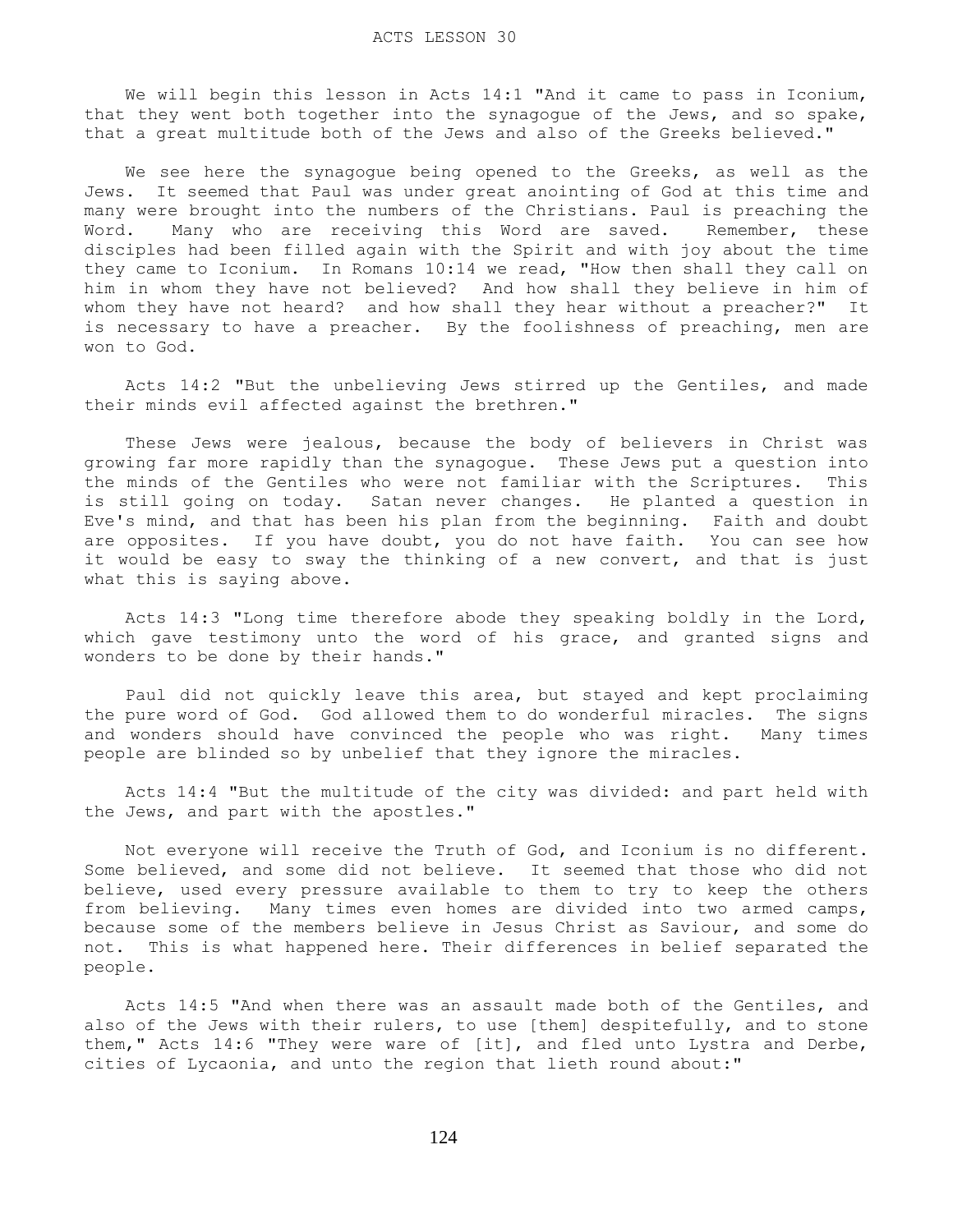It appears here that Paul, Barnabas, and the other disciples had to run for their lives to keep from being killed. There is a time to stand as they had done (long time they abode here and preached), but there is also a time to use good judgment and leave, and they did that as well. When they realized they could do no more good at this time, they left. Not many ministers will stand against great opposition and bring the gospel, but sometimes that is what God requires. Lycaonia was a small Roman province of Asia Minor.

Acts 14:7 "And there they preached the gospel."

 The whole reason they are making this trip is to preach the gospel unto all the world. Matthew 28:19 gives Jesus' great commission to all who would be His ministers, "Go ye therefore, and teach all nations, baptizing them in the name of the Father , and of the Son, and of the Holy Ghost." Paul, Barnabas, and the other disciples were carrying out this great commission. It is not our job to win them to Christ. We preach the Word, God gives the increase.

 Acts 14:8 "And there sat a certain man at Lystra, impotent in his feet, being a cripple from his mother's womb, who never had walked:"

 We see a man in a very destitute condition. He came into the world a cripple and has been one ever since. This is just the type of thing God can show His power through.

 Acts 14:9 "The same heard Paul speak: who stedfastly beholding him, and perceiving that he had faith to be healed,"

 Acts 14:10 "Said with a loud voice, Stand upright on thy feet. And he leaped and walked."

 In Romans 10:17 "So then faith [cometh] by hearing, and hearing by the word of God." This man heard Paul preach and that preaching built up his faith enough that he might receive his healing. This man's faith paid off. He leaped and walked. Over and over, Jesus said to those he was healing, (your faith has made you whole).

 Acts 14:11 "And when the people saw what Paul had done, they lifted up their voices, saying in the speech of Lycaonia, The gods are come down to us in the likeness of men."

 These Lycaonians worshipped false gods, and they associated these miracles as being done by these false gods. They knew the miracle was real, and they knew that a miracle such as this was beyond what a natural man could do. They assumed that this miracle originated with Paul. They did not realize that he was just carrying out a miracle from God.

 Acts 14:12 "And they called Barnabas, Jupiter; and Paul, Mercurius, because he was the chief speaker."

 This false god Mercurius had to do with eloquent speaking. This is why they assumed Paul was Mercurius. Jupiter and Mercury in Greek is the same as Zeus and Hermes.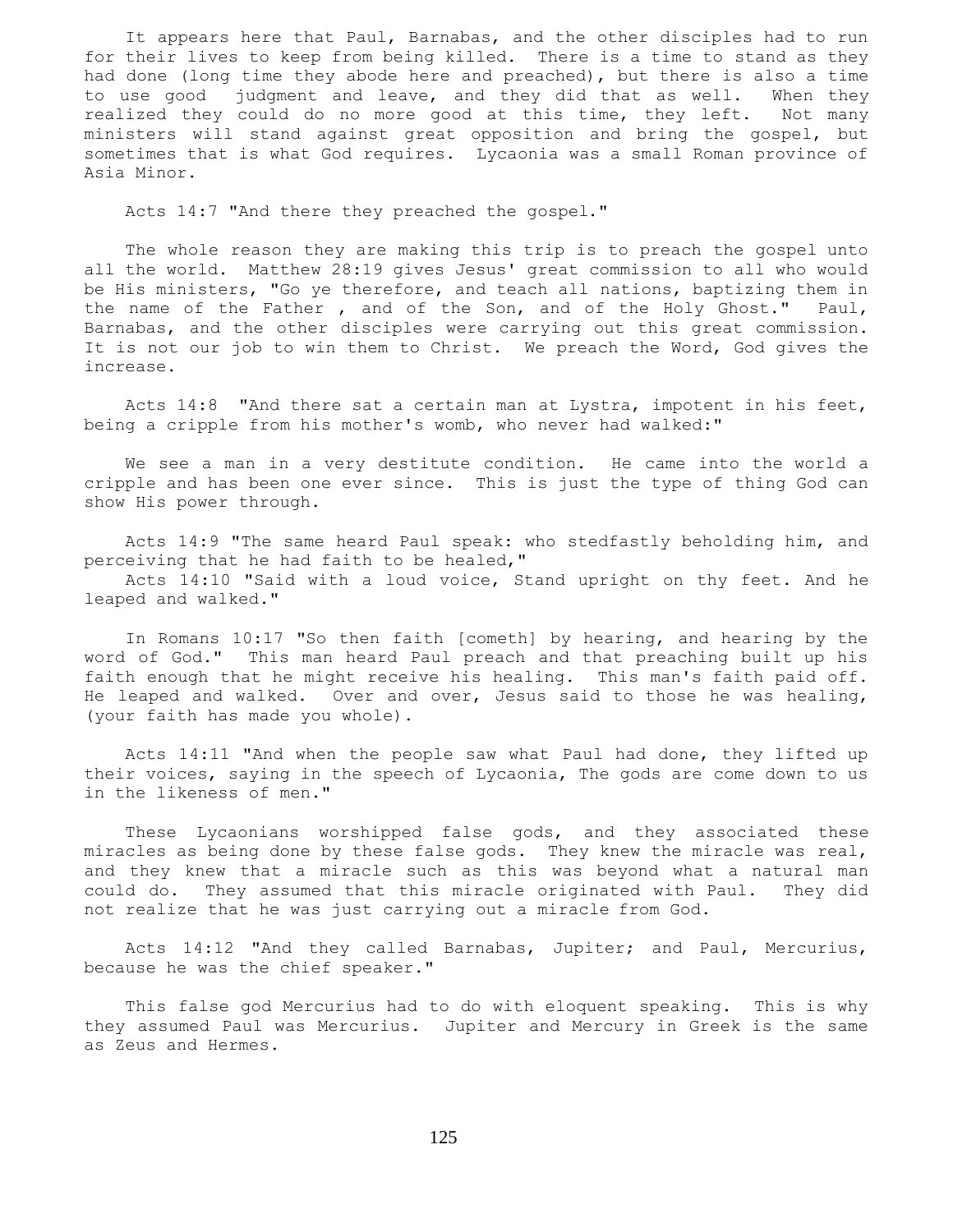Acts 14:13 "Then the priest of Jupiter, which was before their city, brought oxen and garlands unto the gates, and would have done sacrifice with the people."

 This priest was bringing these sacrifices to Paul and Barnabas. They believed that Paul and Barnabas were these false gods they worshipped, and they always sacrificed to these false gods, so they wanted to sacrifice to Paul and Barnabas.

Acts 14:14 "[Which] when the apostles, Barnabas and Paul, heard [of], they rent their clothes, and ran in among the people, crying out,"

 Acts 14:15 "And saying, Sirs, why do ye these things? We also are men of like passions with you, and preach unto you that ye should turn from these vanities unto the living God, which made heaven, and earth, and the sea, and all things that are therein:"

 Acts 14:16 "Who in times past suffered all nations to walk in their own ways."

 This frightened Paul and Barnabas, who knew the dangers of allowing anyone to deify them. God alone is to be worshipped. This is a lesson many today need to look at carefully. The men and women of God, who God uses to heal someone, are not to be thought of too highly (exalted and lifted up). The power to heal is not their own. The power is God's. We are just His message carriers. The created should never be worshipped, whether it is people or sun, moon, or stars, or whether it is things like cars, homes, etc. We should worship only the Creator. God has made mankind a free-will agent. He will allow us to choose to worship anything we desire. The only catch is, if we worship anyone or anything other than the one True God, we will not inherit eternal life. Paul and Barnabas are not like Lucifer who wanted to be God. They quickly straighten these people out and tell them they are not gods. They also add that the Creator of this whole universe is the one to worship. Until Jesus came, most everyone walked in his own ways. Jesus brought a better way.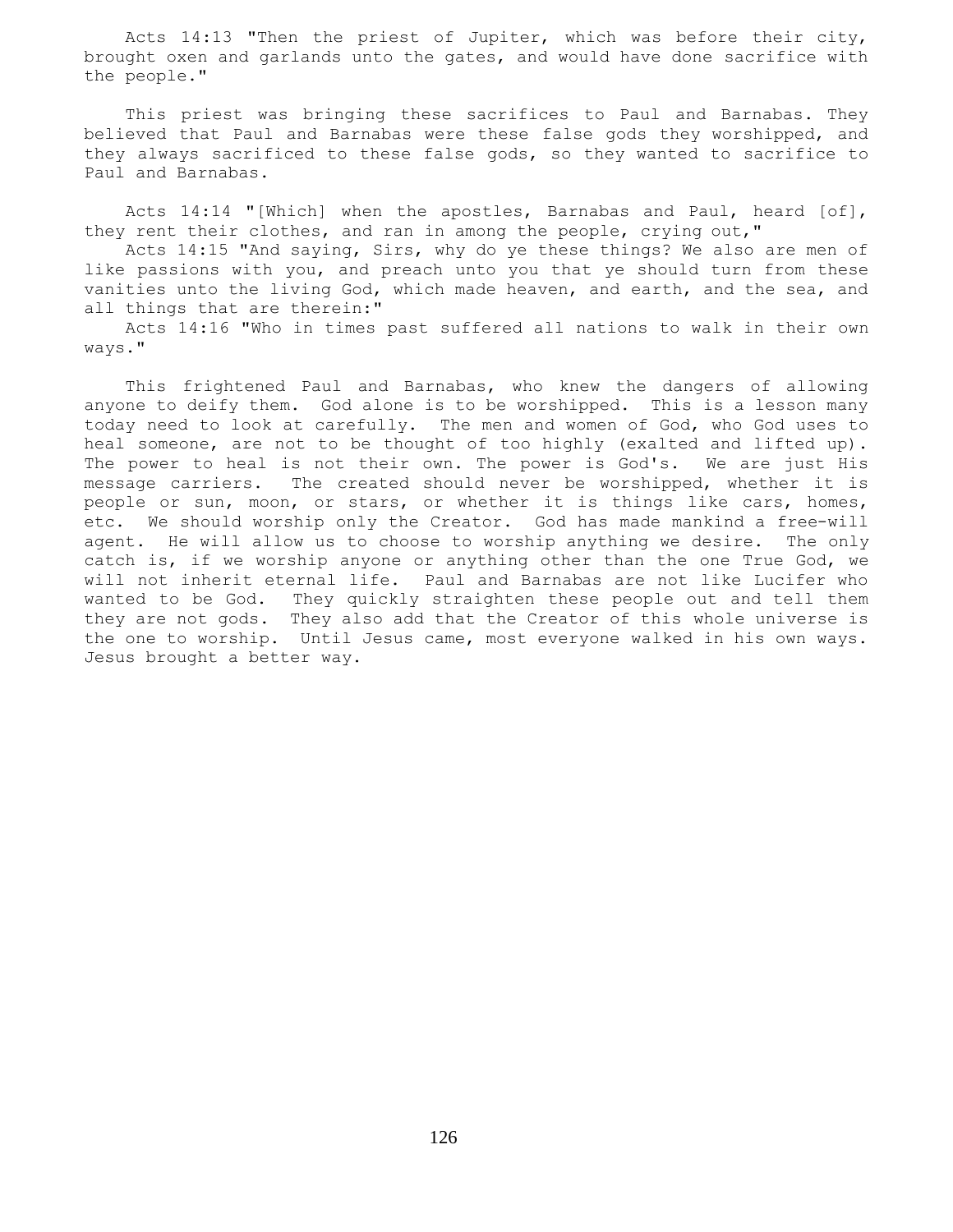## Acts 30 Questions

1. In Iconium, where and to whom did Paul and Barnabas speak? 2. What could we say about Paul caused so many to be saved? 3. Who did the unbelieving Jews stir up? 4. What was the problem with these Jews? 5. If you have doubt, you do not have 6. What gave testimony of His grace? 7. What happened that helped the unbelievers to believe? 8. How was the city divided? 9. In verse 5, what did the townspeople do to Paul? 10. Where did Paul and Barnabas go? 11. What did Paul and Barnabas do when they got to a new city? 12. Where can we find the great commission Jesus gave His followers? 13. What was the commission? 14. It is not the job of the minister to save the people, what is our job? 15. How long had the man at Lystra been crippled? 16. What had Paul perceived in this man? 17. What did Paul say to the man? 18. What happened? 19. How does faith come? 20. What did Jesus say many times when He healed someone? 21. What did the people of Lycaonia say, when they saw that Paul and Barnabas healed the lame man? 22. Who did they think Paul and Barnabas were? 23. What did Mercury have to do with? 24. What names are the same as Jupiter and Mercury in another language? 25. What did the priest of Jupiter do? 26. When Paul and Barnabas heard what the priest did, what did they do? 27. Who did Paul and Barnabas tell the people they were? 28. How did Paul and Barnabas describe the true God? 29. In verse 16, what tells us that God gave us a free will?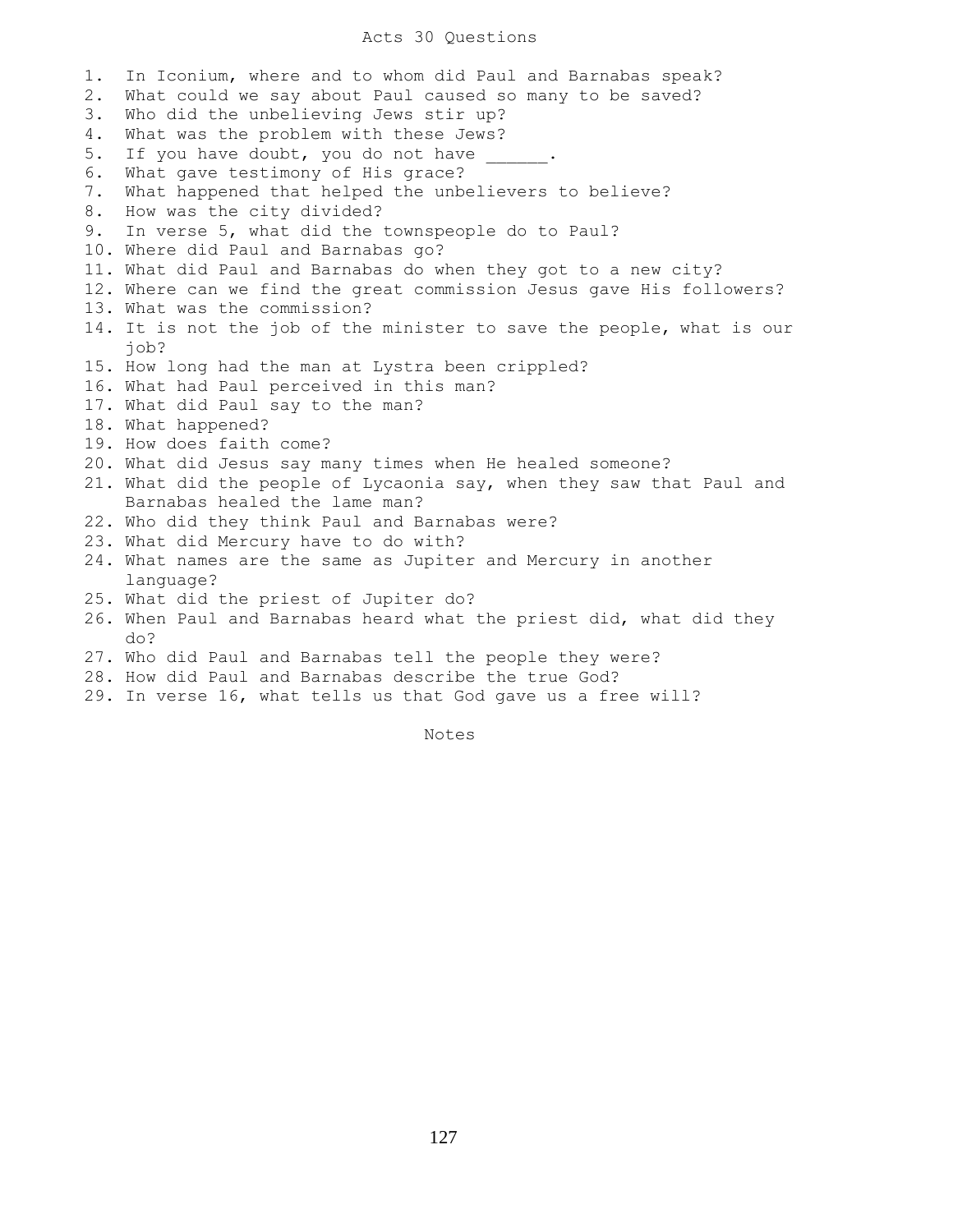#### ACTS LESSON 31

 In the last lesson, Paul and Barnabas had healed a man who had been lame from birth. The people of the town thought Paul and Barnabas to be their false gods, Mercury and Jupiter. They thought these false gods had taken on the form of man and done the miracles. The priest of these false gods wanted to sacrifice to Paul and Barnabas. Paul and Barnabas were terribly frightened by this and stopped them. Now, we will pick up this lesson in Acts 14:17.

 Acts 14:17 "Nevertheless he left not himself without witness, in that he did good, and gave us rain from heaven, and fruitful seasons, filling our hearts with food and gladness."

 We see that Paul and Barnabas, here, are telling these people about the only true God. The Creator of the world. Paul tells them that even nature itself testifies of this one true God. This lengthy description here and in the previous lesson is explaining to them the magnitude of the true God. Paul is explaining how foolish it is to worship Mercury and Jupiter, that the one to worship is the Creator of all things. This God that Paul is telling them about is concerned about His creation and provides for their needs. Paul explains the true God through nature.

 Acts 14:18 "And with these sayings scarce restrained they the people, that they had not done sacrifice unto them."

 They were able to stop the people from sacrificing to them, but it was not easy. These people were not easily convinced of this God they had never heard of before.

 Acts 14:19 "And there came thither [certain] Jews from Antioch and Iconium, who persuaded the people, and, having stoned Paul, drew [him] out of the city, supposing he had been dead."

 This, again, is not the same Antioch where the believers were first called Christians. This is the same group who gave Paul trouble at Iconium. It appears here that they stoned Paul so badly, that they took him for dead and drug him out of the city . This, to me, is almost unbelievable, when just a few hours earlier they had thought him to be a god. This shows how quickly people forget the miracles, and the same people can easily believe something bad about Paul.

 Acts 14:20 "Howbeit, as the disciples stood round about him, he rose up, and came into the city: and the next day he departed with Barnabas to Derbe."

 We see the loyalty of the disciples even in the face of death. Even though Paul has been left for dead, they gather around him. The strength of this many believers has to be what caused him to rise up. We did not read how Barnabas escaped, but it appears he was not stoned with Paul. It appears, just as Paul had fled to Lystra and Derbe before from Iconium, he flees to Derbe here.

 Acts 14:21 "And when they had preached the gospel to that city, and had taught many, they returned again to Lystra, and [to] Iconium, and Antioch,"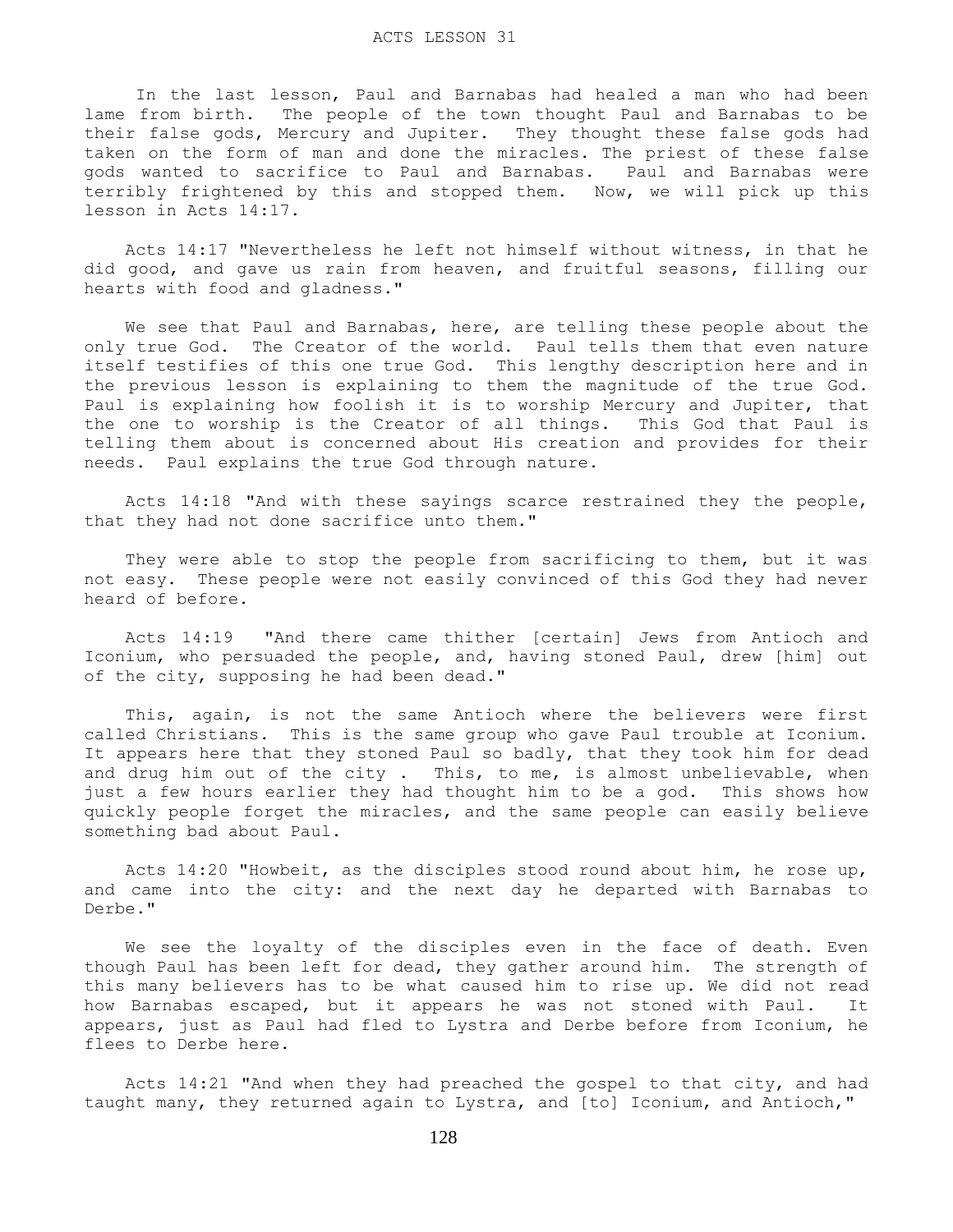The preaching of the gospel in Derbe brought them renewed courage, and Paul and Barnabas went right back to where they had all the trouble. They were undaunted by the stonings. They were determined to bring the good news of the gospel to this entire area, even if it endangered their lives.

 Acts 14:22 "Confirming the souls of the disciples, [and] exhorting them to continue in the faith, and that we must through much tribulation enter into the kingdom of God."

 We see, here, their reason for returning to this hostile region is to check on those who received the Lord Jesus Christ as Saviour. These new disciples (followers of Christ) will be persecuted just as Paul was, and Paul has come to tell them that the way will not be easy. Even though the tribulation is great (like Paul's stoning), they must stand firm in the Lord to inherit the kingdom of God. This message is not only for them, but is for us as well. We can't give in to the enemy when trials come. In this life we will have tribulation (trials), but be of good cheer, Jesus has overcome the world and we can, too, through Him.

 Acts 14:23 "And when they had ordained them elders in every church, and had prayed with fasting, they commended them to the Lord, on whom they believed."

 The first trip Paul had made into this area, he was like an evangelist. He preached and many were saved, but this trip he is back to establish a church for them. This body of believers would have to hang together to be able to survive. The need for a church unit (one reason) is that the members can draw strength from each other. This ordaining of elders was so the local church could function with a leader. The prayer and fasting was so God could choose, through them, the right leader, and that leader could be duly recommended to God.

 Acts 14:24 "And after they had passed throughout Pisidia, they came to Pamphylia."

 This Pisidia was a mountainous district in Asia Minor, north of Pamphylia. It was a really rough area filled with robbers. These men were at odds with Rome. Pamphylia means of every race. This was the first country in this area for Paul to visit.

 Acts 14:25 "And when they had preached the word in Perga, they went down into Attalia:"

 Perga is the capital of Pamphylia. The main worship in this area, before Paul's visit, was the worship of Diana. This was a hard town to minister in, because of the deep seated worship of this false god.

 Acts 14:26 "And thence sailed to Antioch, from whence they had been recommended to the grace of God for the work which they fulfilled."

 We see, in all of this missionary journey, a presence of God's will at all times. It is as if they (Paul and Barnabas) are led by the will of God to minister in certain places. They fulfilled their part. They went where God sent them, regardless of the consequences. They equipped themselves by fasting and prayer. They were acting as agents of God. Notice the word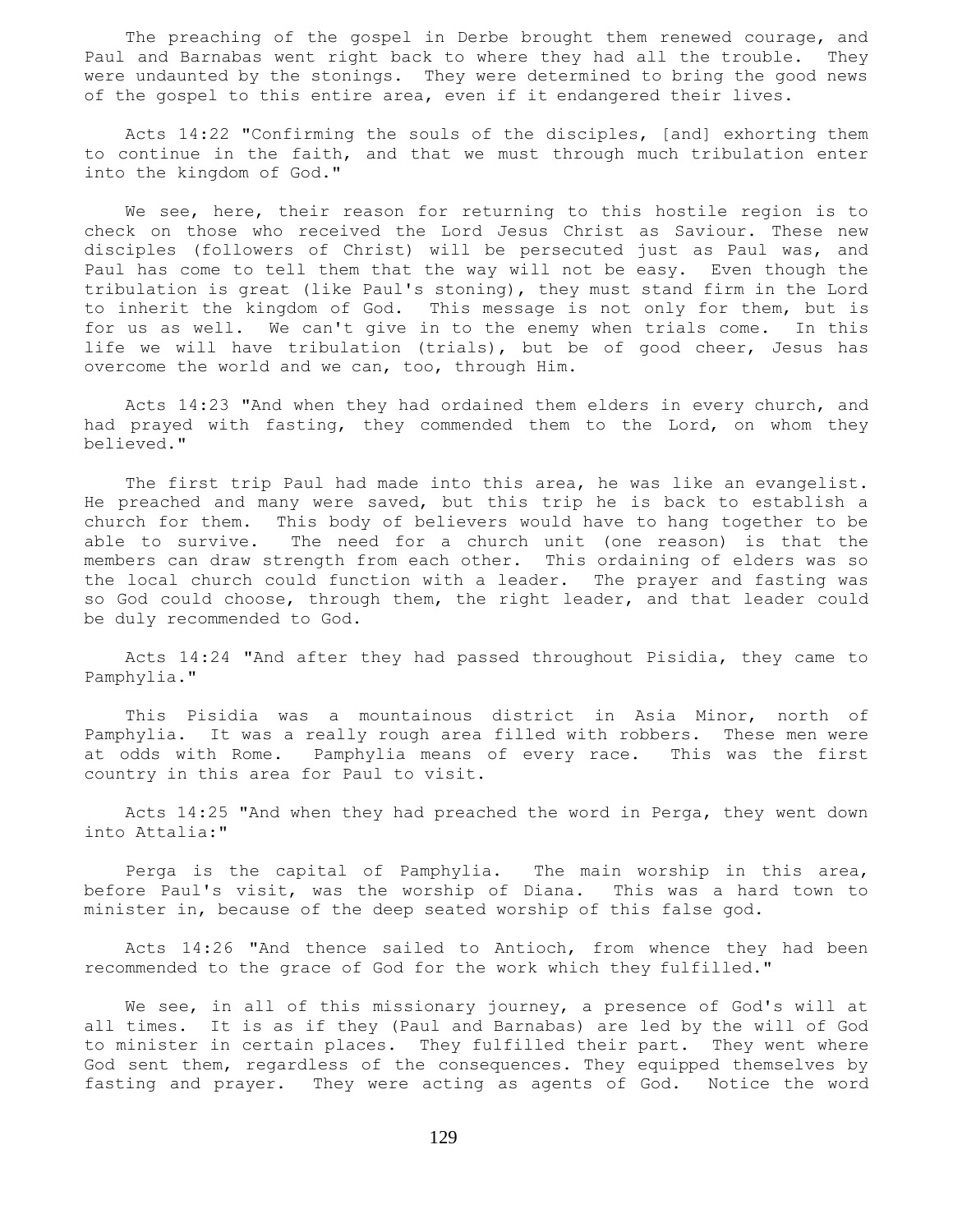(fulfilled). We see by this that they completed the job that God gave them to do. They had pleased God.

 Acts 14:27 "And when they were come, and had gathered the church together, they rehearsed all that God had done with them, and how he had opened the door of faith unto the Gentiles."

 They were all excited telling all of their Jewish helpers how God was the God of the Gentiles, as well as the Jews. God had opened the door to His church to all people. God, the Holy Spirit, had gone on ahead of Paul and Barnabas and prepared the hearts of those who were to believe and receive the Lord as Saviour. God had shown this Pharisee (Paul) that Christianity was for the Gentile, as well as the Jew.

Acts 14:28 "And there they abode long time with the disciples."

 This was like a time of rest. They were with the disciples who believed as they did. There were no unbelieving Jews to harass them here. This was a much needed time of rest.

Notes **Notes**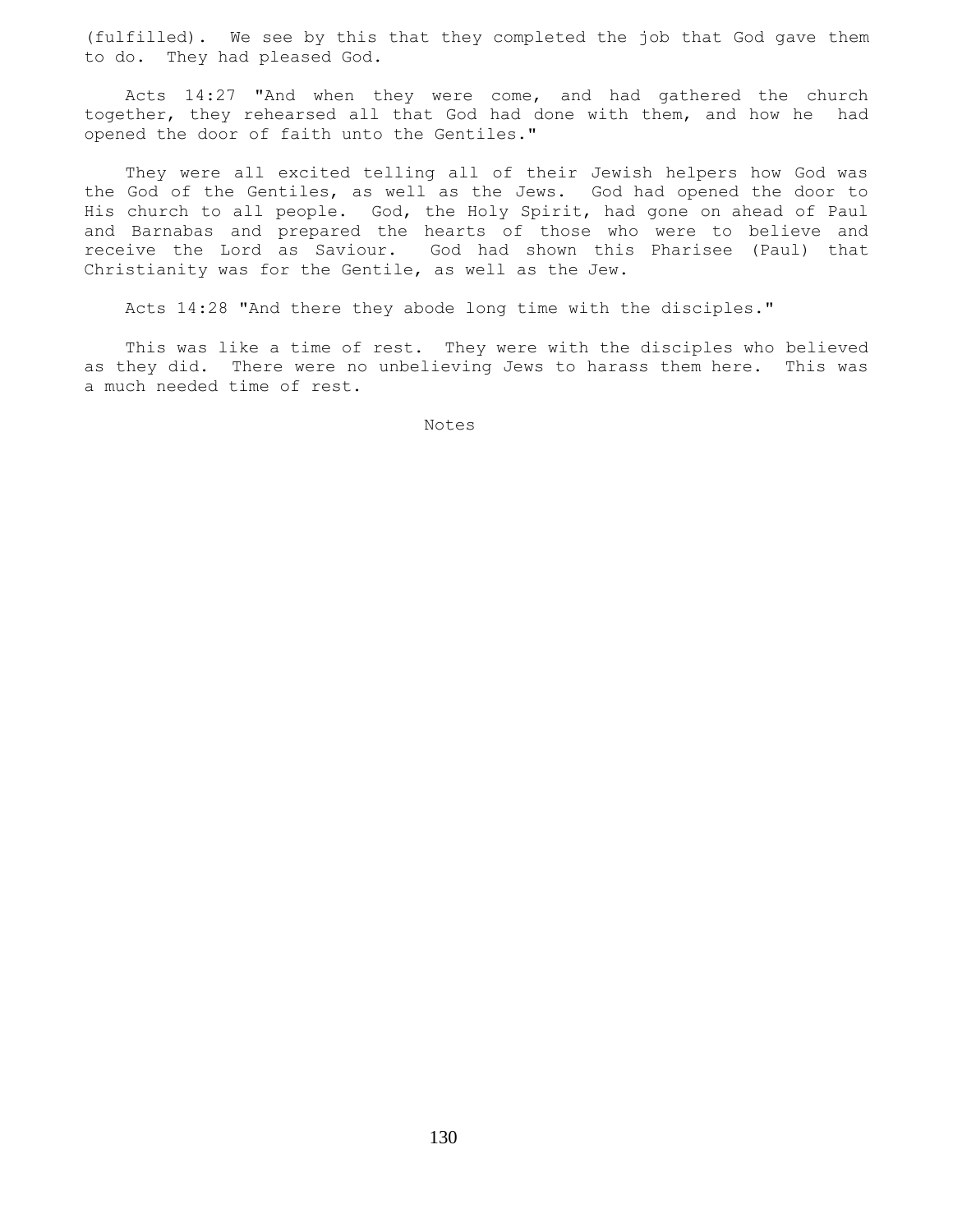# Acts 31 Questions

1. In verse 17, what does Paul say should be a witness to them of

|    | God?                                                                   |
|----|------------------------------------------------------------------------|
| 2. | Who had these people sacrificed to?                                    |
| 3. | Where did the Jews come from that stirred up trouble?                  |
| 4. | What did the people do to Paul?                                        |
| 5. | Why did they take him to the edge of the city?                         |
| 6. | When the disciples stood around Paul, what happened?                   |
| 7. | Where did they go (Paul and Barnabas)?                                 |
| 8. | Verse 21 tells us what they did in this area before they left,         |
|    | what was it?                                                           |
| 9. | What three places did Paul go to, when he left Derbe?                  |
|    | 10. What did confirming the souls of the disciples mean?               |
|    | 11. How must we enter into the kingdom of God?                         |
|    | 12. Why should we rejoice in tribulation?                              |
|    | 13. What was Paul doing when he ordained elders in every church?       |
|    | 14. What did Paul and Barnabas do before they commended someone as     |
|    | leader of a particular church?                                         |
|    | 15. Where was Pisidia located?                                         |
|    | 16. What does Pamphyla mean?                                           |
|    | 17. Where did they go after preaching the word in Perga?               |
|    | 18. What is Perga?                                                     |
|    | 19. Who was the object of worship here before Paul came?               |
|    | 20. Where did they sail to, when they left Attalia?                    |
|    | 21. Name several special things we see in this missionary journey that |
|    | should be part of our missionary journey, as well.                     |
|    | 22. Paul told all of the Christians gathered here how God had opened   |
|    | the door of faith to whom?                                             |
|    | 23. Verse 28 tells of a time of what?                                  |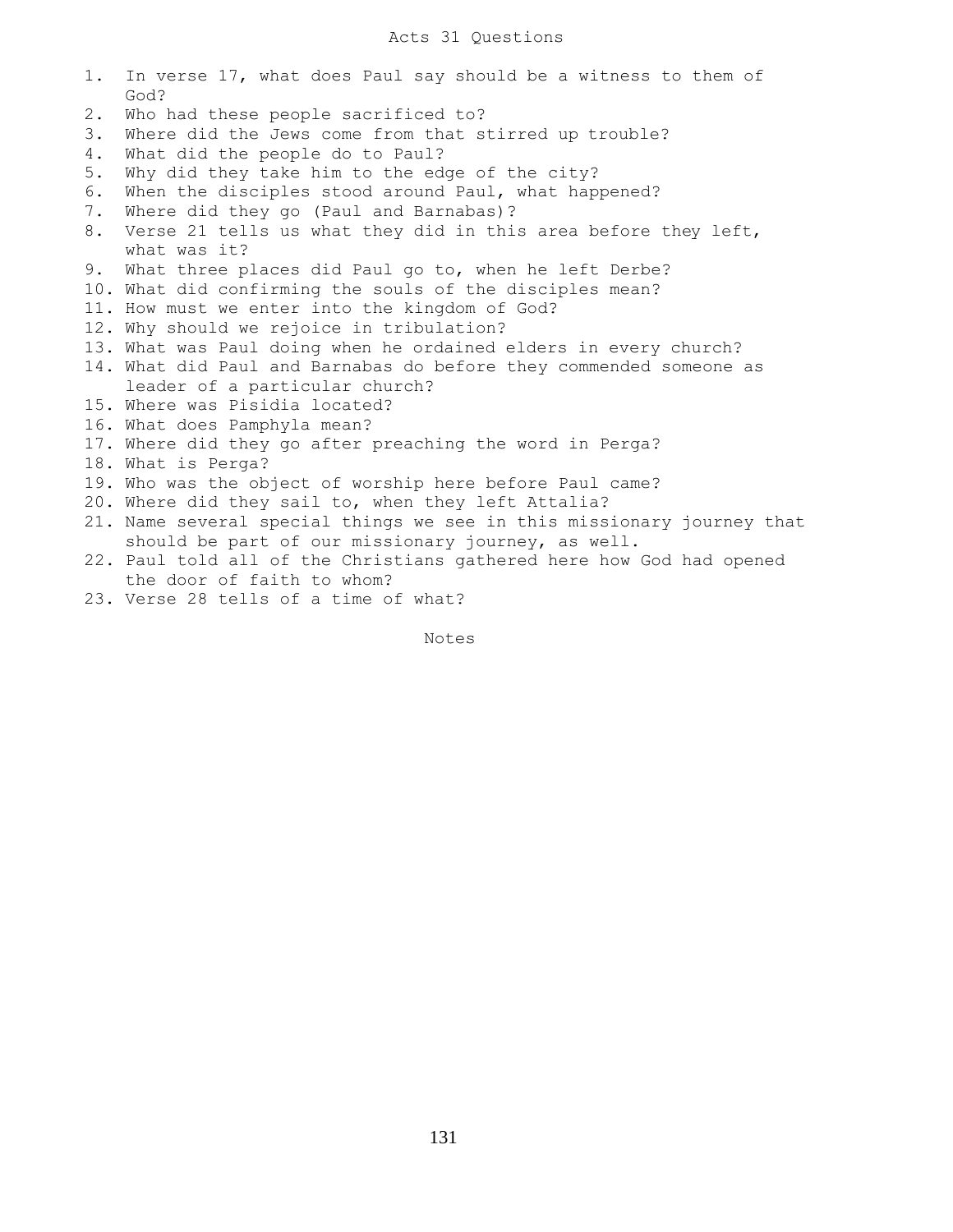We will begin this lesson in Acts 15:1 "And certain men which came down from Judaea taught the brethren, [and said], Except ye be circumcised after the manner of Moses, ye cannot be saved."

 Now we see a dissension in the church. You remember, that the apostles and most of the disciples at the beginning were of the physical house of Abraham, and had practiced circumcision of all males at eight days old. These teachers had themselves been involved with the Old Testament teaching of Moses' law. They did not understand grace. They were trying to put all the new Gentile converts under the Mosaic law. No where, in Jesus' teaching while He was on the earth, did He teach circumcision of the flesh. Jesus taught circumcision of the heart. These people in verse 1, are like many of the people of our day, who add obligations to be done, to be saved. Salvation is simple. Romans 10:9-10 explains it perfectly. St. John 3:15- 17 tells it so well in Jesus' own words. Read both and you will get the exact picture of what it takes to be saved.

 Acts 15:2 "When therefore Paul and Barnabas had no small dissension and disputation with them, they determined that Paul and Barnabas, and certain other of them, should go up to Jerusalem unto the apostles and elders about this question."

We can see from this, that Paul and Barnabas, as well as these ministers here are not the last word in these matters. Peter and James, the half brother of Jesus, are the leaders of the church. We must not confuse this James with James the brother of John who had already been martyred. The church was in the early stages here, and all of the doctrines had not been settled to everyone's knowledge. Many of the Christian converts had come from Judaism and they tried to bring their practices with them. They were caught up in the law and did not understand grace. This was very smart of Paul and Barnabas to call in someone not directly involved to straighten this out.

 Acts 15:3 "And being brought on their way by the church, they passed through Phenice and Samaria, declaring the conversion of the Gentiles: and they caused great joy unto all the brethren."

 It seemed they went by all the home churches that had been established on their way through Phoencia and Samaria. The good news was, that God had offered salvation to the Gentiles, as well. Just as all Christians should feel today, when anyone is added to the kingdom of God, they felt great joy. Brethren here means all who are of like persuasion (Christians).

 Acts 15:4 "And when they were come to Jerusalem, they were received of the church, and [of] the apostles and elders, and they declared all things that God had done with them."

 The church at Jerusalem seemed to be like a hub that the other churches were branches of. You might even say, that the original apostles ministered out from this church. This really was a natural setting for the church to be, since Jerusalem was where the temple of the Jews was.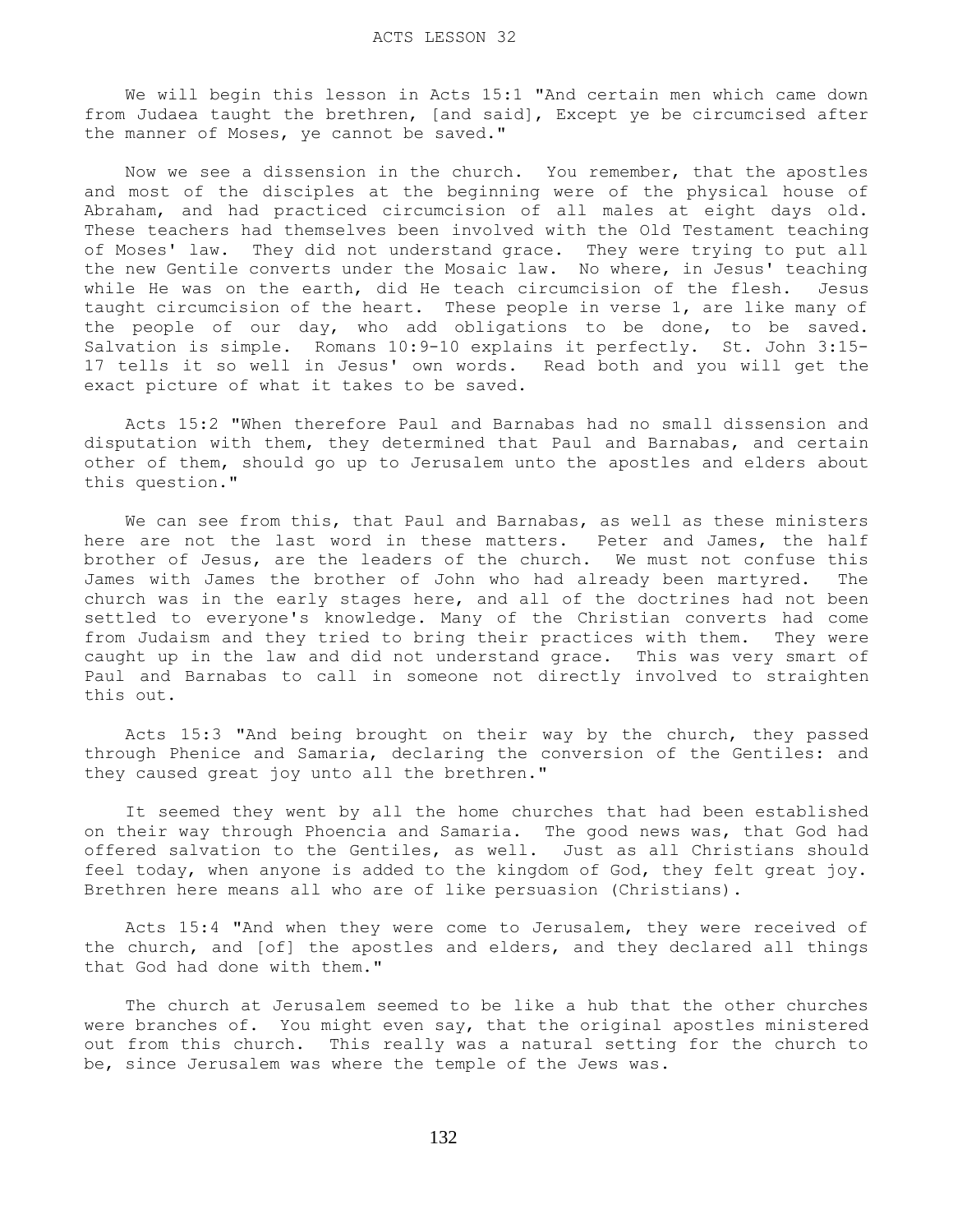Acts 15:5 "But there rose up certain of the sect of the Pharisees which believed, saying, That it was needful to circumcise them, and to command [them] to keep the law of Moses."

 You see, the Pharisees had been caught up in the law from the very beginning. Now they are trying to combine the law and grace, and it won't work. There are, even today, groups who claim to be following Christ who burden their people down with the law. If the law had been sufficient, there would have been no need for the Saviour or the gift of grace. Moses' law was for a specific time and for specific people, but it was obvious no one could live up to this law, and God sent us a Saviour. In Galatians 3:24-26, we read about the law and grace. Galatians 3:24 "Wherefore the law was our schoolmaster [to bring us] unto Christ, that we might be justified by faith." Galatians 3:25 "But after that faith is come, we are no longer under a schoolmaster." Galatians 3:26 "For ye are all the children of God by faith in Christ Jesus." You see, to require anything except faith in Jesus Christ and baptism would be against Jesus' teachings. Jesus did not do away with the law, but He fulfilled the law for us .

 Acts 15:6 "And the apostles and elders came together for to consider of this matter."

 It seems as though, all the apostles and elders in this area came together to have a meeting similar to a board meeting in our churches today, to determine what the doctrine of the followers of Christ should be.

Acts 15:7 "And when there had been much disputing, Peter rose up, and said unto them, Men [and] brethren, ye know how that a good while ago God made choice among us, that the Gentiles by my mouth should hear the word of the gospel, and believe."

 We see that Peter listened to the discussion by both sides of this question. In fact, it appears that he allowed it to go on for a good little while, until every one had stated their case. Then Peter takes charge. He arises and gives them the final word on the matter. Not boastfully, but with authority Peter reminds them that God chose him out to minister to the Gentiles. This is under his jurisdiction.

 Acts 15:8 "And God, which knoweth the hearts, bare them witness, giving them the Holy Ghost, even as [he did] unto us;"

 You see, Peter reminds them here, that God approved these Gentiles, because of the condition of their hearts, and not because they had been circumcised. He poured out the Holy Ghost on these Gentiles before they had even participated in water baptism, let alone been circumcised. If God puts His seal of approval on them, who are these Pharisees to object? That would be going against God.

 Acts 15:9 "And put no difference between us and them, purifying their hearts by faith."

The heart is really what determines whether we are saved or not. God, who looks on the heart sees either a heart desperately wicked or a heart stayed upon God. Romans 2:29 says, "But he [is] a Jew, which is one inwardly; and circumcision [is that] of the heart, in the spirit, [and] not in the letter; whose praise [is] not of men, but of God." This purifying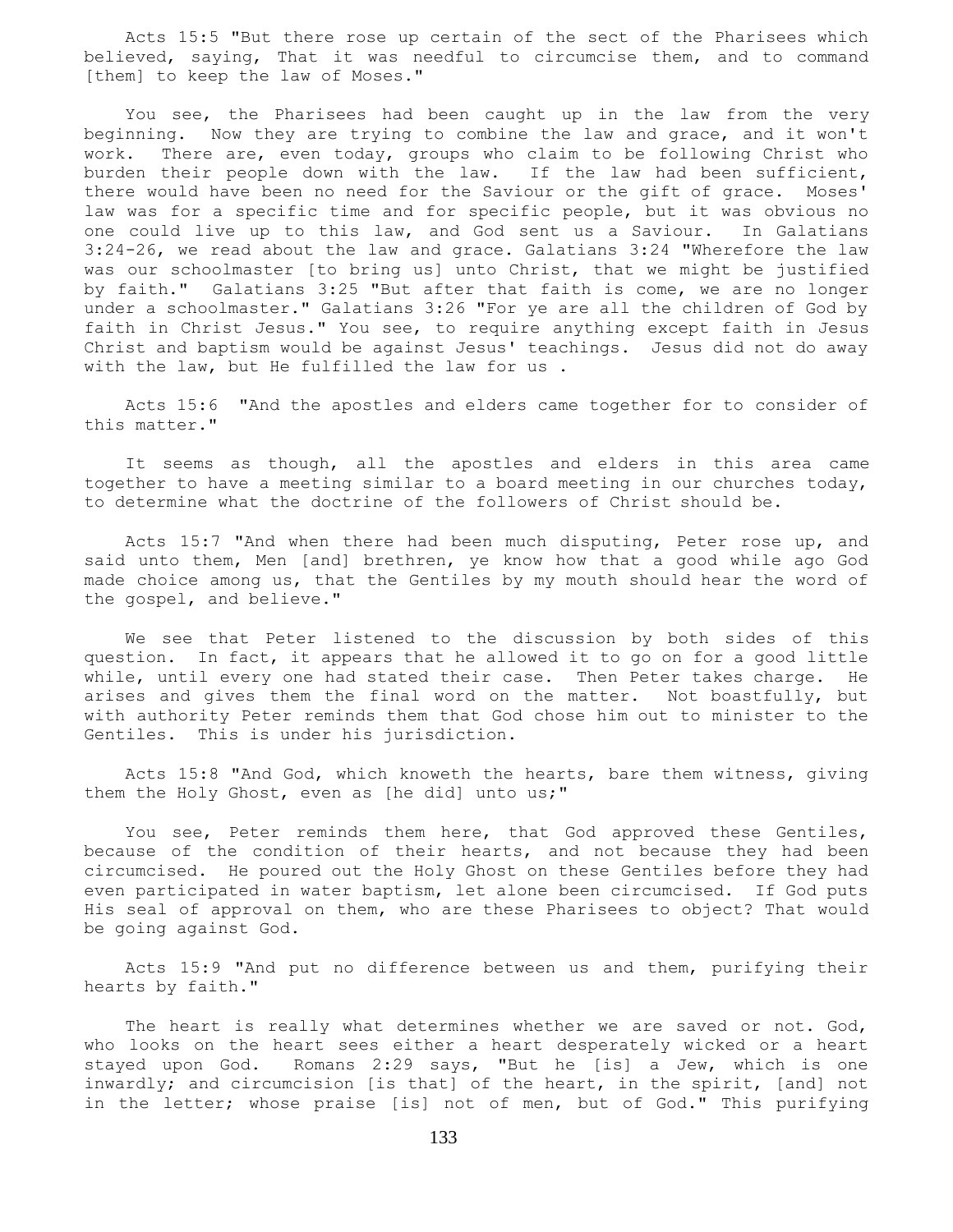their heart is the washing of the heart with the shed blood of Jesus Christ taking all the fleshly part away.

 Acts 15:10 "Now therefore why tempt ye God, to put a yoke upon the neck of the disciples, which neither our fathers nor we were able to bear?"

 Peter is saying here, If God accepted them the way they were, why can't you? Peter reminds them that keeping of the letter of the law, including circumcision was too hard for even the Jews to do. Now they are trying to burden down people that God had already accepted with these impossible rules.

 Acts 15:11 "But we believe that through the grace of the Lord Jesus Christ we shall be saved, even as they."

 Peter reminds them that Salvation is the same for Jew and Gentile. Ephesians 2:8 "For by grace are ye saved through faith; and that not of yourselves: [it is] the gift of God:" Ephesians 2:9 "Not of works, lest any man should boast."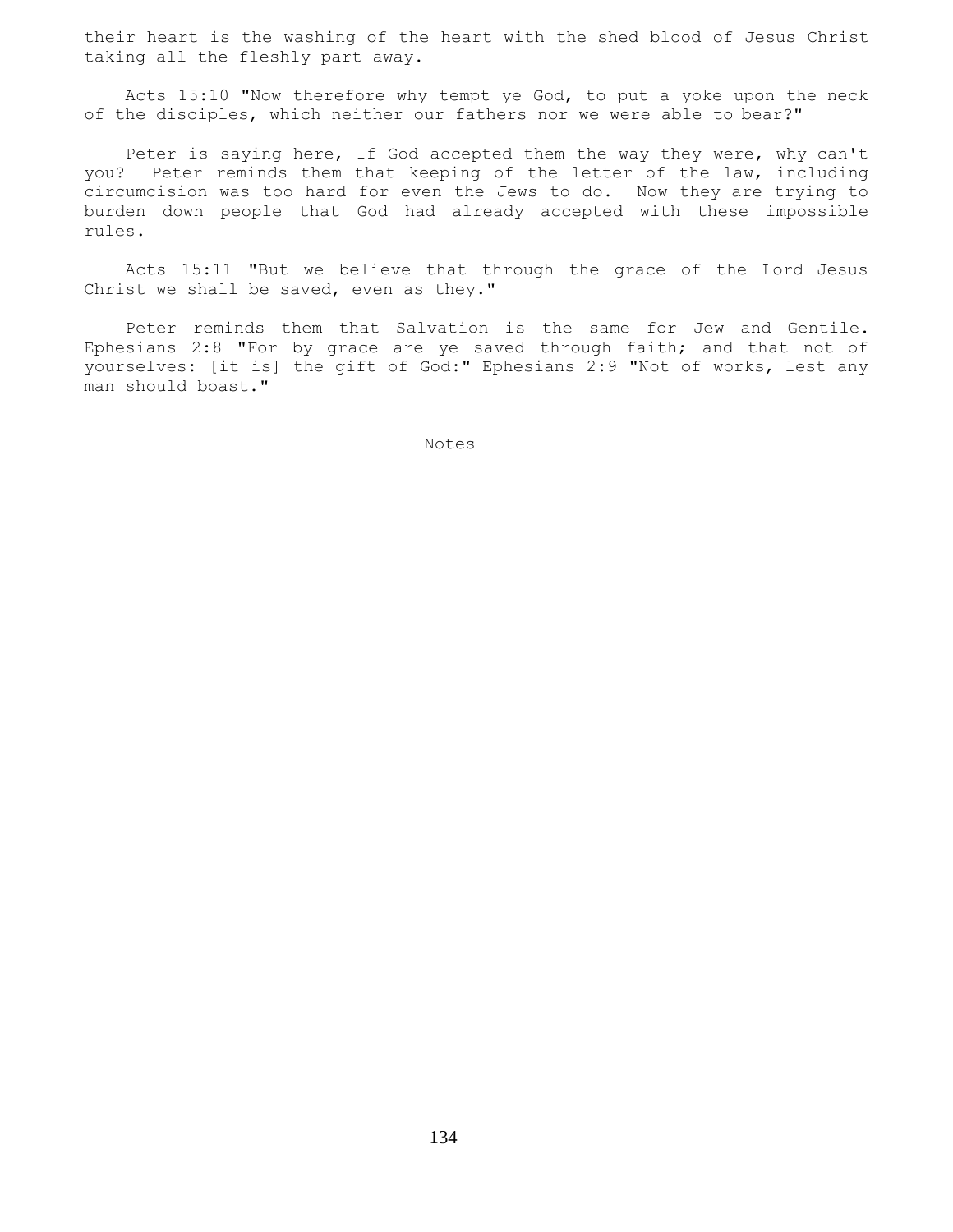## Acts 32 Questions

1. What were men who came down from Judaea teaching the brethren? 2. Why were they teaching circumcision? 3. Where in Romans, do we read the requirements for salvation? 4. Who had a dispute with these men from Judaea? 5. Where would Paul go to get the matter settled? 6. Who were the leaders of the church at this time? 7. Where had many of these Christian converts come from? 8. By what places did they go on their way to Jerusalem? 9. What was the wonderful news they brought to these churches? 10. Who received them at the church in Jerusalem? 11. In verse 5, we find that what group insisted on all the Gentile males being circumcised? 12. What other requirement were they demanding? 13. Why was there a need for grace? 14. What one word was the law called in Galatians 3:24? 15. In verse 26 of Galatians 3, we are children of God by what? 16. Who came together to consider the matter? 17. When did Peter speak up? 18. By whose mouth were the Gentiles to receive the gospel? 19. Peter takes charge and settles the matter, not boastfully, but with much 20. In verse 8, who knows the heart of man? 21. How did God bear witness that He had accepted these Gentiles? 22. If **approved them, who were these** object? 23. How did they purify their hearts? 24. Peter says, why put a yoke on these Gentiles that who had not been able to bear? 25. In verse 11, Peter says that we believe what? 26. In Ephesians 2:8, what saves us? 27. Not of works, lest any man should .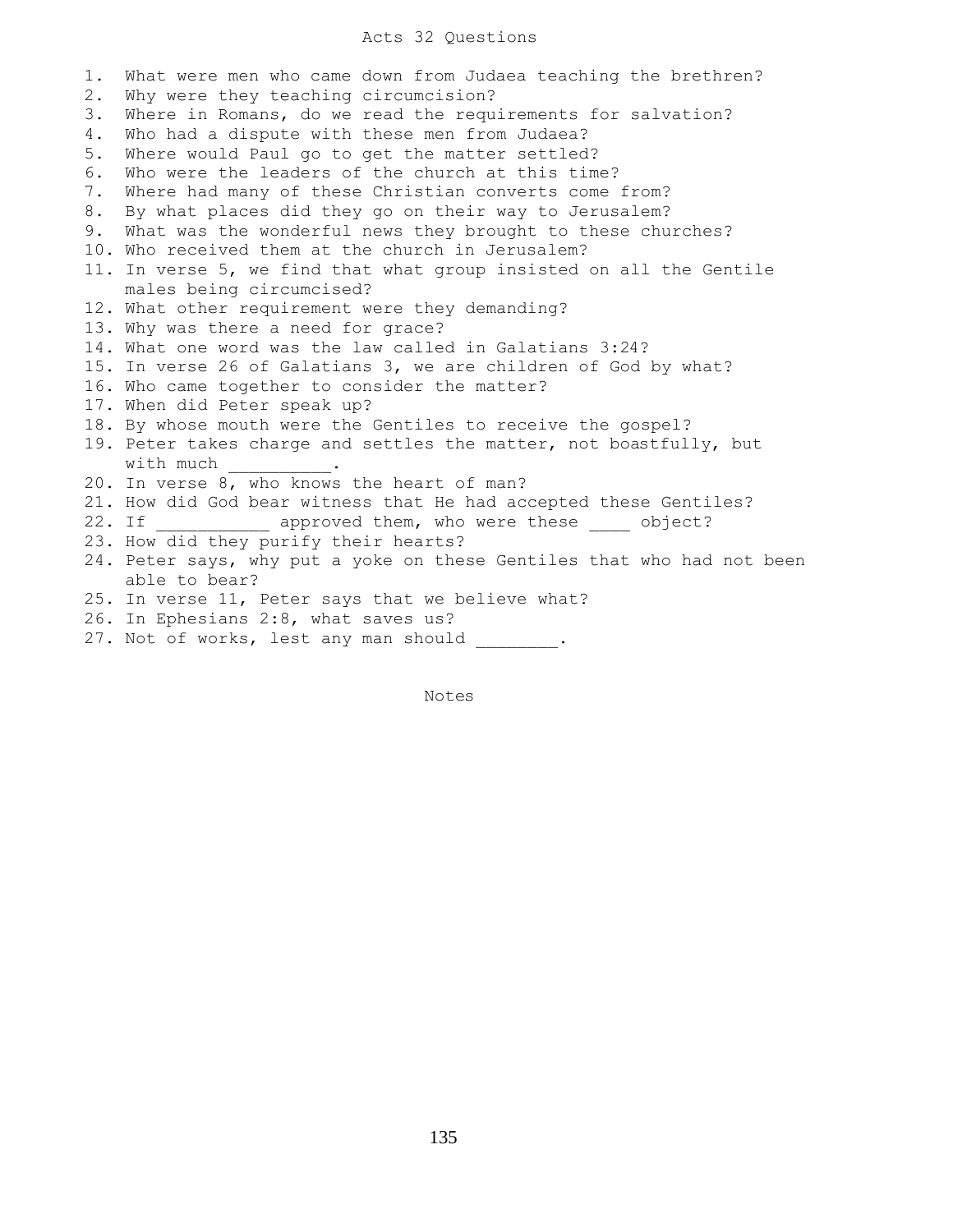In the previous lesson, there had come up a dispute about whether the Gentile believers should be required to keep the law of Moses and be circumcised or not. Peter listened to their arguments, and then stood up and settled the whole thing by stating, that if God accepted these Gentiles as they were, who were they to question God's judgment? He ended the speech by saying this, Acts 15:11 "But we believe that through the grace of the Lord Jesus Christ we shall be saved, even as they."

We will continue on in Acts 15:12 "Then all the multitude kept silence, and gave audience to Barnabas and Paul, declaring what miracles and wonders God had wrought among the Gentiles by them."

 We see here, that the voice of authority has spoken and all of the arguing stopped. This opened the way for Paul and Barnabas to tell of their missionary journey to Derbe, Pamphyla, and other places, and how those who had never before heard the gospel message received Jesus Christ as their Lord and Saviour. The most exciting part was that Gentiles, who had been worshipping the false godess Dianna, had believed Paul and Barnabas' report of Jesus and had come to the one true God. Paul told of the miracle of healing the lame man, but also told of the persecution, as well.

 Acts 15:13 "And after they had held their peace, James answered, saying, Men [and] brethren, hearken unto me:"

This is not John, the apostle's brother, James. He had already been killed for the gospel. This is the half brother of Jesus by Mary. James seemed to be highly thought of in the church, even though he did not accept Jesus as his Saviour and Lord until after Jesus rose from the grave. He commands their attention in the above verse.

 Acts 15:14 "Simeon hath declared how God at the first did visit the Gentiles, to take out of them a people for his name."

We see here, James calling Peter, Simeon. In Scripture after Scripture, we are told that a thing is established by two witnesses: and this is your second witness here regarding salvation for the Gentiles, also.

 Acts 15:15 "And to this agree the words of the prophets; as it is written,"

 James reminds them, here, that this was even prophesied by the Old Testament prophets.

 Acts 15:16 "After this I will return, and will build again the tabernacle of David, which is fallen down; and I will build again the ruins thereof, and I will set it up:"

 Acts 15:17 "That the residue of men might seek after the Lord, and all the Gentiles, upon whom my name is called, saith the Lord, who doeth all these things."

 James tells them, here, of the promise the Lord had made. This I will return, is speaking of Jesus' return. Residue means those remaining. In this instance, here, it is speaking of the non Jew. The salvation of Jesus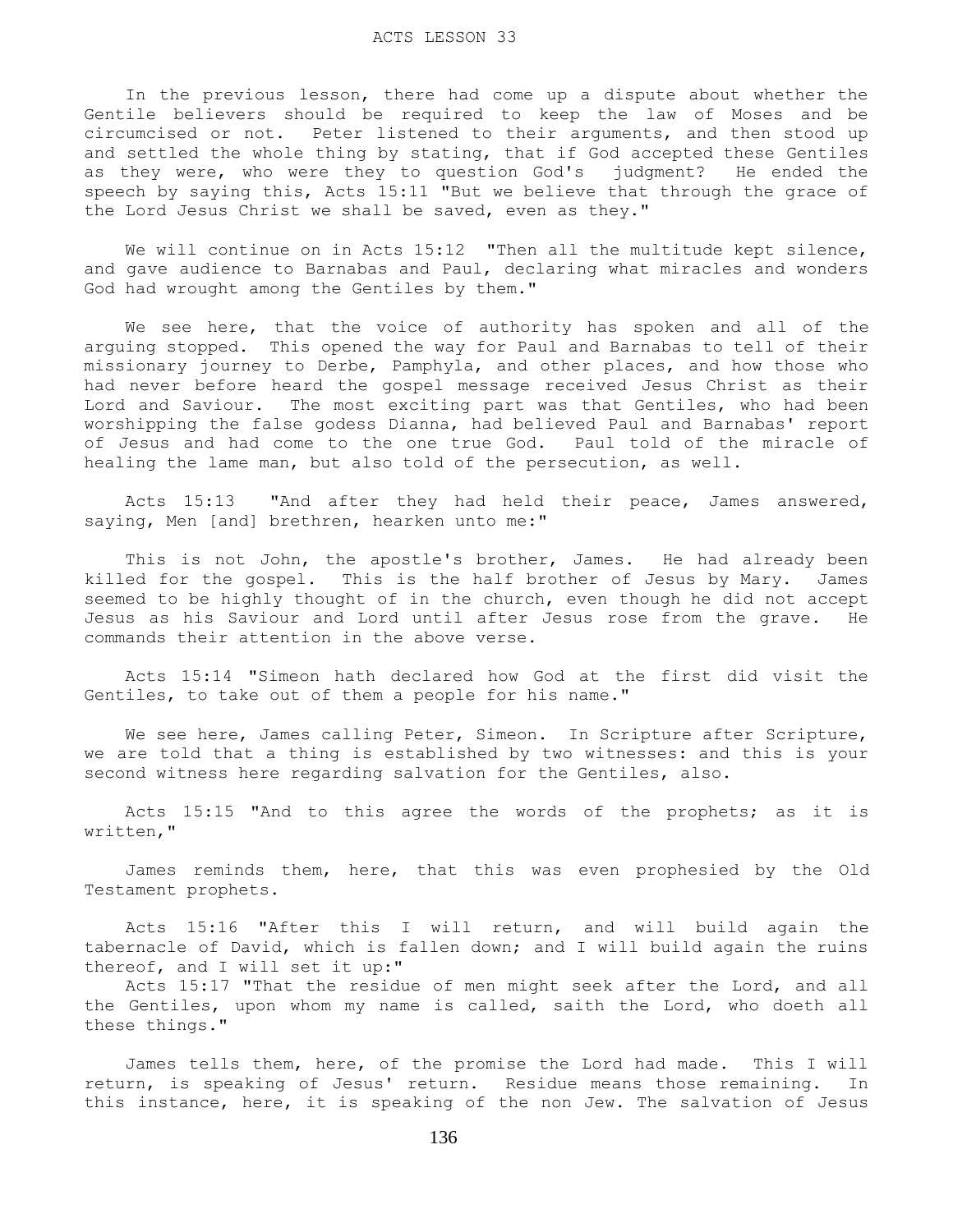Christ is offered to whosoever will. Not to just a chosen few, but to all. The statement "...upon whom my name is called..." means the Christians, followers of Christ who have taken on His name.

 Acts 15:18 "Known unto God are all his works from the beginning of the world."

 God's foreknowledge of everything from the beginning of the world unto the end of the world is spoken of here. This reception of the Lord by the Gentiles is no shock to God. He knew it would happen from the beginning.

 Acts 15:19 "Wherefore my sentence is, that we trouble not them, which from among the Gentiles are turned to God:"

We see, here, James saying, my decision is that we not trouble these Gentiles who have come to God. God foretold it, they received the Holy Ghost just as we did, now let us not mess with God's decision.

 Acts 15:20 "But that we write unto them, that they abstain from pollutions of idols, and [from] fornication, and [from] things strangled, and [from] blood."

 James gives a code for church membership behavior here. Don't mess around with idols of any kind, if you are a Christian. Fornication is sin of the body of every kind. This special warning against all body sin should be heeded by all Christians. Under this sin is homosexuals, or lesbians, or adulterers, etc. Christians are not to drink or eat blood. These are so simple and so few restrictions, yet many people seem to not be able to keep even these few.

 Acts 15:21 "For Moses of old time hath in every city them that preach him, being read in the synagogues every sabbath day."

 James is saying here, if they want to become a Jew and live by Moses' law, they can find that in the synagogue. To me, James is saying here, that there is a separation of Moses' law and God's grace. You cannot have both. Choose one or the other. To live by the law would make you a Jew. To live by grace makes you a Christian.

 Acts 15:22 "Then pleased it the apostles and elders, with the whole church, to send chosen men of their own company to Antioch with Paul and Barnabas; [namely], Judas surnamed Barsabas, and Silas, chief men among the brethren:"

 It seemed to be by unanimous decision, that the apostles and elders decided to accept Peter and James' decision on the matter of the Gentiles. We see here, a committee chosen of the elect men in the group to go and carry this good news of the church 's decision to the church at Antioch. Perhaps, Judas surnamed Barsabas and Silas went to assure the people of Antioch that this was not just Paul and Barnabas' decision, but was also Peter and James' decision, as well. This is the Antioch where the followers of Jesus were first called Christians, and there were many Gentile converts here. Remember, the church is still being formed here.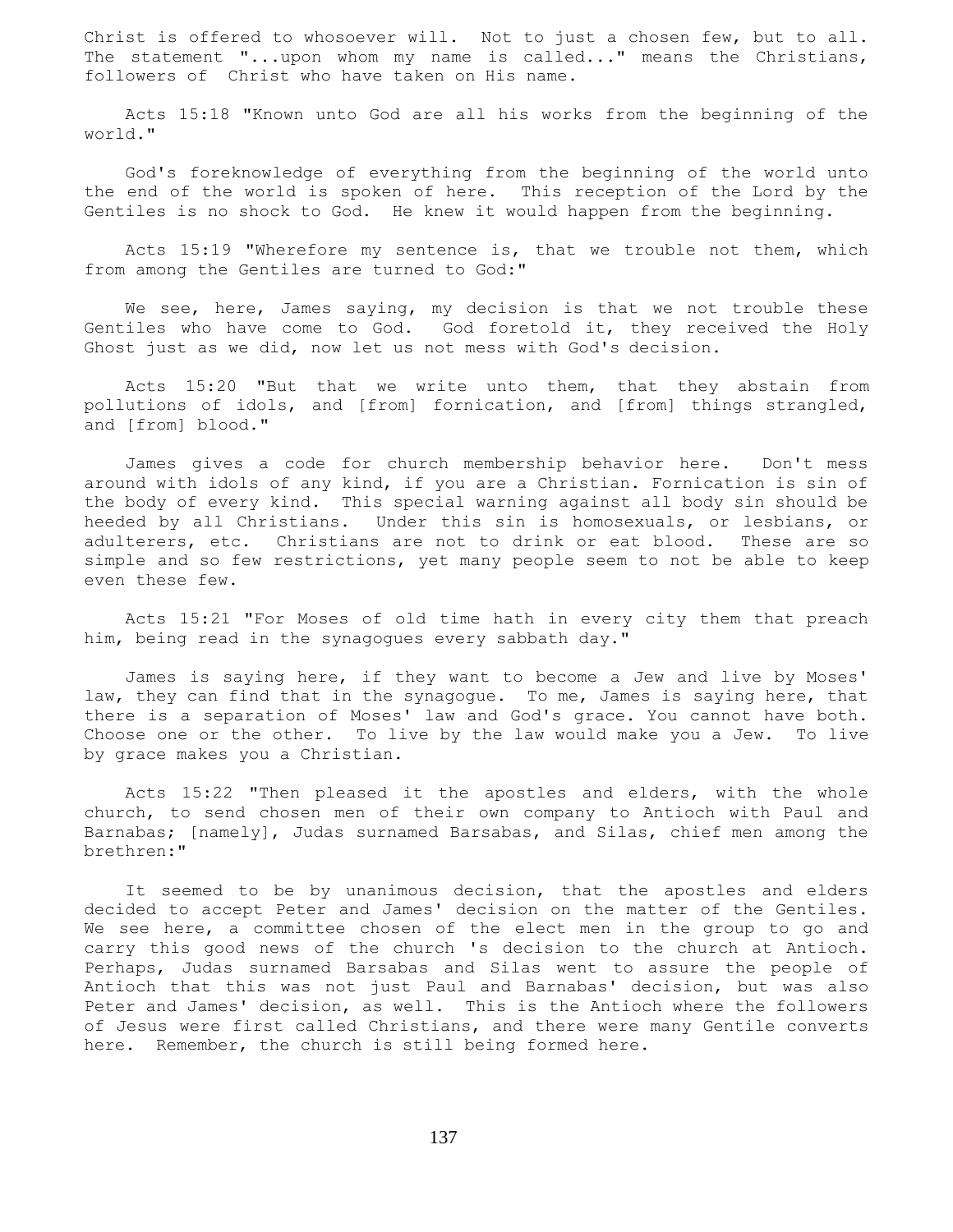Acts 15:23 "And they wrote [letters] by them after this manner; The apostles and elders and brethren [send] greeting unto the brethren which are of the Gentiles in Antioch and Syria and Cilicia:"

 These letters were written to these churches as a sort of doctrine of the church. These letters were to settle the discussion of keeping the law of Moses and of circumcision. Notice this letter is addressed to the Gentile believers.

 Acts 15:24 "Forasmuch as we have heard, that certain which went out from us have troubled you with words, subverting your souls, saying, [Ye must] be circumcised, and keep the law: to whom we gave no [such] commandment:"

 We see again, here, that this letter is to straighten out a misunderstanding. This letter is saying, that whoever required you to do these things, was not speaking for the apostles and church leaders. Don't be troubled by this, because it is not the Christian's doctrine.

 Acts 15:25 "It seemed good unto us, being assembled with one accord, to send chosen men unto you with our beloved Barnabas and Paul,"

 This is showing that this doctrine is not just Paul and Barnabas', but the whole church's. These representatives of the main body support the fact that keeping the Mosaic law and circumcising the men is not the doctrine of Christianity.

 Acts 15:26 "Men that have hazarded their lives for the name of our Lord Jesus Christ."

 This is speaking of men like Paul who have gone and preached the gospel, even in the face of death. Just as Paul had been stoned, and left for dead, and then went right back to the same area to preach again. They felt it an honor to be crucified with Jesus.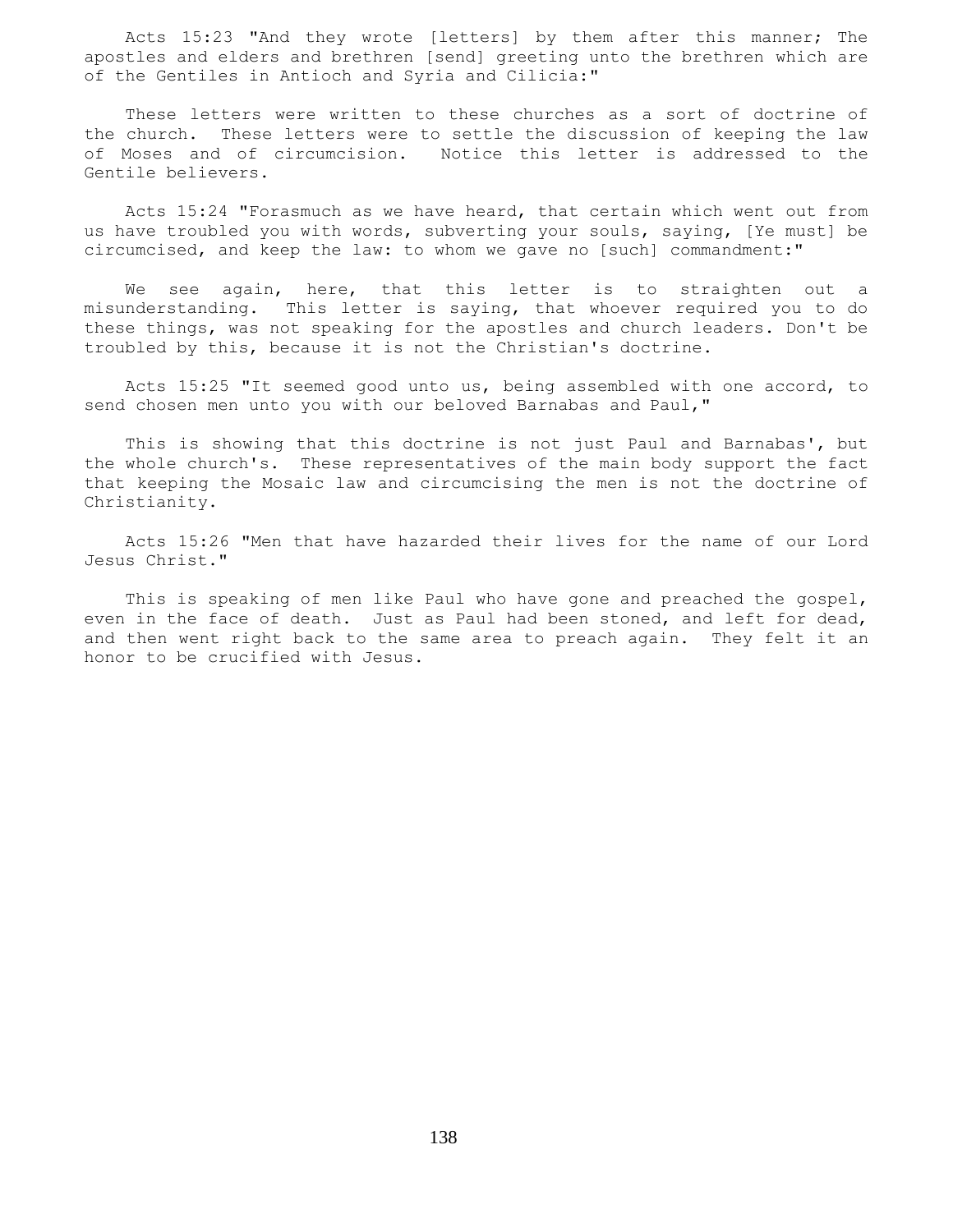| 1. | What was the dispute that Paul and Barnabas had with the other<br>leaders? |
|----|----------------------------------------------------------------------------|
| 2. | What did Peter explain that he believed in verse 11.                       |
|    |                                                                            |
| 3. | In verse 12, what had God done among the Gentiles?                         |
| 4. | When did all the arguing stop?                                             |
| 5. | In verse 13, what did James say?                                           |
| 6. | Which James is this?                                                       |
| 7. | Who is Simeon?                                                             |
| 8. | Who had agreed in the Old Testament that the Gentiles should be            |
|    | accepted?                                                                  |
| 9. | Residue means what?                                                        |
|    | 10. What is the tabernacle called in verse 16?                             |
|    | 11. Who does "upon whom my name is called" mean?                           |
|    | 12. Known unto ____________ are all his works from the beginning of        |
|    | the world.                                                                 |
|    | 13. In verse 19, James says not to trouble whom?                           |
|    | 14. What were they to write to them (three things)?                        |
|    | 15. What was read in the synagogue every sabbath?                          |
|    | 16. Who did the apostles and elders send with Paul and Barnabas?           |
|    | 17. Where, in verse 23, are three specific places the Gentiles are         |
|    | mentioned?                                                                 |
|    | 18. What did they try to put on the Gentiles that Peter and the others     |
|    | had not commanded?                                                         |
|    | 19. This doctrine of grace had been approved of whom?                      |
|    | 20. Verse 26, tells of the devotion of these men that were sent, what      |
|    | showed their devotion?                                                     |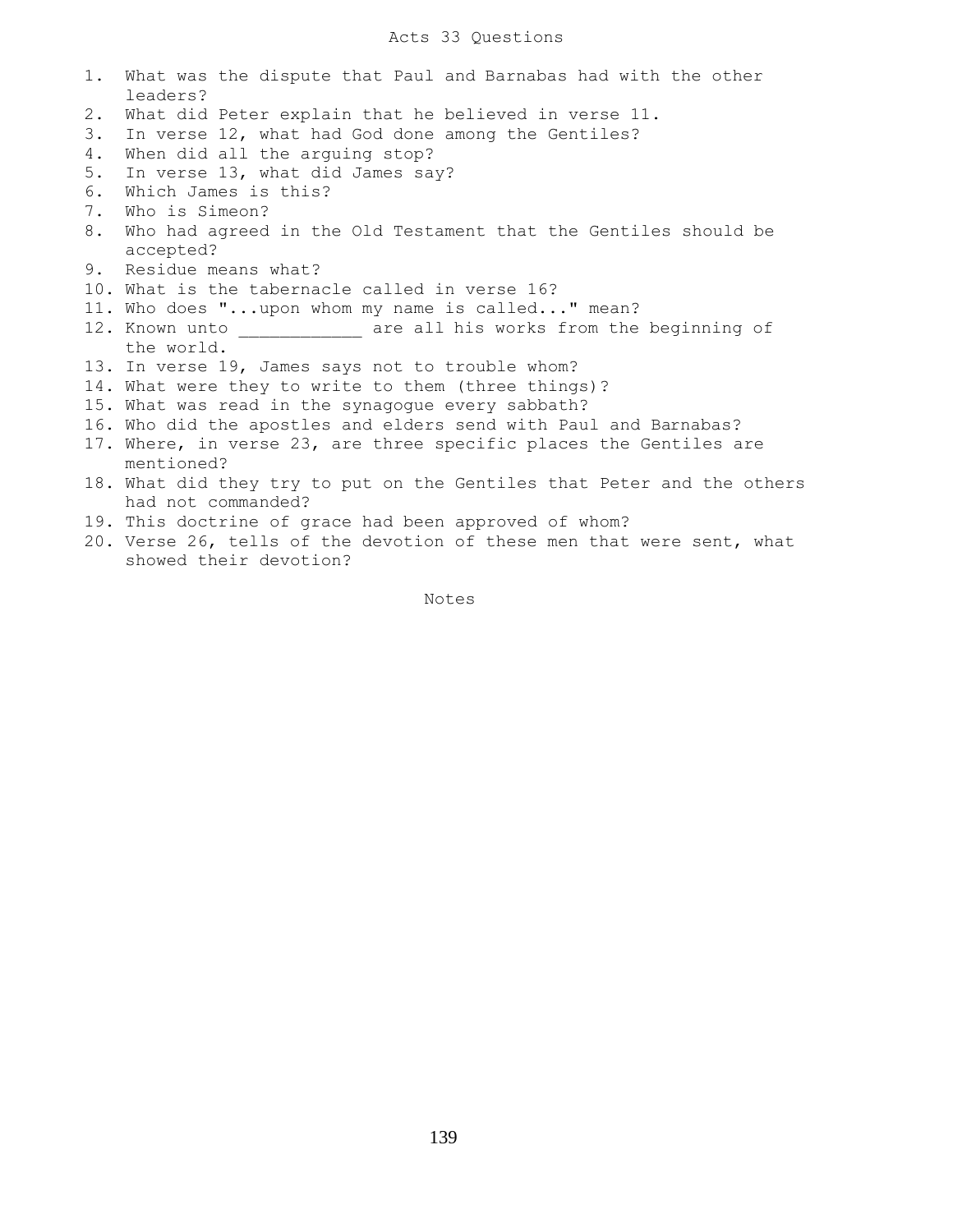We will begin this lesson in Acts 15:27 "We have sent therefore Judas and Silas, who shall also tell [you] the same things by mouth."

 We see from this, that the message Peter and James had sent in a letter to these churches about the requirements for the Gentiles was not all they had done. They had, also, sent Judas and Silas to tell them their wishes in person.

 Acts 15:28 "For it seemed good to the Holy Ghost, and to us, to lay upon you no greater burden than these necessary things;"

 Acts 15:29 "That ye abstain from meats offered to idols, and from blood, and from things strangled, and from fornication: from which if ye keep yourselves, ye shall do well. Fare ye well."

We see, here, that the apostles were guided in their setting of doctrine by the Holy Ghost. These few rules of doctrine, if you carefully examine them, are really a furtherance of what Jesus said when He was asked what commandments were important. Matthew 22:37- 40, Matthew 22:37 "Jesus said unto him, Thou shalt love the Lord thy God with all thy heart, and with all thy soul, and with all thy mind." Matthew 22:38 "This is the first and great commandment." Matthew 22:39 "And the second [is] like unto it, Thou shalt love thy neighbour as thyself." Matthew 22:40 "On these two commandments hang all the law and the prophets." You see, the first says we are to have no idols. If we love God with all our heart, we will not have idols. If we love our neighbor as ourselves, we will not commit sin. You see, the doctrine of Jesus Christ and the doctrine Peter, James, and all the other church leaders gave through the influence of the Holy Ghost is the same.

 Acts 15:30 "So when they were dismissed, they came to Antioch: and when they had gathered the multitude together, they delivered the epistle:"

 An epistle is a written letter. This message was given to the entire church (followers of Jesus) so that there would be no question about the doctrine of the church.

 Acts 15:31 "[Which] when they had read, they rejoiced for the consolation."

 Consolation means comfort. They were all very pleased to have this settled, so that they would no longer be questioning whether they were doing the right thing or not.

 Acts 15:32 "And Judas and Silas, being prophets also themselves, exhorted the brethren with many words, and confirmed [them]."

This just simply means that they preached to these people. Being prophets is included to show by what authority they preached. The many words means, to me, that they preached more than once.

 Acts 15:33 "And after they had tarried [there] a space, they were let go in peace from the brethren unto the apostles."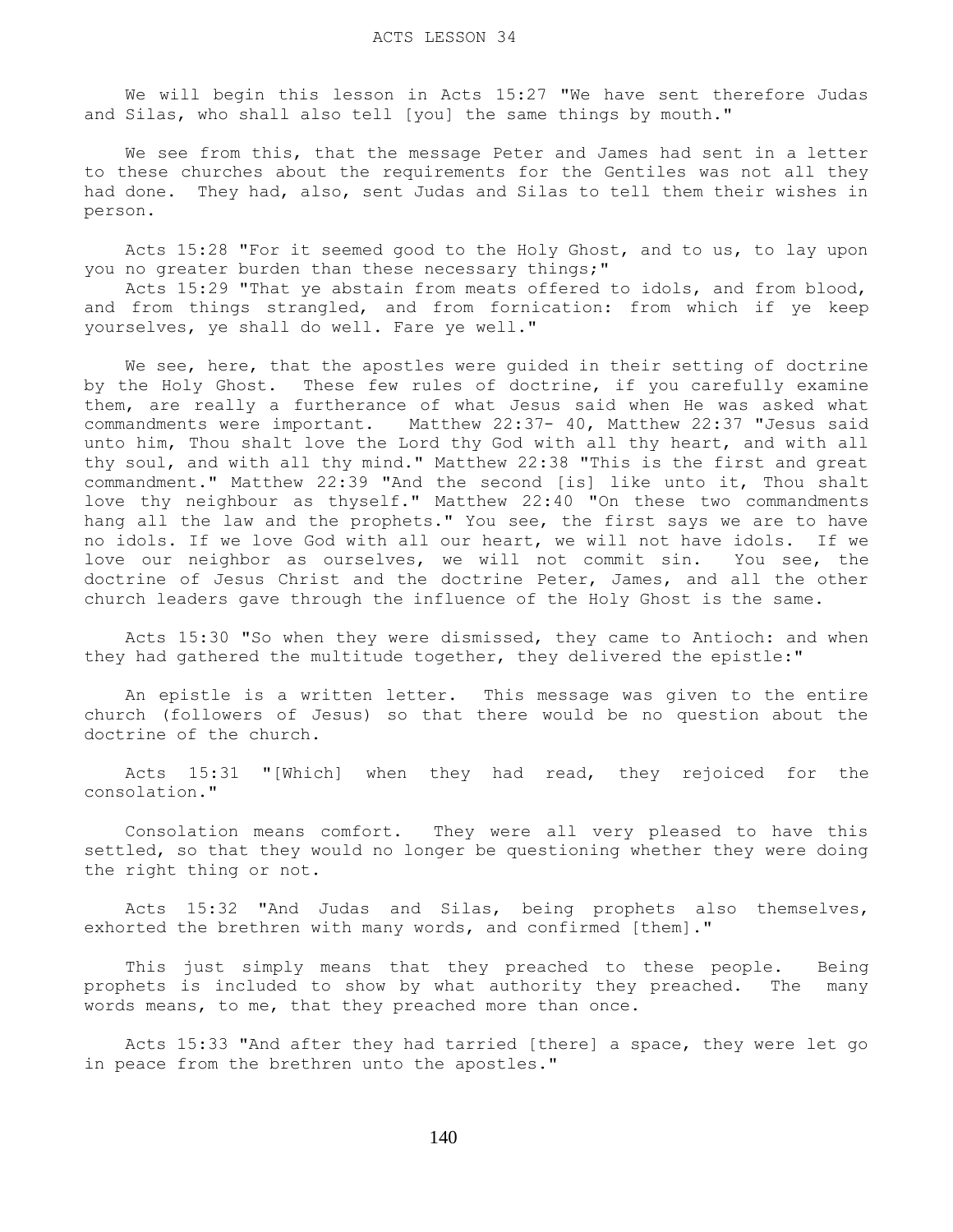This seems like a revival of the believers. It just went on and on, because they were all being refreshed in the Lord. Finally they let them go back to their evangelistic work.

Acts 15:34 "Notwithstanding it pleased Silas to abide there still."

The other church leaders went back to Jerusalem, or to their mission fields, but Silas decided to stay here and minister in Antioch.

 Acts 15:35 "Paul also and Barnabas continued in Antioch, teaching and preaching the word of the Lord, with many others also."

 It seemed like Antioch was a place for the apostles and believers to go, and preach, and get built up, before going out in the field. There is strength in groups of believers. It is like getting fueled up before they go out to minister. One of the problems with ministers, and especially pastors, is that they are constantly giving out to others, and never going back and getting refreshed themselves. This meeting at Antioch, here, seemed to be for the building up of the ministers.

 Acts 15:36 "And some days after Paul said unto Barnabas, Let us go again and visit our brethren in every city where we have preached the word of the Lord, [and see] how they do."

 Paul and Barnabas had started churches all over Asia Minor. They were in the middle of all kinds of false religions. Paul wanted to go back to each one of them individually, to make sure that they were still worshipping the way he and Barnabas had started them out. He not only wanted to check up on them, but to encourage them in the Lord, as well. They were probably under heavy persecution from the idolatrous people around them and from the strict Jewish people, as well.

 Acts 15:37 "And Barnabas determined to take with them John, whose surname was Mark."

 This is not John, who wrote the Book of John and was James' brother, but was, in fact, Mark the writer of the Gospel of Mark. Mark and Barnabas were related through Mark's mother. Colossians 4:10 tells of this relationship.

 Acts 15:38 "But Paul thought not good to take him with them, who departed from them from Pamphylia, and went not with them to the work."

 The Scripture does not say why Paul was so set on Mark not going with them, but Paul was so set in not taking Mark, that Barnabas and Paul separate over it. As you will see in the next verse.

 Acts 15:39 "And the contention was so sharp between them, that they departed asunder one from the other: and so Barnabas took Mark, and sailed unto Cyprus;"

We see here, that blood is a little stronger then friendship in this case. The argument seemed to be over Mark. Cyprus was the home of Barnabas and was, also, the place Barnabas and Paul had started an early church. Barnabas, perhaps, took Mark and went home. Some writers believe the reason Paul did not want Mark to go was, because he was still caught up in the law, but there is no Scriptural evidence of that. Some believe that Paul's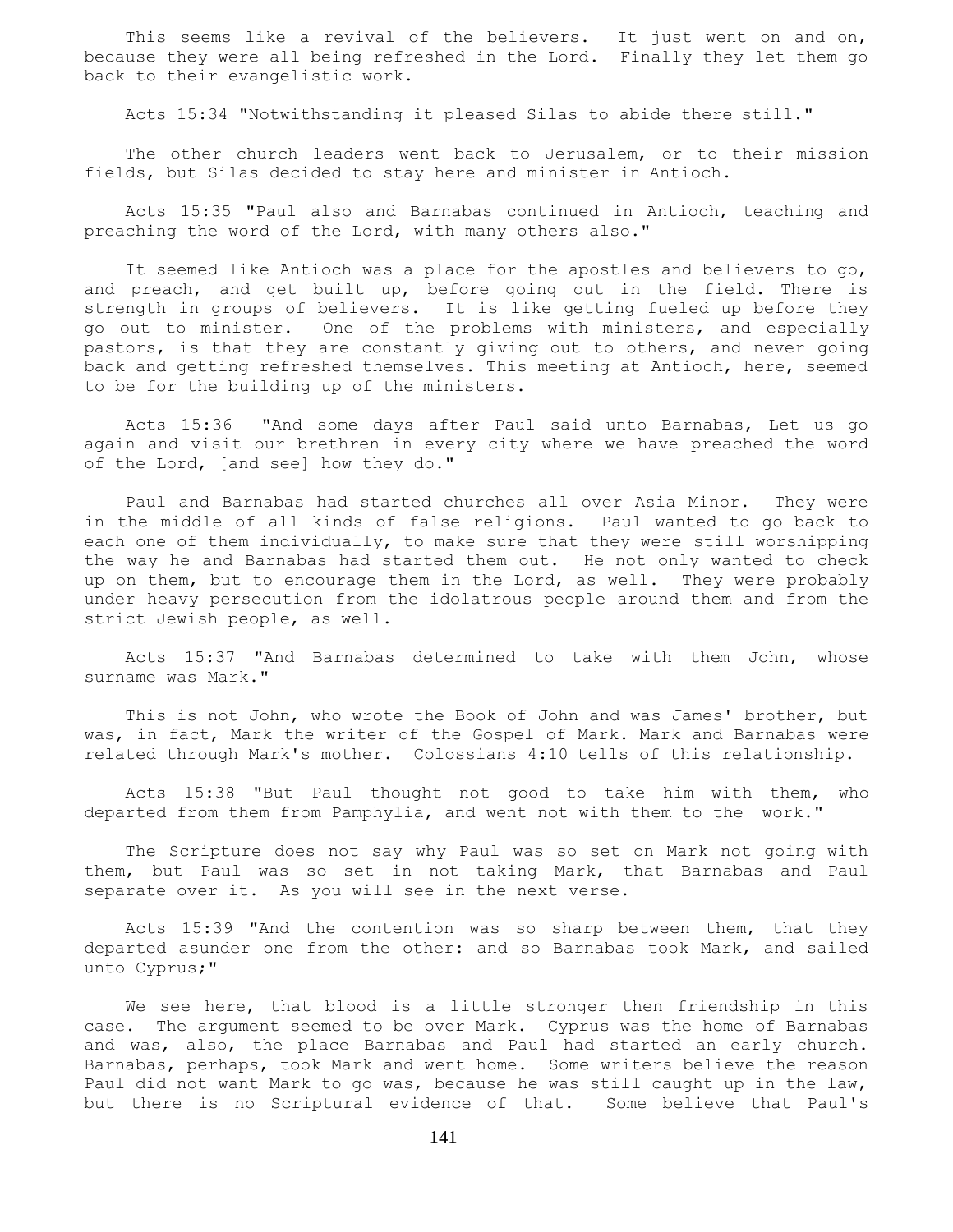domineering spirit caused the separation, but there is no real evidence of that, either. It seems to me, that two friends were se parated over a third party, and nothing more is told.

 Acts 15:40 "And Paul chose Silas, and departed, being recommended by the brethren unto the grace of God."

 It appears that Silas had been a successful disciple himself, and the leaders of their group recommended Silas to Paul as someone who would do a good job as helper to Paul. At any rate, Paul took Silas as his new partner. It is interesting, to me, that they went out two at a time, as the Lord has sent them when He was on earth. Perhaps, this has to do with the Scripture, "If two of you shall agree on earth as touching any thing that they shall ask, it shall be done for them of my Father which is in heaven," Matthew 18:19.

 Acts 15:41 "And he went through Syria and Cilicia, confirming the churches."

We see, here, that Paul went back to the same churches, he and Barnabas had started and checked on how they were doing. Possibly he preached and, also, taught that they were not under the Mosaic law, but under the grace of Jesus Christ. The above statement would have been a little more accurate to say (they) went, because Silas went with Paul.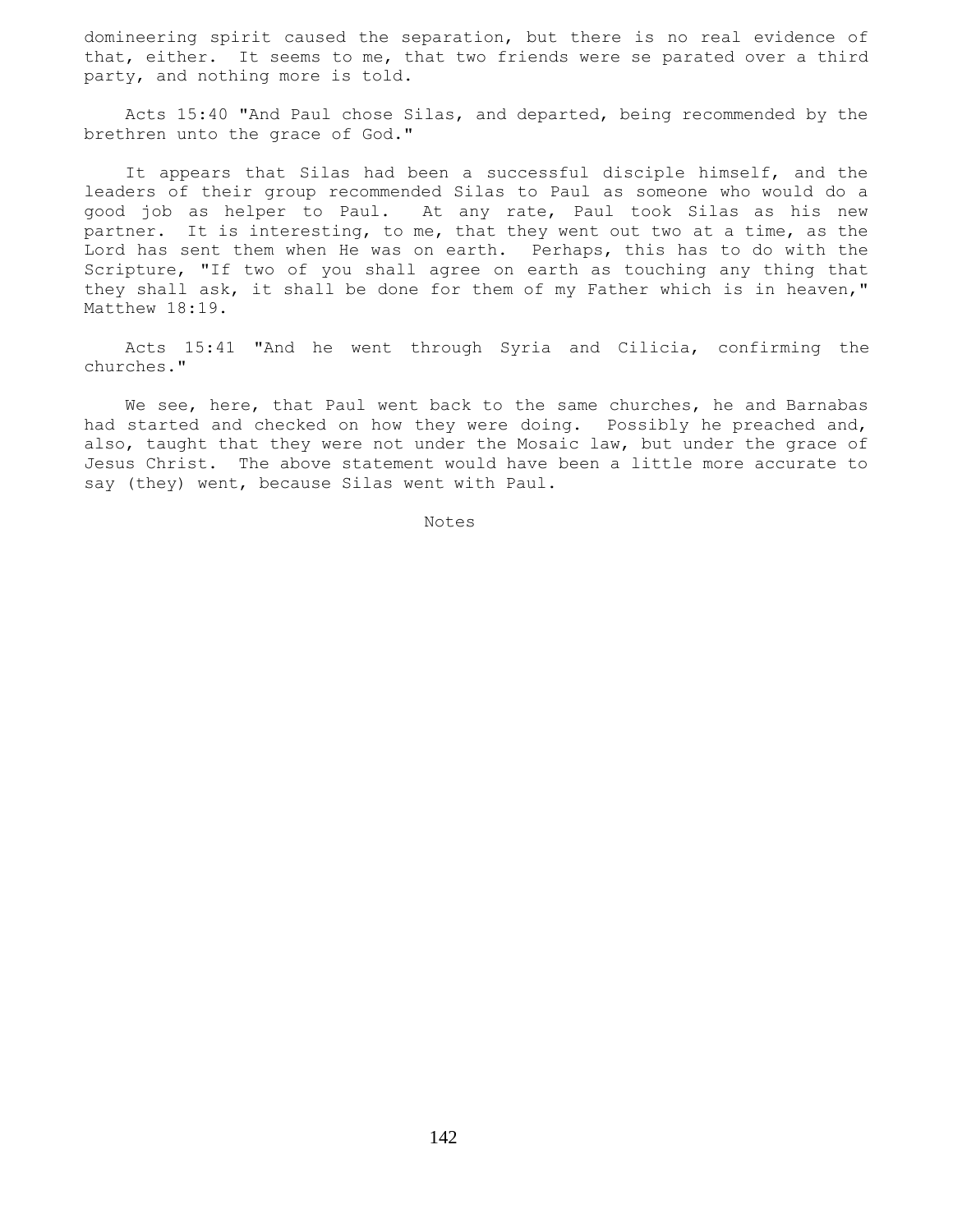## Acts 34 Questions

1. Who were two that were sent with Paul and Barnabas to tell the decision of Peter and James? 2. In verse 28, to whom did it seem good to do this? 3. What were the only restrictions these Gentiles were to observe? 4. These rules of doctrine actually parallel what teaching of Jesus? 5. When they dismissed, where did they come to? 6. When did they deliver the epistle? 7. What is an epistle? 8. Verse 31, says they rejoiced for 9. Which two prophets exhorted (preached) the word? 10. Verse 33, seems like what was going on here? 11. Who remained behind when the others went back to Jerusalem? 12. What did Paul and Barnabas do in Antioch? 13. Where did Paul want him and Barnabas to go? 14. Who did Barnabas want to take with them? 15. Barnabas went where without Paul? 16. What are two thoughts on why Paul and Barnabas parted that are not really backed up by Scripture? 17. Why did Barnabas choose to go with him? 18. Through whom was Barnabas related to Mark? 19. Who did Paul choose to go with him? 20. Where did Paul and his helper go? 21. Why had Paul chosen Silas? 22. What was, perhaps, one of the messages Paul taught?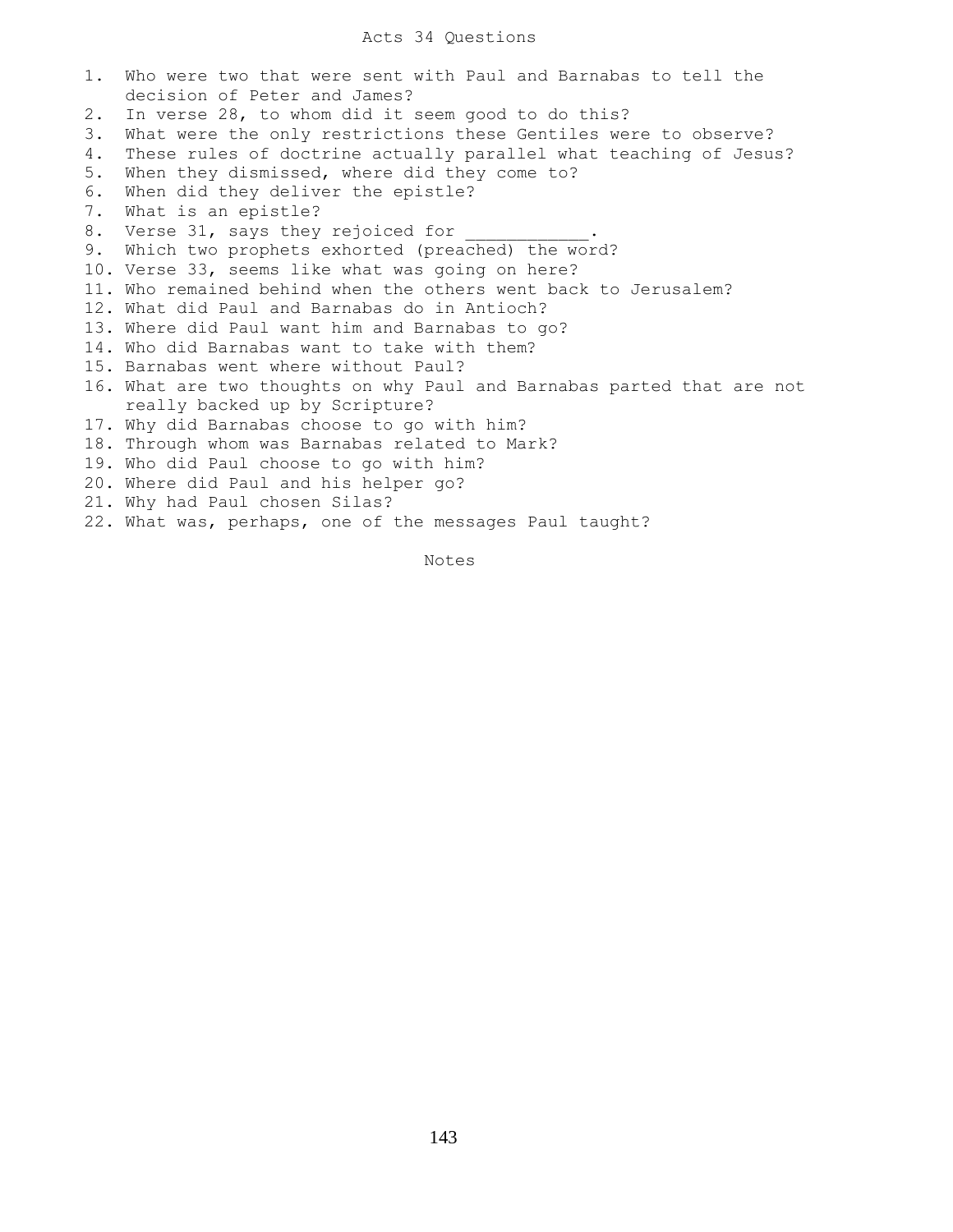We will begin this lesson in Acts 16:1 "Then came he to Derbe and Lystra: and, behold, a certain disciple was there, named Timotheus, the son of a certain woman, which was a Jewess, and believed; but his father [was] a Greek:"

 It appears that Timothy and his mother, Eunice, had been early converts of Paul. Eunice was a Jewess, but she had received Christ. II Timothy 1:5 tells us that Timothy's mother and grandmother were believers in Christ, even before Timothy was. II Timothy 1:5 "When I call to remembrance the unfeigned faith that is in thee, which dwelt first in thy grandmother Lois, and thy mother Eunice; and I am persuaded that in thee also." You see, Paul was acquainted with all three, Lois, Eunice, and Timothy. He even calls Timothy his son. Timothy is not his physical son, but his son in that Paul led Timothy to Christ, II Timothy 1:2 "To Timothy, [my] dearly beloved son: Grace, mercy, [and] peace, from God the Father and Christ Jesus our Lord." We, also, see an inner faith marriage between Timothy's mother and father. She was a Jew and he was a Greek.

 Acts 16:2 "Which was well reported of by the brethren that were at Lystra and Iconium."

 It seems that since Paul's last visit, Timothy has been ministering. It, also, appears that Timothy had been visiting other churches than his home churches, because he was highly spoken of by the brethren at Lystra and Iconium. Timothy had been taught the Jewish law by his mother and had been told of the Messiah, as well. As we said above, he had received Paul's message that Jesus Christ was the Messiah on Paul's earlier visit. Timothy means venerating God.

 Acts 16:3 "Him would Paul have to go forth with him; and took and circumcised him because of the Jews which were in those quarters: for they knew all that his father was a Greek."

We see, here, in this circumcision of Timothy that Paul does this, because Timothy's father was a Greek, and the Jews will not accept him unless he has been circumcised. This seems to be a terrible contradiction to Paul's fight against the Gentiles being circumcised. Paul had even gone to Jerusalem and gotten Peter's support on non- circumcision. The only way that I can explain this is that, Paul himself said he must be all things to all people, that by all means he might save some. You can find this in I Corinthians 9:11. He did this to appease the Jews they would minister to. These Jews would not have accepted Timothy had this not been done.

 Acts 16:4 "And as they went through the cities, they delivered them the decrees for to keep, that were ordained of the apostles and elders which were at Jerusalem."

 Here, Paul and Timothy are teaching the doctrine set down in Jerusalem that circumcising the men and keeping the Mosaic law was not the doctrine of Christians. The doctrine of Christians was to abstain from meats offered to idols and from blood, and from things strangled, and from fornication. The doctrine of Christians, in a nut shell, is Love God and worship Him alone and love your neighbor as yourself.

144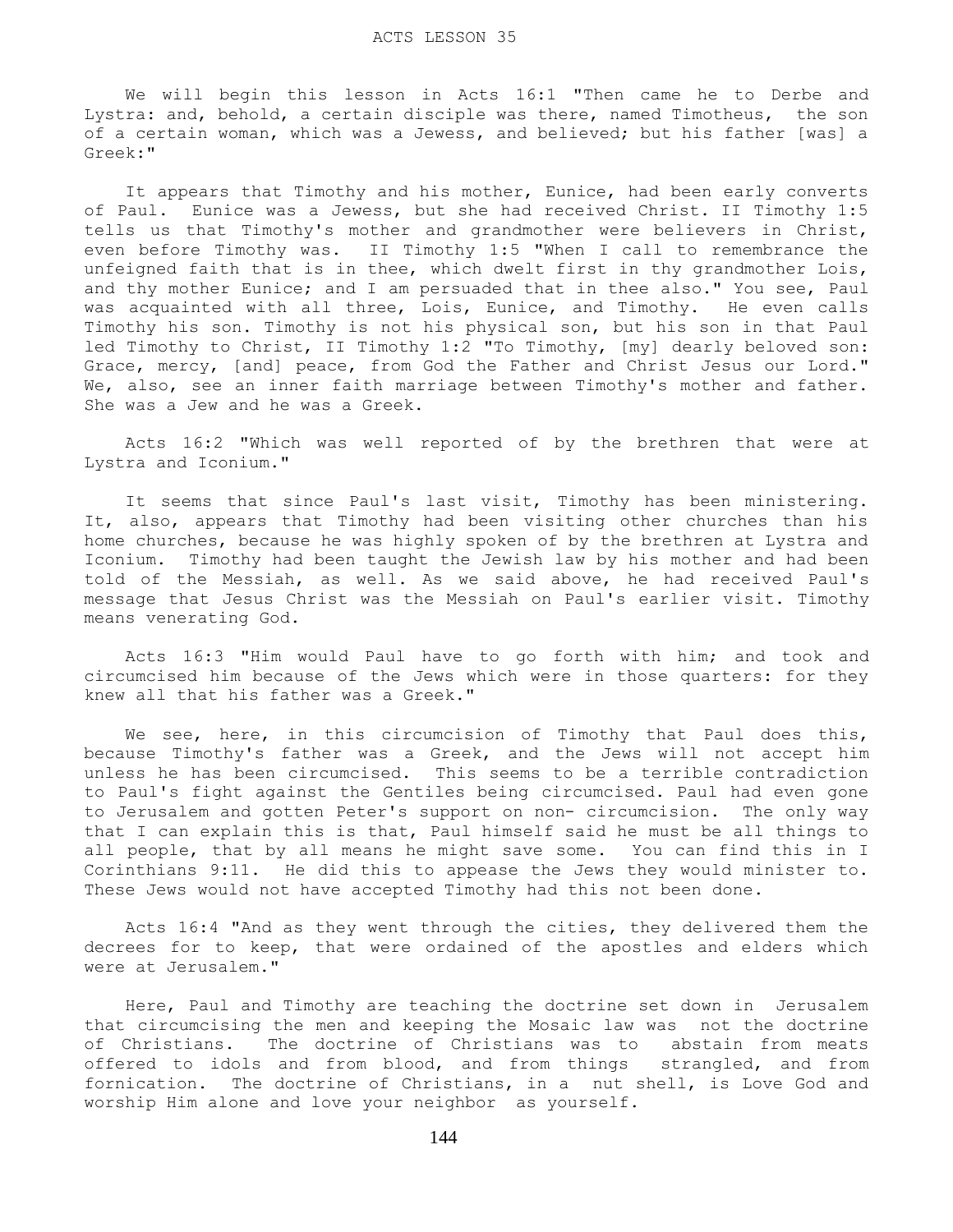Acts 16:5 "And so were the churches established in the faith, and increased in number daily."

 The faith they were established in was faith in Jesus Christ as Saviour and Lord and faith that Jesus Christ rose from the grave. Romans 10:9-10 explains perfectly about this faith that we must have. Notice how the churches were established (on faith). They were undoubtedly having daily preaching, because they were saved every day. The Bible says by the foolishness of preaching men believe and are saved, I Corinthians 1:21 "For after that in the wisdom of God the world by wisdom knew not God, it pleased God by the foolishness of preaching to save them that believe."

 Acts 16:6 "Now when they had gone throughout Phrygia and the region of Galatia, and were forbidden of the Holy Ghost to preach the word in Asia,"

 The Galatians were possibly newly converted churches that Paul started on this trip, rather than the first trip, but that is not explained. The Holy Ghost was leading Paul and telling him where to go and where not to go.

 Acts 16:7 "After they were come to Mysia, they assayed to go into Bithynia: but the Spirit suffered them not."

 We see, here, the Holy Spirit of God checking them from going into Bithynia. So many times we ministers run ahead of God and go places God would not have us go. We should be like Paul and let the Holy Spirit lead us to a fertile place to minister.

 Acts 16:8 "And they passing by Mysia came down to Troas." Acts 16:9 "And a vision appeared to Paul in the night; There stood a man of Macedonia, and prayed him, saying, Come over into Macedonia, and help us."

 Troas is in Asia, and Paul had his vision here. Macedonia is a country lying north of Greece. It seems that Paul heeds this vision and goes to Macedonia.

 Acts 16:10 "And after he had seen the vision, immediately we endeavoured to go into Macedonia, assuredly gathering that the Lord had called us for to preach the gospel unto them."

 One really admirable trait that Paul had, was when God called him to do something, he did not hesitate, but immediately answered the call. Paul immediately goes to Macedonia and begins to preach the good news of the gospel to them.

 Acts 16:11 "Therefore loosing from Troas, we came with a straight course to Samothracia, and the next [day] to Neapolis;"

 Acts 16:12 "And from thence to Philippi, which is the chief city of that part of Macedonia, [and] a colony: and we were in that city abiding certain days."

 We see that, Paul went to the main city of Macedonia. We did not get any of the details of the vision he had in Troas, but we can assume the Holy Spirit told him to come to Philippi. He passed other cities and made it to Philippi, so this appears that it was this specific city he was told to come to.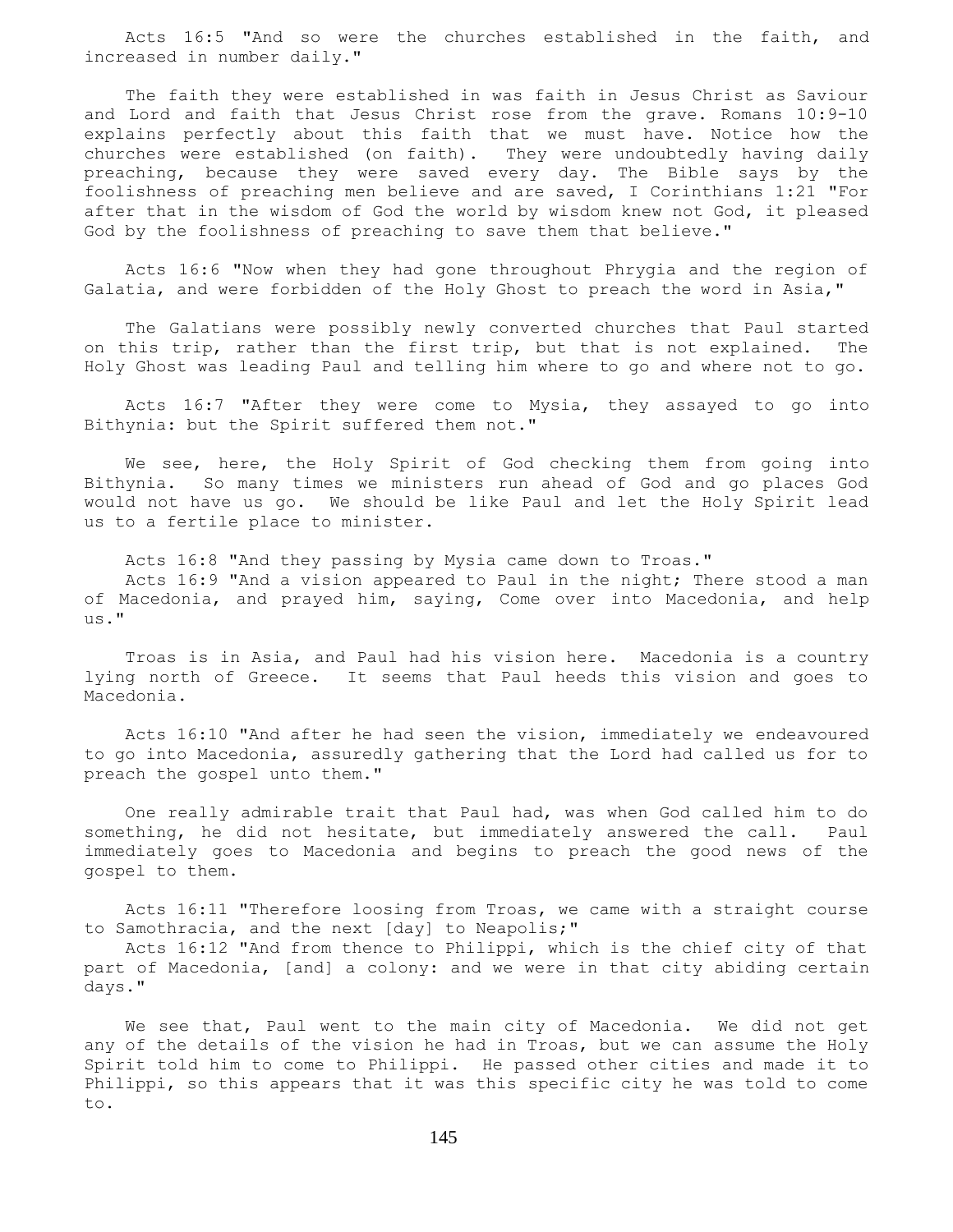Acts 16:13 "And on the sabbath we went out of the city by a river side, where prayer was wont to be made; and we sat down, and spake unto the women which resorted [thither]."

 There are several things we must notice here. These people were Jewish, because they observed sabbath. We know that Luke was with Paul here, because he says "we", and Luke is the penman. It is rather interesting that Paul is not speaking in the synagogue, but on a river bank. It is, also, interesting that his first ministry here in Philippi is to the women. This has to be the working of the Holy Spirit. We will find later in Philippians 4:3, that the church in Philippi has two women ministering in the church and Paul tells the church to be supportive of them. Philippians 4:3 "And I intreat thee also, true yokefellow, help those women which laboured with me in the gospel, with Clement also, and [with] other my fellowlabourers, whose names [are] in the book of life."

 Acts 16:14 "And a certain woman named Lydia, a seller of purple, of the city of Thyatira, which worshipped God, heard [us]: whose heart the Lord opened, that she attended unto the things which were spoken of Paul."

 It appears that the Holy Spirit sent Paul and the others to minister to Lydia and to start a church here in her home. It appears that Lydia worshipped God before Paul came, but after hearing the gospel message, received it with gladness in her heart .

 Acts 16:15 "And when she was baptized, and her household, she besought [us], saying, If ye have judged me to be faithful to the Lord, come into my house, and abide [there]. And she constrained us."

 We are not told who Lydia's household was. She may have been a widow. At any rate, she was a seller of purple for a living. She did as Paul had preached, and was baptized and her household was baptized, also. She insisted on Paul and his helpers coming and staying in her house, if they deemed her worthy.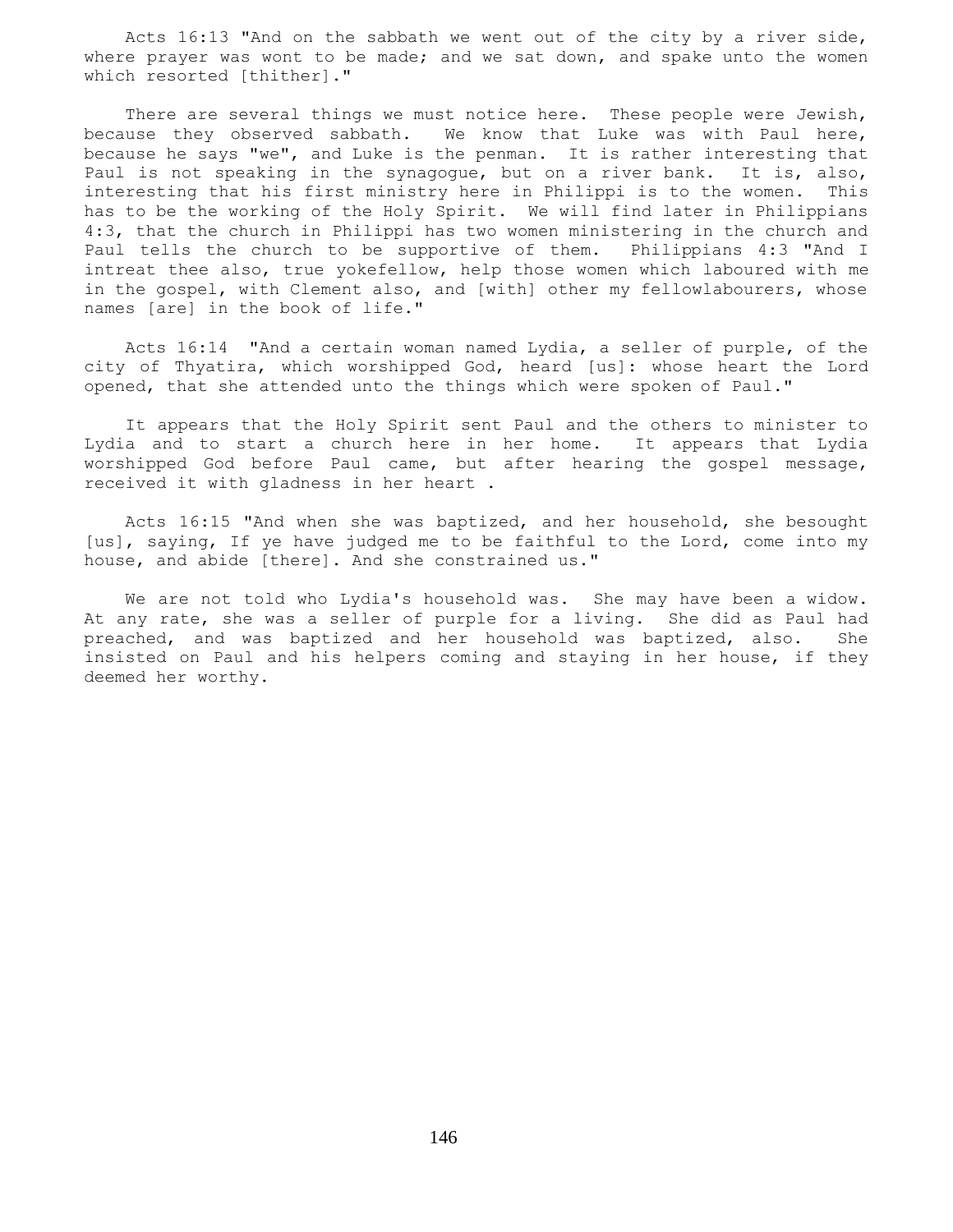1. When Paul came to Lystra, what disciple did he find there that would go with him? 2. Who was his mother? 3. What were his mother and father? 4. In II Timothy 1:5, who had faith first and passed it on to Timothy? 5. Was Timothy related to Paul? 6. Why did Paul call him his son in II Timothy 1:2? 7. Who spoke highly of Timothy recommending him to Paul? 8. What does Timothy mean? 9. Why did Paul circumcise Timothy? 10. How is the only way the author can put this together with Paul's fight against circumcision? 11. In verse 4, what doctrine did Paul teach? 12. How were the churches established? 13. How often did they have new members? 14. In I Corinthians 1:21, we learn that by what some are saved? 15. Where did the Holy Ghost tell Paul not to go? 16. Where was Paul when he had the vision? 17. Where did the vision tell him to go? 18. Why did Paul believe the Holy Spirit had sent him here? 19. What were some of the towns Paul came through getting to Philippi? 20. On what day did he begin to minister? 21. Where did Paul go to minister? 22. Who was he ministering to? 23. What message does Paul give the church in Philippi on another visit, that can be found in Philippians 4:3? 24. What woman is specifically mentioned as receiving Paul's message? 25. What did she do for a living? 26. Who was baptized with her? 27. What did she insist Paul and his party do? 28. What can we probably safely assume about her husband?

Notes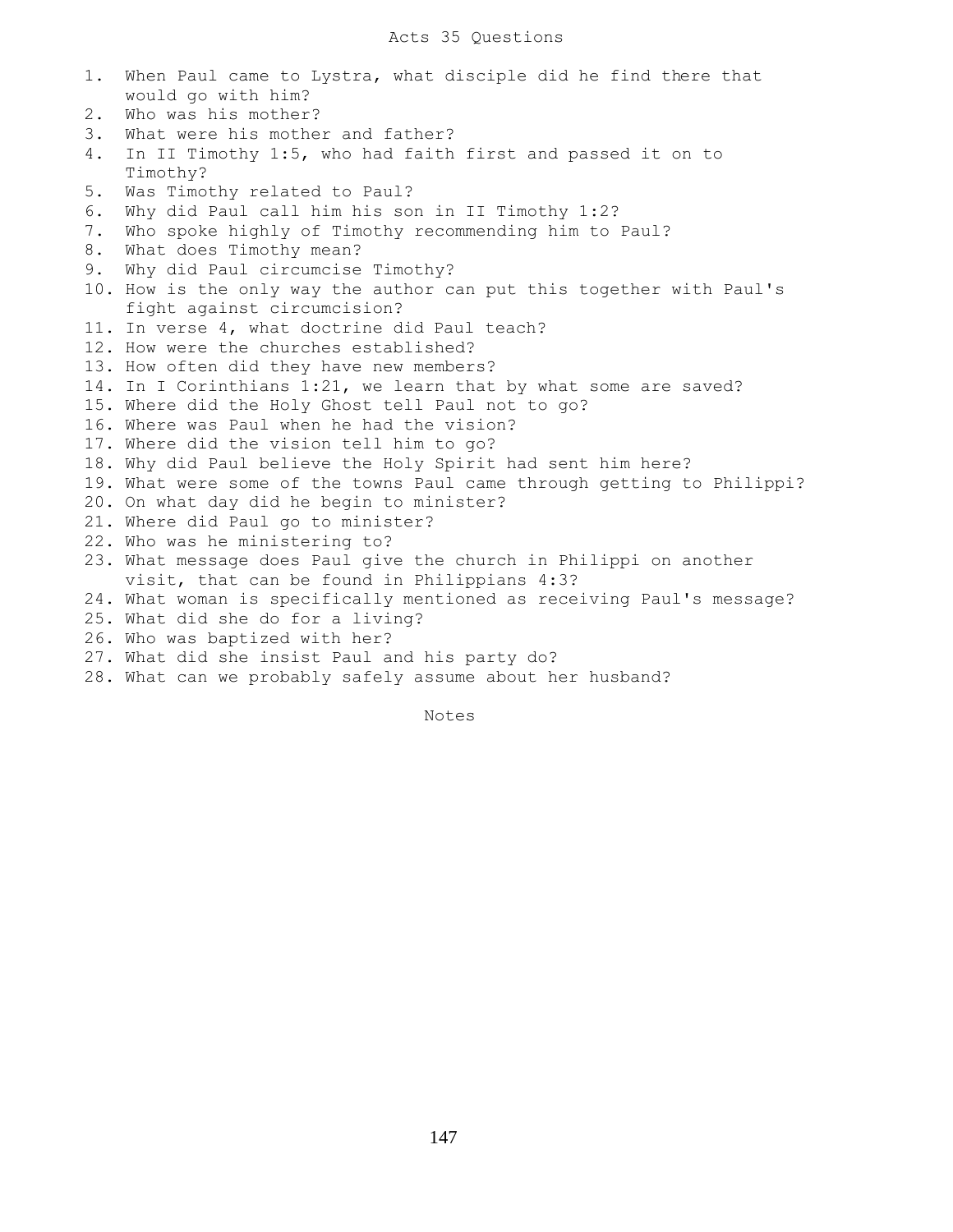We will continue on with Paul's ministry here in Macedonia in this lesson Acts 16:16 "And it came to pass, as we went to prayer, a certain damsel possessed with a spirit of divination met us, which brought her masters much gain by soothsaying:"

 Soothsayers pretend to be able to tell the future. Their power that they do have is from Satan and not God. This girl could be compared to palm readers in our day. Certain people (away from God) make a living doing this. They prey on the people who are uncertain about their lives and their relationship with God. The whole thing is demonic.

 Acts 16:17 "The same followed Paul and us, and cried, saying, These men are the servants of the most high God, which shew unto us the way of salvation."

 Paul does not need a demon possessed woman following around after him, proclaiming him to know the way to salvation. Her message is true, but coming from an unclean vessel. Paul does not want to indicate that she is with his group.

 Acts 16:18 "And this did she many days. But Paul, being grieved, turned and said to the spirit, I command thee in the name of Jesus Christ to come out of her. And he came out the same hour."

 Her continued crying out finally began to disturb Paul, and he commanded the evil spirit to come out of her in the name of Jesus Christ, and it did.

 Acts 16:19 "And when her masters saw that the hope of their gains was gone, they caught Paul and Silas, and drew [them] into the marketplace unto the rulers,"

 These rulers were probably city judges, since they were holding court in the market place. Those who took Paul and Silas to be tried were the men making a living from this girl.

 Acts 16:20 "And brought them to the magistrates, saying, These men, being Jews, do exceedingly trouble our city,"

 These magistrates were not Jewish, because the people who brought Paul and Silas accused them of being Jews (as if there were something wrong with that). The one they were troubling was them, keeping them from making a living from this girl.

 Acts 16:21 "And teach customs, which are not lawful for us to receive, neither to observe, being Romans."

 Rome ruled here in Philippi at this time and everything was based on the Roman law, not on a moral code of Christianity or Judaism. The Romans, at this time, were not Christian or Jews, but heathen.

 Acts 16:22 "And the multitude rose up together against them: and the magistrates rent off their clothes, and commanded to beat [them]."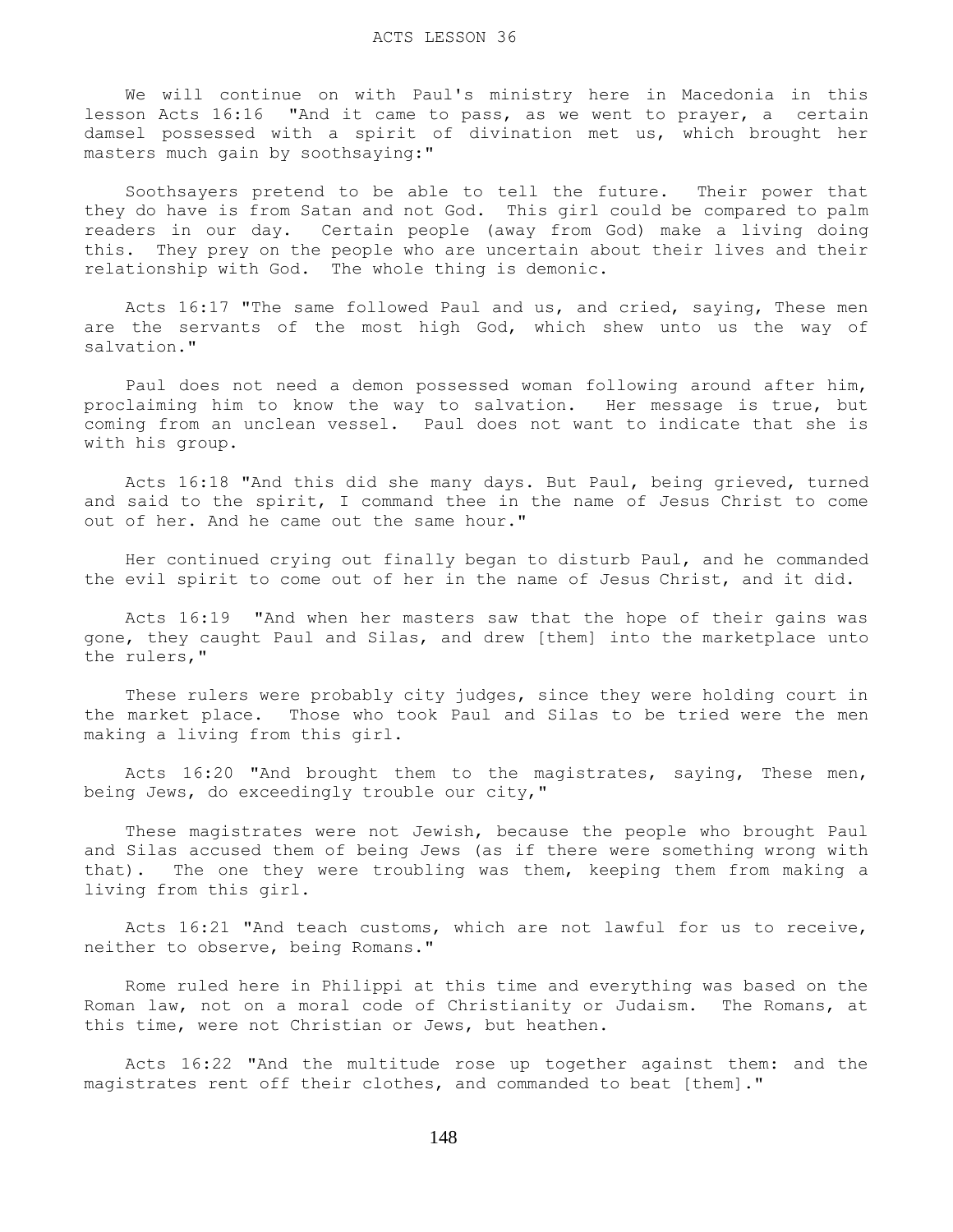They incited a mob against Paul and Silas. Actually this was without cause. Paul and Silas had not attacked Rome. These magistrates forcibly tore off Paul and Silas' clothes and commanded them to be beaten.

 Acts 16:23 "And when they had laid many stripes upon them, they cast [them] into prison, charging the jailor to keep them safely:"

 This punishment was a public whipping and then they were thrown into jail. As much as for the pain inflicted, the public whipping was to embarrass the one receiving the whipping. The jailer was specifically instructed to keep them from getting away.

 Acts 16:24 "Who, having received such a charge, thrust them into the inner prison, and made their feet fast in the stocks."

 It was not enough to have them in the inner prison. The jailer put them in stocks, as well. There should be no possible way for them to get out, but they had not taken into consideration their God.

 Acts 16:25 "And at midnight Paul and Silas prayed, and sang praises unto God: and the prisoners heard them."

We read in I Thessalonians 5:18, "In every thing give thanks: for this is the will of God in Christ Jesus concerning you." It is always the correct time to praise God. Of course, the other prisoners could hear their prayers and praise. They are right there with them.

 Acts 16:26 "And suddenly there was a great earthquake, so that the foundations of the prison were shaken: and immediately all the doors were opened, and every one's bands were loosed."

 We know that all who will live Godly lives will suffer persecution. Tribulation comes to all. Our attitude about the problem is what can free us from bonds. We must know that victory is only in Jesus Christ. We see the divine power of God in action here. Earthquakes are God dealing with man. In this case, all the doors flew open. The bands breaking off was even more unusual.

 Acts 16:27 "And the keeper of the prison awaking out of his sleep, and seeing the prison doors open, he drew out his sword, and would have killed himself, supposing that the prisoners had been fled."

 This keeper of the prison was going to kill himself to keep from being tortured for letting the prisoners go.

 Acts 16:28 "But Paul cried with a loud voice, saying, Do thyself no harm: for we are all here."

 This was, perhaps, the greatest surprise this keeper of the prison had ever had. He could not believe they were all still here. They could have gotten away so easily.

 Acts 16:29 "Then he called for a light, and sprang in, and came trembling, and fell down before Paul and Silas,"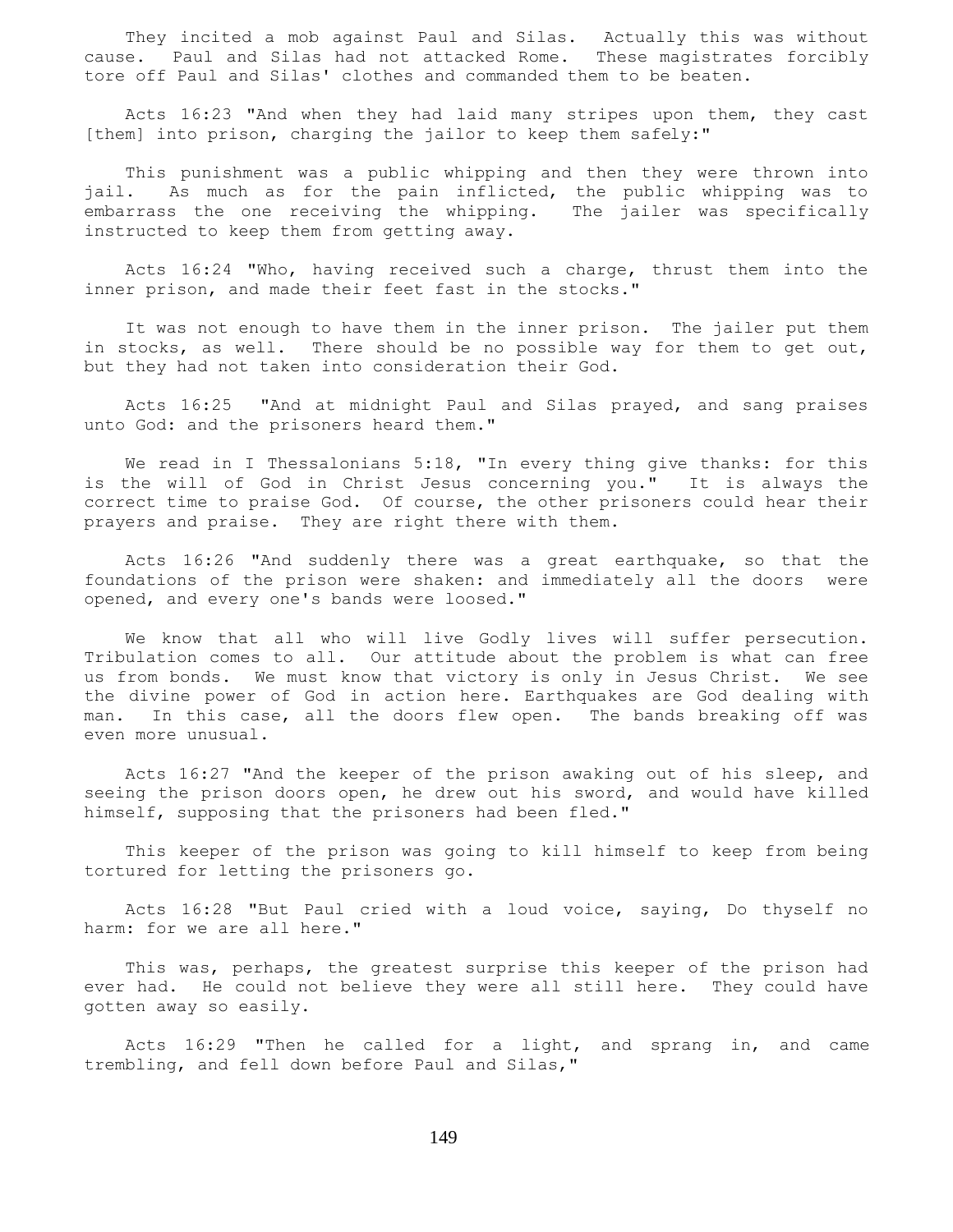He literally jumped in when he got a light. He was afraid of the ruler from Rome before and now he is afraid of God. He has forgotten about Rome's ruler here. He, too, was aware that Paul and Silas had prayed and praised and caused this to happen. He ran to them and fell down before them for help.

 Acts 16:30 "And brought them out, and said, Sirs, what must I do to be saved?"

 This miracle of the earthquake and the bands falling off has convinced this jailer that Paul and Silas have the truth. Now, he asks what must I do to be saved? This should be the question of all people.

 Acts 16:31 "And they said, Believe on the Lord Jesus Christ, and thou shalt be saved, and thy house."

 This is a wonderful promise that all believers can stand on. Not only will we be saved, but our family as well.

 Acts 16:32 "And they spake unto him the word of the Lord, and to all that were in his house." Acts 16:33 "And he took them the same hour of the night, and washed [their] stripes; and was baptized, he and all his, straightway."

 It seems that Paul and Silas went to the jailer's home and preached to him and his family. The jailer and his family doctored Paul and Silas, and Paul and Silas baptized the jailer and his family.

 Acts 16:34 "And when he had brought them into his house, he set meat before them, and rejoiced, believing in God with all his house."

 This jailer was truly excited and happy over his salvation and the salvation of his family. He prepared a meal and invited Paul and Silas to eat with them.

 Acts 16:35 "And when it was day, the magistrates sent the serjeants, saying, Let those men go." Acts 16:36 "And the keeper of the prison told this saying to Paul, The magistrates have sent to let you go: now therefore depart, and go in peace."

 Those above the jailer had been sent to tell Paul and Silas they could go. It seems the magistrate did not know about the happening of the earthquake.

 Acts 16:37 "But Paul said unto them, They have beaten us openly uncondemned, being Romans, and have cast [us] into prison; and now do they thrust us out privily? nay verily; but let them come themselves and fetch us out."

 Paul is not going to let them ease out of this. He reminds them that he is a Roman citizen. It is illegal to punish a citizen of Rome without a free trial. Paul lets them know they will have to come themselves in the way of an apology before they will leave.

 Acts 16:38 "And the serjeants told these words unto the magistrates: and they feared, when they heard that they were Romans."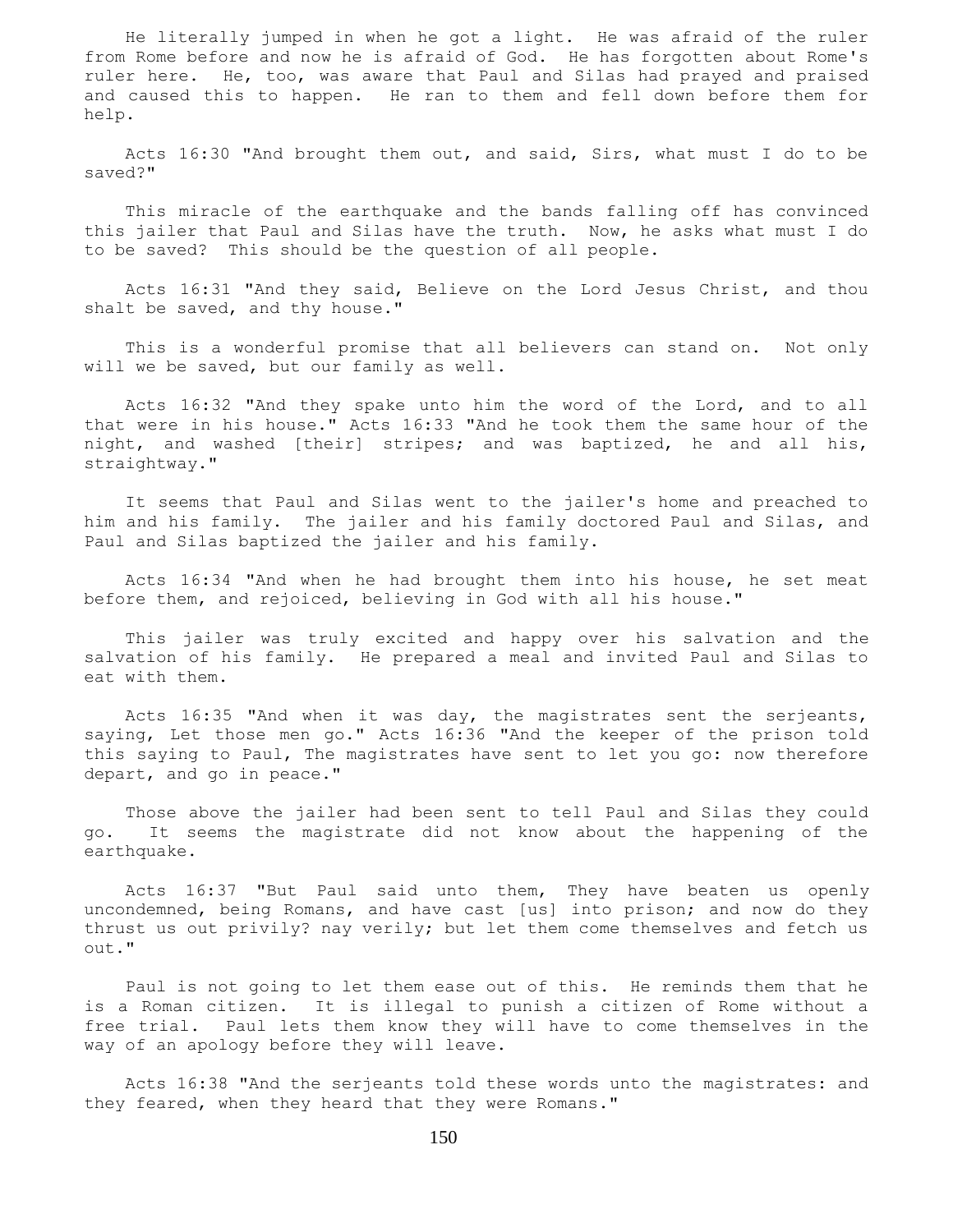Acts 16:39 "And they came and besought them, and brought [them] out, and desired [them] to depart out of the city."

 This could have gotten them in a whole lot of trouble. Romans were not to be punished or imprisoned without a trial. If their carelessness were known in Rome, they might lose their positions. They wanted Paul and Silas to leave town before word got back of what they had done.

 Acts 16:40 "And they went out of the prison, and entered into [the house of] Lydia: and when they had seen the brethren, they comforted them, and departed."

 The believers were gathered at Lydia's house. Paul and Silas went by to report what had happened to the brethren. This was undoubtedly a home church. Paul comforted the others, and then they left.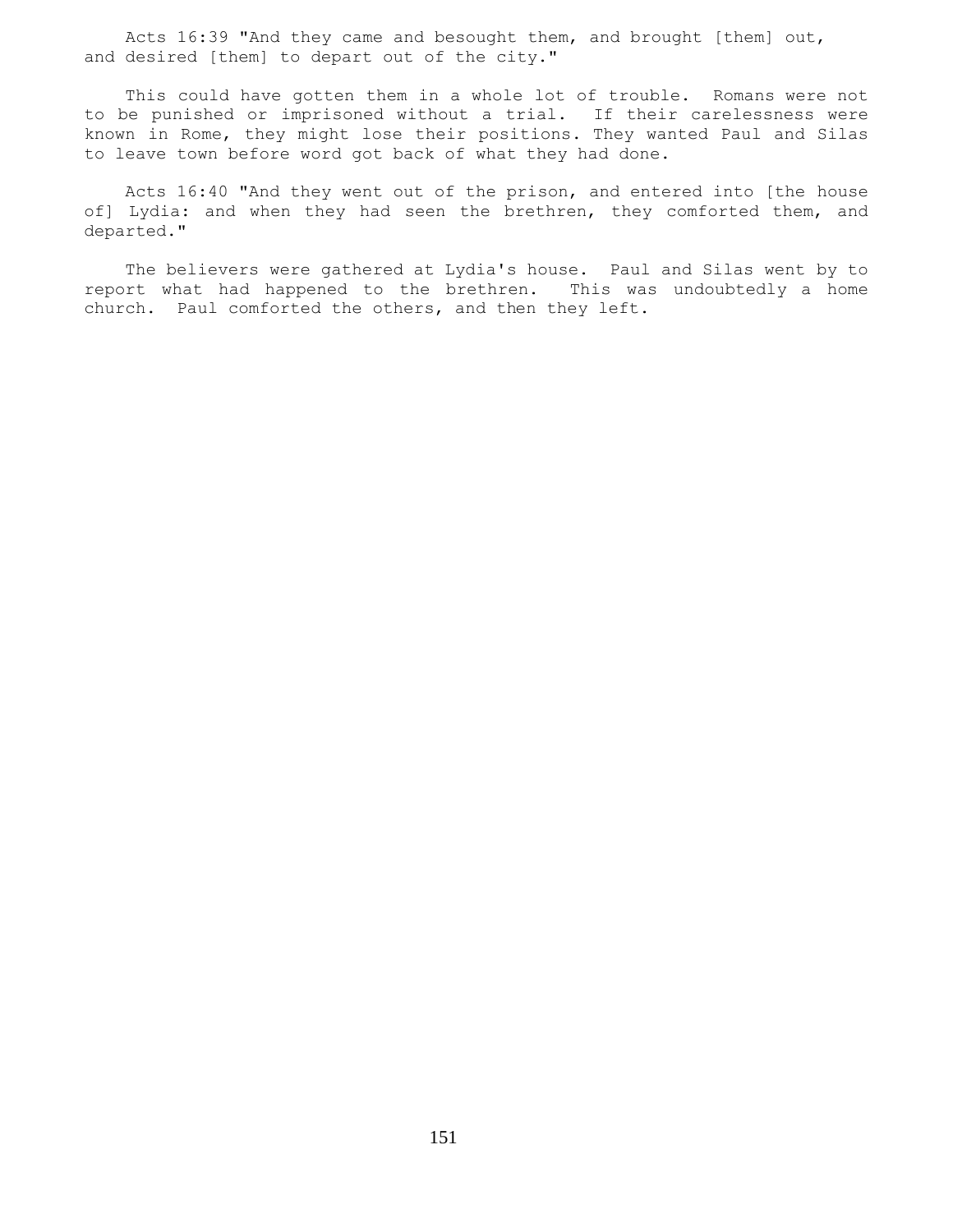## Acts 36 Questions

1. What type of spirit possessed this woman following Paul? 2. How had she brought her masters much gain? 3. What is a soothsayer compared to in our day? 4. What was she saying about Paul and Silas? 5. After many days, Paul said what to the spirit in the woman who followed him? 6. What happened when Paul said this? 7. What did her masters do when they realized the hope of gain from her was gone? 8. Who did they take Paul and Silas to? 9. Who did they accuse them of being? 10. In verse 21, the masters claim to be whom? 11. Who tore off their clothes? 12. What did they command be done to Paul and Silas? 13. Who was in charge of them? 14. What did he do with them? 15. What time was it when Paul and Silas prayed in prison? 16. What did they do besides pray? 17. What Scripture tells us "In every thing give thanks..."? 18. What happened when they prayed? 19. When the jailer saw the doors open, what did he start to do? 20. Why did he not go ahead and do it? 21. When he got a light, what did the jailer do? 22. What question did the jailer ask Paul and Silas? 23. What did they answer him? 24. Who did Paul tell him would be saved besides him? 25. What did the jailer and his family do for Paul? 26. What did Paul do for the jailer and his family? 27. After Paul baptized them, what did the jailer do for Paul and Silas? 28. When it was day, who sent to the jailer to release them? 29. What did Paul answer the magistrate? 30. Who did Paul tell them he was? 31. Did they come and let Paul out? 32. Where did Paul go when he got out of jail?

Notes **Notes**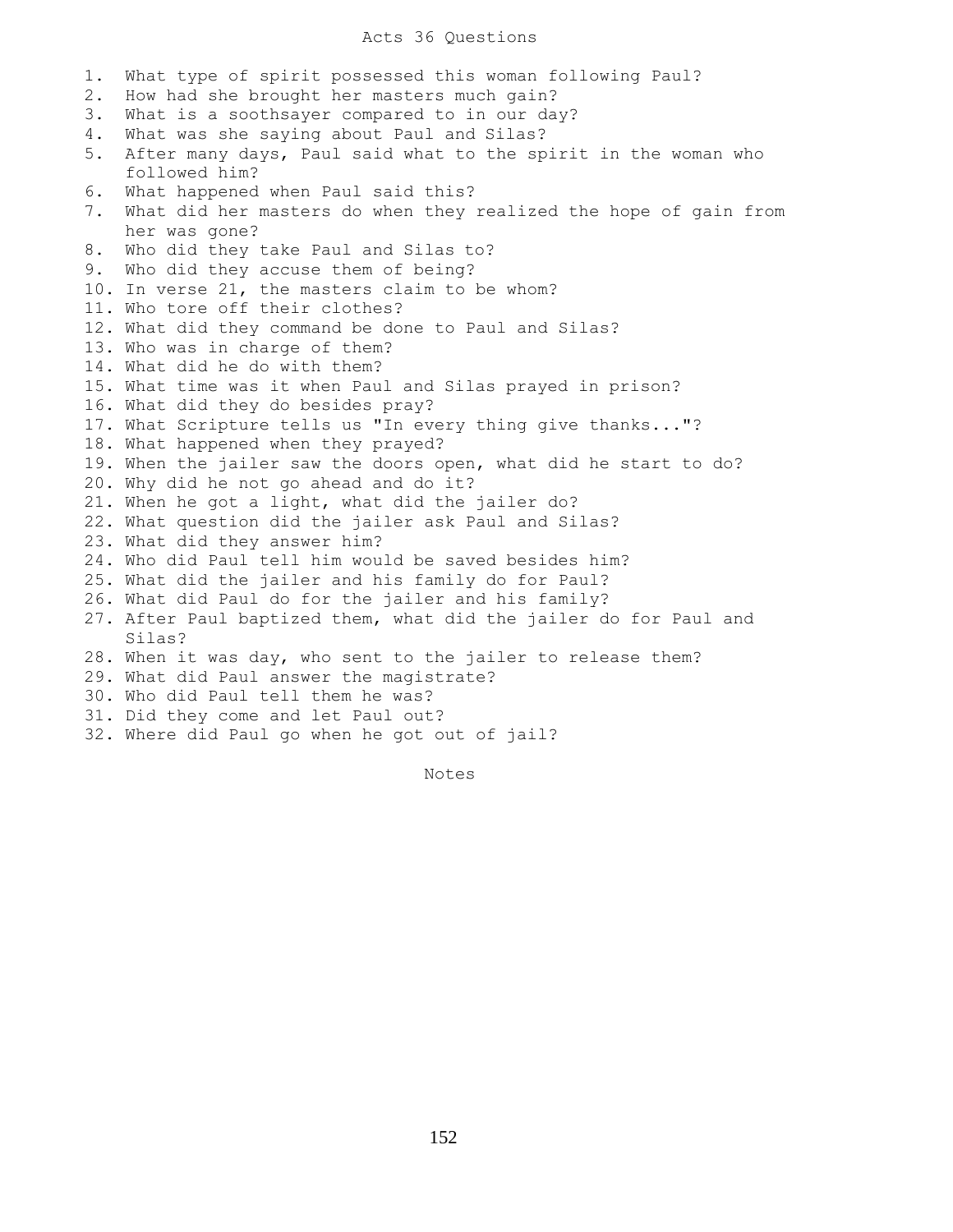We will begin this lesson in Acts 17:1 "Now when they had passed through Amphipolis and Apollonia, they came to Thessalonica, where was a synagogue of the Jews:"

 Acts 17:2 "And Paul, as his manner was, went in unto them, and three sabbath days reasoned with them out of the scriptures,"

This Thessalonica was part of Macedonia. The they above, for sure, means Paul and Silas. We could only speculate to whom else is with them. This is not a completely pagan area, because there is a synagogue (place of worship). Paul preached three different Sabbaths (Saturdays) here. Paul, being a Pharisee, would have access to the synagogue.

 Acts 17:3 "Opening and alleging, that Christ must needs have suffered, and risen again from the dead; and that this Jesus, whom I preach unto you, is Christ."

 Christ and Messiah are the same. The Jews had been looking for generations for Messiah. Paul is not accusing them, but explaining to them, of Jesus' death and entombment. He explains that Jesus had to die, so that He could be resurrected. It was prophesied in the Old Testament and fulfilled in Jesus.

 Acts 17:4 "And some of them believed, and consorted with Paul and Silas; and of the devout Greeks a great multitude, and of the chief women not a few."

 These Greeks had been attending the synagogue. They were interested in the one true God. Thessalonica was a city actually of many synagogues. At various times, up to 36 of them were in the city. Luke, in his writings, gives credit to the women receiving Christ as Saviour.

 Acts 17:5 "But the Jews which believed not, moved with envy, took unto them certain lewd fellows of the baser sort, and gathered a company, and set all the city on an uproar, and assaulted the house of Jason, and sought to bring them out to the people."

 Jason, some believe was a relative of Paul. The name Jason is a Romanized form of the name Jesus or Joshua. These lewd fellows of the baser sort would be called thugs in our society. Notice, why these Jews came against them, it was envy or jealousy. These Jews had gathered a mob to get rid of Paul and Silas.

 Acts 17:6 "And when they found them not, they drew Jason and certain brethren unto the rulers of the city, crying, These that have turned the world upside down are come hither also;"

 Acts 17:7 "Whom Jason hath received: and these all do contrary to the decrees of Caesar, saying that there is another king, [one] Jesus."

 They do not really have any grievance against Paul and Silas, and surely not this Jason that would stand up before the court, so he tries to say they are trying to take Caesar's throne.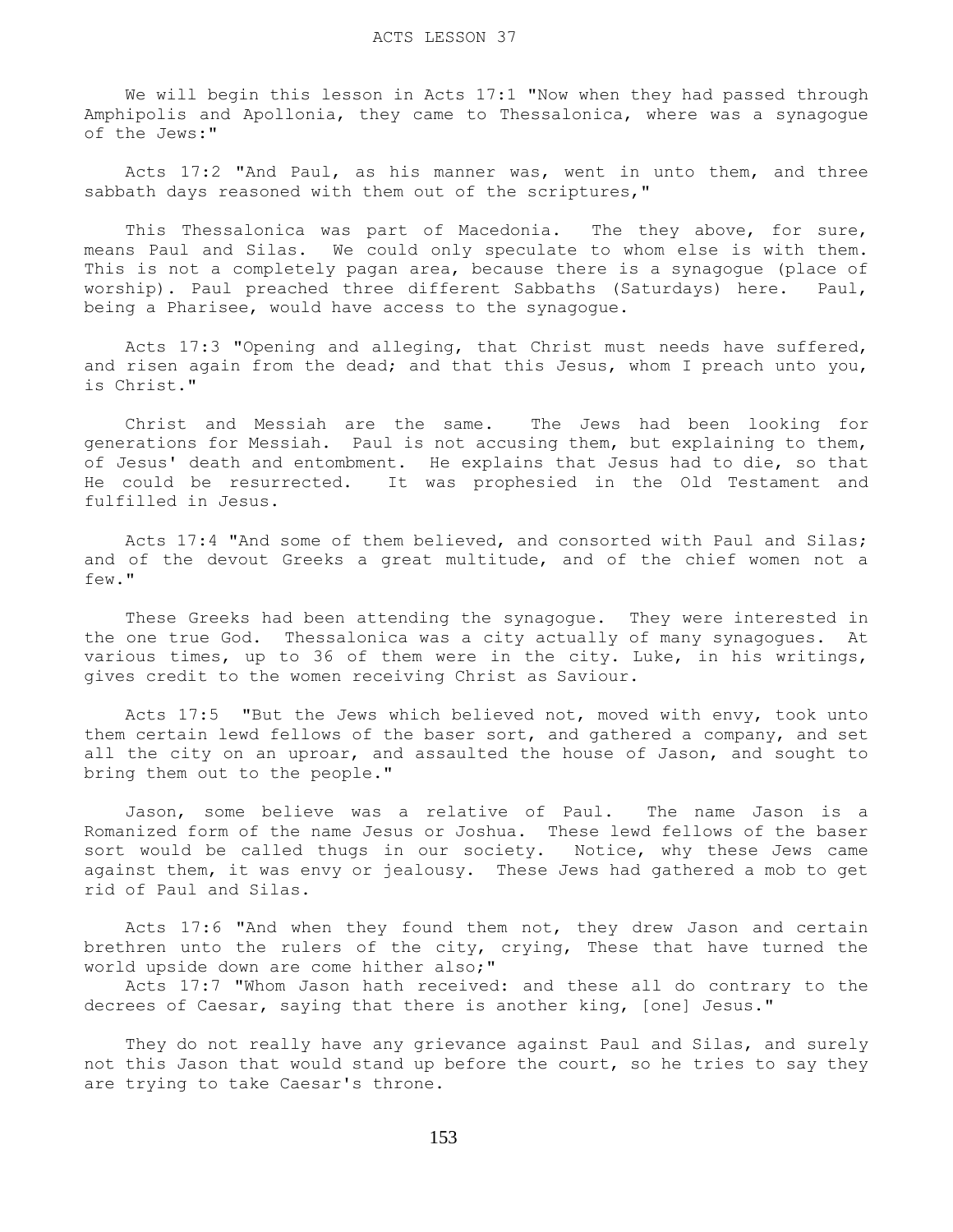Acts 17:8 "And they troubled the people and the rulers of the city, when they heard these things." Acts 17:9 "And when they had taken security of Jason, and of the other, they let them go."

 Jason had to put up bond for himself and the others so the authorities would let them go.

 Acts 17:10 "And the brethren immediately sent away Paul and Silas by night unto Berea: who coming [thither] went into the synagogue of the Jews."

 Berea is still a city of Macedonia near Mount Bermices. We will see that this group of Jews is well read in the Scriptures. Paul and Silas left in cover of darkness to keep them from imprisoning them. The word has not travelled to Berea yet, so they can find safe haven here.

 Acts 17:11 "These were more noble than those in Thessalonica, in that they received the word with all readiness of mind, and searched the scriptures daily, whether those things were so."

 Acts 17:12 "Therefore many of them believed; also of honorable women which were Greeks, and of men, not a few."

 This is exactly what I believe. If a person truly studies the Scriptures with an open mind and heart to receive the Truth, God will reveal that Truth to you. The Old Testament Scriptures point to Jesus. If these people truly understood the Old Testament, they would readily accept Jesus as their Messiah. Their attitude was better (they were not envious) just eager to know the Truth. Jesus is the Truth. These Greek women were attending the synagogue. They were all worshippers of God the Father already. Now they receive Jesus as Saviour and Lord, their Messiah.

 Acts 17:13 "But when the Jews of Thessalonica had knowledge that the word of God was preached of Paul at Berea, they came thither also, and stirred up the people."

 These Jews from Thessalonica aren't satisfied to run them out of their town, they cause trouble here in Berea, as well. I do not understand how they could stir up those who believed. I believe it must have been those who rejected Paul's message. The beginning of the Christian movement and the founding of their Churches were under much opposition. Even today, starting a new work is very difficult to do.

 Acts 17:14 "And then immediately the brethren sent away Paul to go as it were to the sea: but Silas and Timotheus abode there still."

We see, here, that Paul was rushed out of town by night to keep him from being jailed. Why Silas and Timothy stayed behind is not given. Perhaps, they were not at the house when Paul was carried away. The authorities were really after Paul who was the main preacher. The others would have not been in as much danger.

 Acts 17:15 "And they that conducted Paul brought him unto Athens: and receiving a commandment unto Silas and Timotheus for to come to him with all speed, they departed."

 It really appears that Paul was whisked away so quickly, that he did not have time to wait for Timothy and Silas. Paul sends word to Timothy and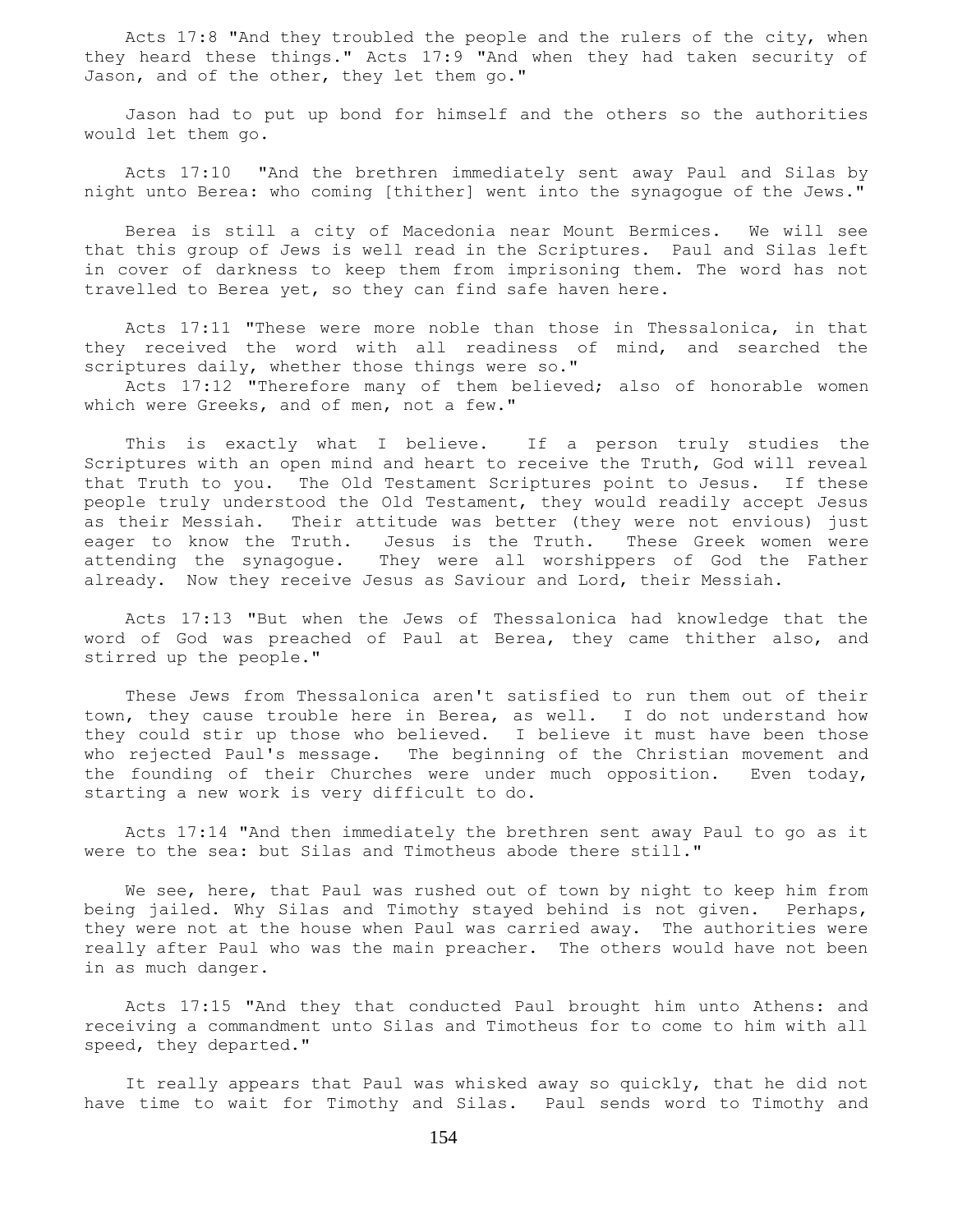Silas to come immediately and join him. He, perhaps, feared for their lives, if they stayed there in Berea. Those who brought Paul safely to Athens were to take instructions back to Timothy and Silas.

 Acts 17:16 "Now while Paul waited for them at Athens, his spirit was stirred in him, when he saw the city wholly given to idolatry."

 Paul, later on sends Timothy back to Thessolonica and Silas to Berea, because he can not go back there himself. We will get into a great deal of that when we get into Thessalonians. Athens truly was a city of idols. This was not a godly city by any stretch of the imagination.

Notes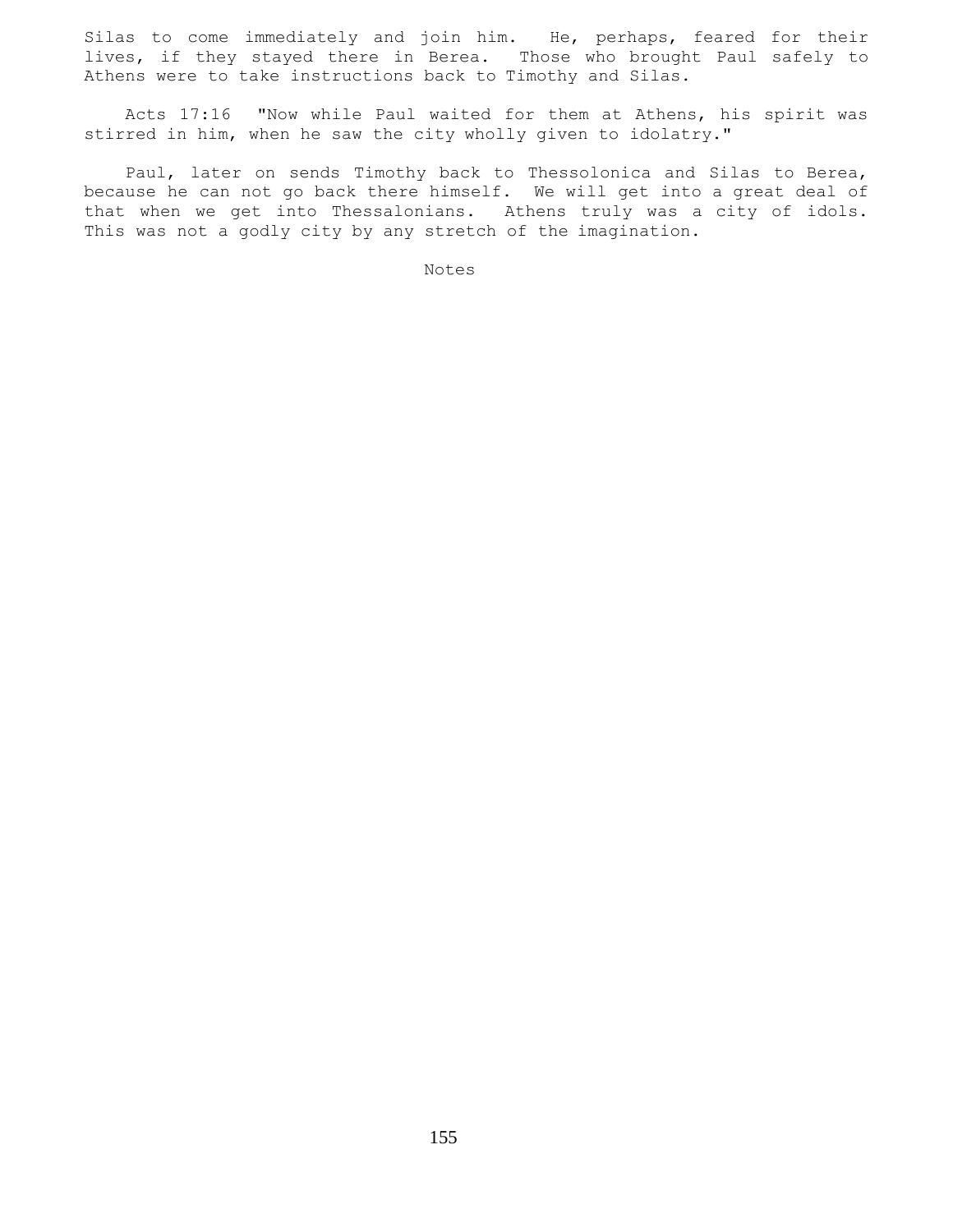## Acts 37 Questions

1. What two towns did they go through on the way to Thessolonica? 2. How many Sabbaths did Paul preach there? 3. What did he use to reason with them? 4. What country was Thessolonica part of? 5. What day is Sabbath? 6. "Opening and alleging..." what, was what Paul preached? 7. What is another name for Christ? 8. Why did Jesus have to die? 9. Who were the two with Paul? 10. What is a synagogue? 11. Who were two specific groups mentioned who believed? 12. Was this the only synagogue? Explain. 13. The Jews that didn't believe were moved with what? 14. Who did they take to attack Paul and the others? 15. At whose home was Paul staying? 16. What other name is the same as Jason in Roman? 17. Who was this Jason? 18. What ridiculous accusation did they make of Paul? 19. The rulers required Jason to do what before he released them? 20. What did the brethren immediately do for Paul and Silas? 21. Where did they go? 22. What mount is this city near? 23. How were the Jews here compared to those in Thessolonica? 24. Why were they convinced of Jesus more readily? 25. How can anyone really learn the Truth? 26. What nationality were the women believers? 27. Who came and stirred up the Jews in Berea? 28. Where did the brethren take Paul for safety? 29. Who remained in Berea? 30. What message did Paul send them? 31. While Paul waited for them, what did he observe about the people of Athens?

Notes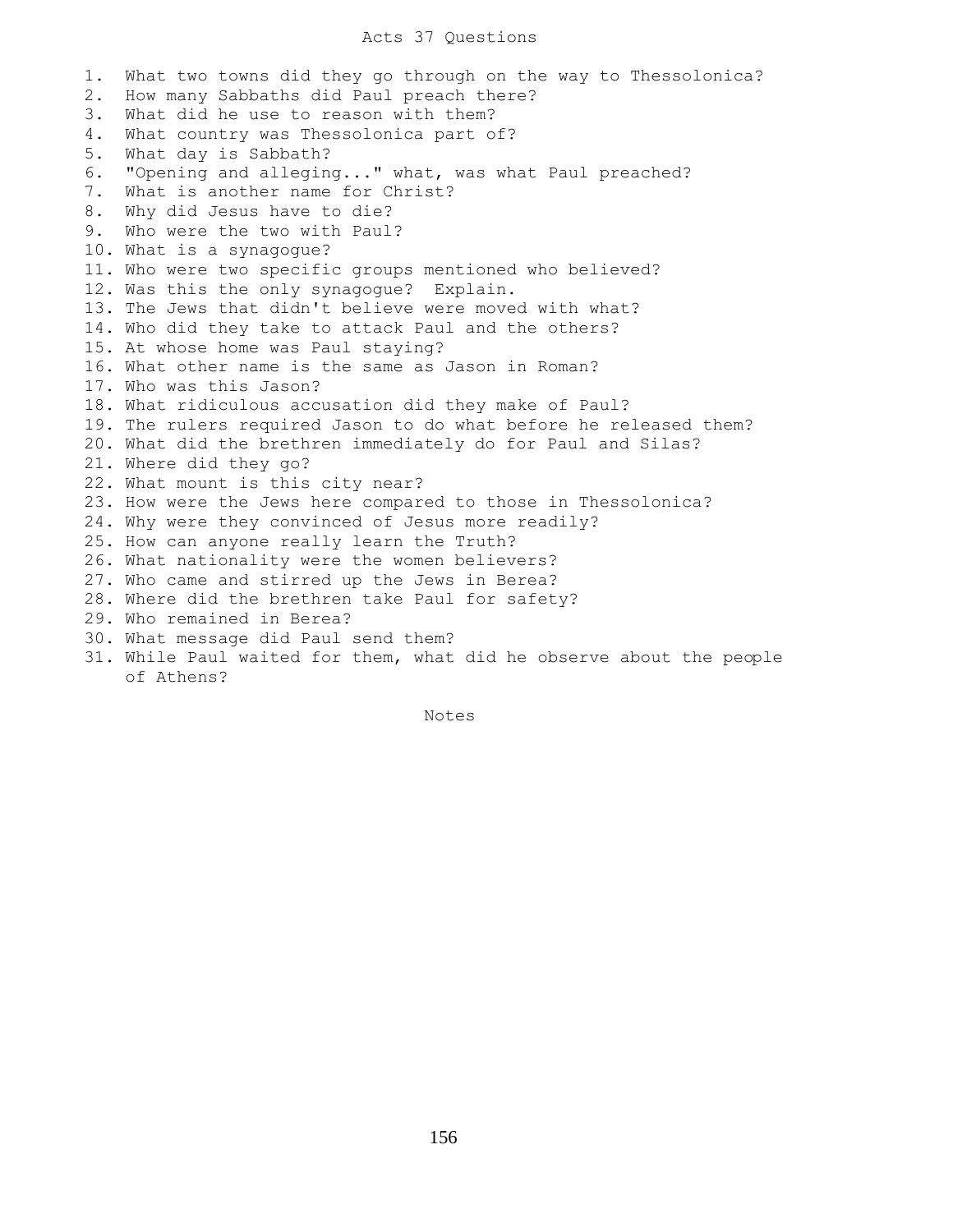In the last lesson we saw Paul whisked off to Athens to keep the people of Berea from capturing him. He left Timothy and Silas behind. He sent word for them to join him in Athens. While he is waiting for them in Athens, he discovers that Athens is completely idolatrous. We will pick up here in Athens in Acts 17:17.

 Acts 17:17 "Therefore disputed he in the synagogue with the Jews, and with the devout persons, and in the market daily with them that met with him."

 Dispute means he argued with them. Devout means religious. The synagogue was Jewish and these people Paul was disputing were the leaders of the Jews. They were students of the Old Testament, but did not believe Jesus was the promised Messiah. It seems this dispute was not occasional, but daily.

 Acts 17:18 "Then certain philosophers of the Epicureans, and of the Stoicks, encountered him. And some said, What will this babbler say? other some, He seemeth to be a setter forth of strange gods: because he preached unto them Jesus, and the resurrection."

 These philosophers of the Epicureans taught that through philosophy a person could find happiness. True pleasure, and not absolute truth, is what they taught. In Athens, this philosophy of materialism was strongly supported at this time. The Stoics taught pride, individual independence, and believed in fate, not faith. You see, neither of these were even vaguely associated with God. In fact, they both remind me of secular humanism which is centered on self, and not God. You see, they did not know God nor His Son Jesus, and they did not believe in life after death.

 Acts 17:19 "And they took him, and brought him unto Areopagus, saying, May we know what this new doctrine, whereof thou speakest, [is]?"

 This Areopagus seems to be a court named after their false god of war. These people, who were so possessed with having every bit of knowledge they could get, would be wanting this new knowledge, as well. They were fascinated with the mind, not the spirit.

 Acts 17:20 For thou bringest certain strange things to our ears: we would know therefore what these things mean."

 Acts 17:21 "(For all the Athenians and strangers which were there spent their time in nothing else, but either to tell, or to hear some new thing.)"

 These people analyzed everything they heard. They checked out all new things, just as people today are always looking for something new. You cannot analyze God. He must be accepted on faith, not fact. These people worshipped their own mind. If they could not prove it, they did not believe it. They had faith in no one and nothing. They dealt only with their socalled facts.

 Acts 17:22 "Then Paul stood in the midst of Mars' hill, and said, [Ye] men of Athens, I perceive that in all things ye are too superstitious."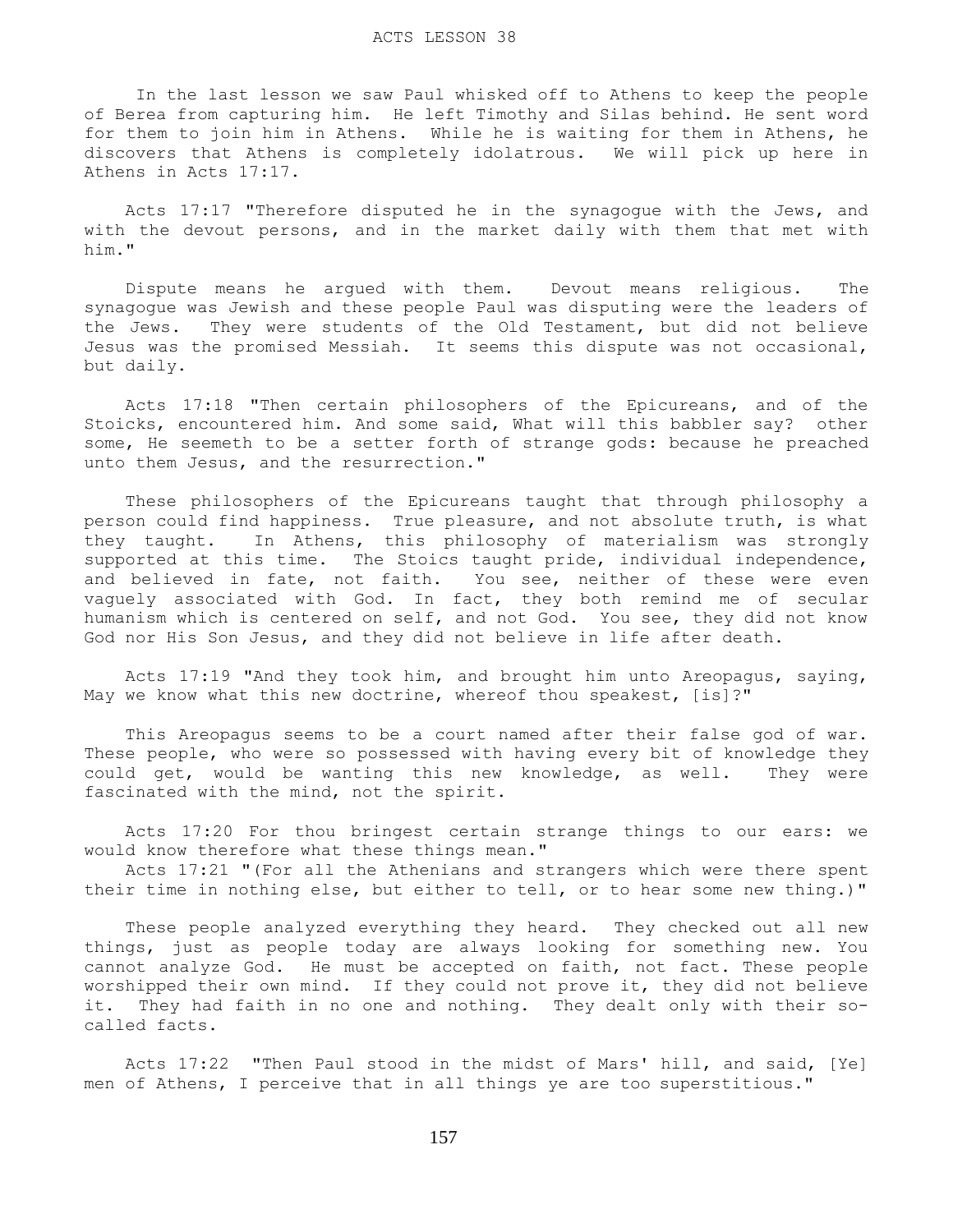Areopagus and Mars' hill is the same place. Superstitious, here, means more religious than others. He does not say they are involved with God, just that they are religious. A person can be religious about any thing. Any habit you have, you are religious about it.

 Acts 17:23 "For as I passed by, and beheld your devotions, I found an altar with this inscription, TO THE UNKNOWN GOD. Whom therefore ye ignorantly worship, him declare I unto you."

 You see, these intelligent people knew that there had to be something, or someone, who started all of this. In science you can go so far back, but science does not really know where it all began. Paul says here, you really are worshipping God, but you are ignorantly worshipping you know not what. For them to be told they are ignorantly doing anything, is quite a shock to them. They think themselves to be very intelligent. Paul says to them, listen and I will tell you who this God is.

 Acts 17:24 "God that made the world and all things therein, seeing that he is Lord of heaven and earth, dwelleth not in temples made with hands;"

 Paul, here, is starting out with very fundamental teaching. He touches first on something that they will agree with. They know that they have no idea who made heaven or earth, so they will go along with this much of Paul's message. They know that they have never seen Him, so they would, also, believe that he dwelleth not in temples. We see, here, that boldness of Paul, because on this very Mars' hill they have temples to false gods. The Parthenon is one of the well known temples here.

 Acts 17:25 "Neither is worshipped with men's hands, as though he needed any thing, seeing he giveth to all life, and breath, and all things;"

 Since God made the world, and everything, and everyone in it, He really doesn't need us, or the things we might do for Him. We need Him. In Him we live, and breathe, and have our being.

 Acts 17:26 "And hath made of one blood all nations of men for to dwell on all the face of the earth, and hath determined the times before appointed, and the bounds of their habitation;"

 These proud people do not want to hear that all these people of the world, that they look down on, were made from the same blood line as they were. God decided what color our skin would be and where we would live. Paul is showing that all people everywhere are sisters and brothers, and that we should all worship the one true God who gave us all life.

 Acts 17:27 "That they should seek the Lord, if haply they might feel after him, and find him, though he be not far from every one of us:"

 God is with us all the time. He never moves away from us. We sometimes wander away from Him. If we seek Him, we will find Him. The heathens are stumbling through life looking for something (they know not what). They are really looking for God and do not realize it. His handiwork is around every one of us. The flowers, trees, skies, and for that matter, everything shows His handiwork. Paul is saying to these people, reach out, He is right here with you.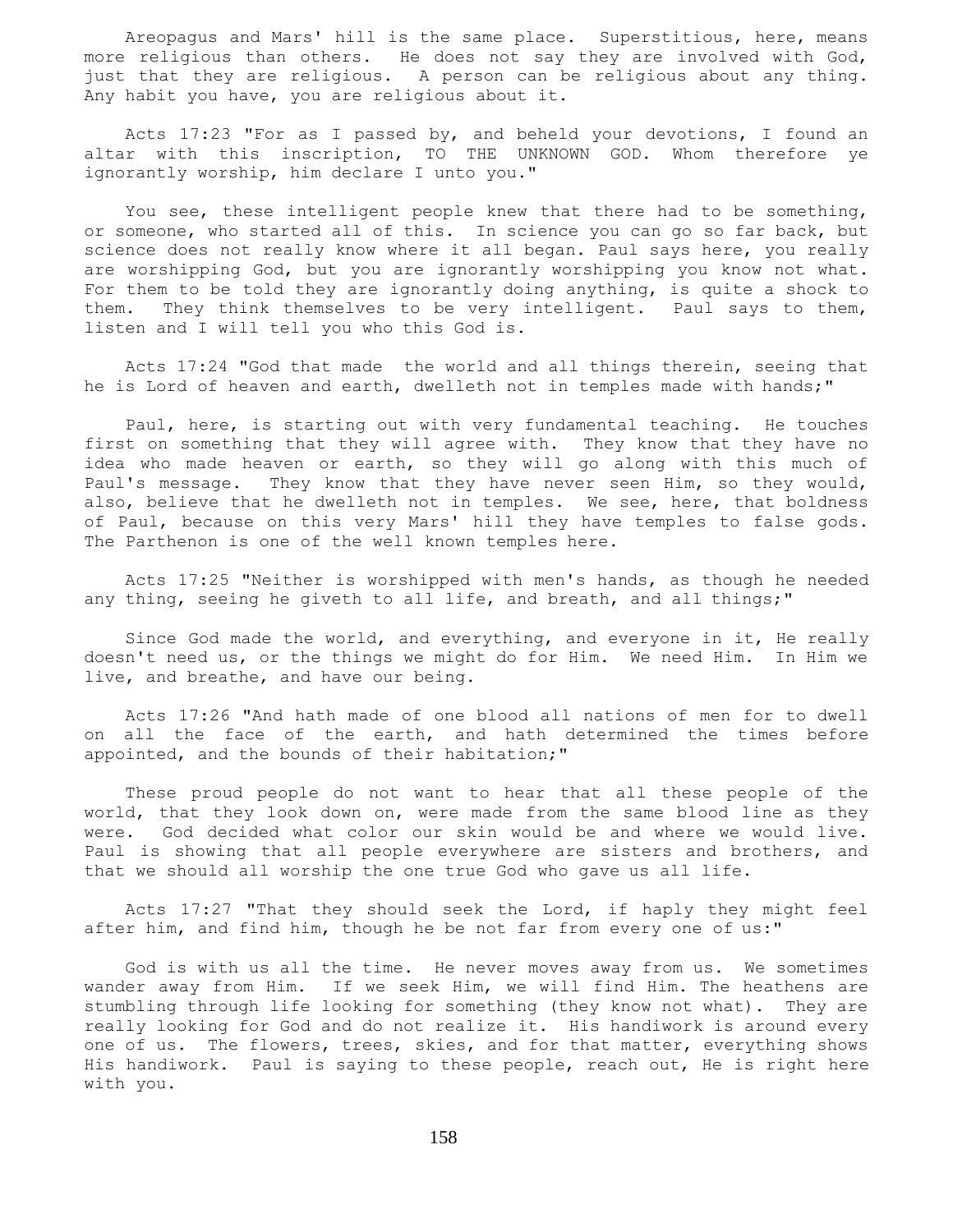Acts 17:28 "For in him we live, and move, and have our being; as certain also of your own poets have said, For we are also his offspring."

 Paul says, here, that God causes us to live. We Christians know that the very breath of life breathed into us at creation is our life He (God) put within us. These words Paul quoted had been written by one of their Greek poets.

 Acts 17:29 "Forasmuch then as we are the offspring of God, we ought not to think that the Godhead is like unto gold, or silver, or stone, graven by art and man's device."

 Paul is explaining here to them why it is wrong to worship a statue of gold, or silver, or any other engraved thing. These are creations of man. We must only worship Creator God. Paul is saying, if you are God's offspring, then you know these images are not God.

 Acts 17:30 "And the times of this ignorance God winked at; but now commandeth all men every where to repent:"

 Paul says that God overlooked their sin in the past, because it was done in ignorance. God now has revealed Himself to mankind, and man must repent of all those sins he has committed and come to the one true God. Since the knowledge of God has come, God will not look the other way any longer at sin. Man must repent, and start over again worshipping God.

 Acts 17:31 "Because he hath appointed a day, in the which he will judge the world in righteousness by [that] man whom he hath ordained; [whereof] he hath given assurance unto all [men], in that he hath raised him from the dead."

 We see here, that Paul has led them to the place and time of decision. Do they go on worshipping their idols, or do they repent and start life anew with this God that Paul is telling them of? Paul tells of a day of judgment, when even these people of Athens will stand before this Judge of all the world. Paul tells them that the one who will judge the world is the very same Jesus that rose from the grave. His rising from the grave is evidence of who He is. His judgment will be righteous.

 Acts 17:32 "And when they heard of the resurrection of the dead, some mocked: and others said, We will hear thee again of this [matter]."

 Paul had turned some of them completely off when he mentioned the resurrection, because they did not believe in life after death. Some, however, were interested and were eager to hear more about this life after death. All men fear death, until they have the blessed hope of the resurrection.

Acts 17:33 "So Paul departed from among them."

Paul had done and said all that he could.

 Acts 17:34 "Howbeit certain men clave unto him, and believed: among the which [was] Dionysius the Areopagite, and a woman named Damaris, and others with them."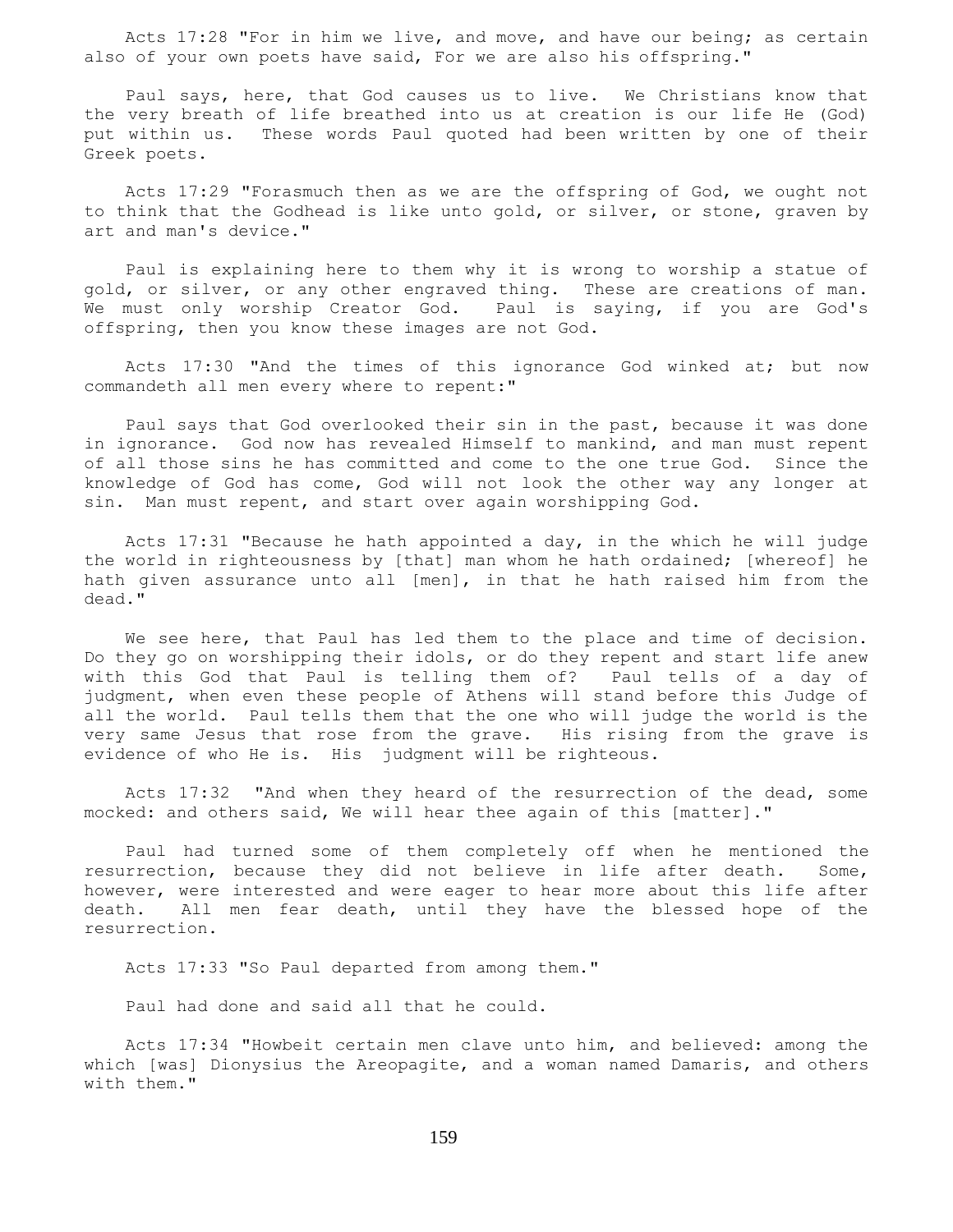In another book, other than the Bible, we read that a Dionysius was the pastor of a diocese in Corinth and this one here was named for him. This woman Damaris was not a relative of his. Perhaps, these specific mentions here just show how few received the gospel message into their hearts.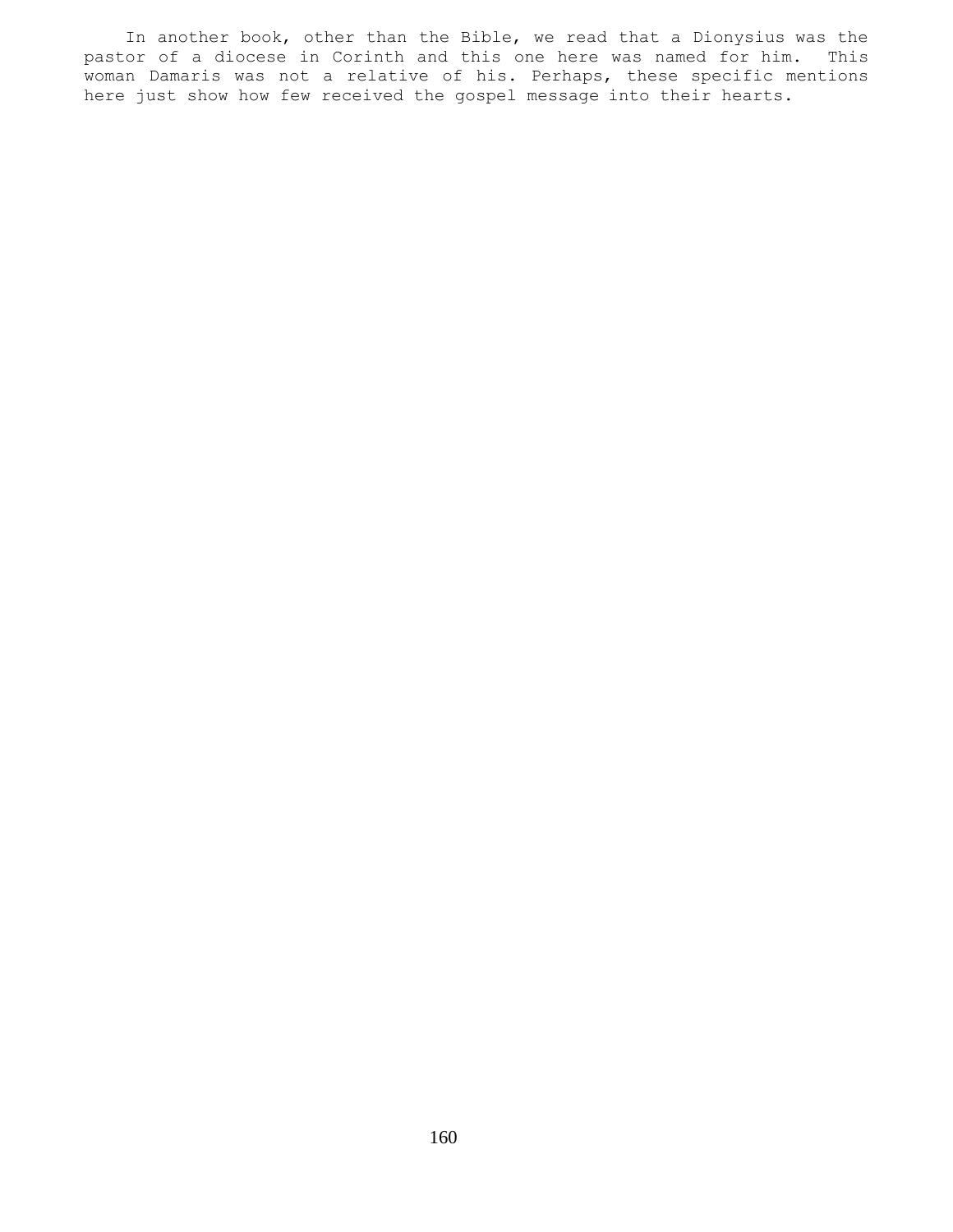1. Why was Paul whisked off to Athens? 2. Who did he leave behind? 3. What did Paul find out about Athens? 4. Who did Paul dispute with in the synagogue? 5. How often did Paul do this? 6. What philosophers encountered him? 7. They said he seemed to be a setter forth of what? 8. What did Paul preach to them? 9. How did they believe a person could find happiness? 10. What did the Stoics teach? 11. What, in our modern society, are they like? 12. Where did they take Paul when they took him? 13. What false god was it named for? 14. Why did they want to hear the new doctrine? 15. What did they spend their time doing? 16. What was another name for Mars' hill? 17. What did Paul say he perceived about them? 18. Paul had found an inscription on an altar to whom? 19. Who did Paul tell them this was? 20. Where did Paul tell them God did not dwell? 21. Where did Paul tell them He was Lord of? 22. In verse 25, Paul says that God gives all people what two things? 23. How does verse 26 teach against prejudice? 24. Who should seek the Lord? 25. "For in Him we \_\_\_\_\_\_\_\_\_\_\_\_\_\_\_\_\_\_\_\_\_\_\_\_\_\_\_\_\_\_\_\_ and  $\mathbf{u}$ 26. Whose words had Paul quoted to them? 27. What should we know about the Godhead since we are his offspring? 28. What were all men now commanded to do? 29. Who will judge the world? 30. How will He judge? 31. When they heard what, some mocked? 32. Who specifically were mentioned who believed?

Notes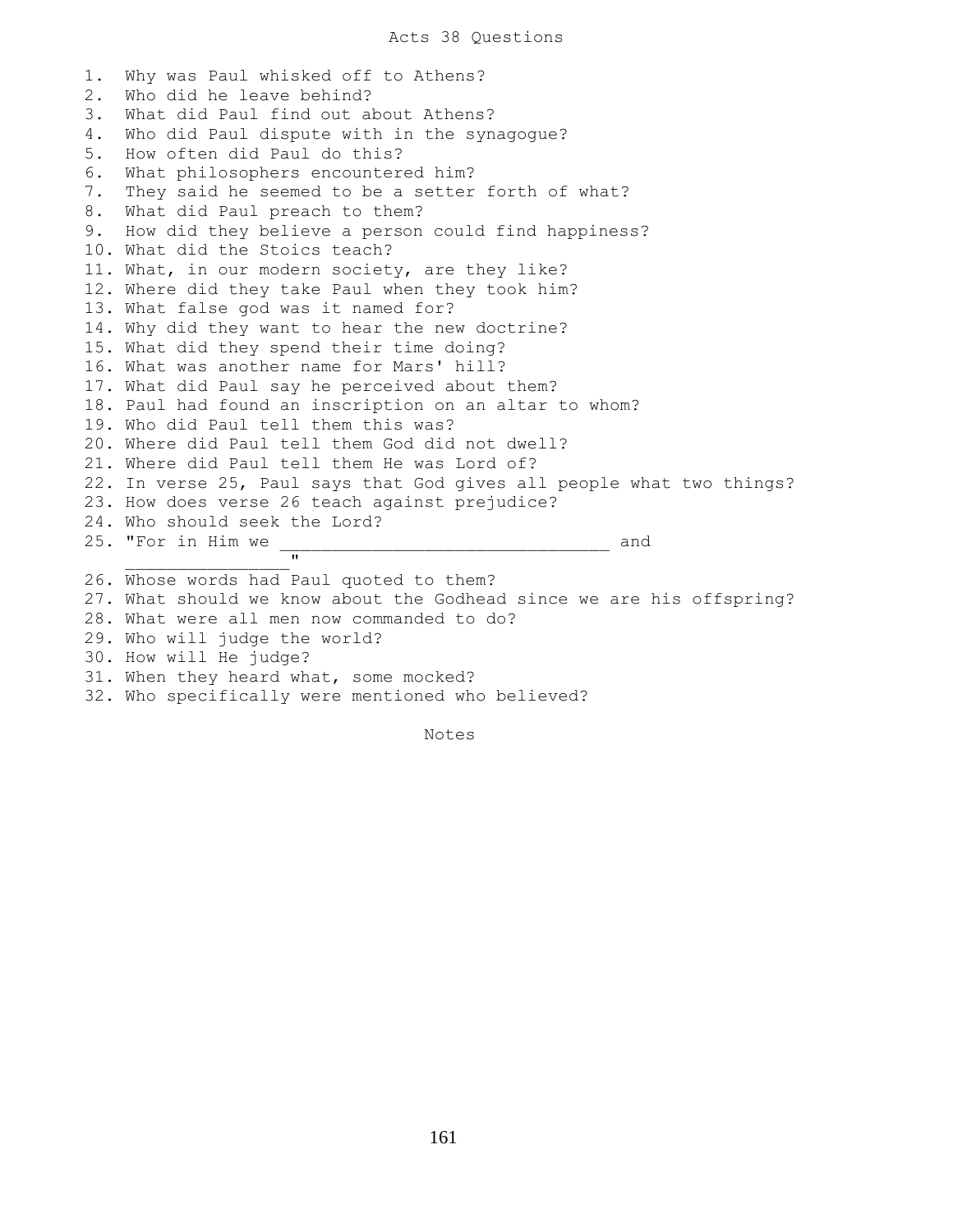We will begin this lesson in Acts 18:1 "After these things Paul departed from Athens, and came to Corinth;" Acts 18:2 "And found a certain Jew named Aquila, born in Pontus, lately come from Italy, with his wife Priscilla; (because that Claudius had commanded all Jews to depart from Rome:) and came unto them."

 This Claudius is Caesar. When he ordered the Jews to leave Rome, it appears Aquila and Priscilla came to Corinth. We don't know how long Paul waited in Athens for Timothy and Silas. We do know it would have taken about a month for the servant to take back the news that Paul wanted them to come, and then for them to make the trip, because it was a long way. Corinth was about 40 miles from Athens, so it would have taken two or three days to get there. Most of the Jews run out of Rome, came to Corinth.

 Acts 18:3 "And because he was of the same craft, he abode with them, and wrought: for by their occupation they were tentmakers."

 Paul was going to work some as a tentmaker and he stayed with these tentmakers in Corinth. Tentmaking was an honorable profession. Paul was a Pharisee, so he understood Jewish customs, as well. He would fit in well with Aquila and Priscilla.

 Acts 18:4 "And he reasoned in the synagogue every sabbath, and persuaded the Jews and the Greeks."

 Notice the different wording here. He reasoned. In the other places he disputed. We see, also, that he persuaded them, the Greeks and Jews.

 Acts 18:5 "And when Silas and Timotheus were come from Macedonia, Paul was pressed in the spirit, and testified to the Jews [that] Jesus [was] Christ."

 Pressed in the spirit here means compelled of the Spirit. Paul had been working part time as a tentmaker, now the Holy Spirit has set him on fire to preach the gospel message. Whether Silas and Timothy being there had strengthened him, or not, we cannot say. He boldly proclaims Jesus as the Christ (these Jew's Messiah).

 Acts 18:6 "And when they opposed themselves, and blasphemed, he shook [his] raiment, and said unto them, Your blood [be] upon your own heads; I [am] clean: from henceforth I will go unto the Gentiles."

 Paul could take no more opposition to the name of Jesus Christ. His people, the Jews, had rejected Jesus. The shaking of his garments was an act of saying, I am through trying to convince you. He was obligated to try to tell them, but they didn't listen. His obligation is over. He was called to the Gentiles, as well as the Jews. In Acts 9:15, God tells Ananias of this call.

 Acts 18:7 "And he departed thence, and entered into a certain [man's] house, named Justus, [one] that worshipped God, whose house joined hard to the synagogue."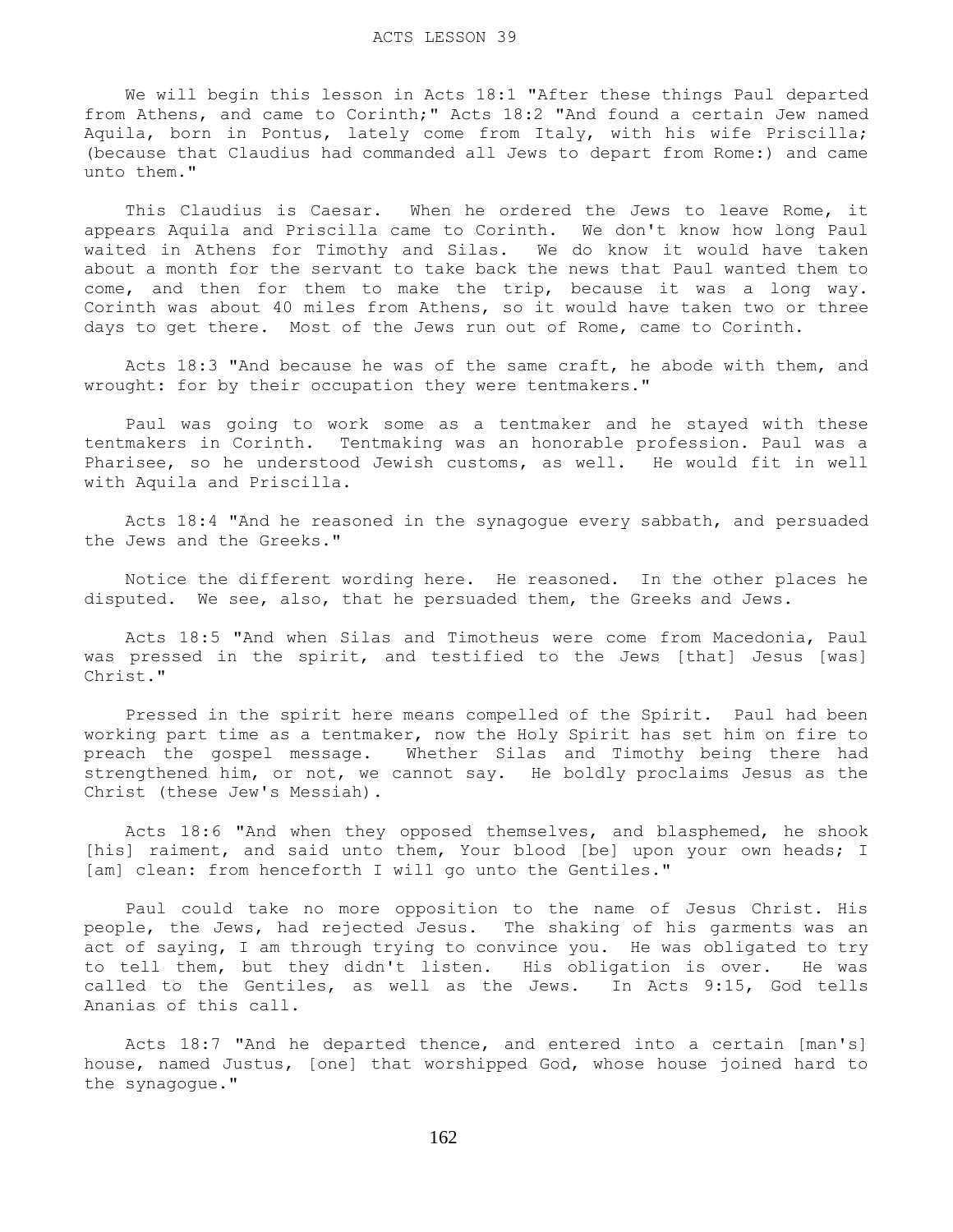This man named Justus lived just next door to the synagogue. This probably does not mean that Paul lived with Justus, but that he reached at Justus' house. The voice of Paul would have carried, so that those attending synagogue would have heard the message, also. Justus was a believer.

 Acts 18:8 "And Crispus, the chief ruler of the synagogue, believed on the Lord with all his house; and many of the Corinthians hearing believed, and were baptized."

 Crispus was one of the few people that Paul himself baptized. He was chief ruler of the synagogue, and it would have been proper for Paul to baptize him. In I Corinthians 1:14 we read, "I thank God that I baptized none of you, but Crispus and Gaius." These Corinthians were probably many of them Jews; because this house where Paul preached was next to the synagogue and they could hear Paul preaching.

 Acts 18:9 "Then spake the Lord to Paul in the night by a vision, Be not afraid, but speak, and hold not thy peace:" Acts 18:10 "For I am with thee, and no man shall set on thee to hurt thee: for I have much people in this city."

 Paul has run into trouble nearly everywhere he has ministered. In every instance, he had not been able to settle down and really preach for any length of time, because the Jews would come in and force him to leave. We see, here, that God is telling Paul to settle down and preach boldly, that God Himself will protect him from any harm. What a promise! The Lord tells Paul that there are many people here who will receive Jesus into their hearts. This will really be the forming and early years of the Corinthian church.

 Acts 18:11 "And he continued [there] a year and six months, teaching the word of God among them."

 This is a time of peaceful ministry for Paul. This 18 months was time to form a sound base for this church. Paul will later write I and II Corinthians to this very church he started here.

 Acts 18:12 "And when Gallio was the deputy of Achaia, the Jews made insurrection with one accord against Paul, and brought him to the judgment seat,"

 After 18 months of peace for Paul, suddenly the Jews came against him and brought him before the judgment seat.

 Acts 18:13 "Saying, This [fellow] persuadeth men to worship God contrary to the law."

 Notice, they are not accusing Paul of worshipping a false god. They say he persuades men to worship God. They are complaining about the way he worships, not who he worships.

 Acts 18:14 "And when Paul was now about to open [his] mouth, Gallio said unto the Jews, If it were a matter of wrong or wicked lewdness, O [ye] Jews, reason would that I should bear with you:"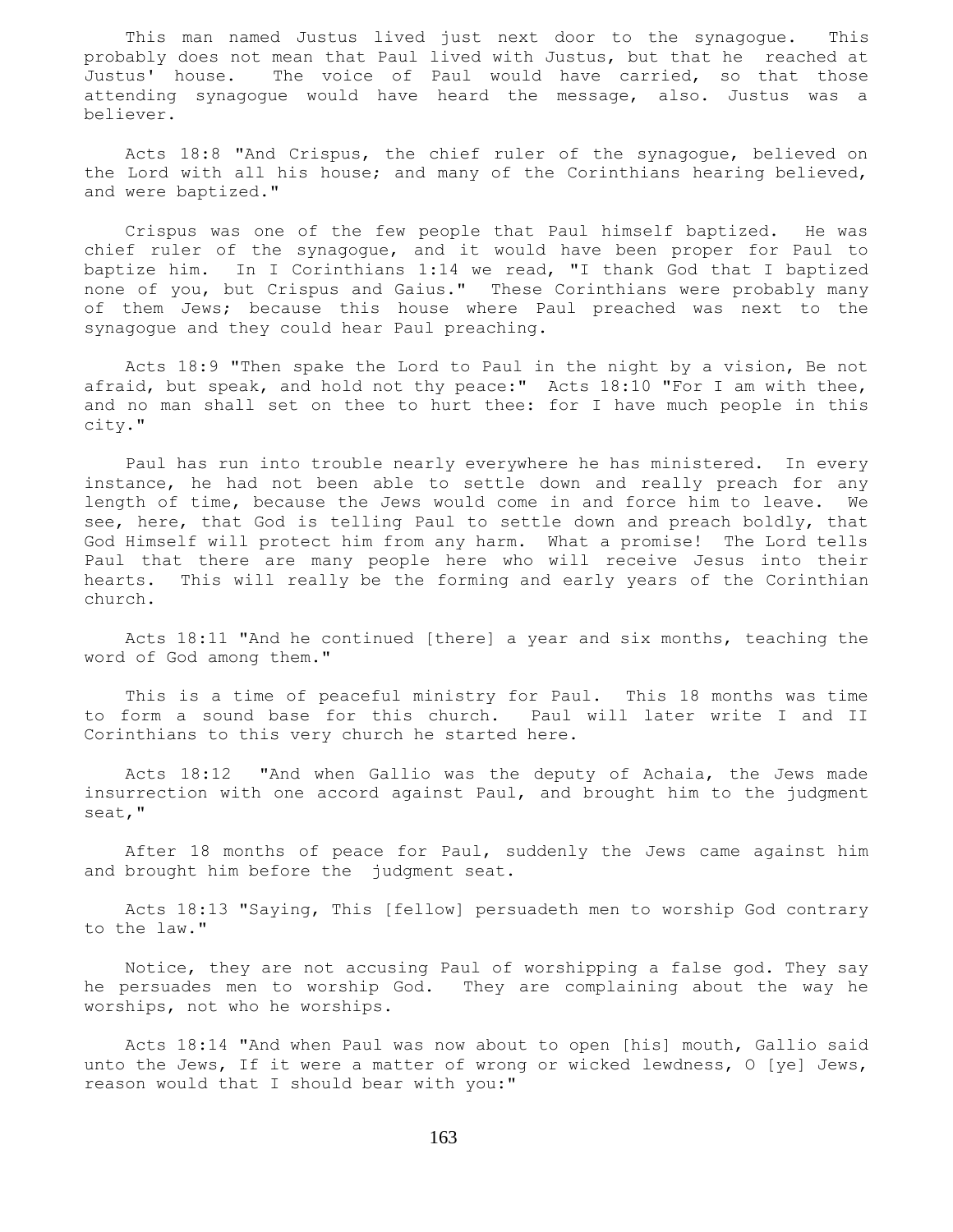Paul does not have to defend himself. Gallio does it for him. It appears that Gallio is a little annoyed that they would bring any accusation against Paul. He says, in a sense, he has done no wrong, why do you accuse him? He, also says, he would listen to their grievance, but they really don't have one.

 Acts 18:15 "But if it be a question of words and names, and [of] your law, look ye [to it]; for I will be no judge of such [matters]."

 He says again here, this is not for a court to judge. It would be like asking a court today to decide between two denominations of churches. This is not a civil matter.

Acts 18:16 "And he drave them from the judgment seat."

They had wasted his time, and he was very annoyed with them.

 Acts 18:17 "Then all the Greeks took Sosthenes, the chief ruler of the synagogue, and beat [him] before the judgment seat. And Gallio cared for none of those things."

These people who caught the ruler of the synagogue up and beat him, must have been sympathetic to Paul. Gallio would not stop them, because this too was a matter of church concern, and not a civil matter. These Greeks were probably a mixture of people who disliked the Jews.

Notes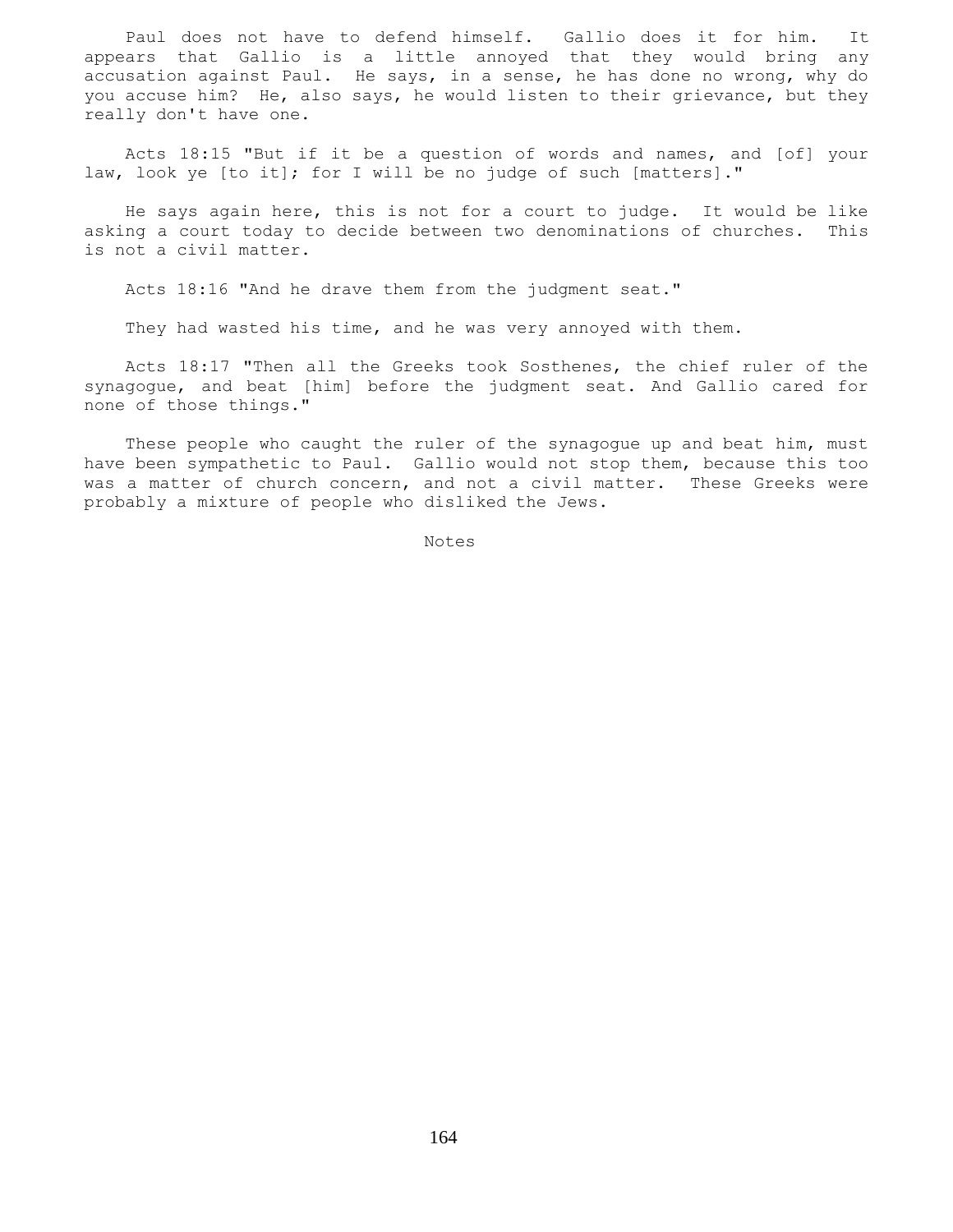1. When Paul left Athens, where did he go? 2. What husband and wife did Paul meet? 3. Why was this couple in Corinth? 4. Why did Paul choose to live with them? 5. Where did Paul reason every sabbath? 6. Who was Paul teaching? 7. Who came from Macedonia to help Paul? 8. What was Paul pressed in the spirit to do? 9. When the Jews blasphemed, what did Paul do? 10. Where would Paul go not to minister? 11. Whose house did Paul go to? 12. Where did Justus live? 13. Who was chief ruler of the Synagogue? 14. Who with him received the Lord? 15. Who were two men mentioned in I Corinthians that Paul baptized? 16. In verse 9, God spoke to Paul how? 17. What did He tell Paul to do? 18. Why was Paul not to fear? 19. How long did Paul preach here? 20. Who was deputy of Achaia when the Jews made insurrection against Paul? 21. What did they accuse Paul of? 22. What did Gallio say to them? 23. Why would he not judge in this? 24. What did Gallio do to the Jews? 25. What did the Greeks do to Sosthenes? 26. What did Gallio do about this?

Notes **Notes**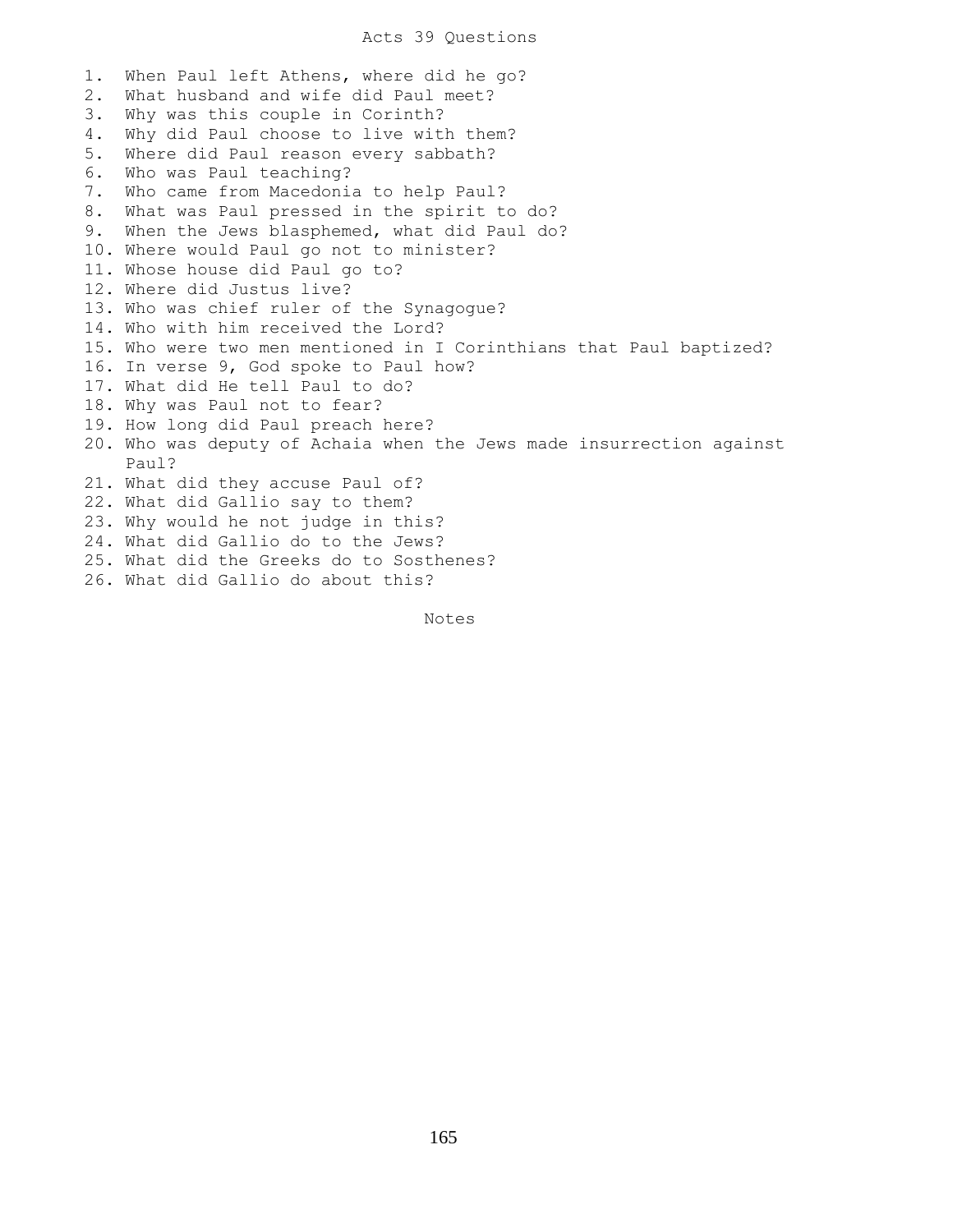We will begin this lesson in Acts 18:18 "And Paul [after this] tarried [there] yet a good while, and then took his leave of the brethren, and sailed thence into Syria, and with him Priscilla and Aquila; having shorn [his] head in Cenchrea: for he had a vow."

 In the last lesson, we learned that Paul stayed in Corinth for one and a half years and started the church there. The Jews finally came against him and tried to cause him trouble, but Gallio would not do their dirty work for them. Now we read that Paul stayed there for a while after this incident, then he leaves and goes to Syria. Priscilla and Aquila had become very close to Paul. He had lived with them while he was in Corinth. This is undoubtedly Paul that has shaved his head for a vow. It seems this shaving his hair off was so that he could take it to the temple when he goes to sacrifice. Paul, to me, is still fulfilling some of the Jewish customs, even though he is a converted Christian. Why he is doing this is a big question. I have no idea, but I am sure he is doing what he feels is best at the time.

 Acts 18:19 "And he came to Ephesus, and left them there: but he himself entered into the synagogue, and reasoned with the Jews."

 He left Aquila and Priscilla here at Ephesus, and Paul continues on after stopping and preaching at the synagogue. It appears that Paul has not completely given up on winning the Jews to Jesus, because here he is, again, in their synagogue trying to make them understand. Two years before this, Paul had been forbidden to go to Asia, but now it seems that it is pleasing to God for Paul to go there.

 Acts 18:20 "When they desired [him] to tarry longer time with them, he consented not;"

We see, that Paul was set for Jerusalem. He just stopped momentarily here. They could not persuade him to stay longer (tarry), because he had something he wanted to do in Jerusalem.

 Acts 18:21 "But bade them farewell, saying, I must by all means keep this feast that cometh in Jerusalem: but I will return again unto you, if God will. And he sailed from Ephesus."

 We see that Paul was determined to go to Jerusalem. He possibly was going to carry this hair he had cut off there. The feast, he thought it was so important to get to, had to be one of the three important feasts. It could have been Passover, Pentecost or Harvest. This "I must by all means" indicates, that even if the weather is bad, he will go anyhow.

 Acts 18:22 "And when he had landed at Caesarea, and gone up, and saluted the church, he went down to Antioch."

 This does not specifically mention Jerusalem, but I believe he went there at this time. He went to Caesarea, which is not far from Jerusalem. Then it says and gone up, Jerusalem is up from Caesarea. It also says and saluted the church, I believe that is speaking of the church at Jerusalem. Antioch would be down from Jerusalem, so all of these things make me think he went to Jerusalem here. He leaves Jerusalem and goes to Antioch.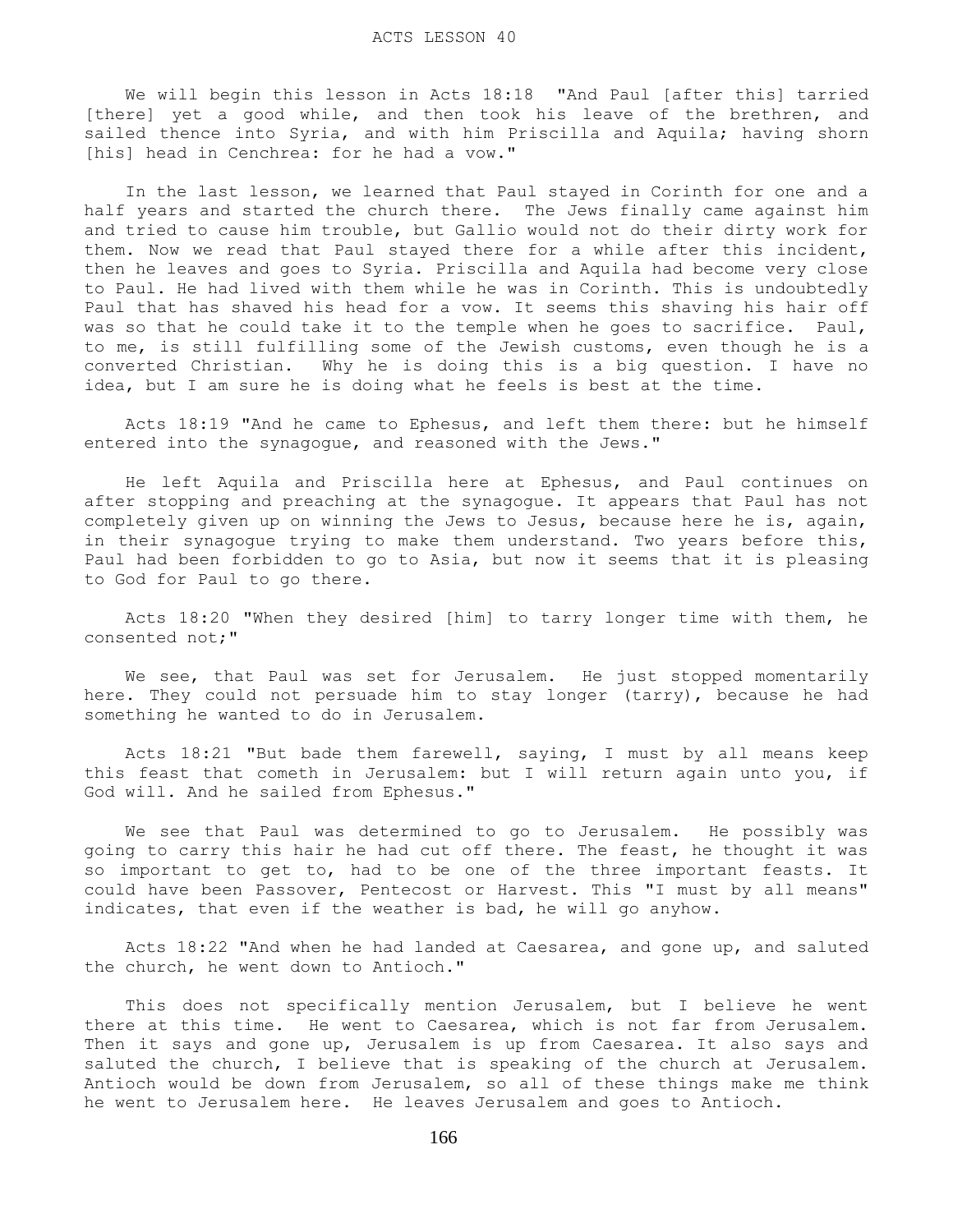Acts 18:23 "And after he had spent some time [there], he departed, and went over [all] the country of Galatia and Phrygia in order, strengthening all the disciples."

 This is Paul going back and checking on the churches, after he had spent a few months here. Paul had a great deal to do with the formation of these churches. He was going back to make sure that they were still worshipping in the way he established them.

 Acts 18:24 "And a certain Jew named Apollos, born at Alexandria, an eloquent man, [and] mighty in the scriptures, came to Ephesus."

 We see, here, a man who is highly educated, and particularly in the Scriptures. We know that he is a Jew by birth, but a Christian by choice. He has not received the fullness of the Holy Ghost, since he has been baptized in the baptism of repentance only (John's baptism). Ephesus was one of the cities on Paul's second journey where he stayed and preached for a short time.

 Acts 18:25 "This man was instructed in the way of the Lord; and being fervent in the spirit, he spake and taught diligently the things of the Lord, knowing only the baptism of John."

 Apollos was from Alexandria, as we read several other times other than in Acts. Paul speaks very highly of Apollos. You may read I Corinthians 3:4- 7, and I Cornthians 16:12, and Titus 3:13. Many expositors believe that he became one of the early bishops. At any rate, we know that he knew the Scriptures well, and that he believed Jesus to be the Messiah. He not only knew that Jesus was the Christ the very Son of God who came to be Saviour of the world, but he proclaimed that good news to every one he saw.

 Acts 18:26 "And he began to speak boldly in the synagogue: whom when Aquila and Priscilla had heard, they took him unto [them], and expounded unto him the way of God more perfectly."

 Perhaps, the only truth about Jesus that Apollos knew was what he had picked up from hearing other believers tell as they had come into contact with him. He knew the Scriptures so well, that he immediately related what they told him about Jesus and he knew He was the Messiah. The Word convinced him. We see here, where Aquila and Priscilla tell him more fully. The Scripture here does not say so, but we can safely assume they baptized him in the Christian baptism.

 Acts 18:27 "And when he was disposed to pass into Achaia, the brethren wrote, exhorting the disciples to receive him: who, when he was come, helped them much which had believed through grace:"

 It appears to me, from this verse above, that these believers in Achaia knew very little of the Scriptures. They had received the grace of God, but had not yet been taught in the Bible. The brothers of Ephesus knew what a great Bible scholar he was and wrote a letter recommending him as a speaker at Achaia. He appears, to me, to be a teacher of the Word.

 Acts 18:28 "For he mightily convinced the Jews, [and that] publickly, shewing by the scriptures that Jesus was Christ."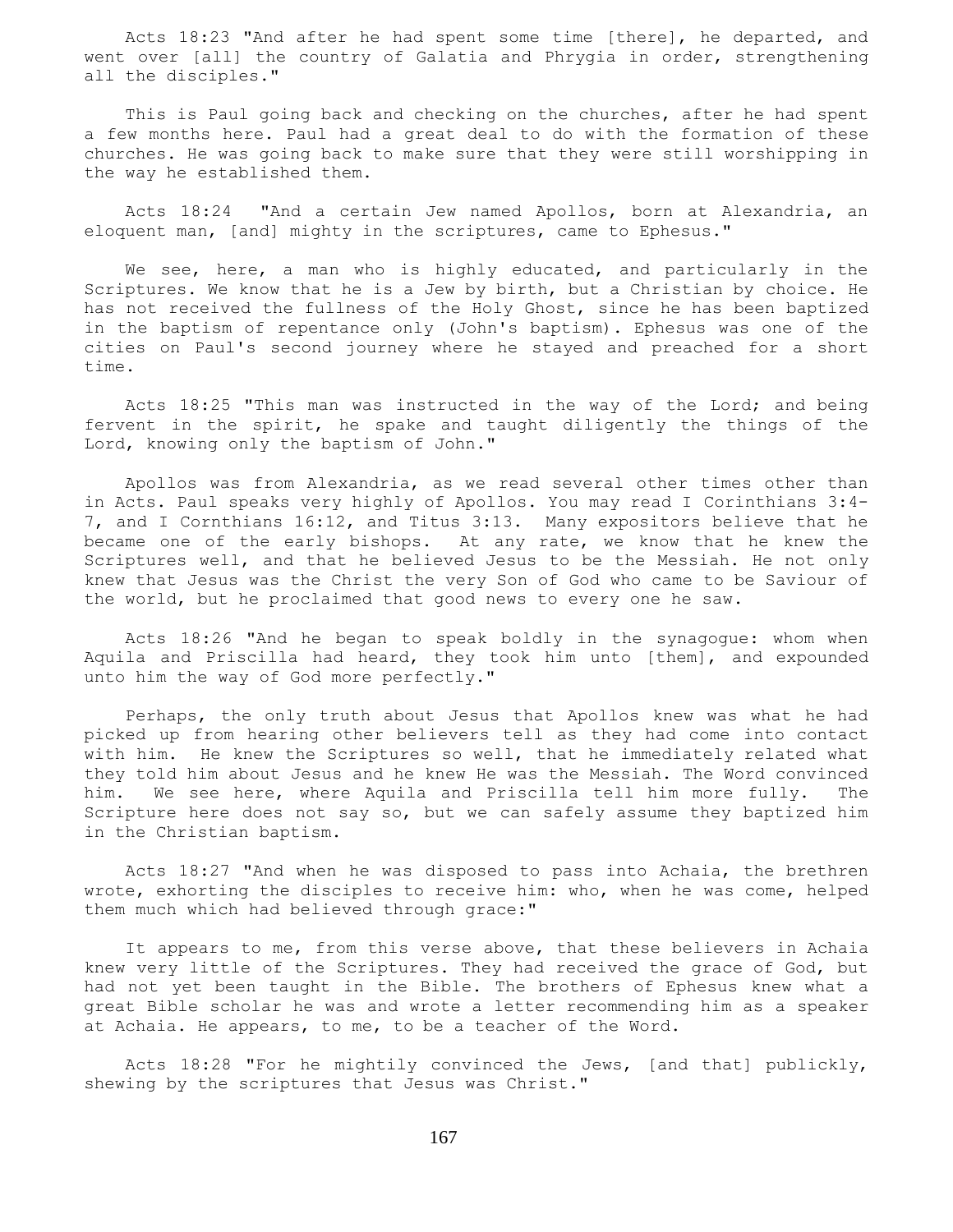There are thirty-eight or more specific Old Testament Scriptures which prophecy the coming Messiah. When you join these prophecies with the circumstances of Jesus' birth, life, crucifixion, entombment and resurrection, there is no doubt left who He is.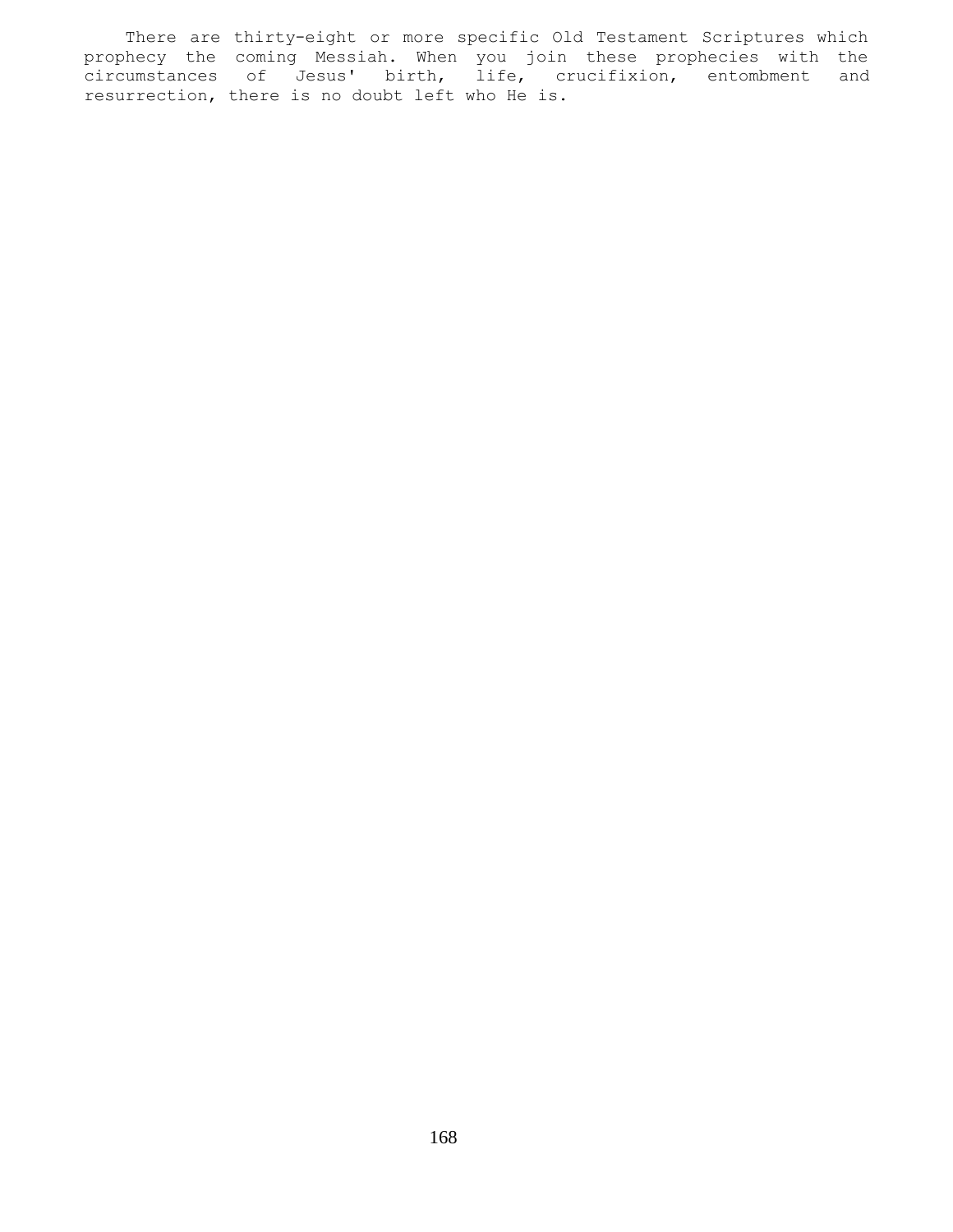1. Who went with Paul to Syria? 2. What had Paul done in Cenchrea? 3. Why had Paul done this? 4. How long had Paul stayed in Corinth? 5. Where did Paul leave Priscilla and Aquila? 6. Who did Paul reason with here? 7. Where had Paul been forbidden to go two years previous to this? 8. Why was Paul in such a hurry to get to Jerusalem? 9. When Paul sailed from Ephesus, he promised he would return under what condition? 10. Where did Paul land before he went by land to Jerusalem? 11. What does saluted the church indicate? 12. After he had his business in Jerusalem taken care of, where did he go? 13. What two areas did Paul go to when he left Antioch? 14. Why did Paul go back to these places? 15. What was the name of the Jew from Alexandria? 16. In verse 24, we read two attributes of the man, what are they? 17. Where did he come to minister? 18. How and of whom did Apollos speak to the people? 19. What was the only baptism he knew? 20. Name some other places you can read about Apollos? 21. What two people expounded to Apollos more perfectly of God? 22. Where did Apollos go to minister next? 23. How would the Christians there know to receive him? 24. How had the believers in Achaia believed? 25. What did Apollos minister to them? 26. How did Apollos convince them?

Notes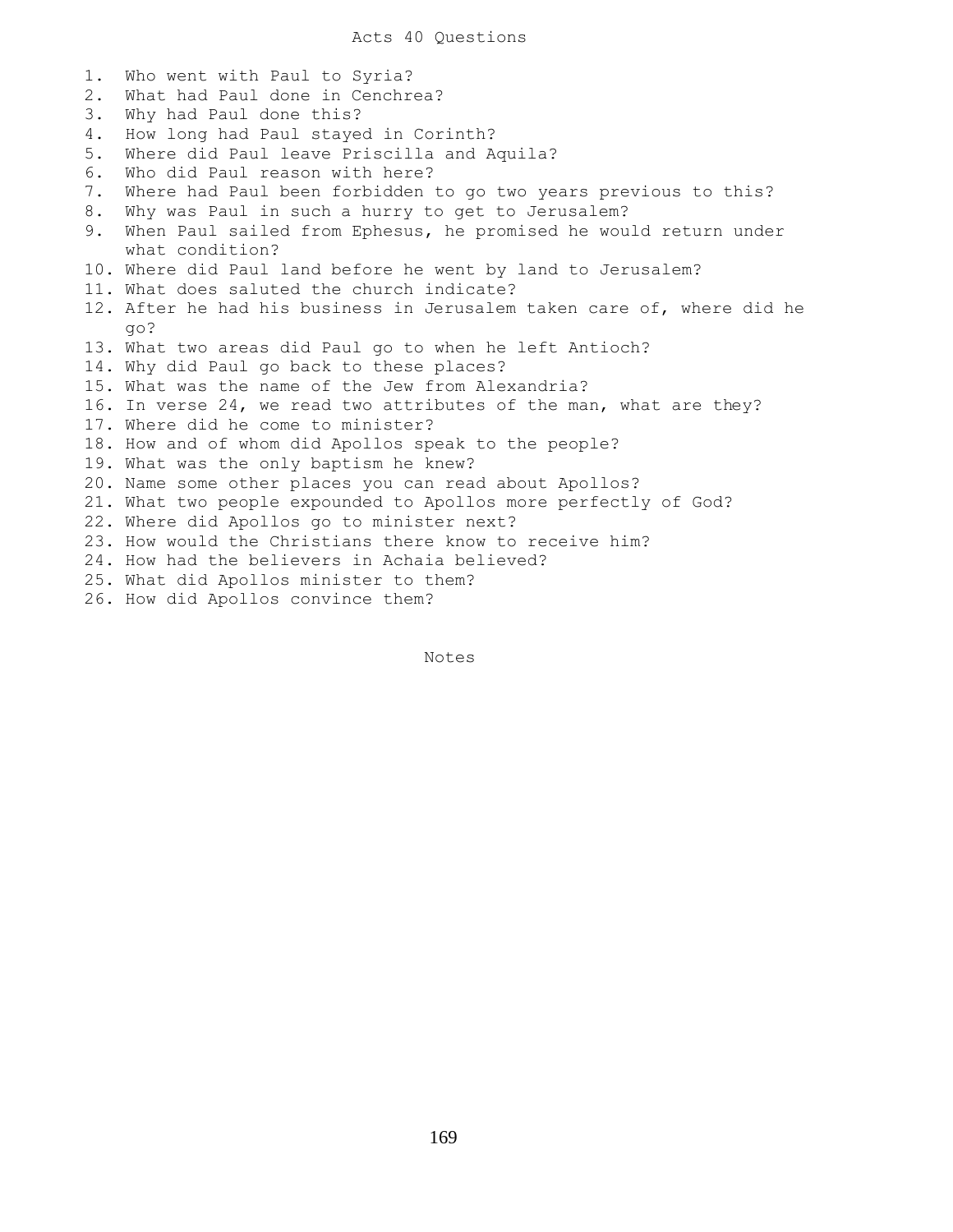We will begin this lesson in:

 Acts 19:1 "And it came to pass, that, while Apollos was at Corinth, Paul having passed through the upper coasts came to Ephesus: and finding certain disciples,"

 Acts 19:2 "He said unto them, Have ye received the Holy Ghost since ye believed? And they said unto him, We have not so much as heard whether there be any Holy Ghost."

 We know that we studied in the last lesson that Apollos taught the Scriptures. He was not acquainted with the baptism of the Holy Ghost himself, so he did not bring the teaching of the baptism of the Holy Ghost. He was a teacher of the Word of God, not the Spirit of God. These people were strong believers in Jesus Christ, but they had not been taught about the power of the Holy Ghost. When Paul asks them, had they received the baptism of the Holy Ghost, they were confused, because they did not know about it. The only answer they could give was that they did not even know if there was a Holy Ghost.

 Acts 19:3 "And he said unto them, Unto what then were ye baptized? And they said, Unto John's baptism."

 We see here that these people in all sincerity have been baptized in John's baptism. They did all they knew to do.

 Acts 19:4 "Then said Paul, John verily baptized with the baptism of repentance, saying unto the people, that they should believe on him which should come after him, that is, on Christ Jesus."

 John the Baptist had gone through the land crying, repent and be baptized. The Lord (Messiah) is coming. These people here at Ephesus had done all of this in obedience to Apollos' teaching. They had just stopped short of being baptized in the Holy Spirit.

 Acts 19:5 "When they heard [this], they were baptized in the name of the Lord Jesus."

We see, here, that they now have been buried in the watery grave (water baptism) and will rise to new life in Jesus Christ.

 Acts 19:6 "And when Paul had laid [his] hands upon them, the Holy Ghost came on them; and they spake with tongues, and prophesied."

We see, here, that the fire of the Holy Ghost (the baptism of the Holy Ghost) came upon them as Paul touched them. This is the baptism that John the Baptist spoke of when he said, there was one among them that would baptize them with the Holy Ghost and fire. The speaking in tongues was evidence that they had been baptized in the Holy Ghost.

Acts 19:7 "And all the men were about twelve."

 It appears there were twelve men who received this baptism of the Holy Ghost here at Ephesus.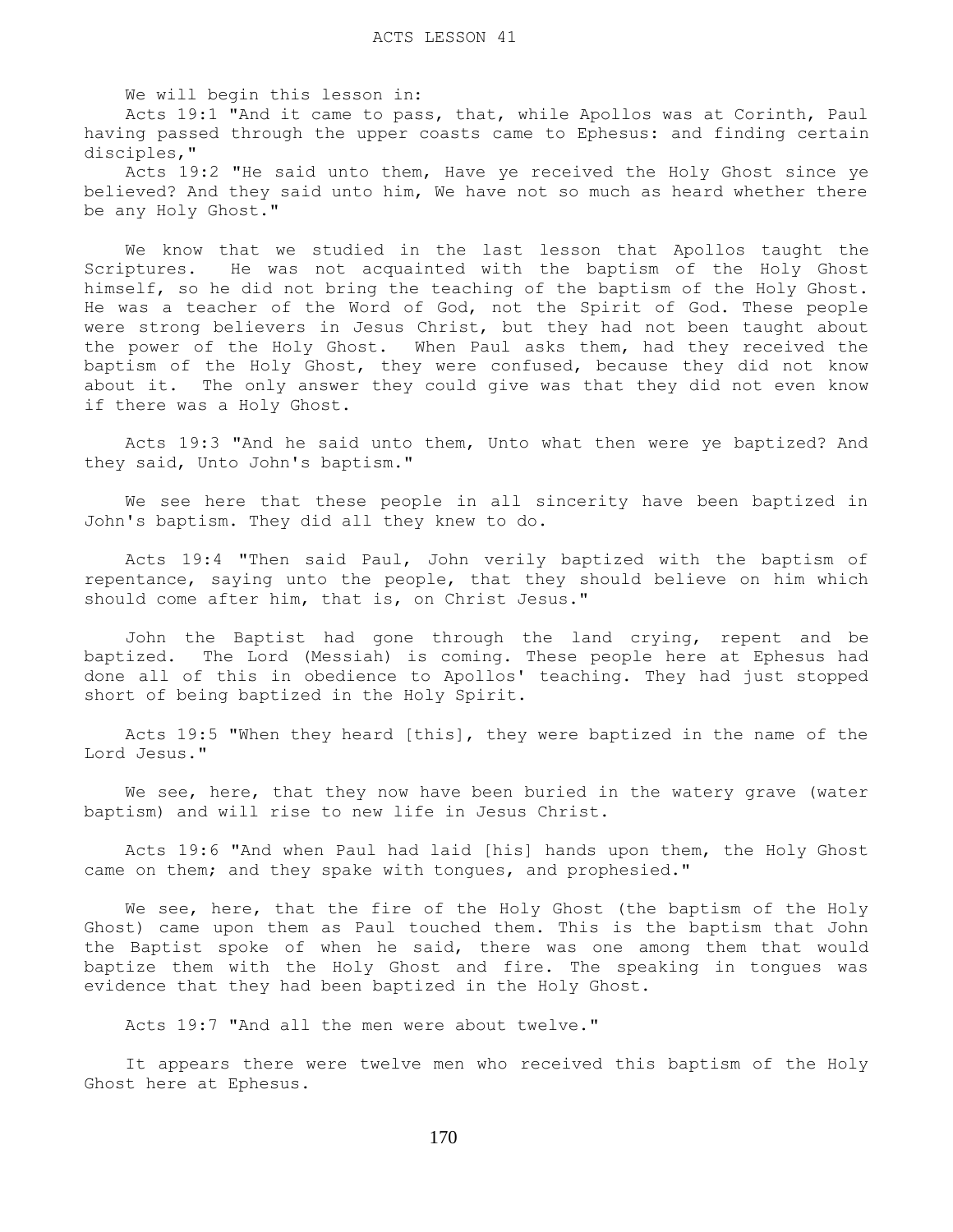Acts 19:8 "And he went into the synagogue, and spake boldly for the space of three months, disputing and persuading the things concerning the kingdom of God."

 It seems there were some things that were not pleasing to Paul in this church, because we see the word (disputing). For three months, Paul taught doctrine to these people. This, you remember, was in the day when they were establishing the church.

 Acts 19:9 "But when divers were hardened, and believed not, but spake evil of that way before the multitude, he departed from them, and separated the disciples, disputing daily in the school of one Tyrannus."

 We see, here, that many people did not accept this message of Paul. Many of the people were already settled in the way they believed, and they were not anxious to change. The word Tyrannus means tyrant. It seems this Tyrannus had a school here and Paul lectured at the school. Somehow this difference of opinion separated these disciples. It seemed this argument went on every day. When Paul could not win them over, he just left this area. It seems as if Paul stopped these disciples from going to Synagogue with their unconverted friends.

 Acts 19:10 "And this continued by the space of two years; so that all they which dwelt in Asia heard the word of the Lord Jesus, both Jews and Greeks."

 It was not uncommon for the rulers of the Jews to get together and debate a Scripture that was giving them problems. I am not sure whether Paul stayed here in the city for the two years or went out into other parts of Asia. He did talk to both Jew and Greek alike and it does say all who dwelt in Asia. That would make you believe he ventured out to other cities (unnamed), but made his headquarters here in Ephesus.

 Acts 19:11 "And God wrought special miracles by the hands of Paul:" Acts 19:12 "So that from his body were brought unto the sick handkerchiefs or aprons, and the diseases departed from them, and the evil spirits went out of them."

 Paul prayed over these items of clothing, and God healed and delivered the people these articles were sent. God is not limited. This is just a show of God's power, just as Jesus spoke the word and healed the demoniac girl at home when her mother came to Jesus for help in Matthew 15:21-28. God's power is not limited to a certain location. This power of God in Paul was very great, and Paul was not afraid to use it.

 Acts 19:13 "Then certain of the vagabond Jews, exorcists, took upon them to call over them which had evil spirits the name of the Lord Jesus, saying, We adjure you by Jesus whom Paul preacheth."

 These vagabond Jews were similar to Gypsies who traveled around in covered wagons with no certain dwelling place. They cast spells and supposedly delivered people from evil spirits. They did not know Jesus, or believe in Him. They had heard that Paul preached of Jesus, but they really did not know any details about this either. They knew that Paul used Jesus' name to heal and deliver people, but they had no idea where the power came from. They were really practicing magic.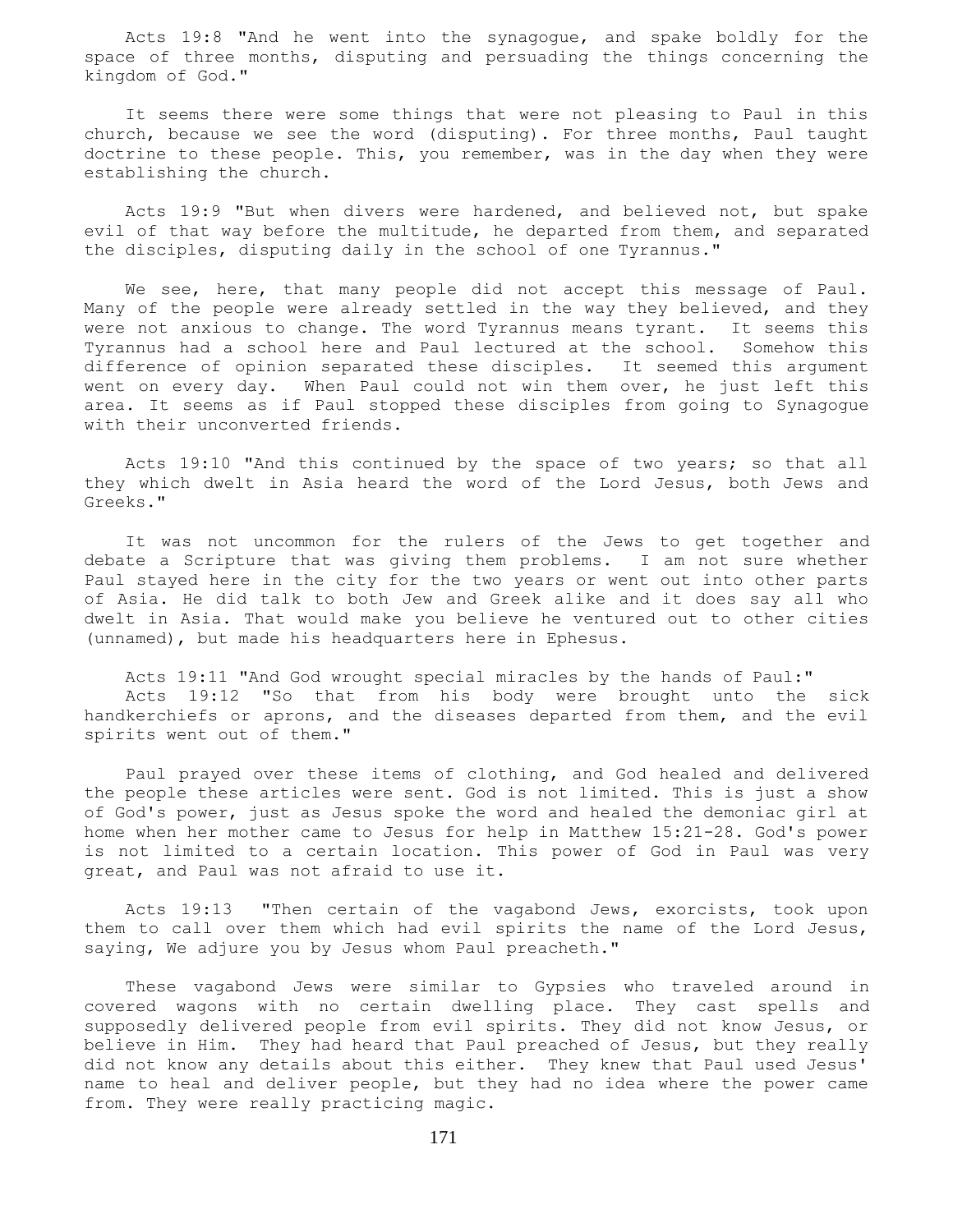Acts 19:14 "And there were seven sons of [one] Sceva, a Jew, [and] chief of the priests, which did so."

 These were not even devout Jews, much less believers in Christ. They had a chief priest, because they were of Jewish birth, for no other reason. They were not even living for either Judaism or Christianity. They were trying to make money with this.

 Acts 19:15 "And the evil spirit answered and said, Jesus I know, and Paul I know; but who are ye?"

 This is true. These demons knew Jesus in heaven before they became demons, while they were angels. They knew Paul because he delivered demons from many people. They actually were afraid of Jesus' name and of Paul, because of the power of Jesus in him. They didn't know, and certainly were not afraid of, this priest of Sceva or his seven sons. Many times the demons called out Jesus' name when they came in contact with Jesus, such as in Mark chapter 5, especially verse 7.

 Acts 19:16 "And the man in whom the evil spirit was leaped on them, and overcame them, and prevailed against them, so that they fled out of that house naked and wounded."

 Now remember, this is one man against seven men. The problem is that this one man with the demons has super-natural strength. He could have several thousand demon spirits inside him, as the insane man did that Jesus cast 2,000 demons out of. Even one demon has tremendous power, but someone with a number of them could cause a whole city a problem. It would be no problem for him to destroy seven men.

 Acts 19:17 "And this was known to all the Jews and Greeks also dwelling at Ephesus; and fear fell on them all, and the name of the Lord Jesus was magnified."

 This would certainly get your attention. You can easily see how this would cause a great move of the church. It leaves absolutely no doubt who has the power. You see the only name that can cause deliverance and healing is the name of Jesus Christ. You can see why everyone magnified the name of Jesus Christ.

 Acts 19:18 "And many that believed came, and confessed, and shewed their deeds."

We see, here, that these who heard believed and they repented of their sins.

 Acts 19:19 "Many of them also which used curious arts brought their books together, and burned them before all [men]: and they counted the price of them, and found [it] fifty thousand [pieces] of silver."

 We see that these people are willing to give up all of their witchcraft books to be burned. They are serious about believing in Jesus Christ. We could take a lesson from them. They didn't worry about the cost, they just didn't want to have anything displeasing to God. So many people who claim to be Christians today, are reading their horoscope in the paper, they are contacting familiar spirits. Many have Ouija boards, tarot cards, totem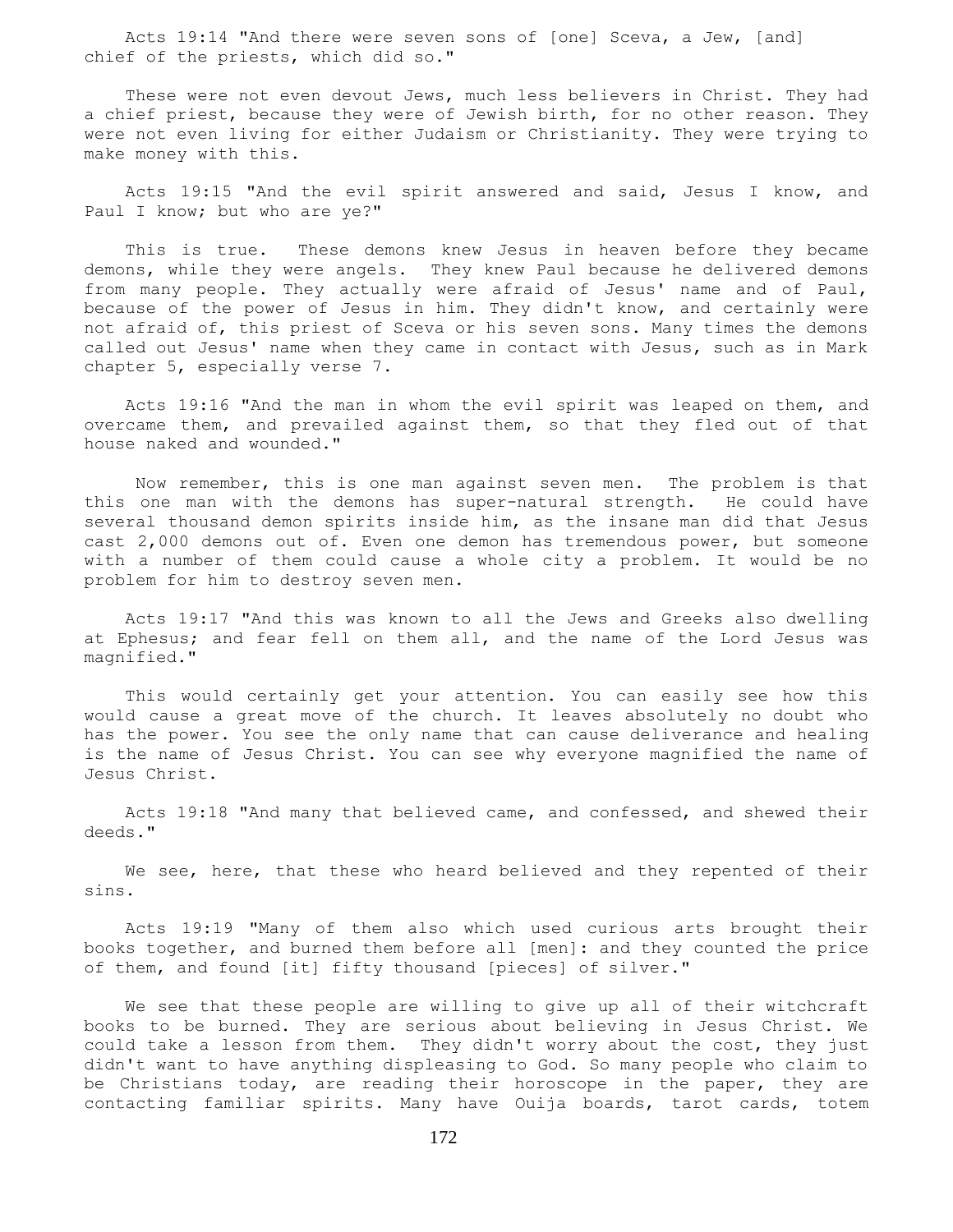poles, Buddhas, and all other sorts of witchcraft paraphernalia. If we are a Christian, we ought to have a good old fashioned, spiritual house cleaning. Silver means redemption. Whether that has any significance here, or not, I do not know.

Acts 19:20 "So mightily grew the word of God and prevailed."

This is not because of the fear that the word grew, but because of the teaching. The fear just caused the people to be more receptive to hear. The Word grew, because it was the Truth.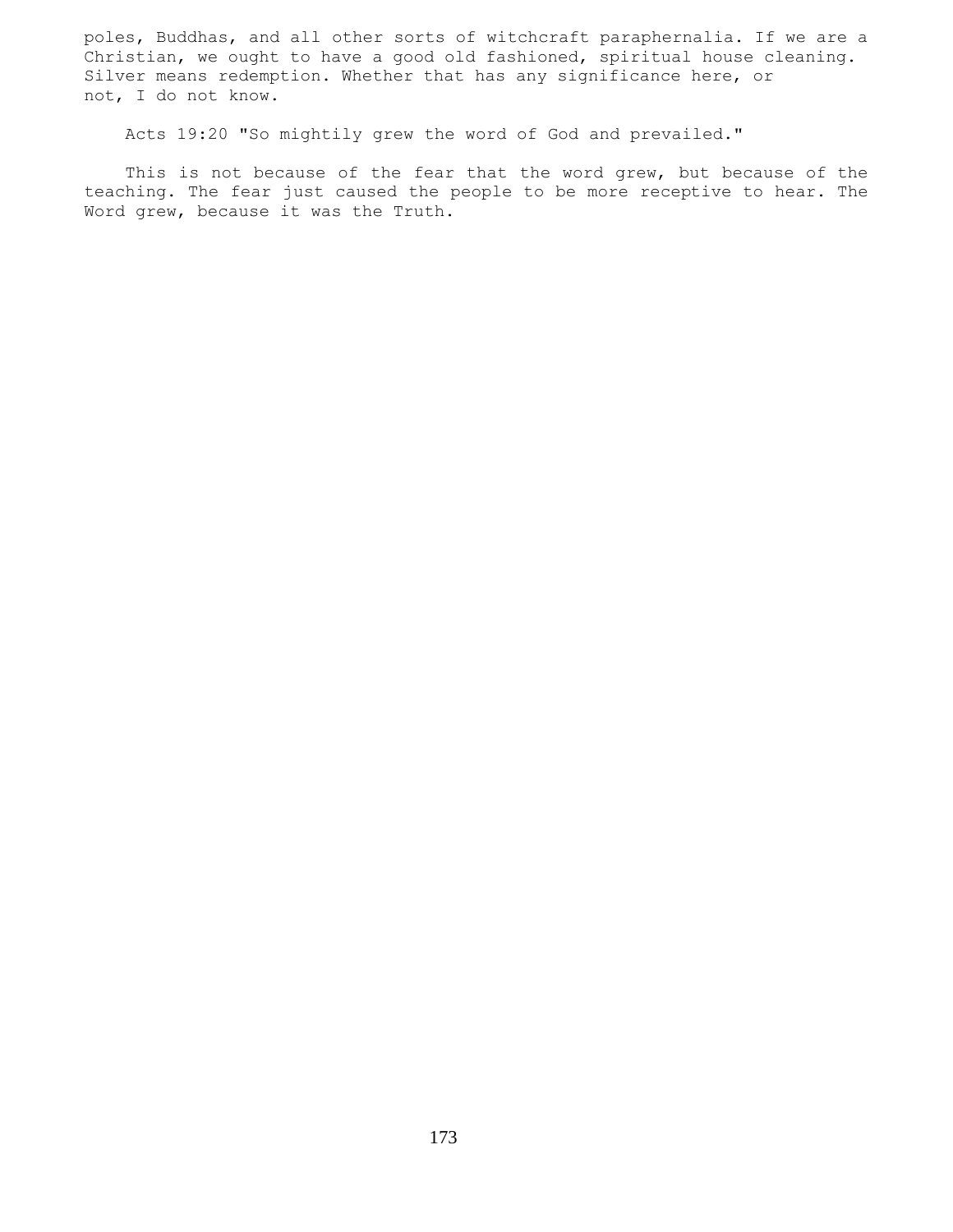## Acts 41 Questions

1. While Apollos was at Corinth Paul passed through and went where? 2. What question did Paul ask the disciples here? 3. How did the disciples answer Paul? 4. Why did these disciples not know about the Holy Ghost? 5. What kind of teacher was Apollos? 6. Paul asked, to what then were ye baptized, and they answered what? 7. What was the baptism of John's? 8. Who had Apollos taught them to believe on? 9. In verse 5, they were baptized in whose name? 10. What came on them when Paul touched them? 11. What was their evidence that they had been baptized in the Holy Ghost? 12. How many men were baptized? 13. How long did Paul speak boldly in the synagogue? 14. What did Paul teach for this time? 15. What one word lets us know that Paul was not pleased with what was going on? 16. Why did Paul separate from them? 17. What school did he dispute in daily? 18. What does Tyrannus mean? 19. How many years did Paul teach in Asia? 20. Who heard the word of the Lord? 21. "And God wrought by the hands of Paul:" 22. What was carried from his body, which healed the sick and caused evil spirits to go out? 23. What kind of Jews were the Exorcists? 24. What were these Jews doing? 25. Whose name were they using? 26. How many sons did the Jew, Sceva, have? 27. What was Sceva? 28. How did the evil spirits answer them, when they tried to cast them out? 29. What did the man filled with evil spirits do to the seven sons of Sceva? 30. What effect did this have on the Jews and Greeks at Ephesus? 31. Verse 18 says they did what, because of what had happened? 32. These books of curious art that were burned cost how much money? 33. What are some of the things that we should get out of our houses, if we are Christians? 34. Verse 20 tells the results of all of these witchcraft items being destroyed, what was the result?

Notes **Notes**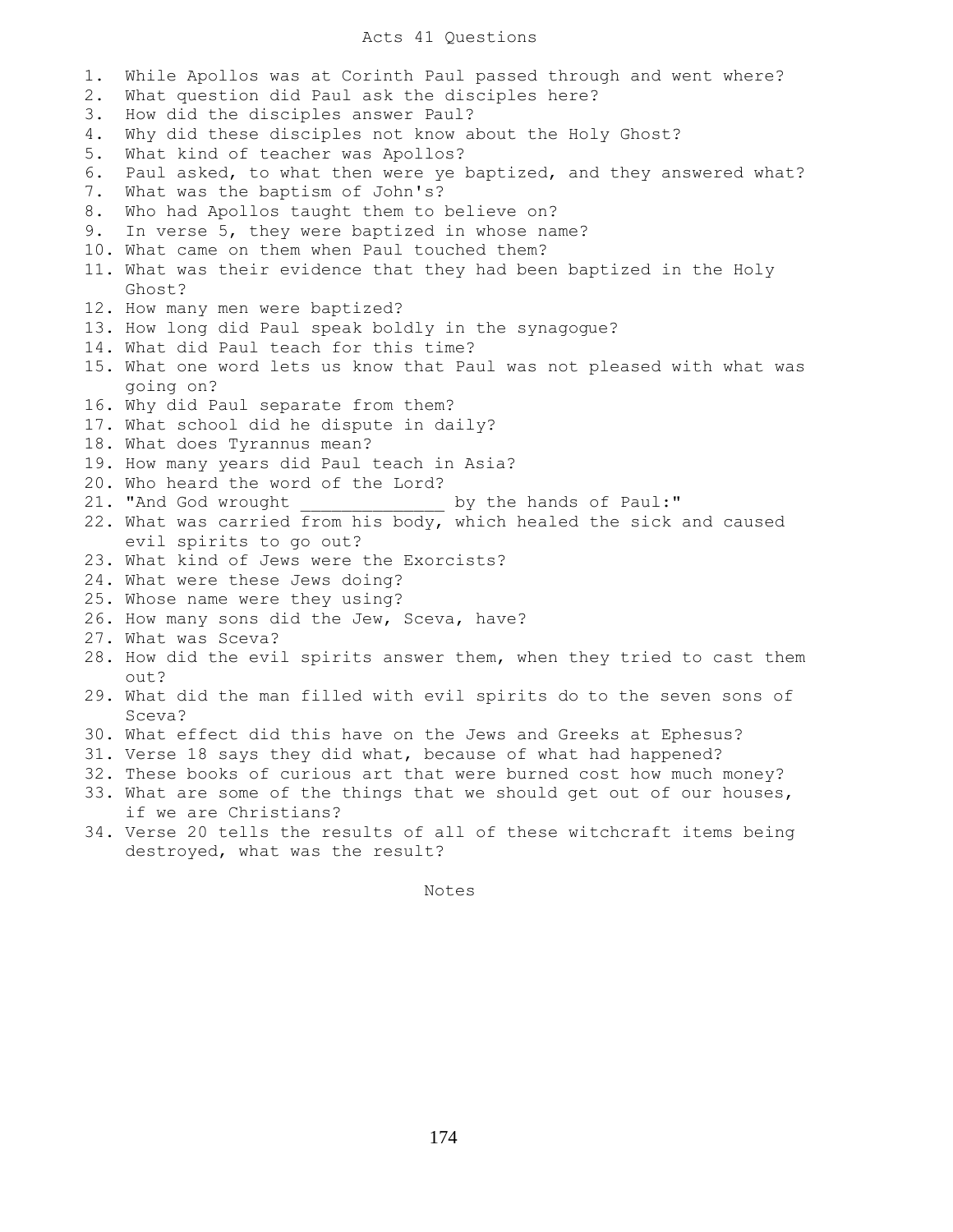We will begin this lesson in Acts 19:21 "After these things were ended, Paul purposed in the spirit, when he had passed through Macedonia and Achaia, to go to Jerusalem, saying, After I have been there, I must also see Rome."

 We see that Paul's journey, checking on all of the churches he had started, was quickly done. He purposed to go to Jerusalem, and then mentions that he must go to Rome. Paul, among other things, was a Roman citizen. He was concerned about the Romans You remember God had sent him to the Gentiles.

 Acts 19:22 "So he sent into Macedonia two of them that ministered unto him, Timotheus and Erastus; but he himself stayed in Asia for a season."

 Timothy had been an understudy of Paul's, and anything Timothy might say would be as if Paul himself were speaking. This is the first mention of Erastus. Erastus seems to have been a Corinthian. This may be found in Romans 16:23. He was a city treasurer or steward. At any rate, he was a chamberlain of the city. He was probably at Ephesus with Paul and Timothy. In II Timothy 4:20, Erastus was at Corinth which indicates, again, that was his regular home. Paul sent them to Macedonia to check on the churches for him.

Acts 19:23 "And the same time there arose no small stir about that way."

 This is undoubtedly speaking of here at Ephesus where Paul stayed. This stir is over the false goddess Diana.

 Acts 19:24 "For a certain [man] named Demetrius, a silversmith, which made silver shrines for Diana, brought no small gain unto the craftsmen;"

 The people here carried around small silver images of Diana that they thought would bring them good luck. These were like charms on a charm bracelet or necklaces with this charm on them. Of course, Demetrius had made some bigger images to set around in their houses, as well. Demetrius was making a lot of money doing this.

 Acts 19:25 "Whom he called together with the workmen of like occupation, and said, Sirs, ye know that by this craft we have our wealth."

The great concern that these craftsmen have, is that there will no longer be a market for their images they have graven. If all the people became Christians, they would be out of business. They have called an emergency meeting to try to stop Paul and this Christianity he preaches.

 Acts 19:26 "Moreover ye see and hear, that not alone at Ephesus, but almost throughout all Asia, this Paul hath persuaded and turned away much people, saying that they be no gods, which are made with hands:"

 We see from this that Paul has brought a direct attack upon the images that they worship as gods.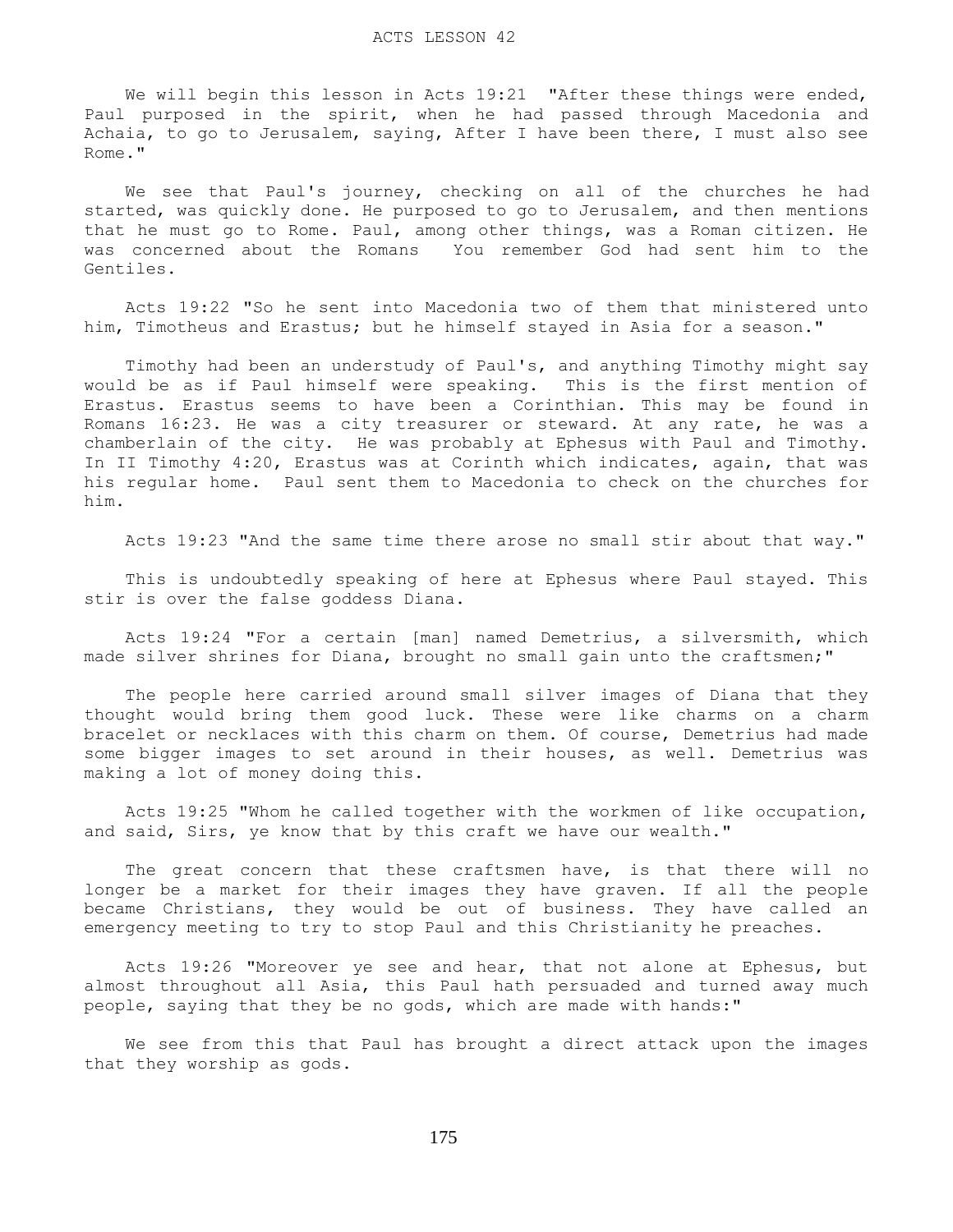Acts 19:27 "So that not only this our craft is in danger to be set at nought; but also that the temple of the great goddess Diana should be despised, and her magnificence should be destroyed, whom all Asia and the world worshippeth."

 Acts 19:28 "And when they heard [these sayings], they were full of wrath, and cried out, saying, Great [is] Diana of the Ephesians."

 These men were really not concerned with this false goddess. They were afraid they would not have any way of making a living. This Diana had supposedly fallen from heaven and there was widespread worship of this false goddess. I think it is wonderful that Paul has gone into an encampment of people worshipping the false goddess, and has set them on the path to true righteousness in Jesus Christ. Paul is truly a brave man for Christ.

 Acts 19:29 "And the whole city was filled with confusion: and having caught Gaius and Aristarchus, men of Macedonia, Paul's companions in travel, they rushed with one accord into the theatre."

 We see some who have received Christ as Saviour and others who are still worshipping this false goddess Diana. They grabbed two of the men travelling with Paul and brought them to the place of trial in the theatre. It appears that Paul was not with them at the time, so they just grab his helpers.

 Acts 19:30 "And when Paul would have entered in unto the people, the disciples suffered him not."

 Here we see the bravery of Paul. He wanted to turn himself in so that they would release Gaius and Aristachus, but the other disciples held him back. They knew how valuable Paul's ministry was and they wanted no harm coming to him.

 Acts 19:31 "And certain of the chief of Asia, which were his friends, sent unto him, desiring [him] that he would not adventure himself into the theatre."

 These people feared the worst, if Paul showed up in the theatre. These were people who knew how bad it could become, and they kept Paul back.

 Acts 19:32 "Some therefore cried one thing, and some another: for the assembly was confused; and the more part knew not wherefore they were come together."

 We see here a mob gathered, not even knowing what the charges were. They were gathered for the excitement.

 Acts 19:33 "And they drew Alexander out of the multitude, the Jews putting him forward. And Alexander beckoned with the hand, and would have made his defence unto the people."

 This Alexander is a mystery. Most believe that he was a Jew, and he came out of the multitude to make the statement that he was not with the Christians, and did not want to be blamed along with them. Some view him as a converted Jew, who is at this time a Christian, and therefore comes to defend Paul and his companions. I believe personally, he is still a Jew here and does not want to be counted with the Christians.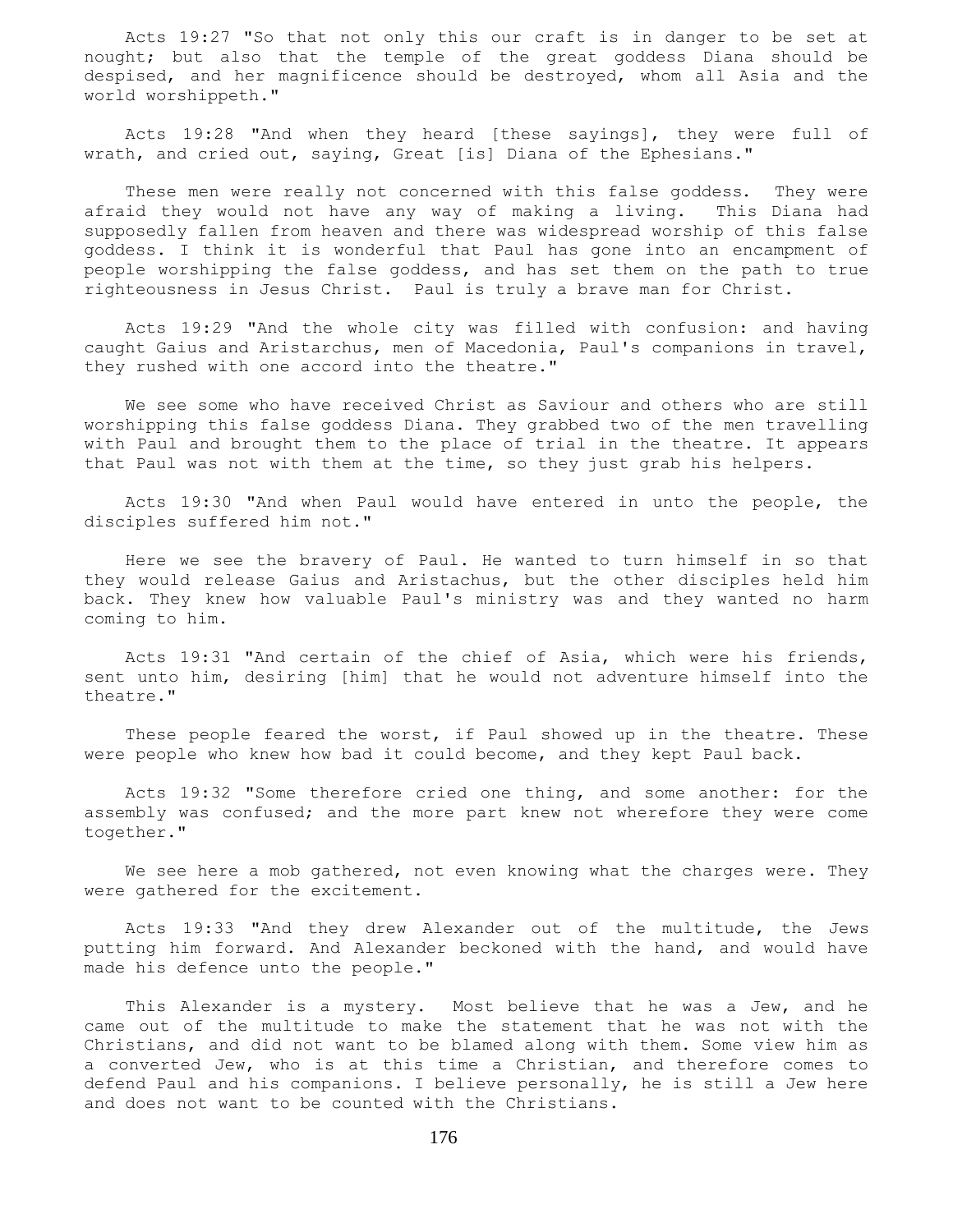Acts 19:34 "But when they knew that he was a Jew, all with one voice about the space of two hours cried out, Great [is] Diana of the Ephesians."

 We can see from this just how strongly embedded this worship of this false goddess Diana was. They had shrines to her everywhere.

 Acts 19:35 "And when the townclerk had appeased the people, he said, [Ye] men of Ephesus, what man is there that knoweth not how that the city of the Ephesians is a worshipper of the great goddess Diana, and of the [image] which fell down from Jupiter?"

 This town clerk is trying to calm these people down. He reminds them that it is a well known fact that they worship this false goddess. It was not unusual for people to worship the sun, moon, or stars. In fact, many people still do. The fault in that type of worship is that they are worshipping the created and not the Creator.

 Acts 19:36 "Seeing then that these things cannot be spoken against, ye ought to be quiet, and to do nothing rashly."

 Acts 19:37 "For ye have brought hither these men, which are neither robbers of churches, nor yet blasphemers of your goddess."

 This town clerk who seems to be presiding over this incident, calmly tells them that these men have not broken any laws, so they have no reason to try them. He even goes so far as to say that they have not cursed the goddess Diana, either.

 Acts 19:38 "Wherefore if Demetrius, and the craftsmen which are with him, have a matter against any man, the law is open, and there are deputies: let them implead one another."

 Acts 19:39 "But if ye inquire any thing concerning other matters, it shall be determined in a lawful assembly."

 The word implead means bring to account. He says here, if you can come up with a legal complaint about any of this, take it to a legal court.

 Acts 19:40 "For we are in danger to be called in question for this day's uproar, there being no cause whereby we may give an account of this concourse."

 He is really saying that this riot was illegal. The high courts might arrest them all for disturbance.

Acts 19:41 "And when he had thus spoken, he dismissed the assembly."

He told them to all go home.

Notes

177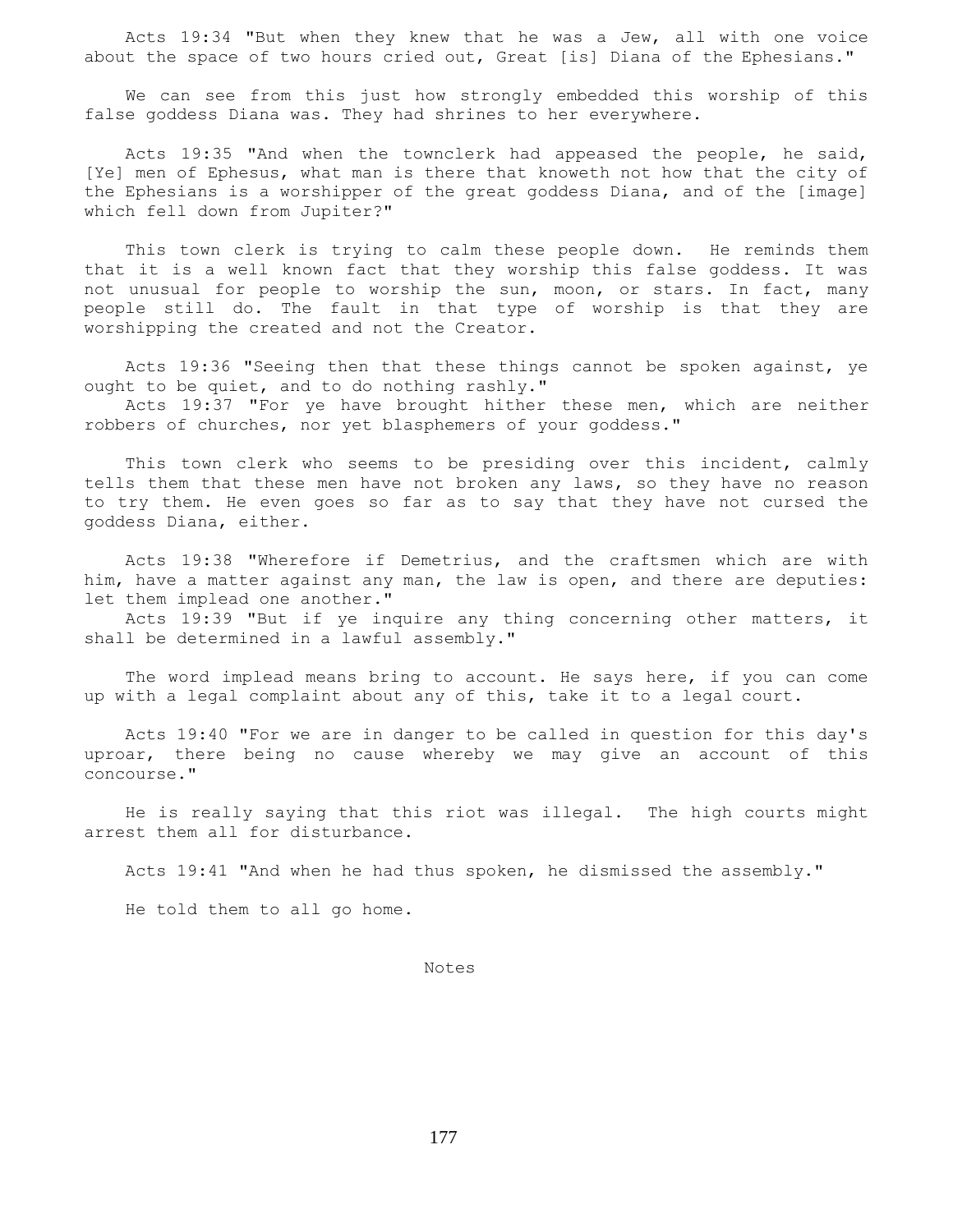|       | 1. Paul purposed in his heart to go to what two places when he left<br>Macedonia? |
|-------|-----------------------------------------------------------------------------------|
| $2$ . | Which two people did Paul send to Macedonia in his place?                         |
| 3.    | Where did Paul stay for a season?                                                 |
| 4.    | Where had Erastus come from?                                                      |
| 5.    | Why had Paul sent them to Macadonia?                                              |
| 6.    | What is the stir in verse 23 over?                                                |
| 7.    | Who is the silversmith mentioned in verse 24?                                     |
| 8.    | What was he making for his living?                                                |
| 9.    | Who did Demetrius call together?                                                  |
|       | 10. Verse 26 tells how Paul had turned whom away from the worship of              |
|       | Diana?                                                                            |
|       | 11. Demetrius said not only had Paul destroyed their way of making a              |
|       | living, but had done what else?                                                   |
|       | 12. Who did they call Diana in verse 28?                                          |
|       | 13. What two companions of Paul did the people grab up?                           |
|       | 14. Where did they take them?                                                     |
|       | 15. What brave thing did Paul try to do that the disciples stopped him            |
|       | from doing?                                                                       |
|       | 16. Who were spoken of as Paul's friend?                                          |
|       | 17. In verse 32, we read that the assembly was ________________.                  |
|       | 18. This assembly could be called a ______________________.                       |
|       | 19. Who was Alexander?                                                            |
|       | 20. What did this mob cry out for two hours?                                      |
|       | 21. Who came to settle all of this?                                               |
|       | 22. Why did they worship Diana?                                                   |
|       | 23. What two things did the clerk say in defense of Paul's men?                   |
|       | 24. Who did he reprimand in verse 38?                                             |
|       | 25. What does the word implead mean?                                              |
|       | 26. What did the clerk warn them that they were in danger of?                     |
|       | 27. What did the clerk do after he spoke?                                         |

Notes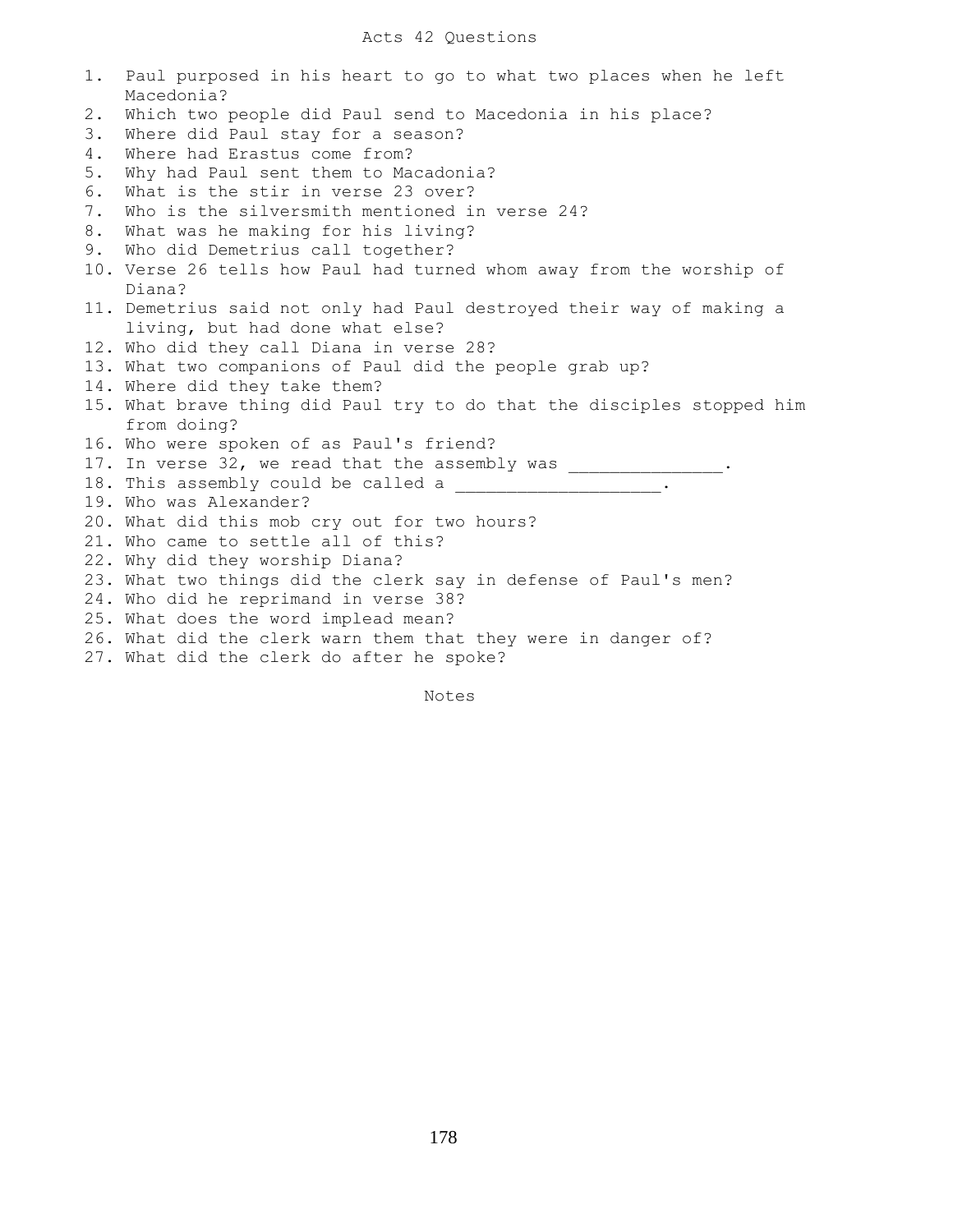We will begin this lesson in Acts 20:1 "And after the uproar was ceased, Paul called unto [him] the disciples, and embraced [them], and departed for to go into Macedonia."

 In the last lesson, we had seen Demetrius, and the other silversmiths, who made a living engraving figures of the false goddess Diana, grabbing two of Paul's companions and bringing them to open trial. They were released after they decided there were no charges. Now we see Paul warmly greeting the accused. Paul lost no time in getting out of this evil city of Ephesus. He and his companions go back to Macedonia. Probably, Priscilla and Aquila left at this time, also.

 Acts 20:2 "And when he had gone over those parts, and had given them much exhortation, he came into Greece,"

 We see, here, that Paul and his companions ministered along the way. They were checking still on churches they had already started. Perhaps, they were setting standard doctrine for the Christians at this time. He probably thought them to be doing okay, and proceeded on to Greece.

 Acts 20:3 "And [there] abode three months. And when the Jews laid wait for him, as he was about to sail into Syria, he purposed to return through Macedonia."

Whether this visit was Athens, or not, we do know that Paul was very interested in these people, and he stayed three months preaching there. These Jews are probably the angry ones from Corinth, and they really are plotting to kill Paul. Somehow Paul finds out their evil plan, and changes his plan to sail to Syria. It will be safer to go by Macedonia, so Paul changes his plan.

 Acts 20:4 "And there accompanied him into Asia Sopater of Berea; and of the Thessalonians, Aristarchus and Secundus; and Gaius of Derbe, and Timotheus; and of Asia, Tychicus and Trophimus."

 The name Sopater means saviour of his father. This is the first mention of Sopater. We do find out that he was a product of Paul's ministry in Berea. Secundus is first mentioned here, as well. His name means second. Tychicus means fortuitous, fortuitous means happening by chance. Tychicus is mentioned again in Colossians 4:7-8 and in Ephesians 6:21-22. Paul speaks very highly of him, calling him a faithful minister and a beloved brother. It seems when Paul could not go to a particular church, he would many times send Tychicus to tell of his affairs to them. Again in Titus 3:12, Paul sends him on a mission for him, and in II Timothy 4:12, we see Paul sending Tychicus to Ephesus. It appears that Trophimus was a brother to Tychicus. Trophimus is a Greek name which means nourishing. In II Timothy 4:20, Paul writes that he left Trophimus in ill health at Miletum.

Acts 20:5 "These going before tarried for us at Troas."

It appears that all these others went ahead of Paul.

179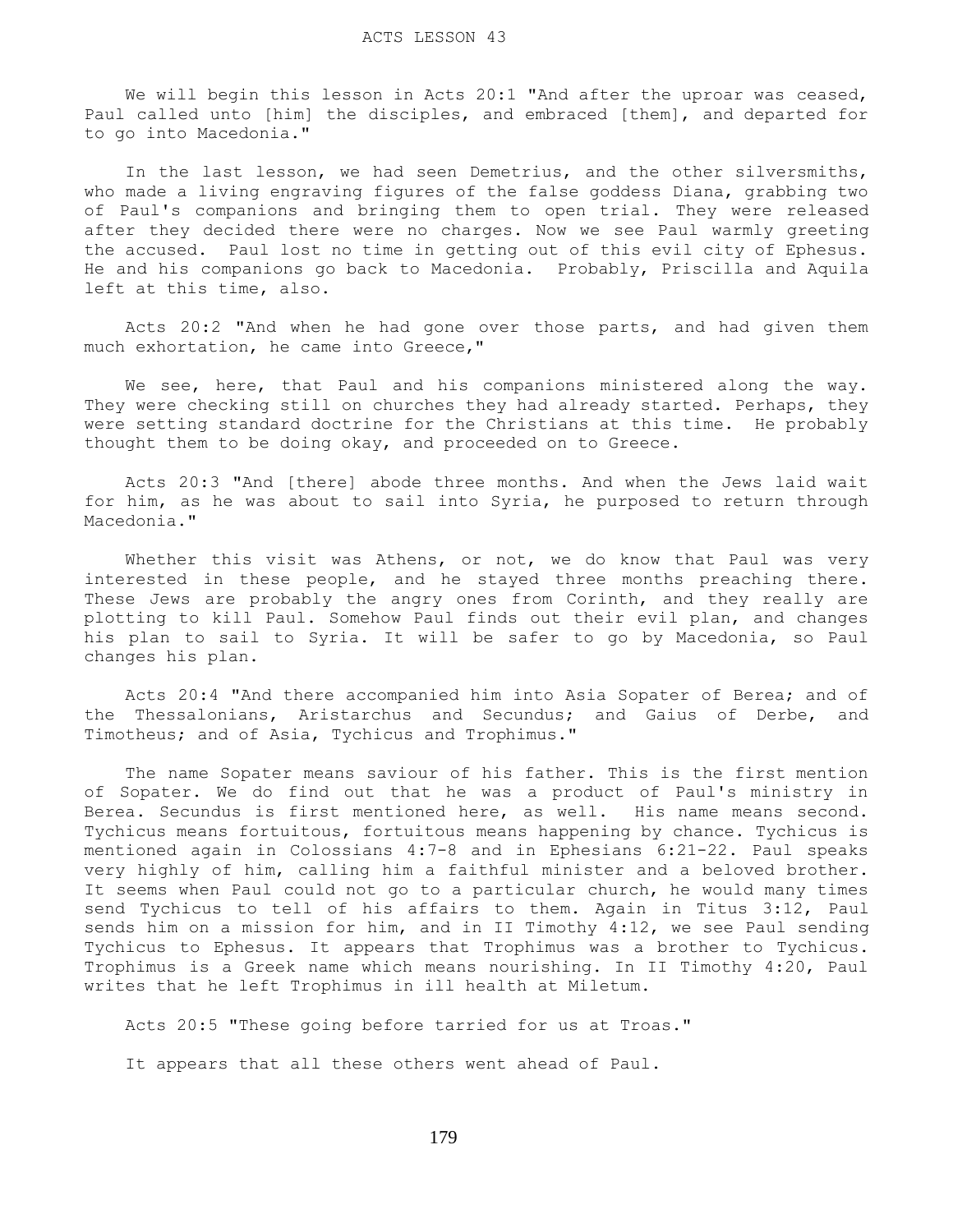Acts 20:6 "And we sailed away from Philippi after the days of unleavened bread, and came unto them to Troas in five days; where we abode seven days."

 This tells us that this happens in the early spring. Unleavened Bread and Passover are about the time Easter occurs. This trip of five days should not have taken but two, so it must have been a troublesome trip. This seven day stay was probably occasioned because it was the seventh day that would have been the Lord's day (the first day of the week).

 Acts 20:7 "And upon the first [day] of the week, when the disciples came together to break bread, Paul preached unto them, ready to depart on the morrow; and continued his speech until midnight."

We see, here, that Paul's message was a long one. It lengthened into the night, even unto midnight. They just did not want to let go of Paul. In these early days of the church, there was much time spent in teaching the newcomers the doctrine of Christianity. They all needed to share that they might gain strength from each other. Even Paul needed to know that he was not the only Christian in the world.

 Acts 20:8 "And there were many lights in the upper chamber, where they were gathered together."

 Acts 20:9 "And there sat in a window a certain young man named Eutychus, being fallen into a deep sleep: and as Paul was long preaching, he sunk down with sleep, and fell down from the third loft, and was taken up dead."

 This fall would have been 24 feet or more. This young man falling asleep, while Paul was preaching, might encourage ministers today, who have people fall asleep while they are preaching. It is not so bad, if they did this to Paul. Probably, he was sitting in the window to get a breath of fresh air. Eutychus means good fortune. We will find that he is fortunate.

 Acts 20:10 "And Paul went down, and fell on him, and embracing [him] said, Trouble not yourselves; for his life is in him."

 We see, here, that his fall was to glorify God. Paul falls on him (to pray with great power) and then announces that he is alive. God restored the man completely.

 Acts 20:11 "When he therefore was come up again, and had broken bread, and eaten, and talked a long while, even till break of day, so he departed."

 This is speaking of Paul going right back to ministering. Perhaps, we modern ministers should take note of this powerful man of God who taught the Word until the break of day. This type of preaching and teaching is very pleasing to God. When the ministry lasts that long, God knows you mean business.

 Acts 20:12 "And they brought the young man alive, and were not a little comforted."

 This would be a time to shout praises to God! The young man is alive. God has performed a miracle.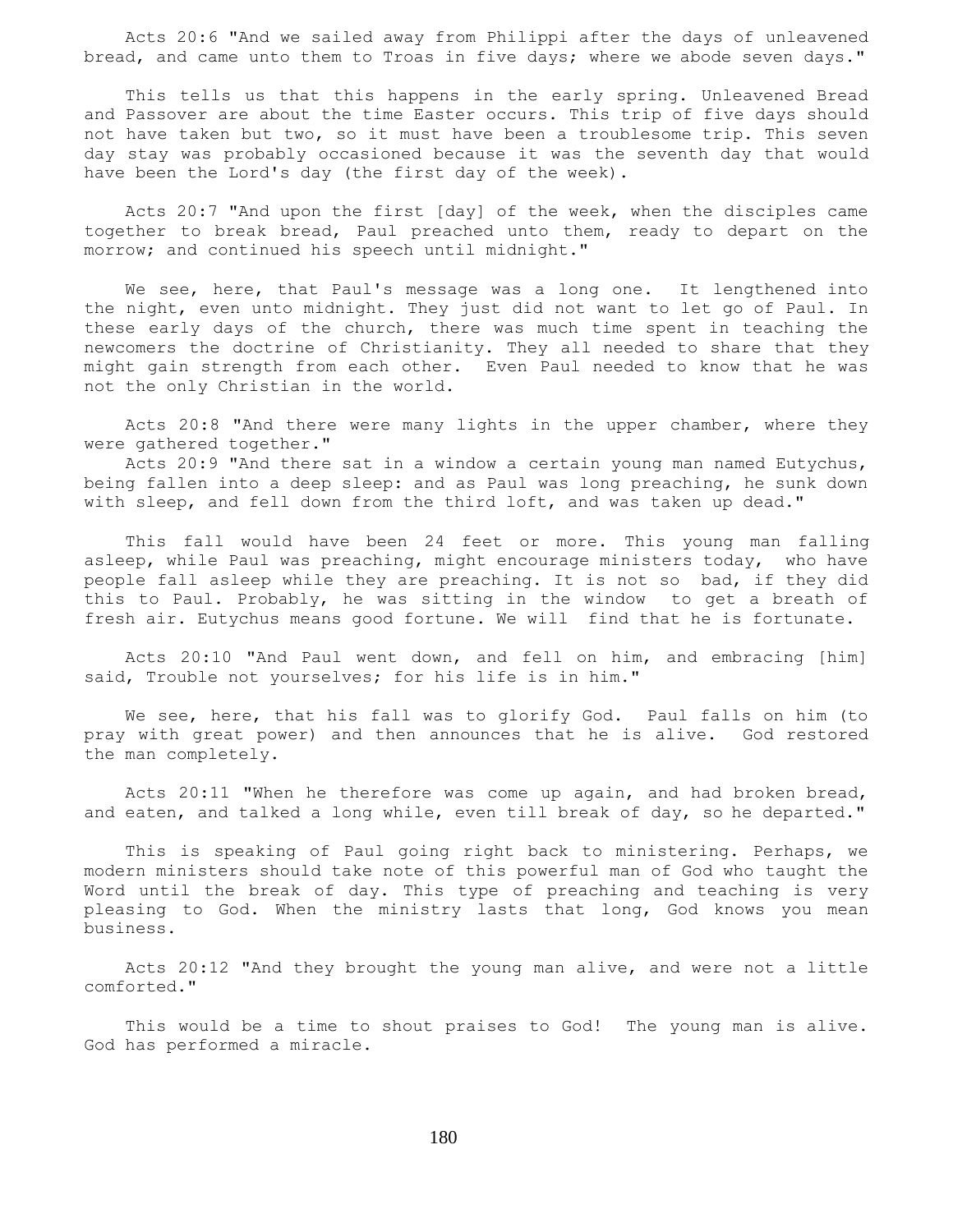Acts 20:13 "And we went before to ship, and sailed unto Assos, there intending to take in Paul: for so had he appointed, minding himself to go afoot."

 It appears that Luke (we) and some of the others took a ship to Assos, and waited there for Paul who walked there.

 Acts 20:14 "And when he met with us at Assos, we took him in, and came to Mitylene."

 Here, Paul entered the ship with them and went on to Mitylene. This was the chief city of the island of Lesbos in the Aegaean Sea. This area was famous for riches and literary character.

 Acts 20:15 "And we sailed thence, and came the next [day] over against Chios; and the next [day] we arrived at Samos, and tarried at Trogyllium; and the next [day] we came to Miletus."

 This is just a detailed description of their journey. It does not appear that Paul ministered at these ports along the way. The destination was Miletus, which was thirty-six miles south of Ephesus. This was a very evil place. They had a temple of Apollo here. Paul will minister here.

 Acts 20:16 "For Paul had determined to sail by Ephesus, because he would not spend the time in Asia: for he hasted, if it were possible for him, to be at Jerusalem the day of Pentecost."

 We see again, Paul rushing to get back to Jerusalem to keep a feast. This time the feast of Pentecost. Pentecost occurs fifty days after the resurrection of Jesus so this occurs on our calendar in early June. If he had stopped at Ephesus, they would have insisted on him staying a while, so Paul deliberately sails by Ephesus. It is a mystery why Paul seemed so compelled to keep the Jewish feasts. Possibly, he was doing this so he might be able to minister more easily to the Jews. It seems that many of the early Christians still clung to the feasts and sacrifices, until the temple in Jerusalem was destroyed, cutting the ties.

Notes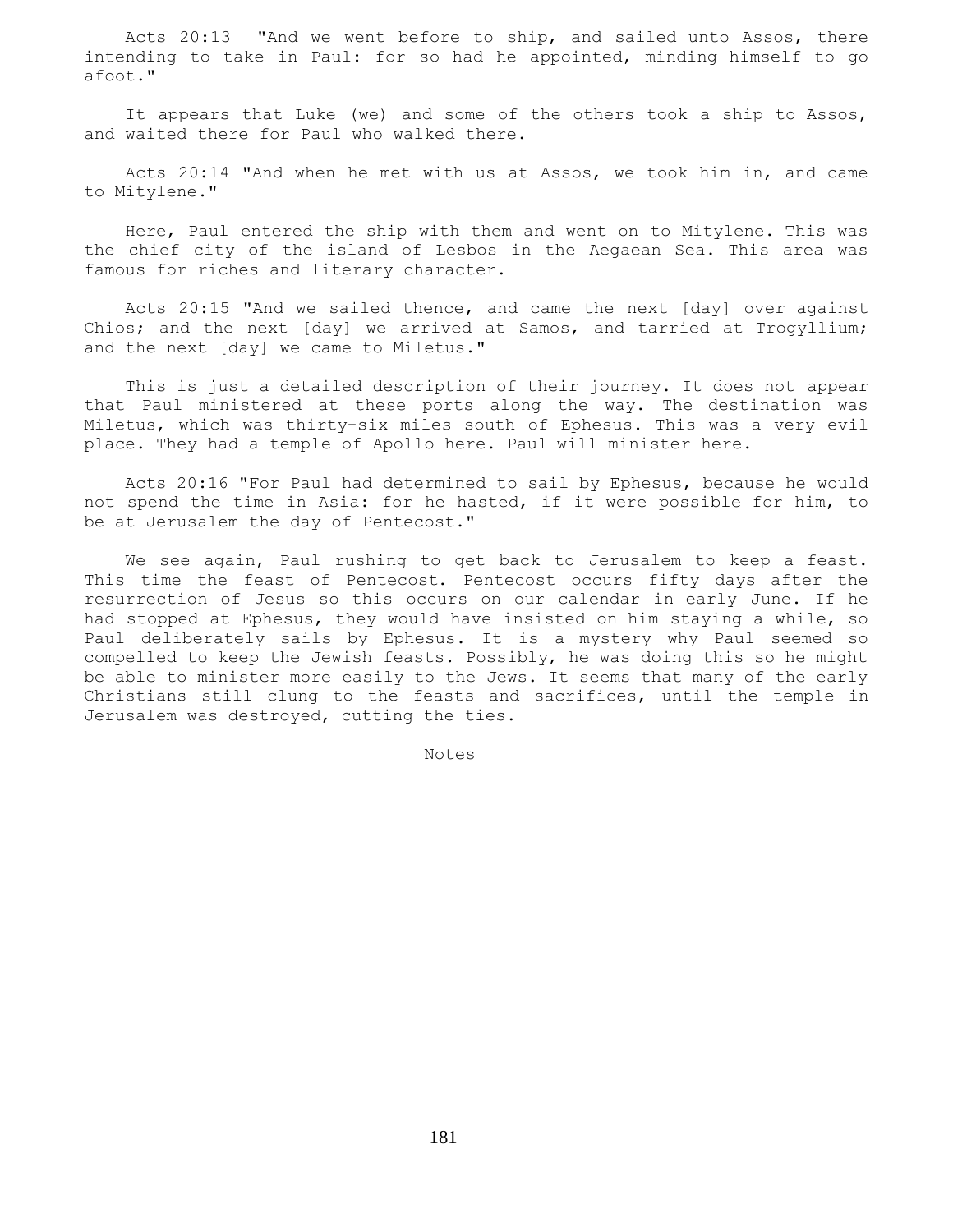### Acts 43 Questions

1. As soon as the uproar was over, where did Paul go? 2. Who had caused the problem? 3. What false goddess was the problem over? 4. Who probably left this evil city Ephesus when Paul left, two people? 5. In verse 2, we learned that Paul went where? 6. How long did they stay there? 7. Who laid wait for Paul to capture him? 8. Where had he planned to sail to? 9. Where did he go instead? 10. Who went with Paul? 11. What does Sopater mean? 12. What does Secundus mean? 13. What does Tychicus mean? 14. What two nice things does Paul call Tychicus? 15. Who was Trophimus? 16. What feast was just over as they sailed from Philippi? 17. How many days did they stay at Troas? 18. What day did the disciples come together to break bread? 19. How long did Paul preach here? 20. What happened that caused a pause in Paul's message? 21. What did Paul do to revive him? 22. When did Paul depart? 23. What happened to the young man that fell out of the window? 24. How did Paul go to Assos? 25. Who is the "we" in verse 13? 26. When they took Paul in the ship, where did they go? 27. Why had Paul sailed by Ephesus and not stopped? 28. When does Pentecost occur?

Notes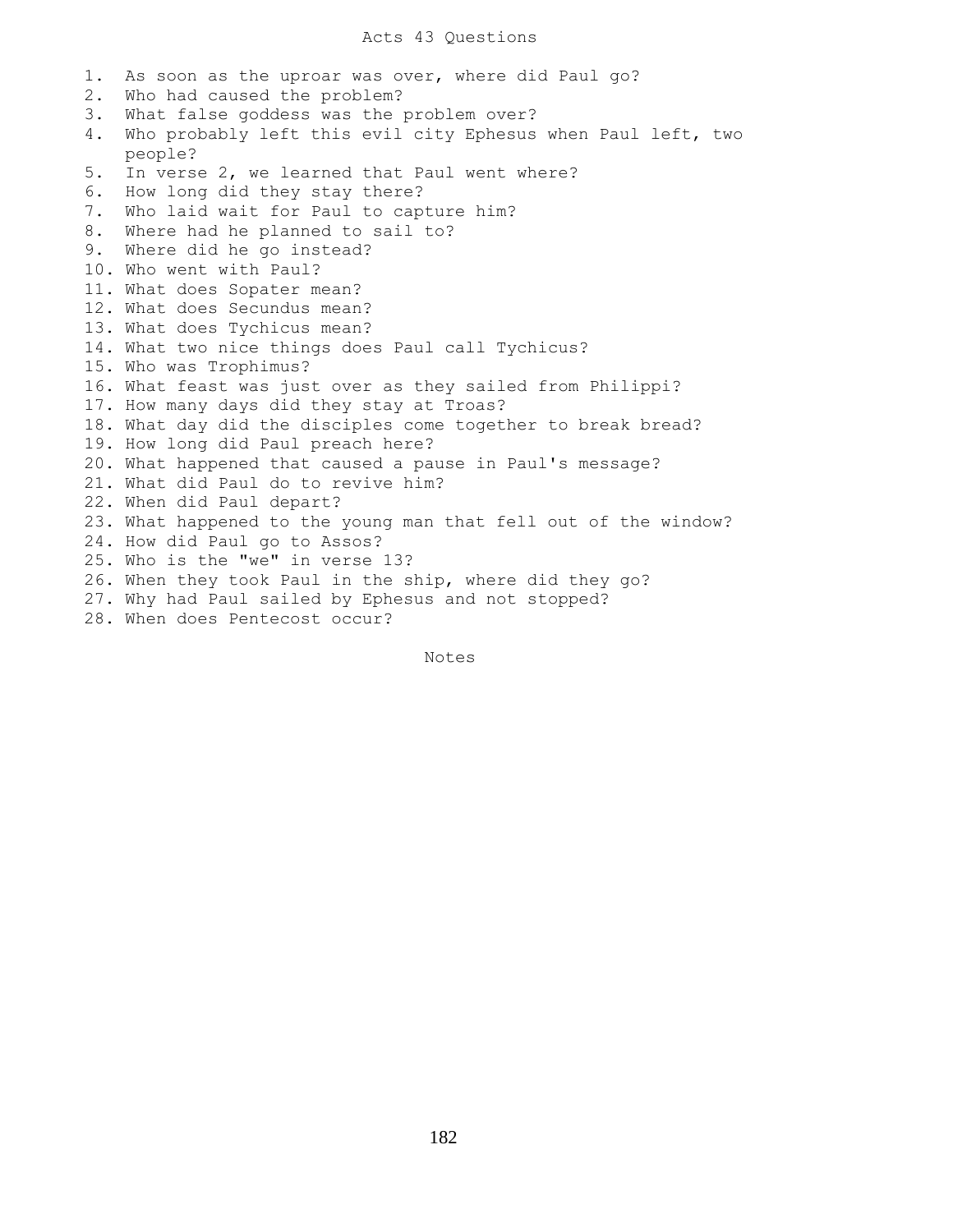We will begin this lesson in Acts 20:17 "And from Miletus he sent to Ephesus, and called the elders of the church."

 It seems that Paul's stopping at Miletus was to avoid the opposing Jews in Ephesus. These elders of the church needed last minute instructions from Paul, and that is why he sent for them. This would be Paul's last time to see them.

 Acts 20:18 "And when they were come to him, he said unto them, Ye know, from the first day that I came into Asia, after what manner I have been with you at all seasons," Acts 20:19 "Serving the Lord with all humility of mind, and with many tears, and temptations, which befell me by the lying in wait of the Jews:"

 Paul tells them, here, that he had not elevated himself above them, but had actually lived with them and been one with them while he was here in Ephesus. He tells them that he shed many tears over them and suffered all sorts of hardships that the Jews brought just to bring them the message of the gospel of Jesus Christ.

 Acts 20:20 "[And] how I kept back nothing that was profitable [unto you], but have shewed you, and have taught you publickly, and from house to house,"

 Paul tells them, here, that he has revealed to them all that God had revealed to him. He had held back nothing. He says, I didn't hide to preach this gospel, for I am not ashamed of the gospel of Jesus Christ. He, also, reminds them that before there was a church, he went from house to house preaching. When they started the church, he spoke boldly in the church, never fearing for his own life.

 Acts 20:21 "Testifying both to the Jews, and also to the Greeks, repentance toward God, and faith toward our Lord Jesus Christ."

 Paul says, I have not adjusted the message of Jesus. It is the same message to the Jew and to the Greek. The message is the same (repent and be baptized) for all have sinned and need to repent. The repentance toward God, because they have broken His law, and faith in Jesus being their Saviour.

 Acts 20:22 "And now, behold, I go bound in the spirit unto Jerusalem, not knowing the things that shall befall me there:"

 We see, here, that the Holy Spirit has revealed to Paul that he will have troubles when he returns to Jerusalem, but he is compelled to go there anyway. He has no idea what the problems will be, just that there will be problems.

 Acts 20:23 "Save that the Holy Ghost witnesseth in every city, saying that bonds and afflictions abide me."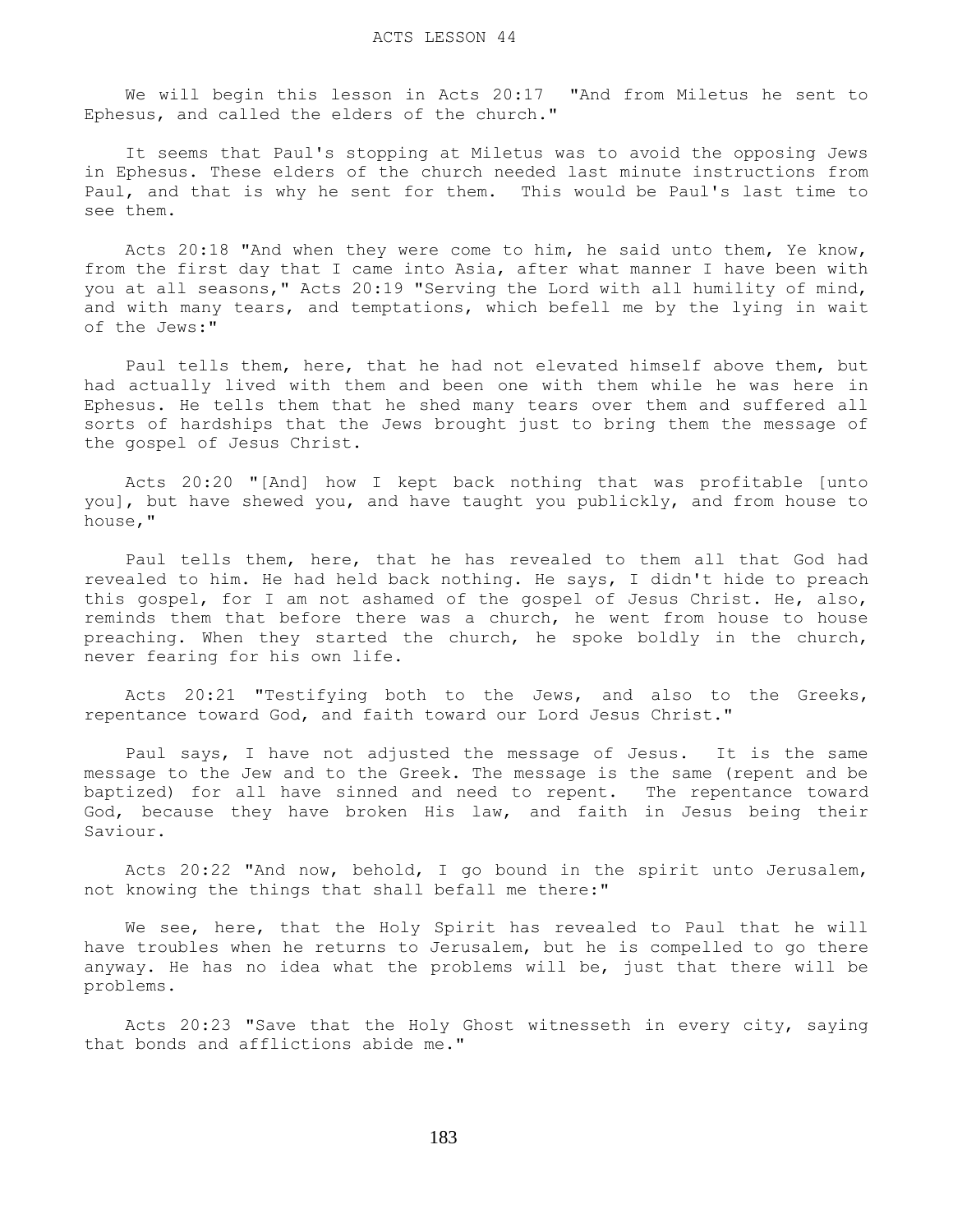It seems that Paul had been told by the Holy Spirit in each city that he went to, that when he got back to Jerusalem, he was facing imprisonment. He, also, knows this is the will of God and has set his face to Jerusalem.

 Acts 20:24 "But none of these things move me, neither count I my life dear unto myself, so that I might finish my course with joy, and the ministry, which I have received of the Lord Jesus, to testify the gospel of the grace of God."

 Paul says, whether life or death to this life await him, he will not be upset. He has been dead in Christ ever since his first encounter with Jesus. He does not fear death to the body, because he knows he will be in heaven with God when he departs his body. He says, I will joyfully preach the gospel to the end. I have no fear of death. I will rejoice that the grace of God saved me to the end.

 Acts 20:25 "And now, behold, I know that ye all, among whom I have gone preaching the kingdom of God, shall see my face no more."

 Paul is bidding them farewell, because he knows that this will be his last time to see them. It is kind of like leaving your family forever. These are, in a way, his children in the Lord, because he led them to Jesus. This is a sad parting.

 Acts 20:26 "Wherefore I take you to record this day, that I [am] pure from the blood of all [men]."

 We read in chapter 33 of Ezekiel, that a person who knows the truth and does not tell the ones around them of their errors and their need to repent, will be held responsible for that person when we stand before Jesus to be judged. Paul is saying here, I told everyone and I am not responsible for their sin.

 Acts 20:27 "For I have not shunned to declare unto you all the counsel of God."

 Paul reminds them that he has not neglected to bring them the truth. It is their responsibility to do what he preached.

 Acts 20:28 "Take heed therefore unto yourselves, and to all the flock, over the which the Holy Ghost hath made you overseers, to feed the church of God, which he hath purchased with his own blood."

 Paul is reminding these leaders of the church that they are not only responsible for themselves, but for their membership, as well. The food that they are to feed the flock is the uncompromised Word of God. Paul also reminds them that the precious shed blood of Jesus Christ has bought our salvation for us.

 Acts 20:29 "For I know this, that after my departing shall grievous wolves enter in among you, not sparing the flock."

 This is a warning from Paul, that the enemy will send liars and deceivers among them to destroy the flock. The good shepherd will protect their sheep from false doctrines and lies. Keep your people in the Truth of God, is what Paul is saying to them.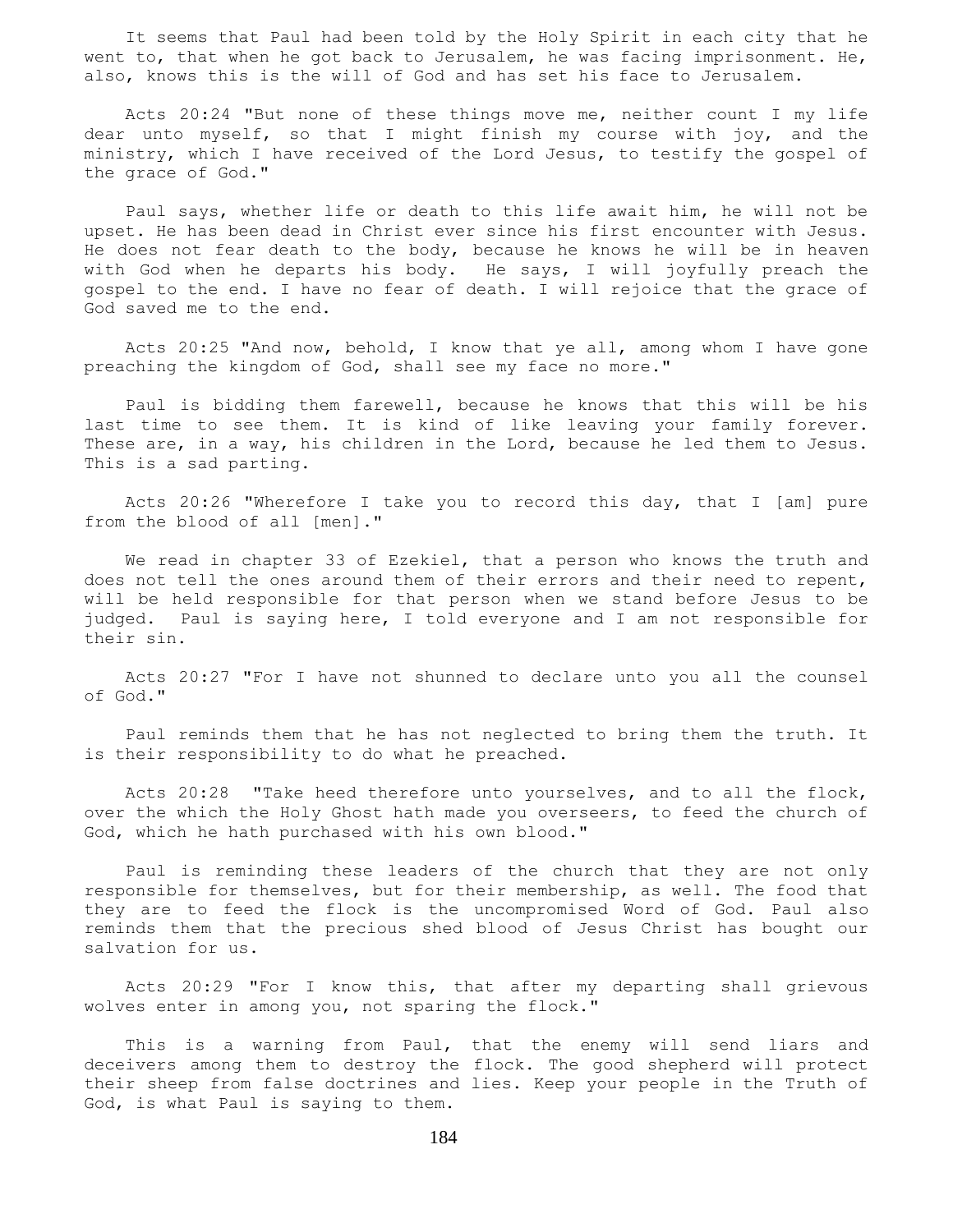Acts 20:30 "Also of your own selves shall men arise, speaking perverse things, to draw away disciples after them."

 This is speaking of people in the church who cause a rift and carry some of the members away with them. This was not a problem for just them, but is a present day problem, as well. There is always someone who gets unhappy and leaves the church taking part of the members with them.

 Acts 20:31 "Therefore watch, and remember, that by the space of three years I ceased not to warn every one night and day with tears."

 Paul had taught them in all sincerity, and now he tells them to be careful to remember what he taught. He was so concerned about their salvation that his prayers for them were accompanied with tears. Paul, like many ministers, feels responsible for those people he has ministered the truth to and cried over them regularly.

 Acts 20:32 "And now, brethren, I commend you to God, and to the word of his grace, which is able to build you up, and to give you an inheritance among all them which are sanctified."

 Sanctified means purified or made holy. The study of the Word of God is what builds you up. Paul is telling them, here, to stay in that Word and become strong. Through the grace of God, (free gift) we receive the inheritance of eternal life.

 Acts 20:33 "I have coveted no man's silver, or gold, or apparel." Acts 20:34 "Yea, ye yourselves know, that these hands have ministered unto my necessities, and to them that were with me."

 Paul was proud of the fact that he had never taken substance from the people he ministered to. He was a tentmaker and had worked at that trade whenever it was needful. Paul, not only had supported himself, but he had given to those around him, as well.

 Acts 20:35 "I have shewed you all things, how that so labouring ye ought to support the weak, and to remember the words of the Lord Jesus, how he said, It is more blessed to give than to receive."

We see, Paul teaching to help those who cannot help themselves. This weak means physical and spiritual. The strong always has to help the weak. He reminds them of the Lord's statement: It is more blessed to give than to receive.

 Acts 20:36 "And when he had thus spoken, he kneeled down, and prayed with them all."

 This is a prayer asking God to watch over his flock. Paul must now place these elders which he had trained in God's hands. This was probably like an anointing service where Paul prayed for each of these elders and the church.

 Acts 20:37 "And they all wept sore, and fell on Paul's neck, and kissed him,"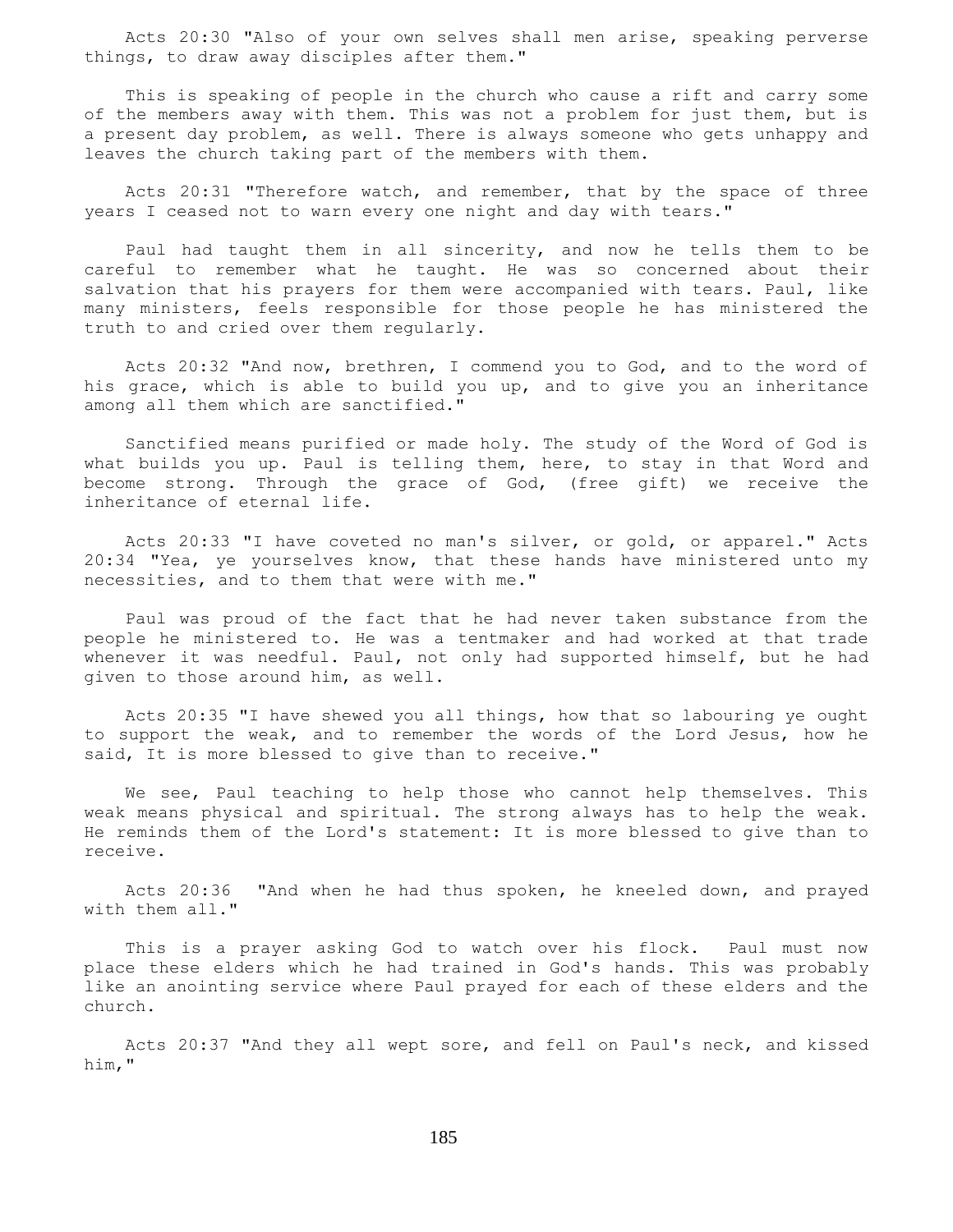You can certainly understand the love that Paul has for them, as if they were his dear children. The love that they have for Paul who led them to God is tremendous. Without him and his teachings of the Lord Jesus Christ, they would be lost.

 Acts 20:38 "Sorrowing most of all for the words which he spake, that they should see his face no more. And they accompanied him unto the ship."

 This is like a death. They are assured that Paul has spoken truth. They will see him no more. As if trying to hang on as long as they could, they go to the ship with him.

Notes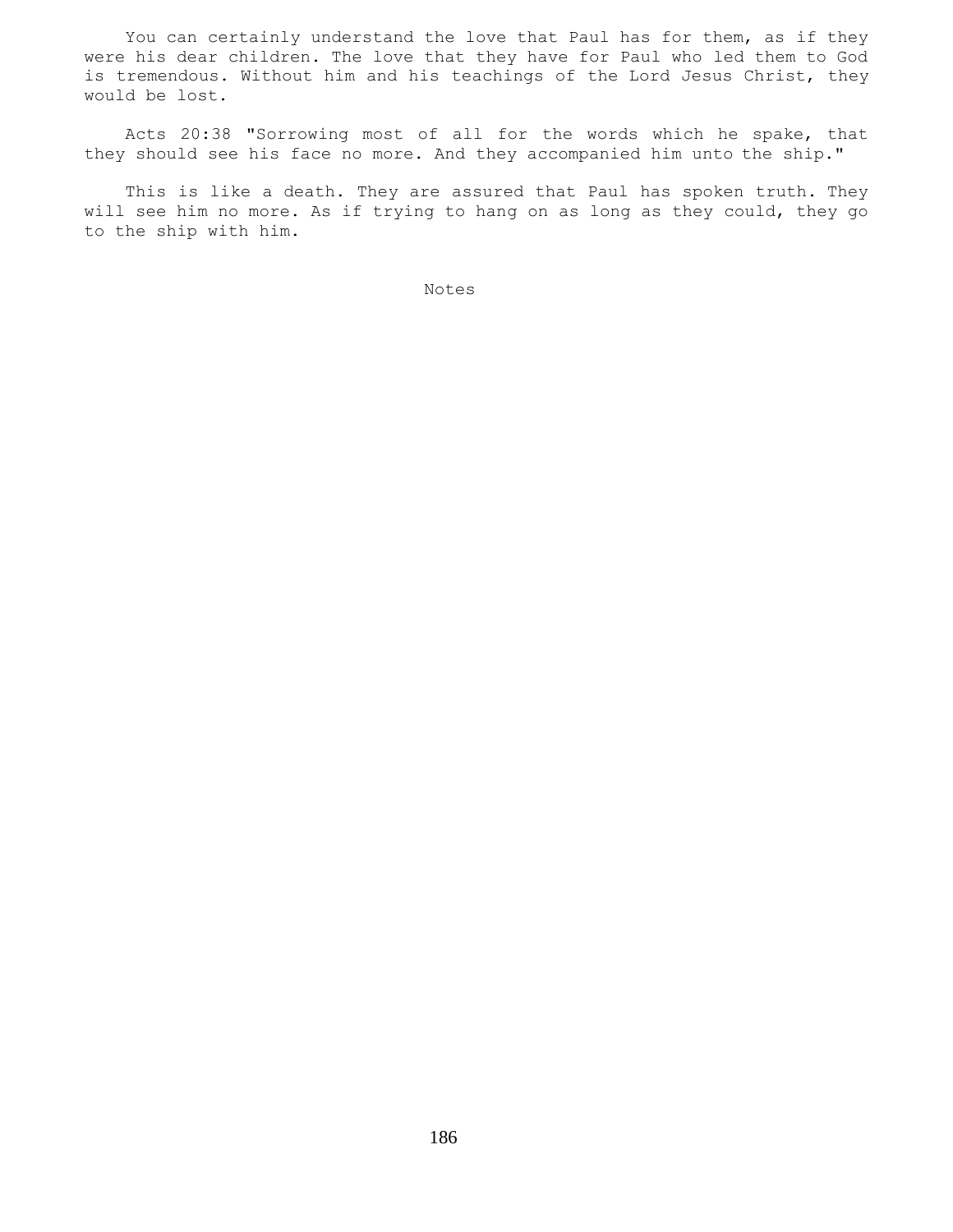1. Where did Paul stop for rest? 2. Who did Paul send for to come here? 3. In verse 18, Paul says that he had been with them in seasons. 4. "Serving the Lord with all \_\_\_\_\_\_\_\_\_\_\_\_\_\_\_ of \_\_\_\_\_" 5. Who had lain in wait for him to harm him? 6. How had Paul taught them all that he knew? 7. What two peoples had he testified to? 8. What two things had he testified? 9. Paul said he was going where, bound in the spirit? 10. Where had the Holy Ghost told Paul that he would be imprisoned? 11. Paul said none of these things moved him, why? 12. What bad news did Paul bring them? 13. Paul told them he was pure from 14. Verse 27 says he had not shunned to declare what to them? 15. What did Paul tell these leaders to take heed and do for the church of God? 16. Who had made them overseers? 17. What had Jesus purchased them with? 18. Who did Paul warn would come in among them and would not spare the flock? 19. In verse 30, even who will arise with perverse things and draw away disciples? 20. How many years had Paul been coming to minister to them? 21. What did Paul tell them would build them up? 22. Who did Paul tell them they would have an inheritance with, if they remained faithful? 23. What is the grace of God? 24. What does sanctified mean? 25. Paul said he had not coveted men's  $\frac{1}{\sqrt{2}}$ , or  $\frac{1}{\sqrt{2}}$ , or  $\frac{1}{\sqrt{2}}$ . 26. How had Paul supported himself? 27. What words of the Lord did Paul tell them to remember in verse 35? 28. What did Paul do after talking to them? 29. Verse 37, tells how they expressed their love for Paul, what did they do? 30. What did they sorrow the most for?

Notes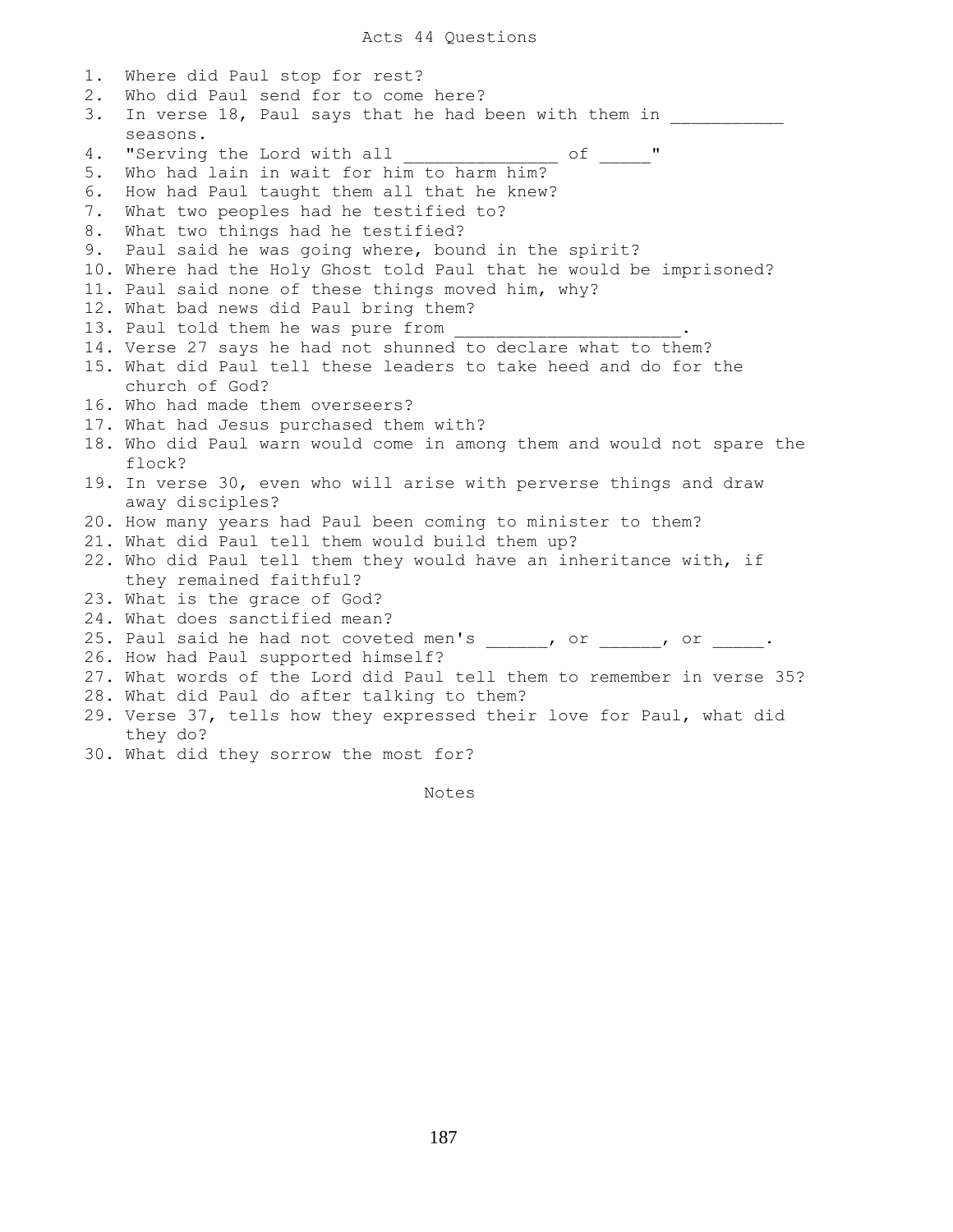We will begin this lesson in Acts 21:1 "And it came to pass, that after we were gotten from them, and had launched, we came with a straight course unto Coos, and the [day] following unto Rhodes, and from thence unto Patara:"

We see, here, Luke using we again. It appears that Luke was on this journey with Paul. They left Miletus and the elders from Asia. Coos was a small island in the Aegean sea. Rhodes is an island in the Mediterranean sea. Patara was a seaport on the coast of Lycia. These were not places where Paul stopped and ministered. They were on his way to Jerusalem.

 Acts 21:2 "And finding a ship sailing over unto Phenicia, we went aboard, and set forth."

 This is an area on the Northeast side of the Mediterranean. It is near Lebanon and near Galilee.

 Acts 21:3 "Now when we had discovered Cyprus, we left it on the left hand, and sailed into Syria, and landed at Tyre: for there the ship was to unlade her burden."

 Paul was working his way toward Jerusalem. Now he is on the coast. He is just a short journey from Jerusalem. He had ministered in all of these areas here earlier and was well known.

 Acts 21:4 "And finding disciples, we tarried there seven days: who said to Paul through the Spirit, that he should not go up to Jerusalem."

 These disciples, like Paul, had been told by the Holy Spirit that Paul will be imprisoned, if he goes to Jerusalem. Even though they are strong believers and they know it is the will of God for this to happen, they still (in the flesh) do not want this to happen. They visited together seven days.

 Acts 21:5 "And when we had accomplished those days, we departed and went our way; and they all brought us on our way, with wives and children, till [we were] out of the city: and we kneeled down on the shore, and prayed."

 Here again, this is a sad parting. They went as far as they could with Paul. He was loved by all: men, women, and children. Here again, kneeling on the shore before he leaves Paul is probably praying for his people. He must leave and he places them in God's hands.

 Acts 21:6 "And when we had taken our leave one of another, we took ship; and they returned home again."

 This just explains that these disciples, that had come out to see Paul off, went back to Tyre. Notice again, that Luke is still with Paul here, because he again says we took ship.

 Acts 21:7 "And when we had finished [our] course from Tyre, we came to Ptolemais, and saluted the brethren, and abode with them one day."

188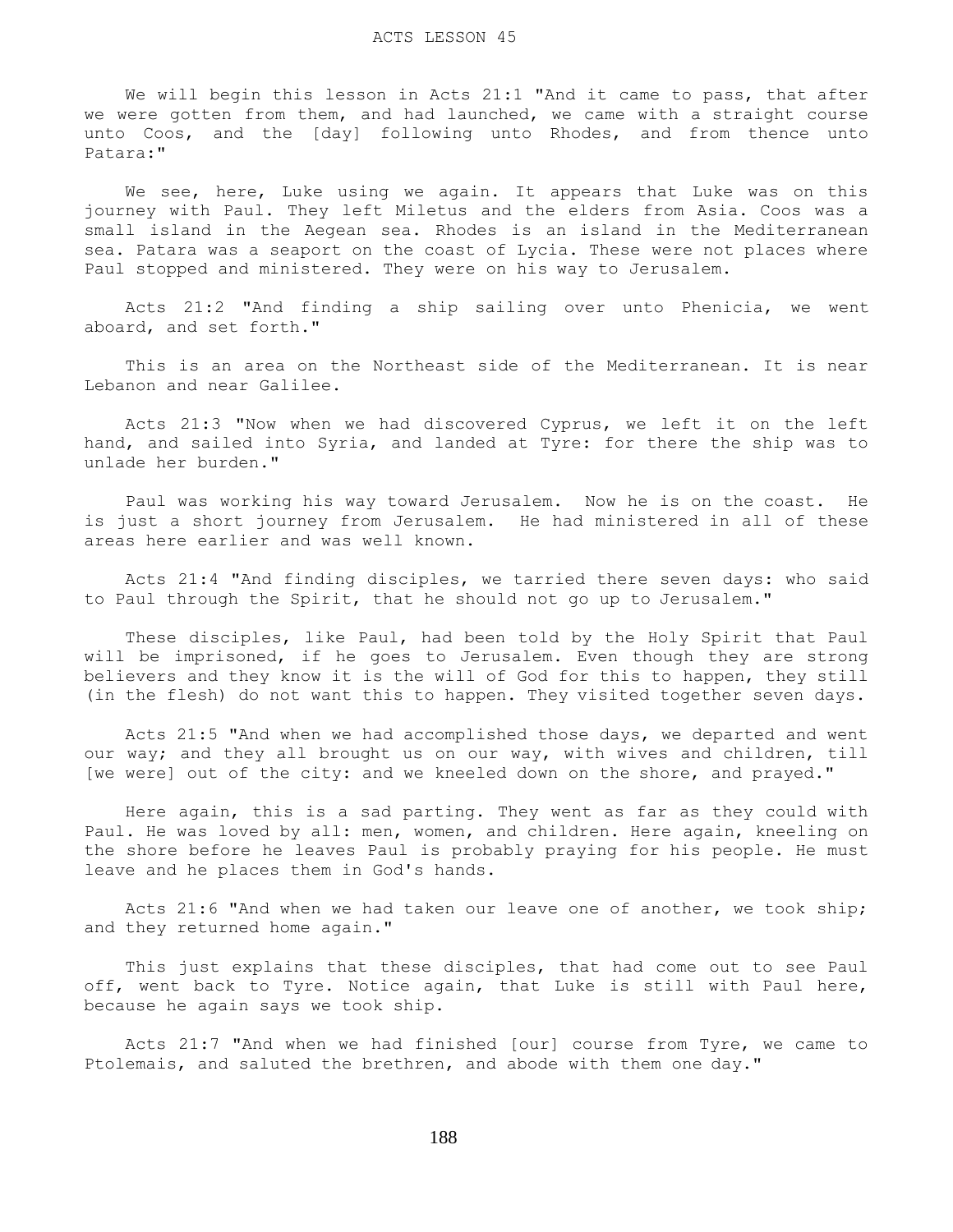We see, that their sailing trip was over and they were near their destination. Ptolemais is the ancient name for Accho.

 Acts 21:8 "And the next [day] we that were of Paul's company departed, and came unto Caesarea: and we entered into the house of Philip the evangelist, which was [one] of the seven; and abode with him."

 They seemed to be now travelling by land. Ptolemais is not far from Caesarea (probably two days on foot). Philip had been ministering in this place, and now it appears he has settled down to live here. He had previously been a deacon in Jerusalem, but because of all the problems there, Philip had begun to go out as an evangelist. How large the party with Paul that abode with Philip is, we do not know. This, perhaps, is saying there were just seven evangelist at this time.

 Acts 21:9 "And the same man had four daughters, virgins, which did prophesy."

We see, here, that Philip had four daughters who were preachers. Notice, that Paul does not say anything to them, or to Philip about their preaching. Paul's statement, in I Corinthians 14:34-35 and in Timothy, has been badly misunderstood. Paul being the bold man in the Lord that he was, would have said something to Philip and his daughters here, if he were really opposed to their preaching. Paul, himself, wrote in Galatians 3:28 that there was no male nor female with God. We, also, read in Philippians 4:3, that Paul had women ministers travelling with him. This is what is spoken of in Joel 2:28-29, "And it shall come to pass afterward, that I will pour out of my spirit upon all flesh; and your sons and your daughters shall prophesy, your old men shall dream dreams, your young men shall see visions:" V-29, "And also upon the servants and upon the handmaids in those days will I pour our my spirit." We can read the very same thing in Acts 2:17-18. We see here two witnesses to the fact that women will prophecy. One by Joel and one by Luke. The statement in I Corinthians and in Timothy were both spoken by Paul and therefore were not to be taken as established doctrine, but preference. Paul, himself wrote in II Corinthians 13:1, "In the mouth of two or three witnesses shall every word be established." Paul is only one person. I really do not believe that Paul intended to imply that this was for general practice, because all through his writings, he speaks of the women who ministered with him. Remember, in one instance, God sent Paul to Philippi to minister just to the women. It was such a correct thing to do that God gave Paul a night vision instructing him to go there. Paul and Lydia started a church in her home as a result of this visit. There was no other place to have this church meet. We Christians have just misunderstood what Paul intended. Again I say, if Paul had been opposed, he would have spoken out against Philip's four daughters who prophesied (preached). God has called women of our day to help bring souls into the kingdom. We can no longer hide behind the Scripture in I Corinthians and the one Scripture in Timothy. God will not accept that excuse any more.

 Acts 21:10 "And as we tarried [there] many days, there came down from Judaea a certain prophet, named Agabus." Acts 21:11 "And when he was come unto us, he took Paul's girdle, and bound his own hands and feet, and said, Thus saith the Holy Ghost, So shall the Jews at Jerusalem bind the man that owneth this girdle, and shall deliver [him] into the hands of the Gentiles."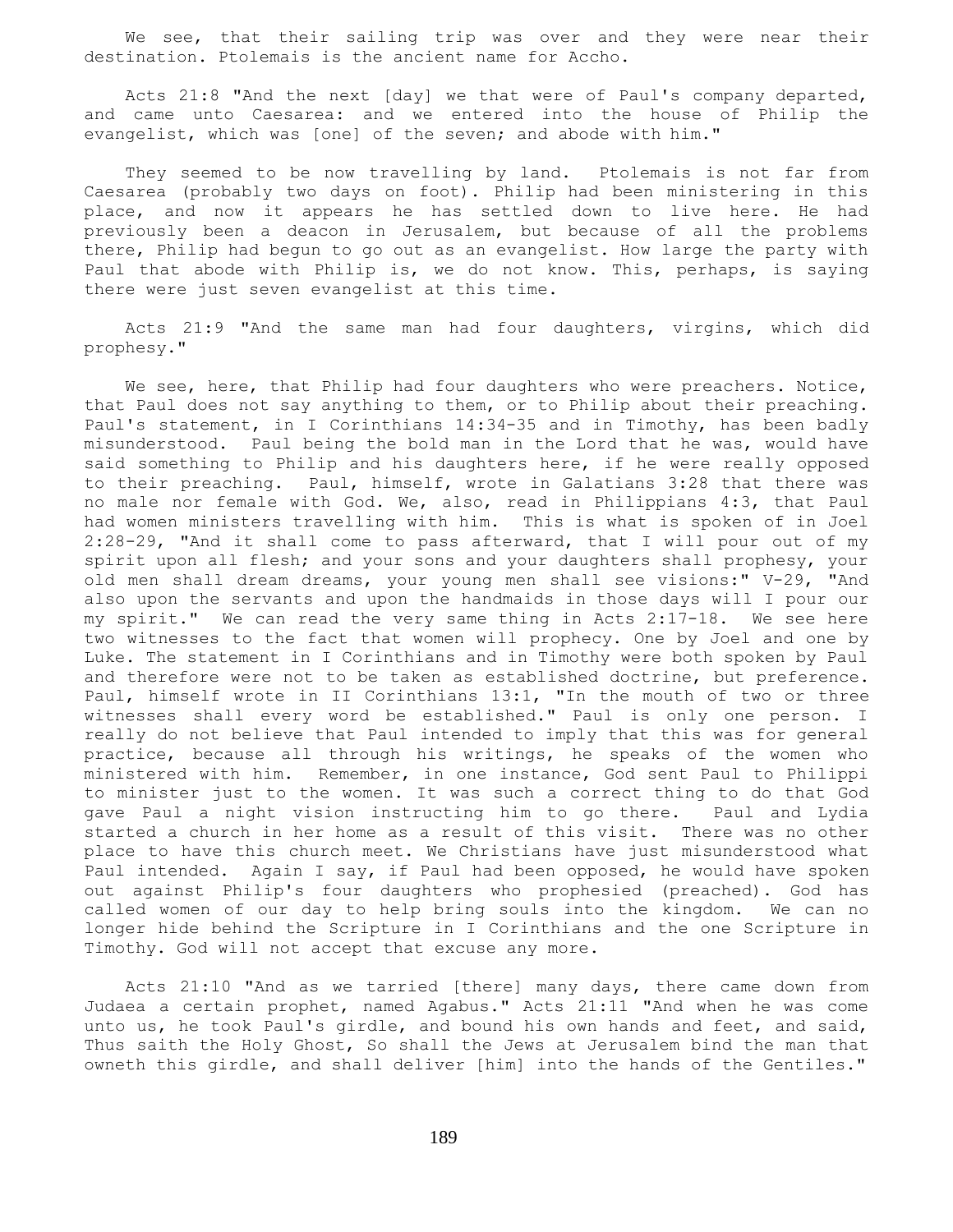This is just a confirmation of what the Holy Ghost had told Paul every time he stopped at one of the churches. Even though Paul knows he will be imprisoned when he gets to Jerusalem, he is headed for Jerusalem in spite of that. Agabus was probably one of the early seventy followers of Jesus. Agabus, being a prophet, was told by the Holy ghost what would happen ahead of time. We see the great dedication of Paul in this. He is going to Jerusalem, even if it means death for him.

 Acts 21:12 "And when we heard these things, both we, and they of that place, besought him not to go up to Jerusalem."

 The natural thing for all of those to do who loved Paul was to beg him not to go, and that is just what they did.

 Acts 21:13 "Then Paul answered, What mean ye to weep and to break mine heart? for I am ready not to be bound only, but also to die at Jerusalem for the name of the Lord Jesus."

 Paul wants to do the will of the Lord, even to the losing of his life, but it is crushing Paul's heart to see them grieve over him. He asks them to accept his fate as being the will of God. The purposes of God are not always understood by man.

 Acts 21:14 "And when he would not be persuaded, we ceased, saying, The will of the Lord be done."

 We see, here, that Luke and the others see the futility of trying to talk Paul out of going to Jerusalem and they finally give in and say, thy will be done, O Lord.

 Acts 21:15 "And after those days we took up our carriages, and went up to Jerusalem." Acts 21:16 "There went with us also [certain] of the disciples of Caesarea, and brought with them one Mnason of Cyprus, an old disciple, with whom we should lodge."

 It seems as though a large group went with Paul to Jerusalem. At least they would be encouragement in his troubles. The certain disciple from Caesarea probably included Philip. This Mnason must have been a disciple before Stephen was stoned, or perhaps, he was of the first seventy. This is the only mention of him, which does not leave much information. He was, perhaps, well to do, to have a place large enough to furnish housing for all of them. The oldness could have been his age, also, and not how long he had been a disciple.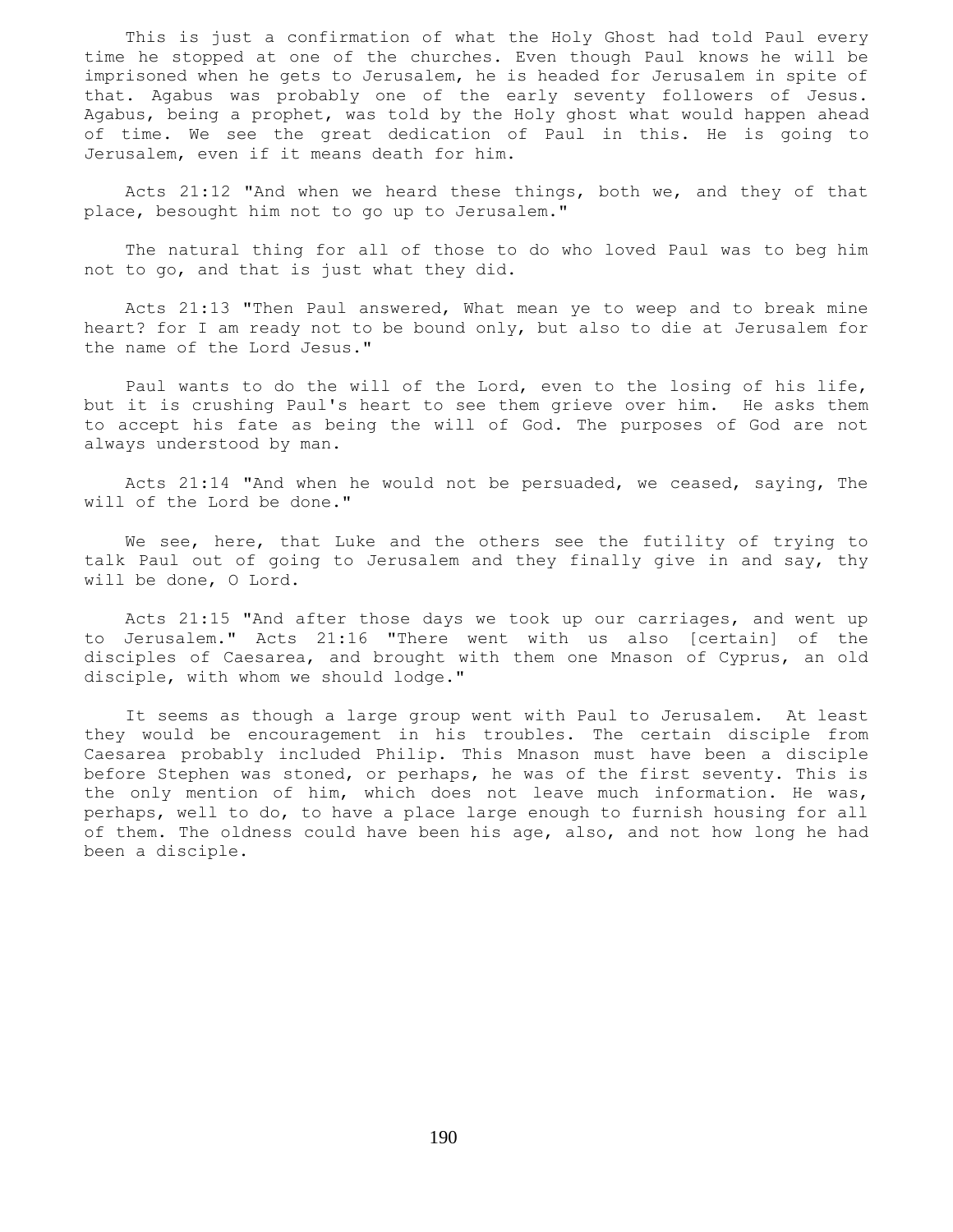# Acts 45 Questions

| 1. | In verse 1 we read of several towns along their route, what were      |
|----|-----------------------------------------------------------------------|
| 2. | they?<br>What town did they leave?                                    |
| 3. | Where is Coos?                                                        |
| 4. | Where is Rhodes?                                                      |
|    |                                                                       |
| 5. | In verse 2, they found a ship sailing where?                          |
| 6. | What place was the ship to unload?                                    |
| 7. | How long did Paul stay here?                                          |
| 8. | What message did the disciples in Tyre give Paul?                     |
| 9. | Who went to the edge of the city to see Paul off?                     |
|    | 10. What did they do on the seashore just before he sailed?           |
|    | 11. What is another name for Ptolemais?                               |
|    | 12. Where was Philip's home?                                          |
|    | 13. What was special about Philip's four daughters?                   |
|    | 14. What was the prophet's name that came down to see Paul?           |
|    | 15. What did he do and say to Paul?                                   |
|    | 16. When the believers heard what Agabus said, what did they try to   |
|    | do?                                                                   |
|    | 17. What did Paul say to the believers?                               |
|    | 18. What did Paul say he was ready to do for the Lord?                |
|    | 19. When the believers saw that Paul would not be persuaded, what did |
|    | they say?                                                             |
|    | 20. How did they go to Jerusalem?                                     |
|    | 21. Who went with them?                                               |
|    | 22. Who would they stay with?                                         |
|    | 23. What kind of disciple was he called?                              |
|    | 24. What do you think caused them to call Mnason an old disciple?     |

Notes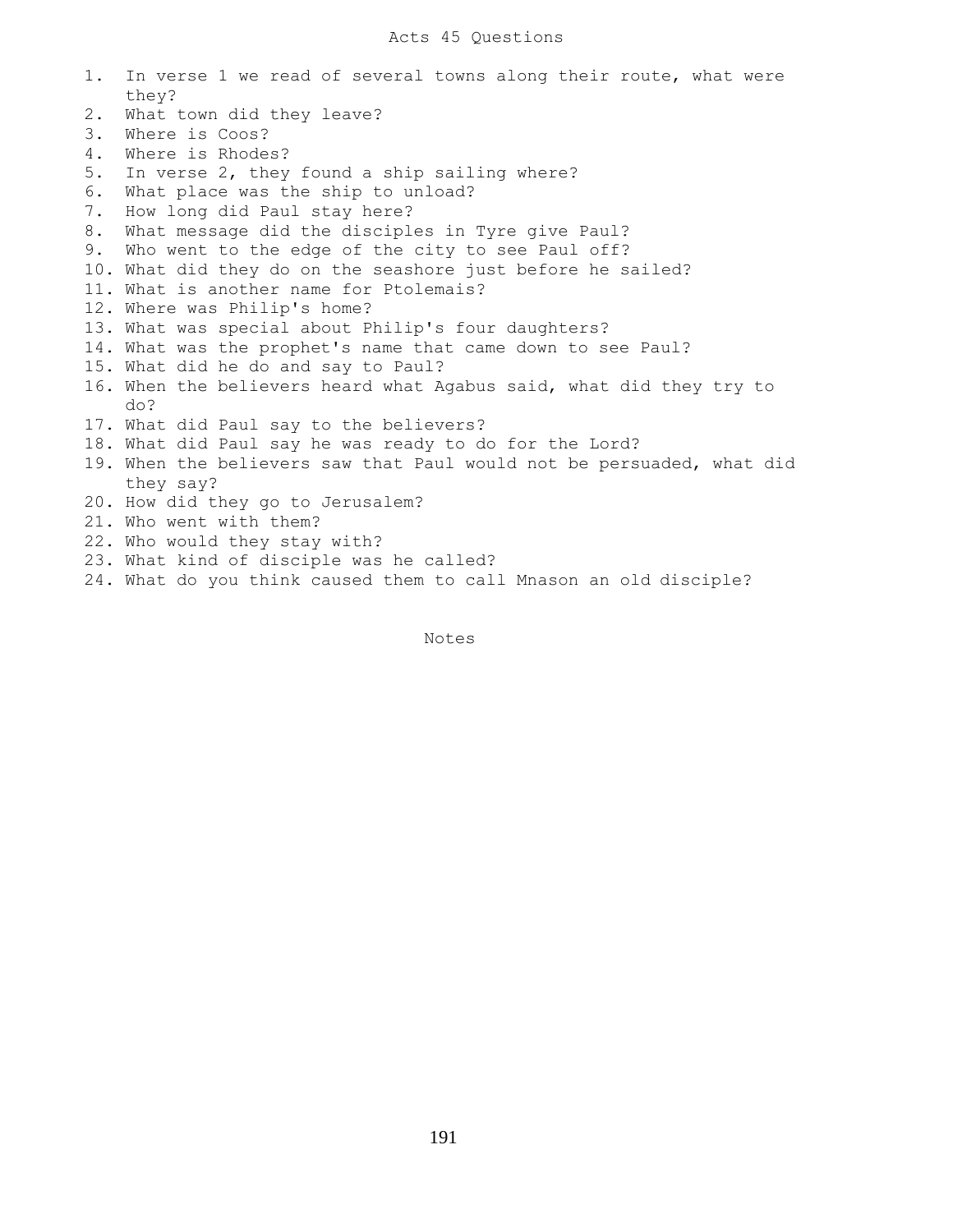We will continue in Acts 21:17 "And when we were come to Jerusalem, the brethren received us gladly." Acts 21:18 "And the [day] following Paul went in with us unto James; and all the elders were present."

 This verse 17 above, shows the love that all of the early church had for each other. We, also, see the great position that James (the half brother of Jesus) had in the church at Jerusalem. If there ever was a doubt that James is the head of that church, this Scripture settles it. Paul shows great respect to James here.

 Acts 21:19 "And when he had saluted them, he declared particularly what things God had wrought among the Gentiles by his ministry."

 Saluted means greeted them with respect. This was as if he were reporting to James and the elders, the accomplishments the Lord had made through him in all the churches he had established.

 Acts 21:20 "And when they heard [it], they glorified the Lord, and said unto him, Thou seest, brother, how many thousands of Jews there are which believe; and they are all zealous of the law:"

 We see, here, a group of people claiming to believe that Jesus is Messiah, but they undoubtedly did not accept his crucifixion as being total payment for all sins for everyone. If they are still keeping the law of Moses and still sacrificing, then they did not understand Jesus was the perfect Lamb sacrifice of God. They are hanging on to Judaism with one hand and claiming to be Christians on the other hand. They cannot have both. Those zealous of the law are under the law and not grace, because that is where they have placed their trust. This problem could be due to not enough extensive teaching of the Truth.

 Acts 21:21 "And they are informed of thee, that thou teachest all the Jews which are among the Gentiles to forsake Moses, saying that they ought not to circumcise [their] children, neither to walk after the customs."

 We see that they are accusing Paul of teaching not to circumcise the men and not to keep the law of Moses. This truly is what he has been teaching and what he should have been teaching. The circumcision of a believer is in his heart. The Mosaic laws and customs are not for believers, either. For the believer, God has written His law on their heart. These two schools of thought prevailed then and now, as well. There was the group who believed in grace and there was the group looking to the law. They are like oil and water, they don't mix. These Jewish converts to Christianity are not willing to give up their old customs. They are angry with Paul for telling the truth. In Matthew 5:17, we see that the law was not done away with, but fulfilled by Jesus.

 Acts 21:22 "What is it therefore? the multitude must needs come together: for they will hear that thou art come."

 Acts 21:23 "Do therefore this that we say to thee: We have four men which have a vow on them;"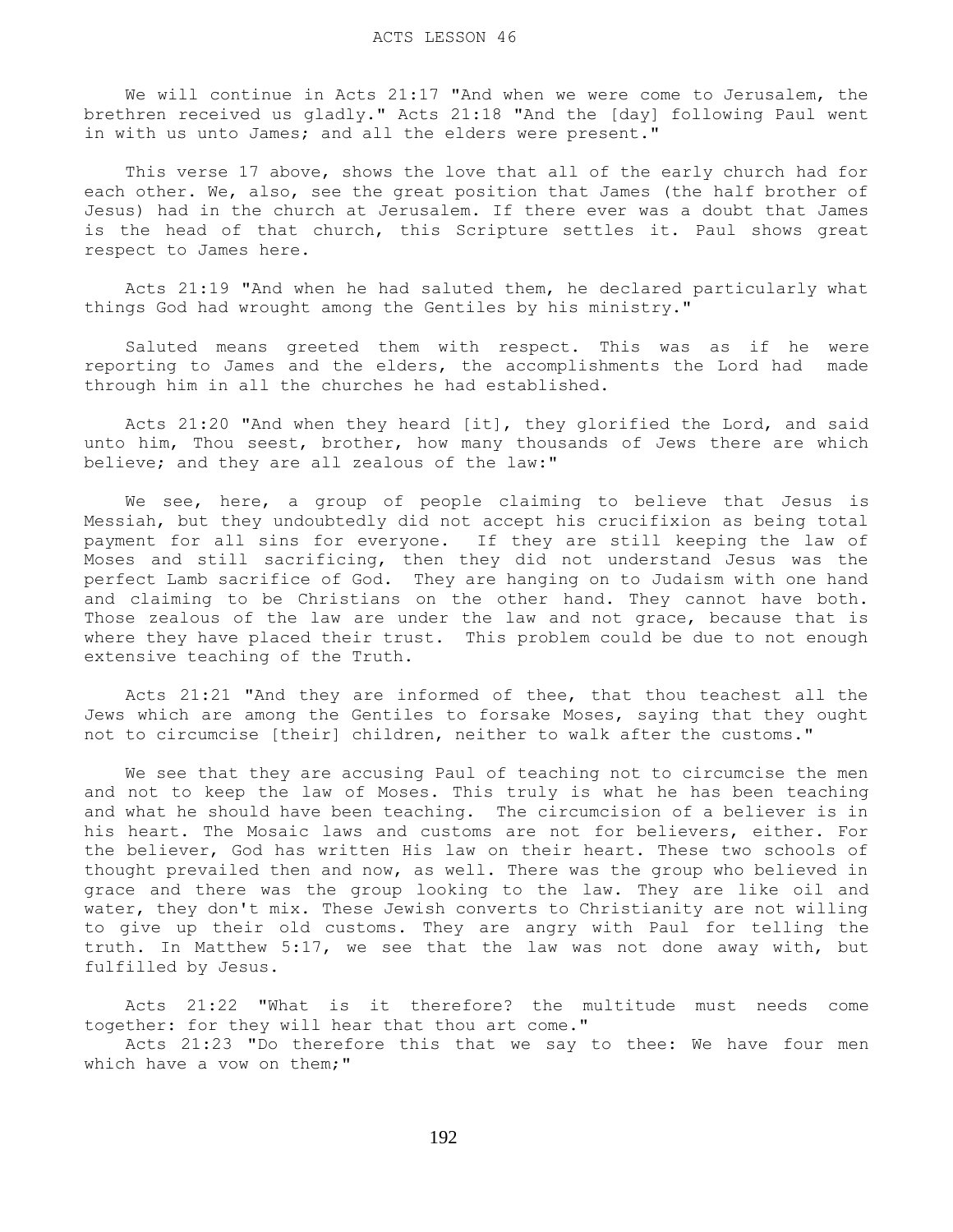Paul's message from the beginning had been salvation through the free gift of Jesus Christ, not of works. Now all these (Christians?) have decided you must circumcise and live up to the law. Had Paul taken a stand right here, and said we are not under the law, he possibly could have made a case in favor of grace, but as you see in the next few verses, he conforms somewhat to the law himself. We can read about the Nazarite vow in Numbers chapter 6. Christians fast, Jews take a Nazarite vow.

 Acts 21:24 "Them take, and purify thyself with them, and be at charges with them, that they may shave [their] heads: and all may know that those things, whereof they were informed concerning thee, are nothing; but [that] thou thyself also walkest orderly, and keepest the law."

 Since they are forming the conduct of the church for centuries to come, it is very important what kind of stand they take here. I truly believe the question is {is the grace of the Lord Jesus Christ sufficient to take care of the obligations of the church}, or should we all go back to the practice of sacrifices? I believe this would have been the moment for Paul to make a declaration on what is correct to do. We were not there, so we could not say this for sure (only speculate).

 Acts 21:25 "As touching the Gentiles which believe, we have written [and] concluded that they observe no such thing, save only that they keep themselves from [things] offered to idols, and from blood, and from strangled, and from fornication."

 The obligations to be a Christian should be the same for all mankind. If Gentile believers are required to refrain from things offered to idols, from blood, from strangled, and from fornication, then that should be the requirements for the Jewish believers, as well. The church in Jerusalem and Peter had sent a letter to all the new Gentile churches that these few things were the only requirement. It appears to me, that they still have the wall of partition up between Jew and Gentile, even though the curtain in the temple was torn from the top to the bottom when Jesus was crucified. God had torn down the wall, and now these Jews are putting it back up: all the while proclaiming to be followers of Christ who tore it down.

 Acts 21:26 "Then Paul took the men, and the next day purifying himself with them entered into the temple, to signify the accomplishment of the days of purification, until that an offering should be offered for every one of them."

 Paul knows that he has been made pure by the blood of Jesus Christ. This has to be just a show for these Jews to be accepted of them. We Christians, when we receive Christ, put on his righteousness and we are pure.

 Acts 21:27 "And when the seven days were almost ended, the Jews which were of Asia, when they saw him in the temple, stirred up all the people, and laid hands on him,"

 The temple in Jerusalem was a symbol of the law. Religion is whatever you do habitually. These Jews had never truly understood the meaning of the law. They were just repetitiously carrying out these rituals. This is not a religion of the heart or spirit, but a religion of flesh and custom. They looked on the outward man, while God was interested in the inner man. These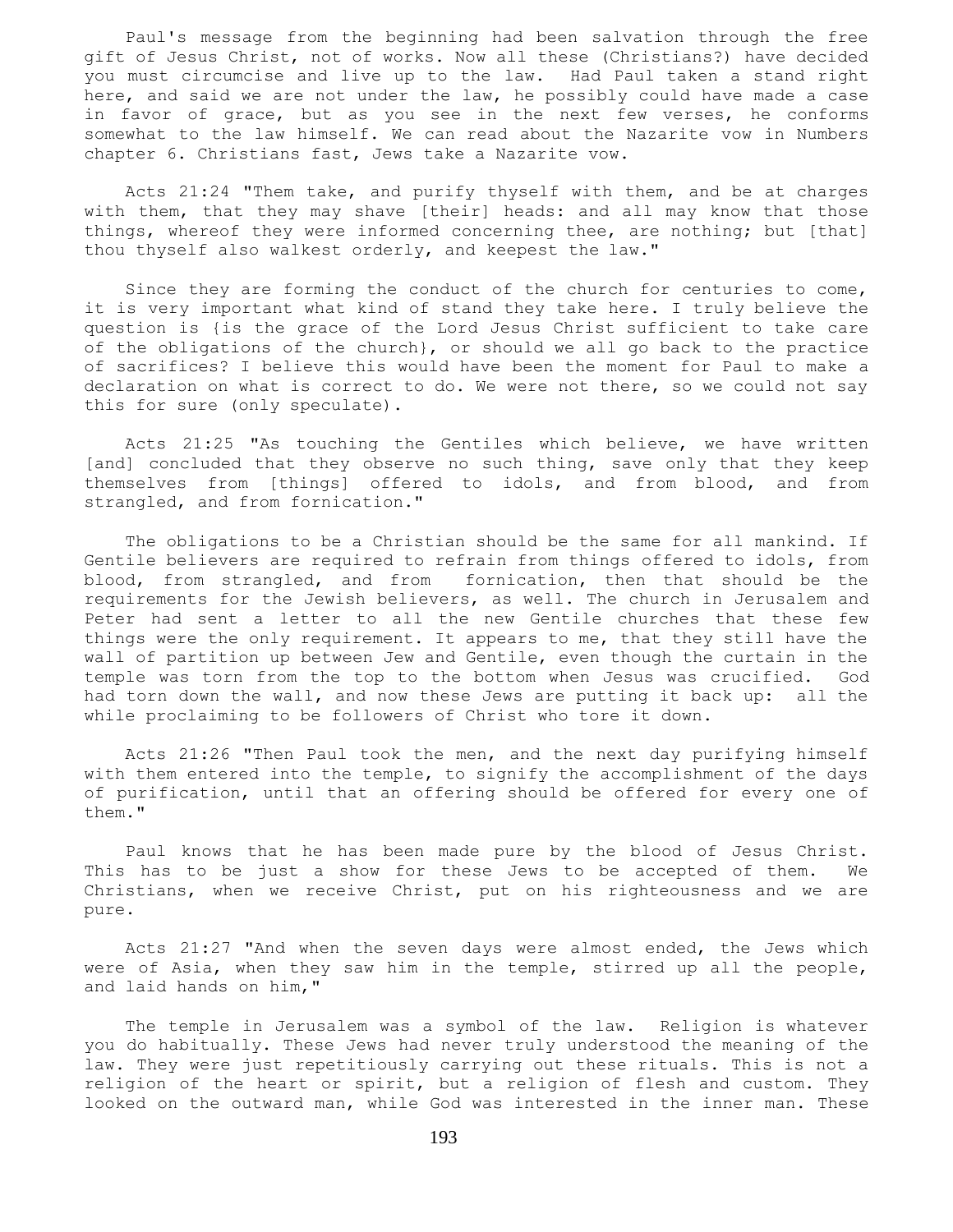Jews of Asia had been a problem all along. They really wanted to kill Paul, but God had kept them from it. Now they have followed Paul to Jerusalem and stirred up the people.

 Acts 21:28 "Crying out, Men of Israel, help: This is the man, that teacheth all [men] every where against the people, and the law, and this place: and further brought Greeks also into the temple, and hath polluted this holy place."

 Acts 21:29 "(For they had seen before with him in the city Trophimus an Ephesian, whom they supposed that Paul had brought into the temple.)"

 You can easily see, from these verses above, why it would be an impossibility to mix Christianity and Judaism. Christianity teaches that God is the Father of all who will accept Him, Judaism teaches God is Father of just a very small select group. Jesus taught that we are not to be a respecter of persons, Judaism taught that the Jew alone was worthy to come into the temple. Judaism taught keeping of the law, Christianity teaches love and grace. Jesus had rightly called them stiff-necked and whited walls. Everything these Jews were associated with in the temple had to do with cleaning up the outside of man. Jesus Christ taught the cleaning up of the heart of man by washing in the blood of the Lamb. There was no way these two could be meshed together into a compatible religion.

Notes Notes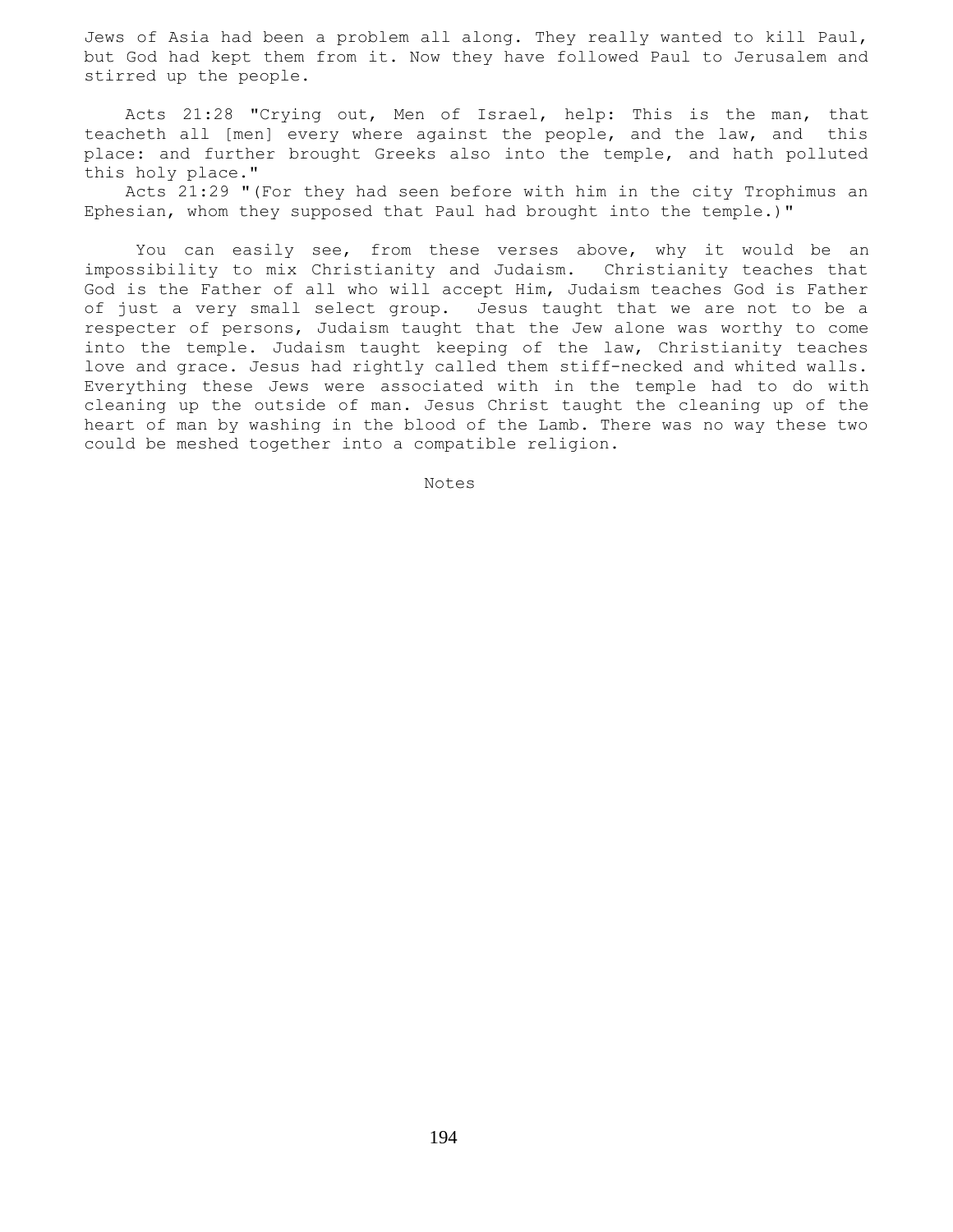## Acts 46 Questions

1. How were Paul and his companions received by the leaders in Jerusalem? 2. Which leader did Paul go to see in Jerusalem? 3. What is meant by Paul saluting them? 4. What good news did Paul bring them? 5. How many Jews did they say believed? 6. What was peculiar about their belief? 7. In verse 21, what did they reprimand Paul for teaching the Jews? 8. How many men were involved in a Nazarite vow? 9. In verse 24, these Jews told Paul to do what? 10. Why had they taken the vow? 11. Why is it so important for Paul to take a stand for Christianity right here? 12. What does the author believe is the true question here? 13. What had they (the church in Jerusalem) written to the Gentiles? 14. Is there a difference between the obligation of a Jew and Gentile? 15. Who had torn the wall of partition down between Jew and Gentile? 16. Who built the wall back up, even though it was torn down by God when Jesus was crucified? 17. What did Paul do in verse 26, that signified he was pure? 18. How is a Christian purified? 19. Why did Paul do this in verse 26? 20. What Jews came and stirred up the people against Paul? 21. What was the temple in Jerusalem a symbol of? 22. What is religion? 23. What three things did these Jews from Asia say Paul taught against? 24. In verse 27, what did they do to Paul after the seven days? 25. How did they say Paul had polluted the temple? 26. Give several reasons why it is impossible to mix Christianity and Judaism?

Notes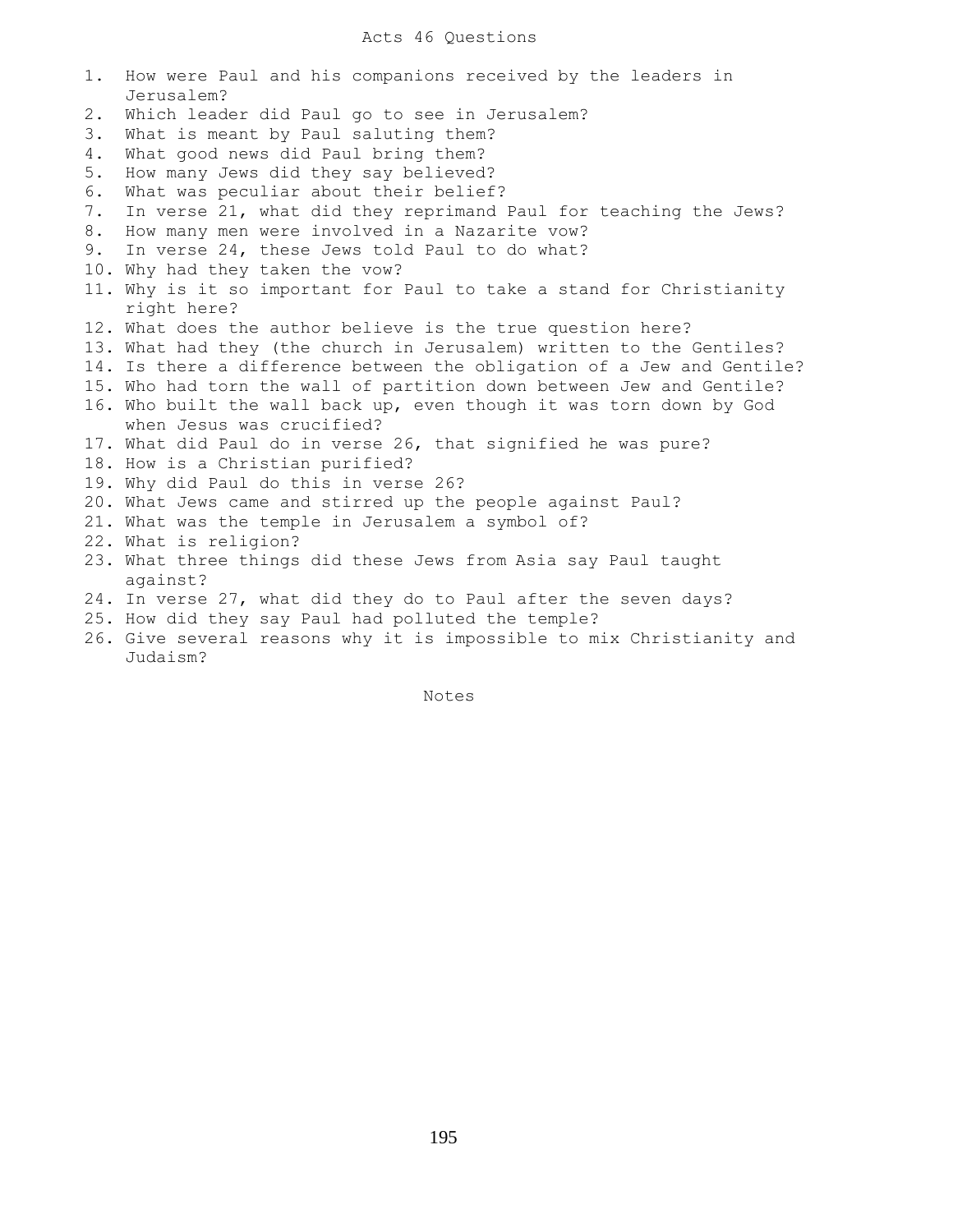We will begin this lesson in Acts 21:30 "And all the city was moved, and the people ran together: and they took Paul, and drew him out of the temple: and forthwith the doors were shut."

 These Jews from Asia had stirred up the city against Paul. It appears that the people captured Paul and took him out of the temple. It is strange how one minute he is a hero, and a few moments later, they want to kill him. No violence could take place in the temple.

 Acts 21:31 "And as they went about to kill him, tidings came unto the chief captain of the band, that all Jerusalem was in an uproar."

 You could say, mob rule had taken over and they were about to kill Paul without a trial and without the public authorities.

 Acts 21:32 "Who immediately took soldiers and centurions, and ran down unto them: and when they saw the chief captain and the soldiers, they left beating of Paul."

 There are a number of similarities to the affliction of Paul by the people and the affliction of the Lord by the people. These were Paul's own people. They were beating him without a reason. They desired to kill him, as they did the Lord, but they drug him out of the holy place to kill him. Both the crucifixion of Jesus and this beating of Paul should be a warning to all religious people to make sure of who they come against. You can see the terrible error these religious people made when they crucified Jesus (thinking they were pleasing God), and now, making another terrible mistake trying to kill Paul. Religious conviction must be grounded in truth, or else we will make mistakes, too, thinking we are doing right. The only way to know the truth is to study God's Word daily. We see here, that they stopped beating Paul when the civil authorities showed up.

 Acts 21:33 "Then the chief captain came near, and took him, and commanded [him] to be bound with two chains; and demanded who he was, and what he had done."

 At least, the chief captain saved Paul's life. The chief captain thought he might be a desperate criminal, so he had him bound hand and foot. He says to Paul, tell me who you are and what you have done?

 Acts 21:34 "And some cried one thing, some another, among the multitude: and when he could not know the certainty for the tumult, he commanded him to be carried into the castle."

The accusers could not agree on what the charges were, so the captain had the soldiers take Paul, bound, into the castle. This multitude was just a mob who wanted to kill someone. Once you get a crowd stirred up like this, they forget why they are doing this, they just want to kill someone.

 Acts 21:35 "And when he came upon the stairs, so it was, that he was borne of the soldiers for the violence of the people."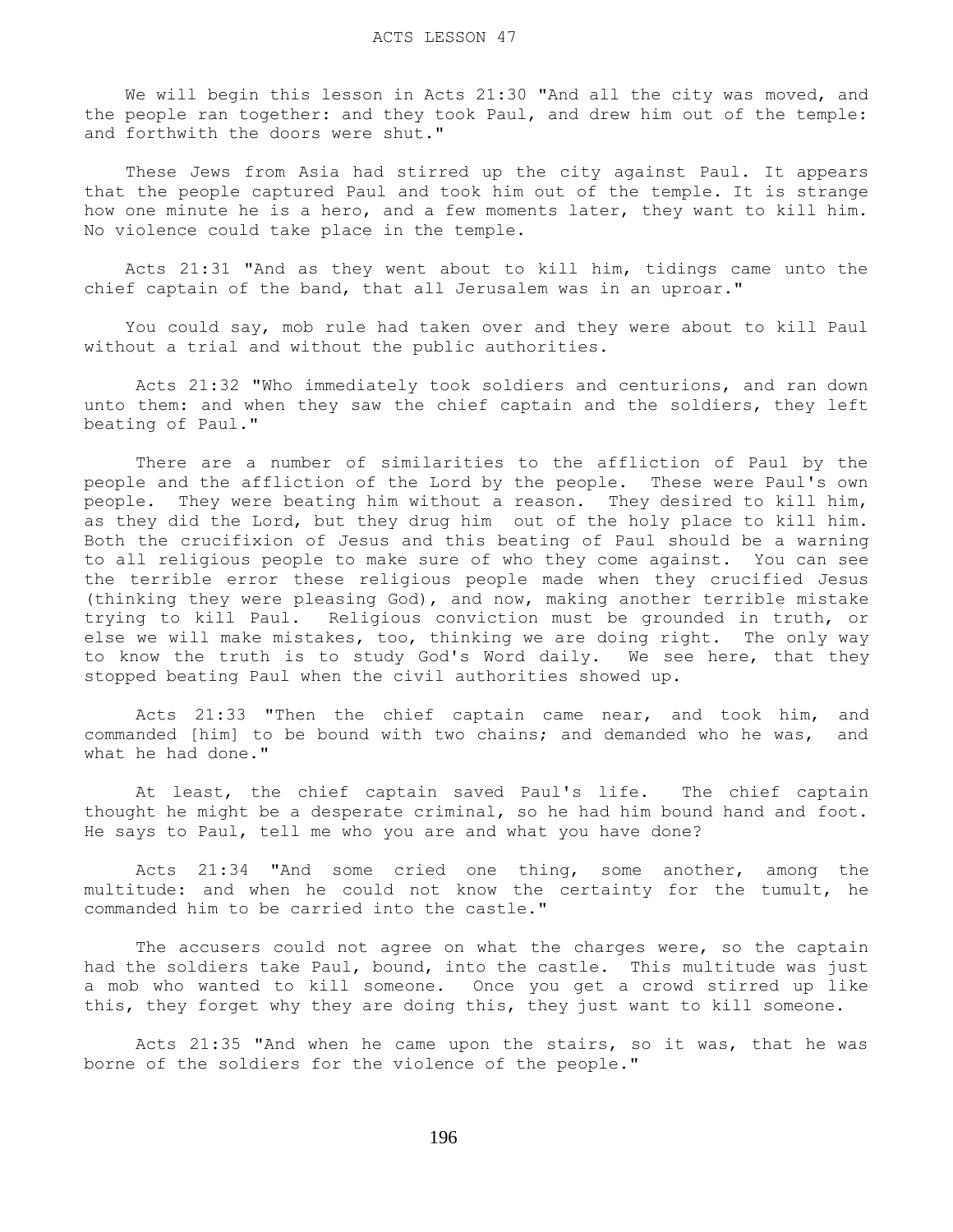This just means that the soldiers carried Paul to keep the people from continuing to beat him.

 Acts 21:36 "For the multitude of the people followed after, crying, Away with him."

 As I said, this mob (stirred up by the Jews from Asia) really had no idea why they wanted him killed. Now, Paul will speak in defense of himself.

 Acts 21:37 "And as Paul was to be led into the castle, he said unto the chief captain, May I speak unto thee? Who said, Canst thou speak Greek?"

 Paul was a learned man and he could speak Greek, as well as Hebrew. When he spoke in Greek to the captain, it surprised the captain. He even asked, who spoke.

 Acts 21:38 "Art not thou that Egyptian, which before these days madest an uproar, and leddest out into the wilderness four thousand men that were murderers?"

 This captain feels that Paul must be some desperate person, such as the Egyptian he mentions here. He would never be able to understand that these people were trying to kill him, because of something he preached. We see, here, a preacher of the Word of God. Paul may be chained as far as the world sees, but his message is not chained up. Paul will preach from these steps which lead to prison for him. How many preachers of today would still be confident in our Lord, if they were chained and possibly speaking for the last time? Paul's speech lets us know that he has peace within. The Holy Spirit had warned him of this very encounter, and he had come to Jerusalem anyway.

 Acts 21:39 "But Paul said, I am a man [which am] a Jew of Tarsus, [a city] in Cilicia, a citizen of no mean city: and, I beseech thee, suffer me to speak unto the people."

 Paul is in the hands of this captain. Paul has not been evasive and has answered the captain's questions. He not only tells who he is, but tells him in detail. Paul has already surprised him in that he can speak Greek, and now he tells this captain that he would like permission to speak to these Jews who accuse him. He probably will give Paul permission out of pure curiosity himself. Who is this man that is so hated of all these people?

 Acts 21:40 "And when he had given him licence, Paul stood on the stairs, and beckoned with the hand unto the people. And when there was made a great silence, he spake unto [them] in the Hebrew tongue, saying,"

 We see, that this captain has granted this wish of Paul's. Most of these people had not even been informed why they were persecuting Paul. They really had just joined a mob. To give Paul license, just means that he allowed Paul to speak. It does seem strange, also, that Paul would encourage this mob, who tried to kill him, to come closer. Paul wants them to hear every word. When he began to speak in Hebrew, a great silence fell on this crowd. They were probably surprised that he was an educated man. We, in the next lesson, will hear a sermon that will save his life.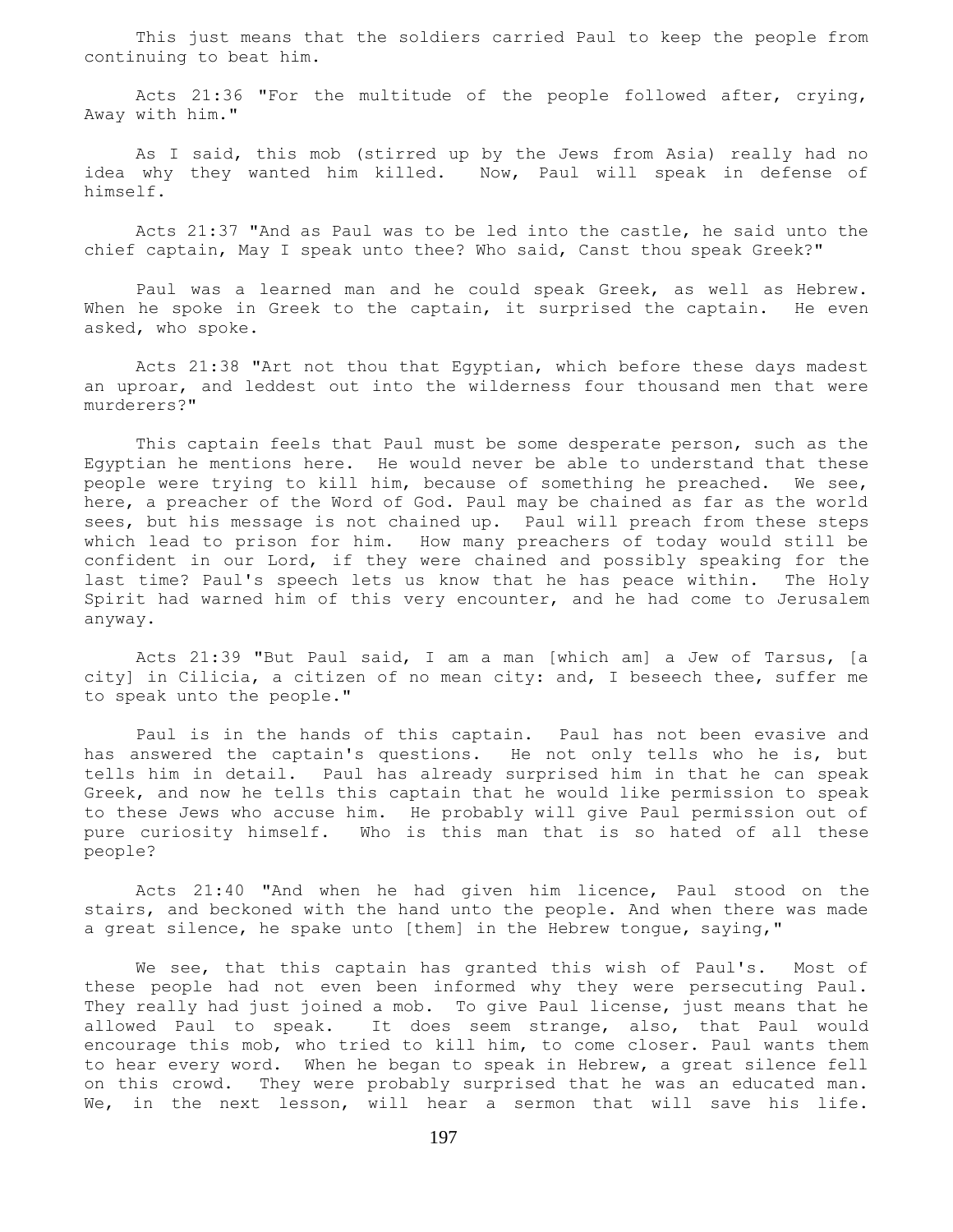Possibly one of the most important sermons he has ever given, and one that will change many lives.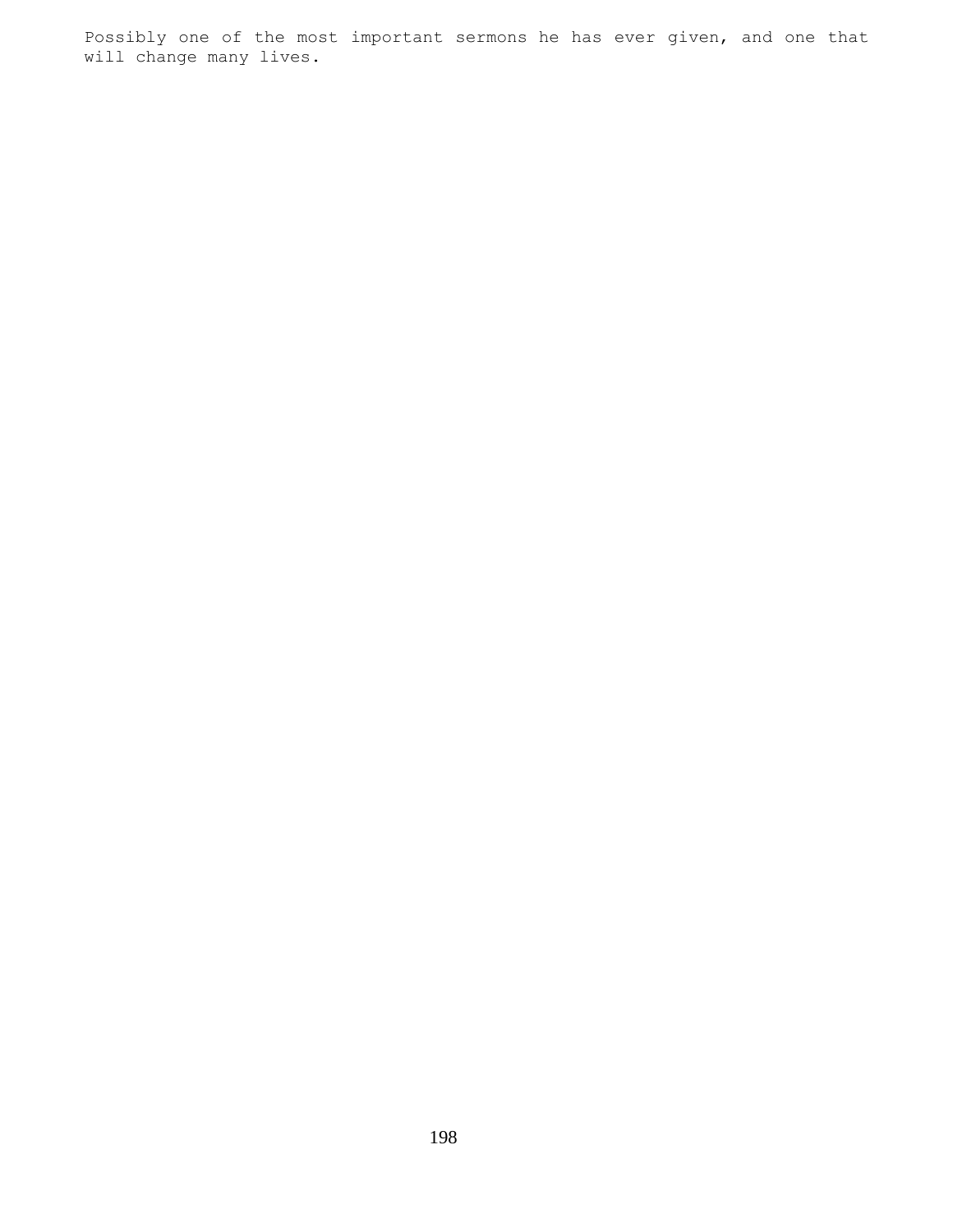### Acts 47 Questions

1. In verse 30, the people ran together and did what? 2. Who had stirred up the city against Paul? 3. Why did they drag Paul out of the temple? 4. Verse 31, tells us what they want to do to Paul, what is it? 5. What message was brought to the captain? 6. They were about to kill Paul without what? 7. Who did the captain take and stop the mob? 8. When did the people stop beating Paul? 9. Name at least three similarities between what they were doing to Paul and what the people did to Jesus? 10. Religious conviction must be grounded in what? 11. How can you acquire that? 12. When the chief captain took Paul, what did he command to be done to Paul? 13. What question did the captain ask? 14. What were the people crying out? 15. Why did the captain decide to carry Paul into the castle? 16. What could you call this multitude in one word? 17. Why were the soldiers carrying Paul? 18. What was the multitude crying out? 19. What did Paul ask? 20. Why did it surprise the captain? 21. What question did he ask Paul? 22. Who did the captain think Paul was? 23. How many men had this murderer led out to the wilderness? 24. Paul's speech lets us know that he has \_\_\_\_\_\_\_\_\_\_\_\_\_\_ within. 25. Who did Paul say he was? 26. Where was Paul from? 27. Why do you suppose he grants Paul's request? 28. What did Paul do before he began to speak? 29. What language did he speak in? 30. What effect did this have on the people?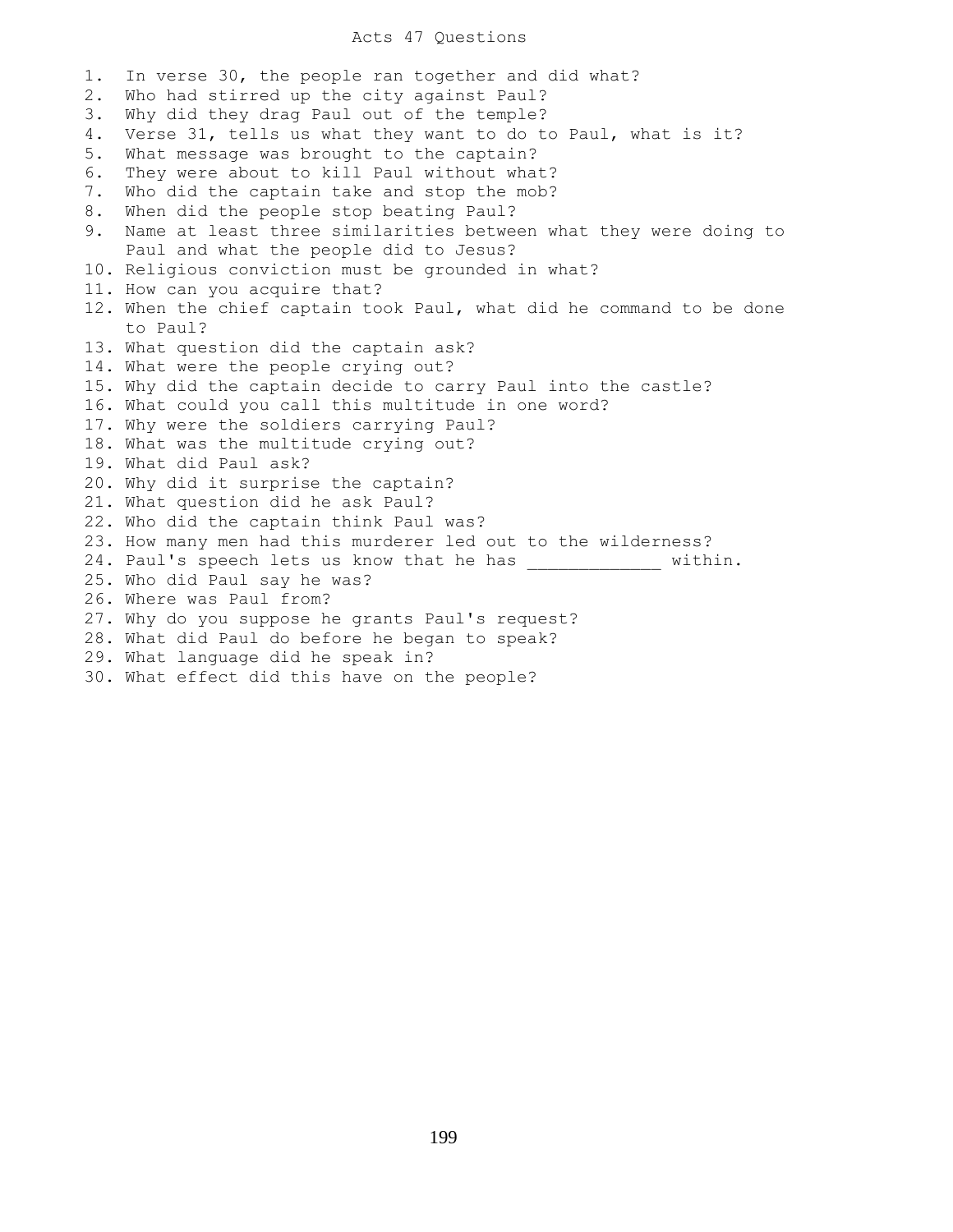We will begin this lesson in Acts 22:1 "Men, brethren, and fathers, hear ye my defence [which I make] now unto you."

 Paul, speaking Hebrew, which surprises them, now addresses these men who had beaten him. He calls some of them brethren, which is true, because they are his Jewish brothers. Remember, several thousand of these Jews had even professed Christianity.

 Acts 22:2 "(And when they heard that he spake in the Hebrew tongue to them, they kept the more silence: and he saith,)"

 Acts 22:3 "I am verily a man [which am] a Jew, born in Tarsus, [a city] in Cilicia, yet brought up in this city at the feet of Gamaliel, [and] taught according to the perfect manner of the law of the fathers, and was zealous toward God, as ye all are this day."

 We see, again, here, that they will listen to Paul, because he speaks their language. Instead of a frightened begging man, Paul seems to have every confidence as he brings his defense. He starts out by telling them that he is one of them. He is a Jew, and had even been trained from early youth right here in Jerusalem under their greatly respected teacher Gamaliel. He says here, that he perfectly understands their religious zeal in trying to stop him by destroying him. He tells them that he had done the very same thing. He knew their law, probably even better than they did, because of his lifetime of study in the law.

 Acts 22:4 "And I persecuted this way unto the death, binding and delivering into prisons both men and women."

 We see that Paul's argument was one they could surely relate to. He says I was like you. I persecuted the Christians, because I, too, thought I must protect the law. He says that he not only persecuted men, but women as well. He had even stood and seen Stephen stoned to death.

 Acts 22:5 "As also the high priest doth bear me witness, and all the estate of the elders: from whom also I received letters unto the brethren, and went to Damascus, to bring them which were there bound unto Jerusalem, for to be punished."

 He is saying here, ask your high priest, I went and persecuted Christians. Paul, you remember, had been a Pharisee of the Pharisees. He had been greatly opposed to Christians and Christianity. Paul had gotten his papers from the leaders of the church to go, and capture the Christians, and bring them back to be punished. I am sure by this time, some eyes were beginning to open and see what they are doing.

 Acts 22:6 "And it came to pass, that, as I made my journey, and was come nigh unto Damascus about noon, suddenly there shone from heaven a great light round about me."

 Paul has come to the important part, the encounter with Jesus Christ (the Light of the world). I am sure they were all ears by now. This great Light that shone more than the noon day sun would get anyone's attention.

200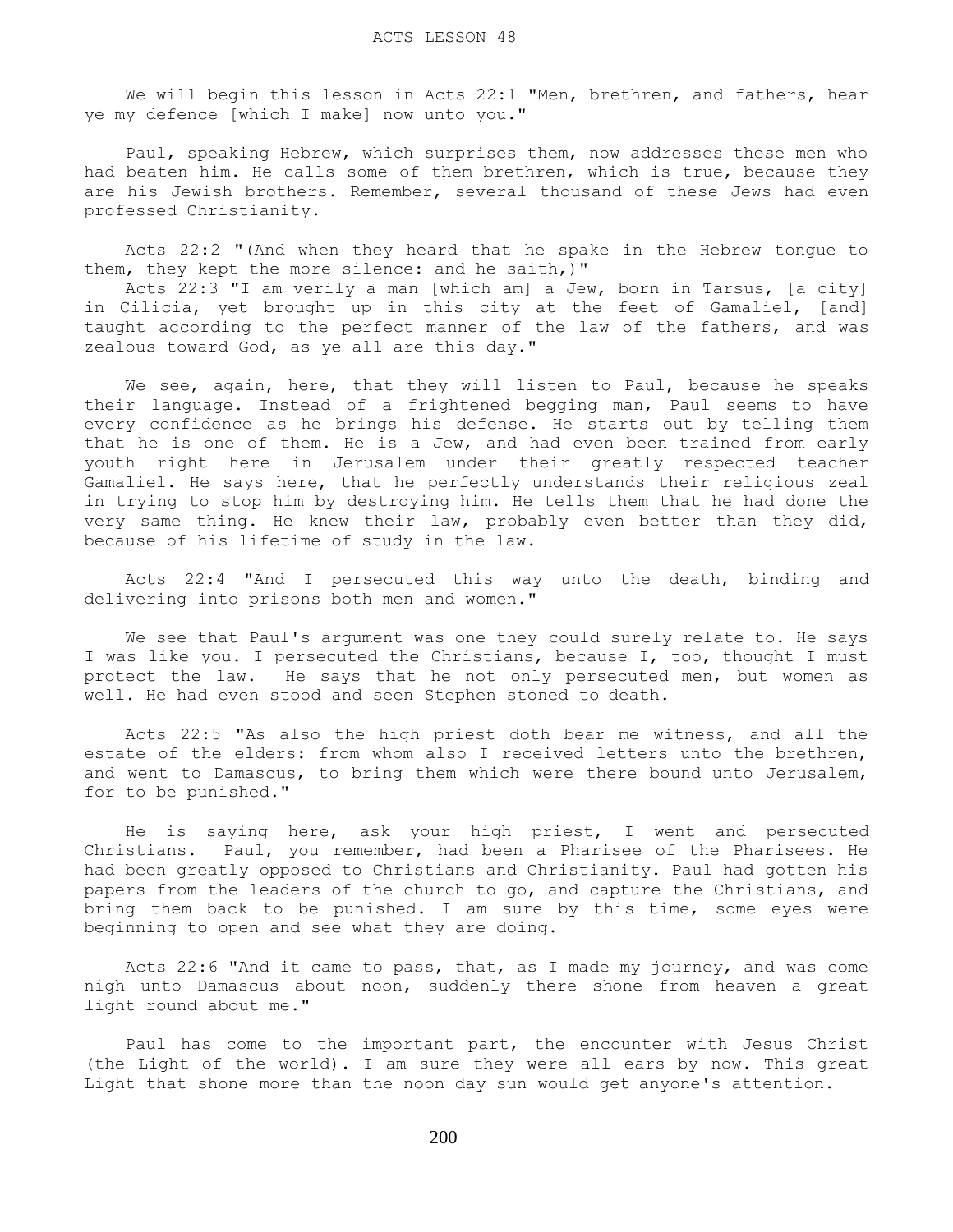Acts 22:7 "And I fell unto the ground, and heard a voice saying unto me, Saul, Saul, why persecutest thou me?"

 Paul is giving a true account of what happened to him, but people, who have never had an experience like the one Paul is describing, will not believe.

 Acts 22:8 "And I answered, Who art thou, Lord? And he said unto me, I am Jesus of Nazareth, whom thou persecutest."

 These Jews have already made up their minds (many of them) against Jesus of Nazareth. In fact, they were part of the group who crucified Him. If they side with Paul now, they will have to admit they made a mistake about Jesus. They are not about to admit that they made a mistake.

 Acts 22:9 "And they that were with me saw indeed the light, and were afraid; but they heard not the voice of him that spake to me."

 It is strange that they all saw the light, but only Paul was blinded by it. Notice, the Lord was speaking only to Paul, so he was the only one who heard. The message was not for the world, but for Paul.

 Acts 22:10 "And I said, What shall I do, Lord? And the Lord said unto me, Arise, and go into Damascus; and there it shall be told thee of all things which are appointed for thee to do."

 We discussed it a few verses back, but people will not believe a statement like this unless it happens to them. Paul is relating in detail what happened, but it will not be accepted.

 Acts 22:11 "And when I could not see for the glory of that light, being led by the hand of them that were with me, I came into Damascus."

 Acts 22:12 "And one Ananias, a devout man according to the law, having a good report of all the Jews which dwelt [there],"

 Acts 22:13 "Came unto me, and stood, and said unto me, Brother Saul, receive thy sight. And the same hour I looked up upon him."

 This message from Paul, about the Light shinning so bright that it blinded him, should be a warning to all these people listening. Paul is trying to tell them that he was blind physically and spiritually, until God opened his eyes. He really is saying to these people, open your eyes and see. Paul tells them that Ananias was a Jew, but he does not tell them that he had been converted to Christianity. These men, Paul was speaking to here, would not have appreciated the fact that he had become a Christian.

 Acts 22:14 "And he said, The God of our fathers hath chosen thee, that thou shouldest know his will, and see that Just One, and shouldest hear the voice of his mouth."

 This Scripture above (if you believe it to be true) separates Paul into a class of a very few men in all of history, such as Moses. For God to totally reveal Himself to a man or woman, means that He has set them aside to do a great job for the kingdom. These people, Paul is speaking to, who accept this as truth would be sold out as his followers. The big catch is, they will not believe that this is truth, because it hasn't happened to them.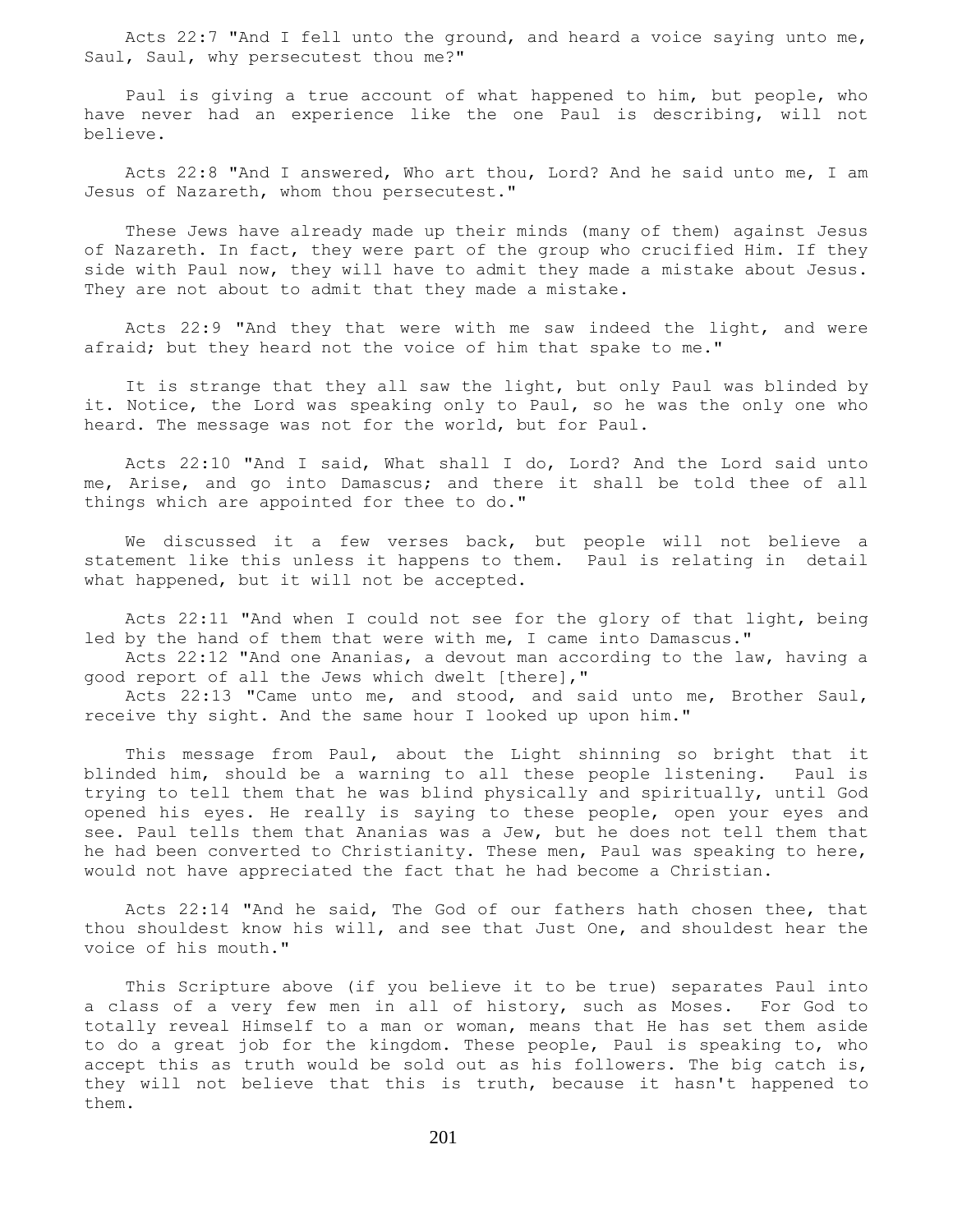Acts 22:15 "For thou shalt be his witness unto all men of what thou hast seen and heard."

 Just the fact that Paul has used the statement all men, will turn these people off. They do not believe that God is interested in all men. They believe that God is the God of just the Jews.

 Acts 22:16 "And now why tarriest thou? arise, and be baptized, and wash away thy sins, calling on the name of the Lord."

 Paul again here, mentions the baptism of repentance, because the Jews understand that type of baptism. They will not fuss at the name of the Lord, because all through Moses' writings God is spoken of as Lord.

 Acts 22:17 "And it came to pass, that, when I was come again to Jerusalem, even while I prayed in the temple, I was in a trance;" Acts 22:18 "And saw him saying unto me, Make haste, and get thee quickly

out of Jerusalem: for they will not receive thy testimony concerning me."

 We see, that when Paul was a new Christian, God had warned him that these Jews would not accept him or his new found relationship with God. Had Paul not had this vision in the Temple, he would have stayed and with the boldness of a new Christian, they would have killed him. God warned him to leave Jerusalem. These Jews in the temple in Jerusalem (on the whole part) were too convinced that their way was the only way. They would not, at this time, accept Christianity. These Jews, Paul is telling this to now, are not going to like hearing this.

 Acts 22:19 "And I said, Lord, they know that I imprisoned and beat in every synagogue them that believed on thee:"

 Paul is desperately trying to tell these people that he was just like them before his eyes were opened to the truth. He had been cruel to Christians everywhere before he was saved, and that is what he is saying here. He says, I learned better.

 Acts 22:20 "And when the blood of thy martyr Stephen was shed, I also was standing by, and consenting unto his death, and kept the raiment of them that slew him."

They all probably knew about Stephen. Probably, some of them were involved in the stoning. He is saying here, that he actually okayed the killing of Stephen.

 Acts 22:21 "And he said unto me, Depart: for I will send thee far hence unto the Gentiles."

 Now Paul has said an unforgivable thing to these Jews. He has classed the Gentiles with the Jews in importance to God, and they will not ever believe that is from God.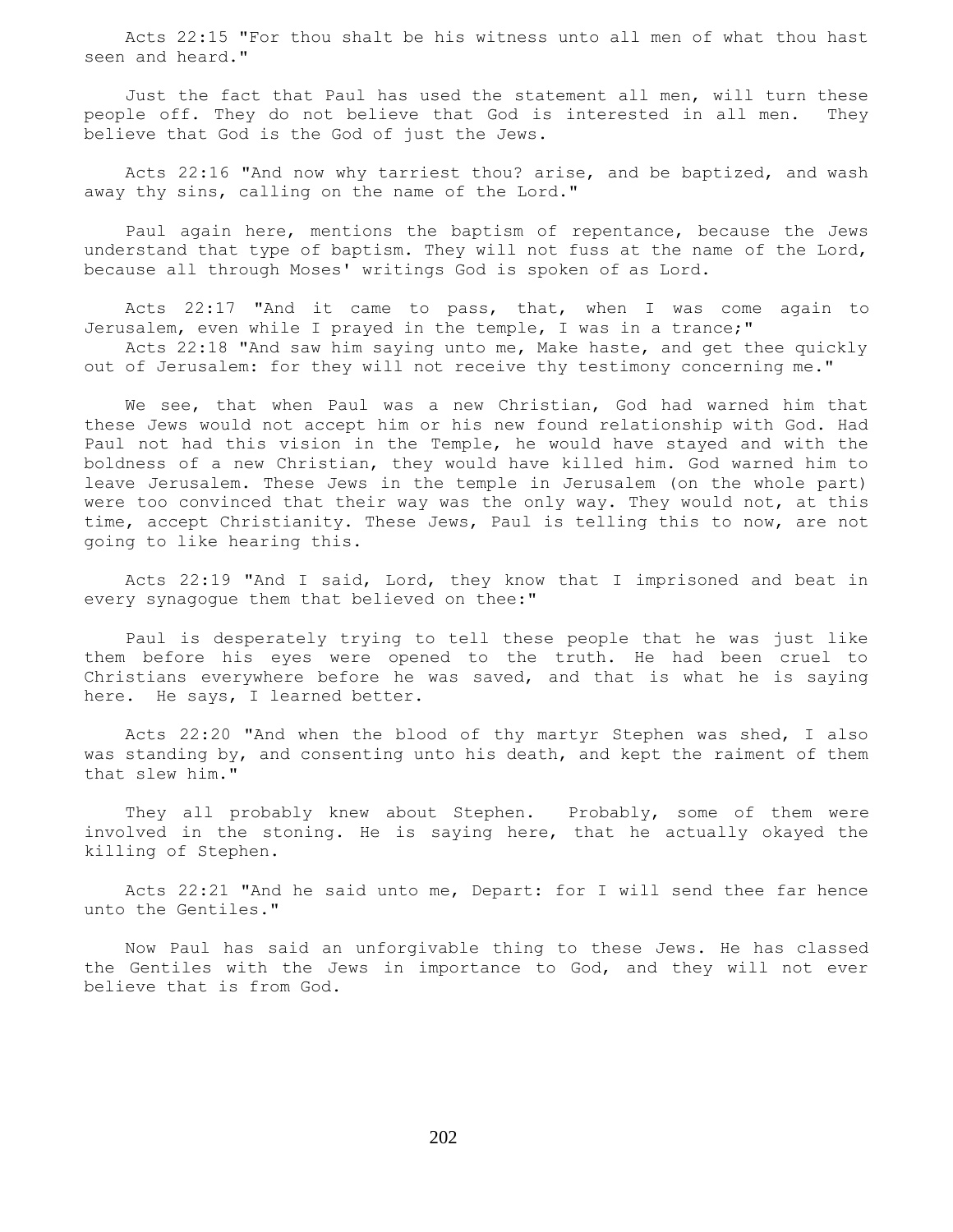1. Who did Paul address in his speech? 2. What did the word brethren reveal? 3. What is so unusual about these Jews? 4. Why does it say they kept silent and heard Paul? 5. What did Paul say he was? 6. Where was he born? 7. Where was he raised? 8. Who was his teacher? 9. How and what was Paul taught in his youth? 10. What one word did he use to describe his standing toward God? 11. In verse 4, we find that Paul had persecuted whom? 12. How severely had Paul persecuted them? 13. Who did he say could bear witness of Paul getting letters to go and bring in the Christians? 14. Where was Paul headed to capture Christians and bring them to Jerusalem, when he saw the Light? 15. What sect of the Jews was Paul? 16. What time of day was it when this bright Light shone from heaven? 17. What did the voice from heaven say? 18. Who did the voice say He was? 19. How did those with Paul know something happened? 20. What did Paul call this voice? 21. What happened to Paul physically from the Light? 22. Who was to pray for Paul, so that he might see? 23. Why will what Paul said in verse 14 anger this mob? 24. Who was Paul to be a witness to? 25. Why did Paul speak of the baptism of repentance? 26. What did Paul mean about a trance? 27. Why did God tell Paul to leave Jerusalem? 28. What did Paul tell the Lord that all in Jerusalem knew about him? 29. What specific martyr had Paul consented to his death? 30. The Lord told Paul to depart and he would send him far to whom? 31. Why would this make the Jews even more angry?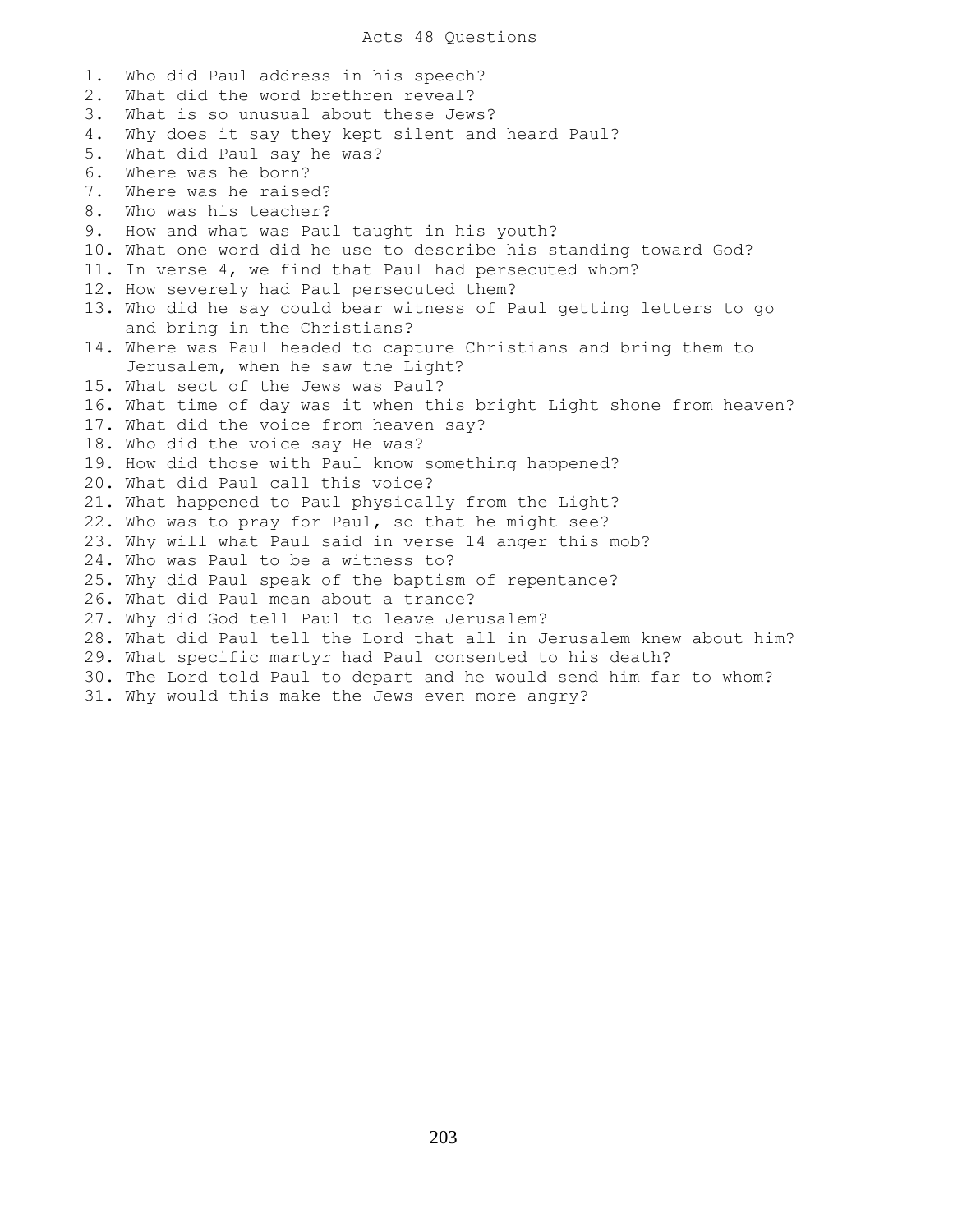In the last lesson, we saw Paul standing on the stairs, bound, speaking in his own defense. He expounded on how he had been a zealous Jew. He had even persecuted the Christians himself, until the Lord had encountered him on the road to Damascus and turned his life completely around. These people listened, but didn't like his message that God had sent him to the Gentiles. We will pick up here in Acts 22:22 "And they gave him audience unto this word, and [then] lifted up their voices, and said, Away with such a [fellow] from the earth: for it is not fit that he should live."

 The fact that the Gentiles would be allowed to be part of the family of God, was something they would never accept. Their pride in being God's chosen family would not allow them to believe God would have anyone else. They wanted to do away with Paul for even suggesting such a thing.

 Acts 22:23 "And as they cried out, and cast off [their] clothes, and threw dust into the air,"

 Acts 22:24 "The chief captain commanded him to be brought into the castle, and bade that he should be examined by scourging; that he might know wherefore they cried so against him."

 This casting off their clothes showed their wild fury against Paul. The throwing dust in the air was their way of saying that their great anger was of God. The captain saw that there was no chance of a fair trial with this mob, so he brings Paul on into the castle.

 Acts 22:25 "And as they bound him with thongs, Paul said unto the centurion that stood by, Is it lawful for you to scourge a man that is a Roman, and uncondemned?"

 They possibly had already bound him to beat him, when Paul told them he was a Roman citizen. Many times this type of scourging caused people to die. Paul, of course, would try any thing to keep from being beaten so severely. He did not lie, he was a Roman citizen. It was against the law to scourge a Roman citizen without a trial and conviction. Paul was wise to inform them that he was a Romam.

 Acts 22:26 "When the centurion heard [that], he went and told the chief captain, saying, Take heed what thou doest: for this man is a Roman."

 This was the proper thing for this centurion to do. The captain certainly would not want to cause a problem with his superiors for scourging a Roman citizen without a trial. He probably enjoys being captain and does not want to endanger his job.

 Acts 22:27 "Then the chief captain came, and said unto him, Tell me, art thou a Roman? He said, Yea."

 Yes, he is a Roman. Yes, he is a Jew. Yes, he is a Pharisee. Yes, he is a Christian. Paul, in his own words says, that he was all things to all people that by all means he might save some. To this captain who had great respect for Roman citizens, he was a Roman citizen.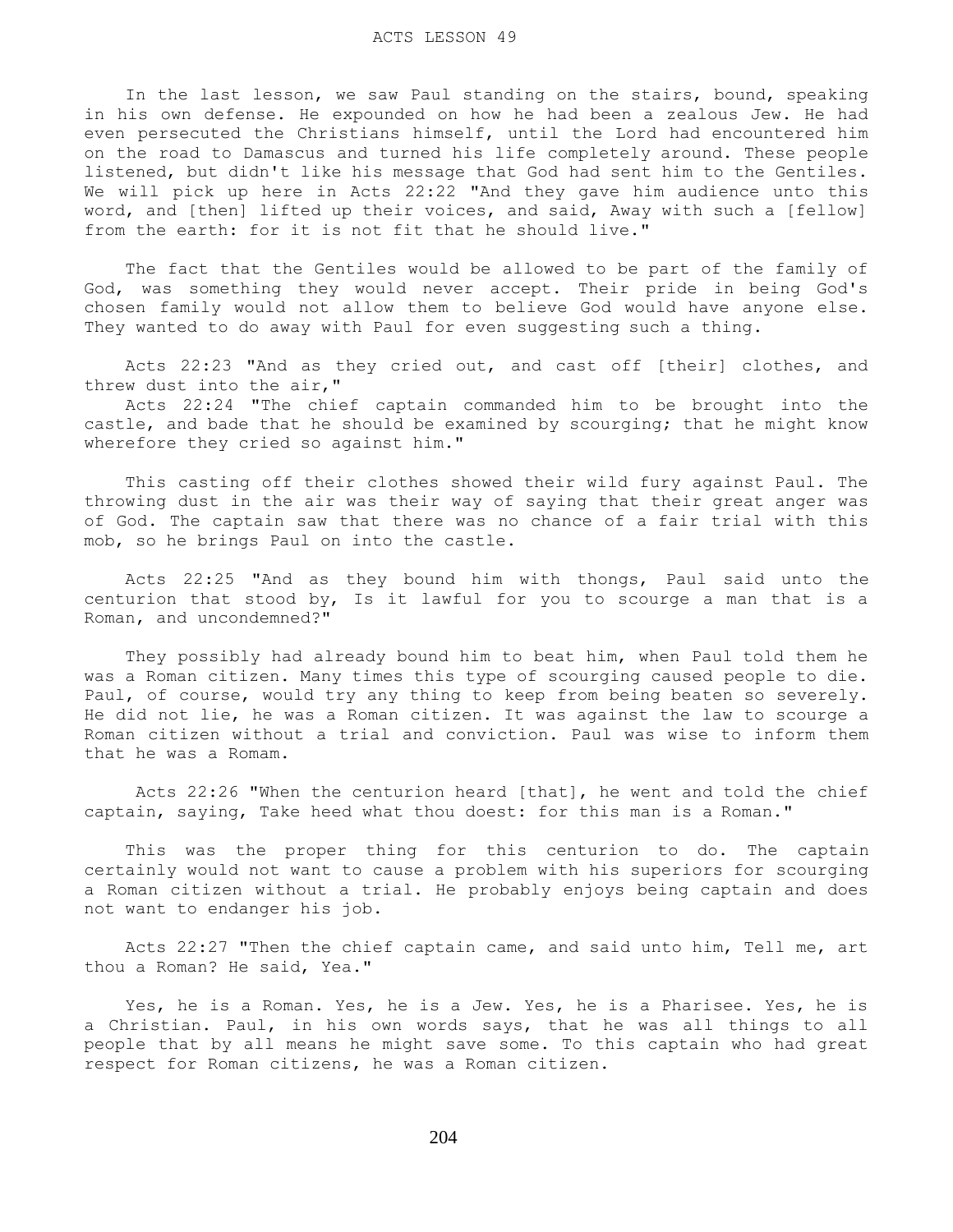Acts 22:28 "And the chief captain answered, With a great sum obtained I this freedom. And Paul said, But I was [free] born."

 You see, this captain wanted Roman citizenship so much that he raised a large sum of money to purchase his citizenship with. You can imagine his amazement when Paul tells him that he was a Roman by birth. The marvelous thing is that until God is through with Paul on this earth, no one can destroy him. If he needed to be a Roman, God had made him to be one from birth. It was through Paul's father, he was a Roman.

 Acts 22:29 "Then straightway they departed from him which should have examined him: and the chief captain also was afraid, after he knew that he was a Roman, and because he had bound him."

 A Roman citizen was greatly feared, as well as being respected in Jerusalem in these days, because Rome was very powerful at the time. To anger Rome, could cost this captain his station in life of chief captain and perhaps, his head as well. This so called prisoner, Paul, really had the chief captain afraid that he had already over-stepped the limits. The eloquence of Paul as a speaker when he brought his own defense verified to this captain that he was no ordinary man. A man of that day that could speak two languages and had been taught in the school by Gamaliel certainly was no ordinary citizen. Paul, also, had been an officer when he led his men in capturing the Christians. We see that not the prisoner here is afraid, but his captor. It seems this chief captain had no idea what to do with him, so they (the examiners) left and there was nothing more to do, but to take these chains off his hands and legs.

 Acts 22:30 "On the morrow, because he would have known the certainty wherefore he was accused of the Jews, he loosed him from [his] bands, and commanded the chief priests and all their council to appear, and brought Paul down, and set him before them."

 The mob has been disbanded, the beating of Paul stopped, even the chains have been removed. This chief captain sends for the rulers of the temple to come and tell him exactly what charges they have against Paul. This chief captain wants to quickly get this out of his hands. The scene is set. Paul is before them to be questioned.

 Let us go back now and review what these charges are, before we get into chapter 23. The only charges they have brought against him is that they say he has taught both Jew and Gentile that they are not to keep the law of Moses anymore, and that circumcision of the men is no longer to be done. Paul has been teaching that Christianity does not require these outward shows of faith. Perhaps, one confusing thing to them, and to us, is if Paul teaches this, why is he observing feasts, circumcising Peter, taking a Nazarite vow, and sacrificing in the temple? The only explanation is that he is doing these outward things to satisfy the Jews, so they will allow him to teach in the temple and in the synagogues.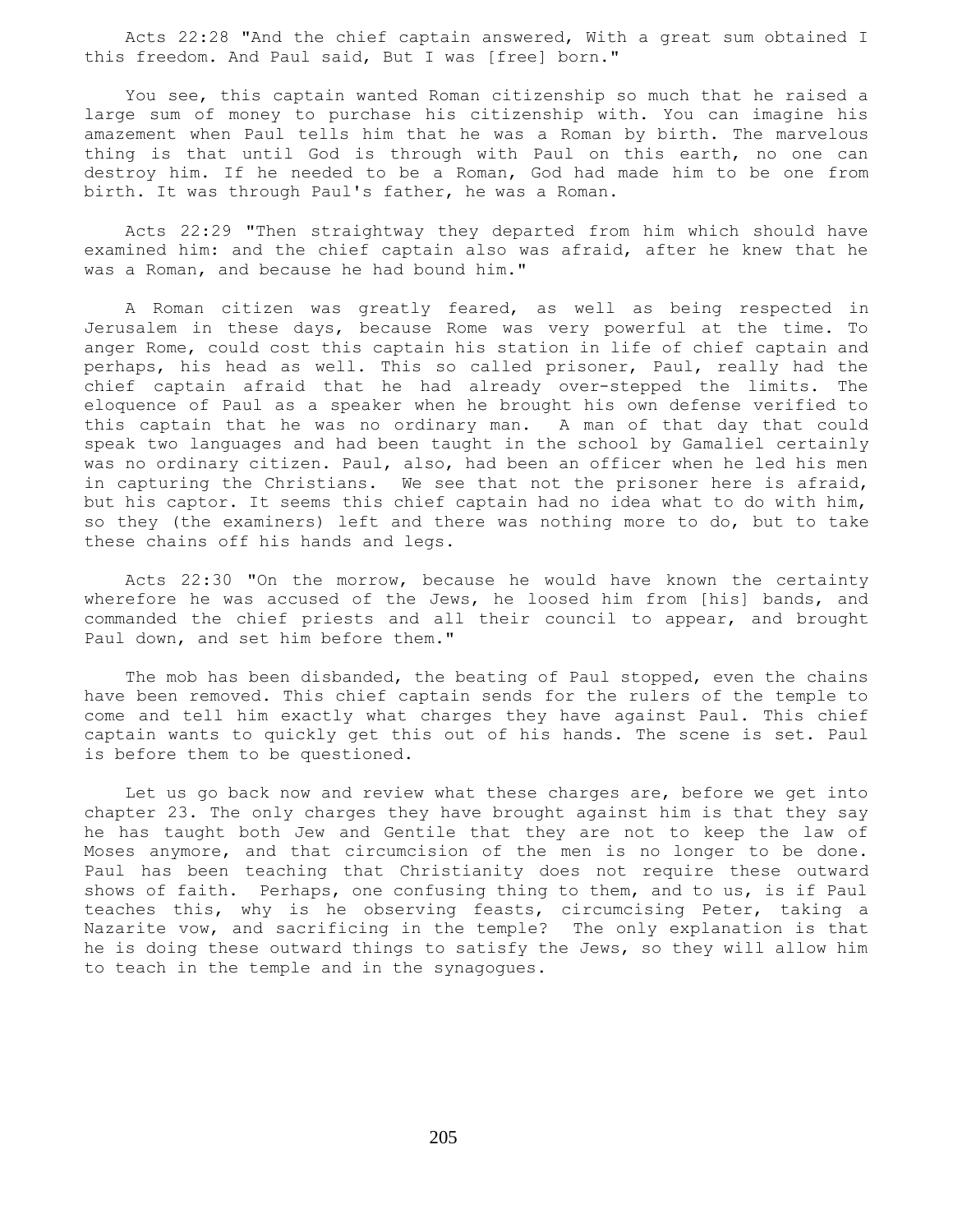1. Who spoke in defense of Paul? 2. What did he expound on? 3. When had Paul stopped persecuting the Christians? 4. Why did these Jews not like Paul's message? 5. What did they cry out after his speech? 6. What one word describes these Jews' problem? 7. In verse 23, what things did they do to show their displeasure? 8. Where did the chief captain command Paul to be brought? 9. What did he tell the men to do with Paul? 10. How did they bind Paul? 11. What did Paul say to the centurion? 12. When the centurion heard this, what did he do? 13. What did the captain ask Paul? 14. What was the difference in Paul's citizenship? 15. How was Paul a Roman? 16. What did the examiners do, when they found out that Paul was a Roman? 17. Why was the chief captain afraid? 18. What were some of the things that should have told the captain that Paul was no ordinary citizen? 19. Why did the captain call the high priest and counsel to come and talk to Paul? 20. What had the captain done to show more respect for Paul than at the beginning? 21. Really, what were the charges against Paul? 22. What was probably confusing to them, as well as to us, about Paul? 23. Why do you suppose Paul still sacrificed?

Notes Notes

206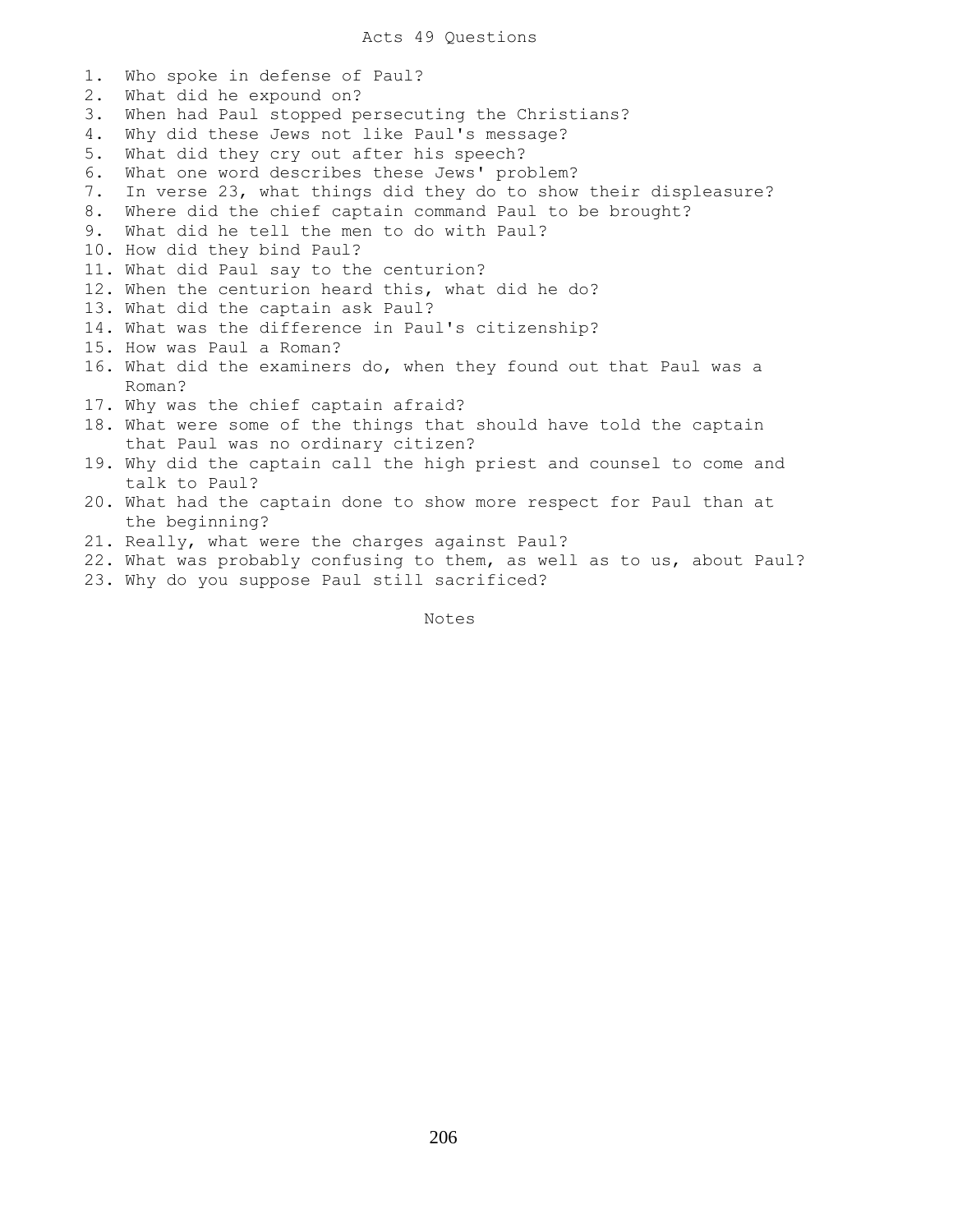We will begin this lesson in Acts 23:1 "And Paul, earnestly beholding the council, said, Men [and] brethren, I have lived in all good conscience before God until this day."

The word earnestly here indicates, to me, that Paul wants them to believe. He really does love them, and he wants them to know the truth. This men and brethren, here, indicates, to me, that Paul is saying, I am one of you. Paul says, I have nothing to apologize for. I have lived the life that God has called me to even until this day.

 Acts 23:2 "And the high priest Ananias commanded them that stood by him to smite him on the mouth."

 This was not the Ananias that Paul had spoken of earlier who had become a Christian. History (not the Bible) tells us this was a cruel man, a glutton. Even though he was an evil man, he was high priest in the temple about ten years. We see his cruelty and lack of respect for Paul when he has one of the men with him slap Paul in the mouth.

 Acts 23:3 "Then said Paul unto him, God shall smite thee, [thou] whited wall: for sittest thou to judge me after the law, and commandest me to be smitten contrary to the law?"

 Paul called him whited wall, because on the outside he had on the garment of the high priest, but underneath he was everything rotten. I believe Paul recognized the high priest garment, but Paul knew that it was not God who had chosen him to be high priest. The priest had no right to slap someone on the face. Paul's righteous indignation flared up here. This wicked high priest was killed brutally a few years later. Thrust through by a dagger.

 Acts 23:4 "And they that stood by said, Revilest thou God's high priest?"

 Acts 23:5 "Then said Paul, I wist not, brethren, that he was the high priest: for it is written, Thou shalt not speak evil of the ruler of thy people."

 This, again, shows that Paul knows in his heart that this is not a high priest of God's choice, but one self-appointed.

 Acts 23:6 "But when Paul perceived that the one part were Sadducees, and the other Pharisees, he cried out in the council, Men [and] brethren, I am a Pharisee, the son of a Pharisee: of the hope and resurrection of the dead I am called in question."

 Here we see again, that the Holy Spirit of God has told Paul exactly what to say to get these two groups off of him, and fighting each other, over whether there is life after death or not. Again, he has not lied. He is a Pharisee.

 Acts 23:7 "And when he had so said, there arose a dissension between the Pharisees and the Sadducees: and the multitude was divided."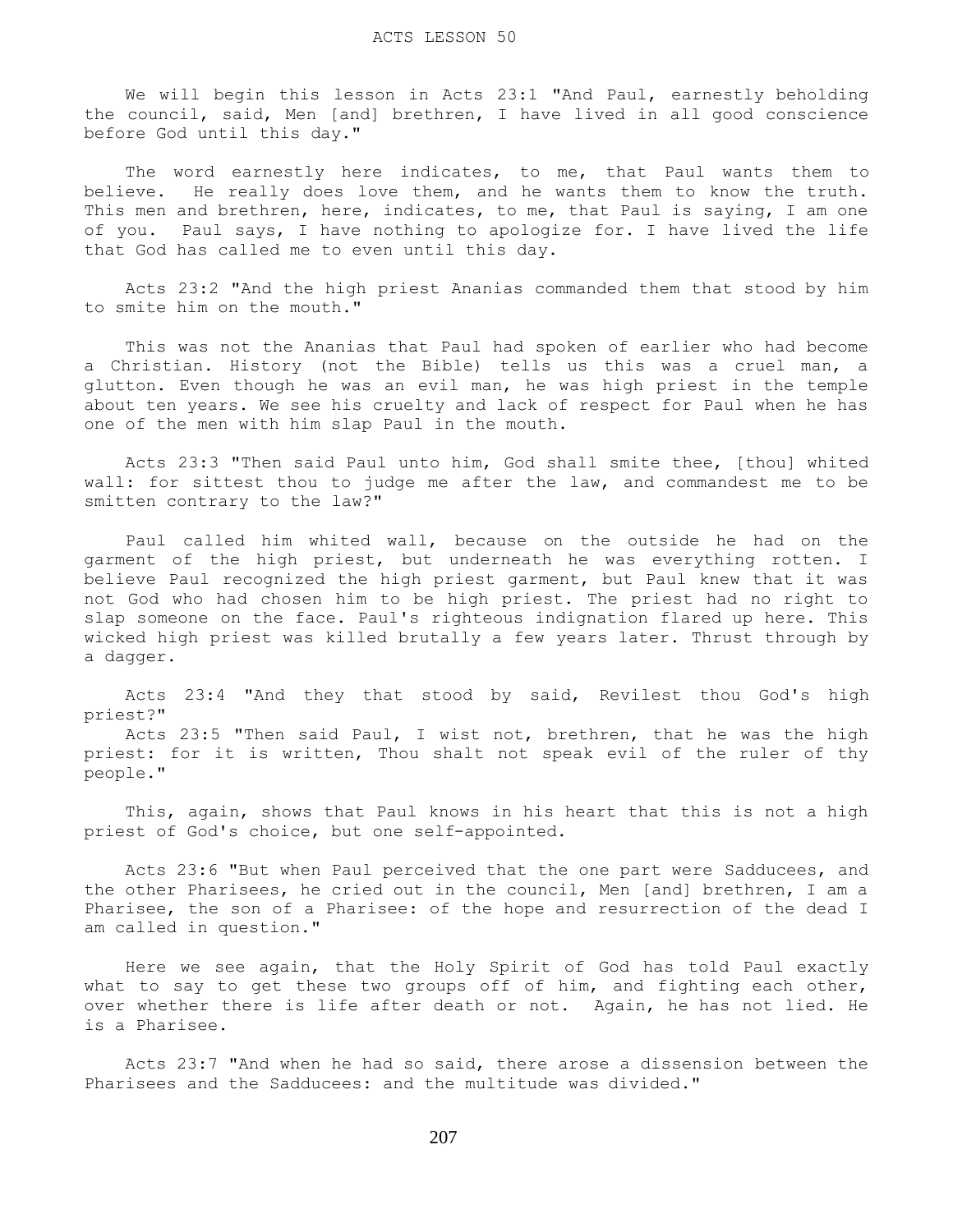Divide and conquer. This is what Paul has done with just a few words here. These Pharisees and Sadducees had been arguing for hundreds of years about life after death.

 Acts 23:8 "For the Sadducees say that there is no resurrection, neither angel, nor spirit: but the Pharisees confess both."

 These people, who were supposed to be the learned people in the law, really knew very little about God. The Sadducees did not even believe in the Spirit. The Pharisees and the Sadducees had missed the whole meaning of the Bible. The entire Bible, Old and New Testament, is focussed on Jesus Christ as Saviour and Lord, and yet they did not believe Jesus of Nazareth to be the Christ (Messiah). You see, they had not even understood the portion of the Bible that they had studied. The point of verse 8 is that Paul got them stirred up and arguing among themselves to get their attention off him.

 Acts 23:9 "And there arose a great cry: and the scribes [that were] of the Pharisees' part arose, and strove, saying, We find no evil in this man: but if a spirit or an angel hath spoken to him, let us not fight against God."

 These scribes have realized that Paul is not doing all of this himself, but in fact, has the power of God on his side. They bring up a very interesting question. What if Paul is telling the truth? If he is and they come against Paul, they would be fighting against God himself. It is nice to know that there was someone who believed Paul.

 Acts 23:10 "And when there arose a great dissension, the chief captain, fearing lest Paul should have been pulled in pieces of them, commanded the soldiers to go down, and to take him by force from among them, and to bring [him] into the castle."

 It seemed there was such a battle going on between the Sadducees, Pharisees, and scribes about Paul, that they were pulling him first one way and then the other. The captain was remembering the fact that Paul was a Roman citizen and he wanted no harm to come to Paul. He sends soldiers into this group and takes Paul by force out of their midst. They carried Paul back into the castle to protect him.

 Acts 23:11 "And the night following the Lord stood by him, and said, Be of good cheer, Paul: for as thou hast testified of me in Jerusalem, so must thou bear witness also at Rome."

We see, here, that the Lord does not send an angel, but appears Himself to Paul. The Lord will never leave us or forsake us. He is our very present help in trouble. Paul really needed encouragement here. It really looked like they were going to kill Paul. We see from the statement the Lord makes about Rome, that no harm will come to Paul here. He will live to testify another day. The Lord will not allow anything to happen to Paul. The Lord has a mission for him in Rome.

Acts 23:12 "And when it was day, certain of the Jews banded together, and bound themselves under a curse, saying that they would neither eat nor drink till they had killed Paul."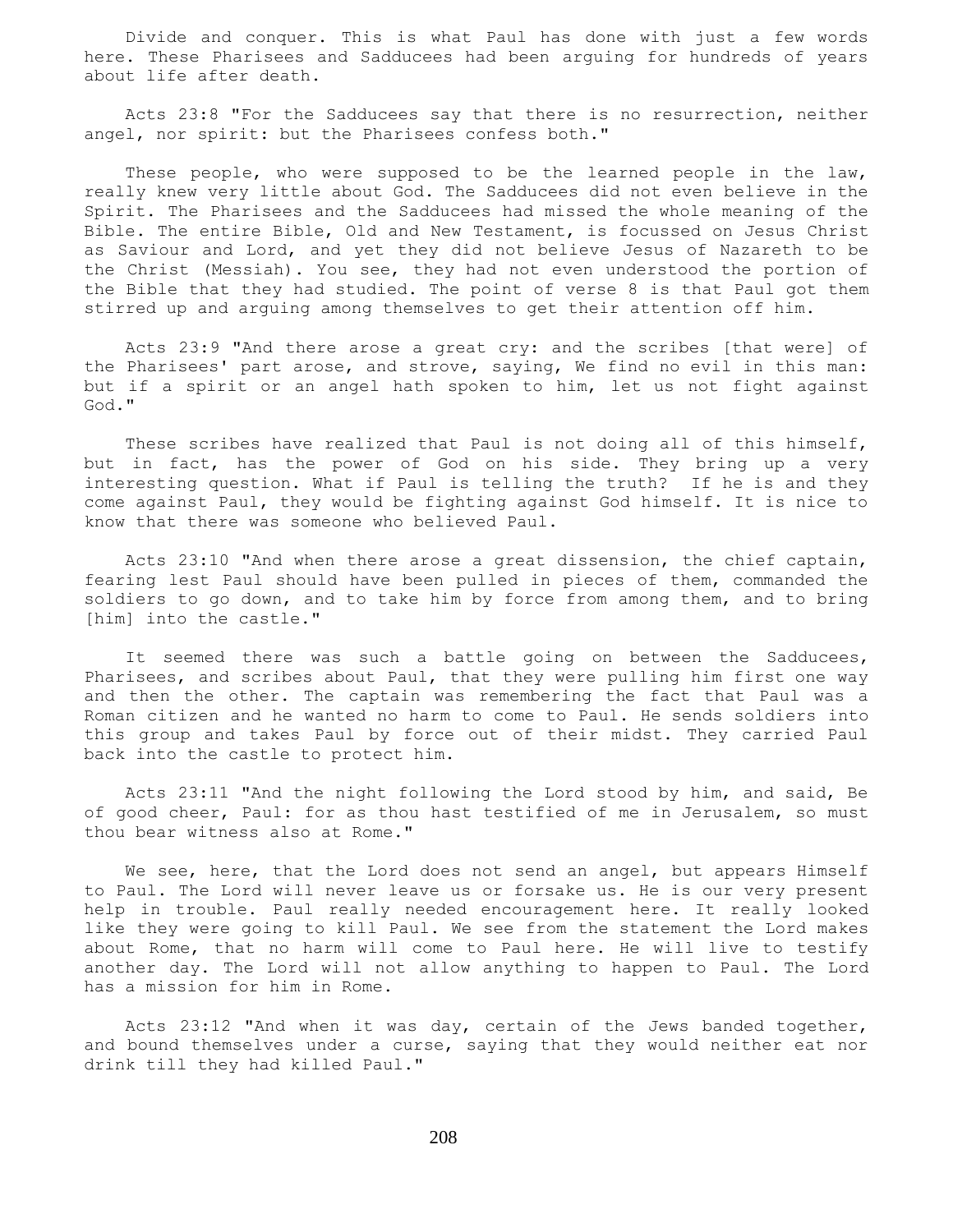What a terrible thing to do. Paul would not die, until the Lord was ready to take him home. This curse would surely come to pass, because they will not be able to kill Paul. This just means they will surely starve to death. If this vow was made to God, this was a serious vow.

 Acts 23:13 "And they were more than forty which had made this conspiracy."

 Acts 23:14 "And they came to the chief priests and elders, and said, We have bound ourselves under a great curse, that we will eat nothing until we have slain Paul."

 Taking vows of any kind was taught against by Jesus in Matthew in His Sermon on the Mount. To take a vow to kill someone would be doubly wrong. Thirdly, to tell the chief priests and elders was to include them in the sin.

 Acts 23:15 "Now therefore ye with the council signify to the chief captain that he bring him down unto you to morrow, as though ye would inquire something more perfectly concerning him: and we, or ever he come near, are ready to kill him."

 We see, here, now, they are trying to include the priests in lying to the chief captain. These forty and the priests would all be guilty of murder. The whole idea is to lie to the captain, and trick him into bringing Paul close enough, so one of these forty men under the oath can kill him.

 Acts 23:16 "And when Paul's sister's son heard of their lying in wait, he went and entered into the castle, and told Paul."

 This nephew of Paul's overheard their plot, and somehow got into the castle, and warns Paul of their plan.

 Acts 23:17 "Then Paul called one of the centurions unto [him], and said, Bring this young man unto the chief captain: for he hath a certain thing to tell him."

 Acts 23:18 "So he took him, and brought [him] to the chief captain, and said, Paul the prisoner called me unto [him], and prayed me to bring this young man unto thee, who hath something to say unto thee."

 Paul had the centurion and the chief captain afraid for anything to happen to him. They were eager to figure a way out of this problem with Paul. The centurion was afraid not to carry the message.

 Acts 23:19 "Then the chief captain took him by the hand, and went [with him] aside privately, and asked [him], What is that thou hast to tell me?"

 This is very unusual for a captain to be talking to a prisoner at all. It is even more unusual, for him to receive this young man sent by the prisoner to him. This just shows that he is really afraid of Paul, because he is a Roman citizen. The captain does not want to show weakness around his men, so he calls this young man aside to speak to him.

 Acts 23:20 "And he said, The Jews have agreed to desire thee that thou wouldest bring down Paul to morrow into the council, as though they would inquire somewhat of him more perfectly."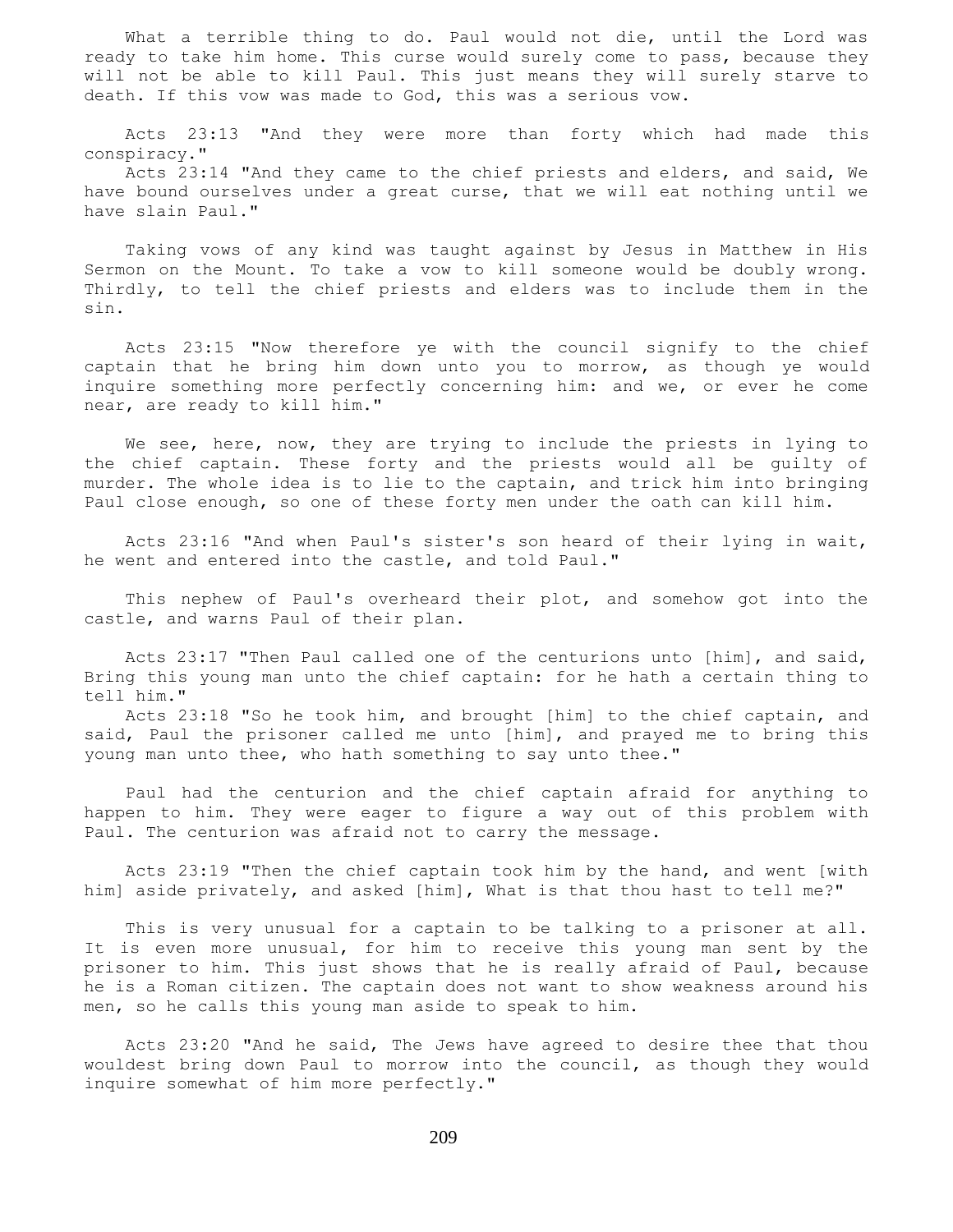Acts 23:21 "But do not thou yield unto them: for there lie in wait for him of them more than forty men, which have bound themselves with an oath, that they will neither eat nor drink till they have killed him: and now are they ready, looking for a promise from thee."

 You can see that even though these forty evil men have made this death oath, they are in the wrong. God has intervened and caused this young man to be just at the right place at the right time to save Paul. This captain is eager to help Paul, but he has to live here with these other people, so he will have to be very clever in how he handles this. He cannot let them know that he knows about their scheme.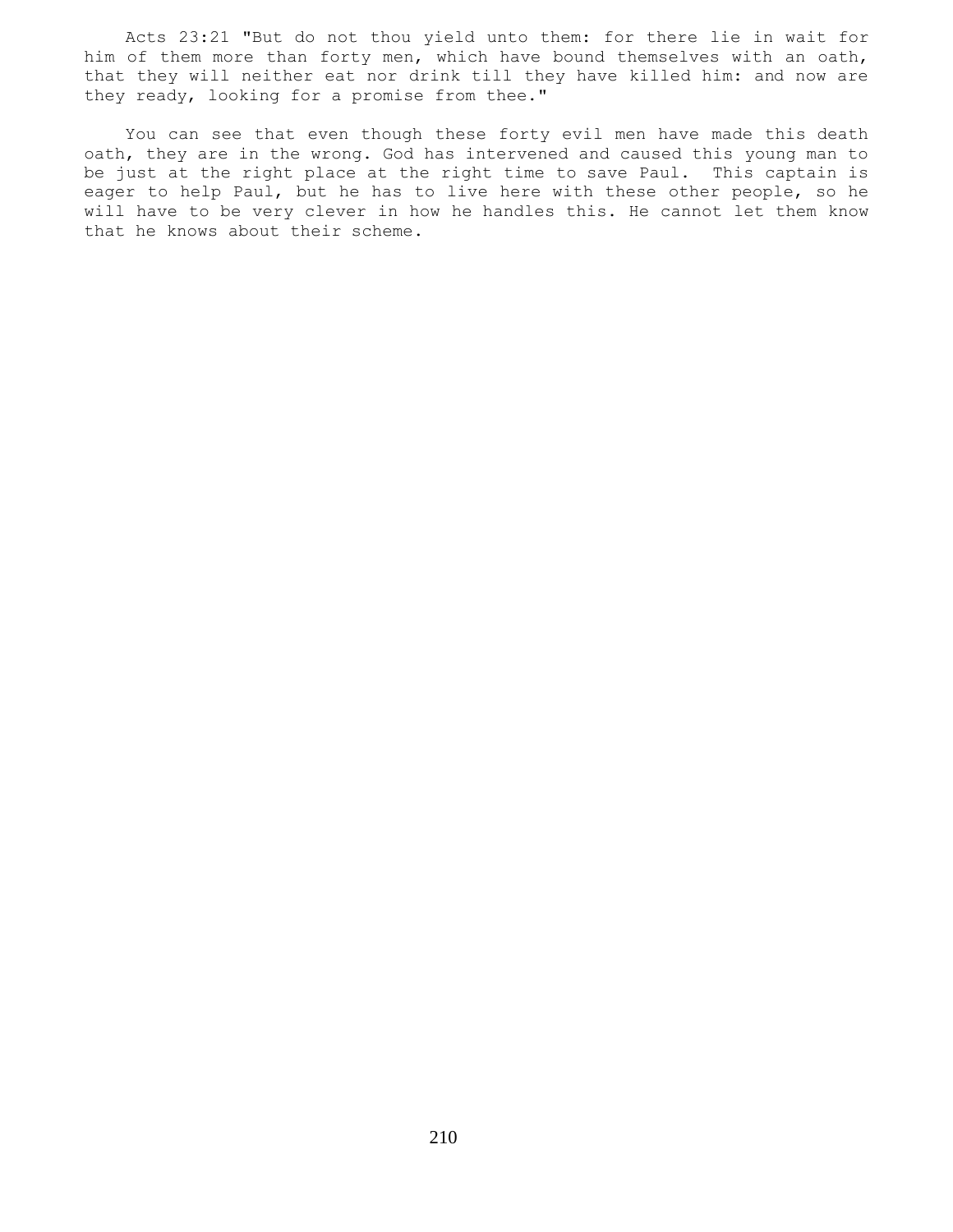# Acts 50 Questions

| 1.    | Paul has lived how, up until this day in verse 1?                      |
|-------|------------------------------------------------------------------------|
| $2$ . | What was the name of the high priest present?                          |
| 3.    | What did he tell those near Paul to do to him?                         |
| 4.    | History tells us two things about this high priest, what were          |
|       | they?                                                                  |
| 5.    | What did Paul call this priest?                                        |
| 6.    | Paul said he judged him after the law, and hit him contrary to         |
|       |                                                                        |
| 7.    | What did it mean, when he called the priest a whited wall?             |
| 8.    | How does history tell us this priest died?                             |
| 9.    | In verse 4, those standing around spoke out against Paul for what?     |
|       | 10. In verse 5, what does Paul say is written pertaining to this?      |
|       | 11. What kind of a high priest does this show that Paul believes he    |
|       | is?                                                                    |
|       | 12. When Paul saw they were divided into Sadducees and Pharisees, what |
|       | did he tell them he was?                                               |
|       | 13. What did Paul tell them he was called in question about?           |
|       | 14. What did this cause among the multitude?                           |
|       | 15. Which says there is no resurrection, Pharisees or Sadducees?       |
|       | 16. What other two things do they not believe in?                      |
|       | 17. Who said they found no evil in this man?                           |
|       | 18. They also said, if a spirit or an angel hath spoken to him, let us |
|       | not fight against                                                      |
|       | 19. Why did the chief captain have soldiers to go down and get Paul    |
|       | away from the mob?                                                     |
|       | 20. Where was Paul taken?                                              |
|       | 21. Who stood by Paul, and said be of good cheer?                      |
|       | 22. Where would Paul live to testify?                                  |
|       | 23. Who banded together in a curse not to eat until they had killed    |
|       | Paul?                                                                  |
|       | 24. How many of them had taken the vow?                                |
|       | 25. Who did they come and tell of their vow?                           |
|       | 26. What kind of conspiracy had they schemed up to get Paul close      |
|       | enough to them that they might kill him?                               |
|       | 27. Who overheard their evil plot?                                     |
|       | 28. Who does he warn of the plan?                                      |
|       | 29. What did Paul tell him to do?                                      |
|       | 30. What did the chief captain do, when the young man came to him?     |
|       | 31. Who has intervened and helped Paul?                                |
|       |                                                                        |

Notes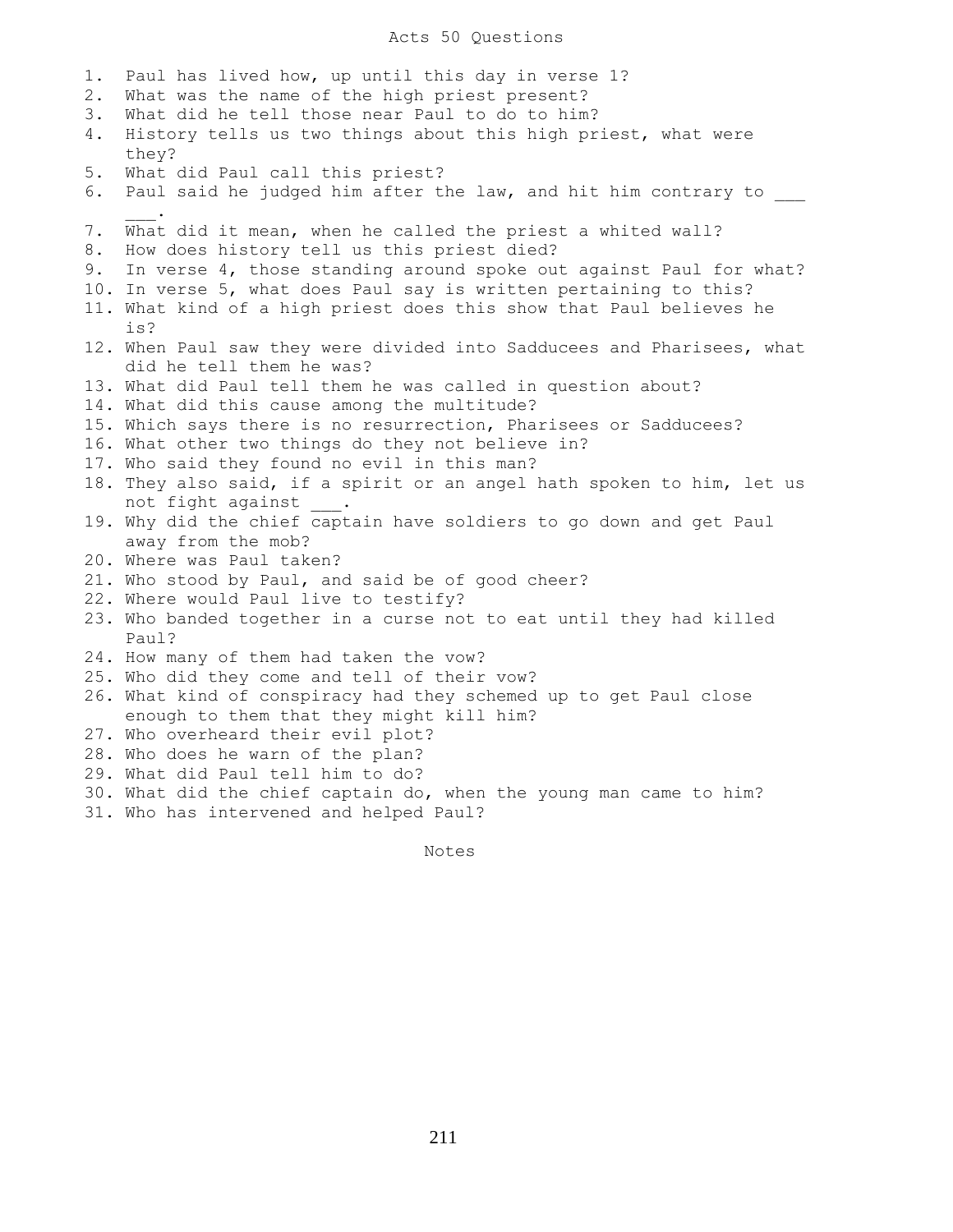We will begin this lesson in Acts 23:21 "But do not thou yield unto them: for there lie in wait for him of them more than forty men, which have bound themselves with an oath, that they will neither eat nor drink till they have killed him: and now are they ready, looking for a promise from thee."

 In the last lesson, we saw Paul brought before the council. The council really did not find anything they could convict him of. Forty men banned together and took an oath not to eat until they killed Paul. Paul's nephew overheard and came and told Paul. Paul sends this nephew to the captain, so the captain can protect Paul from these forty men. These men were going to try to get the captain to bring Paul out to be questioned. While he is out, they plan to kill him. Remember, the captain is afraid for any harm to come to Paul, because he is a Roman citizen.

 Acts 23:22 "So the chief captain [then] let the young man depart, and charged [him, See thou] tell no man that thou hast shewed these things to me."

This chief captain has to live in this area, so he can not let these people know that he knew about this plot. He is getting Paul out of this, but he cannot let the people know why he is taking Paul out. It would look like he had taken sides with Paul against them.

 Acts 23:23 "And he called unto [him] two centurions, saying, Make ready two hundred soldiers to go to Caesarea, and horsemen threescore and ten, and spearmen two hundred, at the third hour of the night;"

 This is a very large group to guard this one man. This is about the same number that would go to guard a king. This captain was going to make sure no one would kill Paul on the way. Seventy horsemen went with them. They left at 9 p.m.

 Acts 23:24 "And provide [them] beasts, that they may set Paul on, and bring [him] safe unto Felix the governor."

 Felix means happy. Felix was a Roman procurator. Felix had been a slave, but was freed by Claudius Caesar and was elevated to governor in Judaea.

Acts 23:25 "And he wrote a letter after this manner:"

 Acts 23:26 "Claudius Lysias unto the most excellent governor Felix [sendeth] greeting."

 Up until this point, we have just heard him spoken of as captain. Now we are told that the captain's name was Claudius Lysias.

 Acts 23:27 "This man was taken of the Jews, and should have been killed of them: then came I with an army, and rescued him, having understood that he was a Roman.

 This captain is just sure that it will put him in good favor that he saved a Roman citizen from being killed by a mob of Jews.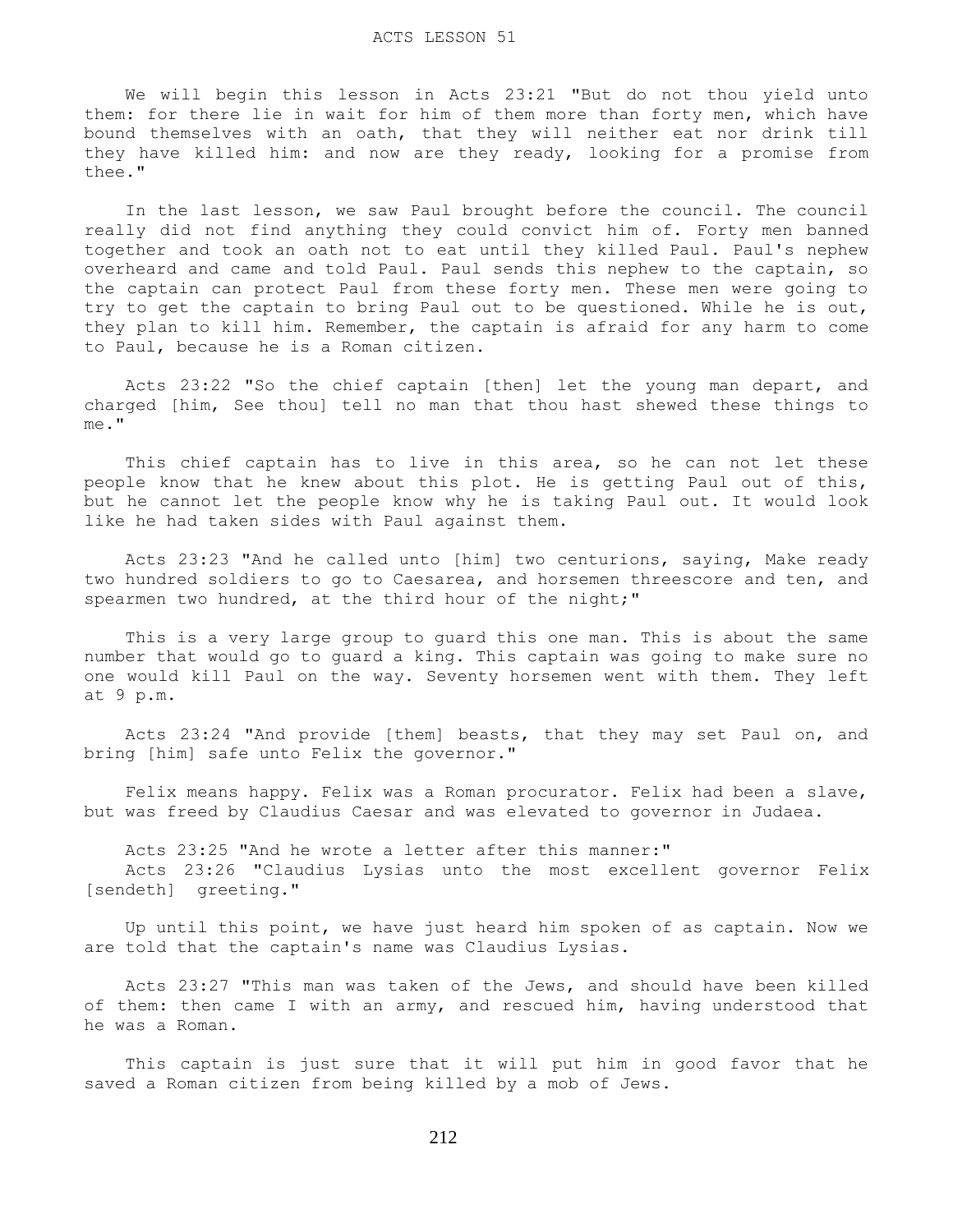Acts 23:28 "And when I would have known the cause wherefore they accused him, I brought him forth into their council:"

 Acts 23:29 "Whom I perceived to be accused of questions of their law, but to have nothing laid to his charge worthy of death or of bonds."

 We really see the divine providence of God in all of this. God caused this captain, really, to get Paul out of danger. The captain said they wanted to kill him, because of a technicality in their Jewish law. He, also says, that Paul has not done anything to warrant punishment.

 Acts 23:30 "And when it was told me how that the Jews laid wait for the man, I sent straightway to thee, and gave commandment to his accusers also to say before thee what [they had] against him. Farewell."

 Part of this was not true, when the captain sent Paul away by night unknown to the Jews. The captain waited until after Paul was safe, before he tells them that they will have to bring their complaints to Felix. This letter was explaining why he sent Paul to Felix.

 Acts 23:31 "Then the soldiers, as it was commanded them, took Paul, and brought [him] by night to Antipatris."

 Antipatris was thirty-eight miles away from Jerusalem. Paul was sent by night to keep from arousing these forty men who were sworn to kill him.

 Acts 23:32 "On the morrow they left the horsemen to go with him, and returned to the castle:"

This just means that somewhere between six and nine hours later, they came to Antipatris. The horsemen left the soldiers, and they took Paul the last part of the journey. They would leave Paul with Felix and go back to the castle in Jerusalem.

 Acts 23:33 "Who, when they came to Caesarea, and delivered the epistle to the governor, presented Paul also before him."

 These soldiers had orders to turn Paul over to no one except Felix. Along with Paul, they gave the letter from their captain to Felix.

 Acts 23:34 "And when the governor had read [the letter], he asked of what province he was. And when he understood that [he was] of Cilicia;" Acts 23:35 "I will hear thee, said he, when thine accusers are also come. And he commanded him to be kept in Herod's judgment hall."

 What appeared to Paul to be a safe haven is now far from that. Instead of Felix protecting Paul from these forty Jews, Felix just orders Paul held until they can catch up and accuse Paul before Felix. This is just a delay, not a reprieve. Really, all of this is actually taking Paul closer to Rome. We must remember that the Lord had appeared to Paul and told him be of good cheer, because he would bear witness of Him in Rome as he had in Jerusalem. Felix, perhaps, did not take his word for Paul's innocence. He wanted to be thought of as being just, so he was going to wait and hear both sides of this argument, before he makes up his mind. His inquiry about where Paul was from was to make sure that he fell within his jurisdiction.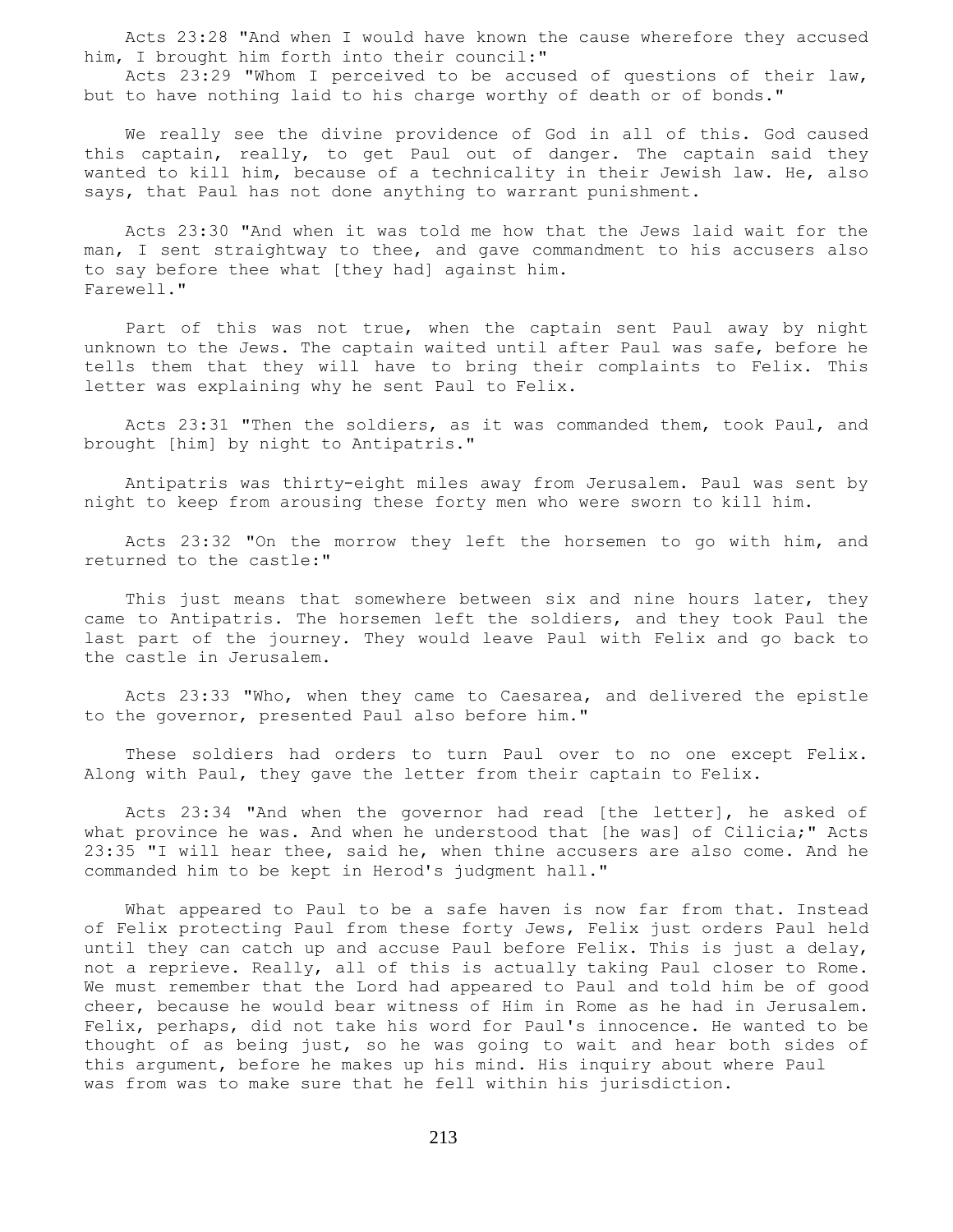1. How many men lay in wait for Paul? 2. What had they done to show how serious they were about killing Paul? 3. What were they not going to do, until they killed Paul? 4. What had the council found Paul guilty of? 5. Who had overheard their plot to kill Paul? 6. Why was the captain afraid for Paul to be killed? 7. What did the captain warn the young man of? 8. Why did he not want the people to know what he had told the nephew of Paul? 9. Who did the captain call to him to give orders to about what to do with Paul? 10. How many soldiers would go and guard Paul? 11. How many horsemen went? 12. What time did they leave Jerusalem? 13. How did Paul travel? 14. What does Felix mean? 15. Who was Felix? 16. Who had freed Felix? 17. What was the captain's name? 18. Who had Paul been taken of? 19. Why had the captain sent soldiers in to protect Paul? 20. What did the captain perceive Paul to be accused of? 21. What was the captain's verdict of what Paul had done? 22. What small untruth did the captain tell in verse 30? 23. Where did the soldiers take Paul? 24. How far was this from Jerusalem? 25. Where did they deliver Paul to Felix? 26. What did Felix ask Paul, to see if Paul was in his jurisdiction? 27. What unpleasant decision did Felix make? 28. Where was Paul held until court day?

Notes Notes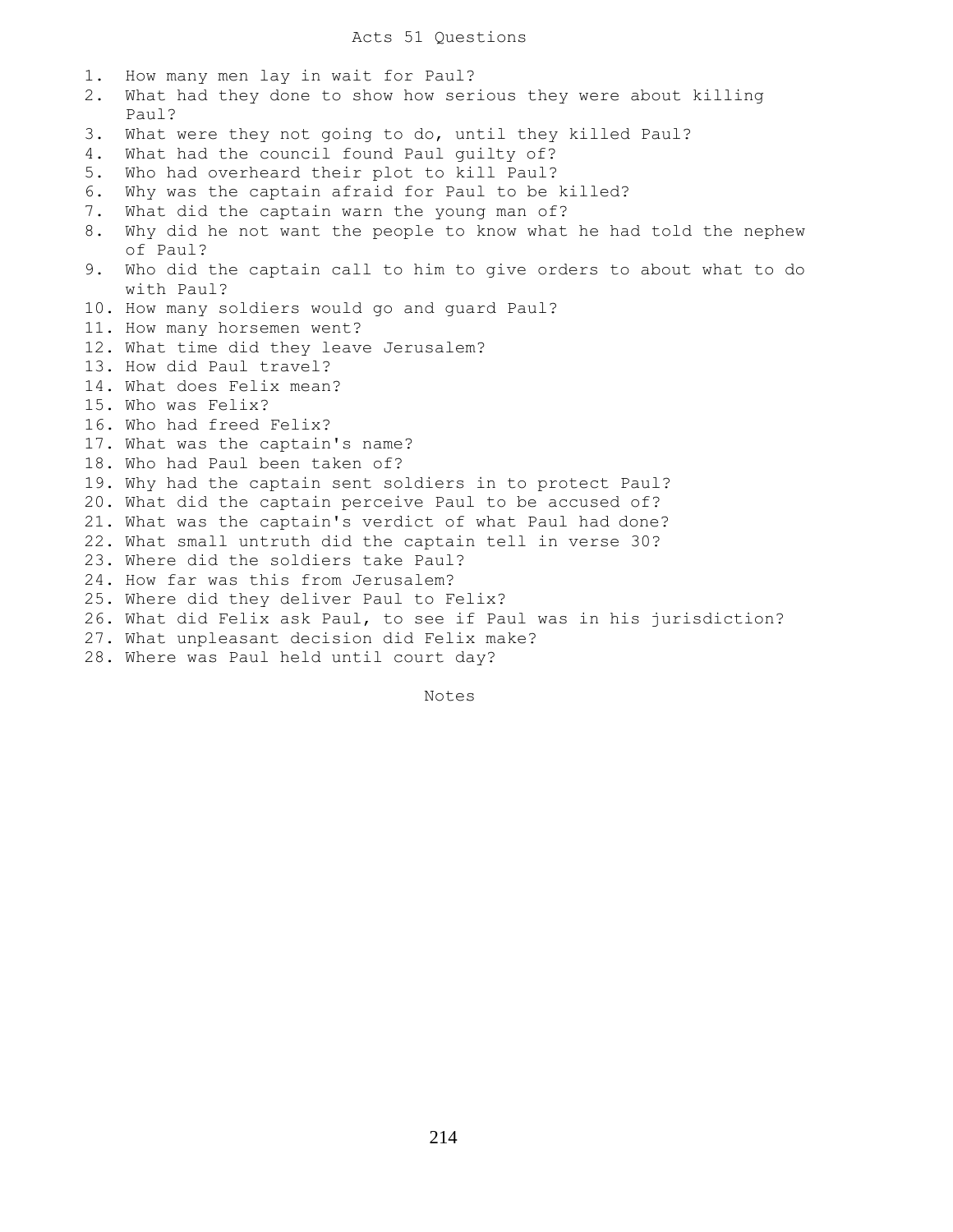We will begin this lesson in Acts 24:1 "And after five days Ananias the high priest descended with the elders, and [with] a certain orator [named] Tertullus, who informed the governor against Paul."

 This is the same Ananias who had told one of his men to slap Paul in the mouth. Paul had called him a whited wall. We had already mentioned that he had probably proclaimed himself high priest. Probably this Tertullus was a Roman and probably was hired, because he could speak the language of the governor, as well as the language of the high priest. He made his living as an orator. He told the governor the accusations against Paul.

 Acts 24:2 "And when he was called forth, Tertullus began to accuse [him], saying, Seeing that by thee we enjoy great quietness, and that very worthy deeds are done unto this nation by thy providence,"

 This orator begins by flattering the governor to get him on the side of the high priest. He speaks of providence as being the reason worthy deeds had been done of their nation.

 Acts 24:3 "We accept [it] always, and in all places, most noble Felix, with all thankfulness."

 Acts 24:4 "Notwithstanding, that I be not further tedious unto thee, I pray thee that thou wouldest hear us of thy clemency a few words."

 This is just a very flattering way of asking Felix to hear their side of the story.

 Acts 24:5 "For we have found this man [a] pestilent [fellow], and a mover of sedition among all the Jews throughout the world, and a ringleader of the sect of the Nazarenes:"

 Pestilent means nuisance here. There had been many riots instigated by rebellious Jews, and Felix was familiar with the problems they had caused. Now this paid orator has brought this up to try to get up a case against Paul. The Jews used the name Nazarenes for followers of Jesus. They had previously made the statement, "can any good thing come out of Nazareth?". This was intended to be a slur against Paul. Their true complaint was that he was a follower of Jesus Christ from Nazareth.

 Acts 24:6 "Who also hath gone about to profane the temple: whom we took, and would have judged according to our law."

 Truly Paul had not profaned the temple. In fact, many Christians might have questioned why Paul had gone to the temple to sacrifice. I believe that down deep in Paul's heart, he had never truly given up trying to win his Jewish brothers to Christianity, and he was trying to make himself acceptable unto them by going through the Jewish rituals.

 Acts 24:7 "But the chief captain Lysias came [upon us], and with great violence took [him] away out of our hands,"

 Nowhere do these accusers tell Felix that they had every intention to kill Paul. They do not mention that he is a Roman, either. They, also,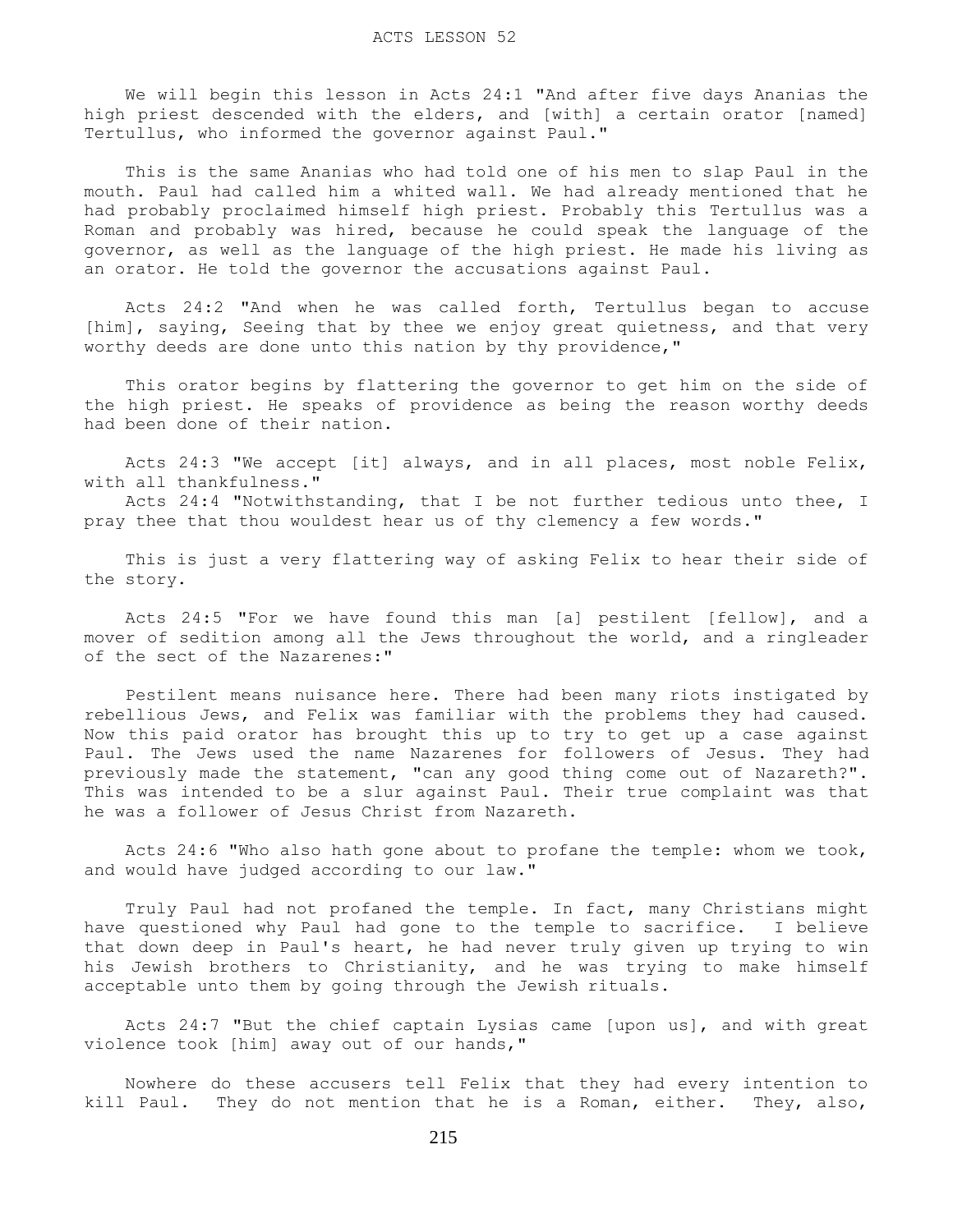find it very convenient to hide the fact that Paul is really one of them, a Pharisee. They want to blame anyone, but themselves.

 Acts 24:8 "Commanding his accusers to come unto thee: by examining of whom thyself mayest take knowledge of all these things, whereof we accuse him."

 They are showing their anger here in having to come to a higher court. They are reminding Felix here of his duty.

 Acts 24:9 "And the Jews also assented, saying that these things were so."

 Up until now, the orator had spoken for them, but in verse 9, Jews which hired this orator have spoken out and said that what he had said was true.

 Acts 24:10 "Then Paul, after that the governor had beckoned unto him to speak, answered, Forasmuch as I know that thou hast been of many years a judge unto this nation, I do the more cheerfully answer for myself:"

 Paul is a wonderful orator himself. He, also, begins with a little flattery of the governor. Paul says, I know you are fair. I am happy to bring my case before you.

 Acts 24:11 "Because that thou mayest understand, that there are yet but twelve days since I went up to Jerusalem for to worship."

 Paul tells this governor that twelve days ago, he went to Jerusalem for one purpose (to worship). He had no evil intent at all.

 Acts 24:12 "And they neither found me in the temple disputing with any man, neither raising up the people, neither in the synagogues, nor in the city:"

 Paul is not making inflammatory remarks about his accusers. He is just quietly denying any wrong doing. Paul really did not try to minister on this particular trip to the temple. These Jews were accusing him of things he had taught in other cities, before he came back to Jerusalem. The Jews of Asia were really the ones who had stirred this whole thing up.

 Acts 24:13 "Neither can they prove the things whereof they now accuse me."

These are all false accusations.

 Acts 24:14 "But this I confess unto thee, that after the way which they call heresy, so worship I the God of my fathers, believing all things which are written in the law and in the prophets:"

 Sect is used in the sense of one's philosophical belief. This covers sect of the Sadducees, ect. Here it just means that Paul is a follower of the Nazarene Jesus Christ. This he admits. He does not call him Jesus Christ here, it would just tend to inflame the Jews more. He does say that he believes the law and the prophets. I believe he included the prophets, because they prophesied of Jesus.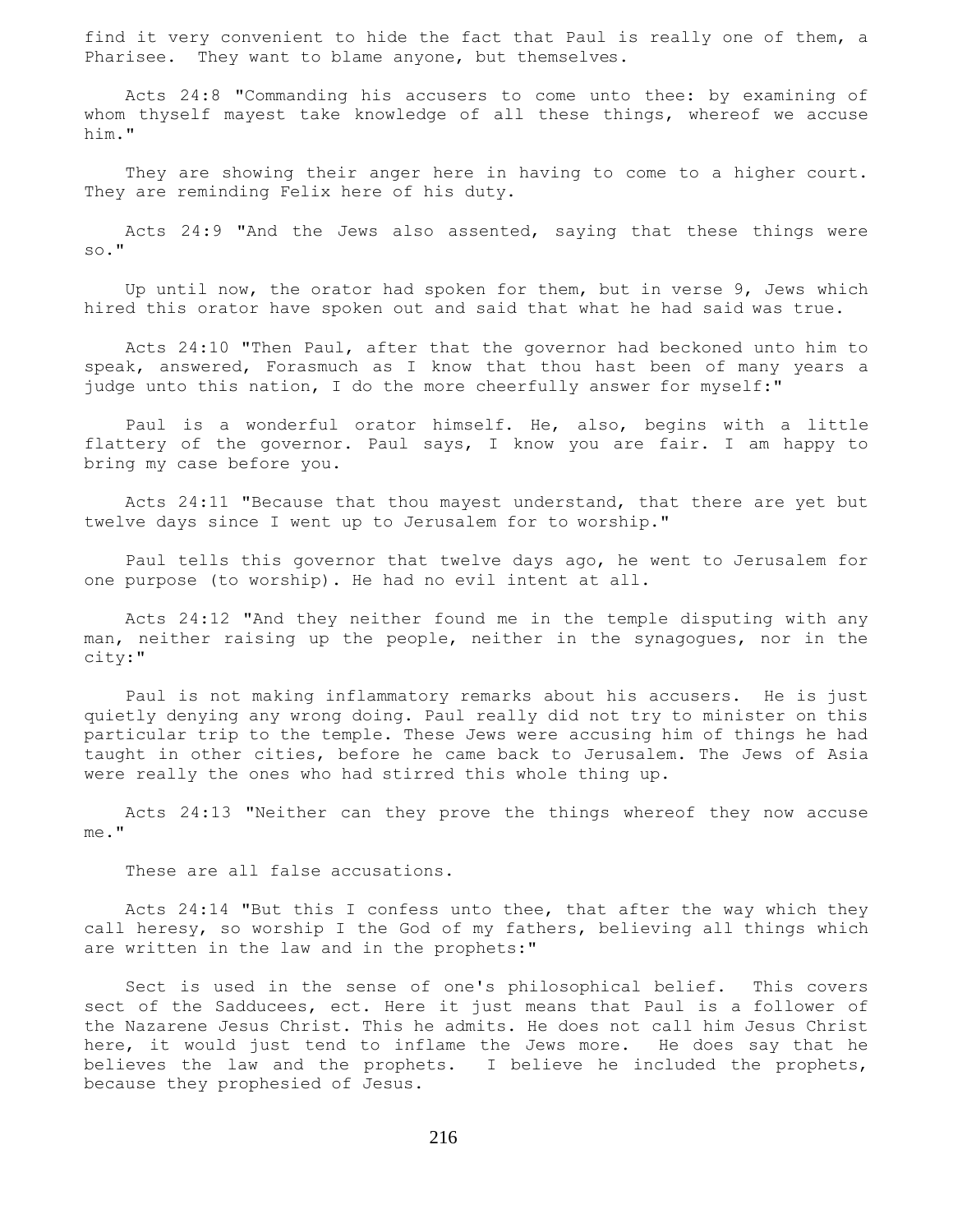Acts 24:15 "And have hope toward God, which they themselves also allow, that there shall be a resurrection of the dead, both of the just and unjust."

 Of course, not all of the Jews believed in the resurrection of the dead. The Sadducees do not believe in the resurrection of the dead, but the Pharisees do, as we read in chapter 23 verse 8 of Acts. The Sadducees tolerate this belief of the Pharisees somewhat however. They are both Jews.

 Acts 24:16 "And herein do I exercise myself, to have always a conscience void of offence toward God, and [toward] men."

Paul says, I have a clear conscience before God.

 Acts 24:17 "Now after many years I came to bring alms to my nation, and offerings."

This was like a tax that was to be paid.

 Acts 24:18 "Whereupon certain Jews from Asia found me purified in the temple, neither with multitude, nor with tumult."

 Paul had gone to the temple and been purified with the four men who had shaved their heads, stating that Paul walked orderly and kept the law. Acts 21:24. There were no large numbers with Paul. He was not causing trouble either.

 Acts 24:19 "Who ought to have been here before thee, and object, if they had ought against me."

 Paul says here, why did these men not come and testify against me to you, if they had a complaint.

 Acts 24:20 "Or else let these same [here] say, if they have found any evil doing in me, while I stood before the council,"

 You see, they had not proved any evil doing of Paul at all to the council. They were just mad, because Paul followed Jesus.

 Acts 24:21 "Except it be for this one voice, that I cried standing among them, Touching the resurrection of the dead I am called in question by you this day."

 Acts 24:22 "And when Felix heard these things, having more perfect knowledge of [that] way, he deferred them, and said, When Lysias the chief captain shall come down, I will know the uttermost of your matter."

 Felix could not make his mind up who was right, so he just put off deciding until Lysias, the captain from Jerusalem comes to give him some more information.

 Acts 24:23 "And he commanded a centurion to keep Paul, and to let [him] have liberty, and that he should forbid none of his acquaintance to minister or come unto him."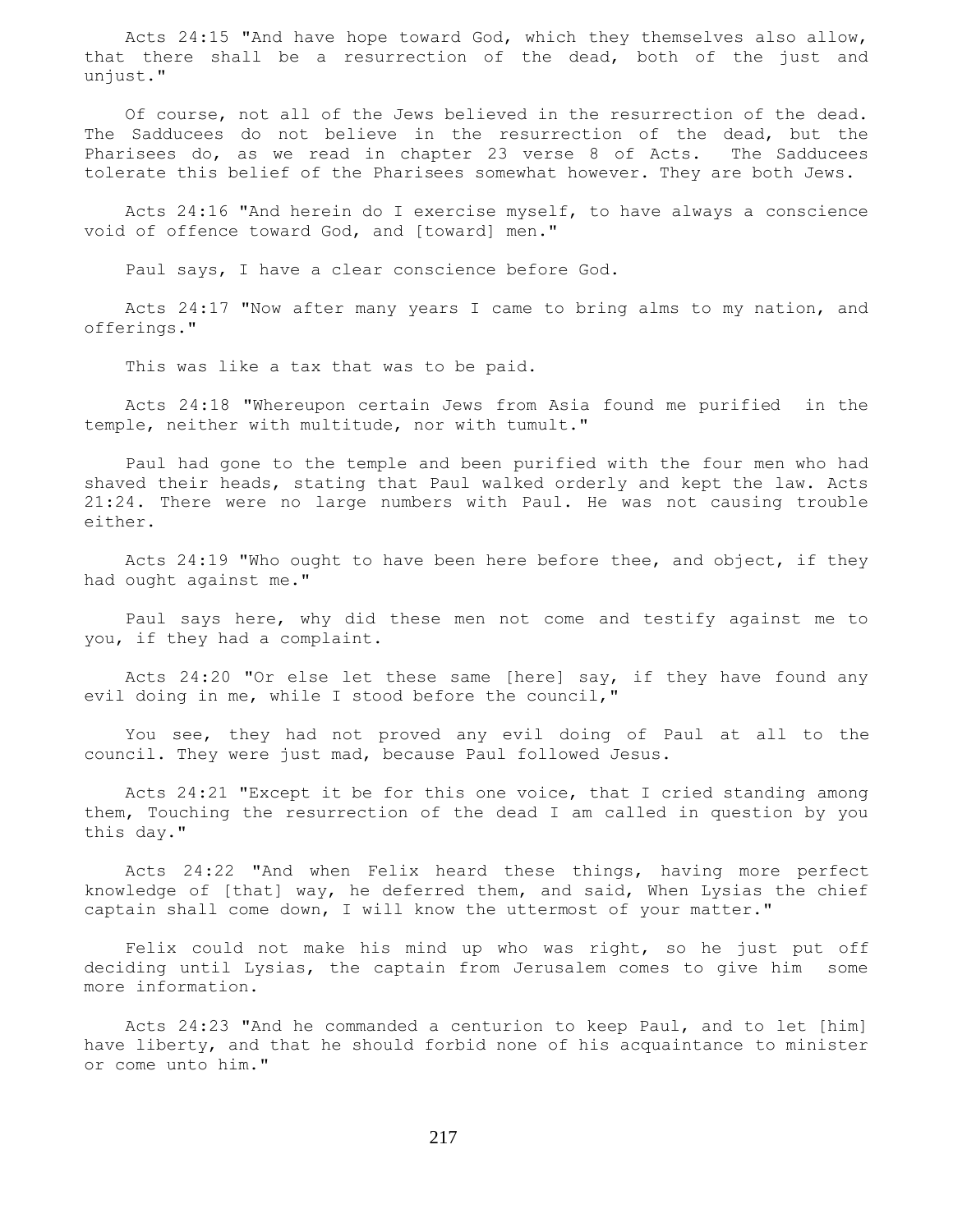We see that Luke and the others were allowed to come and visit Paul while he was imprisoned. He was not chained or restrained at all. He was just kept in the prison, until the next trial. It appears that Paul was treated more as a guest than a prisoner. His friends could come and see him and bring things to him. He just couldn't leave.

 Acts 24:24 "And after certain days, when Felix came with his wife Drusilla, which was a Jewess, he sent for Paul, and heard him concerning the faith in Christ."

 It seems that Felix's wife was interested in hearing about Jesus. Felix and Drusilla formed the entire congregation as Paul preached to them the gospel message of Jesus Christ. This was a private sermon for just these two in Felix's office.

 Acts 24:25 "And as he reasoned of righteousness, temperance, and judgment to come, Felix trembled, and answered, Go thy way for this time; when I have a convenient season, I will call for thee."

 This is very similar to people today. Felix was almost persuaded to become a Christian. He did not receive Jesus though. He said, perhaps next time. He was convicted in his heart, because he trembled. How sad that he waited.

 Acts 24:26 "He hoped also that money should have been given him of Paul, that he might loose him: wherefore he sent for him the oftener, and communed with him."

 Felix wanted to hear what Paul had to say, because he called Paul often to hear him. Felix was not honest, however. He was wanting Paul to pay him a bribe to get out of jail. We do not see where Felix was converted to Christianity. Perhaps, his greed for money kept him from receiving Jesus.

 Acts 24:27 "But after two years Porcius Festus came into Felix' room: and Felix, willing to shew the Jews a pleasure, left Paul bound."

 This Porcius was the successor of Felix. Felix was afraid of the Jews reporting him to the emperor, so he bound Paul for the benefit of these Jews right before he left office.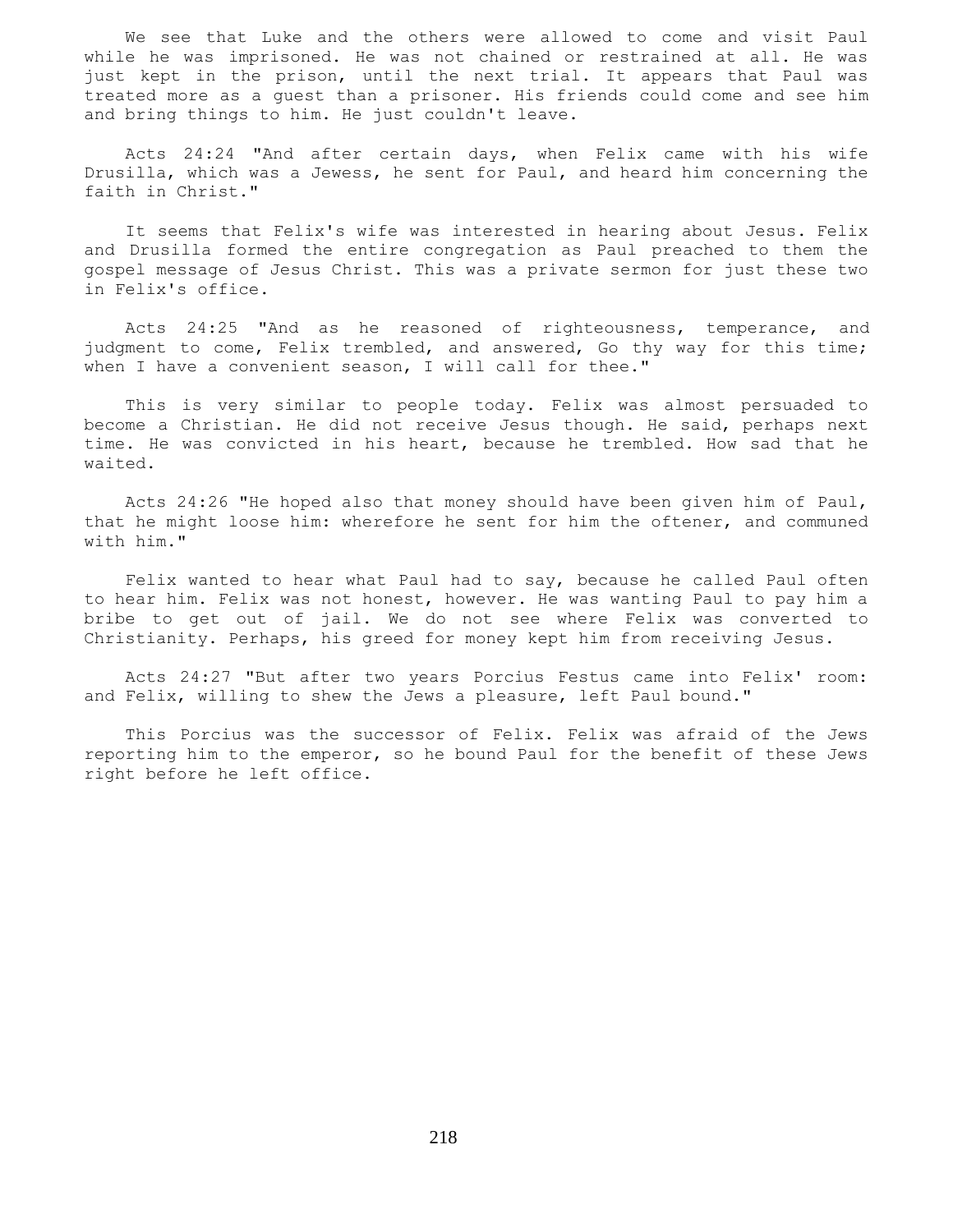1. How long after Paul arrived in Caesarea, did the high priest come? 2. What was the high priest's name? 3. Who came with him? 4. Who would do the speaking for him? 5. How does the orator begin? 6. What adjectives does he use of Felix in verse 3? 7. What kind of a fellow did he call Paul? 8. What does the word mean? 9. He called Paul a ringleader of the sect of the 10. What did he say Paul profaned? 11. What was the chief captain's name? 12. Who agreed with this orator? 13. In verse 10, what approach did Paul take to speak to the governor? 14. How many days had it been since Paul went to Jerusalem? 15. In verse 12, Paul states three things he did not do, what were they? 16. In verse 13, Paul says all the accusations were . 17. In verse 14, Paul proclaims belief in what? 18. In what sense is sect used in verse 14? 19. What hope toward God did Paul say that they had? 20. What is Paul saying in verse 16? 21. What had Paul come to do after many years? 22. Where were the Jews who started the trouble from? 23. In verse 19, Paul said these Jews should have done what, if they had anything against him? 24. Why did Paul say he was called in question? 25. What decision did Felix make in verse 22? 26. Who did Felix order to keep Paul? 27. What was he allowed that most prisoners were not? 28. What was Felix' wife's name? 29. Who did Paul preach to while he was in prison? 30. What one word lets us know Felix was almost persuaded? 31. Verse 26, tells us Felix wanted what from Paul to release him? 32. How long was Paul in prison until Porcius Festus took over? 33. What did Felix do to Paul to please the Jews right before he left office?

Notes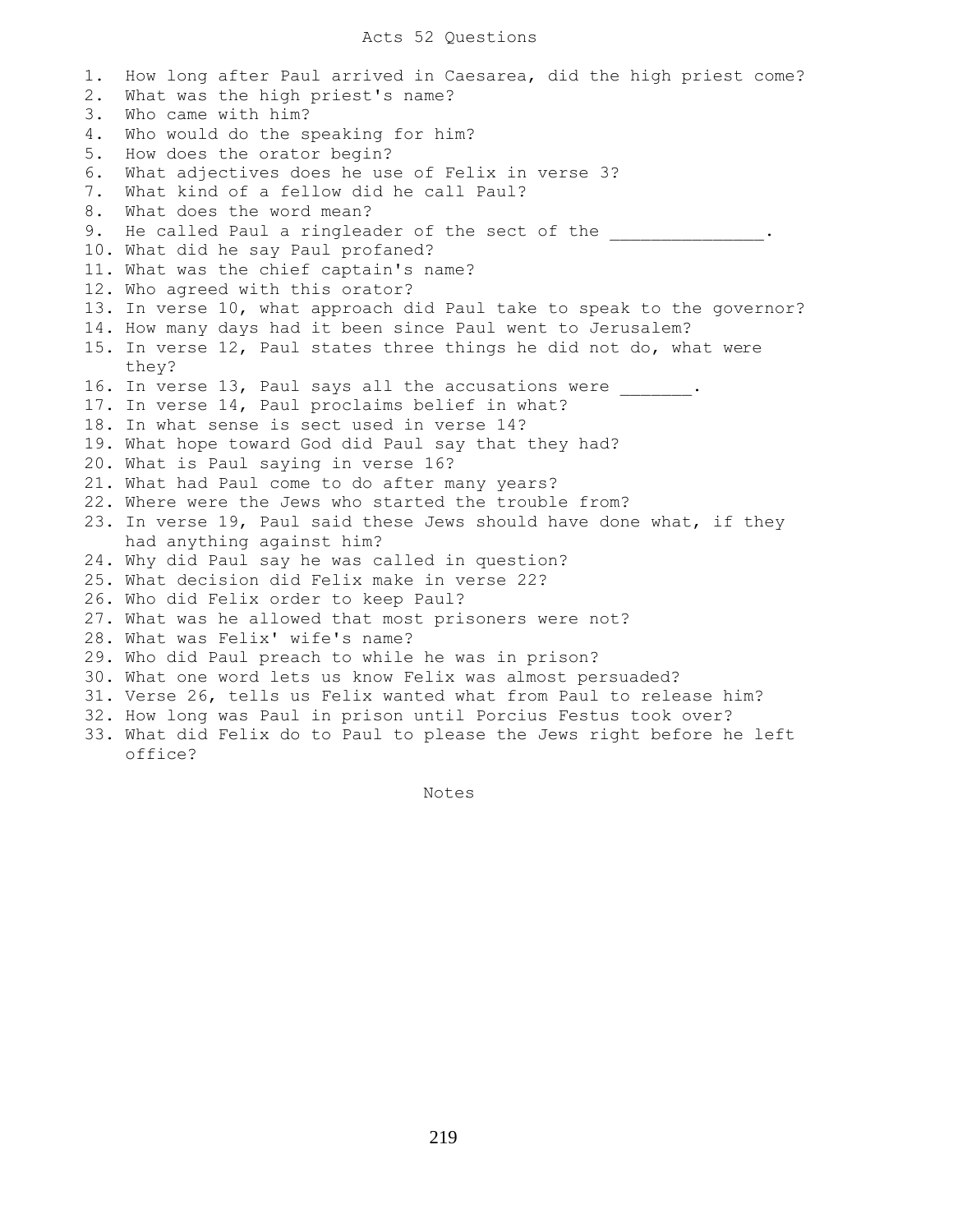We will begin this lesson in Acts 25:1 "Now when Festus was come into the province, after three days he ascended from Caesarea to Jerusalem."

 We saw in the last lesson that Paul had been imprisoned two years in Caesarea by Felix. Now Festus has come to power. In verse 1 above, we see Festus going up to Jerusalem. Festus had something to prove, being newly in office.

 Acts 25:2 "Then the high priest and the chief of the Jews informed him against Paul, and besought him,"

 We see that the Jew's hatred for Paul had not diminished at all these two years. The Jews (God's chosen people) who actually had been given the law and knowledge of God, seemed to know less about the Lord than the unlearned. They lost no time in going to Festus and asking for Paul.

 Acts 25:3 "And desired favour against him, that he would send for him to Jerusalem, laying wait in the way to kill him."

 These Jews were trying to trick Festus into sending for Paul. They would lay wait for him and murder him.

 Acts 25:4 "But Festus answered, that Paul should be kept at Caesarea, and that he himself would depart shortly [thither]."

 Festus was probably wise enough to see through their plot to kill Paul. Perhaps, Felix had filled him in on some of the details. We are not told one way or the other. We were not told what happened to the forty Jews who made the vow not to eat or drink, until they killed Paul either. There was a way to get out of such a vow, but there were severe consequences. The Lord had said not to make vows. We are sure they were not fasting after two years.

 Acts 25:5 "Let them therefore, said he, which among you are able, go down with [me], and accuse this man, if there be any wickedness in him."

We see, here, that Festus invites them all who have any accusation to place against Paul to come to Caesarea and file their complaint. Festus says, if there be any wickedness in him. Thanks to the fact, that Festus has not already made his mind up as to Paul's guilt or innocence.

 Acts 25:6 "And when he had tarried among them more than ten days, he went down unto Caesarea; and the next day sitting on the judgment seat commanded Paul to be brought."

 It seems, even here, that Festus would not be rushed into anything by these Jews. When he (Festus) did get back to Caesarea after ten days in Jerusalem, he had Paul brought to him.

 Acts 25:7 "And when he was come, the Jews which came down from Jerusalem stood round about, and laid many and grievous complaints against Paul, which they could not prove."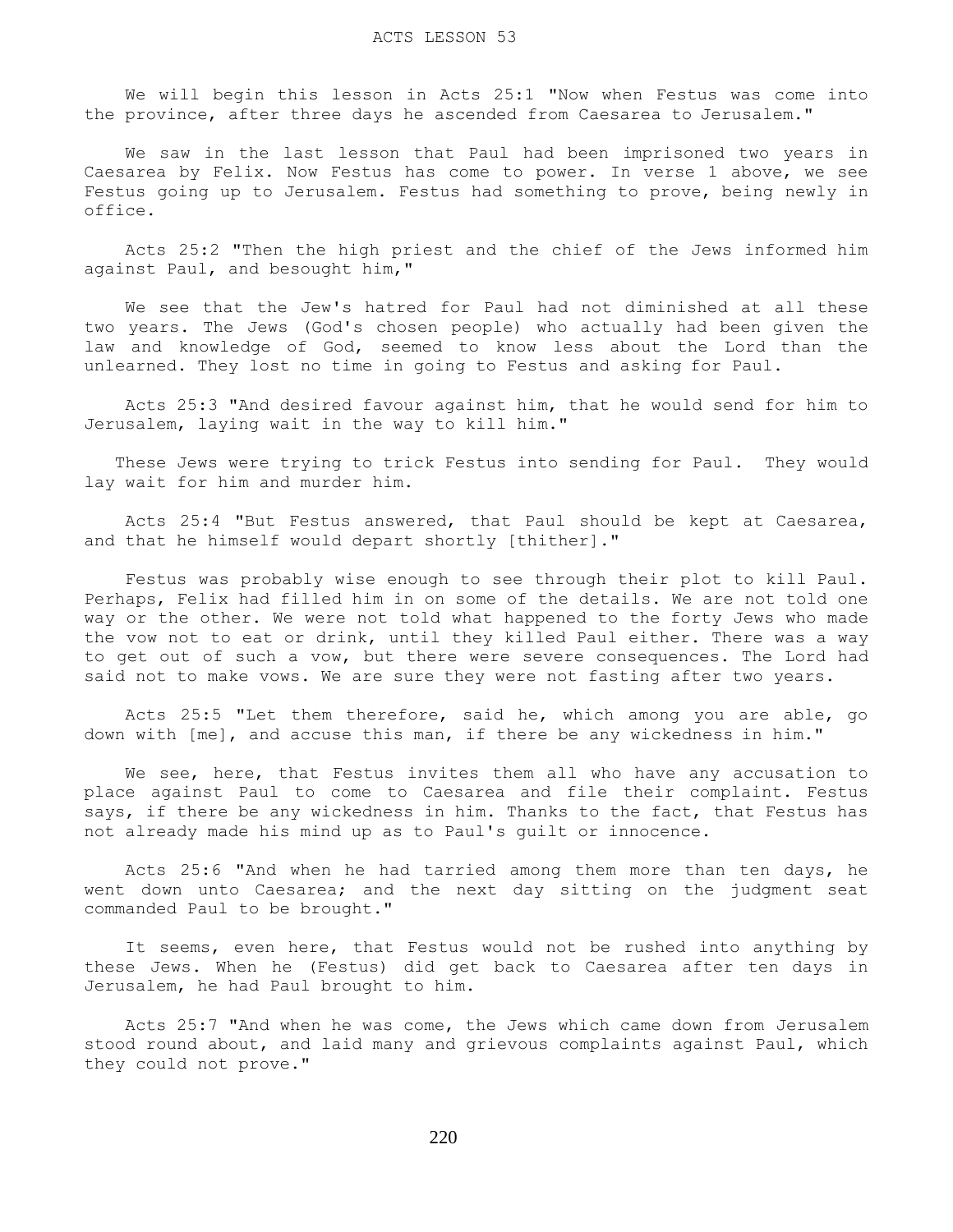Here, again, we see that these Jews really did not have anything against Paul that they could prove. Even the accusations had nothing to do with civil law.

 Acts 25:8 "While he answered for himself, Neither against the law of the Jews, neither against the temple, nor yet against Caesar, have I offended any thing at all."

 Paul gives an all encompassing defense of himself here. He truly had not gone against the law of the Jews. He had kept their feasts and their customs when he was at the temple. He had not really broken any religious law, or any civil laws. He had not even spoken out against Caesar.

 Acts 25:9 "But Festus, willing to do the Jews a pleasure, answered Paul, and said, Wilt thou go up to Jerusalem, and there be judged of these things before me?"

 Festus was playing politics here. He knew that it was wrong to turn Paul over to these Jews. His wanting to be in good standing with the people of his area, is the only reason he made such a suggestion.

 Acts 25:10 "Then said Paul, I stand at Caesar's judgment seat, where I ought to be judged: to the Jews have I done no wrong, as thou very well knowest."

 As a Roman citizen, Paul has every right to be judged by a Roman court. Paul reminds Festus of that in the verse above. I believe he, also, is saying to Festus, you know how difficult these Jews can be, and you, also, know that I am innocent of all they have charged me with. I believe the expression as thou very well knowest shows us that.

 Acts 25:11 "For if I be an offender, or have committed any thing worthy of death, I refuse not to die: but if there be none of these things whereof these accuse me, no man may deliver me unto them. I appeal unto Caesar."

 Paul gets really bold here in telling Festus that no man (including Festus) has a right to turn him over to these Jews. As a Roman, he has the right to appeal to Caesar, and that is just what he does. Paul has no fear of death. He says, if a fair court judges him guilty, he is willing to die for what he has done, but he is not willing to be turned over to the Jews.

 Acts 25:12 "Then Festus, when he had conferred with the council, answered, Hast thou appealed unto Caesar? unto Caesar shalt thou go."

 Paul's request to be tried by a higher court cannot be denied. Festus will get this whole mess out of his hands and let Caesar decide this impossible case.

 Acts 25:13 "And after certain days king Agrippa and Bernice came unto Caesarea to salute Festus."

 Festus was a governor and Agrippa a king. Agrippa was, perhaps, seeing how well Festus was doing with his new job. This Agrippa was Herod Agrippa II, actually, and he was king over about a third of Palestine. Agrippa was a descendent of the Edomites and was a Jew. It seems he was not a really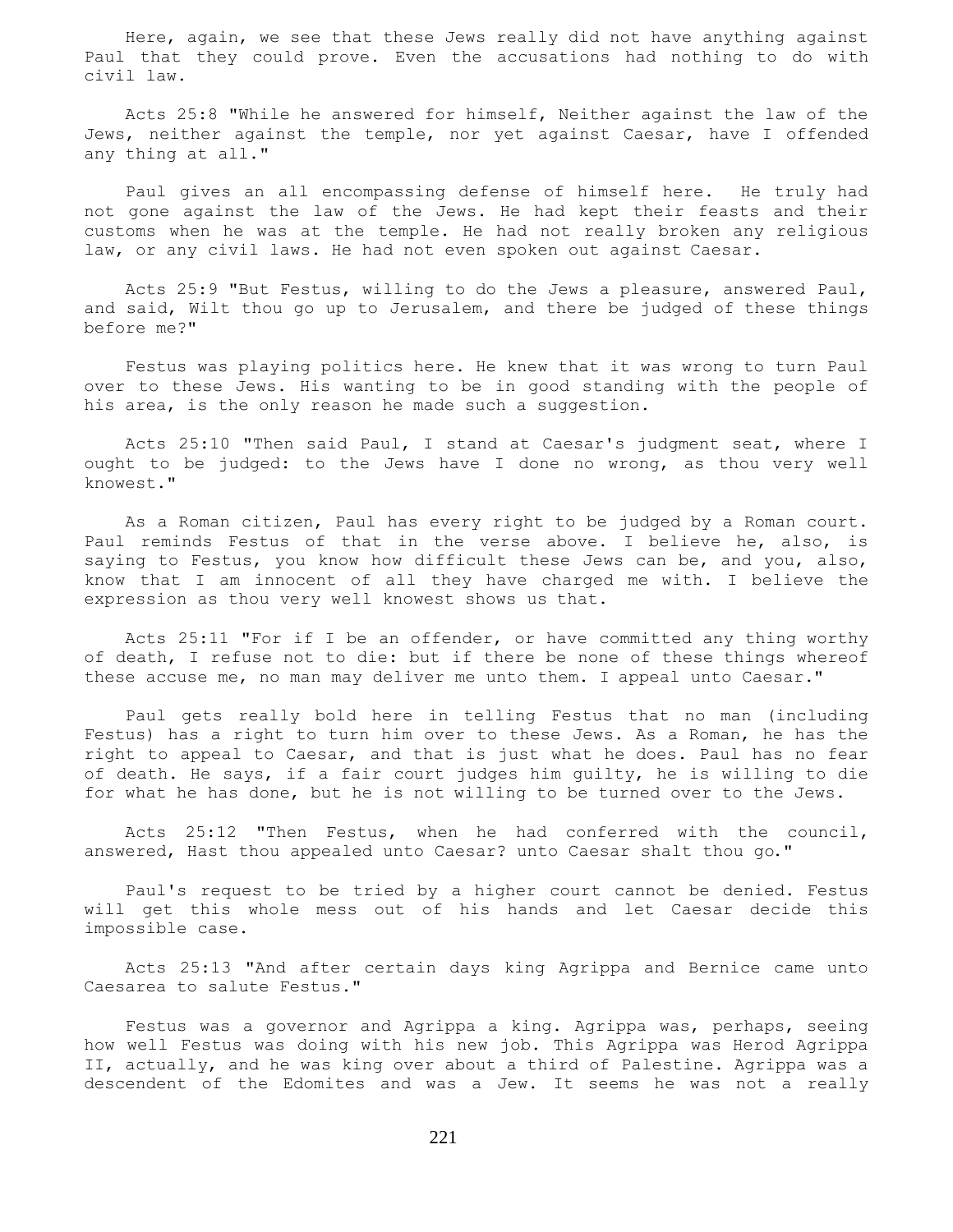faithful Jew, but was nevertheless a Jew. This Bernice was probably his sister. She was known as a princess.

 Acts 25:14 "And when they had been there many days, Festus declared Paul's cause unto the king, saying, There is a certain man left in bonds by Felix:"

 Acts 25:15 "About whom, when I was at Jerusalem, the chief priests and the elders of the Jews informed [me], desiring [to have] judgment against him."

 We see, that Festus is telling Agrippa (an expert on Jewish law) about the problem with Paul and the Jews at Jerusalem. Festus is quick to tell Agrippa that this is a problem he inherited from Felix. It was a custom of the king to come and show respect for the new governor, but Agrippa had stayed longer than the normal visit of state, perhaps to help with any pending problems.

Notes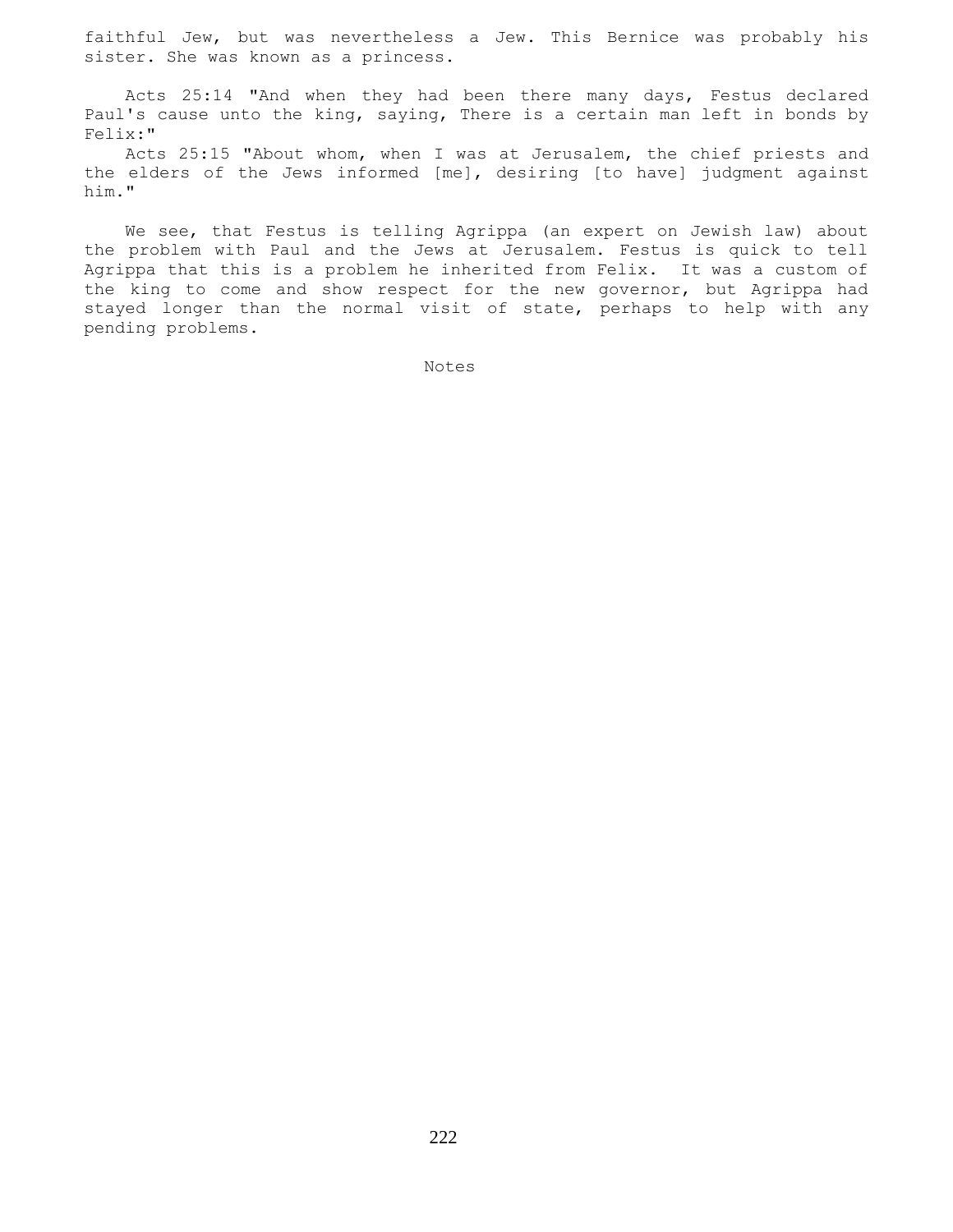- 1. After Festus was in Caesarea (as ruler) three days, where did he go?
- 2. Who looked him up and brought charges to him against Paul?
- 3. What did they ask Festus to do to Paul?
- 4. What would they have done to Paul, if Festus had granted their wish?
- 5. What answer did Festus give them?
- 6. What did Festus invite Paul's accusers to do?
- 7. How long did Festus stay in Jerusalem?
- 8. Soon after he returned to Caesarea, what did he do about Paul?
- 9. Who laid many grievous complaints against Paul?
- 10. What three things did Paul deny offending?
- 11. Why did Festus ask Paul to go to Jerusalem to be judged before him?
- 12. Where did Paul say he stood?
- 13. What right did Paul have as a Roman citizen?
- 14. Who did Paul say was the one who had a right to make him be judged in Jerusalem?
- 15. Who did Paul appeal to?
- 16. After Festus conferred with his council, what did he decide to do?
- 17. What king and queen came to see Festus?
- 18. Why had the king come?
- 19. What was Bernice to Agrippa?
- 20. Who was Agrippa descended from?
- 21. Who was an expert on Jewish law?
- 22. Whose problem does Festus say Paul was?
- 23. Why had Agrippa stayed so long.?

Notes Notes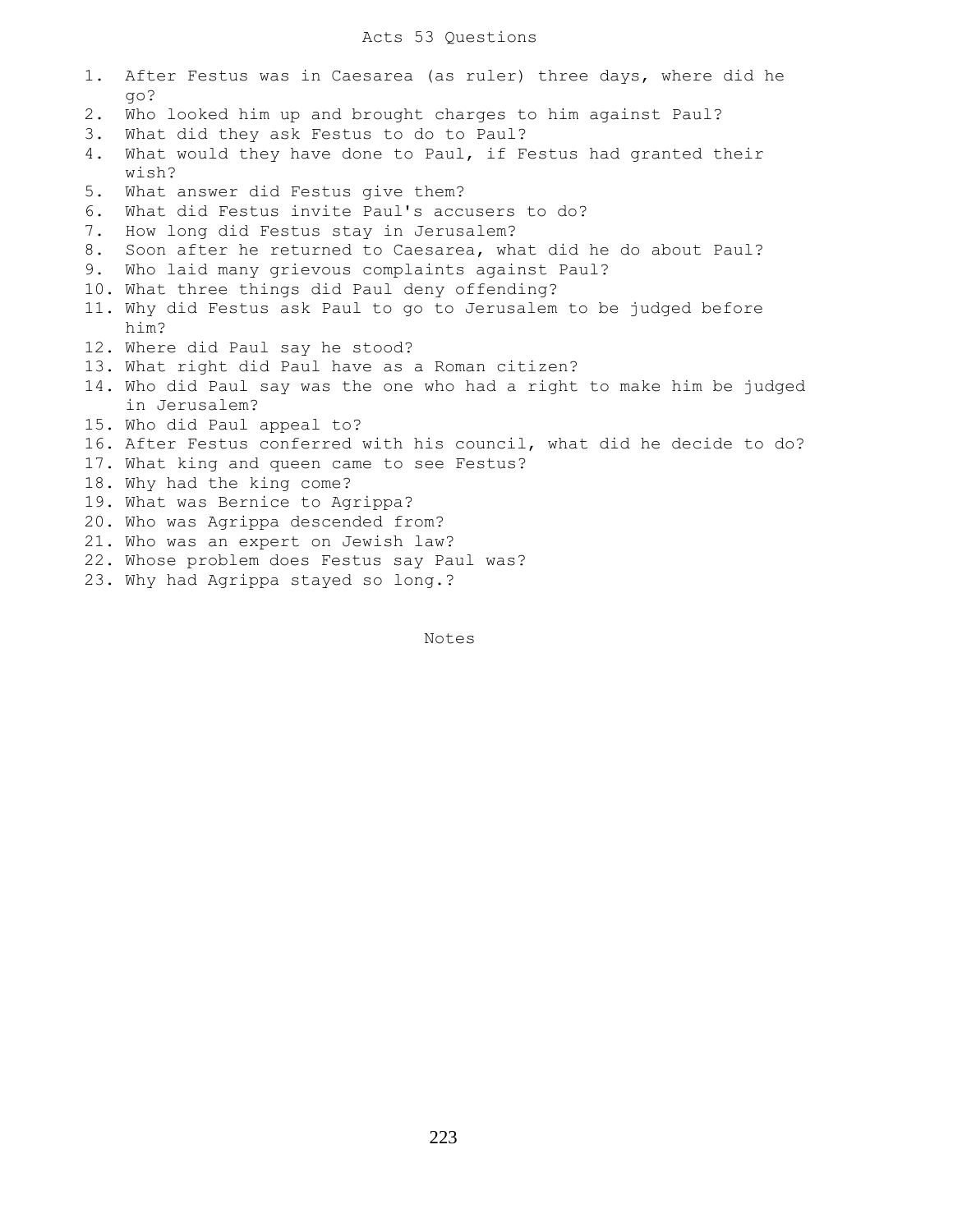Let me lay a little ground work from the previous lesson. We know that Felix had imprisoned Paul for over two years, and Paul had preached the gospel to him. When Felix was succeeded by Festus, he tried to settle the Paul problem by trying to talk Paul into going to Jerusalem to be tried. Paul refused and appealed to Caesar, which was his right, as a Roman citizen. Soon after Festus took office, he was visited by King Agrippa and his sister Bernice. After Agrippa has stayed a few days, Festus tells him about Paul. He is still explaining the problem to Agrippa, as we pick up the lesson here in Acts 25:15.

 Acts 25:15 "About whom, when I was at Jerusalem, the chief priests and the elders of the Jews informed [me], desiring [to have] judgment against him."

 The chief priests and elders of the Jews had so much hate built up of Paul, that after two years they were still wanting to kill him.

 Acts 25:16 "To whom I answered, It is not the manner of the Romans to deliver any man to die, before that he which is accused have the accusers face to face, and have licence to answer for himself concerning the crime laid against him."

 Festus wants Agrippa to know that he has not gone beyond the Roman law in this matter. He is trying to make a good impression on Agrippa the king. He recites to Agrippa the law of the Romans pertaining to this situation. He is saying, I know the Roman law and I stick to it.

 Acts 25:17 "Therefore, when they were come hither, without any delay on the morrow I sat on the judgment seat, and commanded the man to be brought forth."

 Here, we see that Festus is explaining to Agrippa that he had not avoided this problem, but had fully done his job.

 Acts 25:18 "Against whom when the accusers stood up, they brought none accusation of such things as I supposed:"

 Acts 25:19 "But had certain questions against him of their own superstition, and of one Jesus, which was dead, whom Paul affirmed to be alive."

 It appears that Festus knows very little about Christianity or Judaism. He even calls their religious belief "superstition". He was telling Agrippa, I thought they would accuse him of breaking some civil law, but the law they were accusing him of breaking was their religious law.

 Acts 25:20 "And because I doubted of such manner of questions, I asked [him] whether he would go to Jerusalem, and there be judged of these matters."

 Festus wants Agrippa to know that he did not overlook the wishes of the Jews either.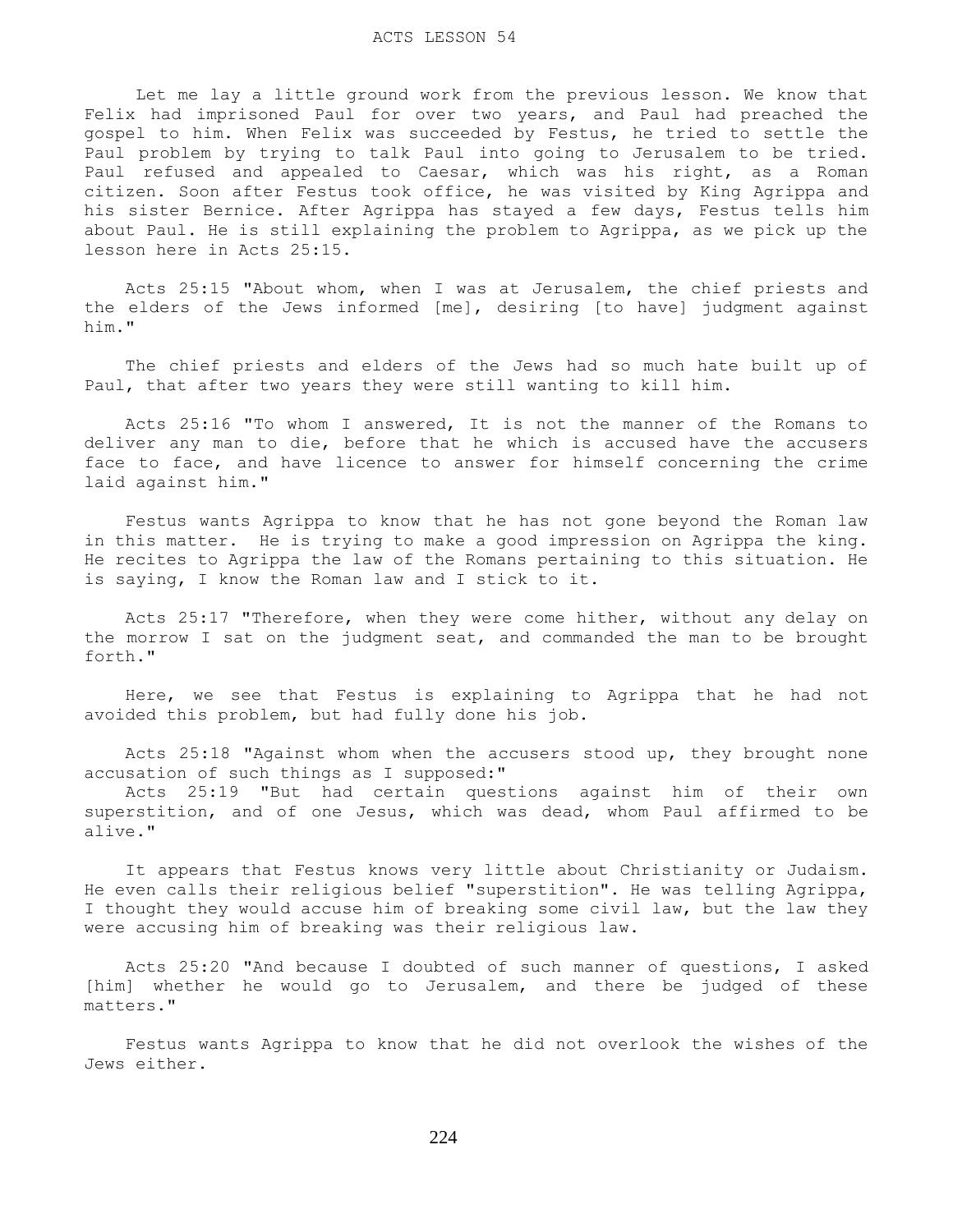Acts 25:21 "But when Paul had appealed to be reserved unto the hearing of Augustus, I commanded him to be kept till I might send him to Caesar."

 Here we hear an apology by Festus to Agrippa for holding Paul over. He is just explaining why he kept Paul over.

 Acts 25:22 "Then Agrippa said unto Festus, I would also hear the man myself. To morrow, said he, thou shalt hear him."

All of this has stirred an interest in Agrippa. Agrippa, being a Jew, and a king, feels that he might be able to settle this matter himself. He is the superior here and tells Festus that he wants to question Paul the next day. Festus tells him that he will see to it.

 Acts 25:23 "And on the morrow, when Agrippa was come, and Bernice, with great pomp, and was entered into the place of hearing, with the chief captains, and principal men of the city, at Festus' commandment Paul was brought forth."

We see, here, that all the men of the city, who had any position of rule, came to sit in on this meeting of Agrippa and Bernice with Paul. There was much show of world power. This show was put on for Bernice and Agrippa. This was probably a large room where trials were generally held. This outward show of world importance is done in honor of visiting dignitaries. Festus, being in direct charge of Paul, commanded him to be brought forth to be examined by Agrippa.

 Acts 25:24 "And Festus said, King Agrippa, and all men which are here present with us, ye see this man, about whom all the multitude of the Jews have dealt with me, both at Jerusalem, and [also] here, crying that he ought not to live any longer."

 Festus had just been in power a few days, and had made his first trip as ruler to Jerusalem, when the Jews came to him and asked him to turn Paul over to them. They wanted to kill Paul, but they were not able to convince Festus that he had done anything worthy of death. Now Festus has explained to all of those present who this Paul is who will stand before them. The Jerusalem Jews were not present at this meeting.

 Acts 25:25 "But when I found that he had committed nothing worthy of death, and that he himself hath appealed to Augustus, I have determined to send him."

 Remember, Festus has to defend his own decisions at this time, because he has just been in power a very short time. He says here, that his decision to send Paul to Augustus Caesar was because Paul had requested that, as a Roman citizen.

 Acts 25:26 "Of whom I have no certain thing to write unto my lord. Wherefore I have brought him forth before you, and specially before thee, O king Agrippa, that, after examination had, I might have somewhat to write."

 Here, we see Festus, in front of all these witnesses, shifting the responsibility of deciding about Paul over to Agrippa. The name lord (not capitalized) was many times used in speaking of someone who had rule over you.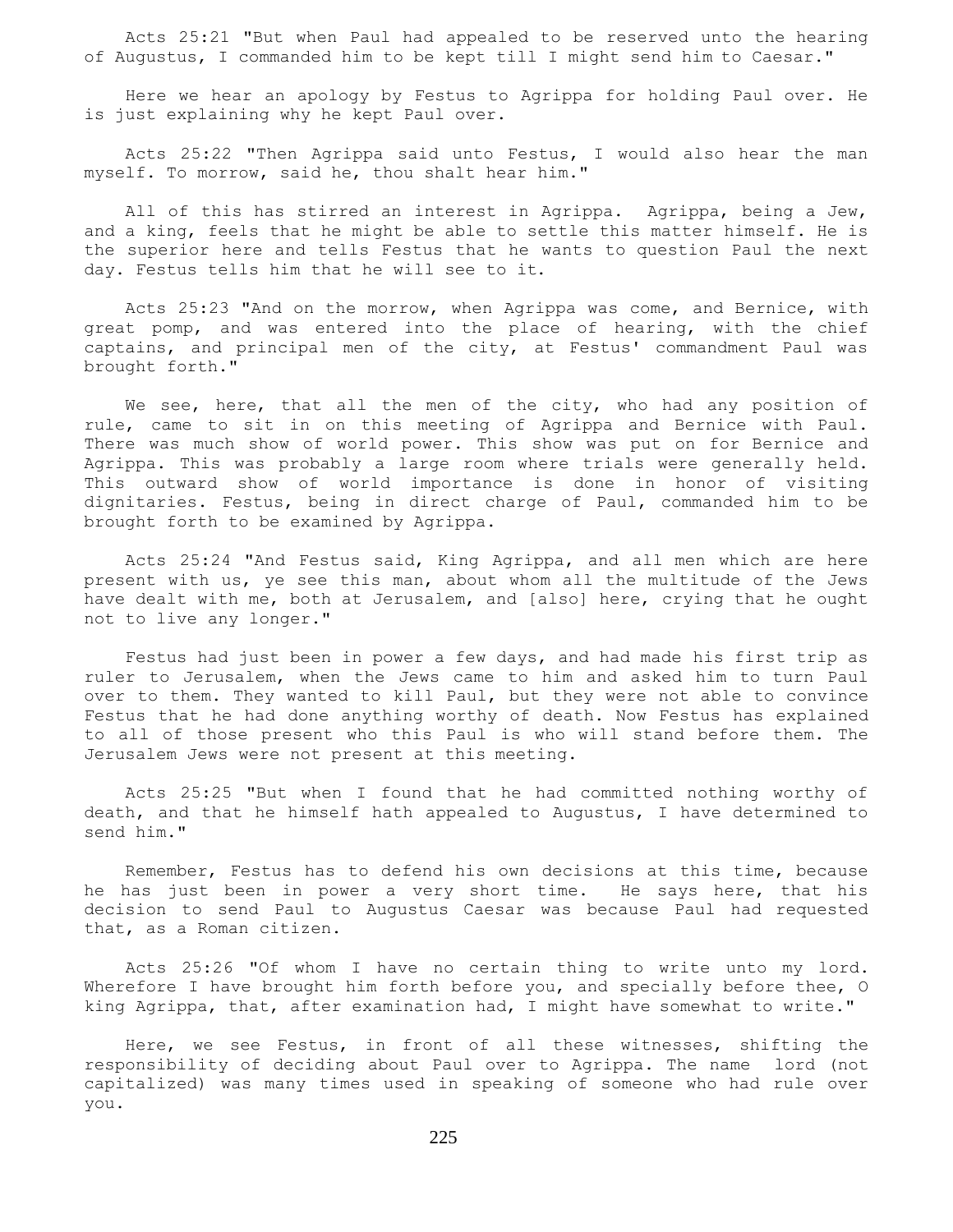Acts 25:27 "For it seemeth to me unreasonable to send a prisoner, and not withal to signify the crimes [laid] against him."

 This is almost a plea by Festus. He says, how can I send a man to Rome to be tried, when I really have not heard any charges placed against him that would be of interest to a Roman court?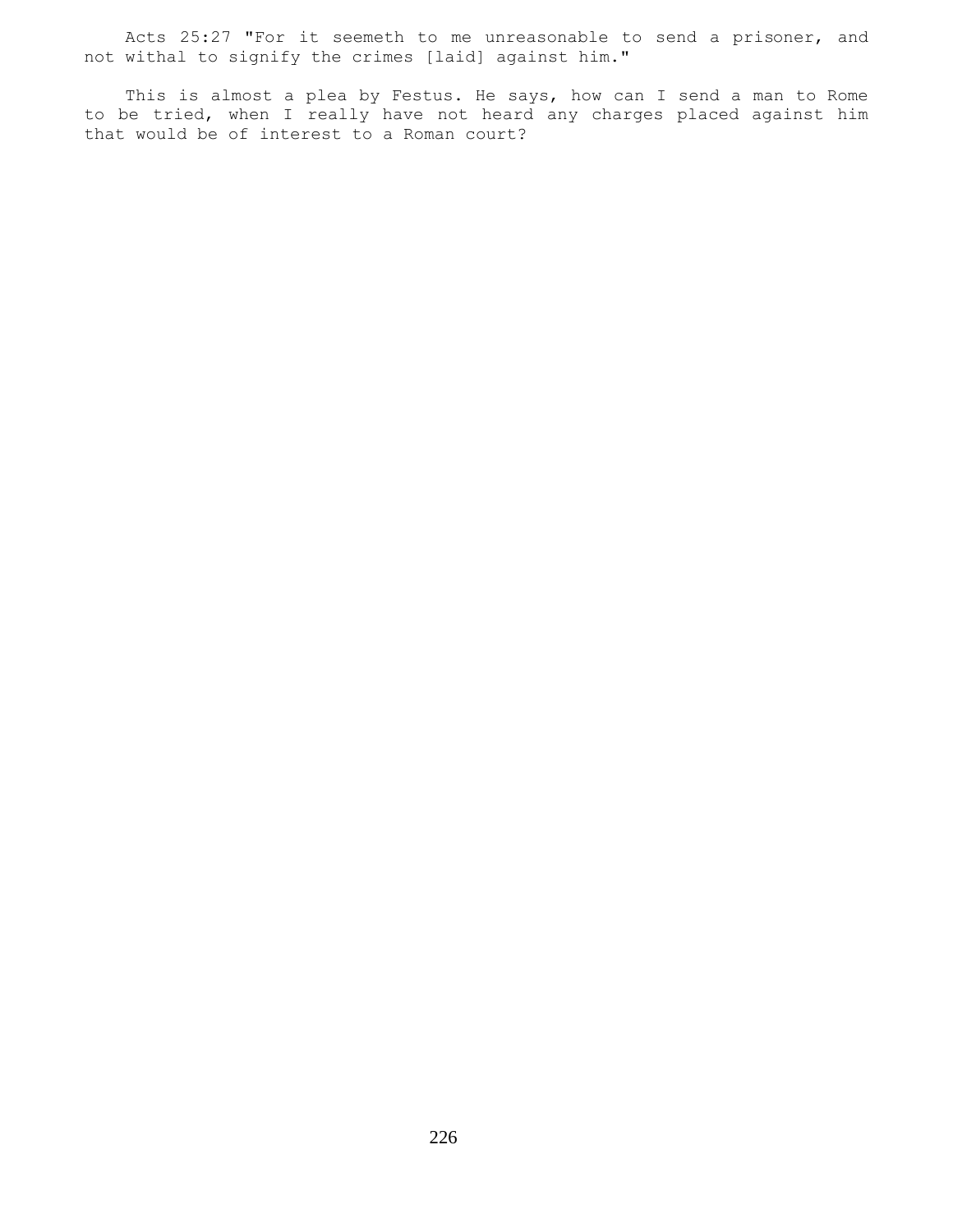## Acts 54 Questions

- 1. Who had imprisoned Paul for over two years?
- 2. Who was Felix replaced with, as ruler?
- 3. Who had Paul appealed his case to?
- 4. Who was Festus visited by, soon after taking office?
- 5. Who had tried to get judgment against Paul?
- 6. What was the right of a Roman to do, before he was delivered to die?
- 7. Why is Festus going into such detail to explain to Agrippa, what he had done?
- 8. In verse 19, he called their religious beliefs what?
- 9. When Paul appealed to Caesar, what did Festus do?
- 10. In verse 22, what does Agrippa tell Festus?
- 11. Why did he want to do this?
- 12. How did Agrippa and Bernice come to the hall?
- 13. Who else was present?
- 14. Who commanded Paul to be brought forth?
- 15. What did Festus say the Jews at Jerusalem had wanted to do to Paul?
- 16. Who did Festus address in his speech?
- 17. In verse 25, Festus says that he found Paul not worthy of .
- 18. Who is Festus calling lord in verse 26?
- 19. Why did Festus say he brought Paul before these men and Agrippa?
- 20. In verse 27, Festus said it seemeth unreasonable to do what?

Notes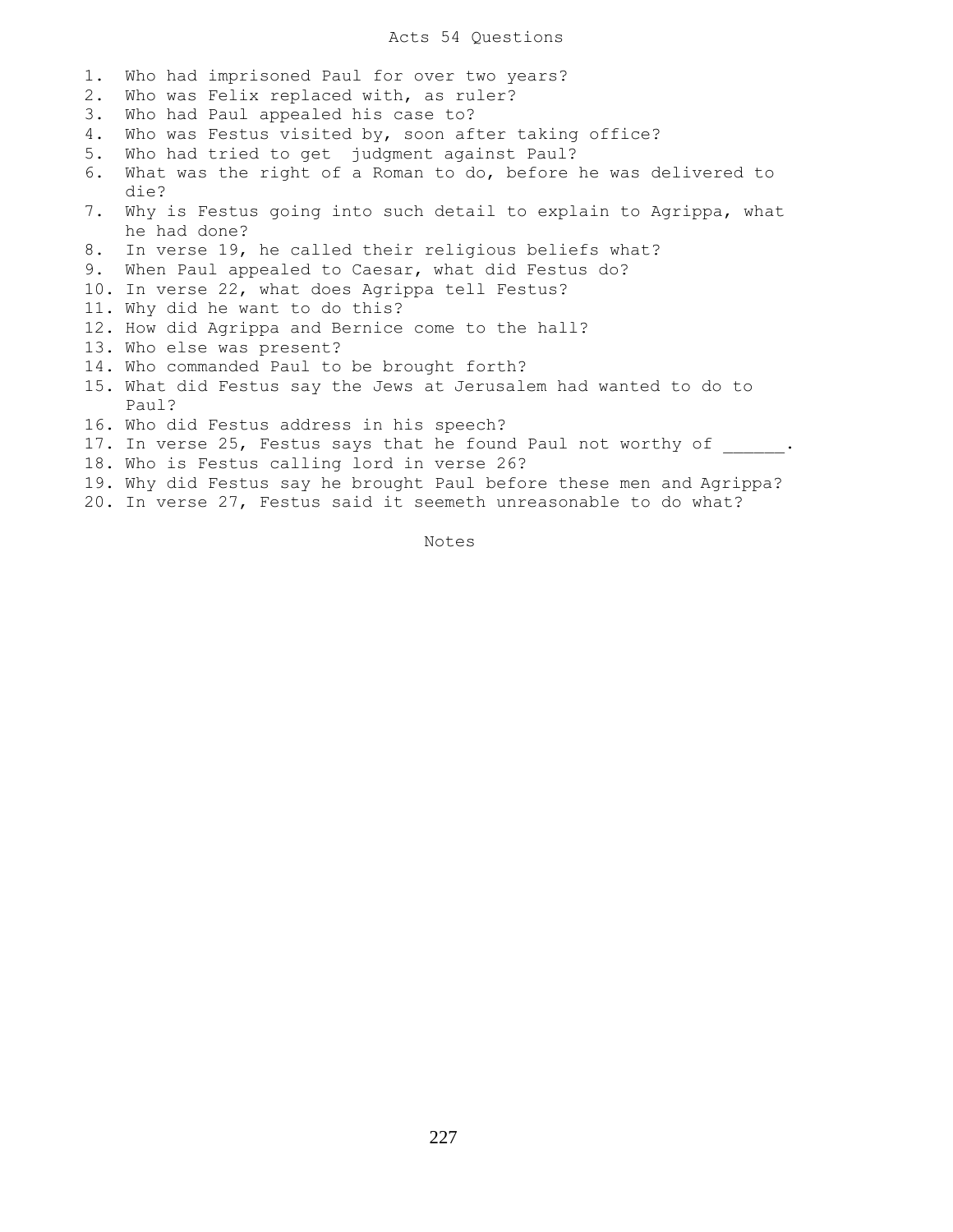We will begin this lesson in Acts 26:1 "Then Agrippa said unto Paul, Thou art permitted to speak for thyself. Then Paul stretched forth the hand, and answered for himself:"

 Festus was really the head of this court, but he had undoubtedly stepped down so that his superior might deal with this seemingly impossible situation. He (Agrippa) at once turned the floor over to Paul. It appears Agrippa is eager to hear from Paul. Paul is eager to speak on his own behalf.

 Acts 26:2 "I think myself happy, king Agrippa, because I shall answer for myself this day before thee touching all the things whereof I am accused of the Jews:"

 Acts 26:3 "Especially [because I know] thee to be expert in all customs and questions which are among the Jews: wherefore I beseech thee to hear me patiently."

 Paul is a wonderful orator and he knows that he is not really trying to convince the others, but king Agrippa, so he addresses him. We see Paul eager to address him and clear his name. Paul immediately gets Agrippa on his side, when he tells him he is an expert in Jewish law. In the last sentence above Paul says, if you will hear me out, I will prove my innocence to you.

 Acts 26:4 "My manner of life from my youth, which was at the first among mine own nation at Jerusalem, know all the Jews;"

We see, here, that Paul tells Agrippa that the very Jews that are trying to kill him, knew him really well when he grew up in Jerusalem. Paul had gone to school under Gamaliel in Jerusalem we learned in another lesson, and he was probably class-mates with many of his accusers. He says, I am no stranger to them.

 Acts 26:5 "Which knew me from the beginning, if they would testify, that after the most straitest sect of our religion I lived a Pharisee."

 He tells Agrippa that these same men knew that he was a Pharisee and a very strict keeper of Moses' law. None of them would testify in Paul's behalf, but if they did and told the truth, they would have to admit that he was a very strict Pharisee.

 Acts 26:6 "And now I stand and am judged for the hope of the promise made of God unto our fathers:"

 The hope of the promise that God had made was that Messiah would come. All Jews knew of the promise of Messiah. He says, it is because I believe in the promise God said that he would send Messiah. This promise had been made to Abraham.

 Acts 26:7 "Unto which [promise] our twelve tribes, instantly serving [God] day and night, hope to come. For which hope's sake, king Agrippa, I am accused of the Jews."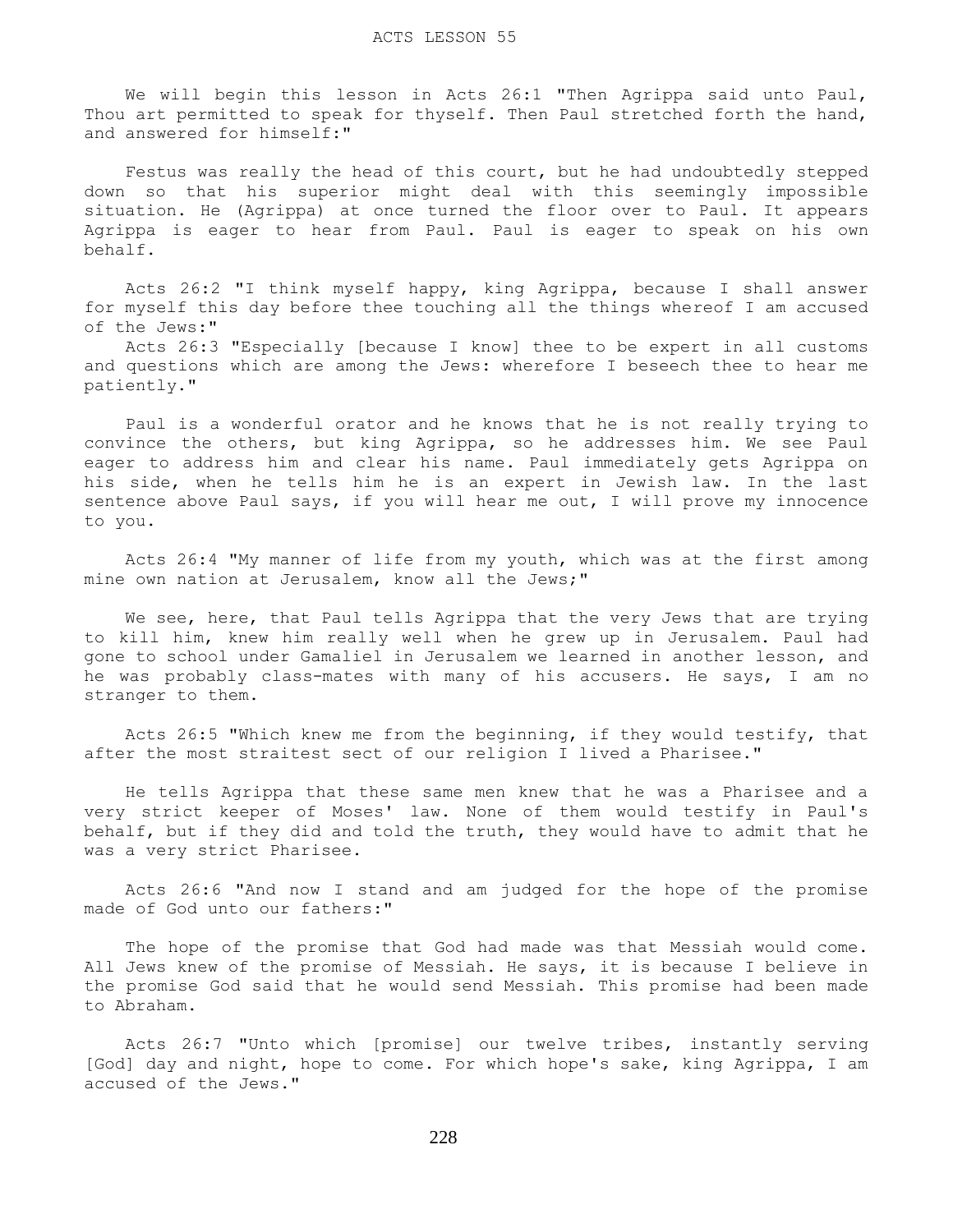The promise of Messiah, and the promise of the resurrection, and eternal life for the Christian is all the same. Paul says here, because I believe that Jesus Christ was Messiah and believe in the resurrection, I am accused of the Jews.

 Acts 26:8 "Why should it be thought a thing incredible with you, that God should raise the dead?"

 Remember, Agrippa is a Jew. He believes that God was Creator of the world, why would it be hard for him to believe that God could raise the dead?

 Acts 26:9 "I verily thought with myself, that I ought to do many things contrary to the name of Jesus of Nazareth."

 Paul draws back now a little and says, I once did not believe myself. I could not believe that someone from Nazareth could be the Messiah, and I, too, was opposed to Jesus of Nazareth.

 Acts 26:10 "Which thing I also did in Jerusalem: and many of the saints did I shut up in prison, having received authority from the chief priests; and when they were put to death, I gave my voice against [them]."

 Paul freely admits his fault in not only consenting to the death of the Christians, but actually as a member of the Sanhedrin had given his consent to have them killed. Much of Luke's writings use words that doctors used, and this just verifies that Luke was the author. I believe Luke listened in on this trial. He knows too many details.

 Acts 26:11 "And I punished them oft in every synagogue, and compelled [them] to blaspheme; and being exceedingly mad against them, I persecuted [them] even unto strange cities."

 Paul did not just jail them, but stoned them, and persecuted them as well, trying to make them renounce their belief in the Lord Jesus Christ. Paul really worked out of the temple in Jerusalem.

 Acts 26:12 "Whereupon as I went to Damascus with authority and commission from the chief priests," Acts 26:13 "At midday, O king, I saw in the way a light from heaven, above the brightness of the sun, shining round about me and them which journeyed with me."

 Paul was on his way to capture Christian men and women and bring them back to be imprisoned in Jerusalem. You see, at that time Paul was working hand in hand with the high priests. They all thought they were in the will of God stopping these Christians. All of a sudden, Paul encountered the Light of the world. This Light (Jesus Christ) is the source of all light. Even the sun is just a container that we see a portion of the Light in. The Light that Paul encountered is not to be even compared to the sun. The sun is not the Light. It is a light. We see here that Paul didn't immediately understand what this Light was, he just knew it was much greater than the light of the sun. He tells Agrippa that the men with him saw this Light, as well.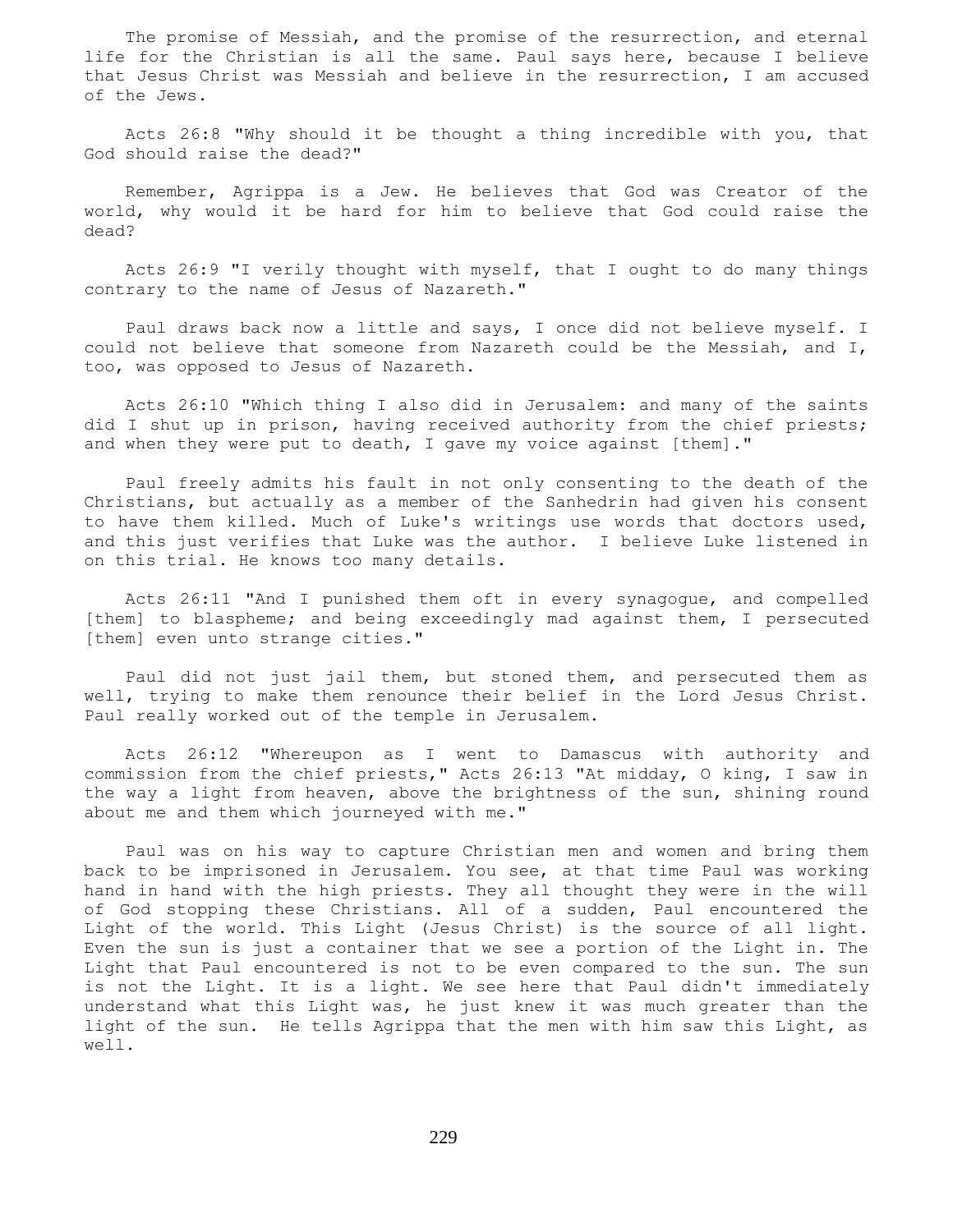Acts 26:14 "And when we were all fallen to the earth, I heard a voice speaking unto me, and saying in the Hebrew tongue, Saul, Saul, why persecutest thou me? [it is] hard for thee to kick against the pricks."

 This Light was so bright that Paul fell blinded to the earth. The other men did not hear the voice, only Paul heard the voice. This kicking against the pricks is just saying to Paul, why fight, just submit to God. The Light was telling Paul that it was useless to fight against God. Of course, Paul did not realize he was fighting God. Paul must submit to God's will now. This voice must have been in Paul's ear. God can speak to an individual in a large group and no one else know, just as he did for Paul here. Paul mentioned that this voice was speaking in Hebrew, so they would know this was the Hebrew's God.

 Acts 26:15 "And I said, Who art thou, Lord? And he said, I am Jesus whom thou persecutest."

 Paul's question was a legitimate question. He had really never come in direct contact with Jesus before. Can you imagine how he felt when the voice said, Jesus whom thou persecutest? Of course, Paul had not persecuted Jesus personally, but had persecuted Jesus' followers.

Notes **Notes**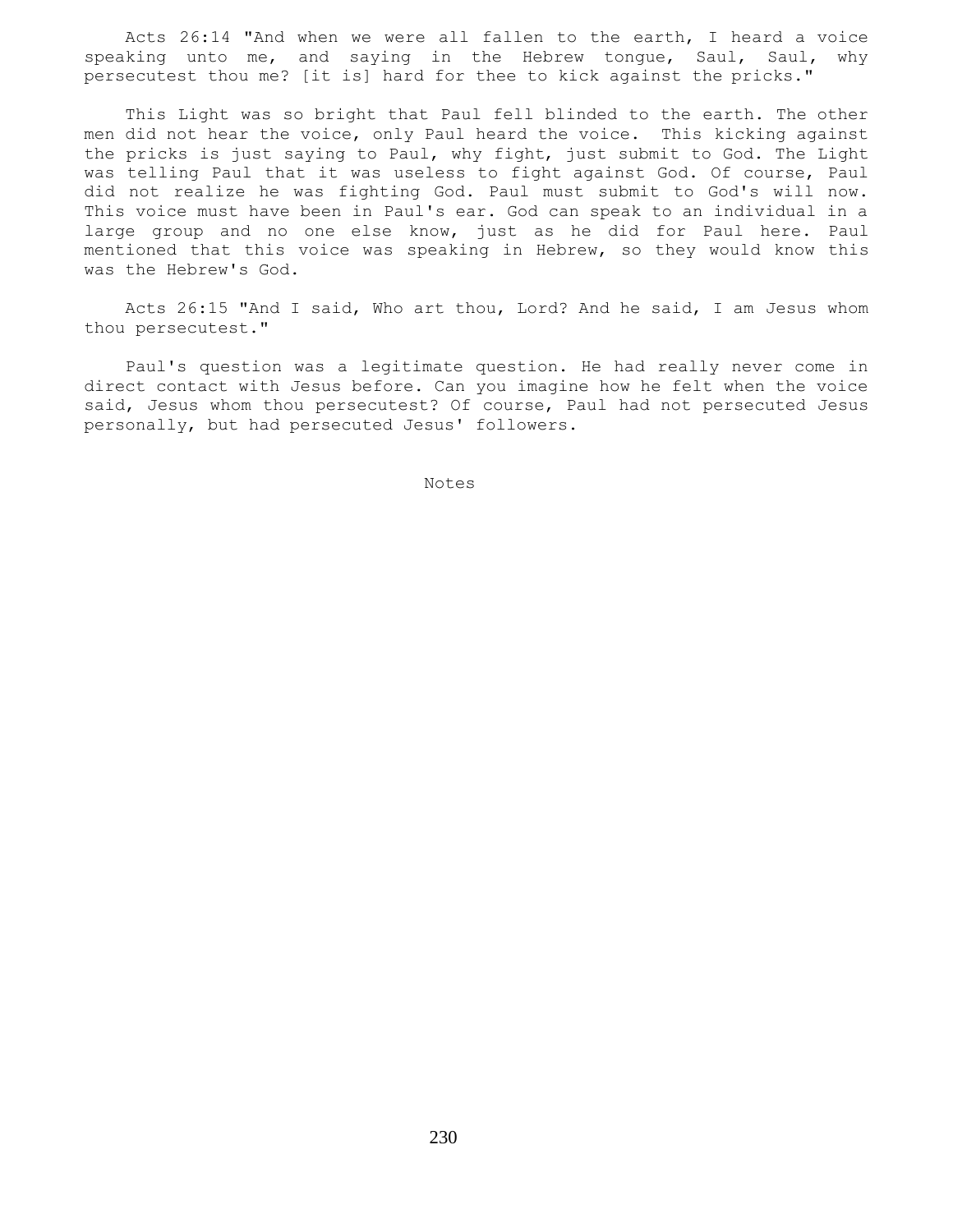## Acts 55 Questions

1. What did Agrippa say to Paul in verse 1? 2. Who did Paul address in his speech? 3. What did Paul say Agrippa was expert in? 4. How did Paul ask Agrippa to hear him? 5. In verse 4, what did Paul say all the Jews knew? 6. In verse 5, how had Paul lived? 7. In verse 6, Paul says he stood judged for what? 8. Who had this promise been made to? 9. Paul asked Agrippa, why should you think it incredible that God could do what? 10. Paul thought it right to do things contrary to whom? 11. Who had Paul put in prison? 12. Who had given Paul this authority? 13. What city did this happen in? 14. What had Paul given his voice against the Christians to do? 15. Verse 11, tells us that Paul tried to force the Christians to do what? 16. Where was Paul headed, when he saw the Light? 17. What time of day did he see the Light brighter than the sun? 18. Who else saw the Light? 19. What happened to Paul, when he saw the Light? 20. What language did God speak to Paul in? 21. What question did He ask Paul? 22. What question did Paul ask Him? 23. What name did He give? 24. Who had Paul persecuted, really?

Notes **Notes** 

231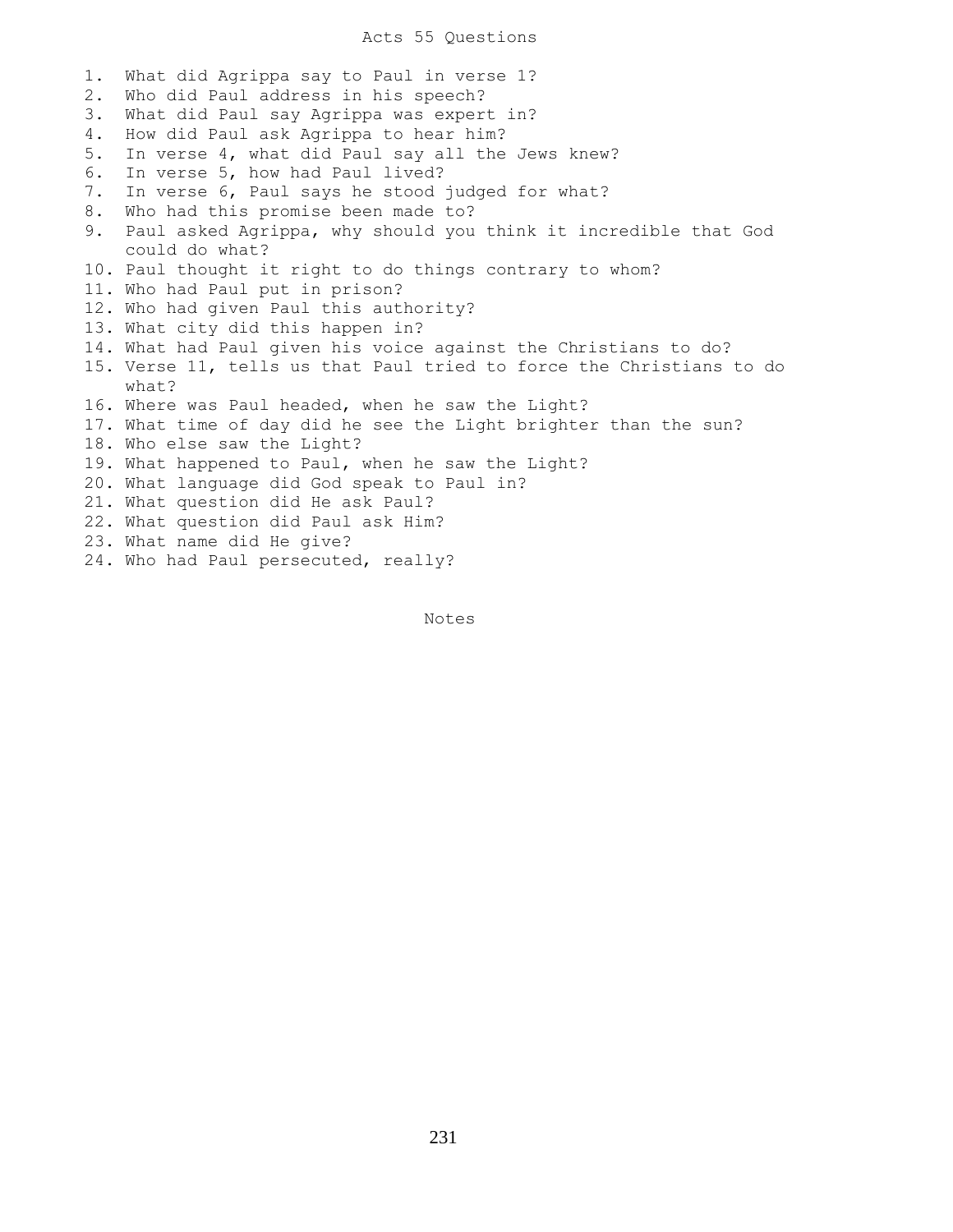In the last lesson, Paul had begun to tell Agrippa about his encounter with the Light (Jesus Christ) on his way to Damascus to persecute the Christians. The Light knocked Paul to the ground and blinded him. The men with Paul saw the Light, but did not hear the voice. I will repeat verse 14 and 15, so that we can get all of Jesus' words.

 Acts 26:14 "And when we were all fallen to the earth, I heard a voice speaking unto me, and saying in the Hebrew tongue, Saul, Saul, why persecutest thou me? [it is] hard for thee to kick against the pricks."

 Acts 26:15 "And I said, Who art thou, Lord? And he said, I am Jesus whom thou persecutest."

 Acts 26:16 "But rise, and stand upon thy feet: for I have appeared unto thee for this purpose, to make thee a minister and a witness both of these things which thou hast seen, and of those things in the which I will appear unto thee;"

 This was a dramatic call of Saul (Paul) to the ministry of God. Many people would say, why would God do this, knowing that Paul had been so aggressively against the Christians? Paul thought he was doing God a favor. He was trying to follow God, he just didn't understand. God is patient and long-suffering, especially when He feels that we are doing the best we know how to do. God speaks to us in many ways. Sometimes it is an audible voice in our ear. Sometimes it is in a dream or a vision. Sometimes it is through his Word (Bible). Sometimes He speaks to us through one of His prophets. Paul did not separate these ways out here, telling all of this to Agrippa. It doesn't matter anyhow. It is the voice of God, the Word.

 Acts 26:17 "Delivering thee from the people, and [from] the Gentiles, unto whom now I send thee,"

 Acts 26:18 "To open their eyes, [and] to turn [them] from darkness to light, and [from] the power of Satan unto God, that they may receive forgiveness of sins, and inheritance among them which are sanctified by faith that is in me."

 Abraham was acceptable to God, because of his great faith. Sanctified, here, means made holy. The thing that makes them holy is because of their faith in Jesus Christ. God had never really been offered to the Gentiles. They were living in darkness, because they had never been offered the Light. Paul is to present this Light to them, which does away with all darkness. The faith is in Jesus. Sanctified (set aside for Jesus) is the condition of the believers in the Lord Jesus Christ. Paul was to bring this message to the Gentiles. Verse 17 promised that God would protect Paul from the Jews and Gentiles who opposed him.

 Acts 26:19 "Whereupon, O king Agrippa, I was not disobedient unto the heavenly vision:"

 Paul says this in such a way that he is saying to Agrippa, how could I not follow through on this visitation from God the Son? I could not have experienced this heavenly visit without being changed by it.

232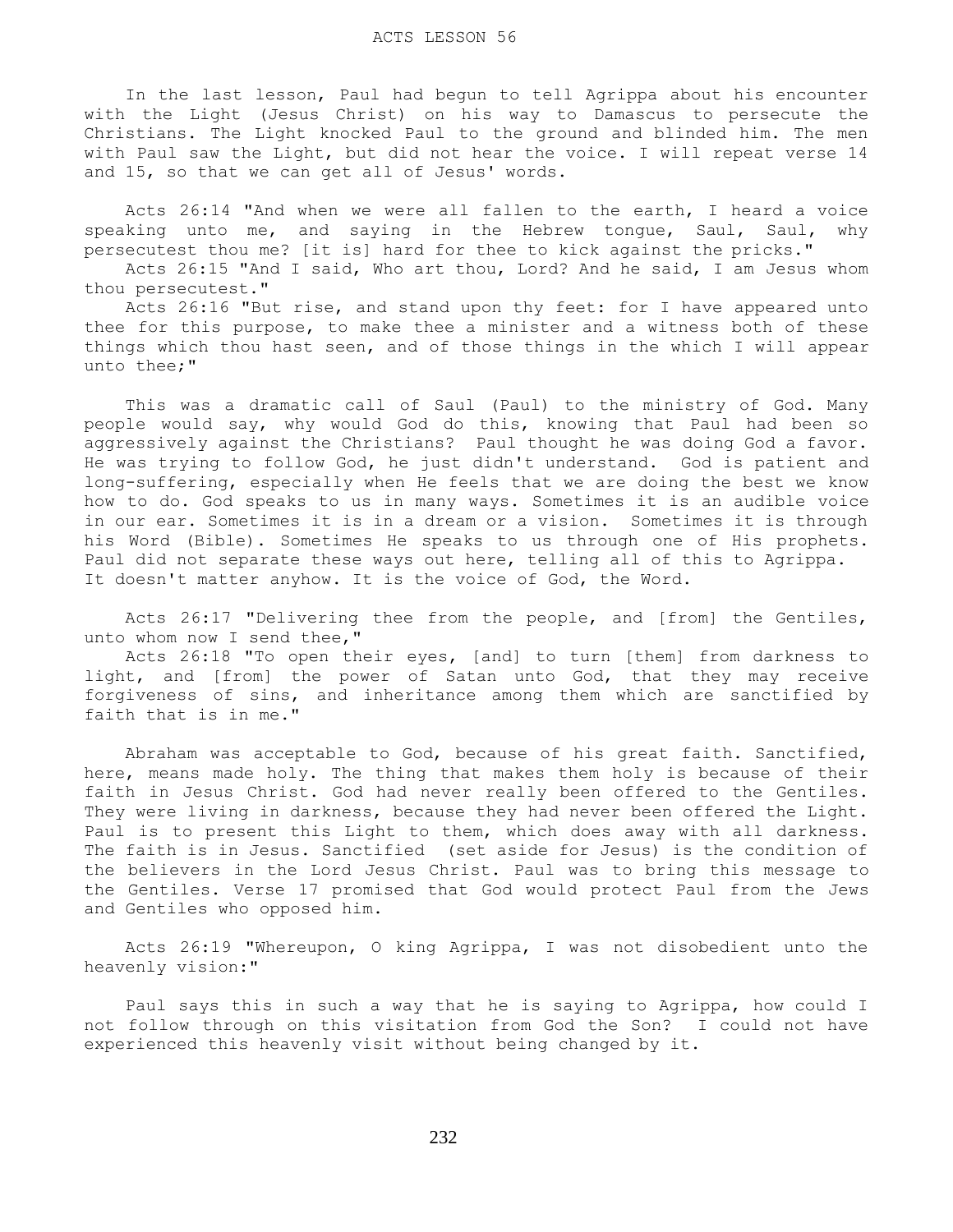Acts 26:20 "But shewed first unto them of Damascus, and at Jerusalem, and throughout all the coasts of Judaea, and [then] to the Gentiles, that they should repent and turn to God, and do works meet for repentance."

 Paul is giving a short description here of where he had witnessed this experience. Paul loved the Jewish people and he did not give up on them entirely ever, even though God had really called him to the Gentiles. It was the Jews who stoned him and tried to kill him over and over again. He would say he was giving up on them, but he really never did.

 Acts 26:21 "For these causes the Jews caught me in the temple, and went about to kill [me]."

Paul does not go into detail here about why the Jews were after him.

 Acts 26:22 "Having therefore obtained help of God, I continue unto this day, witnessing both to small and great, saying none other things than those which the prophets and Moses did say should come:"

 Paul was never afraid to go anywhere, if he felt God had sent him. He knew that God was with him and would protect him. The Lord had spoken to him several times and had even told him not to fear, that he would still go to Rome and witness for Him there. Paul knew that death was not immediate, because he has not yet visited Rome. The Old Testatament prophets had prophesied the very same thing that Paul preached.

 Acts 26:23 "That Christ should suffer, [and] that he should be the first that should rise from the dead, and should shew light unto the people, and to the Gentiles."

 The suffering of Christ was to us-ward that he might save us from our sin. Had Christ not suffered and His body died, then we could not have everlasting life. We will rise to life eternal, because our leader rose first. He is our Saviour. We read in I Corinthians 15:15-23, I Corinthians 15:15 "Yea, and we are found false witnesses of God; because we have testified of God that he raised up Christ: whom he raised not up, if so be that the dead rise not." I Corinthians 15:16 "For if the dead rise not, then is not Christ raised:" I Corinthians 15:17 "And if Christ be not raised, your faith [is] vain; ye are yet in your sins." I Corinthians 15:18 "Then they also which are fallen asleep in Christ are perished." I Corinthians 15:19 "If in this life only we have hope in Christ, we are of all men most miserable." I Corinthians 15:20 "But now is Christ risen from the dead, [and] become the firstfruits of them that slept." I Corinthians 15:21 "For since by man [came] death, by man [came] also the resurrection of the dead." I Corinthians 15:22 "For as in Adam all die, even so in Christ shall all be made alive." I Corinthians 15:23 "But every man in his own order: Christ the firstfruits; afterward they that are Christ's at his coming." The light that shines is the hope of eternal life. This is to the Gentile, as well as the Jew.

 Acts 26:24 "And as he thus spake for himself, Festus said with a loud voice, Paul, thou art beside thyself; much learning doth make thee mad."

 This is just what happens always when the good news of the gospel is preached. By the foolishness of preaching, some men are saved. The world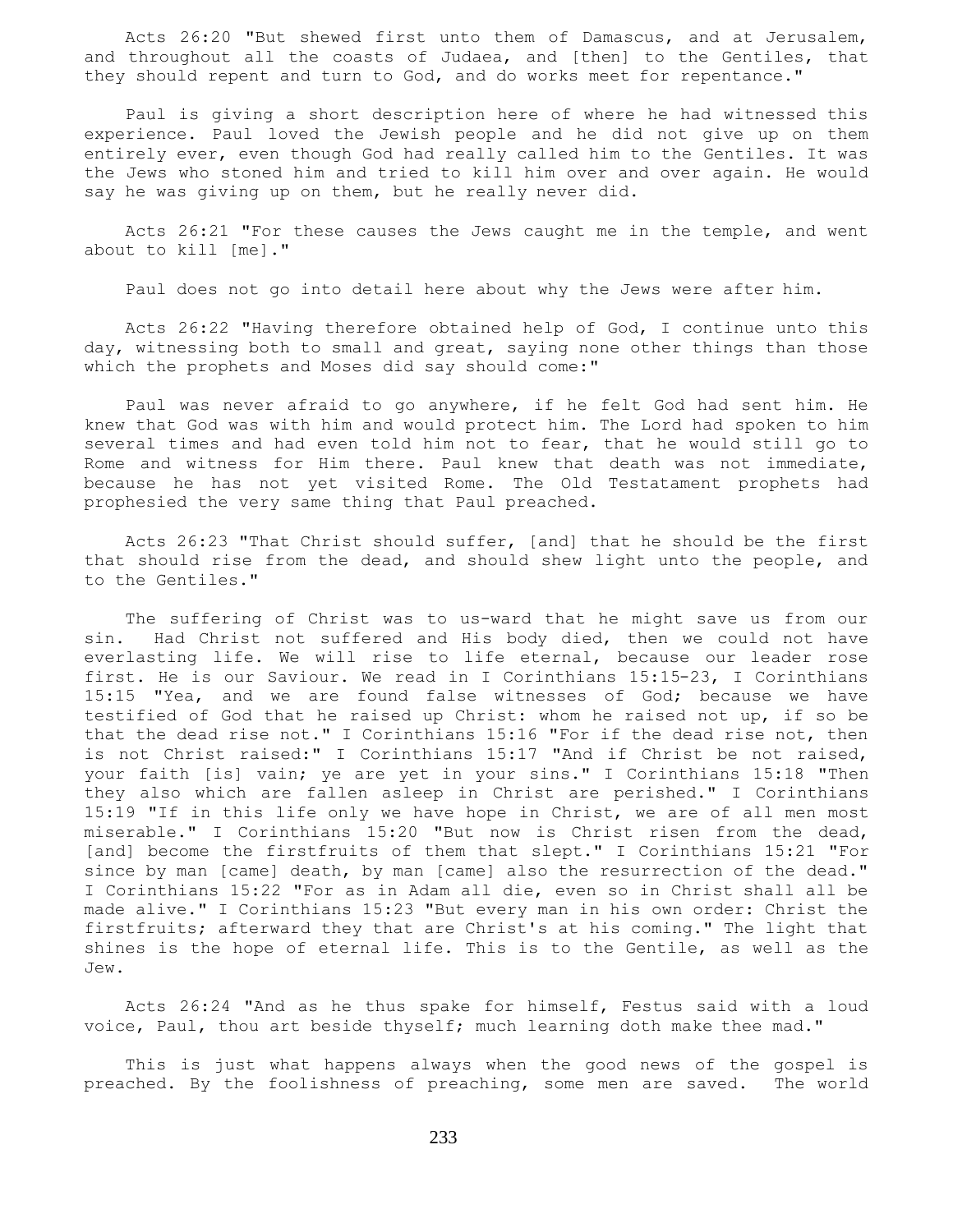who does not accept Jesus as Saviour thinks the minister who has brought the message is mad. Festus doesn't believe and says Paul is mad.

 Acts 26:25 "But he said, I am not mad, most noble Festus; but speak forth the words of truth and soberness."

 Paul here has to defend his sanity. Miracles of God, such as these Paul experienced are not believed by people who have never experienced miracles. They believe if it were real, it would have happened to them.

 Acts 26:26 "For the king knoweth of these things, before whom also I speak freely: for I am persuaded that none of these things are hidden from him; for this thing was not done in a corner."

 Agrippa was a Herod and his ancestry had given Jesus problems at his birth, trying to kill Him, and, also, Herod killed John the Baptist, who was proclaiming Jesus. This Agrippa was a Roman, as well as a Jew, and knew well about the Nazarene name of Jesus.

 Acts 26:27 "King Agrippa, believest thou the prophets? I know that thou believest."

 Paul has seen that something he said has touched Agrippa, and he believes.

 Acts 26:28 "Then Agrippa said unto Paul, Almost thou persuadest me to be a Christian."

 We see here, that Agrippa is convicted in his heart. He has believed what Paul has said. The Spirit of God is drawing Agrippa, and he is holding back. The word almost tells us that he does not humble himself and receive God. He is tempted, but does not quite bring himself to do this.

 Acts 26:29 "And Paul said, I would to God, that not only thou, but also all that hear me this day, were both almost, and altogether such as I am, except these bonds."

 Paul is a true minister of God here. He wants everyone to be saved. He wants all to have the closeness of God that he has experienced. Of course, he does not want himself or anyone else to be in chains.

 Acts 26:30 "And when he had thus spoken, the king rose up, and the governor, and Bernice, and they that sat with them:"

 Acts 26:31 "And when they were gone aside, they talked between themselves, saying, This man doeth nothing worthy of death or of bonds."

 This is the same opinion the chief captain in Jerusalem had, the same opinion Felix had, the same opinion Festus had before Agrippa came, and now the opinion of Agrippa and Bernice. Why do they not just let him go? In the next verse we see why.

 Acts 26:32 "Then said Agrippa unto Festus, This man might have been set at liberty, if he had not appealed unto Caesar."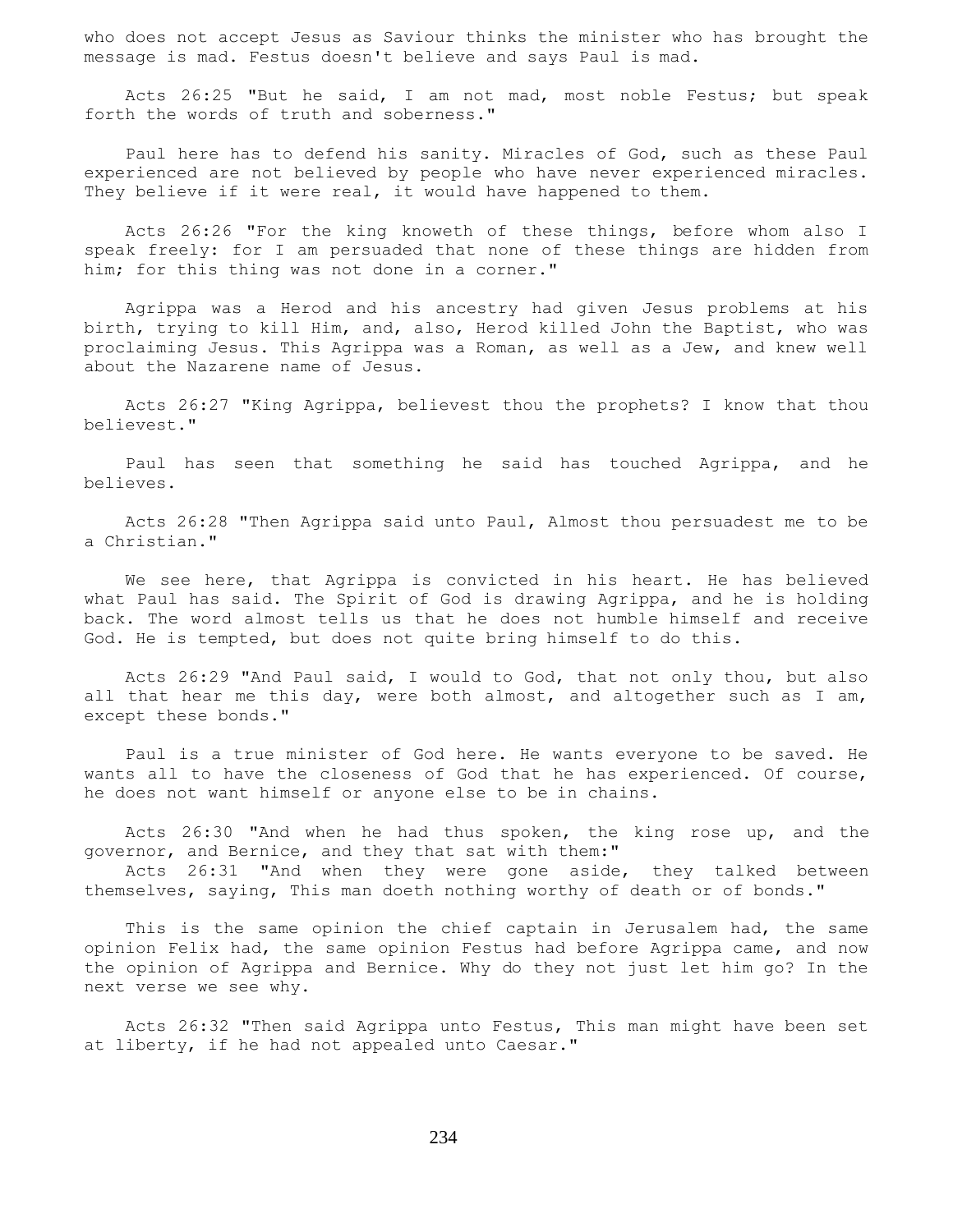Caesar would not like someone else deciding a case that had been turned over to him. The real reason, of course, is that God wants Paul to witness in Rome of Him.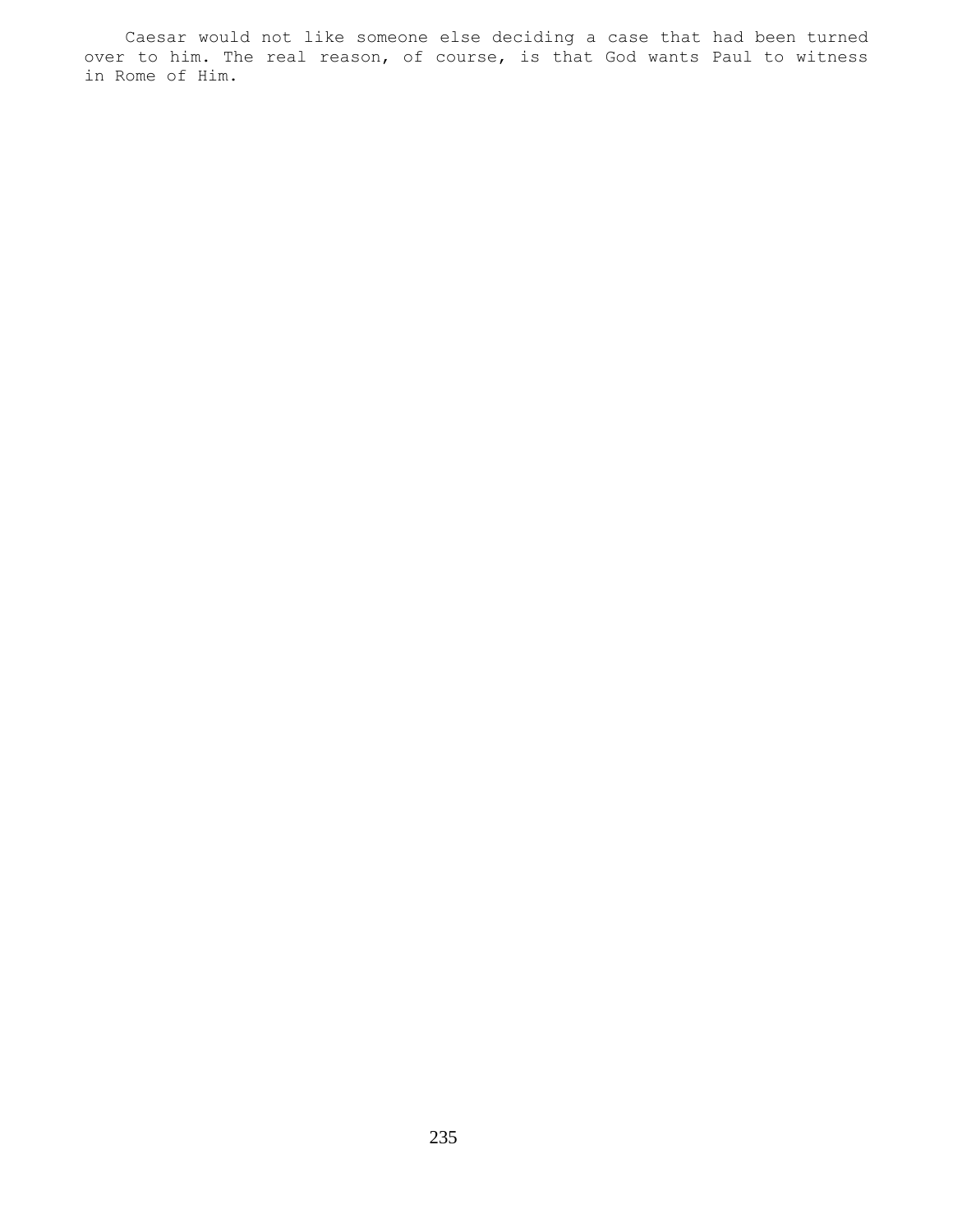1. Who was Paul telling Agrippa about? 2. For what purpose had Jesus appeared to Paul? 3. Who did God promise to deliver Paul from? 4. Verse 18, says to open their eyes and turn them from  $\ldots$ unto **.** 5. How are believers sanctified? 6. In verse 19, Paul tells Agrippa that he was faithful to what? 7. Where are some of the places Paul ministered first? 8. What did Paul tell them to do? 9. Who caught Paul and tried to kill him? 10. Who protected Paul? 11. Who had previously said all that Paul was saying? 12. Why did Paul know for sure they would not kill him at this time? 13. Verse 23 said, Christ should \_\_\_\_\_\_\_\_\_\_ and \_\_\_\_\_\_\_\_ from the grave. 14. I Corinthians 15:17 says, if Christ be not raised, your is in vain. 15. What is Christ called in I Corinthians 15:20? 16. As in Adam all \_\_\_, in Christ shall all be made 17. What did Festus say much learning had done to Paul? 18. In verse 25, Paul said he was not mad but spoke what? 19. Why did Paul say he knew Agrippa knew these things? 20. What question did Paul ask Agrippa in verse 27? 21. What did Agrippa say Paul almost did? 22. Who did Paul say he wished could be like him except for his chains? 23. Who went aside to talk about Paul? 24. What verdict did they come up with about Paul? 25. Why did they not release Paul?

Notes Notes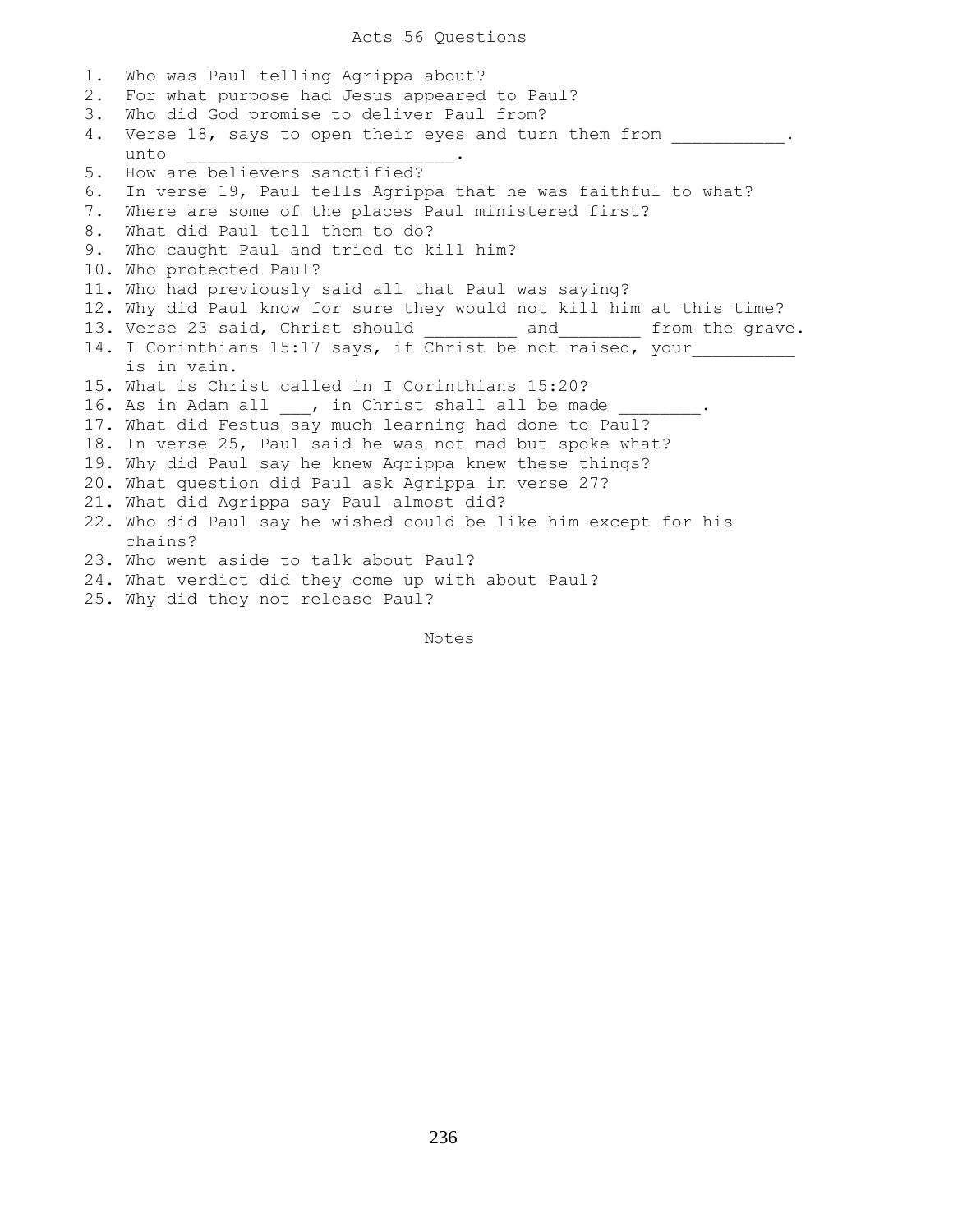We will begin this lesson in Acts 27:1 "And when it was determined that we should sail into Italy, they delivered Paul and certain other prisoners unto [one] named Julius, a centurion of Augustus' band."

 In the last lesson, we saw Paul actually being found not guilty by all who examined him, but he had appealed to a higher court, and now he must be tried in Rome. We pick up here in chapter 27, where he is finally being sent to Rome by ship after being imprisoned for more than two years. The "we" above lets us know that Luke is with Paul.

 Acts 27:2 "And entering into a ship of Adramyttium, we launched, meaning to sail by the coasts of Asia; [one] Aristarchus, a Macedonian of Thessalonica, being with us."

 This Adramyttium was a ship-building city in Asia Minor. This Aristarchus is the same one mentioned in chapter 19 verse 29, and is part of Paul's party. He was saved on Paul's first missionary journey to Thessalonica. Aristarchus never lost contact with Paul while he was imprisoned and neither did Luke.

 Acts 27:3 "And the next [day] we touched at Sidon. And Julius courteously entreated Paul, and gave [him] liberty to go unto his friends to refresh himself."

 It does not tell us here, but I am sure that Festus and Agrippa had told Paul's jailor and this centurion, that Paul was really an innocent man caught in circumstances beyond his control. He actually lets Paul go ashore and visit with friends here at Sidon. Refresh, here, is used in medical terms, and, perhaps, Paul needed some type of care that Luke could not give him aboard ship. Of course, he came back to the ship and did not betray the centurion's confidence.

 Acts 27:4 "And when we had launched from thence, we sailed under Cyprus, because the winds were contrary."

 The ship had intended to sail to the west, but because of the strong winds wound up sailing north instead.

 Acts 27:5 "And when we had sailed over the sea of Cilicia and Pamphylia, we came to Myra, [a city] of Lycia." Acts 27:6 "And there the centurion found a ship of Alexandria sailing into Italy; and he put us therein."

 This was a port they had not intended to enter, but other ships which ran from Rome to this area came, and brought needed goods, and took back things needed in Rome. These cargo ships could carry a few passengers, also, and this is the type of ship Paul and the others found passage on.

 Acts 27:7 "And when we had sailed slowly many days, and scarce were come over against Cnidus, the wind not suffering us, we sailed under Crete, over against Salmone;" Acts 27:8 "And, hardly passing it, came unto a place which is called The fair havens; nigh whereunto was the city [of] Lasea."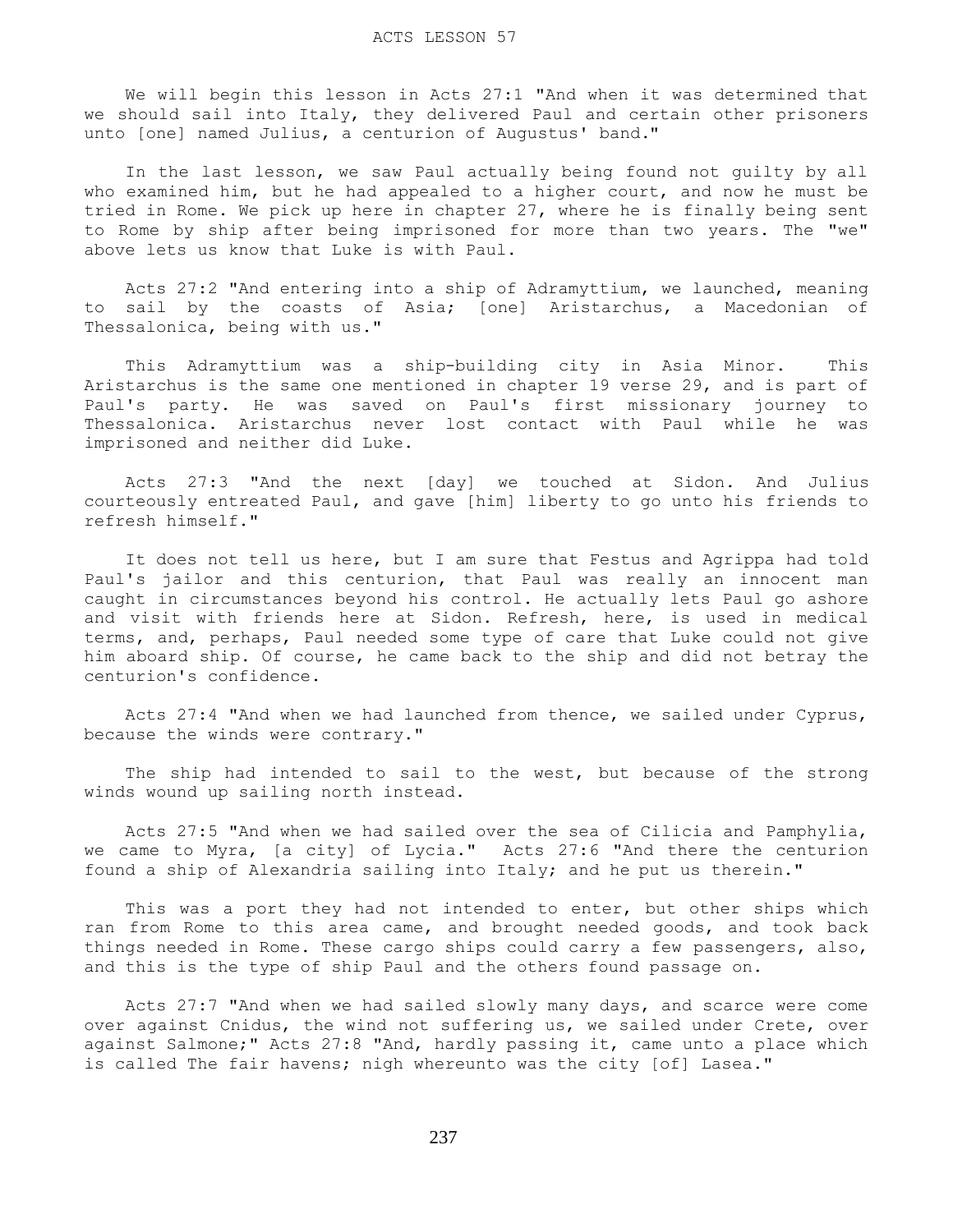The winds were blowing the wrong direction for them, and they were not able to go the way they wanted to. This was a sailing ship and the wind was their only power to move. It appears right along here, that the wind did not cooperate at all. Since the wind would carry them no further along the route they intended to go, they landed at Fairhavens.

 Acts 27:9 "Now when much time was spent, and when sailing was now dangerous, because the fast was now already past, Paul admonished [them]," Acts 27:10 "And said unto them, Sirs, I perceive that this voyage will be with hurt and much damage, not only of the lading and ship, but also of our lives."

 Notice, Paul had been fasting. God has shown Paul, perhaps, a vision or, perhaps, just put these words in his mouth, but he has shown Paul that this ship is in trouble. This ship going down could cost many lives. Paul has told this to the centurion. This centurion knows that Paul is a man of God and should listen.

 Acts 27:11 "Nevertheless the centurion believed the master and the owner of the ship, more than those things which were spoken by Paul."

This was a natural thing to do, because the captain of the ship knew these waters better than Paul did. Paul was not speaking in the natural, however, he was speaking in the spirit. He had brought the warning that God had given him, that is all he can do.

 Acts 27:12 "And because the haven was not commodious to winter in, the more part advised to depart thence also, if by any means they might attain to Phenice, [and there] to winter; [which is] an haven of Crete, and lieth toward the south west and north west."

 Commodius means inconvenient or not favorable. Against Paul's advice, they take up anchor and try to sail to a more favorable port to winter in.

 Acts 27:13 "And when the south wind blew softly, supposing that they had obtained [their] purpose, loosing [thence], they sailed close by Crete." Acts 27:14 "But not long after there arose against it a tempestuous wind, called Euroclydon."

 This Euroclydon was a terrible storm from the east. This bad weather had to do with the oncoming winter. It seemed they hung to the coastline for safety.

 Acts 27:15 "And when the ship was caught, and could not bear up into the wind, we let [her] drive."

 This is just saying there was no way of going the direction the captain wanted to go without capsizing the ship, so he just let the wind carry them where it would. They were moving, if not in the right direction.

 Acts 27:16 "And running under a certain island which is called Clauda, we had much work to come by the boat:"

 Acts 27:17 "Which when they had taken up, they used helps, undergirding the ship; and, fearing lest they should fall into the quicksands, strake sail, and so were driven."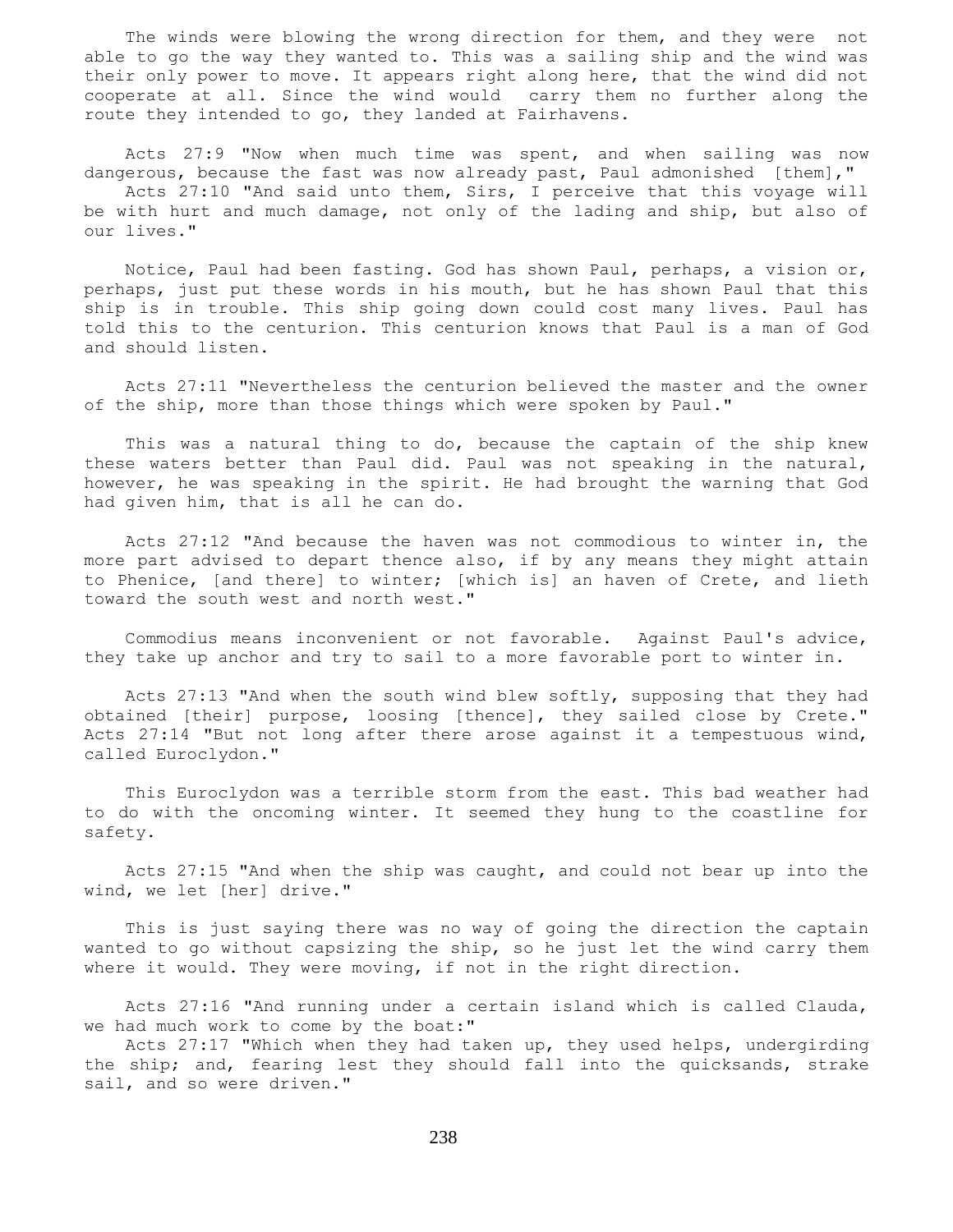Going wherever the wind would take them, they soon found out was no good at all either. It took them near this island Clauda where there was dangerous quicksand. The captain must get out of here, so he puts the sails up and sails out fast. All of this time, the captain has lost his plan for this trip. Now all he is trying to do is to save the ship, its cargo, and its passengers.

 Acts 27:18 "And we being exceedingly tossed with a tempest, the next [day] they lightened the ship;"

 Here, we see the captain having the cargo thrown overboard to try to save the lives of his passengers and himself.

 Acts 27:19 "And the third [day] we cast out with our own hands the tackling of the ship."

 This is a desperation move of the captain, when even the tackling must go overboard.

 Acts 27:20 "And when neither sun nor stars in many days appeared, and no small tempest lay on [us], all hope that we should be saved was then taken away."

 It appears that things have gotten so bad, that the captain, and all the passengers, and crew have decided there is no use. The ship is going to sink and they will lose their lives.

 Acts 27:21 "But after long abstinence Paul stood forth in the midst of them, and said, Sirs, ye should have hearkened unto me, and not have loosed from Crete, and to have gained this harm and loss."

 We see here, that Paul told them before they left Crete, that this trip would be extremely dangerous. They ignored him and went on anyway.

 Acts 27:22 "And now I exhort you to be of good cheer: for there shall be no loss of [any man's] life among you, but of the ship."

 This was a relief in itself, but how did they know that they could believe what Paul said? We see in the next verse why.

 Acts 27:23 "For there stood by me this night the angel of God, whose I am, and whom I serve," Acts 27:24 "Saying, Fear not, Paul; thou must be brought before Caesar: and, lo, God hath given thee all them that sail with thee."

 Many of these people on this ship are not even believers in God, but Paul has brought a glimmer of hope. To those who know God, this is like a pardon from the death chamber. They all thought certain death lay ahead. Paul's God has sent a message of hope. I am sure that some on board wondered, what kind of a man was going on this boat, that the very Angel of God would come and talk with him? If he didn't have a reputation for being a man of God before this trip, he now does.

 Acts 27:25 "Wherefore, sirs, be of good cheer: for I believe God, that it shall be even as it was told me."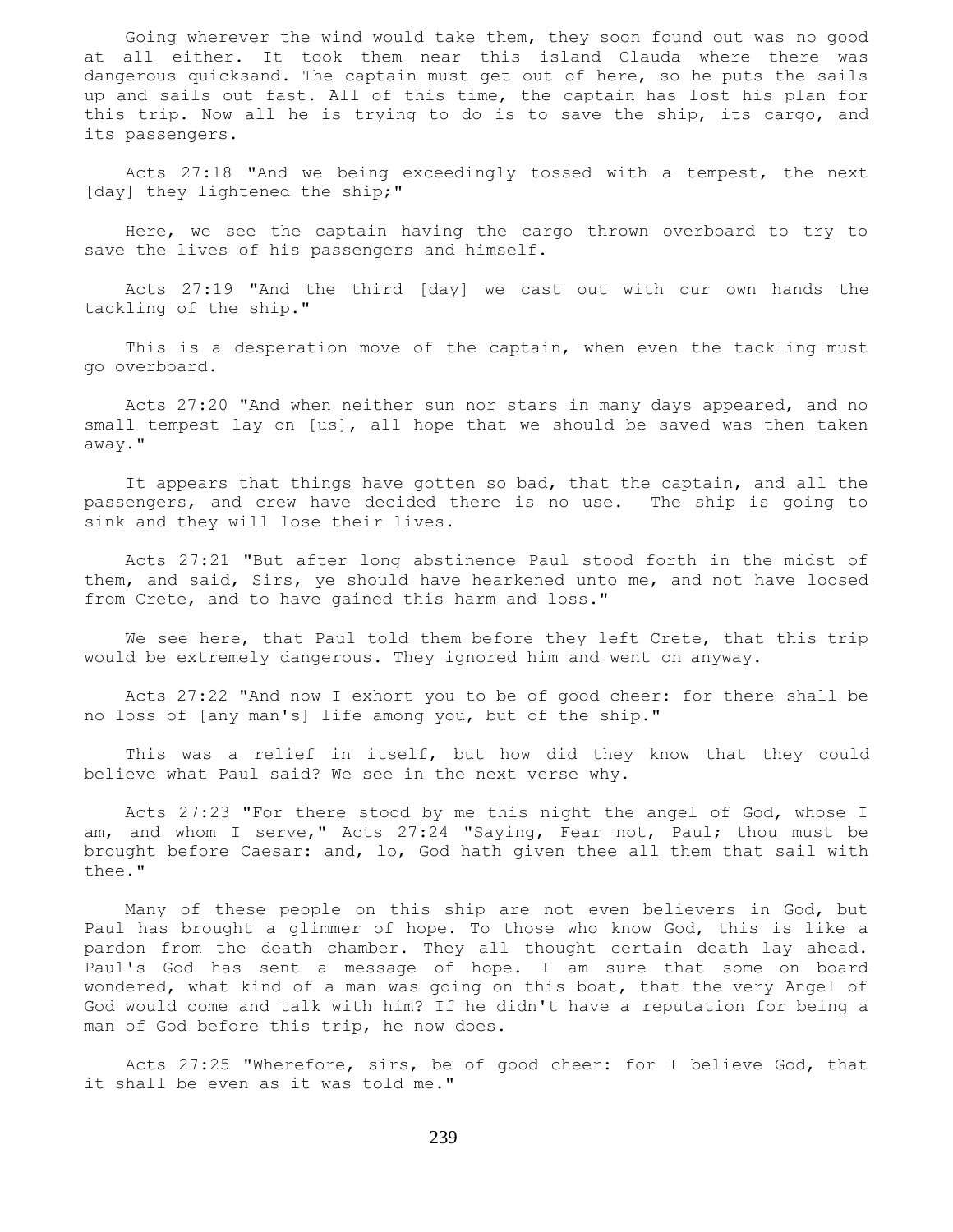Paul expresses his complete faith in what God has told him, here. Paul's faith will encourage others aboard, especially Luke, and Aristarchus.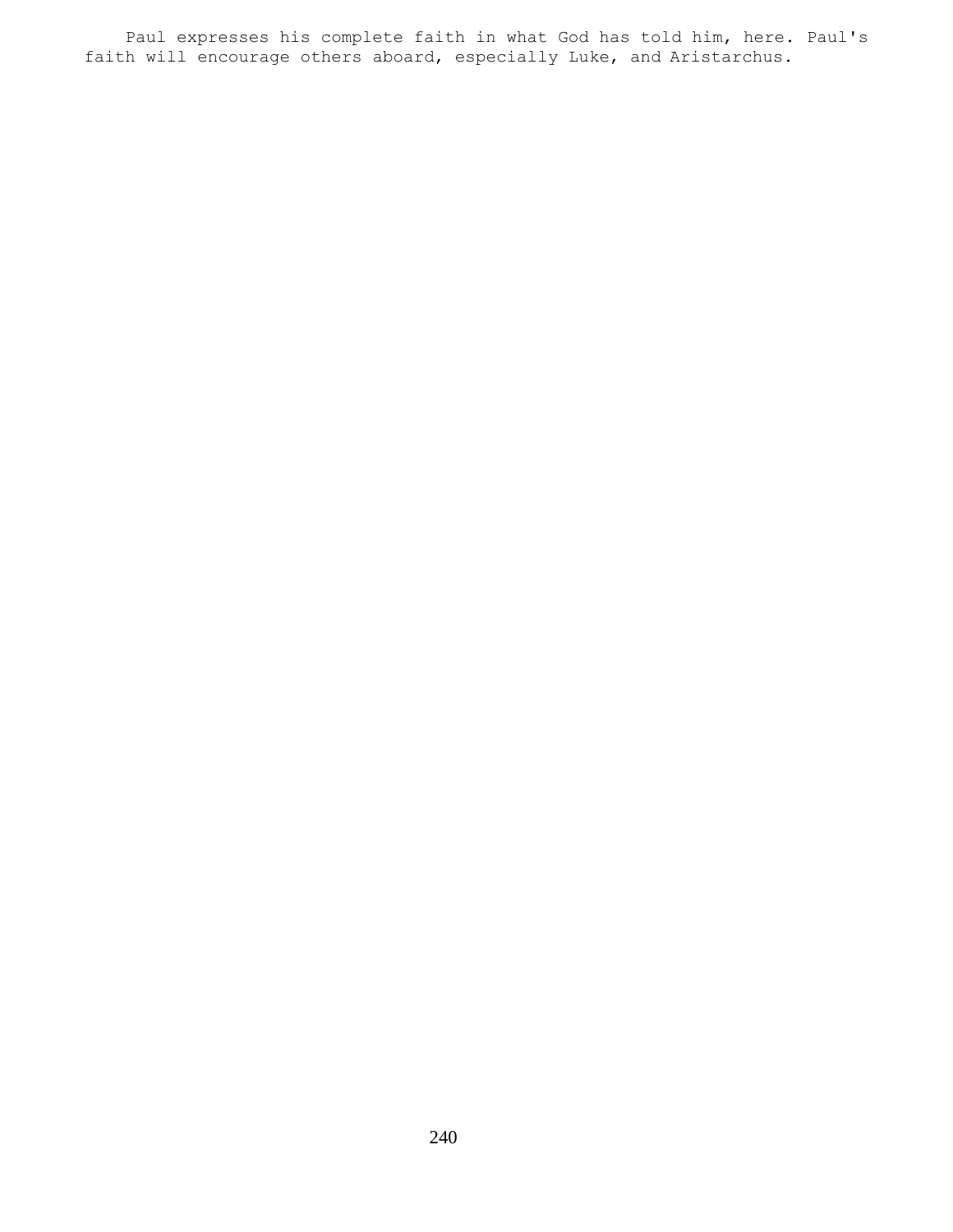## Acts 57 Questions

1. Whose hands was Paul delivered into for the trip to Rome? 2. How do we know Luke went along? 3. Where was the ship from that they went on? 4. Besides Luke, who was another disciple who went with Paul? 5. At Sidon what courtesy did Julius show Paul? 6. Why did they sail into Cyprus? 7. After they had sailed over the sea of Cilicia, what did the centurion do at Lycia? 8. Where was the ship from? 9. Where did the ship land near Crete? 10. In verse 9, we find Paul had been doing what? 11. What had God shown Paul, that he warned them of? 12. Why should this centurion have listened to Paul? 13. Who did the centurion believe instead? 14. What very foolish thing did they do? 15. What port were they trying to make to winter in (V-12)? 16. What does commodius mean? 17. What was the name of this terrible east wind? 18. When they could not steer the ship, what did they do? 19. What did they fear near the island called Clauda? 20. What was the first thing they did, thinking they were about to lose the ship? 21. On the third day of the storm, what did they throw overboard? 22. In verse 20, what despaired them so that they thought there was no hope? 23. In verse 21, what does Paul tell them? 24. Why did Paul tell them to be of good cheer? 25. Who had stood by Paul in the night and told him he must be brought before Caesar? 26. What else had he told Paul that was good news to all aboard? 27. What act of faith did Paul show in verse 25?

Notes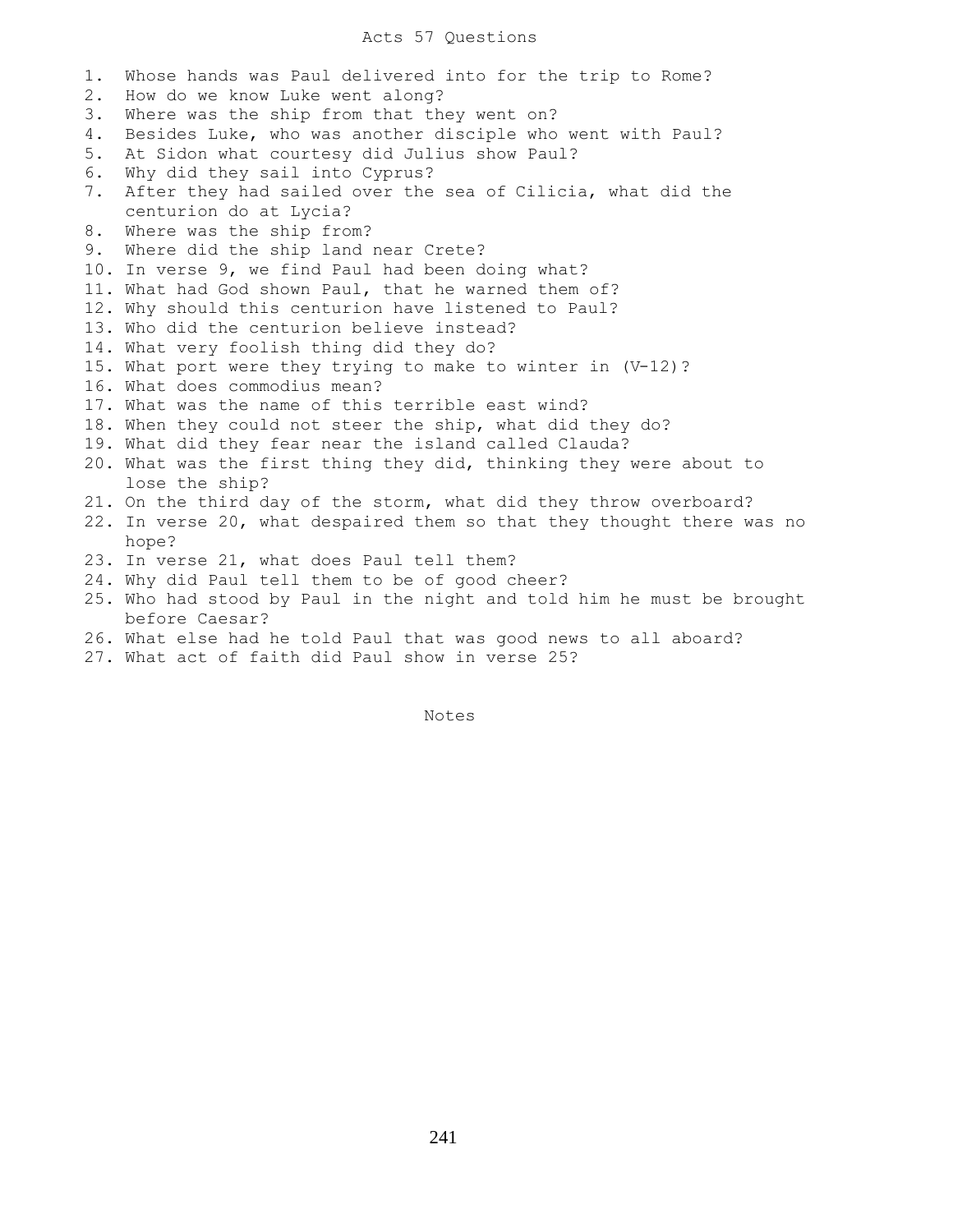We will begin this lesson in Acts 27:26 "Howbeit we must be cast upon a certain island."

 In the last lesson, we saw a ship out of control throwing overboard cargo, and even tackle, trying to save the passengers' lives. After three days of total darkness in a terrible storm, Paul announces that an angel of God told him not to worry, that they would lose the ship, but no lives would be lost. Now we pick up the lesson in verse 26 above. Paul tells them that they will be washed up on an island.

 Acts 27:27 "But when the fourteenth night was come, as we were driven up and down in Adria, about midnight the shipmen deemed that they drew near to some country;"

 Acts 27:28 "And sounded, and found [it] twenty fathoms: and when they had gone a little further, they sounded again, and found [it] fifteen fathoms."

 This storm had continued fourteen days, and they were blown with the waves this way and then that. Not knowing exactly where they were, the only way to tell if they were near land was to tell how deep the water was. The shipmen determined how deep the water was by casting a weight over on a rope and measuring the depth. They know they are near land, because the water is getting more shallow with each throw.

 Acts 27:29 "Then fearing lest we should have fallen upon rocks, they cast four anchors out of the stern, and wished for the day."

 To make this more frightening for these sailors, this happened at midnight.

 Acts 27:30 "And as the shipmen were about to flee out of the ship, when they had let down the boat into the sea, under colour as though they would have cast anchors out of the foreship,"

 Acts 27:31 "Paul said to the centurion and to the soldiers, Except these abide in the ship, ye cannot be saved."

 Paul knew their safety was with him. God is going to bring Paul through this to go to Rome. Fear causes people to do strange things. These shipmen were going to abandon the ship and their passengers. They were not under orders to do this of their captain. They were pretending to put out more anchors. They were just acting in fear. When Paul tells them they must stay with the ship, they remember the angel appearing to Paul.

 Acts 27:32 "Then the soldiers cut off the ropes of the boat, and let her fall off."

 This was the life boat. Now, they do not even have it to try to get to land.

 Acts 27:33 "And while the day was coming on, Paul besought [them] all to take meat, saying, This day is the fourteenth day that ye have tarried and continued fasting, having taken nothing."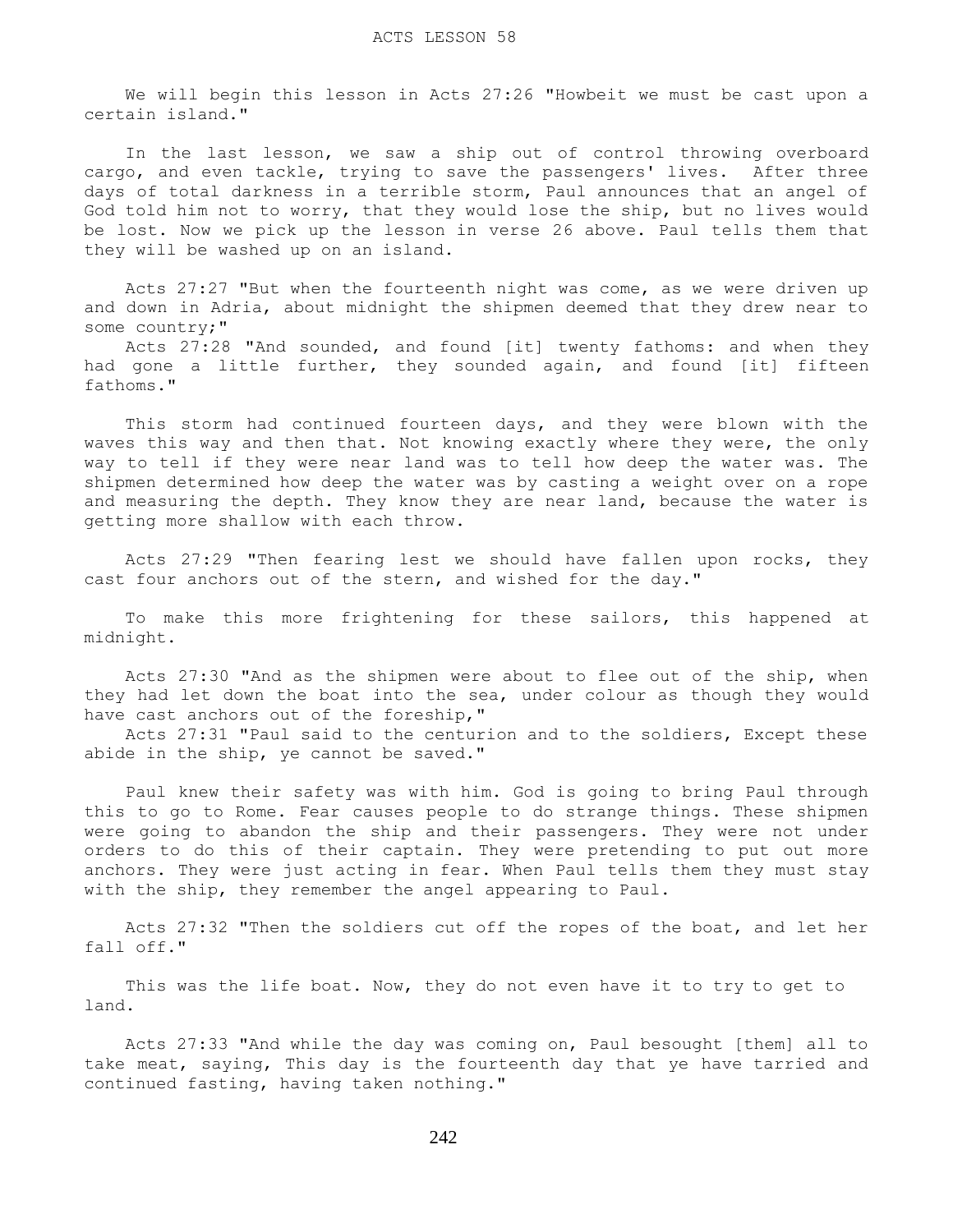It seems when this storm got so bad that they thought they would die, they started a fast and have continued fourteen days. This makes your body very weak, and Paul knows if they shipwreck, they will need strength to swim. He tells them to eat meat to strengthen them.

 Acts 27:34 "Wherefore I pray you to take [some] meat: for this is for your health: for there shall not an hair fall from the head of any of you."

This is encouragement that they all need to hear.

 Acts 27:35 "And when he had thus spoken, he took bread, and gave thanks to God in presence of them all: and when he had broken [it], he began to eat."

 Acts 27:36 "Then were they all of good cheer, and they also took [some] meat."

We see here a great respect has grown for Paul. They feel that whatever Paul does is okay with God. When Paul eats, they eat also.

 Acts 27:37 "And we were in all in the ship two hundred threescore and sixteen souls."

Now for the first time, we know that 276 people are on board ship.

 Acts 27:38 "And when they had eaten enough, they lightened the ship, and cast out the wheat into the sea."

 They had kept back food to eat when they had cast out the other things before. As a show of confidence that they were about to be saved, they threw the wheat overboard.

 Acts 27:39 "And when it was day, they knew not the land: but they discovered a certain creek with a shore, into the which they were minded, if it were possible, to thrust in the ship."

 This was not a port, but was a possibility to get a little closer to land before the ship broke up. They would try to get the ship to sail into this creek.

 Acts 27:40 "And when they had taken up the anchors, they committed [themselves] unto the sea, and loosed the rudder bands, and hoised up the mainsail to the wind, and made toward shore."

 This wind is still very heavy. They brought the mainsail up, but could do very little in the way of direction, because of the contrary wind.

 Acts 27:41 "And falling into a place where two seas met, they ran the ship aground; and the forepart stuck fast, and remained unmoveable, but the hinder part was broken with the violence of the waves."

 This ship violently broke apart, as these heavy winds brought huge waves against the ship.

 Acts 27:42 "And the soldiers' counsel was to kill the prisoners, lest any of them should swim out, and escape."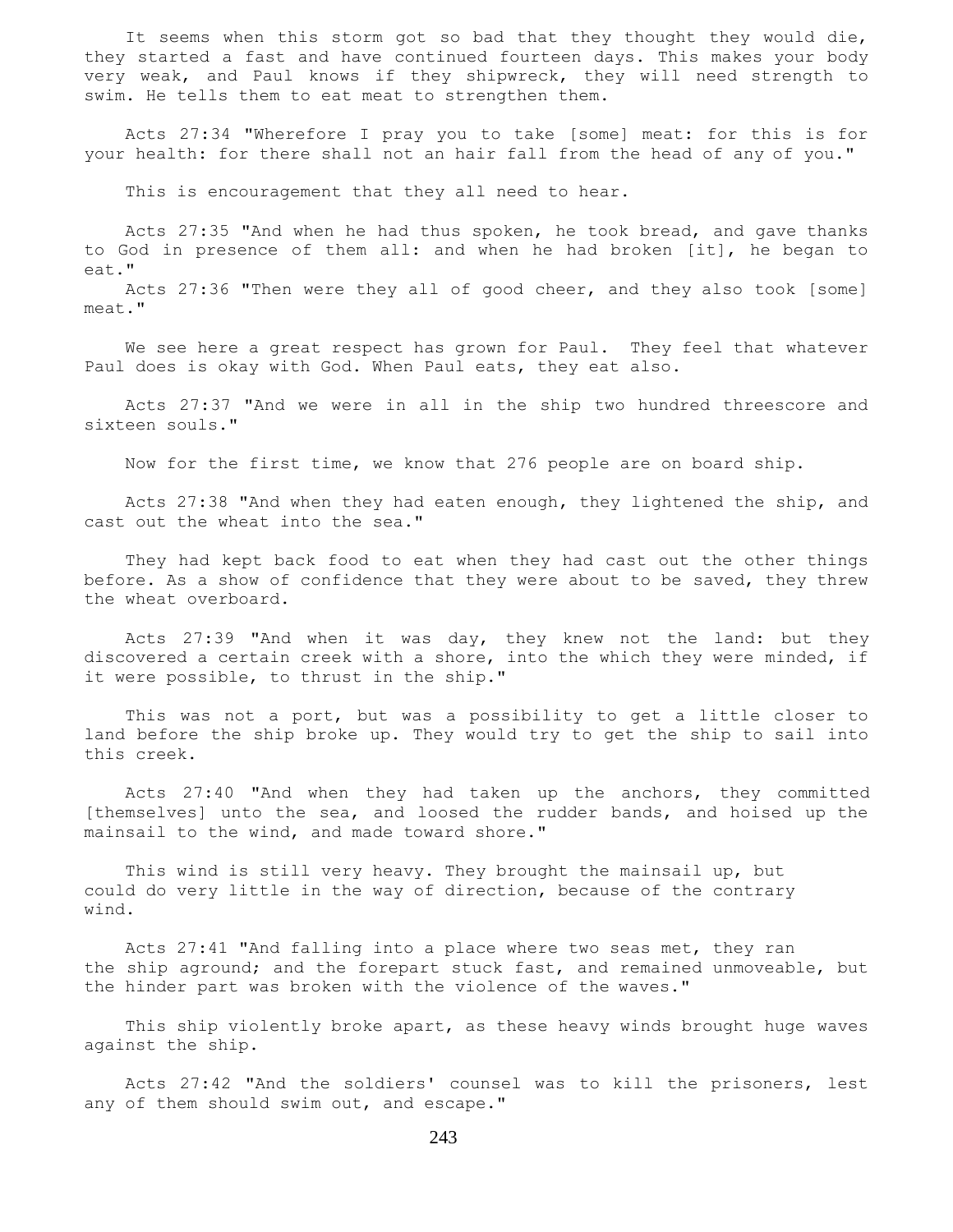This would have included Paul. Some of these prisoners were, perhaps, hardened criminals who might have been a problem to society, but Paul surely does not fall into this category. God had compassion on these soldiers, but they were not showing compassion for the prisoners.

 Acts 27:43 "But the centurion, willing to save Paul, kept them from [their] purpose; and commanded that they which could swim should cast [themselves] first [into the sea], and get to land:"

 This centurion knew that Paul was a man of God. He would not allow anyone to be killed, because he was saving Paul's life. The faster the swimmers could get to land, the faster help would come.

 Acts 27:44 "And the rest, some on boards, and some on [broken pieces] of the ship. And so it came to pass, that they escaped all safe to land."

 Just as Paul had been told by the angel of God, who stood beside him. They all were spared their lives. It appears anyone who could not swim used anything at all that would float to take them to land.

Notes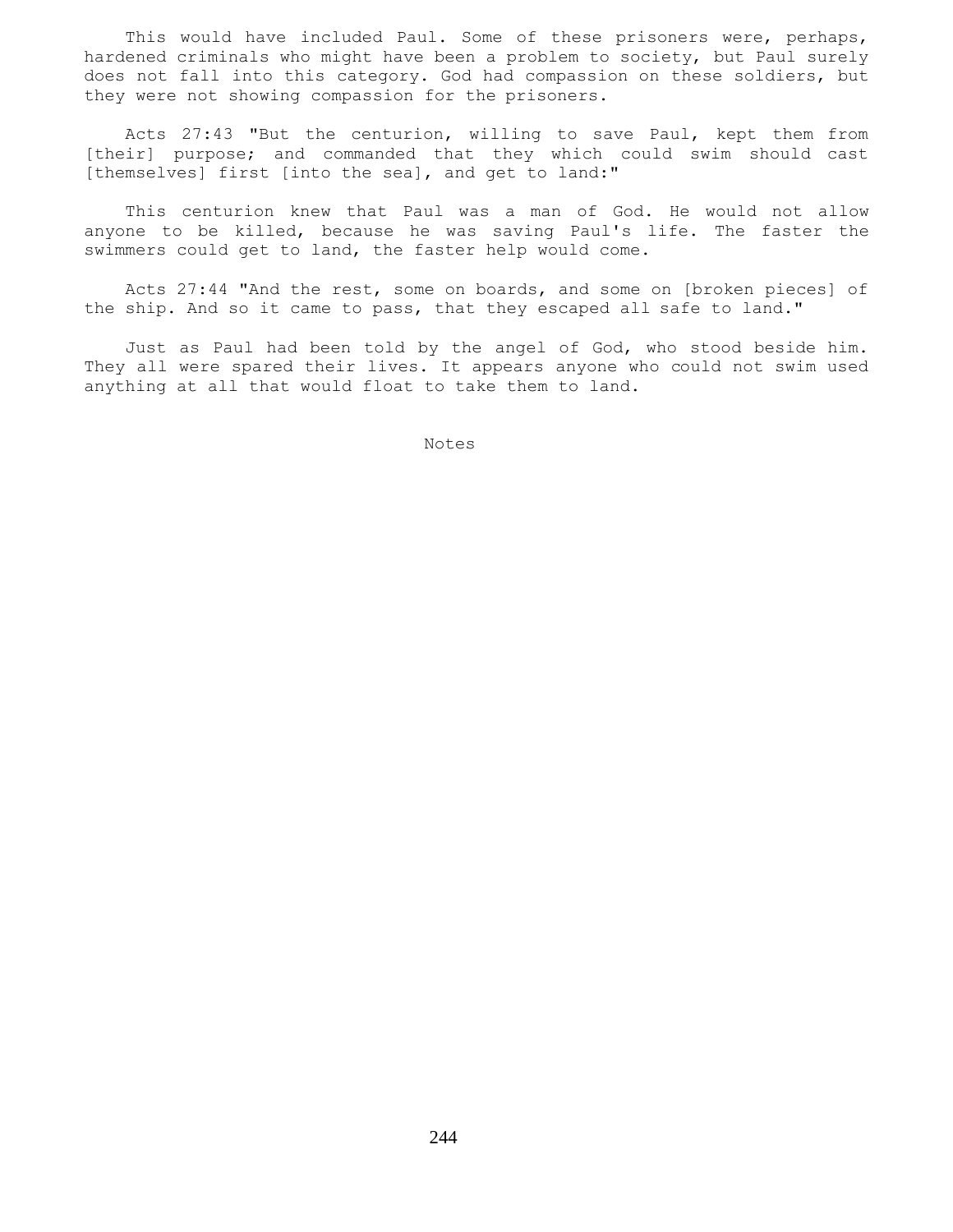1. Where would Paul and the others be cast? 2. What had the angel of God told Paul? 3. After how many days of terrible storm, did they realize they were near some land? 4. What time was it? 5. How deep was it the first sounding? 6. How deep was it the second sounding? 7. Why did they cast anchors and stop here? 8. After dropping anchor, what did they wish for? 9. Who was about to flee the ship? 10. Why did they not flee? 11. What happened to the lifeboat? 12. What did Paul tell them to do just before daylight? 13. What had they been doing fourteen days? 14. What were they to do this for? 15. What harm did Paul say would come to them? 16. Why did Paul eat first? 17. Verse 36 says, "Then they were all of good \_\_\_\_\_\_\_\_\_\_\_\_\_\_." 18. How many people were on this ship? 19. After they had eaten enough, what did they do? 20. When daylight came, what did they see? 21. What happened when they fell into a place where two seas met? 22. What did the soldiers want to do to the prisoners? 23. Why would the centurion not do this? 24. Who jumped ship first? 25. How did the others make shore? 26. Was anyone lost?

Notes **Notes** 

245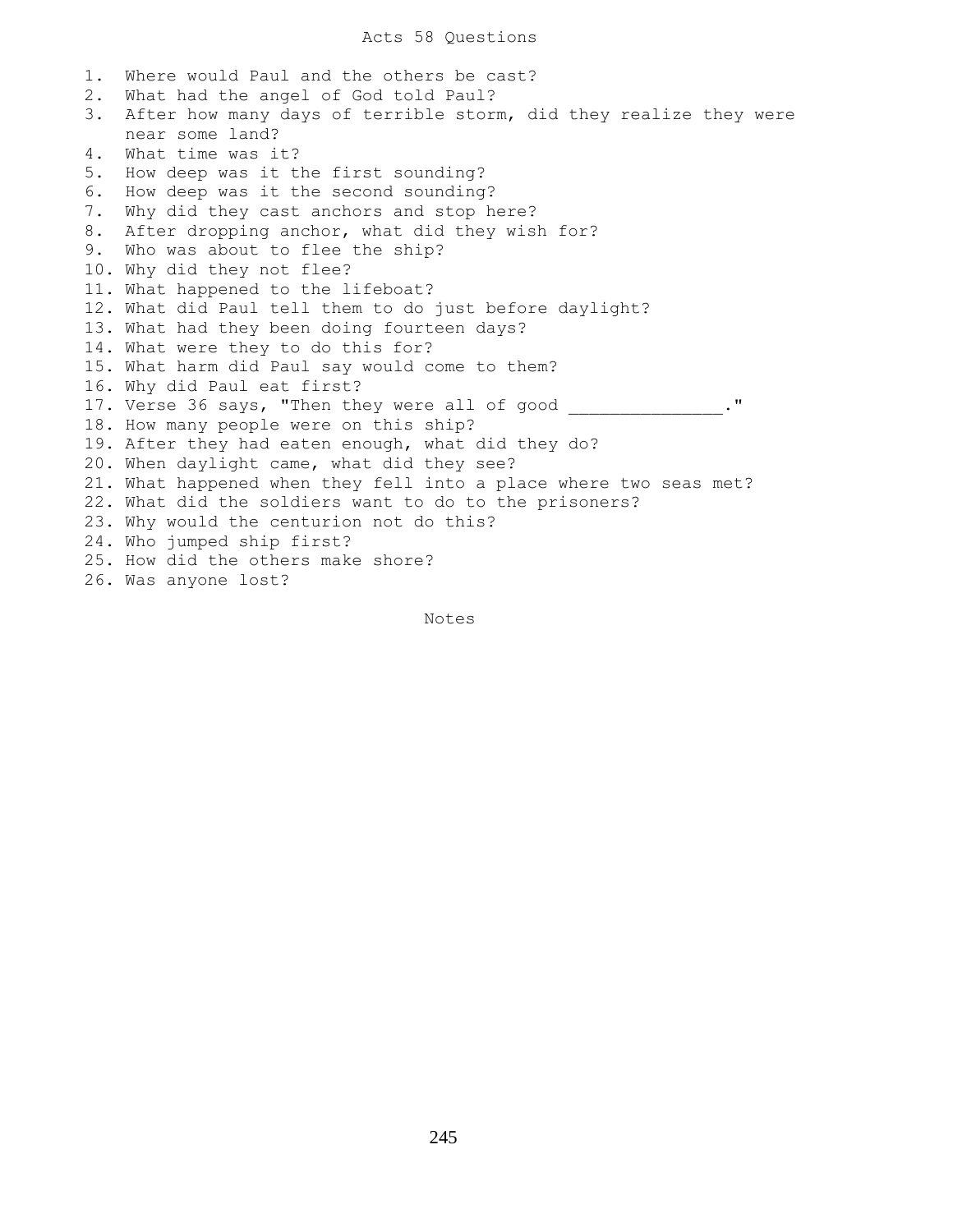We will begin this lesson in Acts 28:1 "And when they were escaped, then they knew that the island was called Melita."

 Acts 28:2 "And the barbarous people shewed us no little kindness: for they kindled a fire, and received us every one, because of the present rain, and because of the cold."

 Most anyone, regardless of their culture, would help someone who was shipwrecked. It was very cold and still pouring down rain. This was in the fall when the rain is very cold. These people building a fire on the bank was a great help to these soaking wet people.

 Acts 28:3 "And when Paul had gathered a bundle of sticks, and laid [them] on the fire, there came a viper out of the heat, and fastened on his hand."

 Paul always worked wherever he was and whatever he was doing. This is no exception. Paul gathered dry wood for the fire. This viper (snake) which fastened on Paul's hand was a physical snake. The old devil (serpent) had been trying to destroy Paul this entire trip, but God has other plans.

 Acts 28:4 "And when the barbarians saw the [venomous] beast hang on his hand, they said among themselves, No doubt this man is a murderer, whom, though he hath escaped the sea, yet vengeance suffereth not to live."

 Barbarians were not believers in God. They were superstitious people. They decided because the snake bit Paul, he was a murderer. This is the attitude of some church people today. Because Satan attacks a person (from the outside), they say real quickly that he or she is not of God. That just isn't true. The closer you walk with God (like Paul), the more the enemy attacks you. Satan only fights those who have taken a firm stand for God. I would be more worried if Satan were leaving me alone. It might mean that I was not fulfilling God's will.

Acts 28:5 "And he shook off the beast into the fire, and felt no harm."

 Paul was protected by God. This snake could do no harm to Paul. Just as we are protected from Satan by the blood of Jesus, if we are true believers. He can attack us, but he cannot win. God can use this bad thing and turn it into a blessing.

 Acts 28:6 "Howbeit they looked when he should have swollen, or fallen down dead suddenly: but after they had looked a great while, and saw no harm come to him, they changed their minds, and said that he was a god."

 They suddenly realize that Paul is not evil after all. These barbarians, as we said before, are superstitious and now they have decided Paul is a god. They know that they would be dead if the snake had bitten them, so they know Paul is different and they pronounce him a god. They will do anything for Paul at this point.

 Acts 28:7 "In the same quarters were possessions of the chief man of the island, whose name was Publius; who received us, and lodged us three days courteously."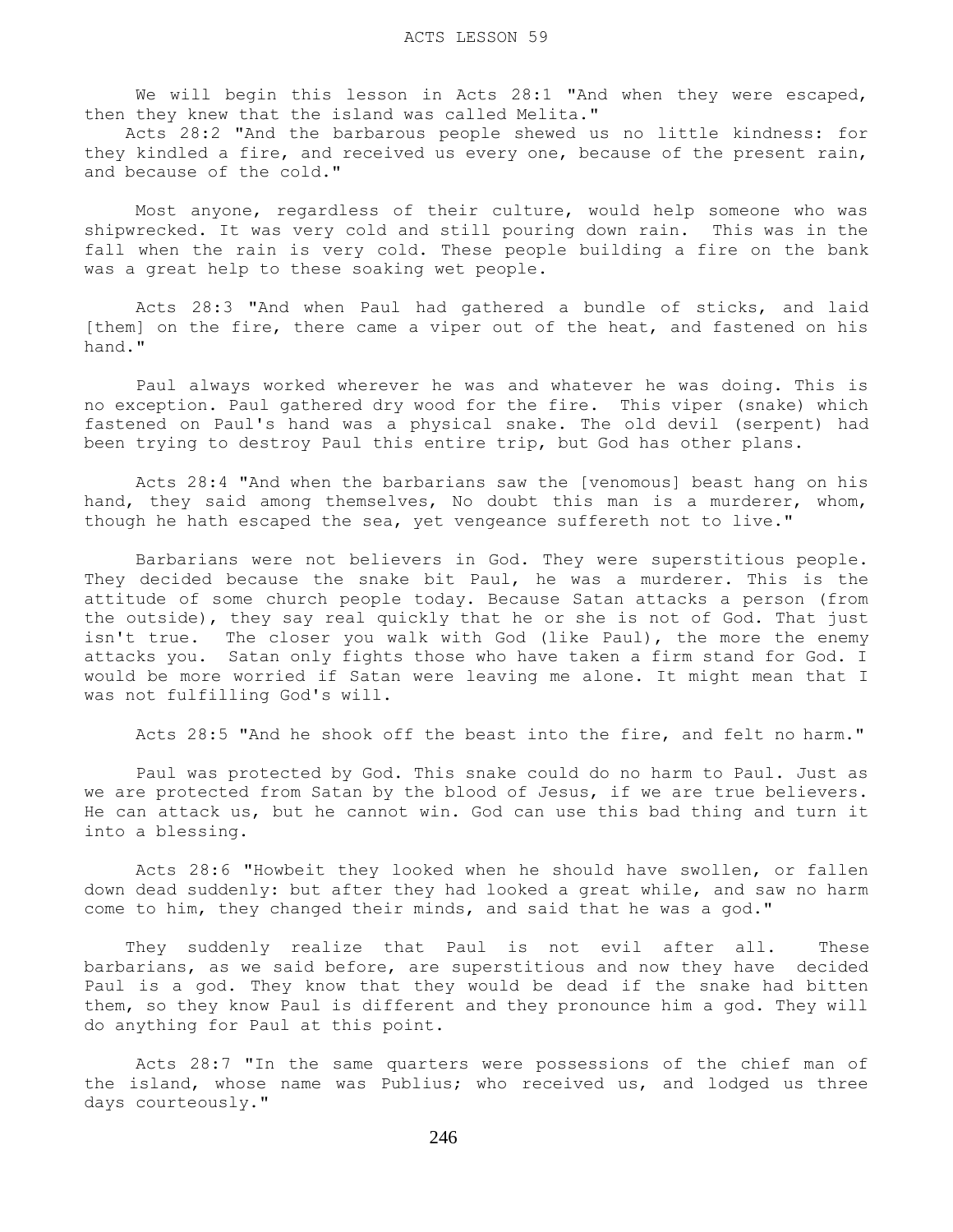Paul would be treated with great respect. He would be housed and fed the best on the island, as we see in the verse above. He is in Publius' quarters, the chief man of the island.

 Acts 28:8 "And it came to pass, that the father of Publius lay sick of a fever and of a bloody flux: to whom Paul entered in, and prayed, and laid his hands on him, and healed him."

 God is with Paul. If Paul was in good favor with these people before, now he is in great favor with them. God, through him, has healed the father of the leader of the land. Now Paul and those with him will have need for nothing. These people will take care of their needs.

 Acts 28:9 "So when this was done, others also, which had diseases in the island, came, and were healed:"

 God is using this to provide for Paul and his companions while they are on this island. Healing their sick was one of the things the Lord had told His disciples to do. Preach the word, heal the sick, and cast out demons was what the Lord would have those do who represent him. Paul is doing what the Lord would have him do.

 Acts 28:10 "Who also honoured us with many honours; and when we departed, they laded [us] with such things as were necessary."

 We see, here, that Paul and his companions were well cared for while they were on the island, and were sent away with enough to take care of their needs, until they made it to Rome. They were highly respected and honored, because of Paul.

 Acts 28:11 "And after three months we departed in a ship of Alexandria, which had wintered in the isle, whose sign was Castor and Pollux."

 These superstitious people had the signs of the twin sons of Jupiter on their ship. They would be setting sail about February or March.

 Acts 28:12 "And landing at Syracuse, we tarried [there] three days." Acts 28:13 "And from thence we fetched a compass, and came to Rhegium: and after one day the south wind blew, and we came the next day to Puteoli:" Acts 28:14 "Where we found brethren, and were desired to tarry with them seven days: and so we went toward Rome."

 This Puteoli was a place where the ships carrying wheat landed. It was so wonderful for Paul and his companions to find believers like themself here at Puteoli. Christianity had already made it's way to Italy. What a wonderful surprise. Followers of Jesus here were called brethren still. They, perhaps, wanted Paul to preach (like a revival), at any rate, they wanted him there these seven days. He stayed and then headed for Rome.

 Acts 28:15 "And from thence, when the brethren heard of us, they came to meet us as far as Appii forum, and The three taverns: whom when Paul saw, he thanked God, and took courage."

 Paul was highly thought of among the brethren. Many of them had just heard of him and wanted to hear from his own lips the gospel. It seems word spread fast that he was on his way to Rome, and at every stop there were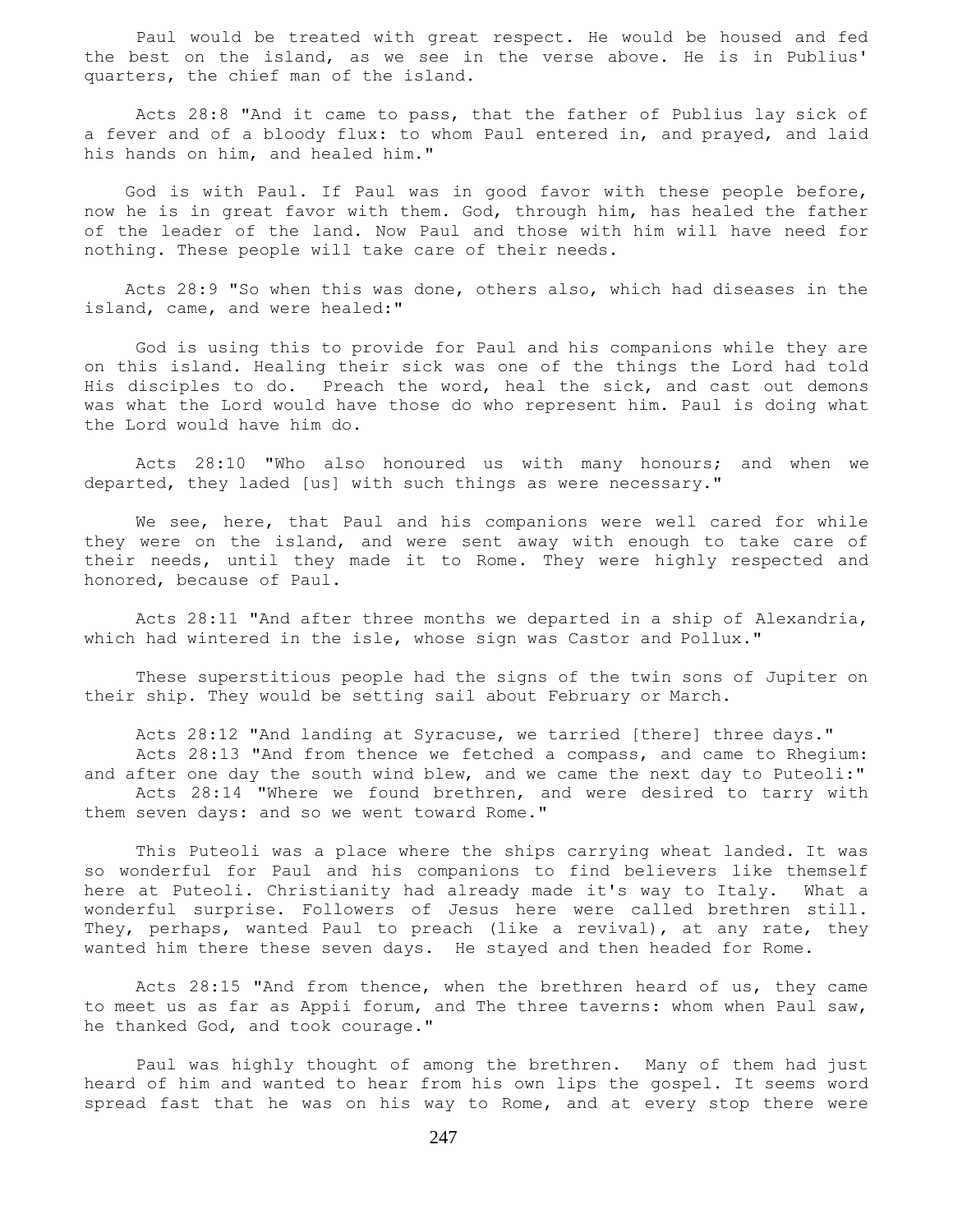brethren who had gathered to meet him. Paul was greatly encouraged by this and praised God for it.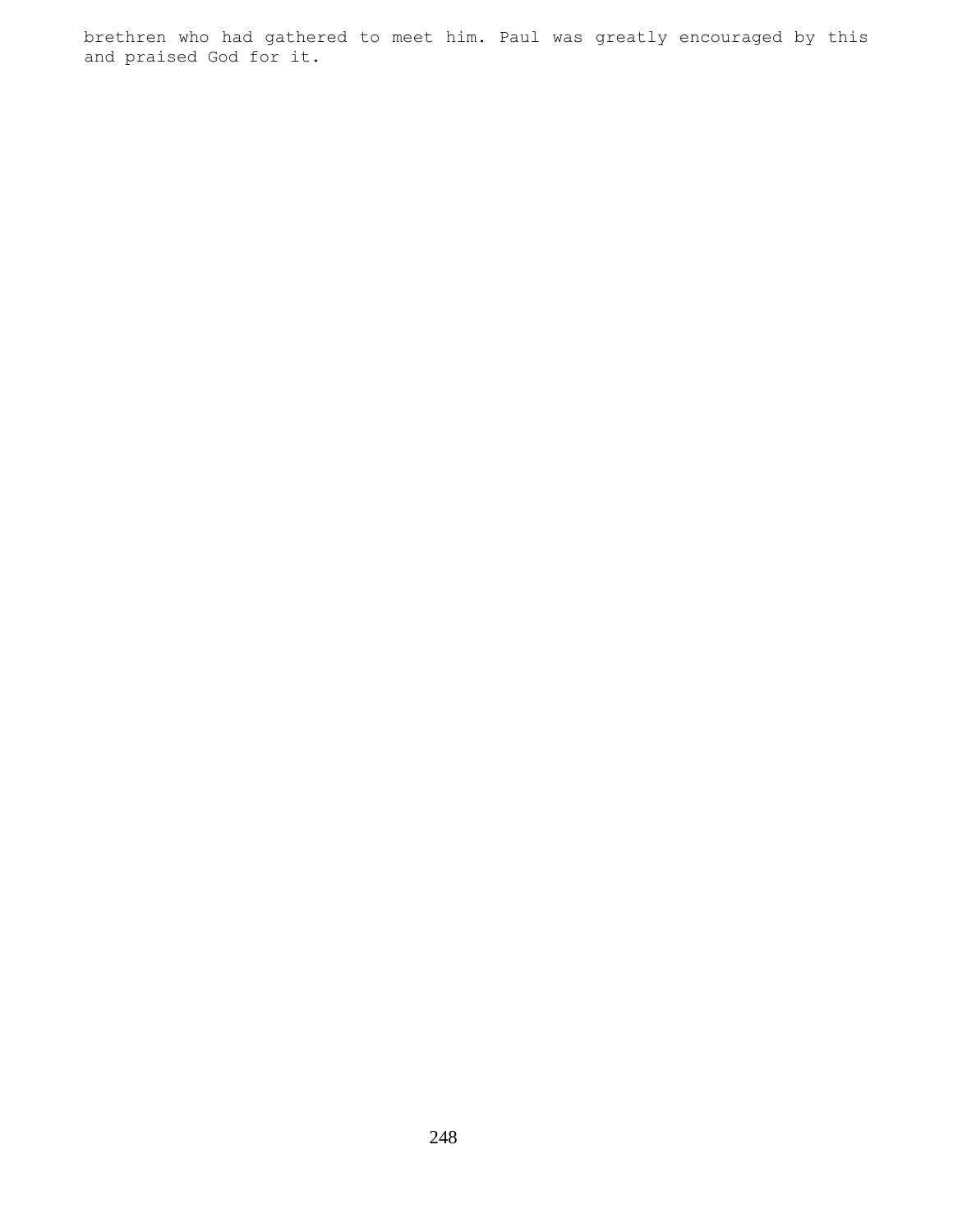## Acts 59 Questions

- 1. What was the name of the island where they were shipwrecked?
- 2. What kind of people lived here?
- 3. How did they show kindness to the shipwrecked?
- 4. When Paul was gathering branches for the fire, what happened to him?
- 5. What did these natives believe about Paul, when this happened?
- 6. They did not believe in God, but said what suffereth him not to live?
- 7. What did Paul do in verse 5?
- 8. These barbarians expected what to happen to Paul?
- 9. When it didn't, who did they think Paul to be?
- 10. Who was the chief man of the island?
- 11. What relative of his was sick?
- 12. When Paul entered, what did Paul do as an agent of God?
- 13. So when this was done, who else came to Paul for help?
- 14. They honored Paul and his company, and when they left they gave them what?
- 15. Where was the ship from that Paul left in?
- 16. What sign was on the ship?
- 17. How long did they stay at Syracuse?
- 18. What did they purchase at Rhegium?
- 19. Who did they find at Puteoli?
- 20. How long did Paul stay with them?
- 21. Where did Paul and his group leave for then?
- 22. The word spread that Paul was on his way to Rome. At every stop who met them?
- 23. What effect did this have on Paul?
- 24. Who did Paul thank?

Notes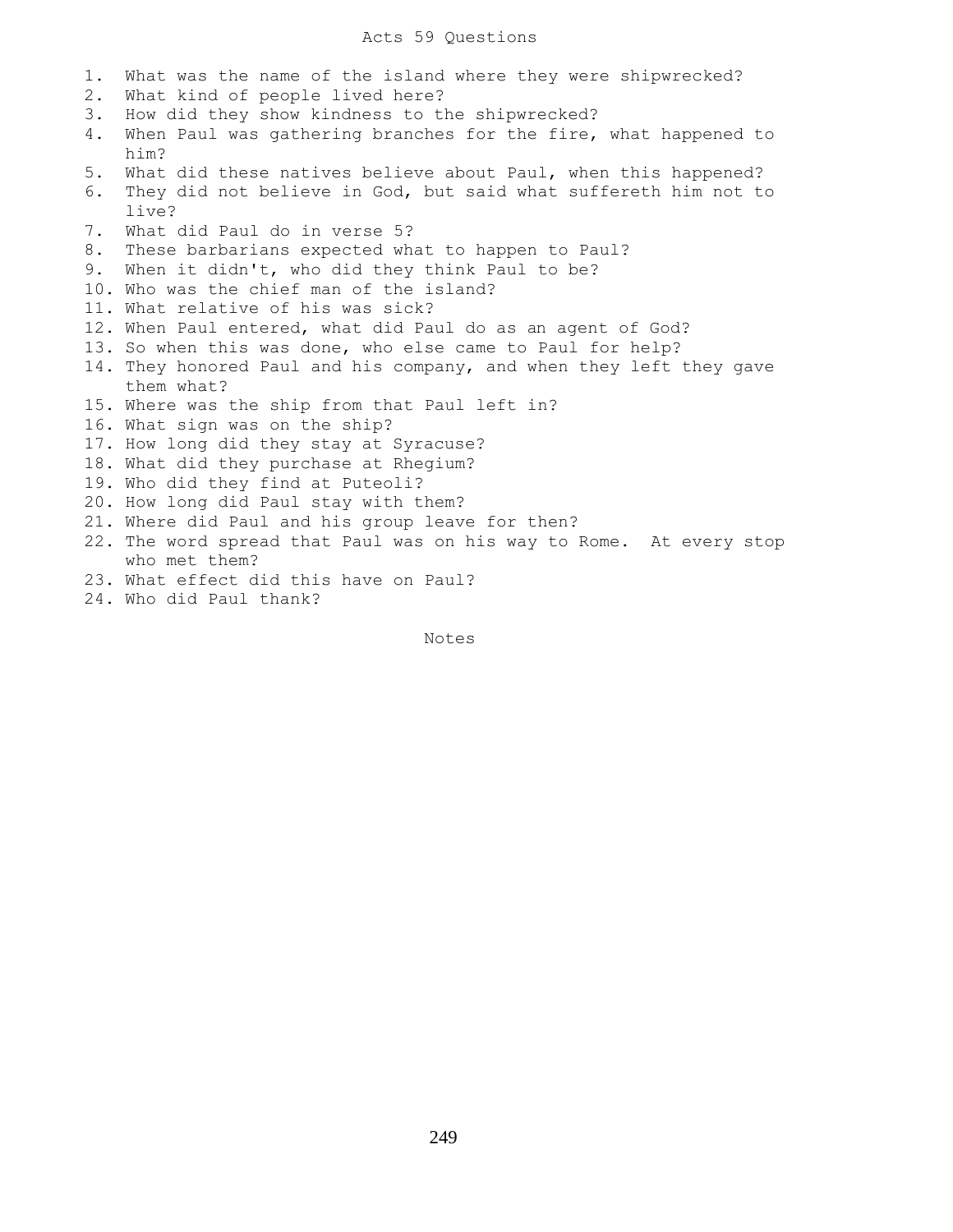We will begin this last lesson in Acts 28:16 "And when we came to Rome, the centurion delivered the prisoners to the captain of the guard: but Paul was suffered to dwell by himself with a soldier that kept him."

 This centurion, Julius, has put in a good word for Paul, and Paul is not put into the common prison. He is allowed a room by himself, at possibly a soldiers home or in a soldiers quarters here at the prison. It does appear, in a later Scripture, that Paul rented a house and the soldier stayed there with him. I am sure Julius has brought a letter from Festus and Agrippa, if it was not ruined in the shipwreck. If it was, Julius can certainly tell of Paul on this most eventful journey. Paul had actually gotten special privileges for Julius back with the barbarians.

 Acts 28:17 "And it came to pass, that after three days Paul called the chief of the Jews together: and when they were come together, he said unto them, Men [and] brethren, though I have committed nothing against the people, or customs of our fathers, yet was I delivered prisoner from Jerusalem into the hands of the Romans."

 Someone might ask, how in the world could Paul, a prisoner, call these Jewish leaders together? The truth is, that Luke is still with Paul and many others who are not imprisoned, but can see Paul any time they wish. They are free to come and go, and some of them have set up this meeting. Paul wants the Jews to believe and receive Jesus. He defends his feelings toward the Jews in the verse above.

 Acts 28:18 "Who, when they had examined me, would have let [me] go, because there was no cause of death in me."

 Paul is telling them the truth. The captain at Jerusalem found no fault in him. Felix found no fault, when he examined him. Festus and Aprippa found no fault in him.

 Acts 28:19 "But when the Jews spake against [it], I was constrained to appeal unto Caesar; not that I had ought to accuse my nation of."

 Paul says here, that he was not trying to get the Jews in trouble. He had to appeal to Caesar to save his life.

 Acts 28:20 "For this cause therefore have I called for you, to see [you], and to speak with [you]: because that for the hope of Israel I am bound with this chain."

 Paul's persistence in trying to win the Jews to Christ is what got him in trouble. The Gentiles received the Lord Jesus Christ freely, but the Jews did not. When Paul tried to teach in the synagogues and in the temple in Jerusalem, they stoned him and wanted to kill him.

 Acts 28:21 "And they said unto him, We neither received letters out of Judaea concerning thee, neither any of the brethren that came shewed or spake any harm of thee."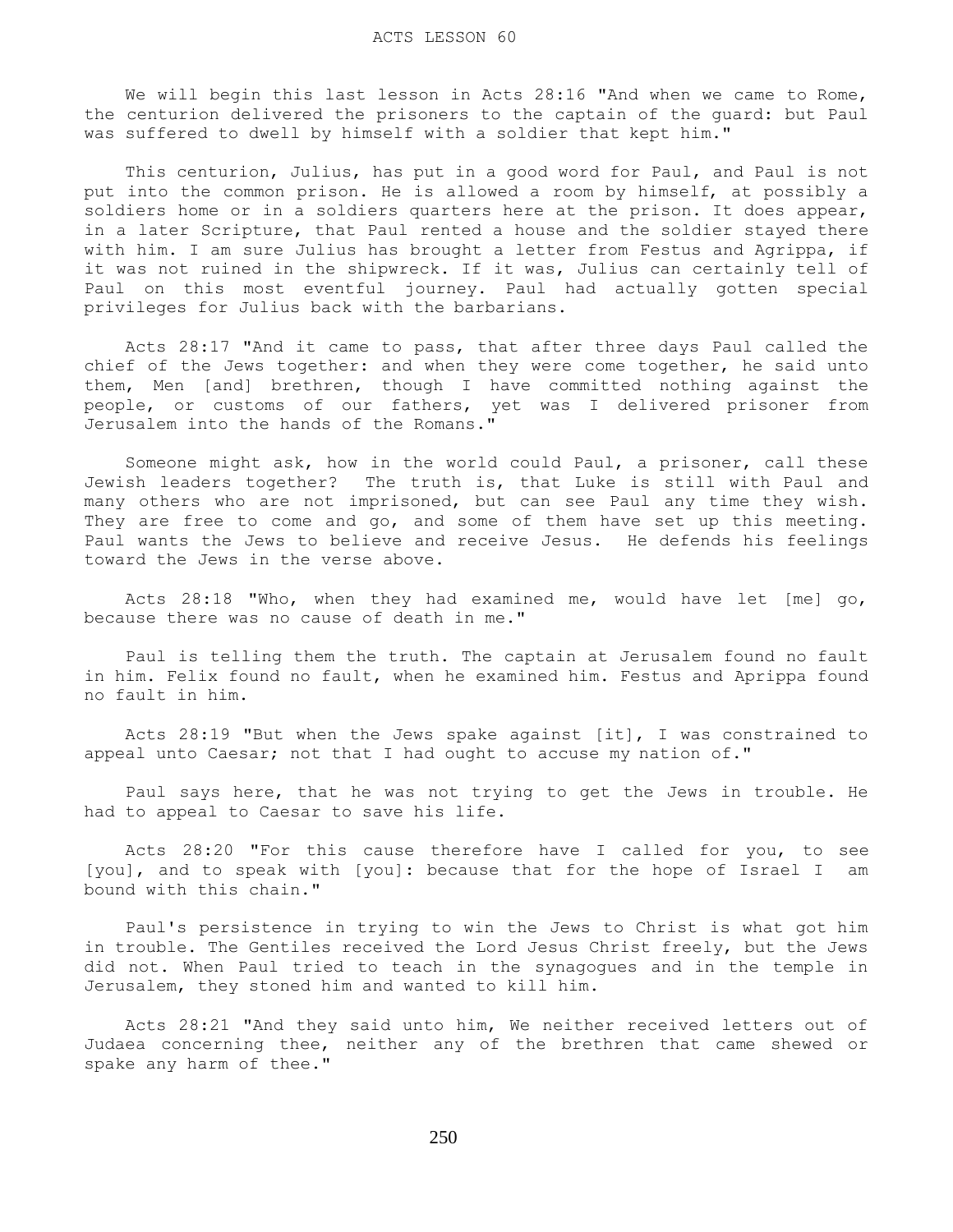It appears that these Jews of Asia and the Jews from Jerusalem did not know that Paul made it to Rome. They had not sent any messages ahead.

 Acts 28:22 "But we desire to hear of thee what thou thinkest: for as concerning this sect, we know that every where it is spoken against."

They are saying here to Paul, that they have not heard anything bad about Paul as an individual, but they have heard of Jesus of Nazareth and his followers and all they have heard is that Jews are opposed to His teachings.

 Acts 28:23 "And when they had appointed him a day, there came many to him into [his] lodging; to whom he expounded and testified the kingdom of God, persuading them concerning Jesus, both out of the law of Moses, and [out of] the prophets, from morning till evening."

We see from this, that these Jews had not already made their mind up, but came and listened. It appears that Paul taught of Jesus' grace, love, hope, and resurrection at least eight hours. He showed them the prophecies from Moses' writings and from the prophetic books, the promise of a Saviour, born of a virgin, who would die for the sin of the world, be entombed and rise again on the third day. He shows them how Jesus fulfilled these prophecies and many more. He told them of the miracles, how He raised people from the dead, and he surely told them of his own personal experience with Jesus Christ.

 Acts 28:24 "And some believed the things which were spoken, and some believed not."

This is always the case. You will never be able to convince everyone.

 Acts 28:25 "And when they agreed not among themselves, they departed, after that Paul had spoken one word, Well spake the Holy Ghost by Esaias the prophet unto our fathers,"

 Isaiah was prophesying that these Jews would not receive Jesus. The Scriptures say that the whole Bible is from holy men of God being moved upon by the Holy Spirit. II Timothy 3:16 is a good Scripture to read.

 Acts 28:26 "Saying, Go unto this people, and say, Hearing ye shall hear, and shall not understand; and seeing ye shall see, and not perceive:" Acts 28:27 "For the heart of this people is waxed gross, and their ears are dull of hearing, and their eyes have they closed; lest they should see with [their] eyes, and hear with [their] ears, and understand with [their] heart, and should be converted, and I should heal them."

 For a person to be healed, he must first understand that he is sick. You must humble yourself to receive Jesus. They are satisfied with the law and don't want grace. Their hearts are hardened and this is their real problem. They are full of the law and will not believe that God has a better plan. The hearing that is needed is not with the ear, but with the inner man. Their religion is of the flesh and leaves no room for the Spirit. Jesus called them stiffnecked, too proud to learn anything.

 Acts 28:28 "Be it known therefore unto you, that the salvation of God is sent unto the Gentiles, and [that] they will hear it."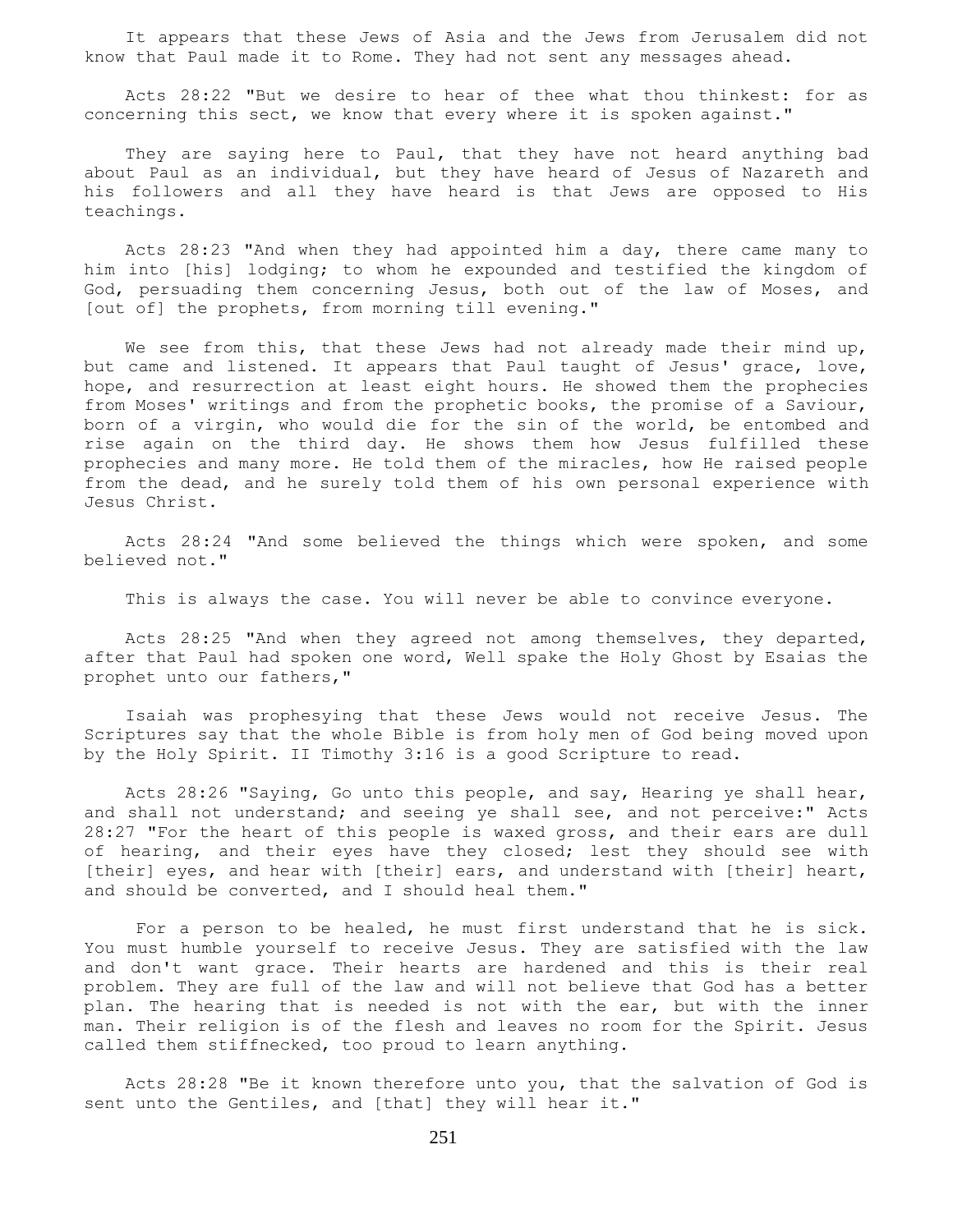The difference in the Jews and Gentiles is that the Jews are selfsatisfied, and the Gentiles know they need a Saviour. One more time, Paul has tried to bring the salvation message to the Jews, and they have rejected it.

 Acts 28:29 "And when he had said these words, the Jews departed, and had great reasoning among themselves."

 Half believed and half did not. They had been given the truth. Perhaps, some of it will be received. At least they did not try to kill Paul for what he believed.

 Acts 28:30 "And Paul dwelt two whole years in his own hired house, and received all that came in unto him,"

 It seems that Paul was allowed the freedom of preaching, even though he was not allowed to leave his house. As we said before, having his own home was certainly different from the housing of the other prisoners. For two years, he preached in his own home in Rome.

 Acts 28:31 "Preaching the kingdom of God, and teaching those things which concern the Lord Jesus Christ, with all confidence, no man forbidding him."

 God always tells the truth. The angel that stood before him and told him he would bring his message in Rome was correct. This is what Paul has done the last two years here in Rome. It was better, now that there was no open opposition to the message Paul was teaching.

 If I have learned one thing from Paul in Acts, it is that even though the Jews were so violently opposed to Paul, he still loved them and would suffer almost anything to bring them the good news of the gospel. Even though many times he almost gave up on them, he would still go back and try to help them again.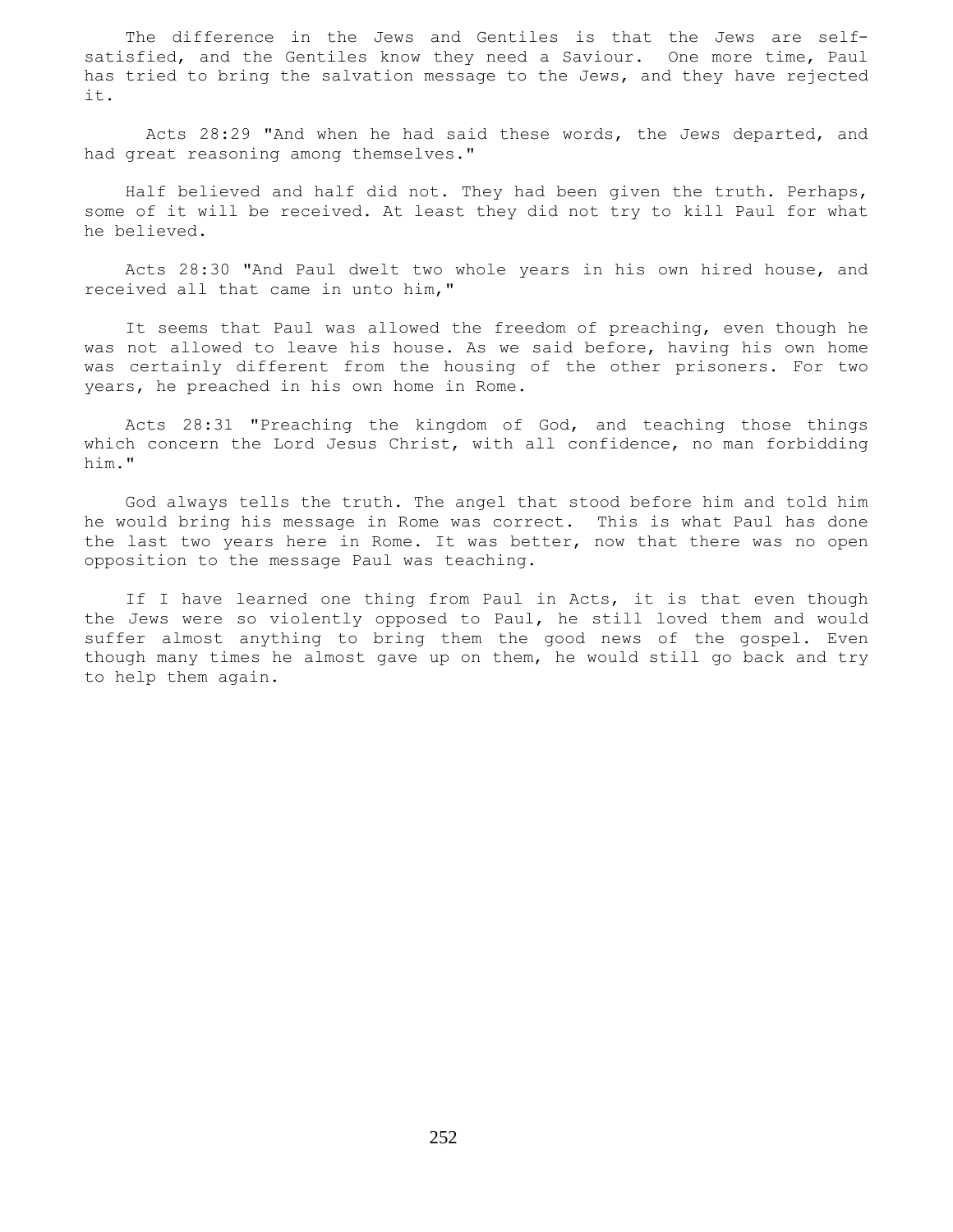## Acts 60 Questions

1. Paul dwelled by himself, with whom guarding him in Rome? 2. What was the centurion's name? 3. Julius, the centurion, had probably brought a letter from \_\_\_\_\_\_. 4. What had Paul done for this centurion on this trip? 5. Who did Paul call together after three days? 6. What does Paul say, in verse 17 about himself? 7. Whose hands had Paul been delivered into? 8. What fault did the captain in Jerusalem find in Paul? 9. Who had Paul appealed to? 10. For the the state of Israel Paul was bound with a chain. 11. In verse 21, what did these men think of Paul? 12. In verse 22, what did these men ask Paul to tell them about? 13. Where was the meeting between Paul and these Jews held? 14. Name four things Paul taught about Jesus. 15. What results did this bring in these Roman Jews? 16. Who did Paul say had prophesied this? 17. In verse 26, what did Paul say was wrong with their seeing and hearing? 18. What was wrong with their heart? 19. For a person to be healed, what must he first realize? 20. What is the real problem with these people? 21. What did Jesus call this type person? 22. In verse 28, who does Paul say will accept salvation? 23. When did the Jews leave? 24. How many years did Paul live in his own house in Rome and minister? 25. The author realized in these lessons that Paul never gave up on whom?

26. What is the Book of Acts, really?